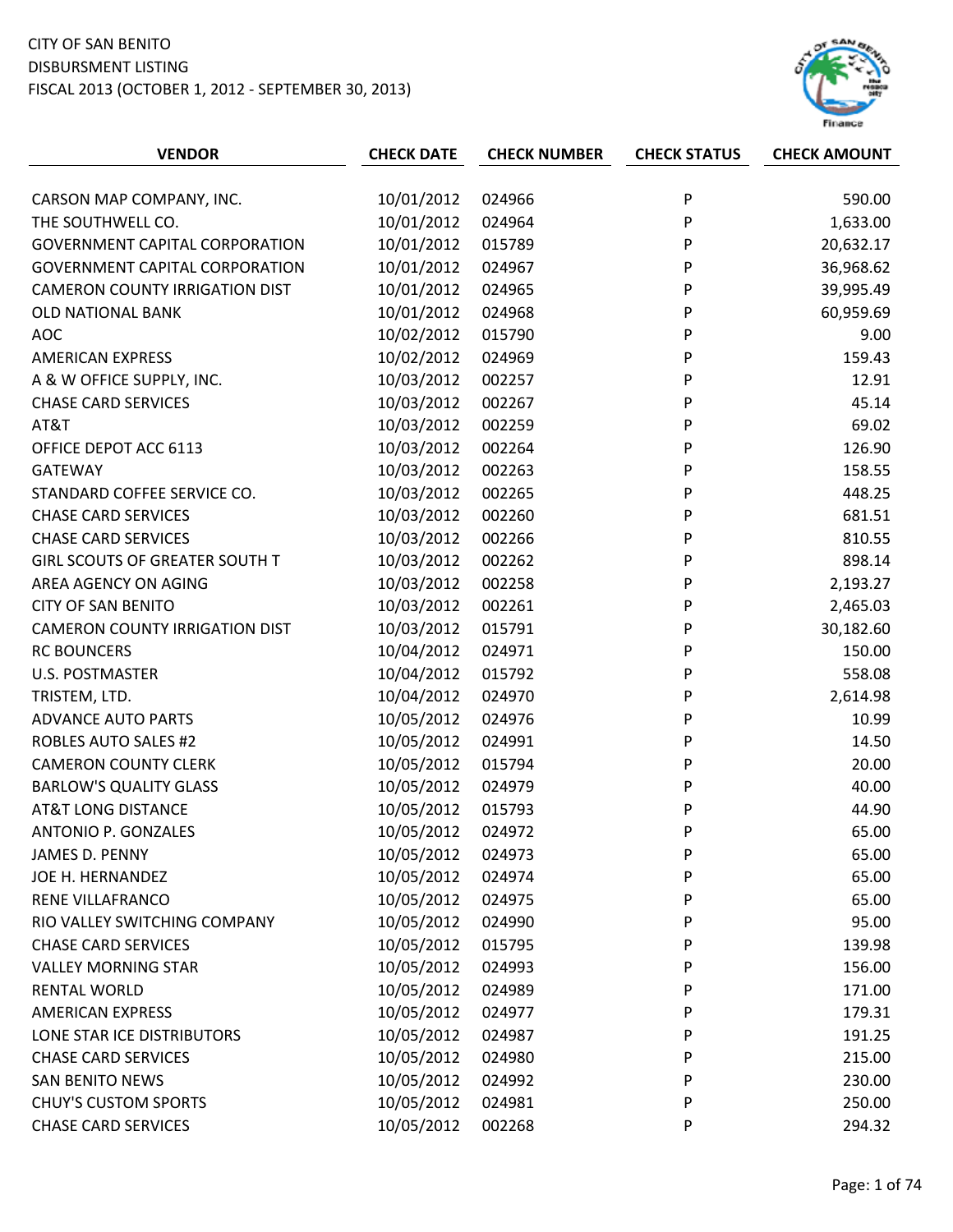

| <b>VENDOR</b>                         | <b>CHECK DATE</b> | <b>CHECK NUMBER</b> | <b>CHECK STATUS</b> | <b>CHECK AMOUNT</b> |
|---------------------------------------|-------------------|---------------------|---------------------|---------------------|
| <b>CAMERON COUNTY CHILDREN'S ADVO</b> | 10/05/2012        | 002269              | P                   | 433.68              |
| <b>AT&amp;T LONG DISTANCE</b>         | 10/05/2012        | 024978              | P                   | 711.06              |
| MJ SCREEN PRINT                       | 10/05/2012        | 024988              | P                   | 780.50              |
| CPL RETAIL ENERGY, LP                 | 10/05/2012        | 015796              | P                   | 1,362.49            |
| COMERTEX CORP.                        | 10/05/2012        | 024982              | P                   | 3,999.57            |
| CPL RETAIL ENERGY, LP                 | 10/05/2012        | 024983              | P                   | 4,832.73            |
| LINEBARGER GOGGAN BLAIR & SAMP        | 10/05/2012        | 024986              | P                   | 7,409.34            |
| <b>DIRECT ENERGY BUSINESS</b>         | 10/05/2012        | 024985              | P                   | 13,466.29           |
| <b>DIRECT ENERGY BUSINESS</b>         | 10/05/2012        | 015797              | P                   | 28,614.71           |
| ANA-LAB CORP.                         | 10/09/2012        | 015798              | P                   | 24.00               |
| SPRINT                                | 10/10/2012        | 002270              | P                   | 83.08               |
| TOPS THE OUTDOOR POWER STORE          | 10/10/2012        | 015816              | P                   | 299.94              |
| <b>GEORGE MACHUCA JR.</b>             | 10/12/2012        | 024999              | P                   | 10.00               |
| HECTOR JALOMO                         | 10/12/2012        | 025000              | P                   | 10.00               |
| ALMA PUENTE COLLELI                   | 10/12/2012        | 024994              | P                   | 20.00               |
| LOWER RIO GRANDE VALLEY               | 10/12/2012        | 015819              | P                   | 148.60              |
| RODRIGO DAVILA                        | 10/12/2012        | 024998              | P                   | 160.00              |
| <b>BLADIMIR PUENTE</b>                | 10/12/2012        | 024995              | P                   | 191.78              |
| <b>DIRECT ENERGY BUSINESS</b>         | 10/12/2012        | 025001              | P                   | 223.37              |
| <b>U.S. POSTMASTER</b>                | 10/12/2012        | 015817              | P                   | 534.63              |
| <b>BEN M. YUDESIS</b>                 | 10/12/2012        | 024996              | P                   | 1,125.00            |
| <b>DAVID GARZA</b>                    | 10/12/2012        | 024997              | P                   | 1,125.00            |
| <b>DIRECT ENERGY BUSINESS</b>         | 10/12/2012        | 015818              | P                   | 5,223.56            |
| <b>LORENZO PONCE</b>                  | 10/16/2012        | 015820              | P                   | 50.00               |
| NORMA J. CASTILLO                     | 10/16/2012        | 015821              | P                   | 80.24               |
| WELLS FARGO BANK N.A.                 | 10/16/2012        | 015823              | P                   | 1,000.00            |
| CPL RETAIL ENERGY, LP                 | 10/16/2012        | 025002              | P                   | 1,425.15            |
| ALLIED WASTE SERVICES #863            | 10/16/2012        | 015822              | P                   | 163,228.09          |
| <b>MANUEL LARA</b>                    | 10/17/2012        | 025006              | P                   | 33.55               |
| TML INTERGOVERNMENTAL                 | 10/17/2012        | 025005              | P                   | 32,493.34           |
| SANDRA VAN ZANDT ART SCULPTURE        | 10/18/2012        | 000033              | P                   | 4,000.00            |
| <b>BURTON AUTO SUPPLY</b>             | 10/19/2012        | 015837              | P                   | 13.74               |
| TIRES & TUBES OF SAN BENITO           | 10/19/2012        | 025059              | P                   | 14.50               |
| TIRES & TUBES OF SAN BENITO           | 10/19/2012        | 015855              | P                   | 14.50               |
| WAL-MART COMMUNITY/GECRB              | 10/19/2012        | 025064              | P                   | 24.30               |
| <b>GRAJALES TIRE SHOP</b>             | 10/19/2012        | 025023              | P                   | 28.00               |
| <b>BAKER DISTRUBUTING</b>             | 10/19/2012        | 025009              | P                   | 29.29               |
| O'REILLY AUTOMOTIVE, INC.             | 10/19/2012        | 015851              | P                   | 29.57               |
| <b>TROPHY PLUS</b>                    | 10/19/2012        | 025060              | P                   | 31.80               |
| <b>CARQUEST AUTO PARTS STORES</b>     | 10/19/2012        | 015839              | P                   | 32.19               |
| <b>NUECES POWER EQUIPMENT</b>         | 10/19/2012        | 015850              | P                   | 36.66               |
| <b>INDUSTRIAL DISTRIBUTION GROUP</b>  | 10/19/2012        | 015853              | P                   | 37.09               |
| <b>SAN BENITO TEXTILES</b>            | 10/19/2012        | 015852              | P                   | 40.00               |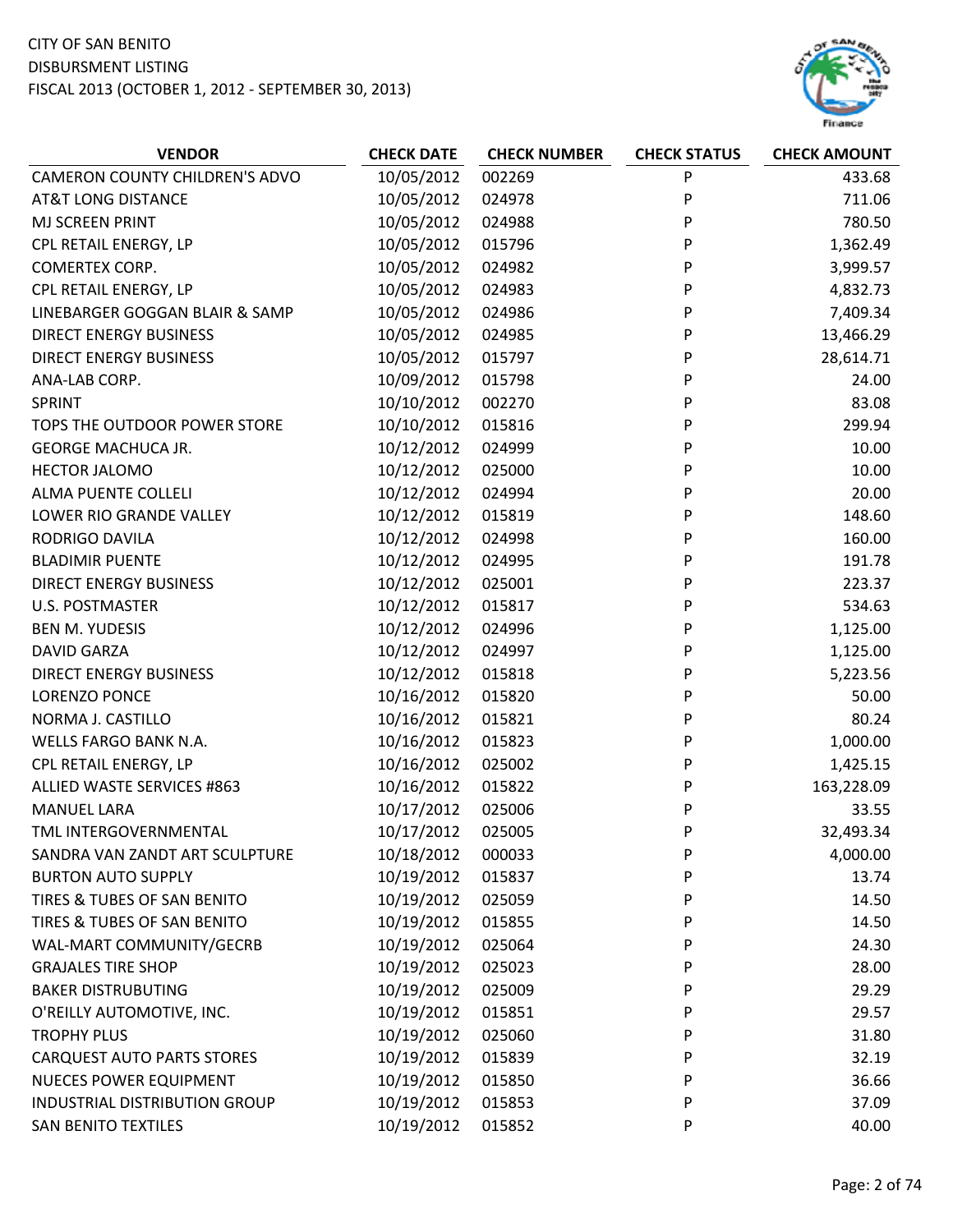

| DEALERS ELECTRICAL SUPPLY<br>10/19/2012<br>025014<br>P<br>44.40<br>10/19/2012<br>P<br>49.96<br>TOPS THE OUTDOOR POWER STORE<br>015856<br>10/19/2012<br>CENTRAL PLUMBING & ELECTRIC SU<br>025011<br>61.95<br>P<br>63.37<br>LONE STAR GLASS & MIRROR<br>10/19/2012<br>025031<br>P<br>10/19/2012<br>P<br>MATHESON TRI-GAS, INC.<br>025036<br>76.46<br>P<br><b>GOODE ELECTRIC COMPANY</b><br>10/19/2012<br>015848<br>77.80<br>10/19/2012<br>025029<br>P<br>84.00<br>J.P. EVERHART & CO. INC.<br>10/19/2012<br>85.00<br>TIP TOP TOWING<br>025058<br>P<br>10/19/2012<br>P<br>HOYT BREATHING AIR PRODUCTS<br>025027<br>99.00<br>10/19/2012<br>025044<br>P<br>99.97<br>O'REILLY AUTOMOTIVE, INC.<br>P<br>10/19/2012<br>111.00<br><b>TCEQ</b><br>015854<br>P<br>10/19/2012<br>025051<br>115.50<br>SAN BENITO ANIMAL HOSPITAL INC<br>10/19/2012<br>025038<br>P<br>120.00<br><b>MAVERICK INDUSTRIAL</b><br>10/19/2012<br>P<br>025046<br>125.00<br>PEREZ AUTO REPAIR<br>MCCOY'S BUILDING SUPPLY<br>10/19/2012<br>015849<br>P<br>127.00<br>P<br>10/19/2012<br>025016<br>140.00<br>DIGITAL COMMUNICATIONS<br>10/19/2012<br>P<br><b>NUECES POWER EQUIPMENT</b><br>025043<br>142.09<br>BROWNSVILLE BOOT JACK III, INC<br>10/19/2012<br>P<br>143.99<br>015836<br>10/19/2012<br>P<br>NATIONAL FIRE PROTECTION ASSOC<br>025041<br>165.00<br>DENTON, NAVARRO, ROCHA & BERNA<br>10/19/2012<br>025015<br>P<br>167.15<br>P<br>10/19/2012<br>025008<br><b>AUTO ZONE</b><br>179.00<br>10/19/2012<br>015843<br>195.14<br><b>EXPERT TIRE</b><br>P<br><b>CENTER POINT LARGE PRINT</b><br>10/19/2012<br>025010<br>P<br>248.04<br>10/19/2012<br>025047<br>P<br>250.00<br>RACHEL ALVAREZ<br>10/19/2012<br>025040<br>P<br>MUNICIPAL SERVICES BUREAU<br>251.87<br><b>CHASE CARD SERVICES</b><br>10/19/2012<br>015840<br>P<br>275.00<br>10/19/2012<br>NEIGHBORS IN NEED OF SERVICES,<br>025042<br>280.00<br>P<br>SOUTH TEXAS FLAG & SIGN<br>10/19/2012<br>P<br>282.00<br>025053<br>10/19/2012<br><b>ADVANCE AUTO PARTS</b><br>015832<br>317.64<br>P<br>10/19/2012<br>015841<br>P<br>369.14<br>DATAMATIC, INC.<br>10/19/2012<br>INDUSTRIAL DISPOSAL SUPPLY COM<br>025028<br>P<br>389.25<br>10/19/2012<br><b>ADVANCE AUTO PARTS</b><br>025007<br>392.00<br>P<br>10/19/2012<br>CPS HUMAN RESOURCE SERVICES<br>025013<br>P<br>392.15<br>10/19/2012<br><b>GOMEZ LAWN SERVICE</b><br>025022<br>430.00<br>P<br>M & S FENCE AND WELDING REPAIR<br>10/19/2012<br>450.00<br>025033<br>P<br>10/19/2012<br>453.08<br>G & K SERVICES<br>015845<br>P<br>10/19/2012<br>G & K SERVICES<br>025020<br>P<br>504.59<br>10/19/2012<br><b>SUNRISE GREETINGS</b><br>025055<br>P<br>519.63<br>10/19/2012<br><b>MATT'S CASH AND CARRY</b><br>025037<br>521.69<br>P<br><b>U.S. POSTMASTER</b><br>10/19/2012<br>015824<br>P<br>527.78<br>10/19/2012<br><b>FIRE PROGRAMS</b><br>025019<br>540.00<br>P | <b>VENDOR</b> | <b>CHECK DATE</b> | <b>CHECK NUMBER</b> | <b>CHECK STATUS</b> | <b>CHECK AMOUNT</b> |
|-----------------------------------------------------------------------------------------------------------------------------------------------------------------------------------------------------------------------------------------------------------------------------------------------------------------------------------------------------------------------------------------------------------------------------------------------------------------------------------------------------------------------------------------------------------------------------------------------------------------------------------------------------------------------------------------------------------------------------------------------------------------------------------------------------------------------------------------------------------------------------------------------------------------------------------------------------------------------------------------------------------------------------------------------------------------------------------------------------------------------------------------------------------------------------------------------------------------------------------------------------------------------------------------------------------------------------------------------------------------------------------------------------------------------------------------------------------------------------------------------------------------------------------------------------------------------------------------------------------------------------------------------------------------------------------------------------------------------------------------------------------------------------------------------------------------------------------------------------------------------------------------------------------------------------------------------------------------------------------------------------------------------------------------------------------------------------------------------------------------------------------------------------------------------------------------------------------------------------------------------------------------------------------------------------------------------------------------------------------------------------------------------------------------------------------------------------------------------------------------------------------------------------------------------------------------------------------------------------------------------------------------------------------------------------------------------------------------------------------------------------------------------------------------------------------------------------------------|---------------|-------------------|---------------------|---------------------|---------------------|
|                                                                                                                                                                                                                                                                                                                                                                                                                                                                                                                                                                                                                                                                                                                                                                                                                                                                                                                                                                                                                                                                                                                                                                                                                                                                                                                                                                                                                                                                                                                                                                                                                                                                                                                                                                                                                                                                                                                                                                                                                                                                                                                                                                                                                                                                                                                                                                                                                                                                                                                                                                                                                                                                                                                                                                                                                                         |               |                   |                     |                     |                     |
|                                                                                                                                                                                                                                                                                                                                                                                                                                                                                                                                                                                                                                                                                                                                                                                                                                                                                                                                                                                                                                                                                                                                                                                                                                                                                                                                                                                                                                                                                                                                                                                                                                                                                                                                                                                                                                                                                                                                                                                                                                                                                                                                                                                                                                                                                                                                                                                                                                                                                                                                                                                                                                                                                                                                                                                                                                         |               |                   |                     |                     |                     |
|                                                                                                                                                                                                                                                                                                                                                                                                                                                                                                                                                                                                                                                                                                                                                                                                                                                                                                                                                                                                                                                                                                                                                                                                                                                                                                                                                                                                                                                                                                                                                                                                                                                                                                                                                                                                                                                                                                                                                                                                                                                                                                                                                                                                                                                                                                                                                                                                                                                                                                                                                                                                                                                                                                                                                                                                                                         |               |                   |                     |                     |                     |
|                                                                                                                                                                                                                                                                                                                                                                                                                                                                                                                                                                                                                                                                                                                                                                                                                                                                                                                                                                                                                                                                                                                                                                                                                                                                                                                                                                                                                                                                                                                                                                                                                                                                                                                                                                                                                                                                                                                                                                                                                                                                                                                                                                                                                                                                                                                                                                                                                                                                                                                                                                                                                                                                                                                                                                                                                                         |               |                   |                     |                     |                     |
|                                                                                                                                                                                                                                                                                                                                                                                                                                                                                                                                                                                                                                                                                                                                                                                                                                                                                                                                                                                                                                                                                                                                                                                                                                                                                                                                                                                                                                                                                                                                                                                                                                                                                                                                                                                                                                                                                                                                                                                                                                                                                                                                                                                                                                                                                                                                                                                                                                                                                                                                                                                                                                                                                                                                                                                                                                         |               |                   |                     |                     |                     |
|                                                                                                                                                                                                                                                                                                                                                                                                                                                                                                                                                                                                                                                                                                                                                                                                                                                                                                                                                                                                                                                                                                                                                                                                                                                                                                                                                                                                                                                                                                                                                                                                                                                                                                                                                                                                                                                                                                                                                                                                                                                                                                                                                                                                                                                                                                                                                                                                                                                                                                                                                                                                                                                                                                                                                                                                                                         |               |                   |                     |                     |                     |
|                                                                                                                                                                                                                                                                                                                                                                                                                                                                                                                                                                                                                                                                                                                                                                                                                                                                                                                                                                                                                                                                                                                                                                                                                                                                                                                                                                                                                                                                                                                                                                                                                                                                                                                                                                                                                                                                                                                                                                                                                                                                                                                                                                                                                                                                                                                                                                                                                                                                                                                                                                                                                                                                                                                                                                                                                                         |               |                   |                     |                     |                     |
|                                                                                                                                                                                                                                                                                                                                                                                                                                                                                                                                                                                                                                                                                                                                                                                                                                                                                                                                                                                                                                                                                                                                                                                                                                                                                                                                                                                                                                                                                                                                                                                                                                                                                                                                                                                                                                                                                                                                                                                                                                                                                                                                                                                                                                                                                                                                                                                                                                                                                                                                                                                                                                                                                                                                                                                                                                         |               |                   |                     |                     |                     |
|                                                                                                                                                                                                                                                                                                                                                                                                                                                                                                                                                                                                                                                                                                                                                                                                                                                                                                                                                                                                                                                                                                                                                                                                                                                                                                                                                                                                                                                                                                                                                                                                                                                                                                                                                                                                                                                                                                                                                                                                                                                                                                                                                                                                                                                                                                                                                                                                                                                                                                                                                                                                                                                                                                                                                                                                                                         |               |                   |                     |                     |                     |
|                                                                                                                                                                                                                                                                                                                                                                                                                                                                                                                                                                                                                                                                                                                                                                                                                                                                                                                                                                                                                                                                                                                                                                                                                                                                                                                                                                                                                                                                                                                                                                                                                                                                                                                                                                                                                                                                                                                                                                                                                                                                                                                                                                                                                                                                                                                                                                                                                                                                                                                                                                                                                                                                                                                                                                                                                                         |               |                   |                     |                     |                     |
|                                                                                                                                                                                                                                                                                                                                                                                                                                                                                                                                                                                                                                                                                                                                                                                                                                                                                                                                                                                                                                                                                                                                                                                                                                                                                                                                                                                                                                                                                                                                                                                                                                                                                                                                                                                                                                                                                                                                                                                                                                                                                                                                                                                                                                                                                                                                                                                                                                                                                                                                                                                                                                                                                                                                                                                                                                         |               |                   |                     |                     |                     |
|                                                                                                                                                                                                                                                                                                                                                                                                                                                                                                                                                                                                                                                                                                                                                                                                                                                                                                                                                                                                                                                                                                                                                                                                                                                                                                                                                                                                                                                                                                                                                                                                                                                                                                                                                                                                                                                                                                                                                                                                                                                                                                                                                                                                                                                                                                                                                                                                                                                                                                                                                                                                                                                                                                                                                                                                                                         |               |                   |                     |                     |                     |
|                                                                                                                                                                                                                                                                                                                                                                                                                                                                                                                                                                                                                                                                                                                                                                                                                                                                                                                                                                                                                                                                                                                                                                                                                                                                                                                                                                                                                                                                                                                                                                                                                                                                                                                                                                                                                                                                                                                                                                                                                                                                                                                                                                                                                                                                                                                                                                                                                                                                                                                                                                                                                                                                                                                                                                                                                                         |               |                   |                     |                     |                     |
|                                                                                                                                                                                                                                                                                                                                                                                                                                                                                                                                                                                                                                                                                                                                                                                                                                                                                                                                                                                                                                                                                                                                                                                                                                                                                                                                                                                                                                                                                                                                                                                                                                                                                                                                                                                                                                                                                                                                                                                                                                                                                                                                                                                                                                                                                                                                                                                                                                                                                                                                                                                                                                                                                                                                                                                                                                         |               |                   |                     |                     |                     |
|                                                                                                                                                                                                                                                                                                                                                                                                                                                                                                                                                                                                                                                                                                                                                                                                                                                                                                                                                                                                                                                                                                                                                                                                                                                                                                                                                                                                                                                                                                                                                                                                                                                                                                                                                                                                                                                                                                                                                                                                                                                                                                                                                                                                                                                                                                                                                                                                                                                                                                                                                                                                                                                                                                                                                                                                                                         |               |                   |                     |                     |                     |
|                                                                                                                                                                                                                                                                                                                                                                                                                                                                                                                                                                                                                                                                                                                                                                                                                                                                                                                                                                                                                                                                                                                                                                                                                                                                                                                                                                                                                                                                                                                                                                                                                                                                                                                                                                                                                                                                                                                                                                                                                                                                                                                                                                                                                                                                                                                                                                                                                                                                                                                                                                                                                                                                                                                                                                                                                                         |               |                   |                     |                     |                     |
|                                                                                                                                                                                                                                                                                                                                                                                                                                                                                                                                                                                                                                                                                                                                                                                                                                                                                                                                                                                                                                                                                                                                                                                                                                                                                                                                                                                                                                                                                                                                                                                                                                                                                                                                                                                                                                                                                                                                                                                                                                                                                                                                                                                                                                                                                                                                                                                                                                                                                                                                                                                                                                                                                                                                                                                                                                         |               |                   |                     |                     |                     |
|                                                                                                                                                                                                                                                                                                                                                                                                                                                                                                                                                                                                                                                                                                                                                                                                                                                                                                                                                                                                                                                                                                                                                                                                                                                                                                                                                                                                                                                                                                                                                                                                                                                                                                                                                                                                                                                                                                                                                                                                                                                                                                                                                                                                                                                                                                                                                                                                                                                                                                                                                                                                                                                                                                                                                                                                                                         |               |                   |                     |                     |                     |
|                                                                                                                                                                                                                                                                                                                                                                                                                                                                                                                                                                                                                                                                                                                                                                                                                                                                                                                                                                                                                                                                                                                                                                                                                                                                                                                                                                                                                                                                                                                                                                                                                                                                                                                                                                                                                                                                                                                                                                                                                                                                                                                                                                                                                                                                                                                                                                                                                                                                                                                                                                                                                                                                                                                                                                                                                                         |               |                   |                     |                     |                     |
|                                                                                                                                                                                                                                                                                                                                                                                                                                                                                                                                                                                                                                                                                                                                                                                                                                                                                                                                                                                                                                                                                                                                                                                                                                                                                                                                                                                                                                                                                                                                                                                                                                                                                                                                                                                                                                                                                                                                                                                                                                                                                                                                                                                                                                                                                                                                                                                                                                                                                                                                                                                                                                                                                                                                                                                                                                         |               |                   |                     |                     |                     |
|                                                                                                                                                                                                                                                                                                                                                                                                                                                                                                                                                                                                                                                                                                                                                                                                                                                                                                                                                                                                                                                                                                                                                                                                                                                                                                                                                                                                                                                                                                                                                                                                                                                                                                                                                                                                                                                                                                                                                                                                                                                                                                                                                                                                                                                                                                                                                                                                                                                                                                                                                                                                                                                                                                                                                                                                                                         |               |                   |                     |                     |                     |
|                                                                                                                                                                                                                                                                                                                                                                                                                                                                                                                                                                                                                                                                                                                                                                                                                                                                                                                                                                                                                                                                                                                                                                                                                                                                                                                                                                                                                                                                                                                                                                                                                                                                                                                                                                                                                                                                                                                                                                                                                                                                                                                                                                                                                                                                                                                                                                                                                                                                                                                                                                                                                                                                                                                                                                                                                                         |               |                   |                     |                     |                     |
|                                                                                                                                                                                                                                                                                                                                                                                                                                                                                                                                                                                                                                                                                                                                                                                                                                                                                                                                                                                                                                                                                                                                                                                                                                                                                                                                                                                                                                                                                                                                                                                                                                                                                                                                                                                                                                                                                                                                                                                                                                                                                                                                                                                                                                                                                                                                                                                                                                                                                                                                                                                                                                                                                                                                                                                                                                         |               |                   |                     |                     |                     |
|                                                                                                                                                                                                                                                                                                                                                                                                                                                                                                                                                                                                                                                                                                                                                                                                                                                                                                                                                                                                                                                                                                                                                                                                                                                                                                                                                                                                                                                                                                                                                                                                                                                                                                                                                                                                                                                                                                                                                                                                                                                                                                                                                                                                                                                                                                                                                                                                                                                                                                                                                                                                                                                                                                                                                                                                                                         |               |                   |                     |                     |                     |
|                                                                                                                                                                                                                                                                                                                                                                                                                                                                                                                                                                                                                                                                                                                                                                                                                                                                                                                                                                                                                                                                                                                                                                                                                                                                                                                                                                                                                                                                                                                                                                                                                                                                                                                                                                                                                                                                                                                                                                                                                                                                                                                                                                                                                                                                                                                                                                                                                                                                                                                                                                                                                                                                                                                                                                                                                                         |               |                   |                     |                     |                     |
|                                                                                                                                                                                                                                                                                                                                                                                                                                                                                                                                                                                                                                                                                                                                                                                                                                                                                                                                                                                                                                                                                                                                                                                                                                                                                                                                                                                                                                                                                                                                                                                                                                                                                                                                                                                                                                                                                                                                                                                                                                                                                                                                                                                                                                                                                                                                                                                                                                                                                                                                                                                                                                                                                                                                                                                                                                         |               |                   |                     |                     |                     |
|                                                                                                                                                                                                                                                                                                                                                                                                                                                                                                                                                                                                                                                                                                                                                                                                                                                                                                                                                                                                                                                                                                                                                                                                                                                                                                                                                                                                                                                                                                                                                                                                                                                                                                                                                                                                                                                                                                                                                                                                                                                                                                                                                                                                                                                                                                                                                                                                                                                                                                                                                                                                                                                                                                                                                                                                                                         |               |                   |                     |                     |                     |
|                                                                                                                                                                                                                                                                                                                                                                                                                                                                                                                                                                                                                                                                                                                                                                                                                                                                                                                                                                                                                                                                                                                                                                                                                                                                                                                                                                                                                                                                                                                                                                                                                                                                                                                                                                                                                                                                                                                                                                                                                                                                                                                                                                                                                                                                                                                                                                                                                                                                                                                                                                                                                                                                                                                                                                                                                                         |               |                   |                     |                     |                     |
|                                                                                                                                                                                                                                                                                                                                                                                                                                                                                                                                                                                                                                                                                                                                                                                                                                                                                                                                                                                                                                                                                                                                                                                                                                                                                                                                                                                                                                                                                                                                                                                                                                                                                                                                                                                                                                                                                                                                                                                                                                                                                                                                                                                                                                                                                                                                                                                                                                                                                                                                                                                                                                                                                                                                                                                                                                         |               |                   |                     |                     |                     |
|                                                                                                                                                                                                                                                                                                                                                                                                                                                                                                                                                                                                                                                                                                                                                                                                                                                                                                                                                                                                                                                                                                                                                                                                                                                                                                                                                                                                                                                                                                                                                                                                                                                                                                                                                                                                                                                                                                                                                                                                                                                                                                                                                                                                                                                                                                                                                                                                                                                                                                                                                                                                                                                                                                                                                                                                                                         |               |                   |                     |                     |                     |
|                                                                                                                                                                                                                                                                                                                                                                                                                                                                                                                                                                                                                                                                                                                                                                                                                                                                                                                                                                                                                                                                                                                                                                                                                                                                                                                                                                                                                                                                                                                                                                                                                                                                                                                                                                                                                                                                                                                                                                                                                                                                                                                                                                                                                                                                                                                                                                                                                                                                                                                                                                                                                                                                                                                                                                                                                                         |               |                   |                     |                     |                     |
|                                                                                                                                                                                                                                                                                                                                                                                                                                                                                                                                                                                                                                                                                                                                                                                                                                                                                                                                                                                                                                                                                                                                                                                                                                                                                                                                                                                                                                                                                                                                                                                                                                                                                                                                                                                                                                                                                                                                                                                                                                                                                                                                                                                                                                                                                                                                                                                                                                                                                                                                                                                                                                                                                                                                                                                                                                         |               |                   |                     |                     |                     |
|                                                                                                                                                                                                                                                                                                                                                                                                                                                                                                                                                                                                                                                                                                                                                                                                                                                                                                                                                                                                                                                                                                                                                                                                                                                                                                                                                                                                                                                                                                                                                                                                                                                                                                                                                                                                                                                                                                                                                                                                                                                                                                                                                                                                                                                                                                                                                                                                                                                                                                                                                                                                                                                                                                                                                                                                                                         |               |                   |                     |                     |                     |
|                                                                                                                                                                                                                                                                                                                                                                                                                                                                                                                                                                                                                                                                                                                                                                                                                                                                                                                                                                                                                                                                                                                                                                                                                                                                                                                                                                                                                                                                                                                                                                                                                                                                                                                                                                                                                                                                                                                                                                                                                                                                                                                                                                                                                                                                                                                                                                                                                                                                                                                                                                                                                                                                                                                                                                                                                                         |               |                   |                     |                     |                     |
|                                                                                                                                                                                                                                                                                                                                                                                                                                                                                                                                                                                                                                                                                                                                                                                                                                                                                                                                                                                                                                                                                                                                                                                                                                                                                                                                                                                                                                                                                                                                                                                                                                                                                                                                                                                                                                                                                                                                                                                                                                                                                                                                                                                                                                                                                                                                                                                                                                                                                                                                                                                                                                                                                                                                                                                                                                         |               |                   |                     |                     |                     |
|                                                                                                                                                                                                                                                                                                                                                                                                                                                                                                                                                                                                                                                                                                                                                                                                                                                                                                                                                                                                                                                                                                                                                                                                                                                                                                                                                                                                                                                                                                                                                                                                                                                                                                                                                                                                                                                                                                                                                                                                                                                                                                                                                                                                                                                                                                                                                                                                                                                                                                                                                                                                                                                                                                                                                                                                                                         |               |                   |                     |                     |                     |
|                                                                                                                                                                                                                                                                                                                                                                                                                                                                                                                                                                                                                                                                                                                                                                                                                                                                                                                                                                                                                                                                                                                                                                                                                                                                                                                                                                                                                                                                                                                                                                                                                                                                                                                                                                                                                                                                                                                                                                                                                                                                                                                                                                                                                                                                                                                                                                                                                                                                                                                                                                                                                                                                                                                                                                                                                                         |               |                   |                     |                     |                     |
|                                                                                                                                                                                                                                                                                                                                                                                                                                                                                                                                                                                                                                                                                                                                                                                                                                                                                                                                                                                                                                                                                                                                                                                                                                                                                                                                                                                                                                                                                                                                                                                                                                                                                                                                                                                                                                                                                                                                                                                                                                                                                                                                                                                                                                                                                                                                                                                                                                                                                                                                                                                                                                                                                                                                                                                                                                         |               |                   |                     |                     |                     |
|                                                                                                                                                                                                                                                                                                                                                                                                                                                                                                                                                                                                                                                                                                                                                                                                                                                                                                                                                                                                                                                                                                                                                                                                                                                                                                                                                                                                                                                                                                                                                                                                                                                                                                                                                                                                                                                                                                                                                                                                                                                                                                                                                                                                                                                                                                                                                                                                                                                                                                                                                                                                                                                                                                                                                                                                                                         |               |                   |                     |                     |                     |
|                                                                                                                                                                                                                                                                                                                                                                                                                                                                                                                                                                                                                                                                                                                                                                                                                                                                                                                                                                                                                                                                                                                                                                                                                                                                                                                                                                                                                                                                                                                                                                                                                                                                                                                                                                                                                                                                                                                                                                                                                                                                                                                                                                                                                                                                                                                                                                                                                                                                                                                                                                                                                                                                                                                                                                                                                                         |               |                   |                     |                     |                     |
|                                                                                                                                                                                                                                                                                                                                                                                                                                                                                                                                                                                                                                                                                                                                                                                                                                                                                                                                                                                                                                                                                                                                                                                                                                                                                                                                                                                                                                                                                                                                                                                                                                                                                                                                                                                                                                                                                                                                                                                                                                                                                                                                                                                                                                                                                                                                                                                                                                                                                                                                                                                                                                                                                                                                                                                                                                         |               |                   |                     |                     |                     |
| 10/19/2012<br><b>BORDER STATES ELECTRIC SUPPLY</b><br>015835<br>P<br>562.72                                                                                                                                                                                                                                                                                                                                                                                                                                                                                                                                                                                                                                                                                                                                                                                                                                                                                                                                                                                                                                                                                                                                                                                                                                                                                                                                                                                                                                                                                                                                                                                                                                                                                                                                                                                                                                                                                                                                                                                                                                                                                                                                                                                                                                                                                                                                                                                                                                                                                                                                                                                                                                                                                                                                                             |               |                   |                     |                     |                     |
| 10/19/2012<br><b>VALLEY BAPTIST MEDICAL CENTER</b><br>025061<br>P<br>575.00                                                                                                                                                                                                                                                                                                                                                                                                                                                                                                                                                                                                                                                                                                                                                                                                                                                                                                                                                                                                                                                                                                                                                                                                                                                                                                                                                                                                                                                                                                                                                                                                                                                                                                                                                                                                                                                                                                                                                                                                                                                                                                                                                                                                                                                                                                                                                                                                                                                                                                                                                                                                                                                                                                                                                             |               |                   |                     |                     |                     |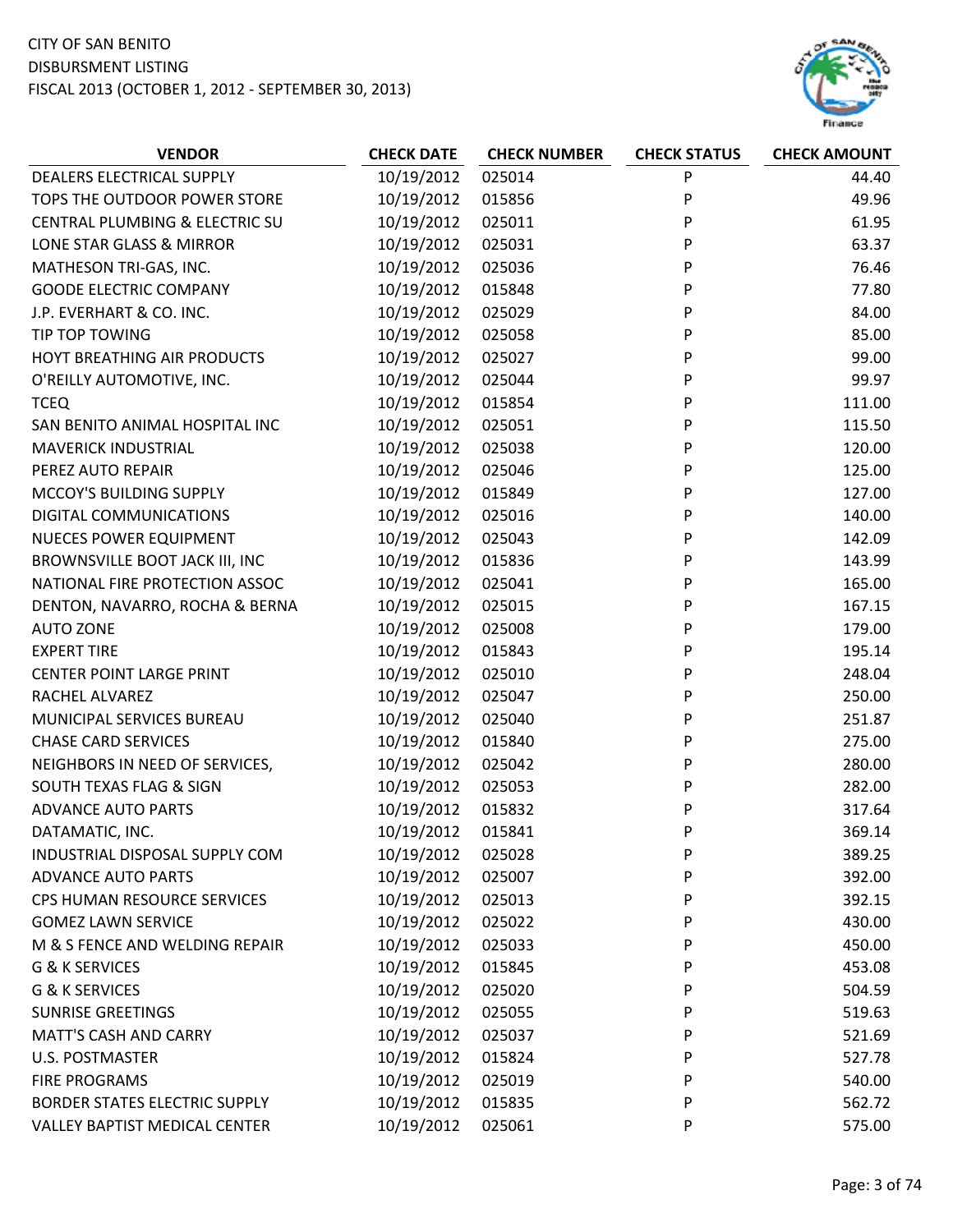

| 10/19/2012<br>025039<br>P<br>MCCOY'S BUILDING SUPPLY<br>821.74<br><b>CHASE CARD SERVICES</b><br>10/19/2012<br>P<br>025012<br>907.41<br>10/19/2012<br>025026<br>P<br>911.00<br>HERITAGE ARCHIVES, INC.<br>10/19/2012<br>P<br>960.00<br>R COMMUNICATIONS RADIO & TELEV<br>000094<br>10/19/2012<br>015844<br>P<br>961.70<br>FERGUSON WATERWORKS-MUNICIPAL<br>1,076.96<br>10/19/2012<br>025054<br>P<br><b>STATE COMPTROLLER</b><br>10/19/2012<br>025018<br>P<br><b>EXPERT TIRE</b><br>1,121.80<br><b>MARES TIRES</b><br>10/19/2012<br>025034<br>P<br>1,280.00<br>10/19/2012<br>H & V EQUIPMENT, INC.<br>025025<br>P<br>1,325.09<br>10/19/2012<br>025050<br>P<br>RUSH TRUCK CENTER, PHARR<br>1,411.89<br>AOC<br>10/19/2012<br>015834<br>P<br>1,545.00<br>10/19/2012<br>OMNI BASE SERVICES OF TEXAS<br>025045<br>1,578.00<br>P<br><b>CAPEX CONSULTING GROUP</b><br>10/19/2012<br>015838<br>P<br>1,595.42<br>W.T. COX SUBSCRIPTIONS, INC.<br>10/19/2012<br>025063<br>P<br>1,707.04<br>TEXAS COMMISSION ON FIRE PROTE<br>10/19/2012<br>025057<br>P<br>1,785.00<br>10/19/2012<br>025030<br>P<br>2,161.29<br>L. T. BOSWELL<br>GULF COAST PAPER CO. INC.<br>10/19/2012<br>025024<br>P<br>2,289.46<br>MARK A. LIMON<br>10/19/2012<br>P<br>3,241.97<br>025035<br><b>VALLEY SOLVENTS &amp; CHEMICALS</b><br>10/19/2012<br>P<br>3,340.00<br>015857<br>10/19/2012<br>025065<br>P<br>4,000.00<br>WORLDWIDE CANINE, INC.<br>10/19/2012<br>P<br>4,184.70<br>ALTIVIA, CORP.<br>015833<br>SAN BENITO CHAMBER OF COMMERCE<br>10/19/2012<br>025052<br>P<br>4,470.27<br>ROERIG OLIVEIRA & FISHER L.L.P<br>10/19/2012<br>P<br>4,742.50<br>025049<br>LOWER RIO GRANDE VALLEY<br>10/19/2012<br>025032<br>5,278.00<br>P<br>10/19/2012<br>025062<br>P<br>7,000.00<br><b>VALLEY IT SOLUTIONS</b><br>10/19/2012<br>025048<br>P<br>7,200.00<br>RIGHT WAY FENCING<br><b>GENERAL CHEMICAL</b><br>10/19/2012<br>015847<br>P<br>10,059.52<br>10/19/2012<br>WRIGHT FUEL DISTRIBUTORS, LLC<br>025066<br>P<br>13,181.08<br><b>DIRECT ENERGY BUSINESS</b><br>10/19/2012<br>15,268.95<br>015842<br>P<br>10/19/2012<br>025017<br>P<br>29,061.53<br><b>DIRECT ENERGY BUSINESS</b><br>TEXAS COMMISSION ON ENVIRONMEN<br>10/22/2012<br>025068<br>P<br>21.50<br>110.00<br>10/22/2012<br>P<br>JOHN RODRIGUEZ JR.<br>025067<br>10/22/2012<br>P<br>SAN BENITO ANIMAL HOSPITAL INC<br>025070<br>1,455.00<br><b>ADVANCE AUTO PARTS</b><br>10/23/2012<br>025074<br>P<br>14.99<br>10/23/2012<br>P<br>LRGV CITY SECRETARIES ASSOCIAT<br>025071<br>20.00<br>10/23/2012<br>56.86<br>PROVANTAGE, LLC<br>015880<br>P<br>10/23/2012<br>015881<br>P<br>90.00<br><b>DANNY COYLE</b><br><b>CAMERON COUNTY CLERK</b><br>10/23/2012<br>P<br>015879<br>164.00<br>10/23/2012<br><b>NUECES POWER EQUIPMENT</b><br>025076<br>P<br>164.59 | <b>VENDOR</b>   | <b>CHECK DATE</b> | <b>CHECK NUMBER</b> | <b>CHECK STATUS</b> | <b>CHECK AMOUNT</b> |
|----------------------------------------------------------------------------------------------------------------------------------------------------------------------------------------------------------------------------------------------------------------------------------------------------------------------------------------------------------------------------------------------------------------------------------------------------------------------------------------------------------------------------------------------------------------------------------------------------------------------------------------------------------------------------------------------------------------------------------------------------------------------------------------------------------------------------------------------------------------------------------------------------------------------------------------------------------------------------------------------------------------------------------------------------------------------------------------------------------------------------------------------------------------------------------------------------------------------------------------------------------------------------------------------------------------------------------------------------------------------------------------------------------------------------------------------------------------------------------------------------------------------------------------------------------------------------------------------------------------------------------------------------------------------------------------------------------------------------------------------------------------------------------------------------------------------------------------------------------------------------------------------------------------------------------------------------------------------------------------------------------------------------------------------------------------------------------------------------------------------------------------------------------------------------------------------------------------------------------------------------------------------------------------------------------------------------------------------------------------------------------------------------------------------------------------------------------------------------------------------------------------------------------------------------------------------------------------------------------------------------------------------------------------------------------------------------------------------------------------------------------------------|-----------------|-------------------|---------------------|---------------------|---------------------|
|                                                                                                                                                                                                                                                                                                                                                                                                                                                                                                                                                                                                                                                                                                                                                                                                                                                                                                                                                                                                                                                                                                                                                                                                                                                                                                                                                                                                                                                                                                                                                                                                                                                                                                                                                                                                                                                                                                                                                                                                                                                                                                                                                                                                                                                                                                                                                                                                                                                                                                                                                                                                                                                                                                                                                                      |                 |                   |                     |                     |                     |
|                                                                                                                                                                                                                                                                                                                                                                                                                                                                                                                                                                                                                                                                                                                                                                                                                                                                                                                                                                                                                                                                                                                                                                                                                                                                                                                                                                                                                                                                                                                                                                                                                                                                                                                                                                                                                                                                                                                                                                                                                                                                                                                                                                                                                                                                                                                                                                                                                                                                                                                                                                                                                                                                                                                                                                      |                 |                   |                     |                     |                     |
|                                                                                                                                                                                                                                                                                                                                                                                                                                                                                                                                                                                                                                                                                                                                                                                                                                                                                                                                                                                                                                                                                                                                                                                                                                                                                                                                                                                                                                                                                                                                                                                                                                                                                                                                                                                                                                                                                                                                                                                                                                                                                                                                                                                                                                                                                                                                                                                                                                                                                                                                                                                                                                                                                                                                                                      |                 |                   |                     |                     |                     |
|                                                                                                                                                                                                                                                                                                                                                                                                                                                                                                                                                                                                                                                                                                                                                                                                                                                                                                                                                                                                                                                                                                                                                                                                                                                                                                                                                                                                                                                                                                                                                                                                                                                                                                                                                                                                                                                                                                                                                                                                                                                                                                                                                                                                                                                                                                                                                                                                                                                                                                                                                                                                                                                                                                                                                                      |                 |                   |                     |                     |                     |
|                                                                                                                                                                                                                                                                                                                                                                                                                                                                                                                                                                                                                                                                                                                                                                                                                                                                                                                                                                                                                                                                                                                                                                                                                                                                                                                                                                                                                                                                                                                                                                                                                                                                                                                                                                                                                                                                                                                                                                                                                                                                                                                                                                                                                                                                                                                                                                                                                                                                                                                                                                                                                                                                                                                                                                      |                 |                   |                     |                     |                     |
|                                                                                                                                                                                                                                                                                                                                                                                                                                                                                                                                                                                                                                                                                                                                                                                                                                                                                                                                                                                                                                                                                                                                                                                                                                                                                                                                                                                                                                                                                                                                                                                                                                                                                                                                                                                                                                                                                                                                                                                                                                                                                                                                                                                                                                                                                                                                                                                                                                                                                                                                                                                                                                                                                                                                                                      |                 |                   |                     |                     |                     |
|                                                                                                                                                                                                                                                                                                                                                                                                                                                                                                                                                                                                                                                                                                                                                                                                                                                                                                                                                                                                                                                                                                                                                                                                                                                                                                                                                                                                                                                                                                                                                                                                                                                                                                                                                                                                                                                                                                                                                                                                                                                                                                                                                                                                                                                                                                                                                                                                                                                                                                                                                                                                                                                                                                                                                                      |                 |                   |                     |                     |                     |
|                                                                                                                                                                                                                                                                                                                                                                                                                                                                                                                                                                                                                                                                                                                                                                                                                                                                                                                                                                                                                                                                                                                                                                                                                                                                                                                                                                                                                                                                                                                                                                                                                                                                                                                                                                                                                                                                                                                                                                                                                                                                                                                                                                                                                                                                                                                                                                                                                                                                                                                                                                                                                                                                                                                                                                      |                 |                   |                     |                     |                     |
|                                                                                                                                                                                                                                                                                                                                                                                                                                                                                                                                                                                                                                                                                                                                                                                                                                                                                                                                                                                                                                                                                                                                                                                                                                                                                                                                                                                                                                                                                                                                                                                                                                                                                                                                                                                                                                                                                                                                                                                                                                                                                                                                                                                                                                                                                                                                                                                                                                                                                                                                                                                                                                                                                                                                                                      |                 |                   |                     |                     |                     |
|                                                                                                                                                                                                                                                                                                                                                                                                                                                                                                                                                                                                                                                                                                                                                                                                                                                                                                                                                                                                                                                                                                                                                                                                                                                                                                                                                                                                                                                                                                                                                                                                                                                                                                                                                                                                                                                                                                                                                                                                                                                                                                                                                                                                                                                                                                                                                                                                                                                                                                                                                                                                                                                                                                                                                                      |                 |                   |                     |                     |                     |
|                                                                                                                                                                                                                                                                                                                                                                                                                                                                                                                                                                                                                                                                                                                                                                                                                                                                                                                                                                                                                                                                                                                                                                                                                                                                                                                                                                                                                                                                                                                                                                                                                                                                                                                                                                                                                                                                                                                                                                                                                                                                                                                                                                                                                                                                                                                                                                                                                                                                                                                                                                                                                                                                                                                                                                      |                 |                   |                     |                     |                     |
|                                                                                                                                                                                                                                                                                                                                                                                                                                                                                                                                                                                                                                                                                                                                                                                                                                                                                                                                                                                                                                                                                                                                                                                                                                                                                                                                                                                                                                                                                                                                                                                                                                                                                                                                                                                                                                                                                                                                                                                                                                                                                                                                                                                                                                                                                                                                                                                                                                                                                                                                                                                                                                                                                                                                                                      |                 |                   |                     |                     |                     |
|                                                                                                                                                                                                                                                                                                                                                                                                                                                                                                                                                                                                                                                                                                                                                                                                                                                                                                                                                                                                                                                                                                                                                                                                                                                                                                                                                                                                                                                                                                                                                                                                                                                                                                                                                                                                                                                                                                                                                                                                                                                                                                                                                                                                                                                                                                                                                                                                                                                                                                                                                                                                                                                                                                                                                                      |                 |                   |                     |                     |                     |
|                                                                                                                                                                                                                                                                                                                                                                                                                                                                                                                                                                                                                                                                                                                                                                                                                                                                                                                                                                                                                                                                                                                                                                                                                                                                                                                                                                                                                                                                                                                                                                                                                                                                                                                                                                                                                                                                                                                                                                                                                                                                                                                                                                                                                                                                                                                                                                                                                                                                                                                                                                                                                                                                                                                                                                      |                 |                   |                     |                     |                     |
|                                                                                                                                                                                                                                                                                                                                                                                                                                                                                                                                                                                                                                                                                                                                                                                                                                                                                                                                                                                                                                                                                                                                                                                                                                                                                                                                                                                                                                                                                                                                                                                                                                                                                                                                                                                                                                                                                                                                                                                                                                                                                                                                                                                                                                                                                                                                                                                                                                                                                                                                                                                                                                                                                                                                                                      |                 |                   |                     |                     |                     |
|                                                                                                                                                                                                                                                                                                                                                                                                                                                                                                                                                                                                                                                                                                                                                                                                                                                                                                                                                                                                                                                                                                                                                                                                                                                                                                                                                                                                                                                                                                                                                                                                                                                                                                                                                                                                                                                                                                                                                                                                                                                                                                                                                                                                                                                                                                                                                                                                                                                                                                                                                                                                                                                                                                                                                                      |                 |                   |                     |                     |                     |
|                                                                                                                                                                                                                                                                                                                                                                                                                                                                                                                                                                                                                                                                                                                                                                                                                                                                                                                                                                                                                                                                                                                                                                                                                                                                                                                                                                                                                                                                                                                                                                                                                                                                                                                                                                                                                                                                                                                                                                                                                                                                                                                                                                                                                                                                                                                                                                                                                                                                                                                                                                                                                                                                                                                                                                      |                 |                   |                     |                     |                     |
|                                                                                                                                                                                                                                                                                                                                                                                                                                                                                                                                                                                                                                                                                                                                                                                                                                                                                                                                                                                                                                                                                                                                                                                                                                                                                                                                                                                                                                                                                                                                                                                                                                                                                                                                                                                                                                                                                                                                                                                                                                                                                                                                                                                                                                                                                                                                                                                                                                                                                                                                                                                                                                                                                                                                                                      |                 |                   |                     |                     |                     |
|                                                                                                                                                                                                                                                                                                                                                                                                                                                                                                                                                                                                                                                                                                                                                                                                                                                                                                                                                                                                                                                                                                                                                                                                                                                                                                                                                                                                                                                                                                                                                                                                                                                                                                                                                                                                                                                                                                                                                                                                                                                                                                                                                                                                                                                                                                                                                                                                                                                                                                                                                                                                                                                                                                                                                                      |                 |                   |                     |                     |                     |
|                                                                                                                                                                                                                                                                                                                                                                                                                                                                                                                                                                                                                                                                                                                                                                                                                                                                                                                                                                                                                                                                                                                                                                                                                                                                                                                                                                                                                                                                                                                                                                                                                                                                                                                                                                                                                                                                                                                                                                                                                                                                                                                                                                                                                                                                                                                                                                                                                                                                                                                                                                                                                                                                                                                                                                      |                 |                   |                     |                     |                     |
|                                                                                                                                                                                                                                                                                                                                                                                                                                                                                                                                                                                                                                                                                                                                                                                                                                                                                                                                                                                                                                                                                                                                                                                                                                                                                                                                                                                                                                                                                                                                                                                                                                                                                                                                                                                                                                                                                                                                                                                                                                                                                                                                                                                                                                                                                                                                                                                                                                                                                                                                                                                                                                                                                                                                                                      |                 |                   |                     |                     |                     |
|                                                                                                                                                                                                                                                                                                                                                                                                                                                                                                                                                                                                                                                                                                                                                                                                                                                                                                                                                                                                                                                                                                                                                                                                                                                                                                                                                                                                                                                                                                                                                                                                                                                                                                                                                                                                                                                                                                                                                                                                                                                                                                                                                                                                                                                                                                                                                                                                                                                                                                                                                                                                                                                                                                                                                                      |                 |                   |                     |                     |                     |
|                                                                                                                                                                                                                                                                                                                                                                                                                                                                                                                                                                                                                                                                                                                                                                                                                                                                                                                                                                                                                                                                                                                                                                                                                                                                                                                                                                                                                                                                                                                                                                                                                                                                                                                                                                                                                                                                                                                                                                                                                                                                                                                                                                                                                                                                                                                                                                                                                                                                                                                                                                                                                                                                                                                                                                      |                 |                   |                     |                     |                     |
|                                                                                                                                                                                                                                                                                                                                                                                                                                                                                                                                                                                                                                                                                                                                                                                                                                                                                                                                                                                                                                                                                                                                                                                                                                                                                                                                                                                                                                                                                                                                                                                                                                                                                                                                                                                                                                                                                                                                                                                                                                                                                                                                                                                                                                                                                                                                                                                                                                                                                                                                                                                                                                                                                                                                                                      |                 |                   |                     |                     |                     |
|                                                                                                                                                                                                                                                                                                                                                                                                                                                                                                                                                                                                                                                                                                                                                                                                                                                                                                                                                                                                                                                                                                                                                                                                                                                                                                                                                                                                                                                                                                                                                                                                                                                                                                                                                                                                                                                                                                                                                                                                                                                                                                                                                                                                                                                                                                                                                                                                                                                                                                                                                                                                                                                                                                                                                                      |                 |                   |                     |                     |                     |
|                                                                                                                                                                                                                                                                                                                                                                                                                                                                                                                                                                                                                                                                                                                                                                                                                                                                                                                                                                                                                                                                                                                                                                                                                                                                                                                                                                                                                                                                                                                                                                                                                                                                                                                                                                                                                                                                                                                                                                                                                                                                                                                                                                                                                                                                                                                                                                                                                                                                                                                                                                                                                                                                                                                                                                      |                 |                   |                     |                     |                     |
|                                                                                                                                                                                                                                                                                                                                                                                                                                                                                                                                                                                                                                                                                                                                                                                                                                                                                                                                                                                                                                                                                                                                                                                                                                                                                                                                                                                                                                                                                                                                                                                                                                                                                                                                                                                                                                                                                                                                                                                                                                                                                                                                                                                                                                                                                                                                                                                                                                                                                                                                                                                                                                                                                                                                                                      |                 |                   |                     |                     |                     |
|                                                                                                                                                                                                                                                                                                                                                                                                                                                                                                                                                                                                                                                                                                                                                                                                                                                                                                                                                                                                                                                                                                                                                                                                                                                                                                                                                                                                                                                                                                                                                                                                                                                                                                                                                                                                                                                                                                                                                                                                                                                                                                                                                                                                                                                                                                                                                                                                                                                                                                                                                                                                                                                                                                                                                                      |                 |                   |                     |                     |                     |
|                                                                                                                                                                                                                                                                                                                                                                                                                                                                                                                                                                                                                                                                                                                                                                                                                                                                                                                                                                                                                                                                                                                                                                                                                                                                                                                                                                                                                                                                                                                                                                                                                                                                                                                                                                                                                                                                                                                                                                                                                                                                                                                                                                                                                                                                                                                                                                                                                                                                                                                                                                                                                                                                                                                                                                      |                 |                   |                     |                     |                     |
|                                                                                                                                                                                                                                                                                                                                                                                                                                                                                                                                                                                                                                                                                                                                                                                                                                                                                                                                                                                                                                                                                                                                                                                                                                                                                                                                                                                                                                                                                                                                                                                                                                                                                                                                                                                                                                                                                                                                                                                                                                                                                                                                                                                                                                                                                                                                                                                                                                                                                                                                                                                                                                                                                                                                                                      |                 |                   |                     |                     |                     |
|                                                                                                                                                                                                                                                                                                                                                                                                                                                                                                                                                                                                                                                                                                                                                                                                                                                                                                                                                                                                                                                                                                                                                                                                                                                                                                                                                                                                                                                                                                                                                                                                                                                                                                                                                                                                                                                                                                                                                                                                                                                                                                                                                                                                                                                                                                                                                                                                                                                                                                                                                                                                                                                                                                                                                                      |                 |                   |                     |                     |                     |
|                                                                                                                                                                                                                                                                                                                                                                                                                                                                                                                                                                                                                                                                                                                                                                                                                                                                                                                                                                                                                                                                                                                                                                                                                                                                                                                                                                                                                                                                                                                                                                                                                                                                                                                                                                                                                                                                                                                                                                                                                                                                                                                                                                                                                                                                                                                                                                                                                                                                                                                                                                                                                                                                                                                                                                      |                 |                   |                     |                     |                     |
|                                                                                                                                                                                                                                                                                                                                                                                                                                                                                                                                                                                                                                                                                                                                                                                                                                                                                                                                                                                                                                                                                                                                                                                                                                                                                                                                                                                                                                                                                                                                                                                                                                                                                                                                                                                                                                                                                                                                                                                                                                                                                                                                                                                                                                                                                                                                                                                                                                                                                                                                                                                                                                                                                                                                                                      |                 |                   |                     |                     |                     |
|                                                                                                                                                                                                                                                                                                                                                                                                                                                                                                                                                                                                                                                                                                                                                                                                                                                                                                                                                                                                                                                                                                                                                                                                                                                                                                                                                                                                                                                                                                                                                                                                                                                                                                                                                                                                                                                                                                                                                                                                                                                                                                                                                                                                                                                                                                                                                                                                                                                                                                                                                                                                                                                                                                                                                                      |                 |                   |                     |                     |                     |
|                                                                                                                                                                                                                                                                                                                                                                                                                                                                                                                                                                                                                                                                                                                                                                                                                                                                                                                                                                                                                                                                                                                                                                                                                                                                                                                                                                                                                                                                                                                                                                                                                                                                                                                                                                                                                                                                                                                                                                                                                                                                                                                                                                                                                                                                                                                                                                                                                                                                                                                                                                                                                                                                                                                                                                      |                 |                   |                     |                     |                     |
|                                                                                                                                                                                                                                                                                                                                                                                                                                                                                                                                                                                                                                                                                                                                                                                                                                                                                                                                                                                                                                                                                                                                                                                                                                                                                                                                                                                                                                                                                                                                                                                                                                                                                                                                                                                                                                                                                                                                                                                                                                                                                                                                                                                                                                                                                                                                                                                                                                                                                                                                                                                                                                                                                                                                                                      |                 |                   |                     |                     |                     |
|                                                                                                                                                                                                                                                                                                                                                                                                                                                                                                                                                                                                                                                                                                                                                                                                                                                                                                                                                                                                                                                                                                                                                                                                                                                                                                                                                                                                                                                                                                                                                                                                                                                                                                                                                                                                                                                                                                                                                                                                                                                                                                                                                                                                                                                                                                                                                                                                                                                                                                                                                                                                                                                                                                                                                                      |                 |                   |                     |                     |                     |
|                                                                                                                                                                                                                                                                                                                                                                                                                                                                                                                                                                                                                                                                                                                                                                                                                                                                                                                                                                                                                                                                                                                                                                                                                                                                                                                                                                                                                                                                                                                                                                                                                                                                                                                                                                                                                                                                                                                                                                                                                                                                                                                                                                                                                                                                                                                                                                                                                                                                                                                                                                                                                                                                                                                                                                      |                 |                   |                     |                     |                     |
|                                                                                                                                                                                                                                                                                                                                                                                                                                                                                                                                                                                                                                                                                                                                                                                                                                                                                                                                                                                                                                                                                                                                                                                                                                                                                                                                                                                                                                                                                                                                                                                                                                                                                                                                                                                                                                                                                                                                                                                                                                                                                                                                                                                                                                                                                                                                                                                                                                                                                                                                                                                                                                                                                                                                                                      |                 |                   |                     |                     |                     |
|                                                                                                                                                                                                                                                                                                                                                                                                                                                                                                                                                                                                                                                                                                                                                                                                                                                                                                                                                                                                                                                                                                                                                                                                                                                                                                                                                                                                                                                                                                                                                                                                                                                                                                                                                                                                                                                                                                                                                                                                                                                                                                                                                                                                                                                                                                                                                                                                                                                                                                                                                                                                                                                                                                                                                                      | PROVANTAGE, LLC | 10/23/2012        | 025075              | P                   | 197.64              |
| <b>SUSAN CRABTREE</b><br>10/23/2012<br>296.18<br>025077<br>P                                                                                                                                                                                                                                                                                                                                                                                                                                                                                                                                                                                                                                                                                                                                                                                                                                                                                                                                                                                                                                                                                                                                                                                                                                                                                                                                                                                                                                                                                                                                                                                                                                                                                                                                                                                                                                                                                                                                                                                                                                                                                                                                                                                                                                                                                                                                                                                                                                                                                                                                                                                                                                                                                                         |                 |                   |                     |                     |                     |
| LEADS ONLINE, LLC<br>10/23/2012<br>P<br>1,188.00<br>025073                                                                                                                                                                                                                                                                                                                                                                                                                                                                                                                                                                                                                                                                                                                                                                                                                                                                                                                                                                                                                                                                                                                                                                                                                                                                                                                                                                                                                                                                                                                                                                                                                                                                                                                                                                                                                                                                                                                                                                                                                                                                                                                                                                                                                                                                                                                                                                                                                                                                                                                                                                                                                                                                                                           |                 |                   |                     |                     |                     |
| 10/23/2012<br><b>BREATH TEST SERVICES</b><br>025072<br>2,000.00<br>P                                                                                                                                                                                                                                                                                                                                                                                                                                                                                                                                                                                                                                                                                                                                                                                                                                                                                                                                                                                                                                                                                                                                                                                                                                                                                                                                                                                                                                                                                                                                                                                                                                                                                                                                                                                                                                                                                                                                                                                                                                                                                                                                                                                                                                                                                                                                                                                                                                                                                                                                                                                                                                                                                                 |                 |                   |                     |                     |                     |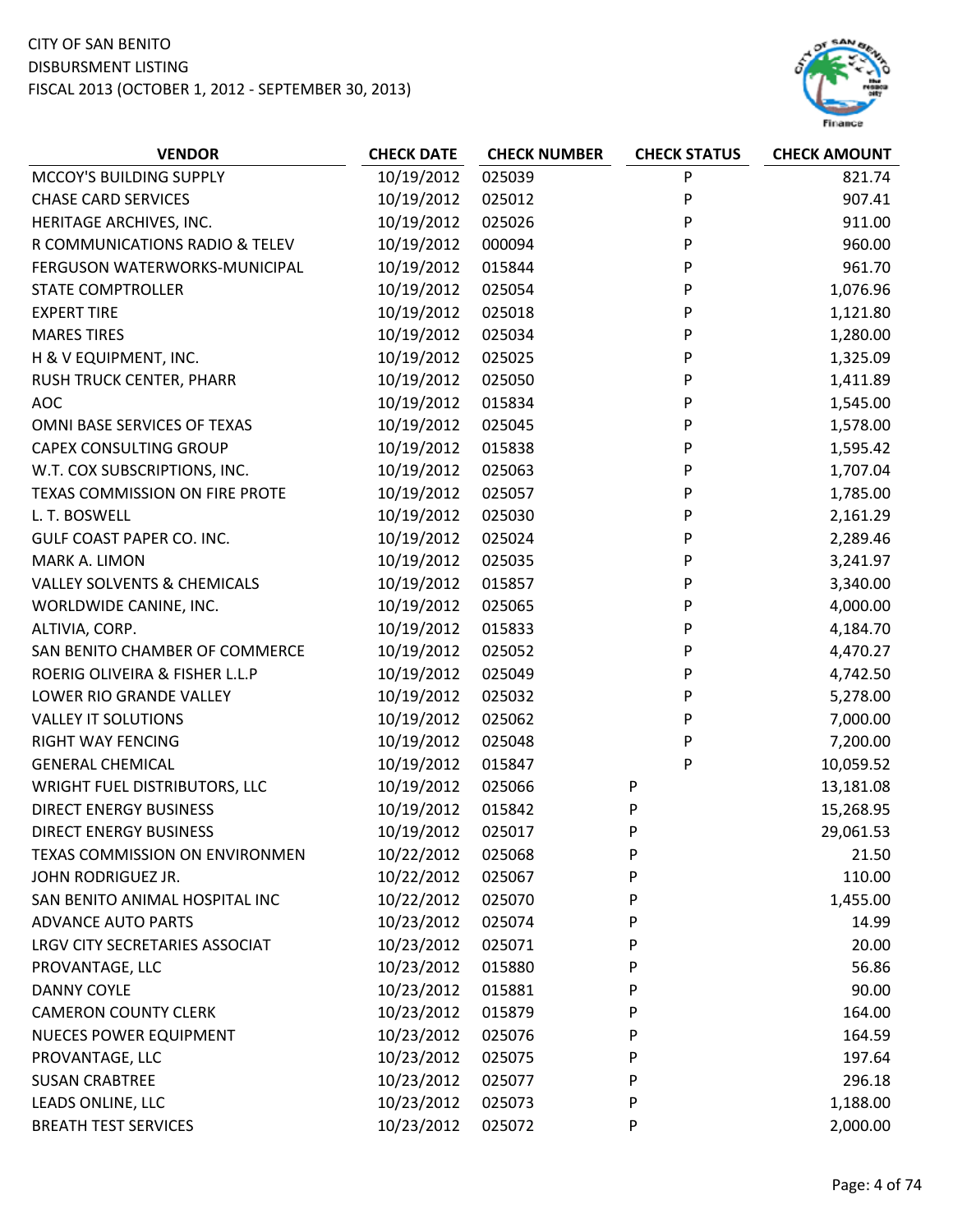

| <b>VENDOR</b>                             | <b>CHECK DATE</b> | <b>CHECK NUMBER</b> | <b>CHECK STATUS</b> | <b>CHECK AMOUNT</b> |
|-------------------------------------------|-------------------|---------------------|---------------------|---------------------|
| TEXAS COMMISSION ON LAW ENFORC            | 10/24/2012        | 025078              | P                   | 100.00              |
| <b>DIRECT ENERGY BUSINESS</b>             | 10/25/2012        | 015882              | P                   | 29.50               |
| <b>TEXAS GAS SERVICE</b>                  | 10/25/2012        | 025082              | P                   | 38.40               |
| SPRINT                                    | 10/25/2012        | 015883              | P                   | 375.93              |
| SPRINT                                    | 10/25/2012        | 025081              | P                   | 1,065.60            |
| <b>BEN M. YUDESIS</b>                     | 10/25/2012        | 025079              | P                   | 1,125.00            |
| <b>DAVID GARZA</b>                        | 10/25/2012        | 025080              | P                   | 1,125.00            |
| TEXAS WORKFORCE COMMISS.                  | 10/27/2012        | 015885              | P                   | 471.25              |
| TEXAS WORKFORCE COMMISS.                  | 10/27/2012        | 025084              | P                   | 1,830.75            |
| <b>AT&amp;T LONG DISTANCE</b>             | 10/29/2012        | 015889              | P                   | 36.26               |
| DSHS CENTRAL LAB MC2004                   | 10/29/2012        | 015886              | P                   | 72.00               |
| AT&T                                      | 10/29/2012        | 015888              | P                   | 337.62              |
| <b>SUSAN CRABTREE</b>                     | 10/29/2012        | 025085              | P                   | 365.70              |
| <b>SUSAN CRABTREE</b>                     | 10/29/2012        | 015887              | P                   | 365.70              |
| <b>AT&amp;T LONG DISTANCE</b>             | 10/29/2012        | 025088              | P                   | 701.21              |
| AMIGOS DEL VALLE, INC.                    | 10/29/2012        | 025086              | P                   | 5,000.00            |
| MAGIC VALLEY ELECTRICT CO                 | 10/31/2012        | 025089              | P                   | 197.55              |
| <b>STATE COMPTROLLER</b>                  | 10/31/2012        | 025090              | P                   | 208.80              |
| CPL RETAIL ENERGY, LP                     | 10/31/2012        | 015890              | P                   | 1,112.29            |
| CPL RETAIL ENERGY, LP                     | 10/31/2012        | 025091              | P                   | 2,760.16            |
| <b>DIRECT ENERGY BUSINESS</b>             | 10/31/2012        | 025095              | P                   | 6,914.89            |
| <b>DIRECT ENERGY BUSINESS</b>             | 10/31/2012        | 015891              | P                   | 26,655.59           |
| <b>CUBCO CONSTRUCTION, INC.</b>           | 10/31/2012        | 025094              | P                   | 47,005.16           |
| <b>U.S. POSTMASTER</b>                    | 11/01/2012        | 015892              | P                   | 553.08              |
| <b>GRAJALES TIRE SHOP</b>                 | 11/02/2012        | 025111              | P                   | 8.00                |
| <b>CITRUS WATER &amp; WASTEWATER ASSO</b> | 11/02/2012        | 015901              | P                   | 8.50                |
| MANUEL CISNEROS, JR.                      | 11/02/2012        | 025134              | P                   | 10.00               |
| ROGELIO BANDA                             | 11/02/2012        | 025135              | P                   | 10.00               |
| CALEB J. SILVA                            | 11/02/2012        | 025099              | P                   | 17.97               |
| <b>CLEAN MACHINE</b>                      | 11/02/2012        | 025103              | P                   | 20.00               |
| <b>ELIZABETH OLVERA</b>                   | 11/02/2012        | 025107              | P                   | 28.27               |
| FEDERAL EXPRESS CORPORATION               | 11/02/2012        | 000034              | P                   | 33.09               |
| FASTENAL                                  | 11/02/2012        | 015905              | P                   | 40.24               |
| <b>GOMEZ LAWN SERVICE</b>                 | 11/02/2012        | 025110              | P                   | 45.00               |
| V. H. BLACKINTON & INC                    | 11/02/2012        | 025126              | P                   | 55.00               |
| <b>CHASE CARD SERVICES</b>                | 11/02/2012        | 015900              | P                   | 60.39               |
| <b>GCR TIRE CENTERS</b>                   | 11/02/2012        | 015906              | P                   | 62.00               |
| H & V EQUIPMENT, INC.                     | 11/02/2012        | 025112              | P                   | 62.70               |
| <b>QUILL CORPORATION</b>                  | 11/02/2012        | 025118              | P                   | 64.45               |
| ANTONIO P. GONZALES                       | 11/02/2012        | 025129              | P                   | 65.00               |
| JOE H. HERNANDEZ                          | 11/02/2012        | 025131              | P                   | 65.00               |
| RENE VILLAFRANCO                          | 11/02/2012        | 025132              | P                   | 65.00               |
| INDUSTRIAL DISTRIBUTION GROUP             | 11/02/2012        | 025123              | P                   | 80.00               |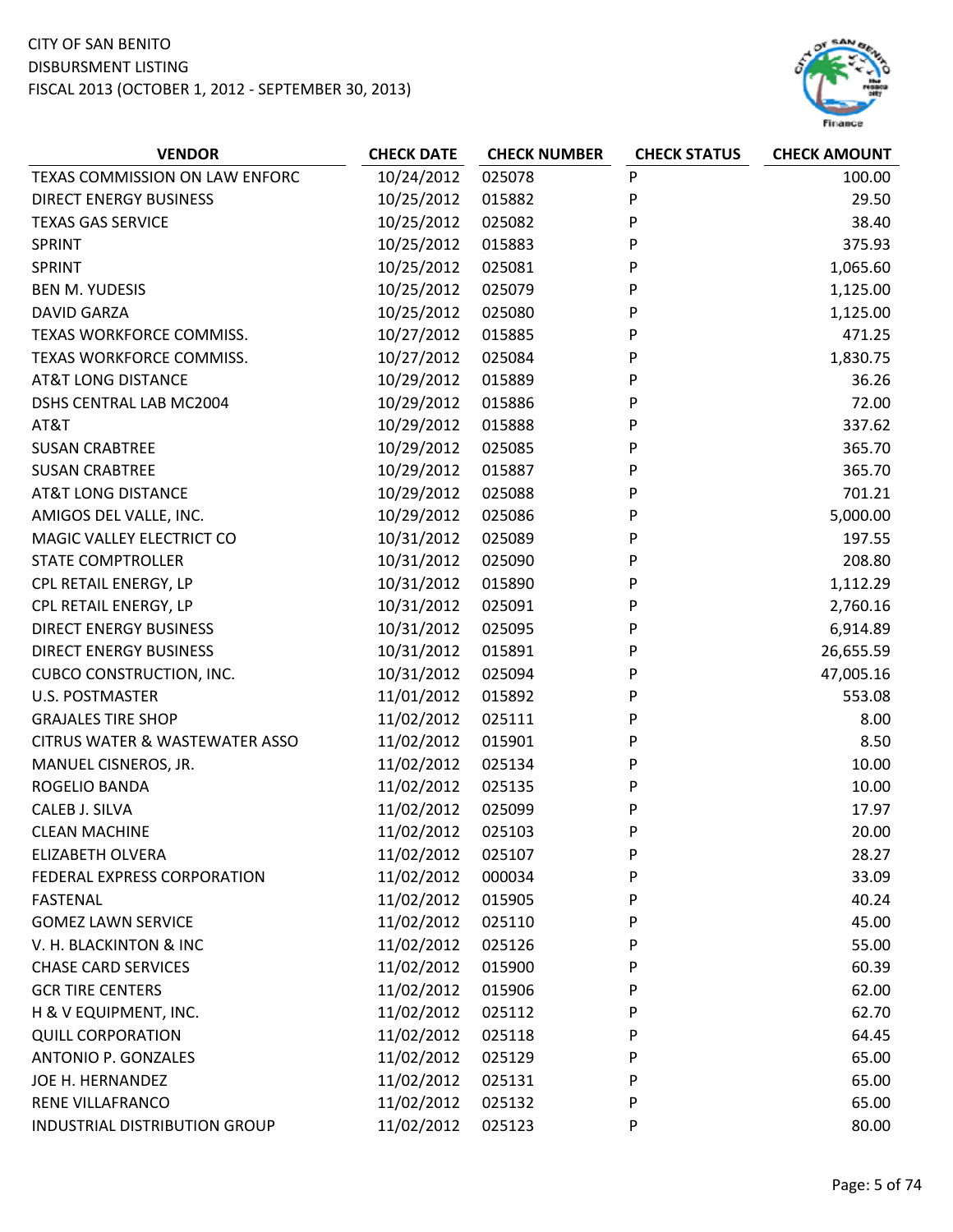

| <b>VENDOR</b>                        | <b>CHECK DATE</b> | <b>CHECK NUMBER</b> | <b>CHECK STATUS</b> | <b>CHECK AMOUNT</b> |
|--------------------------------------|-------------------|---------------------|---------------------|---------------------|
| <b>CARQUEST AUTO PARTS STORES</b>    | 11/02/2012        | 025100              | P                   | 81.93               |
| INDUSTRIAL DISTRIBUTION GROUP        | 11/02/2012        | 015911              | P                   | 88.00               |
| CDW GOVERNMENT, INC.                 | 11/02/2012        | 015899              | P                   | 88.49               |
| RICARDO GARCIA                       | 11/02/2012        | 025119              | P                   | 90.00               |
| TOPS THE OUTDOOR POWER STORE         | 11/02/2012        | 015912              | P                   | 93.85               |
| <b>CHASE CARD SERVICES</b>           | 11/02/2012        | 025102              | P                   | 100.38              |
| ALAMO IRON WORKS, INC.               | 11/02/2012        | 025097              | P                   | 117.60              |
| SAN BENITO ANIMAL HOSPITAL INC       | 11/02/2012        | 025121              | P                   | 147.00              |
| <b>GCR TIRE CENTERS</b>              | 11/02/2012        | 025109              | P                   | 152.71              |
| <b>GATEWAY</b>                       | 11/02/2012        | 025113              | P                   | 157.29              |
| SOCIETY FOR HUMAN RESOURCE MAN       | 11/02/2012        | 025124              | P                   | 180.00              |
| VALLEY WINDSHIELD REPAIR & AUT       | 11/02/2012        | 015913              | P                   | 180.00              |
| DEALERS ELECTRICAL SUPPLY            | 11/02/2012        | 025105              | P                   | 215.33              |
| <b>SAN JUANA FLORES</b>              | 11/02/2012        | 025122              | P                   | 250.00              |
| ODESSA PUMPS & EQUIPMENT, INC.       | 11/02/2012        | 015910              | P                   | 280.85              |
| GLOCK PROFESSIONAL, INC.             | 11/02/2012        | 025133              | P                   | 390.00              |
| LONE STAR GLASS & MIRROR             | 11/02/2012        | 025114              | P                   | 430.00              |
| <b>BURTON AUTO SUPPLY</b>            | 11/02/2012        | 015898              | P                   | 454.39              |
| LEWIS ELECTRIC MOTORS, INC.          | 11/02/2012        | 015907              | P                   | 500.61              |
| CDW GOVERNMENT, INC.                 | 11/02/2012        | 025101              | P                   | 502.49              |
| <b>ADVANCE AUTO PARTS</b>            | 11/02/2012        | 015894              | P                   | 636.71              |
| MCCOY'S BUILDING SUPPLY              | 11/02/2012        | 015908              | P                   | 644.06              |
| WELCOME HOME, RIO GRANDE VALLE       | 11/02/2012        | 000096              | P                   | 683.33              |
| TOPS THE OUTDOOR POWER STORE         | 11/02/2012        | 025125              | P                   | 698.64              |
| VALLEY OUTDOOR POWER EQUIP-TX        | 11/02/2012        | 025127              | P                   | 720.00              |
| LOPEZ BROTHERS & CO.                 | 11/02/2012        | 025115              | P                   | 800.00              |
| MCCOY'S BUILDING SUPPLY              | 11/02/2012        | 025116              | P                   | 820.37              |
| <b>EXPERT TIRE</b>                   | 11/02/2012        | 025108              | P                   | 855.96              |
| ROERIG OLIVEIRA & FISHER L.L.P       | 11/02/2012        | 025120              | P                   | 900.30              |
| 77 TRANSMISSION SHOP                 | 11/02/2012        | 025096              | P                   | 925.00              |
| <b>NUECES POWER EQUIPMENT</b>        | 11/02/2012        | 015909              | P                   | 964.49              |
| EMMSA, CO.                           | 11/02/2012        | 015904              | P                   | 1,158.08            |
| AVISTA TECHNOLOGIES, INC             | 11/02/2012        | 015897              | P                   | 1,600.00            |
| VILLAGE PROFILE.COM, INC.            | 11/02/2012        | 000095              | P                   | 1,995.00            |
| COYM, REHMET & GUTIERREZ ENGIN       | 11/02/2012        | 025104              | P                   | 1,997.94            |
| CORNETT CONSTRUCTION, CO.            | 11/02/2012        | 015902              | P                   | 3,432.48            |
| <b>NUECES POWER EQUIPMENT</b>        | 11/02/2012        | 025117              | P                   | 3,958.85            |
| ALTIVIA, CORP.                       | 11/02/2012        | 015895              | P                   | 4,181.18            |
| <b>AOC</b>                           | 11/02/2012        | 015896              | P                   | 4,590.00            |
| DENTON, NAVARRO, ROCHA & BERNA       | 11/02/2012        | 025106              | P                   | 4,675.45            |
| <b>WRIGHT FUEL DISTRIBUTORS, LLC</b> | 11/02/2012        | 025128              | P                   | 6,027.88            |
| BETTS OIL & BUTANE INC.              | 11/02/2012        | 025098              | P                   | 6,258.00            |
| COYM, REHMET & GUTIERREZ ENGIN       | 11/02/2012        | 015903              | P                   | 35,308.72           |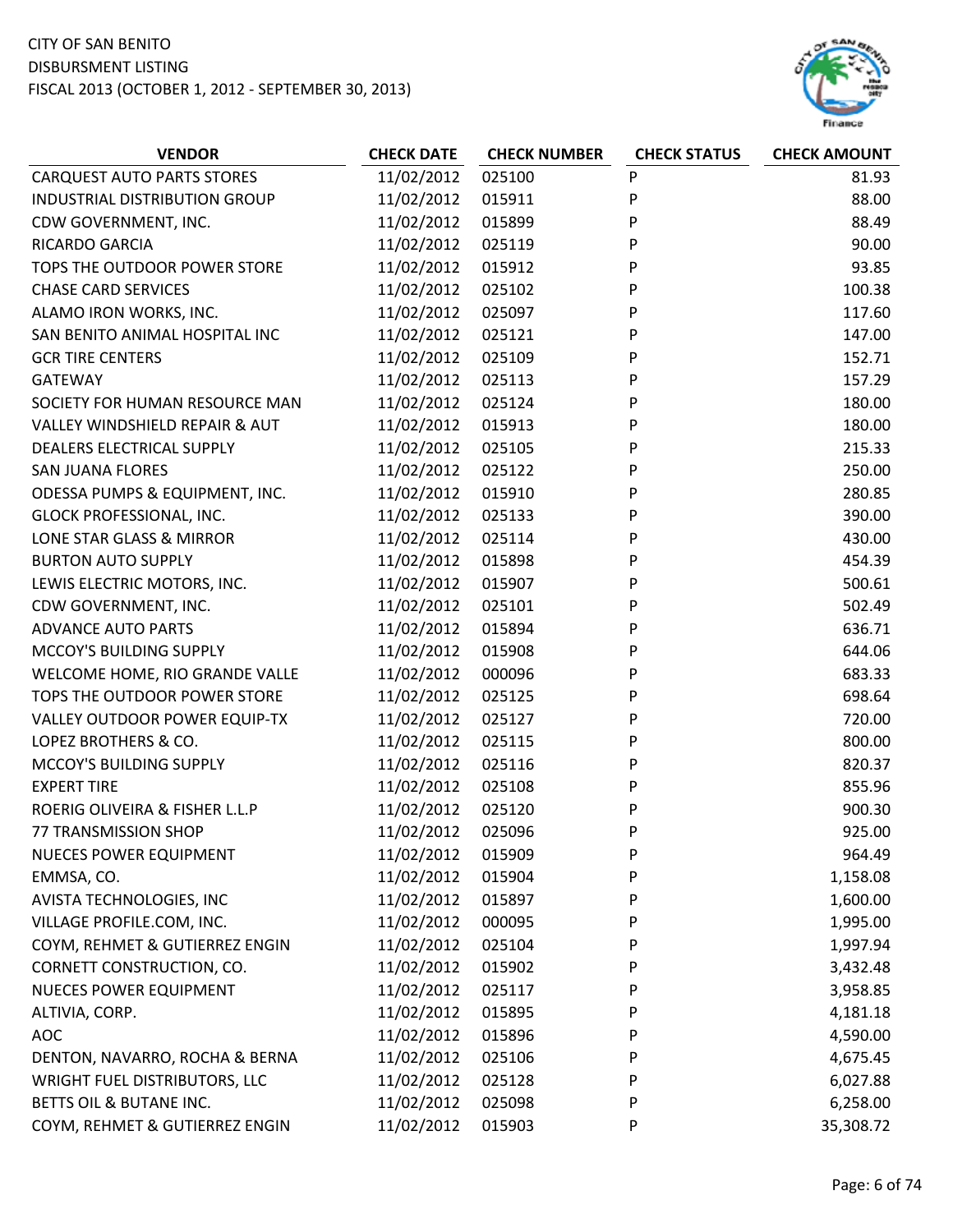

| <b>VENDOR</b>                         | <b>CHECK DATE</b> | <b>CHECK NUMBER</b> | <b>CHECK STATUS</b> | <b>CHECK AMOUNT</b> |
|---------------------------------------|-------------------|---------------------|---------------------|---------------------|
| SEALMASTER HOUSTON                    | 11/06/2012        | 025136              | ${\sf P}$           | 1,569.45            |
| TEXAS COMMISSION ON ENVIRONMEN        | 11/06/2012        | 015914              | P                   | 19,638.32           |
| <b>GEORGE MACHUCA JR.</b>             | 11/07/2012        | 025138              | P                   | 10.00               |
| MANUEL CISNEROS, JR.                  | 11/07/2012        | 025137              | P                   | 160.00              |
| <b>CAMERON COUNTY IRRIGATION DIST</b> | 11/07/2012        | 015915              | P                   | 24,287.26           |
| <b>RODRIGO DAVILA</b>                 | 11/08/2012        | 025139              | P                   | 10.00               |
| HECTOR JALOMO                         | 11/09/2012        | 025143              | P                   | 120.00              |
| JOE D. GONZALEZ                       | 11/09/2012        | 025144              | P                   | 120.00              |
| LUPITA PASSEMENT                      | 11/09/2012        | 025145              | P                   | 120.00              |
| <b>MANUEL LARA</b>                    | 11/09/2012        | 025146              | P                   | 120.00              |
| ANTONIO P. GONZALES                   | 11/09/2012        | 025142              | P                   | 495.98              |
| <b>BEN M. YUDESIS</b>                 | 11/09/2012        | 025140              | P                   | 1,125.00            |
| <b>DAVID GARZA</b>                    | 11/09/2012        | 025141              | P                   | 1,125.00            |
| OIL PATCH FUEL & SUPPLY, INC.         | 11/09/2012        | 025148              | P                   | 6,337.75            |
| <b>JLO PRODUCTIONS</b>                | 11/09/2012        | 025147              | P                   | 7,177.50            |
| <b>TEXAS STATE TECHNICAL COLLEGE</b>  | 11/13/2012        | 025149              | P                   | 50.00               |
| <b>GOMEZ LAWN SERVICE</b>             | 11/13/2012        | 025150              | P                   | 135.00              |
| <b>U.S. POSTMASTER</b>                | 11/13/2012        | 015916              | P                   | 529.21              |
| PITNEY BOWES INC.                     | 11/14/2012        | 025151              | P                   | 3,000.00            |
| ALLIED WASTE SERVICES #863            | 11/14/2012        | 015929              | P                   | 164,749.71          |
| OFFICE DEPOT ACC 6113                 | 11/15/2012        | 025179              | P                   | 21.38               |
| <b>RITA CONDE</b>                     | 11/15/2012        | 000097              | P                   | 35.39               |
| <b>GENEVA GROUP</b>                   | 11/15/2012        | 025181              | P                   | 40.00               |
| OFFICE DEPOT ACC 6113                 | 11/15/2012        | 015940              | P                   | 42.76               |
| RICARDO GARCIA                        | 11/15/2012        | 025183              | P                   | 45.00               |
| <b>TERESA BAUTISTA</b>                | 11/15/2012        | 025186              | P                   | 50.00               |
| WAL-MART COMMUNITY/GECRB              | 11/15/2012        | 025191              | P                   | 73.83               |
| <b>GARCIA TOWING</b>                  | 11/15/2012        | 025169              | P                   | 80.00               |
| O'REILLY AUTOMOTIVE, INC.             | 11/15/2012        | 025178              | P                   | 81.87               |
| <b>AT&amp;T LONG DISTANCE</b>         | 11/15/2012        | 002271              | P                   | 93.17               |
| <b>CLEAN MACHINE</b>                  | 11/15/2012        | 025163              | P                   | 96.00               |
| THE JEWELRY WORKSHOP                  | 11/15/2012        | 000036              | P                   | 100.00              |
| <b>BORDER STATES ELECTRIC SUPPLY</b>  | 11/15/2012        | 025158              | P                   | 103.60              |
| <b>EDWARD T. CAMPOS</b>               | 11/15/2012        | 025167              | P                   | 105.00              |
| <b>CHASE CARD SERVICES</b>            | 11/15/2012        | 015938              | P                   | 111.00              |
| <b>QUILL CORPORATION</b>              | 11/15/2012        | 002273              | P                   | 129.34              |
| BRAZOS TECHNOLOGY CORP.               | 11/15/2012        | 025159              | P                   | 170.00              |
| <b>LUBE MASTERS</b>                   | 11/15/2012        | 025174              | P                   | 180.15              |
| MJ SCREEN PRINT                       | 11/15/2012        | 025177              | P                   | 189.00              |
| CPL RETAIL ENERGY, LP                 | 11/15/2012        | 015935              | P                   | 223.54              |
| <b>GOVERNMENT FINANCE OFFICERS AS</b> | 11/15/2012        | 025170              | P                   | 225.00              |
| <b>USA BLUE BOOK</b>                  | 11/15/2012        | 015942              | P                   | 230.05              |
| THE JEWELRY WORKSHOP                  | 11/15/2012        | 025187              | P                   | 246.70              |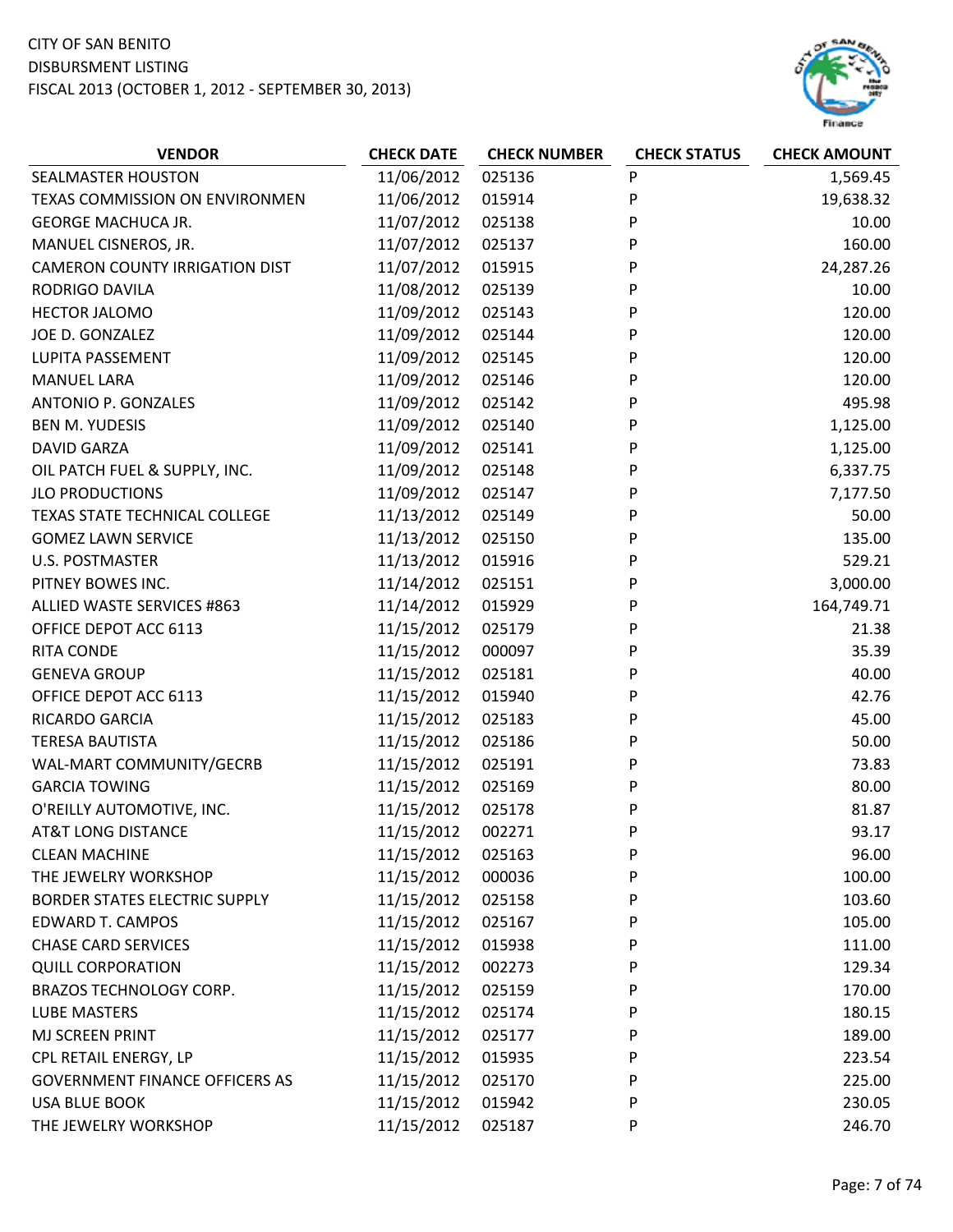

| <b>CENTER POINT LARGE PRINT</b><br>11/15/2012<br>025161<br>P<br>248.04<br>11/15/2012<br>P<br><b>MARY ANN ZUNIGA</b><br>025175<br>250.00<br><b>SAM'S CLUB DIRECT</b><br>11/15/2012<br>P<br>025184<br>254.82<br>ALL VALLEY DRUG SCREENS<br>11/15/2012<br>P<br>275.00<br>025155<br>MIRACLE KIDS OF SOUTH TEXAS<br>11/15/2012<br>025176<br>P<br>280.00<br>P<br><b>TROPHY PLUS</b><br>11/15/2012<br>025189<br>327.20<br>11/15/2012<br>P<br>AIM MEDIA TEXAS<br>025154<br>352.00<br>L. T. BOSWELL<br>11/15/2012<br>025172<br>P<br>398.82<br>11/15/2012<br>CDW GOVERNMENT, INC.<br>015937<br>P<br>431.65<br>A PAVERS PLUS, INC.<br>11/15/2012<br>P<br>000035<br>435.00 |
|----------------------------------------------------------------------------------------------------------------------------------------------------------------------------------------------------------------------------------------------------------------------------------------------------------------------------------------------------------------------------------------------------------------------------------------------------------------------------------------------------------------------------------------------------------------------------------------------------------------------------------------------------------------|
|                                                                                                                                                                                                                                                                                                                                                                                                                                                                                                                                                                                                                                                                |
|                                                                                                                                                                                                                                                                                                                                                                                                                                                                                                                                                                                                                                                                |
|                                                                                                                                                                                                                                                                                                                                                                                                                                                                                                                                                                                                                                                                |
|                                                                                                                                                                                                                                                                                                                                                                                                                                                                                                                                                                                                                                                                |
|                                                                                                                                                                                                                                                                                                                                                                                                                                                                                                                                                                                                                                                                |
|                                                                                                                                                                                                                                                                                                                                                                                                                                                                                                                                                                                                                                                                |
|                                                                                                                                                                                                                                                                                                                                                                                                                                                                                                                                                                                                                                                                |
|                                                                                                                                                                                                                                                                                                                                                                                                                                                                                                                                                                                                                                                                |
|                                                                                                                                                                                                                                                                                                                                                                                                                                                                                                                                                                                                                                                                |
|                                                                                                                                                                                                                                                                                                                                                                                                                                                                                                                                                                                                                                                                |
| 11/15/2012<br>P<br>CPS HUMAN RESOURCE SERVICES<br>025164<br>531.30                                                                                                                                                                                                                                                                                                                                                                                                                                                                                                                                                                                             |
| <b>QUILL CORPORATION</b><br>11/15/2012<br>025182<br>P<br>620.97                                                                                                                                                                                                                                                                                                                                                                                                                                                                                                                                                                                                |
| P<br>CDW GOVERNMENT, INC.<br>11/15/2012<br>025160<br>674.00                                                                                                                                                                                                                                                                                                                                                                                                                                                                                                                                                                                                    |
| <b>SAN BENITO NEWS</b><br>11/15/2012<br>P<br>761.22<br>025185                                                                                                                                                                                                                                                                                                                                                                                                                                                                                                                                                                                                  |
| 11/15/2012<br>015941<br>P<br>797.16<br><b>SAN BENITO NEWS</b>                                                                                                                                                                                                                                                                                                                                                                                                                                                                                                                                                                                                  |
| 11/15/2012<br>025156<br>P<br>907.19<br><b>AMERICAN EXPRESS</b>                                                                                                                                                                                                                                                                                                                                                                                                                                                                                                                                                                                                 |
| DIGITAL OFFICE SYSTEMS<br>11/15/2012<br>P<br>959.49<br>025166                                                                                                                                                                                                                                                                                                                                                                                                                                                                                                                                                                                                  |
| P<br><b>CHASE CARD SERVICES</b><br>11/15/2012<br>025162<br>1,041.13                                                                                                                                                                                                                                                                                                                                                                                                                                                                                                                                                                                            |
| P<br>11/15/2012<br>1,070.87<br>ESTRADA-HINOJOSA & COMPANY, IN<br>025168                                                                                                                                                                                                                                                                                                                                                                                                                                                                                                                                                                                        |
| <b>CAPEX CONSULTING GROUP</b><br>11/15/2012<br>015936<br>P<br>1,093.75                                                                                                                                                                                                                                                                                                                                                                                                                                                                                                                                                                                         |
| 11/15/2012<br>P<br>OFFICE WORLD<br>025180<br>1,354.00                                                                                                                                                                                                                                                                                                                                                                                                                                                                                                                                                                                                          |
| 11/15/2012<br>P<br>HOYT BREATHING AIR PRODUCTS<br>025171<br>1,439.65                                                                                                                                                                                                                                                                                                                                                                                                                                                                                                                                                                                           |
| ESTRADA-HINOJOSA & COMPANY, IN<br>11/15/2012<br>P<br>2,896.36<br>015939                                                                                                                                                                                                                                                                                                                                                                                                                                                                                                                                                                                        |
| 11/15/2012<br>CPL RETAIL ENERGY, LP<br>025152<br>V<br>3,172.64                                                                                                                                                                                                                                                                                                                                                                                                                                                                                                                                                                                                 |
| 11/15/2012<br>P<br>LINEBARGER GOGGAN BLAIR & SAMP<br>025173<br>3,200.15                                                                                                                                                                                                                                                                                                                                                                                                                                                                                                                                                                                        |
| 11/15/2012<br>P<br><b>VALLEY IT SOLUTIONS</b><br>025190<br>7,000.00                                                                                                                                                                                                                                                                                                                                                                                                                                                                                                                                                                                            |
| <b>J &amp; N CONSTRUCTION</b><br>11/15/2012<br>015934<br>P<br>13,457.15                                                                                                                                                                                                                                                                                                                                                                                                                                                                                                                                                                                        |
| 11/15/2012<br>P<br>DELL MARKETING L.P.<br>025165<br>25,077.00                                                                                                                                                                                                                                                                                                                                                                                                                                                                                                                                                                                                  |
| 11/15/2012<br>TML INTERGOVERNMENTAL<br>025188<br>P<br>32,493.34                                                                                                                                                                                                                                                                                                                                                                                                                                                                                                                                                                                                |
| 11/15/2012<br>002272<br>P<br><b>CITY OF SAN BENITO</b><br>73,776.83                                                                                                                                                                                                                                                                                                                                                                                                                                                                                                                                                                                            |
| COYM, REHMET & GUTIERREZ ENGIN<br>11/15/2012<br>015930<br>P<br>104,399.10                                                                                                                                                                                                                                                                                                                                                                                                                                                                                                                                                                                      |
| 11/15/2012<br>GO UNDERGROUND, LLC<br>015932<br>P<br>133,362.51                                                                                                                                                                                                                                                                                                                                                                                                                                                                                                                                                                                                 |
| 11/20/2012<br>225.00<br><b>TEEX-ITSI</b><br>P<br>015952                                                                                                                                                                                                                                                                                                                                                                                                                                                                                                                                                                                                        |
| 11/20/2012<br><b>AMERICAN EXPRESS</b><br>293.55<br>025194<br>P                                                                                                                                                                                                                                                                                                                                                                                                                                                                                                                                                                                                 |
| 11/20/2012<br><b>DIRECT ENERGY BUSINESS</b><br>P<br>11,856.41<br>015953                                                                                                                                                                                                                                                                                                                                                                                                                                                                                                                                                                                        |
| 11/20/2012<br><b>DIRECT ENERGY BUSINESS</b><br>025192<br>31,395.83<br>P                                                                                                                                                                                                                                                                                                                                                                                                                                                                                                                                                                                        |
| 11/21/2012<br>P<br>22.64<br>EL CAMINO REAL MHP<br>015955                                                                                                                                                                                                                                                                                                                                                                                                                                                                                                                                                                                                       |
| 11/21/2012<br>P<br>U.S. POSTMASTER<br>015954<br>519.61                                                                                                                                                                                                                                                                                                                                                                                                                                                                                                                                                                                                         |
| 11/26/2012<br>GEORGE MACHUCA JR.<br>025196<br>P<br>10.00                                                                                                                                                                                                                                                                                                                                                                                                                                                                                                                                                                                                       |
| 11/26/2012<br><b>BARRON JB FOOD SAFETY SERVICES</b><br>025195<br>P<br>145.00                                                                                                                                                                                                                                                                                                                                                                                                                                                                                                                                                                                   |
| 11/26/2012<br>LOWER RIO GRANDE VALLEY<br>025197<br>P<br>270.00                                                                                                                                                                                                                                                                                                                                                                                                                                                                                                                                                                                                 |
| 11/27/2012<br>SAN BENITO CHAMBER OF COMMERCE<br>025198<br>P<br>4,479.16                                                                                                                                                                                                                                                                                                                                                                                                                                                                                                                                                                                        |
| 11/29/2012<br>70,438.11<br><b>CUBCO CONSTRUCTION, INC.</b><br>025199<br>P                                                                                                                                                                                                                                                                                                                                                                                                                                                                                                                                                                                      |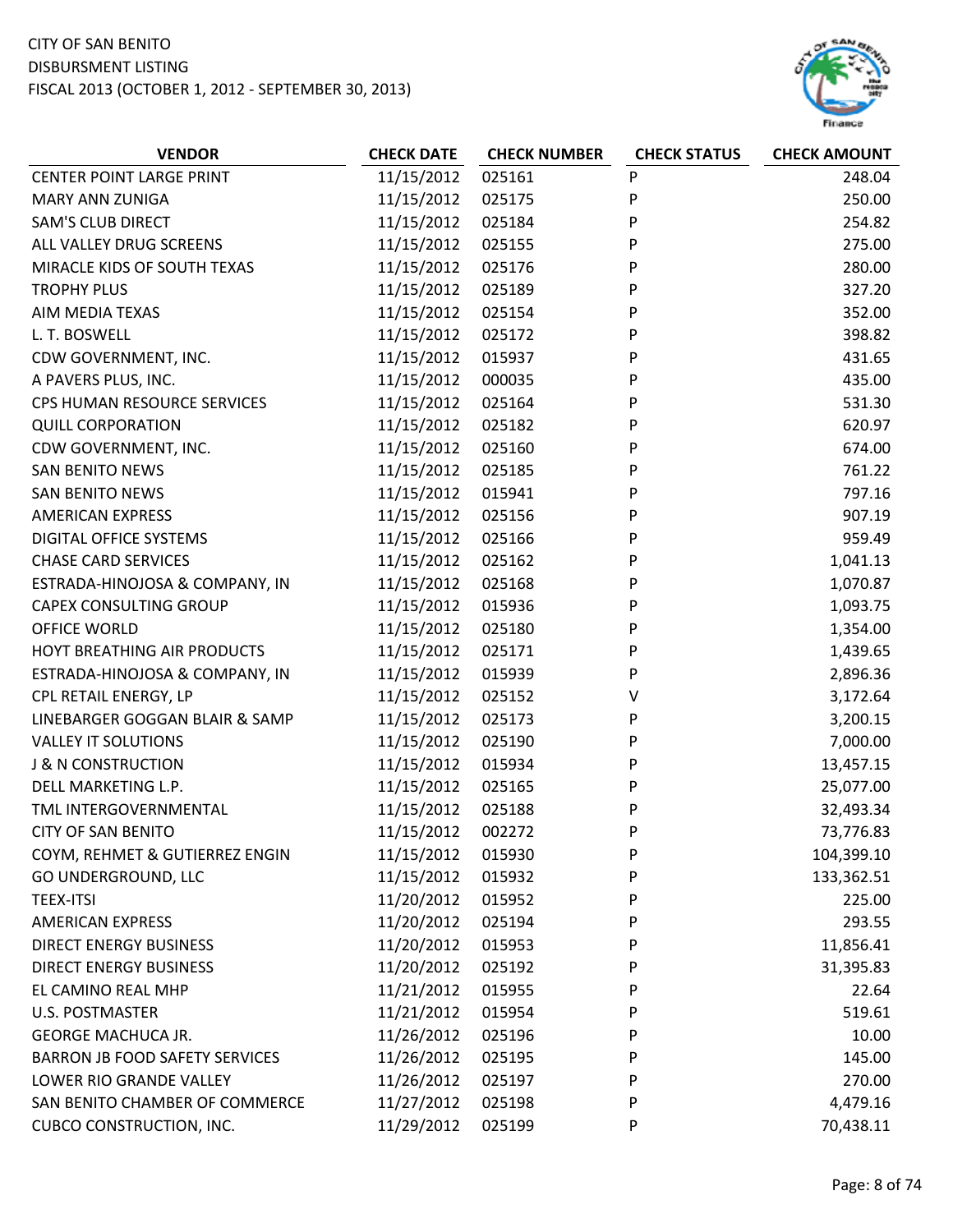

| 11/30/2012<br>025222<br>P<br><b>GRAJALES TIRE SHOP</b><br>12.00<br>P<br>GIDDY-UP DELIVERY SERVICE INC.<br>11/30/2012<br>025221<br>21.45<br>P<br>11/30/2012<br>025230<br>23.61<br>O'REILLY AUTOMOTIVE, INC.<br>P<br>11/30/2012<br>29.29<br><b>BAKER DISTRUBUTING</b><br>025209<br><b>ISRAEL AMBRIZ</b><br>11/30/2012<br>025224<br>P<br>30.00<br>P<br>ALAMO IRON WORKS, INC.<br>11/30/2012<br>015979<br>37.20<br>P<br>11/30/2012<br>025226<br>45.33<br><b>MANUEL LARA</b><br><b>JOHNNY'S TRUE VALUE</b><br>11/30/2012<br>015990<br>P<br>45.92<br>11/30/2012<br>P<br><b>AMERICAN EXPRESS</b><br>025208<br>58.42<br>11/30/2012<br>P<br>72.31<br>WAL-MART COMMUNITY/GECRB<br>025237<br>P<br>11/30/2012<br>80.25<br><b>FASTENAL</b><br>025218<br>11/30/2012<br>HOYT BREATHING AIR PRODUCTS<br>025223<br>P<br>82.03<br>P<br>90.00<br><b>MAVERICK INDUSTRIAL</b><br>11/30/2012<br>025227<br><b>BURTON AUTO SUPPLY</b><br>11/30/2012<br>P<br>96.68<br>025213<br>11/30/2012<br>025217<br>P<br>112.00<br><b>CLEAN MACHINE</b><br>P<br><b>TEJAS RENTAL &amp; SALES</b><br>11/30/2012<br>025234<br>118.78<br><b>BURTON AUTO SUPPLY</b><br>11/30/2012<br>P<br>124.21<br>015982<br>160.00<br><b>BARLOW'S QUALITY GLASS</b><br>11/30/2012<br>025210<br>P<br>P<br>TOPS THE OUTDOOR POWER STORE<br>11/30/2012<br>025235<br>167.73<br>P<br>SIEMENS WATER TECHNOLOGIES LLC<br>11/30/2012<br>015993<br>179.00<br>P<br>11/30/2012<br>180.00<br>CE SOLUTIONS<br>025215<br><b>BSN SPORTS</b><br>11/30/2012<br>025212<br>P<br>226.14<br>P<br><b>SUNRISE GREETINGS</b><br>11/30/2012<br>025233<br>229.20<br>MCCOY'S BUILDING SUPPLY<br>11/30/2012<br>015992<br>P<br>237.00<br>P<br>11/30/2012<br>025214<br>258.60<br><b>CARQUEST AUTO PARTS STORES</b><br>P<br>11/30/2012<br>268.06<br><b>CARQUEST AUTO PARTS STORES</b><br>015983<br><b>CHASE CARD SERVICES</b><br>11/30/2012<br>025216<br>P<br>287.54<br>LOWER RIO GRANDE VALLEY<br>11/30/2012<br>P<br>025225<br>302.34<br>MCCOY'S BUILDING SUPPLY<br>11/30/2012<br>P<br>311.26<br>025228<br>11/30/2012<br>P<br>025232<br>319.64<br><b>SAN BENITO NEWS</b><br>11/30/2012<br>G & K SERVICES<br>025219<br>P<br>423.68<br>11/30/2012<br>000038<br>P<br>450.00<br><b>GARCO CONSTRUCTION, LLC.</b><br>11/30/2012<br>P<br><b>ADVANCE AUTO PARTS</b><br>025206<br>454.71<br>11/30/2012<br>025204<br>490.00<br><b>MARIO PEREA</b><br>P<br>11/30/2012<br>P<br><b>U.S. POSTMASTER</b><br>015975<br>549.58<br>11/30/2012<br>ARROW MAGNOLIA, INC.<br>015981<br>P<br>551.80<br>GULF COAST PAPER CO. INC.<br>11/30/2012<br>015988<br>P<br>560.88<br><b>G &amp; K SERVICES</b><br>11/30/2012<br>P<br>560.99<br>015985<br>MUNICIPAL SERVICES BUREAU<br>11/30/2012<br>695.58<br>025229<br>P<br>11/30/2012<br><b>VALLEY BAPTIST MEDICAL CENTER</b><br>025236<br>P<br>1,000.00<br>11/30/2012<br><b>BEN M. YUDESIS</b><br>025200<br>P<br>1,125.00<br>11/30/2012<br>P<br><b>DAVID GARZA</b><br>025201<br>1,125.00<br><b>MARES TIRES</b><br>015991<br>P | <b>VENDOR</b> | <b>CHECK DATE</b> | <b>CHECK NUMBER</b> | <b>CHECK STATUS</b> | <b>CHECK AMOUNT</b> |
|-----------------------------------------------------------------------------------------------------------------------------------------------------------------------------------------------------------------------------------------------------------------------------------------------------------------------------------------------------------------------------------------------------------------------------------------------------------------------------------------------------------------------------------------------------------------------------------------------------------------------------------------------------------------------------------------------------------------------------------------------------------------------------------------------------------------------------------------------------------------------------------------------------------------------------------------------------------------------------------------------------------------------------------------------------------------------------------------------------------------------------------------------------------------------------------------------------------------------------------------------------------------------------------------------------------------------------------------------------------------------------------------------------------------------------------------------------------------------------------------------------------------------------------------------------------------------------------------------------------------------------------------------------------------------------------------------------------------------------------------------------------------------------------------------------------------------------------------------------------------------------------------------------------------------------------------------------------------------------------------------------------------------------------------------------------------------------------------------------------------------------------------------------------------------------------------------------------------------------------------------------------------------------------------------------------------------------------------------------------------------------------------------------------------------------------------------------------------------------------------------------------------------------------------------------------------------------------------------------------------------------------------------------------------------------------------------------------------------------------------------------------------------------------------------------------------------------------------------------------------------------------------------------------------------------------------------------------|---------------|-------------------|---------------------|---------------------|---------------------|
|                                                                                                                                                                                                                                                                                                                                                                                                                                                                                                                                                                                                                                                                                                                                                                                                                                                                                                                                                                                                                                                                                                                                                                                                                                                                                                                                                                                                                                                                                                                                                                                                                                                                                                                                                                                                                                                                                                                                                                                                                                                                                                                                                                                                                                                                                                                                                                                                                                                                                                                                                                                                                                                                                                                                                                                                                                                                                                                                                           |               |                   |                     |                     |                     |
|                                                                                                                                                                                                                                                                                                                                                                                                                                                                                                                                                                                                                                                                                                                                                                                                                                                                                                                                                                                                                                                                                                                                                                                                                                                                                                                                                                                                                                                                                                                                                                                                                                                                                                                                                                                                                                                                                                                                                                                                                                                                                                                                                                                                                                                                                                                                                                                                                                                                                                                                                                                                                                                                                                                                                                                                                                                                                                                                                           |               |                   |                     |                     |                     |
|                                                                                                                                                                                                                                                                                                                                                                                                                                                                                                                                                                                                                                                                                                                                                                                                                                                                                                                                                                                                                                                                                                                                                                                                                                                                                                                                                                                                                                                                                                                                                                                                                                                                                                                                                                                                                                                                                                                                                                                                                                                                                                                                                                                                                                                                                                                                                                                                                                                                                                                                                                                                                                                                                                                                                                                                                                                                                                                                                           |               |                   |                     |                     |                     |
|                                                                                                                                                                                                                                                                                                                                                                                                                                                                                                                                                                                                                                                                                                                                                                                                                                                                                                                                                                                                                                                                                                                                                                                                                                                                                                                                                                                                                                                                                                                                                                                                                                                                                                                                                                                                                                                                                                                                                                                                                                                                                                                                                                                                                                                                                                                                                                                                                                                                                                                                                                                                                                                                                                                                                                                                                                                                                                                                                           |               |                   |                     |                     |                     |
|                                                                                                                                                                                                                                                                                                                                                                                                                                                                                                                                                                                                                                                                                                                                                                                                                                                                                                                                                                                                                                                                                                                                                                                                                                                                                                                                                                                                                                                                                                                                                                                                                                                                                                                                                                                                                                                                                                                                                                                                                                                                                                                                                                                                                                                                                                                                                                                                                                                                                                                                                                                                                                                                                                                                                                                                                                                                                                                                                           |               |                   |                     |                     |                     |
|                                                                                                                                                                                                                                                                                                                                                                                                                                                                                                                                                                                                                                                                                                                                                                                                                                                                                                                                                                                                                                                                                                                                                                                                                                                                                                                                                                                                                                                                                                                                                                                                                                                                                                                                                                                                                                                                                                                                                                                                                                                                                                                                                                                                                                                                                                                                                                                                                                                                                                                                                                                                                                                                                                                                                                                                                                                                                                                                                           |               |                   |                     |                     |                     |
|                                                                                                                                                                                                                                                                                                                                                                                                                                                                                                                                                                                                                                                                                                                                                                                                                                                                                                                                                                                                                                                                                                                                                                                                                                                                                                                                                                                                                                                                                                                                                                                                                                                                                                                                                                                                                                                                                                                                                                                                                                                                                                                                                                                                                                                                                                                                                                                                                                                                                                                                                                                                                                                                                                                                                                                                                                                                                                                                                           |               |                   |                     |                     |                     |
|                                                                                                                                                                                                                                                                                                                                                                                                                                                                                                                                                                                                                                                                                                                                                                                                                                                                                                                                                                                                                                                                                                                                                                                                                                                                                                                                                                                                                                                                                                                                                                                                                                                                                                                                                                                                                                                                                                                                                                                                                                                                                                                                                                                                                                                                                                                                                                                                                                                                                                                                                                                                                                                                                                                                                                                                                                                                                                                                                           |               |                   |                     |                     |                     |
|                                                                                                                                                                                                                                                                                                                                                                                                                                                                                                                                                                                                                                                                                                                                                                                                                                                                                                                                                                                                                                                                                                                                                                                                                                                                                                                                                                                                                                                                                                                                                                                                                                                                                                                                                                                                                                                                                                                                                                                                                                                                                                                                                                                                                                                                                                                                                                                                                                                                                                                                                                                                                                                                                                                                                                                                                                                                                                                                                           |               |                   |                     |                     |                     |
|                                                                                                                                                                                                                                                                                                                                                                                                                                                                                                                                                                                                                                                                                                                                                                                                                                                                                                                                                                                                                                                                                                                                                                                                                                                                                                                                                                                                                                                                                                                                                                                                                                                                                                                                                                                                                                                                                                                                                                                                                                                                                                                                                                                                                                                                                                                                                                                                                                                                                                                                                                                                                                                                                                                                                                                                                                                                                                                                                           |               |                   |                     |                     |                     |
|                                                                                                                                                                                                                                                                                                                                                                                                                                                                                                                                                                                                                                                                                                                                                                                                                                                                                                                                                                                                                                                                                                                                                                                                                                                                                                                                                                                                                                                                                                                                                                                                                                                                                                                                                                                                                                                                                                                                                                                                                                                                                                                                                                                                                                                                                                                                                                                                                                                                                                                                                                                                                                                                                                                                                                                                                                                                                                                                                           |               |                   |                     |                     |                     |
|                                                                                                                                                                                                                                                                                                                                                                                                                                                                                                                                                                                                                                                                                                                                                                                                                                                                                                                                                                                                                                                                                                                                                                                                                                                                                                                                                                                                                                                                                                                                                                                                                                                                                                                                                                                                                                                                                                                                                                                                                                                                                                                                                                                                                                                                                                                                                                                                                                                                                                                                                                                                                                                                                                                                                                                                                                                                                                                                                           |               |                   |                     |                     |                     |
|                                                                                                                                                                                                                                                                                                                                                                                                                                                                                                                                                                                                                                                                                                                                                                                                                                                                                                                                                                                                                                                                                                                                                                                                                                                                                                                                                                                                                                                                                                                                                                                                                                                                                                                                                                                                                                                                                                                                                                                                                                                                                                                                                                                                                                                                                                                                                                                                                                                                                                                                                                                                                                                                                                                                                                                                                                                                                                                                                           |               |                   |                     |                     |                     |
|                                                                                                                                                                                                                                                                                                                                                                                                                                                                                                                                                                                                                                                                                                                                                                                                                                                                                                                                                                                                                                                                                                                                                                                                                                                                                                                                                                                                                                                                                                                                                                                                                                                                                                                                                                                                                                                                                                                                                                                                                                                                                                                                                                                                                                                                                                                                                                                                                                                                                                                                                                                                                                                                                                                                                                                                                                                                                                                                                           |               |                   |                     |                     |                     |
|                                                                                                                                                                                                                                                                                                                                                                                                                                                                                                                                                                                                                                                                                                                                                                                                                                                                                                                                                                                                                                                                                                                                                                                                                                                                                                                                                                                                                                                                                                                                                                                                                                                                                                                                                                                                                                                                                                                                                                                                                                                                                                                                                                                                                                                                                                                                                                                                                                                                                                                                                                                                                                                                                                                                                                                                                                                                                                                                                           |               |                   |                     |                     |                     |
|                                                                                                                                                                                                                                                                                                                                                                                                                                                                                                                                                                                                                                                                                                                                                                                                                                                                                                                                                                                                                                                                                                                                                                                                                                                                                                                                                                                                                                                                                                                                                                                                                                                                                                                                                                                                                                                                                                                                                                                                                                                                                                                                                                                                                                                                                                                                                                                                                                                                                                                                                                                                                                                                                                                                                                                                                                                                                                                                                           |               |                   |                     |                     |                     |
|                                                                                                                                                                                                                                                                                                                                                                                                                                                                                                                                                                                                                                                                                                                                                                                                                                                                                                                                                                                                                                                                                                                                                                                                                                                                                                                                                                                                                                                                                                                                                                                                                                                                                                                                                                                                                                                                                                                                                                                                                                                                                                                                                                                                                                                                                                                                                                                                                                                                                                                                                                                                                                                                                                                                                                                                                                                                                                                                                           |               |                   |                     |                     |                     |
|                                                                                                                                                                                                                                                                                                                                                                                                                                                                                                                                                                                                                                                                                                                                                                                                                                                                                                                                                                                                                                                                                                                                                                                                                                                                                                                                                                                                                                                                                                                                                                                                                                                                                                                                                                                                                                                                                                                                                                                                                                                                                                                                                                                                                                                                                                                                                                                                                                                                                                                                                                                                                                                                                                                                                                                                                                                                                                                                                           |               |                   |                     |                     |                     |
|                                                                                                                                                                                                                                                                                                                                                                                                                                                                                                                                                                                                                                                                                                                                                                                                                                                                                                                                                                                                                                                                                                                                                                                                                                                                                                                                                                                                                                                                                                                                                                                                                                                                                                                                                                                                                                                                                                                                                                                                                                                                                                                                                                                                                                                                                                                                                                                                                                                                                                                                                                                                                                                                                                                                                                                                                                                                                                                                                           |               |                   |                     |                     |                     |
|                                                                                                                                                                                                                                                                                                                                                                                                                                                                                                                                                                                                                                                                                                                                                                                                                                                                                                                                                                                                                                                                                                                                                                                                                                                                                                                                                                                                                                                                                                                                                                                                                                                                                                                                                                                                                                                                                                                                                                                                                                                                                                                                                                                                                                                                                                                                                                                                                                                                                                                                                                                                                                                                                                                                                                                                                                                                                                                                                           |               |                   |                     |                     |                     |
|                                                                                                                                                                                                                                                                                                                                                                                                                                                                                                                                                                                                                                                                                                                                                                                                                                                                                                                                                                                                                                                                                                                                                                                                                                                                                                                                                                                                                                                                                                                                                                                                                                                                                                                                                                                                                                                                                                                                                                                                                                                                                                                                                                                                                                                                                                                                                                                                                                                                                                                                                                                                                                                                                                                                                                                                                                                                                                                                                           |               |                   |                     |                     |                     |
|                                                                                                                                                                                                                                                                                                                                                                                                                                                                                                                                                                                                                                                                                                                                                                                                                                                                                                                                                                                                                                                                                                                                                                                                                                                                                                                                                                                                                                                                                                                                                                                                                                                                                                                                                                                                                                                                                                                                                                                                                                                                                                                                                                                                                                                                                                                                                                                                                                                                                                                                                                                                                                                                                                                                                                                                                                                                                                                                                           |               |                   |                     |                     |                     |
|                                                                                                                                                                                                                                                                                                                                                                                                                                                                                                                                                                                                                                                                                                                                                                                                                                                                                                                                                                                                                                                                                                                                                                                                                                                                                                                                                                                                                                                                                                                                                                                                                                                                                                                                                                                                                                                                                                                                                                                                                                                                                                                                                                                                                                                                                                                                                                                                                                                                                                                                                                                                                                                                                                                                                                                                                                                                                                                                                           |               |                   |                     |                     |                     |
|                                                                                                                                                                                                                                                                                                                                                                                                                                                                                                                                                                                                                                                                                                                                                                                                                                                                                                                                                                                                                                                                                                                                                                                                                                                                                                                                                                                                                                                                                                                                                                                                                                                                                                                                                                                                                                                                                                                                                                                                                                                                                                                                                                                                                                                                                                                                                                                                                                                                                                                                                                                                                                                                                                                                                                                                                                                                                                                                                           |               |                   |                     |                     |                     |
|                                                                                                                                                                                                                                                                                                                                                                                                                                                                                                                                                                                                                                                                                                                                                                                                                                                                                                                                                                                                                                                                                                                                                                                                                                                                                                                                                                                                                                                                                                                                                                                                                                                                                                                                                                                                                                                                                                                                                                                                                                                                                                                                                                                                                                                                                                                                                                                                                                                                                                                                                                                                                                                                                                                                                                                                                                                                                                                                                           |               |                   |                     |                     |                     |
|                                                                                                                                                                                                                                                                                                                                                                                                                                                                                                                                                                                                                                                                                                                                                                                                                                                                                                                                                                                                                                                                                                                                                                                                                                                                                                                                                                                                                                                                                                                                                                                                                                                                                                                                                                                                                                                                                                                                                                                                                                                                                                                                                                                                                                                                                                                                                                                                                                                                                                                                                                                                                                                                                                                                                                                                                                                                                                                                                           |               |                   |                     |                     |                     |
|                                                                                                                                                                                                                                                                                                                                                                                                                                                                                                                                                                                                                                                                                                                                                                                                                                                                                                                                                                                                                                                                                                                                                                                                                                                                                                                                                                                                                                                                                                                                                                                                                                                                                                                                                                                                                                                                                                                                                                                                                                                                                                                                                                                                                                                                                                                                                                                                                                                                                                                                                                                                                                                                                                                                                                                                                                                                                                                                                           |               |                   |                     |                     |                     |
|                                                                                                                                                                                                                                                                                                                                                                                                                                                                                                                                                                                                                                                                                                                                                                                                                                                                                                                                                                                                                                                                                                                                                                                                                                                                                                                                                                                                                                                                                                                                                                                                                                                                                                                                                                                                                                                                                                                                                                                                                                                                                                                                                                                                                                                                                                                                                                                                                                                                                                                                                                                                                                                                                                                                                                                                                                                                                                                                                           |               |                   |                     |                     |                     |
|                                                                                                                                                                                                                                                                                                                                                                                                                                                                                                                                                                                                                                                                                                                                                                                                                                                                                                                                                                                                                                                                                                                                                                                                                                                                                                                                                                                                                                                                                                                                                                                                                                                                                                                                                                                                                                                                                                                                                                                                                                                                                                                                                                                                                                                                                                                                                                                                                                                                                                                                                                                                                                                                                                                                                                                                                                                                                                                                                           |               |                   |                     |                     |                     |
|                                                                                                                                                                                                                                                                                                                                                                                                                                                                                                                                                                                                                                                                                                                                                                                                                                                                                                                                                                                                                                                                                                                                                                                                                                                                                                                                                                                                                                                                                                                                                                                                                                                                                                                                                                                                                                                                                                                                                                                                                                                                                                                                                                                                                                                                                                                                                                                                                                                                                                                                                                                                                                                                                                                                                                                                                                                                                                                                                           |               |                   |                     |                     |                     |
|                                                                                                                                                                                                                                                                                                                                                                                                                                                                                                                                                                                                                                                                                                                                                                                                                                                                                                                                                                                                                                                                                                                                                                                                                                                                                                                                                                                                                                                                                                                                                                                                                                                                                                                                                                                                                                                                                                                                                                                                                                                                                                                                                                                                                                                                                                                                                                                                                                                                                                                                                                                                                                                                                                                                                                                                                                                                                                                                                           |               |                   |                     |                     |                     |
|                                                                                                                                                                                                                                                                                                                                                                                                                                                                                                                                                                                                                                                                                                                                                                                                                                                                                                                                                                                                                                                                                                                                                                                                                                                                                                                                                                                                                                                                                                                                                                                                                                                                                                                                                                                                                                                                                                                                                                                                                                                                                                                                                                                                                                                                                                                                                                                                                                                                                                                                                                                                                                                                                                                                                                                                                                                                                                                                                           |               |                   |                     |                     |                     |
|                                                                                                                                                                                                                                                                                                                                                                                                                                                                                                                                                                                                                                                                                                                                                                                                                                                                                                                                                                                                                                                                                                                                                                                                                                                                                                                                                                                                                                                                                                                                                                                                                                                                                                                                                                                                                                                                                                                                                                                                                                                                                                                                                                                                                                                                                                                                                                                                                                                                                                                                                                                                                                                                                                                                                                                                                                                                                                                                                           |               |                   |                     |                     |                     |
|                                                                                                                                                                                                                                                                                                                                                                                                                                                                                                                                                                                                                                                                                                                                                                                                                                                                                                                                                                                                                                                                                                                                                                                                                                                                                                                                                                                                                                                                                                                                                                                                                                                                                                                                                                                                                                                                                                                                                                                                                                                                                                                                                                                                                                                                                                                                                                                                                                                                                                                                                                                                                                                                                                                                                                                                                                                                                                                                                           |               |                   |                     |                     |                     |
|                                                                                                                                                                                                                                                                                                                                                                                                                                                                                                                                                                                                                                                                                                                                                                                                                                                                                                                                                                                                                                                                                                                                                                                                                                                                                                                                                                                                                                                                                                                                                                                                                                                                                                                                                                                                                                                                                                                                                                                                                                                                                                                                                                                                                                                                                                                                                                                                                                                                                                                                                                                                                                                                                                                                                                                                                                                                                                                                                           |               |                   |                     |                     |                     |
|                                                                                                                                                                                                                                                                                                                                                                                                                                                                                                                                                                                                                                                                                                                                                                                                                                                                                                                                                                                                                                                                                                                                                                                                                                                                                                                                                                                                                                                                                                                                                                                                                                                                                                                                                                                                                                                                                                                                                                                                                                                                                                                                                                                                                                                                                                                                                                                                                                                                                                                                                                                                                                                                                                                                                                                                                                                                                                                                                           |               |                   |                     |                     |                     |
|                                                                                                                                                                                                                                                                                                                                                                                                                                                                                                                                                                                                                                                                                                                                                                                                                                                                                                                                                                                                                                                                                                                                                                                                                                                                                                                                                                                                                                                                                                                                                                                                                                                                                                                                                                                                                                                                                                                                                                                                                                                                                                                                                                                                                                                                                                                                                                                                                                                                                                                                                                                                                                                                                                                                                                                                                                                                                                                                                           |               |                   |                     |                     |                     |
|                                                                                                                                                                                                                                                                                                                                                                                                                                                                                                                                                                                                                                                                                                                                                                                                                                                                                                                                                                                                                                                                                                                                                                                                                                                                                                                                                                                                                                                                                                                                                                                                                                                                                                                                                                                                                                                                                                                                                                                                                                                                                                                                                                                                                                                                                                                                                                                                                                                                                                                                                                                                                                                                                                                                                                                                                                                                                                                                                           |               |                   |                     |                     |                     |
|                                                                                                                                                                                                                                                                                                                                                                                                                                                                                                                                                                                                                                                                                                                                                                                                                                                                                                                                                                                                                                                                                                                                                                                                                                                                                                                                                                                                                                                                                                                                                                                                                                                                                                                                                                                                                                                                                                                                                                                                                                                                                                                                                                                                                                                                                                                                                                                                                                                                                                                                                                                                                                                                                                                                                                                                                                                                                                                                                           |               |                   |                     |                     |                     |
|                                                                                                                                                                                                                                                                                                                                                                                                                                                                                                                                                                                                                                                                                                                                                                                                                                                                                                                                                                                                                                                                                                                                                                                                                                                                                                                                                                                                                                                                                                                                                                                                                                                                                                                                                                                                                                                                                                                                                                                                                                                                                                                                                                                                                                                                                                                                                                                                                                                                                                                                                                                                                                                                                                                                                                                                                                                                                                                                                           |               |                   |                     |                     |                     |
|                                                                                                                                                                                                                                                                                                                                                                                                                                                                                                                                                                                                                                                                                                                                                                                                                                                                                                                                                                                                                                                                                                                                                                                                                                                                                                                                                                                                                                                                                                                                                                                                                                                                                                                                                                                                                                                                                                                                                                                                                                                                                                                                                                                                                                                                                                                                                                                                                                                                                                                                                                                                                                                                                                                                                                                                                                                                                                                                                           |               |                   |                     |                     |                     |
|                                                                                                                                                                                                                                                                                                                                                                                                                                                                                                                                                                                                                                                                                                                                                                                                                                                                                                                                                                                                                                                                                                                                                                                                                                                                                                                                                                                                                                                                                                                                                                                                                                                                                                                                                                                                                                                                                                                                                                                                                                                                                                                                                                                                                                                                                                                                                                                                                                                                                                                                                                                                                                                                                                                                                                                                                                                                                                                                                           |               |                   |                     |                     |                     |
|                                                                                                                                                                                                                                                                                                                                                                                                                                                                                                                                                                                                                                                                                                                                                                                                                                                                                                                                                                                                                                                                                                                                                                                                                                                                                                                                                                                                                                                                                                                                                                                                                                                                                                                                                                                                                                                                                                                                                                                                                                                                                                                                                                                                                                                                                                                                                                                                                                                                                                                                                                                                                                                                                                                                                                                                                                                                                                                                                           |               | 11/30/2012        |                     |                     | 1,335.00            |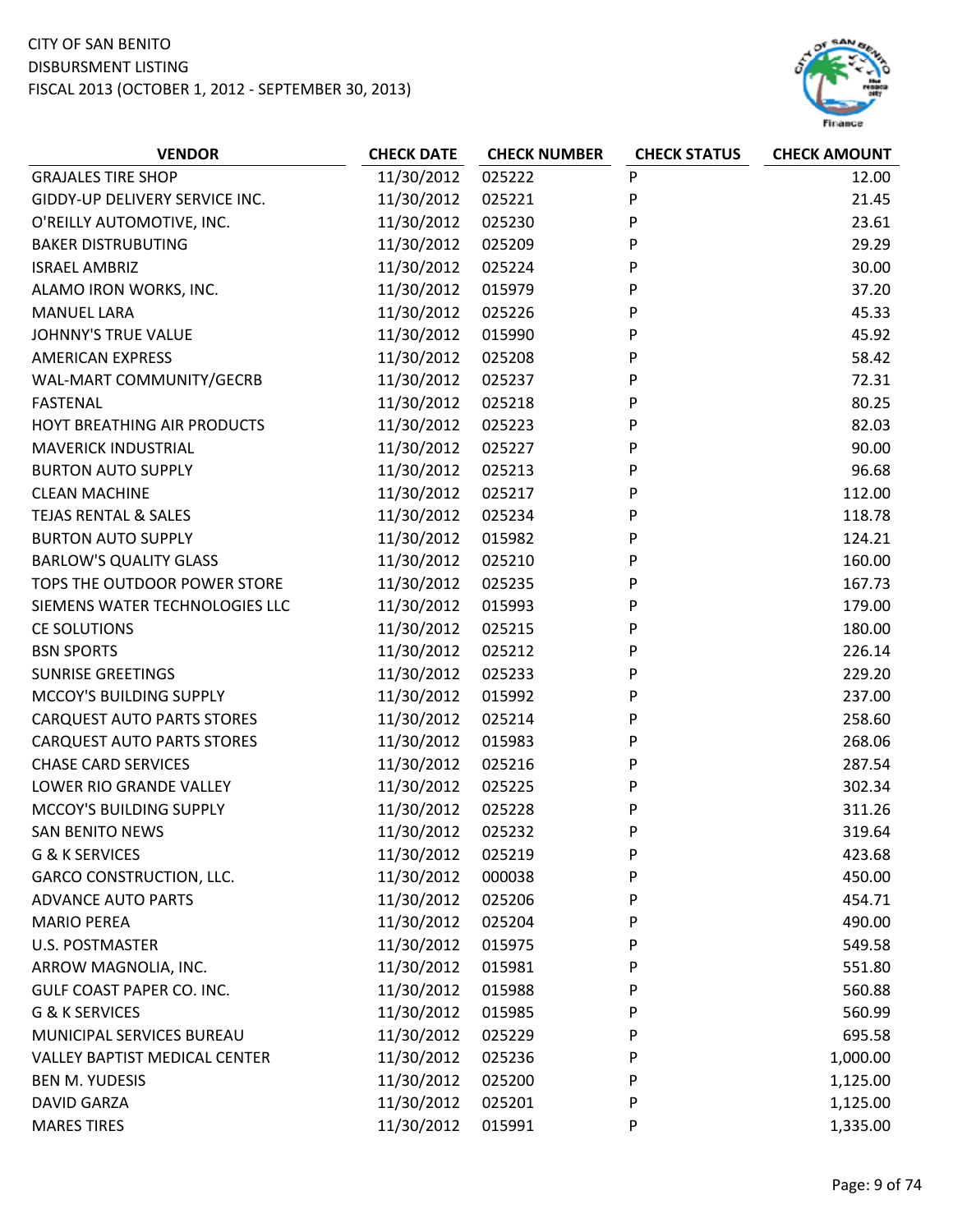

| 11/30/2012<br>025202<br>P<br><b>EDINBURG FIRE DEPT.</b><br>1,530.00<br>P<br>11/30/2012<br>EMMSA, CO.<br>015984<br>1,903.77<br>11/30/2012<br>P<br>SANDRA VAN ZANDT ART SCULPTURE<br>000037<br>2,000.00<br>P<br>HD SUPPLY WATERWORKS, LTD.<br>11/30/2012<br>015989<br>3,638.09<br>WORLDWIDE CANINE, INC.<br>11/30/2012<br>P<br>4,000.00<br>025205<br>P<br>BETTS OIL & BUTANE INC.<br>11/30/2012<br>025211<br>4,088.00<br>11/30/2012<br>015980<br>P<br>ALTIVIA, CORP.<br>4,133.62<br>11/30/2012<br>P<br><b>J &amp; N CONSTRUCTION</b><br>015977<br>4,689.68<br>11/30/2012<br>P<br>6,039.89<br><b>J &amp; N CONSTRUCTION</b><br>015978<br>11/30/2012<br>P<br>6,076.46<br><b>GENERAL CHEMICAL</b><br>015987<br>P<br>SAFETY VISION, LLC<br>11/30/2012<br>025231<br>33,967.57<br>P<br>11/30/2012<br>BALCH MACHINE CO., INC.<br>015976<br>39,711.96<br>CPL RETAIL ENERGY, LP<br>12/03/2012<br>025238<br>P<br>252.50<br>CPL RETAIL ENERGY, LP<br>12/03/2012<br>P<br>378.24<br>015994<br>12/04/2012<br>P<br>55.00<br>TEXAS STATE BOARD OF PLUMBING<br>025242<br>12/04/2012<br>025239<br>P<br>90.00<br><b>DORA BENAVIDES</b><br>12/04/2012<br>P<br>450.00<br><b>TEEX-ITSI</b><br>015995<br>12/05/2012<br>P<br>144.00<br>TACOS Y TORTAS LA VAQUITA<br>025243<br>CPL RETAIL ENERGY, LP<br>12/05/2012<br>000000<br>P<br>462.60<br>CPL RETAIL ENERGY, LP<br>12/05/2012<br>015996<br>P<br>983.01<br>12/05/2012<br>P<br>CPL RETAIL ENERGY, LP<br>025244<br>5,379.71<br>12/05/2012<br>P<br><b>DIRECT ENERGY BUSINESS</b><br>025247<br>7,559.40<br><b>DIRECT ENERGY BUSINESS</b><br>12/05/2012<br>P<br>32,615.02<br>015997<br>ANTONIO P. GONZALES<br>12/07/2012<br>P<br>65.00<br>025254<br>65.00<br>12/07/2012<br>025255<br>P<br>JAMES D. PENNY<br>12/07/2012<br>P<br>65.00<br>JOE H. HERNANDEZ<br>025256<br>RENE VILLAFRANCO<br>12/07/2012<br>025257<br>65.00<br>P<br>12/07/2012<br>P<br>DANIEL CORTEZ<br>025251<br>119.95<br>12/07/2012<br>MAGIC VALLEY ELECTRICT CO<br>025253<br>P<br>217.95<br>12/07/2012<br>025249<br>P<br>300.00<br><b>MARTHA McCLAIN</b> |
|----------------------------------------------------------------------------------------------------------------------------------------------------------------------------------------------------------------------------------------------------------------------------------------------------------------------------------------------------------------------------------------------------------------------------------------------------------------------------------------------------------------------------------------------------------------------------------------------------------------------------------------------------------------------------------------------------------------------------------------------------------------------------------------------------------------------------------------------------------------------------------------------------------------------------------------------------------------------------------------------------------------------------------------------------------------------------------------------------------------------------------------------------------------------------------------------------------------------------------------------------------------------------------------------------------------------------------------------------------------------------------------------------------------------------------------------------------------------------------------------------------------------------------------------------------------------------------------------------------------------------------------------------------------------------------------------------------------------------------------------------------------------------------------------------------------------------------------------------------------------------------------------------------------------------------------------------------------------------------------------------------------------------------------------|
|                                                                                                                                                                                                                                                                                                                                                                                                                                                                                                                                                                                                                                                                                                                                                                                                                                                                                                                                                                                                                                                                                                                                                                                                                                                                                                                                                                                                                                                                                                                                                                                                                                                                                                                                                                                                                                                                                                                                                                                                                                              |
|                                                                                                                                                                                                                                                                                                                                                                                                                                                                                                                                                                                                                                                                                                                                                                                                                                                                                                                                                                                                                                                                                                                                                                                                                                                                                                                                                                                                                                                                                                                                                                                                                                                                                                                                                                                                                                                                                                                                                                                                                                              |
|                                                                                                                                                                                                                                                                                                                                                                                                                                                                                                                                                                                                                                                                                                                                                                                                                                                                                                                                                                                                                                                                                                                                                                                                                                                                                                                                                                                                                                                                                                                                                                                                                                                                                                                                                                                                                                                                                                                                                                                                                                              |
|                                                                                                                                                                                                                                                                                                                                                                                                                                                                                                                                                                                                                                                                                                                                                                                                                                                                                                                                                                                                                                                                                                                                                                                                                                                                                                                                                                                                                                                                                                                                                                                                                                                                                                                                                                                                                                                                                                                                                                                                                                              |
|                                                                                                                                                                                                                                                                                                                                                                                                                                                                                                                                                                                                                                                                                                                                                                                                                                                                                                                                                                                                                                                                                                                                                                                                                                                                                                                                                                                                                                                                                                                                                                                                                                                                                                                                                                                                                                                                                                                                                                                                                                              |
|                                                                                                                                                                                                                                                                                                                                                                                                                                                                                                                                                                                                                                                                                                                                                                                                                                                                                                                                                                                                                                                                                                                                                                                                                                                                                                                                                                                                                                                                                                                                                                                                                                                                                                                                                                                                                                                                                                                                                                                                                                              |
|                                                                                                                                                                                                                                                                                                                                                                                                                                                                                                                                                                                                                                                                                                                                                                                                                                                                                                                                                                                                                                                                                                                                                                                                                                                                                                                                                                                                                                                                                                                                                                                                                                                                                                                                                                                                                                                                                                                                                                                                                                              |
|                                                                                                                                                                                                                                                                                                                                                                                                                                                                                                                                                                                                                                                                                                                                                                                                                                                                                                                                                                                                                                                                                                                                                                                                                                                                                                                                                                                                                                                                                                                                                                                                                                                                                                                                                                                                                                                                                                                                                                                                                                              |
|                                                                                                                                                                                                                                                                                                                                                                                                                                                                                                                                                                                                                                                                                                                                                                                                                                                                                                                                                                                                                                                                                                                                                                                                                                                                                                                                                                                                                                                                                                                                                                                                                                                                                                                                                                                                                                                                                                                                                                                                                                              |
|                                                                                                                                                                                                                                                                                                                                                                                                                                                                                                                                                                                                                                                                                                                                                                                                                                                                                                                                                                                                                                                                                                                                                                                                                                                                                                                                                                                                                                                                                                                                                                                                                                                                                                                                                                                                                                                                                                                                                                                                                                              |
|                                                                                                                                                                                                                                                                                                                                                                                                                                                                                                                                                                                                                                                                                                                                                                                                                                                                                                                                                                                                                                                                                                                                                                                                                                                                                                                                                                                                                                                                                                                                                                                                                                                                                                                                                                                                                                                                                                                                                                                                                                              |
|                                                                                                                                                                                                                                                                                                                                                                                                                                                                                                                                                                                                                                                                                                                                                                                                                                                                                                                                                                                                                                                                                                                                                                                                                                                                                                                                                                                                                                                                                                                                                                                                                                                                                                                                                                                                                                                                                                                                                                                                                                              |
|                                                                                                                                                                                                                                                                                                                                                                                                                                                                                                                                                                                                                                                                                                                                                                                                                                                                                                                                                                                                                                                                                                                                                                                                                                                                                                                                                                                                                                                                                                                                                                                                                                                                                                                                                                                                                                                                                                                                                                                                                                              |
|                                                                                                                                                                                                                                                                                                                                                                                                                                                                                                                                                                                                                                                                                                                                                                                                                                                                                                                                                                                                                                                                                                                                                                                                                                                                                                                                                                                                                                                                                                                                                                                                                                                                                                                                                                                                                                                                                                                                                                                                                                              |
|                                                                                                                                                                                                                                                                                                                                                                                                                                                                                                                                                                                                                                                                                                                                                                                                                                                                                                                                                                                                                                                                                                                                                                                                                                                                                                                                                                                                                                                                                                                                                                                                                                                                                                                                                                                                                                                                                                                                                                                                                                              |
|                                                                                                                                                                                                                                                                                                                                                                                                                                                                                                                                                                                                                                                                                                                                                                                                                                                                                                                                                                                                                                                                                                                                                                                                                                                                                                                                                                                                                                                                                                                                                                                                                                                                                                                                                                                                                                                                                                                                                                                                                                              |
|                                                                                                                                                                                                                                                                                                                                                                                                                                                                                                                                                                                                                                                                                                                                                                                                                                                                                                                                                                                                                                                                                                                                                                                                                                                                                                                                                                                                                                                                                                                                                                                                                                                                                                                                                                                                                                                                                                                                                                                                                                              |
|                                                                                                                                                                                                                                                                                                                                                                                                                                                                                                                                                                                                                                                                                                                                                                                                                                                                                                                                                                                                                                                                                                                                                                                                                                                                                                                                                                                                                                                                                                                                                                                                                                                                                                                                                                                                                                                                                                                                                                                                                                              |
|                                                                                                                                                                                                                                                                                                                                                                                                                                                                                                                                                                                                                                                                                                                                                                                                                                                                                                                                                                                                                                                                                                                                                                                                                                                                                                                                                                                                                                                                                                                                                                                                                                                                                                                                                                                                                                                                                                                                                                                                                                              |
|                                                                                                                                                                                                                                                                                                                                                                                                                                                                                                                                                                                                                                                                                                                                                                                                                                                                                                                                                                                                                                                                                                                                                                                                                                                                                                                                                                                                                                                                                                                                                                                                                                                                                                                                                                                                                                                                                                                                                                                                                                              |
|                                                                                                                                                                                                                                                                                                                                                                                                                                                                                                                                                                                                                                                                                                                                                                                                                                                                                                                                                                                                                                                                                                                                                                                                                                                                                                                                                                                                                                                                                                                                                                                                                                                                                                                                                                                                                                                                                                                                                                                                                                              |
|                                                                                                                                                                                                                                                                                                                                                                                                                                                                                                                                                                                                                                                                                                                                                                                                                                                                                                                                                                                                                                                                                                                                                                                                                                                                                                                                                                                                                                                                                                                                                                                                                                                                                                                                                                                                                                                                                                                                                                                                                                              |
|                                                                                                                                                                                                                                                                                                                                                                                                                                                                                                                                                                                                                                                                                                                                                                                                                                                                                                                                                                                                                                                                                                                                                                                                                                                                                                                                                                                                                                                                                                                                                                                                                                                                                                                                                                                                                                                                                                                                                                                                                                              |
|                                                                                                                                                                                                                                                                                                                                                                                                                                                                                                                                                                                                                                                                                                                                                                                                                                                                                                                                                                                                                                                                                                                                                                                                                                                                                                                                                                                                                                                                                                                                                                                                                                                                                                                                                                                                                                                                                                                                                                                                                                              |
|                                                                                                                                                                                                                                                                                                                                                                                                                                                                                                                                                                                                                                                                                                                                                                                                                                                                                                                                                                                                                                                                                                                                                                                                                                                                                                                                                                                                                                                                                                                                                                                                                                                                                                                                                                                                                                                                                                                                                                                                                                              |
|                                                                                                                                                                                                                                                                                                                                                                                                                                                                                                                                                                                                                                                                                                                                                                                                                                                                                                                                                                                                                                                                                                                                                                                                                                                                                                                                                                                                                                                                                                                                                                                                                                                                                                                                                                                                                                                                                                                                                                                                                                              |
|                                                                                                                                                                                                                                                                                                                                                                                                                                                                                                                                                                                                                                                                                                                                                                                                                                                                                                                                                                                                                                                                                                                                                                                                                                                                                                                                                                                                                                                                                                                                                                                                                                                                                                                                                                                                                                                                                                                                                                                                                                              |
|                                                                                                                                                                                                                                                                                                                                                                                                                                                                                                                                                                                                                                                                                                                                                                                                                                                                                                                                                                                                                                                                                                                                                                                                                                                                                                                                                                                                                                                                                                                                                                                                                                                                                                                                                                                                                                                                                                                                                                                                                                              |
|                                                                                                                                                                                                                                                                                                                                                                                                                                                                                                                                                                                                                                                                                                                                                                                                                                                                                                                                                                                                                                                                                                                                                                                                                                                                                                                                                                                                                                                                                                                                                                                                                                                                                                                                                                                                                                                                                                                                                                                                                                              |
|                                                                                                                                                                                                                                                                                                                                                                                                                                                                                                                                                                                                                                                                                                                                                                                                                                                                                                                                                                                                                                                                                                                                                                                                                                                                                                                                                                                                                                                                                                                                                                                                                                                                                                                                                                                                                                                                                                                                                                                                                                              |
| AT&T<br>12/07/2012<br>P<br>015998<br>337.62                                                                                                                                                                                                                                                                                                                                                                                                                                                                                                                                                                                                                                                                                                                                                                                                                                                                                                                                                                                                                                                                                                                                                                                                                                                                                                                                                                                                                                                                                                                                                                                                                                                                                                                                                                                                                                                                                                                                                                                                  |
| 12/07/2012<br>600.00<br><b>KNIGHTS OF COLUMBUS</b><br>025260<br>P                                                                                                                                                                                                                                                                                                                                                                                                                                                                                                                                                                                                                                                                                                                                                                                                                                                                                                                                                                                                                                                                                                                                                                                                                                                                                                                                                                                                                                                                                                                                                                                                                                                                                                                                                                                                                                                                                                                                                                            |
| 12/07/2012<br>P<br>77 TRANSMISSION SHOP<br>025259<br>950.00                                                                                                                                                                                                                                                                                                                                                                                                                                                                                                                                                                                                                                                                                                                                                                                                                                                                                                                                                                                                                                                                                                                                                                                                                                                                                                                                                                                                                                                                                                                                                                                                                                                                                                                                                                                                                                                                                                                                                                                  |
| 12/07/2012<br><b>CHASE CARD SERVICES</b><br>025248<br>P<br>1,162.69                                                                                                                                                                                                                                                                                                                                                                                                                                                                                                                                                                                                                                                                                                                                                                                                                                                                                                                                                                                                                                                                                                                                                                                                                                                                                                                                                                                                                                                                                                                                                                                                                                                                                                                                                                                                                                                                                                                                                                          |
| 12/07/2012<br><b>FRANCISCO TAMAYO</b><br>025252<br>P<br>1,200.00                                                                                                                                                                                                                                                                                                                                                                                                                                                                                                                                                                                                                                                                                                                                                                                                                                                                                                                                                                                                                                                                                                                                                                                                                                                                                                                                                                                                                                                                                                                                                                                                                                                                                                                                                                                                                                                                                                                                                                             |
| AT&T<br>12/07/2012<br>025250<br>P<br>1,522.78                                                                                                                                                                                                                                                                                                                                                                                                                                                                                                                                                                                                                                                                                                                                                                                                                                                                                                                                                                                                                                                                                                                                                                                                                                                                                                                                                                                                                                                                                                                                                                                                                                                                                                                                                                                                                                                                                                                                                                                                |
| 12/07/2012<br>P<br><b>CUBCO CONSTRUCTION, INC.</b><br>025258<br>251,998.06                                                                                                                                                                                                                                                                                                                                                                                                                                                                                                                                                                                                                                                                                                                                                                                                                                                                                                                                                                                                                                                                                                                                                                                                                                                                                                                                                                                                                                                                                                                                                                                                                                                                                                                                                                                                                                                                                                                                                                   |
| 12/10/2012<br>P<br>ONE STOP PEST CONTROL<br>016004<br>165.00                                                                                                                                                                                                                                                                                                                                                                                                                                                                                                                                                                                                                                                                                                                                                                                                                                                                                                                                                                                                                                                                                                                                                                                                                                                                                                                                                                                                                                                                                                                                                                                                                                                                                                                                                                                                                                                                                                                                                                                 |
| 12/10/2012<br>ONE STOP PEST CONTROL<br>025261<br>P<br>595.00                                                                                                                                                                                                                                                                                                                                                                                                                                                                                                                                                                                                                                                                                                                                                                                                                                                                                                                                                                                                                                                                                                                                                                                                                                                                                                                                                                                                                                                                                                                                                                                                                                                                                                                                                                                                                                                                                                                                                                                 |
| 12/11/2012<br><b>ESTEBAN ESTRADA</b><br>025263<br>P<br>10.00                                                                                                                                                                                                                                                                                                                                                                                                                                                                                                                                                                                                                                                                                                                                                                                                                                                                                                                                                                                                                                                                                                                                                                                                                                                                                                                                                                                                                                                                                                                                                                                                                                                                                                                                                                                                                                                                                                                                                                                 |
| 12/11/2012<br>TEXAS ENVIRONMENTAL HEALTH ASS<br>025264<br>30.00<br>P                                                                                                                                                                                                                                                                                                                                                                                                                                                                                                                                                                                                                                                                                                                                                                                                                                                                                                                                                                                                                                                                                                                                                                                                                                                                                                                                                                                                                                                                                                                                                                                                                                                                                                                                                                                                                                                                                                                                                                         |
| 12/11/2012<br>P<br>180.00<br>LOWER RIO GRANDE VALLEY<br>025262                                                                                                                                                                                                                                                                                                                                                                                                                                                                                                                                                                                                                                                                                                                                                                                                                                                                                                                                                                                                                                                                                                                                                                                                                                                                                                                                                                                                                                                                                                                                                                                                                                                                                                                                                                                                                                                                                                                                                                               |
| 12/11/2012<br><b>SUSAN CRABTREE</b><br>025266<br>P<br>361.64                                                                                                                                                                                                                                                                                                                                                                                                                                                                                                                                                                                                                                                                                                                                                                                                                                                                                                                                                                                                                                                                                                                                                                                                                                                                                                                                                                                                                                                                                                                                                                                                                                                                                                                                                                                                                                                                                                                                                                                 |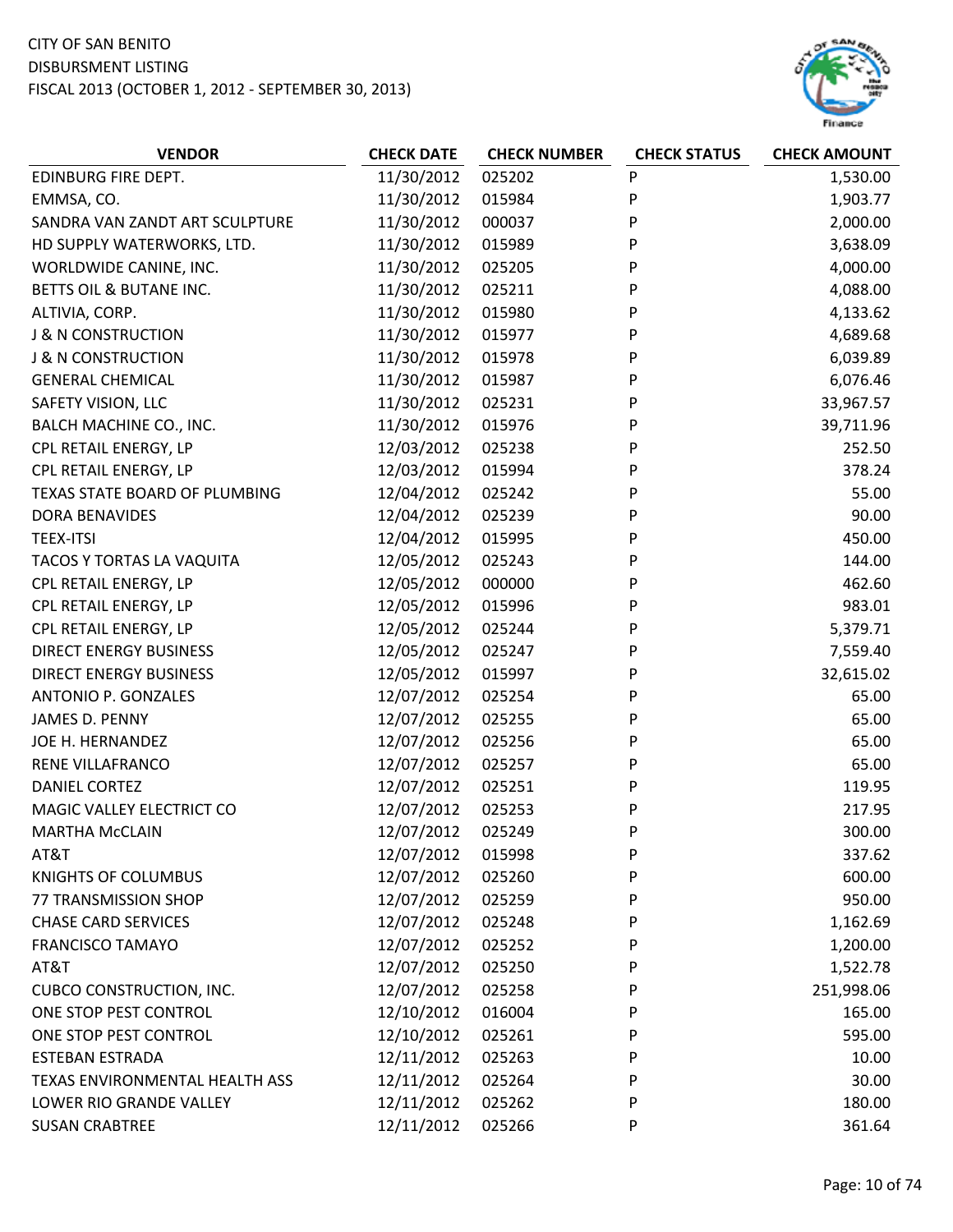

| <b>U.S. POSTMASTER</b><br>12/11/2012<br>016005<br>P<br>528.41<br><b>CHASE CARD SERVICES</b><br>12/11/2012<br>P<br>4,556.20<br>025265<br>12/12/2012<br>P<br>JOHN RODRIGUEZ JR.<br>025267<br>10.00<br>12/12/2012<br>P<br>10.00<br><b>MARCO VALENCIA</b><br>025268<br>RODRIGO DAVILA<br>12/12/2012<br>025269<br>P<br>10.00<br>P<br>TEXAS ENVIRONMENTAL HEALTH ASS<br>12/12/2012<br>025271<br>200.00<br>12/12/2012<br>P<br>400.00<br>TEXAS A&M UNIVERSITY-KINGSVILL<br>025270<br><b>LOS GATITOS BRIDAL</b><br>12/12/2012<br>025272<br>P<br>3,300.00<br>12/12/2012<br>016006<br>P<br>165,689.53<br><b>ALLIED WASTE SERVICES #863</b><br>12/13/2012<br><b>ESTEBAN ESTRADA</b><br>025273<br>O<br>10.00<br>12/13/2012<br>P<br>38.40<br><b>TEXAS GAS SERVICE</b><br>025278<br>12/13/2012<br><b>AT&amp;T LONG DISTANCE</b><br>016008<br>P<br>43.43<br>P<br>12/13/2012<br>025274<br>125.00<br>TEXAS ENVIRONMENTAL HEALTH ASS<br><b>SPRINT</b><br>12/13/2012<br>P<br>371.14<br>016009<br>12/13/2012<br>P<br><b>AT&amp;T LONG DISTANCE</b><br>025276<br>579.86<br>12/13/2012<br>P<br><b>SPRINT</b><br>025277<br>1,152.97<br>12/13/2012<br>016007<br>P<br><b>CAMERON COUNTY IRRIGATION DIST</b><br>22,191.76<br>TML INTERGOVERNMENTAL<br>P<br>12/13/2012<br>025275<br>33,927.52<br>P<br><b>BURTON AUTO SUPPLY</b><br>12/14/2012<br>4.99<br>016017<br>O'REILLY AUTOMOTIVE, INC.<br>12/14/2012<br>025302<br>P<br>30.47<br>12/14/2012<br>P<br>31.08<br>JESUS M. TIJERINA JR.<br>025296<br><b>TARPON FIRE &amp; SAFETY</b><br>12/14/2012<br>P<br>32.00<br>025308<br>INDUSTRIAL DISTRIBUTION GROUP<br>12/14/2012<br>P<br>32.00<br>016027<br>RIO GRANDE CONCRETE ACCESSORIE<br>12/14/2012<br>016026<br>P<br>34.86<br>P<br>35.00<br>P. VASQUEZ MUFFLERS & RADIATOR<br>12/14/2012<br>025303<br>12/14/2012<br>P<br>40.00<br><b>TERESA BAUTISTA</b><br>025310<br><b>TROPHY PLUS</b><br>12/14/2012<br>025311<br>P<br>55.60<br>12/14/2012<br>P<br><b>ADVANCE AUTO PARTS</b><br>016010<br>73.77<br>12/14/2012<br>87.14<br><b>BAKER DISTRUBUTING</b><br>016015<br>P<br>DICK OFFICE SUPPLY, INC.<br>12/14/2012<br>025293<br>P<br>89.75<br>12/14/2012<br>RODRIGUEZ FLOWER SHOP<br>025306<br>P<br>100.00<br>12/14/2012<br>P<br>MJ SCREEN PRINT<br>025300<br>130.00<br>12/14/2012<br><b>CHASE CARD SERVICES</b><br>025281<br>P<br>134.45<br>BROWNSVILLE BOOT JACK III, INC<br>12/14/2012<br>016016<br>P<br>143.99<br>12/14/2012<br><b>GRAJALES TIRE SHOP</b><br>016022<br>P<br>144.00<br>12/14/2012<br>RIO GRANDE CONCRETE ACCESSORIE<br>025305<br>P<br>149.85<br><b>MORADO'S TERMITE &amp; PEST CONTRO</b><br>12/14/2012<br>P<br>025301<br>150.00<br>12/14/2012<br>P<br><b>IDENTITY CUSTOM EMBLEMS</b><br>025295<br>152.72<br>12/14/2012<br>ALAMO IRON WORKS, INC.<br>016011<br>P<br>172.06 | <b>VENDOR</b> | <b>CHECK DATE</b> | <b>CHECK NUMBER</b> | <b>CHECK STATUS</b> | <b>CHECK AMOUNT</b> |
|--------------------------------------------------------------------------------------------------------------------------------------------------------------------------------------------------------------------------------------------------------------------------------------------------------------------------------------------------------------------------------------------------------------------------------------------------------------------------------------------------------------------------------------------------------------------------------------------------------------------------------------------------------------------------------------------------------------------------------------------------------------------------------------------------------------------------------------------------------------------------------------------------------------------------------------------------------------------------------------------------------------------------------------------------------------------------------------------------------------------------------------------------------------------------------------------------------------------------------------------------------------------------------------------------------------------------------------------------------------------------------------------------------------------------------------------------------------------------------------------------------------------------------------------------------------------------------------------------------------------------------------------------------------------------------------------------------------------------------------------------------------------------------------------------------------------------------------------------------------------------------------------------------------------------------------------------------------------------------------------------------------------------------------------------------------------------------------------------------------------------------------------------------------------------------------------------------------------------------------------------------------------------------------------------------------------------------------------------------------------------------------------------------------------------------------------------------------------------------------------------------------------------------------------------------------------------------------------------------------------------------------------------------------------------------------------------------------------------------------------------------------|---------------|-------------------|---------------------|---------------------|---------------------|
|                                                                                                                                                                                                                                                                                                                                                                                                                                                                                                                                                                                                                                                                                                                                                                                                                                                                                                                                                                                                                                                                                                                                                                                                                                                                                                                                                                                                                                                                                                                                                                                                                                                                                                                                                                                                                                                                                                                                                                                                                                                                                                                                                                                                                                                                                                                                                                                                                                                                                                                                                                                                                                                                                                                                                              |               |                   |                     |                     |                     |
|                                                                                                                                                                                                                                                                                                                                                                                                                                                                                                                                                                                                                                                                                                                                                                                                                                                                                                                                                                                                                                                                                                                                                                                                                                                                                                                                                                                                                                                                                                                                                                                                                                                                                                                                                                                                                                                                                                                                                                                                                                                                                                                                                                                                                                                                                                                                                                                                                                                                                                                                                                                                                                                                                                                                                              |               |                   |                     |                     |                     |
|                                                                                                                                                                                                                                                                                                                                                                                                                                                                                                                                                                                                                                                                                                                                                                                                                                                                                                                                                                                                                                                                                                                                                                                                                                                                                                                                                                                                                                                                                                                                                                                                                                                                                                                                                                                                                                                                                                                                                                                                                                                                                                                                                                                                                                                                                                                                                                                                                                                                                                                                                                                                                                                                                                                                                              |               |                   |                     |                     |                     |
|                                                                                                                                                                                                                                                                                                                                                                                                                                                                                                                                                                                                                                                                                                                                                                                                                                                                                                                                                                                                                                                                                                                                                                                                                                                                                                                                                                                                                                                                                                                                                                                                                                                                                                                                                                                                                                                                                                                                                                                                                                                                                                                                                                                                                                                                                                                                                                                                                                                                                                                                                                                                                                                                                                                                                              |               |                   |                     |                     |                     |
|                                                                                                                                                                                                                                                                                                                                                                                                                                                                                                                                                                                                                                                                                                                                                                                                                                                                                                                                                                                                                                                                                                                                                                                                                                                                                                                                                                                                                                                                                                                                                                                                                                                                                                                                                                                                                                                                                                                                                                                                                                                                                                                                                                                                                                                                                                                                                                                                                                                                                                                                                                                                                                                                                                                                                              |               |                   |                     |                     |                     |
|                                                                                                                                                                                                                                                                                                                                                                                                                                                                                                                                                                                                                                                                                                                                                                                                                                                                                                                                                                                                                                                                                                                                                                                                                                                                                                                                                                                                                                                                                                                                                                                                                                                                                                                                                                                                                                                                                                                                                                                                                                                                                                                                                                                                                                                                                                                                                                                                                                                                                                                                                                                                                                                                                                                                                              |               |                   |                     |                     |                     |
|                                                                                                                                                                                                                                                                                                                                                                                                                                                                                                                                                                                                                                                                                                                                                                                                                                                                                                                                                                                                                                                                                                                                                                                                                                                                                                                                                                                                                                                                                                                                                                                                                                                                                                                                                                                                                                                                                                                                                                                                                                                                                                                                                                                                                                                                                                                                                                                                                                                                                                                                                                                                                                                                                                                                                              |               |                   |                     |                     |                     |
|                                                                                                                                                                                                                                                                                                                                                                                                                                                                                                                                                                                                                                                                                                                                                                                                                                                                                                                                                                                                                                                                                                                                                                                                                                                                                                                                                                                                                                                                                                                                                                                                                                                                                                                                                                                                                                                                                                                                                                                                                                                                                                                                                                                                                                                                                                                                                                                                                                                                                                                                                                                                                                                                                                                                                              |               |                   |                     |                     |                     |
|                                                                                                                                                                                                                                                                                                                                                                                                                                                                                                                                                                                                                                                                                                                                                                                                                                                                                                                                                                                                                                                                                                                                                                                                                                                                                                                                                                                                                                                                                                                                                                                                                                                                                                                                                                                                                                                                                                                                                                                                                                                                                                                                                                                                                                                                                                                                                                                                                                                                                                                                                                                                                                                                                                                                                              |               |                   |                     |                     |                     |
|                                                                                                                                                                                                                                                                                                                                                                                                                                                                                                                                                                                                                                                                                                                                                                                                                                                                                                                                                                                                                                                                                                                                                                                                                                                                                                                                                                                                                                                                                                                                                                                                                                                                                                                                                                                                                                                                                                                                                                                                                                                                                                                                                                                                                                                                                                                                                                                                                                                                                                                                                                                                                                                                                                                                                              |               |                   |                     |                     |                     |
|                                                                                                                                                                                                                                                                                                                                                                                                                                                                                                                                                                                                                                                                                                                                                                                                                                                                                                                                                                                                                                                                                                                                                                                                                                                                                                                                                                                                                                                                                                                                                                                                                                                                                                                                                                                                                                                                                                                                                                                                                                                                                                                                                                                                                                                                                                                                                                                                                                                                                                                                                                                                                                                                                                                                                              |               |                   |                     |                     |                     |
|                                                                                                                                                                                                                                                                                                                                                                                                                                                                                                                                                                                                                                                                                                                                                                                                                                                                                                                                                                                                                                                                                                                                                                                                                                                                                                                                                                                                                                                                                                                                                                                                                                                                                                                                                                                                                                                                                                                                                                                                                                                                                                                                                                                                                                                                                                                                                                                                                                                                                                                                                                                                                                                                                                                                                              |               |                   |                     |                     |                     |
|                                                                                                                                                                                                                                                                                                                                                                                                                                                                                                                                                                                                                                                                                                                                                                                                                                                                                                                                                                                                                                                                                                                                                                                                                                                                                                                                                                                                                                                                                                                                                                                                                                                                                                                                                                                                                                                                                                                                                                                                                                                                                                                                                                                                                                                                                                                                                                                                                                                                                                                                                                                                                                                                                                                                                              |               |                   |                     |                     |                     |
|                                                                                                                                                                                                                                                                                                                                                                                                                                                                                                                                                                                                                                                                                                                                                                                                                                                                                                                                                                                                                                                                                                                                                                                                                                                                                                                                                                                                                                                                                                                                                                                                                                                                                                                                                                                                                                                                                                                                                                                                                                                                                                                                                                                                                                                                                                                                                                                                                                                                                                                                                                                                                                                                                                                                                              |               |                   |                     |                     |                     |
|                                                                                                                                                                                                                                                                                                                                                                                                                                                                                                                                                                                                                                                                                                                                                                                                                                                                                                                                                                                                                                                                                                                                                                                                                                                                                                                                                                                                                                                                                                                                                                                                                                                                                                                                                                                                                                                                                                                                                                                                                                                                                                                                                                                                                                                                                                                                                                                                                                                                                                                                                                                                                                                                                                                                                              |               |                   |                     |                     |                     |
|                                                                                                                                                                                                                                                                                                                                                                                                                                                                                                                                                                                                                                                                                                                                                                                                                                                                                                                                                                                                                                                                                                                                                                                                                                                                                                                                                                                                                                                                                                                                                                                                                                                                                                                                                                                                                                                                                                                                                                                                                                                                                                                                                                                                                                                                                                                                                                                                                                                                                                                                                                                                                                                                                                                                                              |               |                   |                     |                     |                     |
|                                                                                                                                                                                                                                                                                                                                                                                                                                                                                                                                                                                                                                                                                                                                                                                                                                                                                                                                                                                                                                                                                                                                                                                                                                                                                                                                                                                                                                                                                                                                                                                                                                                                                                                                                                                                                                                                                                                                                                                                                                                                                                                                                                                                                                                                                                                                                                                                                                                                                                                                                                                                                                                                                                                                                              |               |                   |                     |                     |                     |
|                                                                                                                                                                                                                                                                                                                                                                                                                                                                                                                                                                                                                                                                                                                                                                                                                                                                                                                                                                                                                                                                                                                                                                                                                                                                                                                                                                                                                                                                                                                                                                                                                                                                                                                                                                                                                                                                                                                                                                                                                                                                                                                                                                                                                                                                                                                                                                                                                                                                                                                                                                                                                                                                                                                                                              |               |                   |                     |                     |                     |
|                                                                                                                                                                                                                                                                                                                                                                                                                                                                                                                                                                                                                                                                                                                                                                                                                                                                                                                                                                                                                                                                                                                                                                                                                                                                                                                                                                                                                                                                                                                                                                                                                                                                                                                                                                                                                                                                                                                                                                                                                                                                                                                                                                                                                                                                                                                                                                                                                                                                                                                                                                                                                                                                                                                                                              |               |                   |                     |                     |                     |
|                                                                                                                                                                                                                                                                                                                                                                                                                                                                                                                                                                                                                                                                                                                                                                                                                                                                                                                                                                                                                                                                                                                                                                                                                                                                                                                                                                                                                                                                                                                                                                                                                                                                                                                                                                                                                                                                                                                                                                                                                                                                                                                                                                                                                                                                                                                                                                                                                                                                                                                                                                                                                                                                                                                                                              |               |                   |                     |                     |                     |
|                                                                                                                                                                                                                                                                                                                                                                                                                                                                                                                                                                                                                                                                                                                                                                                                                                                                                                                                                                                                                                                                                                                                                                                                                                                                                                                                                                                                                                                                                                                                                                                                                                                                                                                                                                                                                                                                                                                                                                                                                                                                                                                                                                                                                                                                                                                                                                                                                                                                                                                                                                                                                                                                                                                                                              |               |                   |                     |                     |                     |
|                                                                                                                                                                                                                                                                                                                                                                                                                                                                                                                                                                                                                                                                                                                                                                                                                                                                                                                                                                                                                                                                                                                                                                                                                                                                                                                                                                                                                                                                                                                                                                                                                                                                                                                                                                                                                                                                                                                                                                                                                                                                                                                                                                                                                                                                                                                                                                                                                                                                                                                                                                                                                                                                                                                                                              |               |                   |                     |                     |                     |
|                                                                                                                                                                                                                                                                                                                                                                                                                                                                                                                                                                                                                                                                                                                                                                                                                                                                                                                                                                                                                                                                                                                                                                                                                                                                                                                                                                                                                                                                                                                                                                                                                                                                                                                                                                                                                                                                                                                                                                                                                                                                                                                                                                                                                                                                                                                                                                                                                                                                                                                                                                                                                                                                                                                                                              |               |                   |                     |                     |                     |
|                                                                                                                                                                                                                                                                                                                                                                                                                                                                                                                                                                                                                                                                                                                                                                                                                                                                                                                                                                                                                                                                                                                                                                                                                                                                                                                                                                                                                                                                                                                                                                                                                                                                                                                                                                                                                                                                                                                                                                                                                                                                                                                                                                                                                                                                                                                                                                                                                                                                                                                                                                                                                                                                                                                                                              |               |                   |                     |                     |                     |
|                                                                                                                                                                                                                                                                                                                                                                                                                                                                                                                                                                                                                                                                                                                                                                                                                                                                                                                                                                                                                                                                                                                                                                                                                                                                                                                                                                                                                                                                                                                                                                                                                                                                                                                                                                                                                                                                                                                                                                                                                                                                                                                                                                                                                                                                                                                                                                                                                                                                                                                                                                                                                                                                                                                                                              |               |                   |                     |                     |                     |
|                                                                                                                                                                                                                                                                                                                                                                                                                                                                                                                                                                                                                                                                                                                                                                                                                                                                                                                                                                                                                                                                                                                                                                                                                                                                                                                                                                                                                                                                                                                                                                                                                                                                                                                                                                                                                                                                                                                                                                                                                                                                                                                                                                                                                                                                                                                                                                                                                                                                                                                                                                                                                                                                                                                                                              |               |                   |                     |                     |                     |
|                                                                                                                                                                                                                                                                                                                                                                                                                                                                                                                                                                                                                                                                                                                                                                                                                                                                                                                                                                                                                                                                                                                                                                                                                                                                                                                                                                                                                                                                                                                                                                                                                                                                                                                                                                                                                                                                                                                                                                                                                                                                                                                                                                                                                                                                                                                                                                                                                                                                                                                                                                                                                                                                                                                                                              |               |                   |                     |                     |                     |
|                                                                                                                                                                                                                                                                                                                                                                                                                                                                                                                                                                                                                                                                                                                                                                                                                                                                                                                                                                                                                                                                                                                                                                                                                                                                                                                                                                                                                                                                                                                                                                                                                                                                                                                                                                                                                                                                                                                                                                                                                                                                                                                                                                                                                                                                                                                                                                                                                                                                                                                                                                                                                                                                                                                                                              |               |                   |                     |                     |                     |
|                                                                                                                                                                                                                                                                                                                                                                                                                                                                                                                                                                                                                                                                                                                                                                                                                                                                                                                                                                                                                                                                                                                                                                                                                                                                                                                                                                                                                                                                                                                                                                                                                                                                                                                                                                                                                                                                                                                                                                                                                                                                                                                                                                                                                                                                                                                                                                                                                                                                                                                                                                                                                                                                                                                                                              |               |                   |                     |                     |                     |
|                                                                                                                                                                                                                                                                                                                                                                                                                                                                                                                                                                                                                                                                                                                                                                                                                                                                                                                                                                                                                                                                                                                                                                                                                                                                                                                                                                                                                                                                                                                                                                                                                                                                                                                                                                                                                                                                                                                                                                                                                                                                                                                                                                                                                                                                                                                                                                                                                                                                                                                                                                                                                                                                                                                                                              |               |                   |                     |                     |                     |
|                                                                                                                                                                                                                                                                                                                                                                                                                                                                                                                                                                                                                                                                                                                                                                                                                                                                                                                                                                                                                                                                                                                                                                                                                                                                                                                                                                                                                                                                                                                                                                                                                                                                                                                                                                                                                                                                                                                                                                                                                                                                                                                                                                                                                                                                                                                                                                                                                                                                                                                                                                                                                                                                                                                                                              |               |                   |                     |                     |                     |
|                                                                                                                                                                                                                                                                                                                                                                                                                                                                                                                                                                                                                                                                                                                                                                                                                                                                                                                                                                                                                                                                                                                                                                                                                                                                                                                                                                                                                                                                                                                                                                                                                                                                                                                                                                                                                                                                                                                                                                                                                                                                                                                                                                                                                                                                                                                                                                                                                                                                                                                                                                                                                                                                                                                                                              |               |                   |                     |                     |                     |
|                                                                                                                                                                                                                                                                                                                                                                                                                                                                                                                                                                                                                                                                                                                                                                                                                                                                                                                                                                                                                                                                                                                                                                                                                                                                                                                                                                                                                                                                                                                                                                                                                                                                                                                                                                                                                                                                                                                                                                                                                                                                                                                                                                                                                                                                                                                                                                                                                                                                                                                                                                                                                                                                                                                                                              |               |                   |                     |                     |                     |
|                                                                                                                                                                                                                                                                                                                                                                                                                                                                                                                                                                                                                                                                                                                                                                                                                                                                                                                                                                                                                                                                                                                                                                                                                                                                                                                                                                                                                                                                                                                                                                                                                                                                                                                                                                                                                                                                                                                                                                                                                                                                                                                                                                                                                                                                                                                                                                                                                                                                                                                                                                                                                                                                                                                                                              |               |                   |                     |                     |                     |
|                                                                                                                                                                                                                                                                                                                                                                                                                                                                                                                                                                                                                                                                                                                                                                                                                                                                                                                                                                                                                                                                                                                                                                                                                                                                                                                                                                                                                                                                                                                                                                                                                                                                                                                                                                                                                                                                                                                                                                                                                                                                                                                                                                                                                                                                                                                                                                                                                                                                                                                                                                                                                                                                                                                                                              |               |                   |                     |                     |                     |
|                                                                                                                                                                                                                                                                                                                                                                                                                                                                                                                                                                                                                                                                                                                                                                                                                                                                                                                                                                                                                                                                                                                                                                                                                                                                                                                                                                                                                                                                                                                                                                                                                                                                                                                                                                                                                                                                                                                                                                                                                                                                                                                                                                                                                                                                                                                                                                                                                                                                                                                                                                                                                                                                                                                                                              |               |                   |                     |                     |                     |
|                                                                                                                                                                                                                                                                                                                                                                                                                                                                                                                                                                                                                                                                                                                                                                                                                                                                                                                                                                                                                                                                                                                                                                                                                                                                                                                                                                                                                                                                                                                                                                                                                                                                                                                                                                                                                                                                                                                                                                                                                                                                                                                                                                                                                                                                                                                                                                                                                                                                                                                                                                                                                                                                                                                                                              |               |                   |                     |                     |                     |
|                                                                                                                                                                                                                                                                                                                                                                                                                                                                                                                                                                                                                                                                                                                                                                                                                                                                                                                                                                                                                                                                                                                                                                                                                                                                                                                                                                                                                                                                                                                                                                                                                                                                                                                                                                                                                                                                                                                                                                                                                                                                                                                                                                                                                                                                                                                                                                                                                                                                                                                                                                                                                                                                                                                                                              |               |                   |                     |                     |                     |
|                                                                                                                                                                                                                                                                                                                                                                                                                                                                                                                                                                                                                                                                                                                                                                                                                                                                                                                                                                                                                                                                                                                                                                                                                                                                                                                                                                                                                                                                                                                                                                                                                                                                                                                                                                                                                                                                                                                                                                                                                                                                                                                                                                                                                                                                                                                                                                                                                                                                                                                                                                                                                                                                                                                                                              |               |                   |                     |                     |                     |
| 12/14/2012<br>DICK OFFICE SUPPLY, INC.<br>016018<br>P<br>179.50                                                                                                                                                                                                                                                                                                                                                                                                                                                                                                                                                                                                                                                                                                                                                                                                                                                                                                                                                                                                                                                                                                                                                                                                                                                                                                                                                                                                                                                                                                                                                                                                                                                                                                                                                                                                                                                                                                                                                                                                                                                                                                                                                                                                                                                                                                                                                                                                                                                                                                                                                                                                                                                                                              |               |                   |                     |                     |                     |
| 12/14/2012<br><b>VARGAS AUTO PAINTING</b><br>025312<br>P<br>180.00                                                                                                                                                                                                                                                                                                                                                                                                                                                                                                                                                                                                                                                                                                                                                                                                                                                                                                                                                                                                                                                                                                                                                                                                                                                                                                                                                                                                                                                                                                                                                                                                                                                                                                                                                                                                                                                                                                                                                                                                                                                                                                                                                                                                                                                                                                                                                                                                                                                                                                                                                                                                                                                                                           |               |                   |                     |                     |                     |
| 12/14/2012<br>P<br><b>ADVANCE AUTO PARTS</b><br>025282<br>183.11                                                                                                                                                                                                                                                                                                                                                                                                                                                                                                                                                                                                                                                                                                                                                                                                                                                                                                                                                                                                                                                                                                                                                                                                                                                                                                                                                                                                                                                                                                                                                                                                                                                                                                                                                                                                                                                                                                                                                                                                                                                                                                                                                                                                                                                                                                                                                                                                                                                                                                                                                                                                                                                                                             |               |                   |                     |                     |                     |
| 12/14/2012<br><b>ASPHALT ZIPPER</b><br>025287<br>P<br>211.00                                                                                                                                                                                                                                                                                                                                                                                                                                                                                                                                                                                                                                                                                                                                                                                                                                                                                                                                                                                                                                                                                                                                                                                                                                                                                                                                                                                                                                                                                                                                                                                                                                                                                                                                                                                                                                                                                                                                                                                                                                                                                                                                                                                                                                                                                                                                                                                                                                                                                                                                                                                                                                                                                                 |               |                   |                     |                     |                     |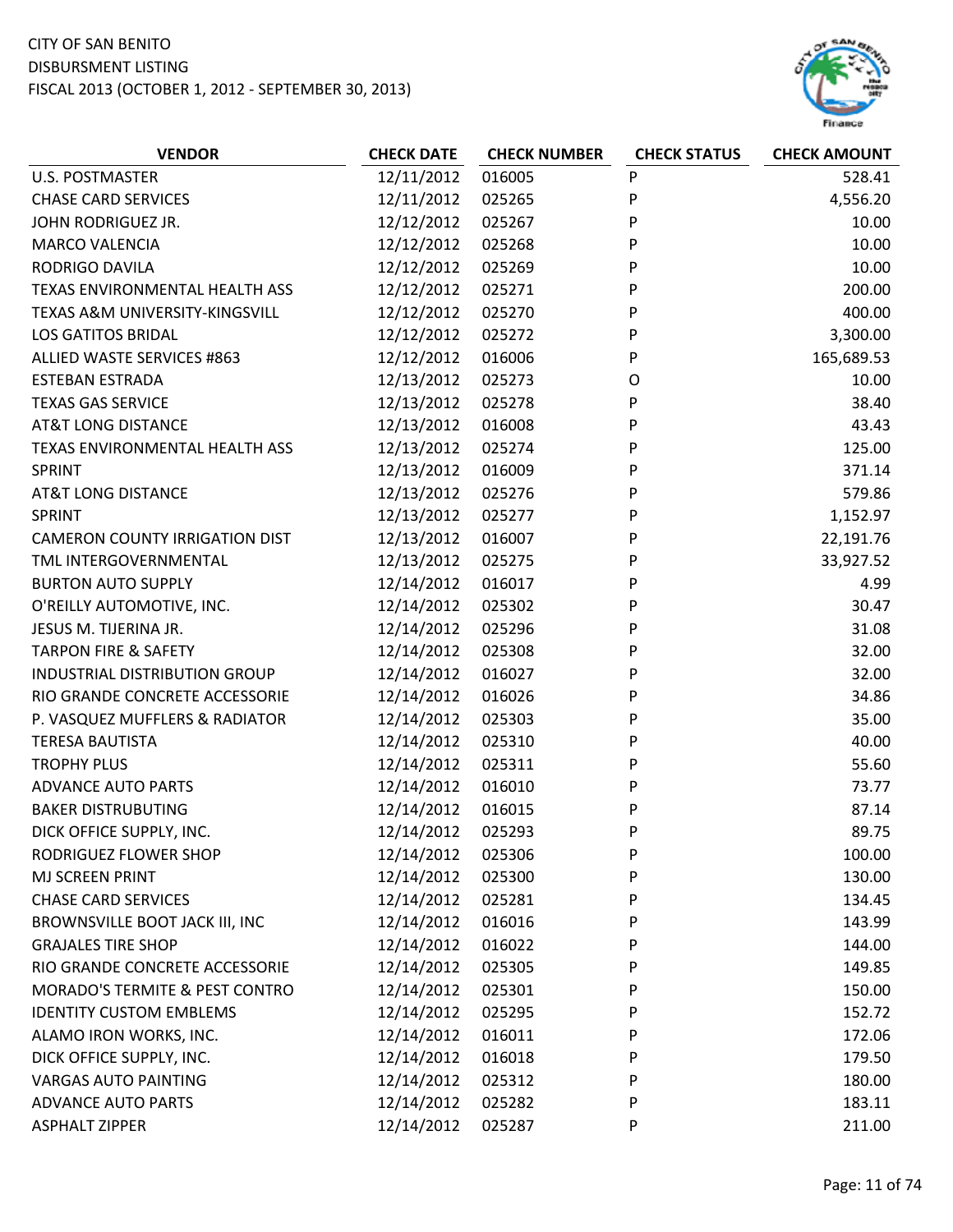

| <b>VENDOR</b>                     | <b>CHECK DATE</b> | <b>CHECK NUMBER</b> | <b>CHECK STATUS</b> | <b>CHECK AMOUNT</b> |
|-----------------------------------|-------------------|---------------------|---------------------|---------------------|
| <b>CARQUEST AUTO PARTS STORES</b> | 12/14/2012        | 025289              | P                   | 217.01              |
| LONE STAR GLASS & MIRROR          | 12/14/2012        | 025297              | P                   | 225.00              |
| STATE FIREMEN'S & FIRE MARSHAL    | 12/14/2012        | 025307              | P                   | 225.00              |
| AIR FLO FILTER CO.                | 12/14/2012        | 025283              | P                   | 299.70              |
| <b>QUILL CORPORATION</b>          | 12/14/2012        | 025304              | P                   | 300.00              |
| <b>IDENTITY CUSTOM EMBLEMS</b>    | 12/14/2012        | 016024              | P                   | 307.28              |
| ALLIED WASTE SERVICES #863        | 12/14/2012        | 016012              | P                   | 351.74              |
| CPS HUMAN RESOURCE SERVICES       | 12/14/2012        | 025291              | P                   | 365.20              |
| GIDDY-UP DELIVERY SERVICE INC.    | 12/14/2012        | 016019              | P                   | 391.82              |
| DEALERS ELECTRICAL SUPPLY         | 12/14/2012        | 025292              | P                   | 428.76              |
| <b>LUBE MASTERS</b>               | 12/14/2012        | 025298              | P                   | 458.84              |
| MCCOY'S BUILDING SUPPLY           | 12/14/2012        | 016025              | P                   | 469.51              |
| <b>CITY OF BROWNSVILLE</b>        | 12/14/2012        | 025290              | P                   | 540.00              |
| <b>HACH COMPANY</b>               | 12/14/2012        | 016023              | P                   | 548.30              |
| MCCOY'S BUILDING SUPPLY           | 12/14/2012        | 025299              | P                   | 648.24              |
| <b>AMERICAN TEST CENTER</b>       | 12/14/2012        | 025286              | P                   | 1,056.35            |
| DIGITAL COMMUNICATIONS            | 12/14/2012        | 025294              | P                   | 1,101.20            |
| <b>BEN M. YUDESIS</b>             | 12/14/2012        | 025279              | P                   | 1,125.00            |
| <b>DAVID GARZA</b>                | 12/14/2012        | 025280              | P                   | 1,125.00            |
| <b>TEJAS RENTAL &amp; SALES</b>   | 12/14/2012        | 025309              | P                   | 1,182.88            |
| AMERICAN SECURITY CABINETS, LL    | 12/14/2012        | 025285              | P                   | 1,478.00            |
| ANA-LAB CORP.                     | 12/14/2012        | 016013              | P                   | 2,277.00            |
| <b>AOC</b>                        | 12/14/2012        | 016014              | P                   | 2,360.00            |
| <b>AMERICAN EXPRESS</b>           | 12/14/2012        | 025284              | P                   | 3,148.78            |
| BETTS OIL & BUTANE INC.           | 12/14/2012        | 025288              | P                   | 5,376.80            |
| <b>SERGIO ZAMARRON</b>            | 12/17/2012        | 016028              | P                   | 30.00               |
| <b>TRWA</b>                       | 12/17/2012        | 016029              | P                   | 205.00              |
| USDA RURAL DEVELOPMENT            | 12/17/2012        | 025313              | P                   | 241.00              |
| PAN AMERICAN RV PARK              | 12/18/2012        | 016030              | P                   | 4.79                |
| <b>AT&amp;T LONG DISTANCE</b>     | 12/18/2012        | 025321              | P                   | 11.05               |
| <b>LUPITA PASSEMENT</b>           | 12/18/2012        | 025317              | P                   | 30.00               |
| AT&T                              | 12/18/2012        | 025320              | P                   | 69.02               |
| <b>CULLIGAN WATER</b>             | 12/18/2012        | 025322              | P                   | 73.09               |
| <b>AMERICAN EXPRESS</b>           | 12/18/2012        | 025314              | P                   | 155.00              |
| <b>AMERICAN EXPRESS</b>           | 12/18/2012        | 025319              | P                   | 161.19              |
| LUPITA PASSEMENT                  | 12/18/2012        | 025315              | P                   | 542.20              |
| AT&T                              | 12/18/2012        | 025318              | P                   | 1,442.04            |
| <b>CAMERON COUNTY CLERK</b>       | 12/19/2012        | 016033              | P                   | 20.00               |
| <b>HEB GROCERY</b>                | 12/19/2012        | 016034              | P                   | 1,025.00            |
| <b>HEB GROCERY</b>                | 12/19/2012        | 025323              | P                   | 3,375.00            |
| <b>U.S. POSTMASTER</b>            | 12/20/2012        | 016035              | P                   | 515.85              |
| TEXAS DIAMOND CONSTRUCTION LLC    | 12/21/2012        | 025327              | P                   | 400.00              |
| <b>BEN M. YUDESIS</b>             | 12/21/2012        | 025324              | P                   | 1,125.00            |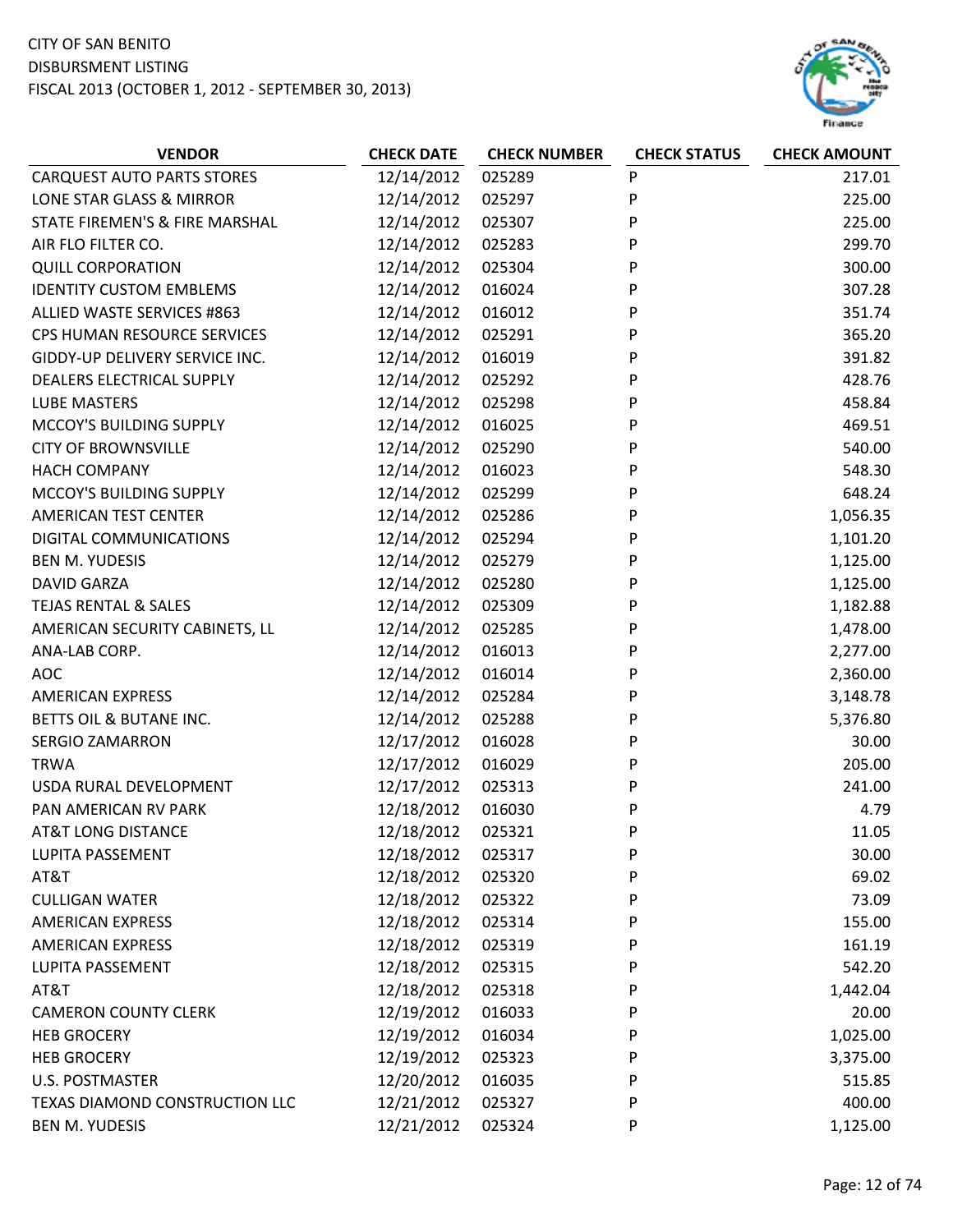

| <b>VENDOR</b>                        | <b>CHECK DATE</b> | <b>CHECK NUMBER</b> | <b>CHECK STATUS</b> | <b>CHECK AMOUNT</b> |
|--------------------------------------|-------------------|---------------------|---------------------|---------------------|
| <b>DAVID GARZA</b>                   | 12/21/2012        | 025325              | P                   | 1,125.00            |
| <b>DIRECT ENERGY BUSINESS</b>        | 12/21/2012        | 016036              | P                   | 12,824.40           |
| <b>DIRECT ENERGY BUSINESS</b>        | 12/21/2012        | 025326              | P                   | 23,955.04           |
| ALAMO IRON WORKS, INC.               | 12/27/2012        | 016052              | P                   | 9.80                |
| <b>MATT'S CASH AND CARRY</b>         | 12/27/2012        | 025375              | P                   | 11.66               |
| <b>CHASE CARD SERVICES</b>           | 12/27/2012        | 016064              | P                   | 15.98               |
| <b>JOHNNY'S TRUE VALUE</b>           | 12/27/2012        | 025367              | P                   | 17.36               |
| <b>SAN BENITO NEWS</b>               | 12/27/2012        | 025394              | P                   | 30.00               |
| SANTANA'S WELDING SERVICE            | 12/27/2012        | 016084              | P                   | 35.00               |
| BORDER STATES ELECTRIC SUPPLY        | 12/27/2012        | 025341              | P                   | 38.70               |
| <b>TEXAS GAS SERVICE</b>             | 12/27/2012        | 025402              | P                   | 39.35               |
| ONE STOP PEST CONTROL                | 12/27/2012        | 025385              | P                   | 45.00               |
| DICK OFFICE SUPPLY, INC.             | 12/27/2012        | 025358              | P                   | 51.96               |
| <b>CM GRAPHICS &amp; SIGNS</b>       | 12/27/2012        | 025353              | P                   | 65.00               |
| <b>GRAINGER</b>                      | 12/27/2012        | 016071              | P                   | 69.25               |
| <b>BURTON AUTO SUPPLY</b>            | 12/27/2012        | 016061              | P                   | 69.54               |
| RIO GRANDE CONCRETE ACCESSORIE       | 12/27/2012        | 025390              | P                   | 70.25               |
| <b>CAMERON COUNTY TAX OFFICE</b>     | 12/27/2012        | 025345              | P                   | 72.75               |
| OFFICE DEPOT ACC 6113                | 12/27/2012        | 025384              | P                   | 90.36               |
| <b>CARQUEST AUTO PARTS STORES</b>    | 12/27/2012        | 016062              | P                   | 92.43               |
| R.G.V. FIREMEN'S AND FIRE MARS       | 12/27/2012        | 025389              | P                   | 100.00              |
| PANCHO'S AUTO ELECTRIC               | 12/27/2012        | 025386              | P                   | 101.48              |
| TEXAS DEPARTMENT OF STATE HEAL       | 12/27/2012        | 025401              | P                   | 106.00              |
| ARMY SURPLUS SUPPLY CO.              | 12/27/2012        | 025335              | P                   | 110.85              |
| MJ SCREEN PRINT                      | 12/27/2012        | 025379              | P                   | 112.00              |
| <b>BURTON AUTO SUPPLY</b>            | 12/27/2012        | 025343              | P                   | 112.63              |
| <b>AMIGO BOLT &amp; SUPPLY</b>       | 12/27/2012        | 025332              | P                   | 117.76              |
| <b>CLEAN MACHINE</b>                 | 12/27/2012        | 025352              | P                   | 119.00              |
| <b>CIRCLE R FEED MART</b>            | 12/27/2012        | 025351              | P                   | 120.00              |
| <b>INDUSTRIAL DISTRIBUTION GROUP</b> | 12/27/2012        | 025395              | P                   | 136.93              |
| PIGGY BACK TOWING & RECOVERY         | 12/27/2012        | 025388              | P                   | 140.00              |
| MUNICIPAL SERVICES BUREAU            | 12/27/2012        | 025380              | P                   | 144.64              |
| THE BROWNSVILLE HERALD               | 12/27/2012        | 025403              | P                   | 145.60              |
| <b>BAKER DISTRUBUTING</b>            | 12/27/2012        | 025336              | P                   | 146.54              |
| CDW GOVERNMENT, INC.                 | 12/27/2012        | 016063              | P                   | 154.87              |
| MCCOY'S BUILDING SUPPLY              | 12/27/2012        | 016077              | P                   | 155.69              |
| WAL-MART COMMUNITY/GECRB             | 12/27/2012        | 025411              | P                   | 161.33              |
| D & R GLASS ETC INC.                 | 12/27/2012        | 025354              | P                   | 165.00              |
| L. T. BOSWELL                        | 12/27/2012        | 025370              | P                   | 171.24              |
| THREE STAR MUFFLER SHOP              | 12/27/2012        | 025404              | P                   | 175.00              |
| <b>LUBE MASTERS</b>                  | 12/27/2012        | 025373              | P                   | 180.97              |
| <b>GRAJALES TIRE SHOP</b>            | 12/27/2012        | 025364              | P                   | 185.00              |
| <b>ADVANCE AUTO PARTS</b>            | 12/27/2012        | 016050              | P                   | 189.34              |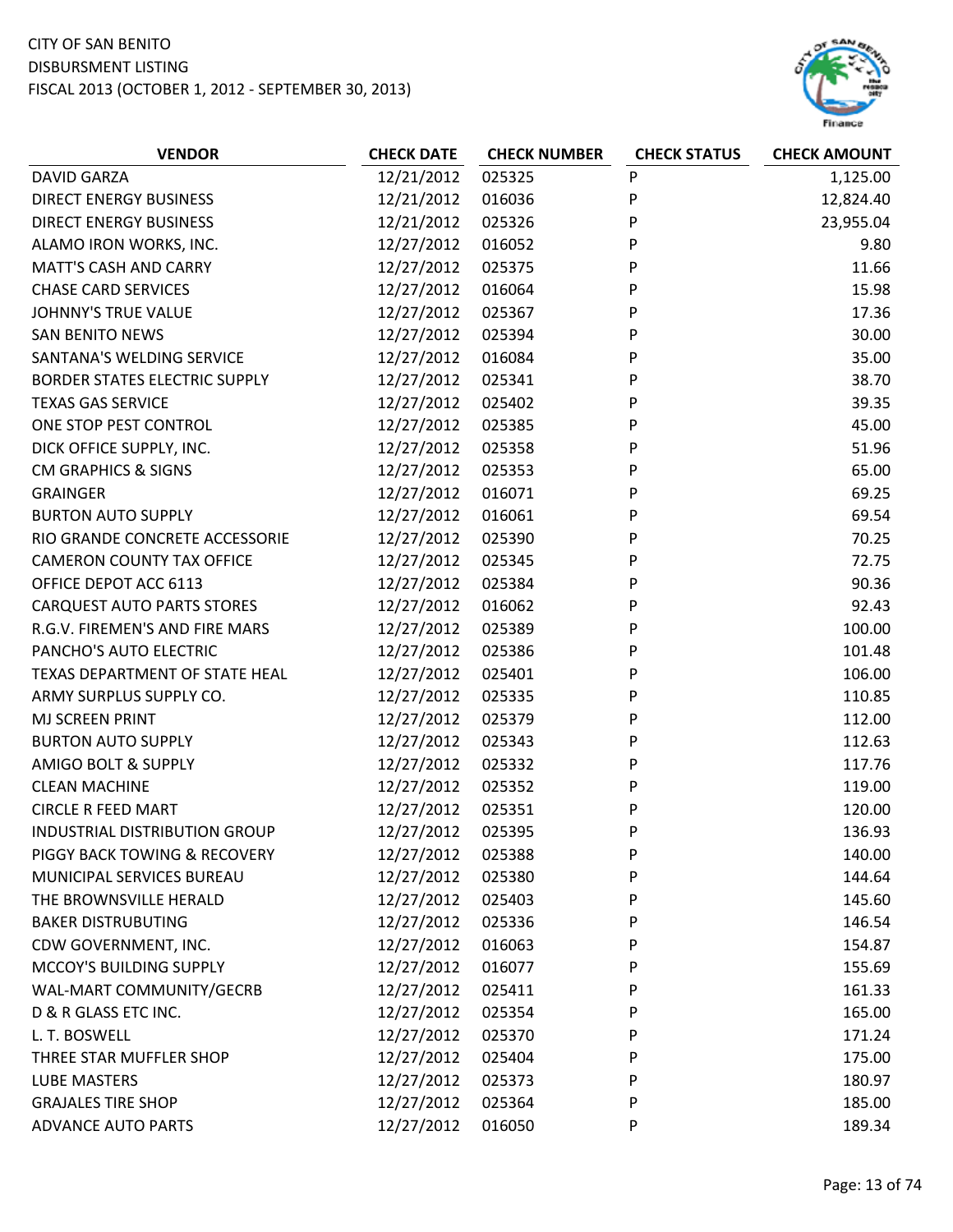

| <b>VENDOR</b>                         | <b>CHECK DATE</b> | <b>CHECK NUMBER</b> | <b>CHECK STATUS</b> | <b>CHECK AMOUNT</b> |
|---------------------------------------|-------------------|---------------------|---------------------|---------------------|
| AMIGO BOLT & SUPPLY                   | 12/27/2012        | 016055              | P                   | 197.75              |
| DELL MARKETING L.P.                   | 12/27/2012        | 025356              | P                   | 198.78              |
| PEREZ AUTO REPAIR                     | 12/27/2012        | 016081              | P                   | 209.70              |
| MAGIC VALLEY ELECTRICT CO             | 12/27/2012        | 025374              | P                   | 214.80              |
| NANJAPPA SREENIVAS, M.D.              | 12/27/2012        | 025381              | P                   | 220.00              |
| <b>GATEWAY</b>                        | 12/27/2012        | 025368              | P                   | 224.40              |
| <b>BORDER STATES ELECTRIC SUPPLY</b>  | 12/27/2012        | 016058              | P                   | 239.84              |
| <b>CENTER POINT LARGE PRINT</b>       | 12/27/2012        | 025348              | P                   | 248.04              |
| <b>ACCURATE LABORATORY SUPPLIES</b>   | 12/27/2012        | 016049              | P                   | 252.87              |
| <b>SYLVIA CRUZ</b>                    | 12/27/2012        | 025399              | P                   | 280.00              |
| BROWNSVILLE BOOT JACK III, INC        | 12/27/2012        | 025342              | P                   | 292.48              |
| O'REILLY AUTOMOTIVE, INC.             | 12/27/2012        | 016079              | P                   | 292.81              |
| <b>JOHNNY'S TRUE VALUE</b>            | 12/27/2012        | 016074              | P                   | 303.53              |
| BLANQUITA'S MEXICAN RESTAURANT        | 12/27/2012        | 025340              | P                   | 331.24              |
| <b>EWING IRRIGATION PRODUCTS, INC</b> | 12/27/2012        | 016068              | P                   | 339.68              |
| ALLIED WASTE SERVICES #863            | 12/27/2012        | 016053              | P                   | 351.74              |
| ARROW MAGNOLIA, INC.                  | 12/27/2012        | 016057              | P                   | 357.00              |
| BROWNSVILLE BOOT JACK III, INC        | 12/27/2012        | 016059              | P                   | 365.97              |
| <b>CARQUEST AUTO PARTS STORES</b>     | 12/27/2012        | 025346              | P                   | 397.39              |
| ROSALIO LEAL                          | 12/27/2012        | 025393              | P                   | 400.00              |
| PEREZ AUTO REPAIR                     | 12/27/2012        | 025387              | P                   | 439.75              |
| <b>AOC</b>                            | 12/27/2012        | 025333              | P                   | 445.46              |
| HARDIN & ASSOCIATES CONSULTING        | 12/27/2012        | 016072              | P                   | 450.00              |
| PROVANTAGE, LLC                       | 12/27/2012        | 001461              | P                   | 463.00              |
| TIME WARNER CABLE                     | 12/27/2012        | 025406              | P                   | 481.03              |
| SYSCO SAN ANTONIO INC.                | 12/27/2012        | 025400              | P                   | 503.65              |
| TOPS THE OUTDOOR POWER STORE          | 12/27/2012        | 025407              | P                   | 543.35              |
| O'REILLY AUTOMOTIVE, INC.             | 12/27/2012        | 025383              | P                   | 545.55              |
| <b>GOODE ELECTRIC COMPANY</b>         | 12/27/2012        | 025363              | P                   | 546.40              |
| ODESSA PUMPS & EQUIPMENT, INC.        | 12/27/2012        | 016080              | P                   | 561.70              |
| MILLER UNIFORMS & EMBLEMS, INC        | 12/27/2012        | 025378              | P                   | 593.64              |
| VALLEY OUTDOOR POWER EQUIP-TX         | 12/27/2012        | 025409              | P                   | 620.00              |
| <b>NUECES POWER EQUIPMENT</b>         | 12/27/2012        | 016078              | P                   | 622.94              |
| DIGITAL COMMUNICATIONS                | 12/27/2012        | 025359              | P                   | 632.50              |
| <b>GOODE ELECTRIC COMPANY</b>         | 12/27/2012        | 016070              | P                   | 637.50              |
| ROERIG OLIVEIRA & FISHER L.L.P        | 12/27/2012        | 016083              | P                   | 700.00              |
| AGUAWORKS PIPE & SUPPLY, LLC.         | 12/27/2012        | 016051              | P                   | 710.48              |
| SHERWIN WILLIAMS                      | 12/27/2012        | 025396              | P                   | 734.09              |
| H & V EQUIPMENT, INC.                 | 12/27/2012        | 025366              | P                   | 735.30              |
| DATAMATIC, INC.                       | 12/27/2012        | 016066              | P                   | 738.28              |
| <b>CHASE CARD SERVICES</b>            | 12/27/2012        | 025350              | P                   | 752.18              |
| MCCOY'S BUILDING SUPPLY               | 12/27/2012        | 025376              | P                   | 774.59              |
| VORTECH PHARMACEUTICALS LTD.          | 12/27/2012        | 025410              | P                   | 811.65              |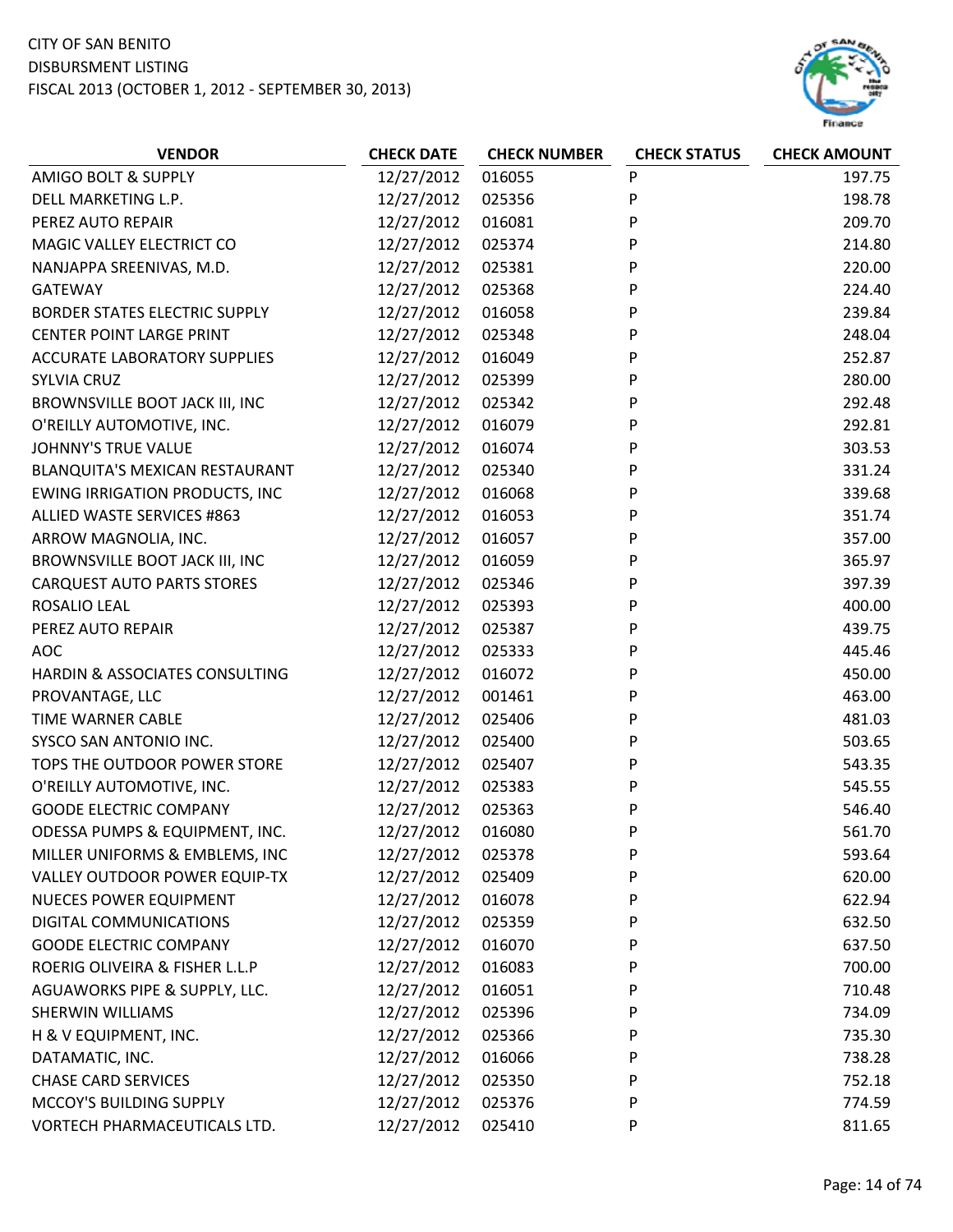

| <b>VENDOR</b>                         | <b>CHECK DATE</b> | <b>CHECK NUMBER</b> | <b>CHECK STATUS</b> | <b>CHECK AMOUNT</b> |
|---------------------------------------|-------------------|---------------------|---------------------|---------------------|
| SUNCOAST RESEARCH LABS, INC           | 12/27/2012        | 016087              | P                   | 895.00              |
| DEALERS ELECTRICAL SUPPLY             | 12/27/2012        | 025355              | P                   | 904.59              |
| <b>TROPHY PLUS</b>                    | 12/27/2012        | 025408              | P                   | 916.30              |
| <b>ADVANCE AUTO PARTS</b>             | 12/27/2012        | 025328              | P                   | 1,010.29            |
| <b>USA BLUE BOOK</b>                  | 12/27/2012        | 016090              | P                   | 1,037.43            |
| <b>DIGITAL OFFICE SYSTEMS</b>         | 12/27/2012        | 025360              | P                   | 1,069.05            |
| <b>AMERICAN EXPRESS</b>               | 12/27/2012        | 025331              | P                   | 1,181.05            |
| <b>STAPLES</b>                        | 12/27/2012        | 025398              | P                   | 1,188.58            |
| <b>MARES TIRES</b>                    | 12/27/2012        | 016076              | P                   | 1,287.00            |
| APPLE INC.                            | 12/27/2012        | 025334              | P                   | 1,374.00            |
| ALAMO IRON WORKS, INC.                | 12/27/2012        | 025330              | P                   | 1,551.40            |
| CDW GOVERNMENT, INC.                  | 12/27/2012        | 025347              | P                   | 1,634.47            |
| <b>VALLEY INSTRUMENT</b>              | 12/27/2012        | 016091              | P                   | 1,667.80            |
| BENITEZ WELDING SERVICE, LLC.         | 12/27/2012        | 025337              | P                   | 1,980.00            |
| <b>BIBLIONIX LLC</b>                  | 12/27/2012        | 025339              | P                   | 2,280.70            |
| FERGUSON WATERWORKS-MUNICIPAL         | 12/27/2012        | 016069              | P                   | 2,315.00            |
| TERRA RENEWAL WEST, LLC               | 12/27/2012        | 016089              | P                   | 2,450.00            |
| LONG CHILTON LLP                      | 12/27/2012        | 016075              | P                   | 2,472.50            |
| LONG CHILTON LLP                      | 12/27/2012        | 025372              | P                   | 2,645.00            |
| SENDERO SOUTH COMPANY                 | 12/27/2012        | 016085              | P                   | 2,889.00            |
| <b>BROWNSVILLE PUBLIC UTILITIES B</b> | 12/27/2012        | 016060              | P                   | 3,100.00            |
| <b>AOC</b>                            | 12/27/2012        | 016056              | P                   | 3,720.52            |
| TIGERDIRECT INC.                      | 12/27/2012        | 025405              | P                   | 3,783.60            |
| POLYDYNE INC.                         | 12/27/2012        | 016082              | P                   | 3,937.50            |
| GT DISTRIBUTORS, INC.                 | 12/27/2012        | 025365              | P                   | 3,958.05            |
| SOUTHERN AIR HEATING & COOLING        | 12/27/2012        | 025397              | P                   | 3,985.00            |
| <b>DIRECT ENERGY BUSINESS</b>         | 12/27/2012        | 025361              | P                   | 3,998.07            |
| <b>NUECES POWER EQUIPMENT</b>         | 12/27/2012        | 025382              | P                   | 4,576.84            |
| BETTS OIL & BUTANE INC.               | 12/27/2012        | 025338              | P                   | 6,383.22            |
| FRONTERA MATERIALS, INC               | 12/27/2012        | 025362              | P                   | 7,022.37            |
| <b>DIRECT ENERGY BUSINESS</b>         | 12/27/2012        | 016067              | P                   | 7,970.55            |
| LINEBARGER GOGGAN BLAIR & SAMP        | 12/27/2012        | 025371              | P                   | 8,308.25            |
| CHEMSOL SERVICES, INC.                | 12/27/2012        | 016065              | P                   | 8,977.33            |
| DENTON, NAVARRO, ROCHA & BERNA        | 12/27/2012        | 025357              | P                   | 9,384.76            |
| ROERIG OLIVEIRA & FISHER L.L.P        | 12/27/2012        | 025392              | P                   | 10,270.80           |
| <b>CAMERON APPRAISAL DISTRICT</b>     | 12/27/2012        | 025344              | P                   | 10,905.00           |
| HD SUPPLY WATERWORKS, LTD.            | 12/27/2012        | 016073              | P                   | 11,941.14           |
| ALTIVIA, CORP.                        | 12/27/2012        | 016054              | P                   | 12,265.26           |
| TEXAS COMMISSION ON ENVIRONMEN        | 12/27/2012        | 016088              | P                   | 13,953.50           |
| WRIGHT FUEL DISTRIBUTORS, LLC         | 12/27/2012        | 025412              | P                   | 14,352.57           |
| SIEMENS WATER TECHNOLOGIES LLC        | 12/27/2012        | 016086              | P                   | 39,681.86           |
| <b>STATE COMPTROLLER</b>              | 12/31/2012        | 000000              | P                   | 60,867.52           |
| LOWER RIO GRANDE VALLEY               | 01/04/2013        | 025415              | P                   | 150.00              |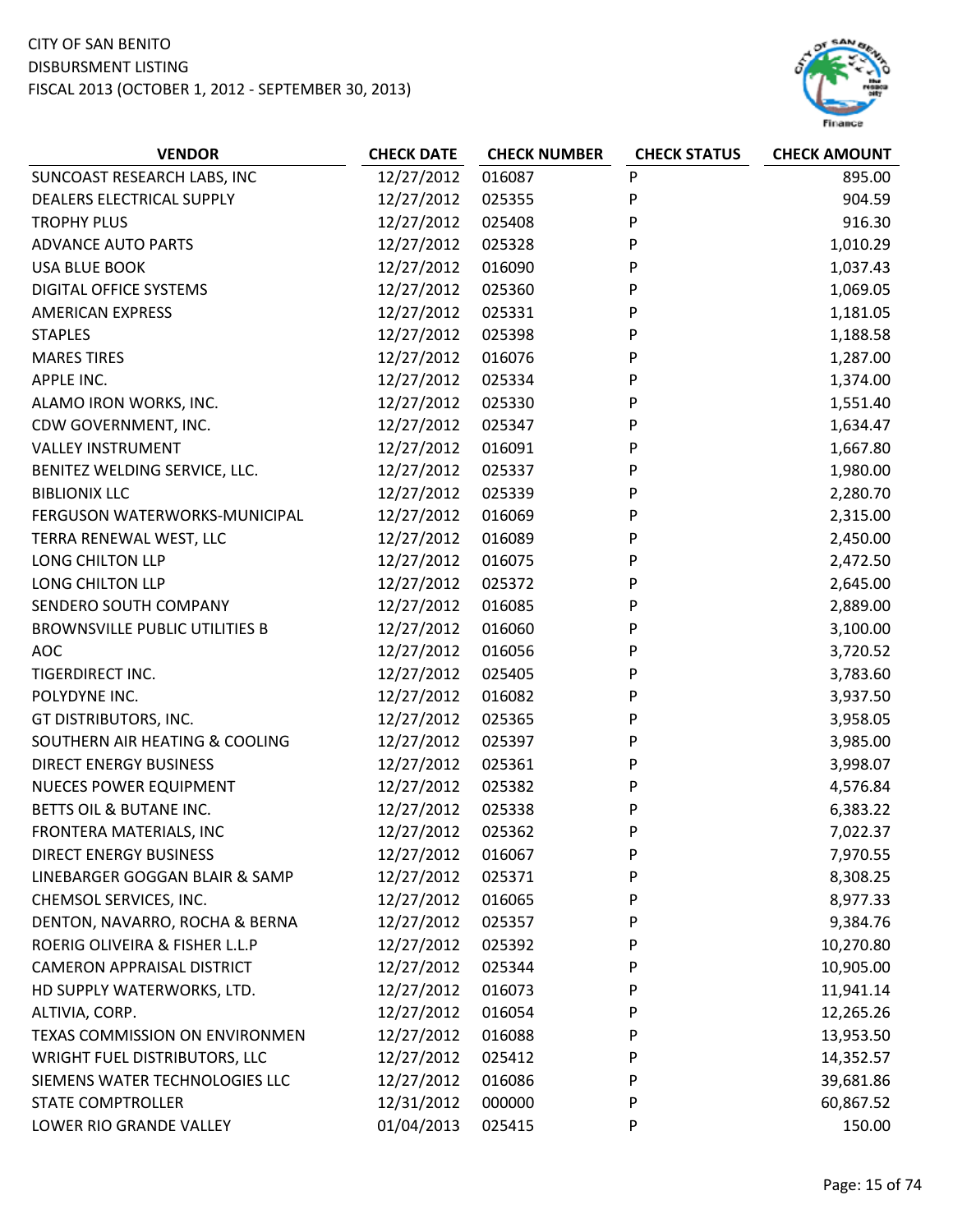

| <b>VENDOR</b>                             | <b>CHECK DATE</b> | <b>CHECK NUMBER</b> | <b>CHECK STATUS</b> | <b>CHECK AMOUNT</b> |
|-------------------------------------------|-------------------|---------------------|---------------------|---------------------|
| <b>U. S. POSTAL SERVICE</b>               | 01/04/2013        | 016092              | P                   | 550.52              |
| ANTONIO P. GONZALES                       | 01/07/2013        | 025416              | P                   | 65.00               |
| JAMES D. PENNY                            | 01/07/2013        | 025417              | P                   | 65.00               |
| JOE H. HERNANDEZ                          | 01/07/2013        | 025418              | P                   | 65.00               |
| RENE VILLAFRANCO                          | 01/07/2013        | 025419              | P                   | 65.00               |
| <b>CAMERON COUNTY CLERK</b>               | 01/07/2013        | 016094              | P                   | 280.00              |
| SAN BENITO MUSEUMS COALITION              | 01/07/2013        | 000098              | P                   | 937.50              |
| SAN BENITO CHAMBER OF COMMERCE            | 01/07/2013        | 025420              | P                   | 4,479.16            |
| <b>JUAN J. AGUILAR</b>                    | 01/09/2013        | 016096              | P                   | 20.00               |
| ROBERT LOPEZ JR.                          | 01/09/2013        | 016097              | P                   | 20.00               |
| <b>STATE COMPTROLLER</b>                  | 01/10/2013        | 025421              | P                   | 6,126.75            |
| GULF COAST PAPER CO. INC.                 | 01/11/2013        | 025449              | P                   | 6.79                |
| <b>QUILL CORPORATION</b>                  | 01/11/2013        | 025461              | P                   | 16.47               |
| <b>CITRUS WATER &amp; WASTEWATER ASSO</b> | 01/11/2013        | 016111              | P                   | 17.00               |
| <b>CORPUS CHRISTI PUBLIC LIBRARY</b>      | 01/11/2013        | 025438              | P                   | 22.95               |
| TEXAS DEPARTMENT OF PUBLIC SAF            | 01/11/2013        | 025467              | P                   | 27.00               |
| DICK OFFICE SUPPLY, INC.                  | 01/11/2013        | 025443              | P                   | 29.95               |
| <b>AT&amp;T LONG DISTANCE</b>             | 01/11/2013        | 016108              | P                   | 30.45               |
| <b>TERESA BAUTISTA</b>                    | 01/11/2013        | 025466              | P                   | 40.00               |
| MARIO A. GONZALEZ                         | 01/11/2013        | 016103              | P                   | 50.00               |
| <b>GRAPHICS CENTER</b>                    | 01/11/2013        | 000099              | P                   | 51.00               |
| A & W OFFICE SUPPLY, INC.                 | 01/11/2013        | 025427              | P                   | 54.25               |
| <b>SUNRISE GREETINGS</b>                  | 01/11/2013        | 025464              | P                   | 58.10               |
| <b>MANUEL LARA</b>                        | 01/11/2013        | 025454              | P                   | 59.67               |
| DSHS CENTRAL LAB MC2004                   | 01/11/2013        | 016114              | P                   | 96.00               |
| TEXAS TROPHIES & ETC.                     | 01/11/2013        | 000100              | P                   | 112.00              |
| MJ SCREEN PRINT                           | 01/11/2013        | 025456              | P                   | 120.00              |
| FEDERAL EXPRESS CORPORATION               | 01/11/2013        | 025445              | P                   | 135.78              |
| TEXAS DEPARTMENT OF STATE HEAL            | 01/11/2013        | 025422              | P                   | 156.00              |
| <b>TACOS Y TORTAS LA VAQUITA</b>          | 01/11/2013        | 025423              | P                   | 176.00              |
| <b>GATEWAY</b>                            | 01/11/2013        | 025450              | P                   | 198.81              |
| MCCOY'S BUILDING SUPPLY                   | 01/11/2013        | 025455              | P                   | 204.23              |
| <b>TEEX-ITSI</b>                          | 01/11/2013        | 016100              | P                   | 225.00              |
| <b>CHASE CARD SERVICES</b>                | 01/11/2013        | 025435              | P                   | 230.93              |
| <b>NEUHAUS &amp; COMPANY</b>              | 01/11/2013        | 025457              | P                   | 244.74              |
| <b>CENTER POINT LARGE PRINT</b>           | 01/11/2013        | 025433              | P                   | 248.04              |
| <b>SAM'S CLUB DIRECT</b>                  | 01/11/2013        | 025462              | P                   | 249.90              |
| OFFICE DEPOT ACC 6113                     | 01/11/2013        | 025458              | P                   | 253.49              |
| COLE'S THE CASH REGISTER CO.              | 01/11/2013        | 025437              | P                   | 290.92              |
| <b>GOODE ELECTRIC COMPANY</b>             | 01/11/2013        | 016124              | P                   | 300.00              |
| <b>VALLEY RADIO CENTER</b>                | 01/11/2013        | 016129              | P                   | 300.00              |
| LOWER COLORADO RIVER AUTHORITY            | 01/11/2013        | 016125              | P                   | 314.00              |
| AT&T                                      | 01/11/2013        | 016107              | P                   | 337.62              |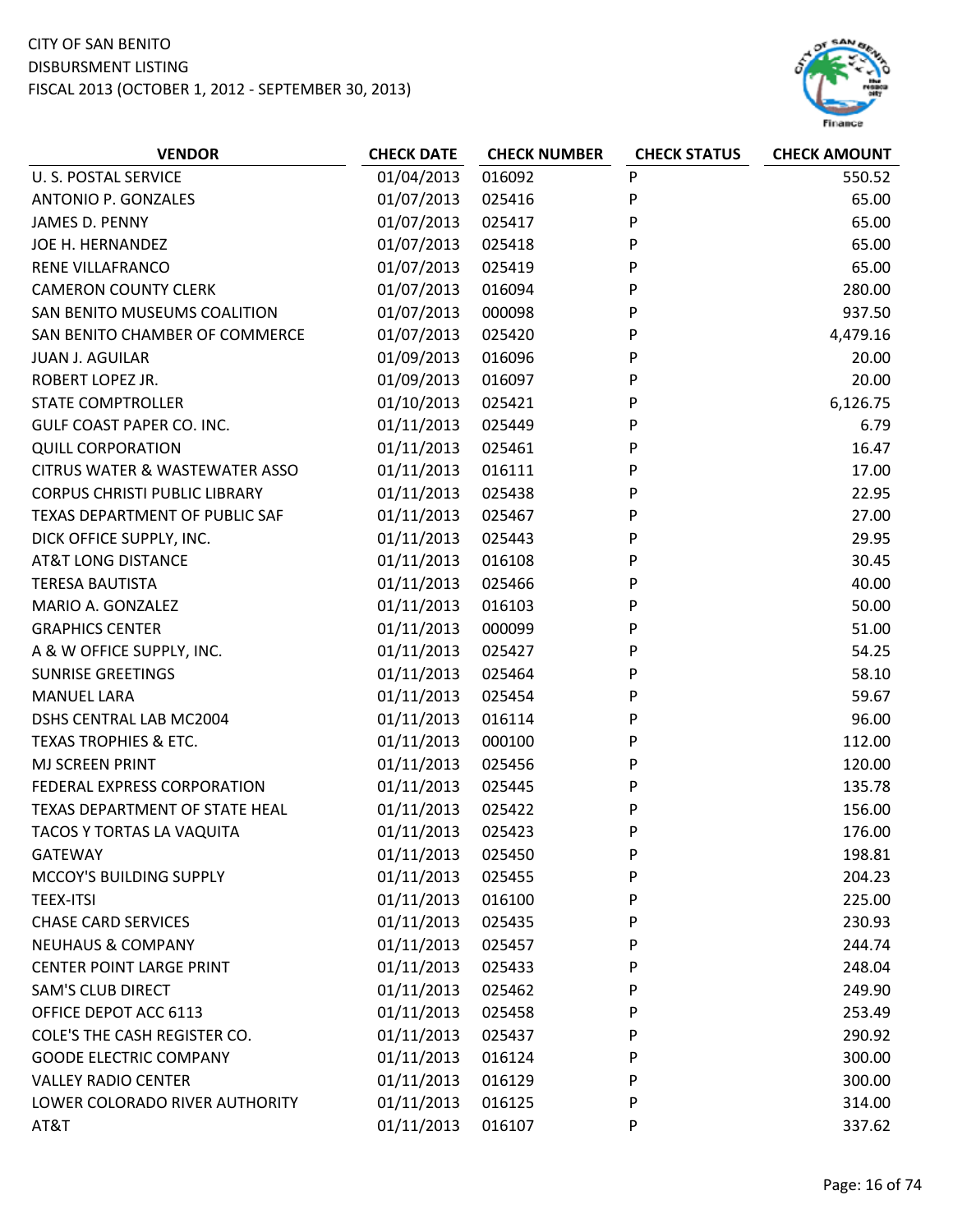

| P<br><b>CITY OF BROWNSVILLE</b><br>01/11/2013<br>025436<br>01/11/2013<br>P<br>016127<br><b>SPRINT</b> | 360.00<br>371.18 |
|-------------------------------------------------------------------------------------------------------|------------------|
|                                                                                                       |                  |
|                                                                                                       |                  |
| 01/11/2013<br>P<br>SYSCO SAN ANTONIO INC.<br>025465                                                   | 381.19           |
| P<br><b>JUNIOR LIBRARY GUILD</b><br>01/11/2013<br>025451                                              | 394.32           |
| 01/11/2013<br>HARDIN & ASSOCIATES CONSULTING<br>016104<br>P                                           | 475.00           |
| P<br>G & K SERVICES<br>01/11/2013<br>016116                                                           | 509.76           |
| <b>ART'S TRUCKS &amp; EQUIPMENT</b><br>01/11/2013<br>025429<br>P                                      | 520.00           |
| 01/11/2013<br>HARDIN & ASSOCIATES CONSULTING<br>016102<br>P                                           | 525.00           |
| <b>AOC</b><br>01/11/2013<br>016106<br>P                                                               | 528.42           |
| 01/11/2013<br>P<br>PITNEY BOWES GLOBAL FINANCIAL<br>025460                                            | 531.00           |
| G & K SERVICES<br>01/11/2013<br>025446<br>P                                                           | 581.55           |
| 01/11/2013<br>OIL PATCH FUEL & SUPPLY, INC.<br>025459<br>P                                            | 597.67           |
| P<br><b>TEEX-ITSI</b><br>01/11/2013<br>016098                                                         | 600.00           |
| 01/11/2013<br>P<br><b>AT&amp;T LONG DISTANCE</b><br>025431                                            | 619.67           |
| 01/11/2013<br>GIDDY-UP DELIVERY SERVICE INC.<br>016119<br>P                                           | 633.54           |
| P<br>01/11/2013<br>025428<br>ALL VALLEY FAMILY MEDICAL, PLL                                           | 790.00           |
| EMMSA, CO.<br>01/11/2013<br>016115<br>P                                                               | 910.00           |
| P<br><b>GOODE ELECTRIC COMPANY</b><br>01/11/2013<br>025448                                            | 932.10           |
| P<br><b>BEN M. YUDESIS</b><br>01/11/2013<br>025424                                                    | 1,125.00         |
| 01/11/2013<br>025425<br>P<br><b>DAVID GARZA</b><br>1,125.00                                           |                  |
| 01/11/2013<br>025463<br>P<br>SPRINT<br>1,167.43                                                       |                  |
| 01/11/2013<br>025426<br>P<br>TEXAS DIAMOND CONSTRUCTION LLC                                           | 1,200.00         |
| 01/11/2013<br>016112<br>P<br>1,226.47<br>CPL RETAIL ENERGY, LP                                        |                  |
| 01/11/2013<br>AT&T<br>025430<br>P<br>1,534.27                                                         |                  |
| P<br>01/11/2013<br>016109<br>BIO-AQUATIC TESTING, INC.<br>1,590.00                                    |                  |
| 01/11/2013<br>P<br>PITNEY BOWES GLOBAL FINANCIAL<br>016126<br>2,265.00                                |                  |
| 01/11/2013<br>ANA-LAB CORP.<br>016105<br>P                                                            | 2,277.00         |
| TERRA RENEWAL WEST, LLC<br>01/11/2013<br>P<br>3,920.00<br>016128                                      |                  |
| LINEBARGER GOGGAN BLAIR & SAMP<br>01/11/2013<br>025452<br>P                                           | 4,162.28         |
| BETTS OIL & BUTANE INC.<br>01/11/2013<br>025432<br>P<br>4,851.00                                      |                  |
| 01/11/2013<br>LOWER RIO GRANDE VALLEY<br>025453<br>P                                                  | 5,278.00         |
| <b>CAMERON COUNTY IRRIGATION DIST</b><br>01/11/2013<br>016110<br>P                                    | 5,465.28         |
| 01/11/2013<br><b>DIRECT ENERGY BUSINESS</b><br>025444<br>P<br>6,094.90                                |                  |
| 01/11/2013<br><b>VALLEY IT SOLUTIONS</b><br>025468<br>P                                               | 7,000.00         |
| 01/11/2013<br>CPL RETAIL ENERGY, LP<br>025439<br>P<br>7,727.26                                        |                  |
| <b>DIRECT ENERGY BUSINESS</b><br>01/11/2013<br>016113<br>24,476.47<br>P                               |                  |
| <b>CAMERON COUNTY IRRIGATION DIST</b><br>01/11/2013<br>016101<br>P<br>25,034.84                       |                  |
| 01/14/2013<br><b>U.S. POSTMASTER</b><br>016130<br>P                                                   | 527.45           |
| 01/15/2013<br>ADAN R. GONZALEZ<br>025469<br>P                                                         | 10.00            |
| 01/15/2013<br>HECTOR JALOMO<br>P<br>025470                                                            | 10.00            |
| 01/15/2013<br><b>TEEX-ITSI</b><br>016132<br>P                                                         | 500.00           |
| 01/16/2013<br>TEXAS SOCIAL SECURITY PROGRAM-<br>025473<br>P                                           | 35.00            |
| 01/16/2013<br>025471<br>ARNETT MARKETING, LLC<br>P                                                    | 38.30            |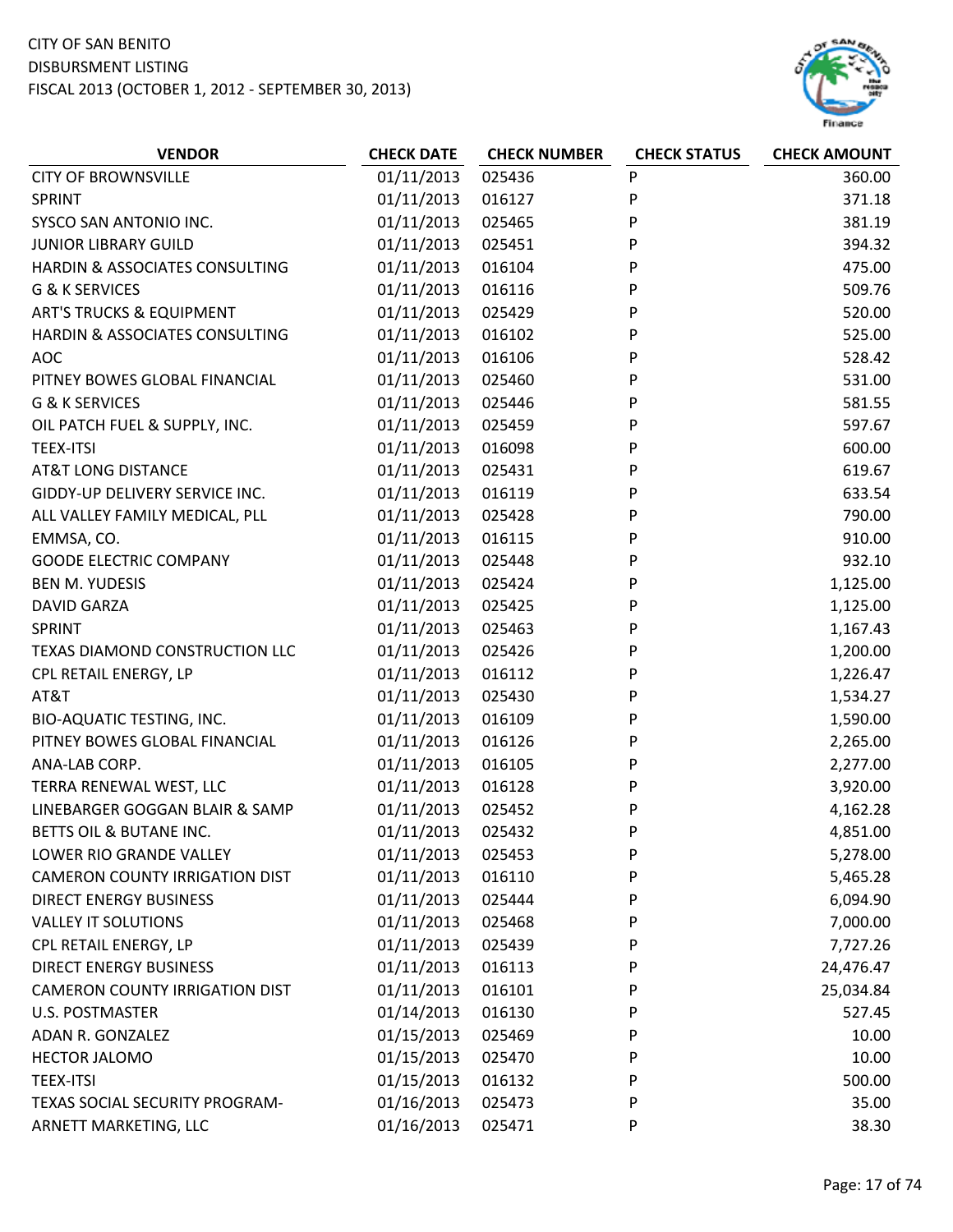

| <b>VENDOR</b>                             | <b>CHECK DATE</b> | <b>CHECK NUMBER</b> | <b>CHECK STATUS</b> | <b>CHECK AMOUNT</b> |
|-------------------------------------------|-------------------|---------------------|---------------------|---------------------|
| VICTORIA STEEL & SUPPLY INC.              | 01/16/2013        | 025474              | P                   | 71.27               |
| OIL PATCH FUEL & SUPPLY, INC.             | 01/16/2013        | 025472              | P                   | 5,440.75            |
| TEXAS WORKFORCE COMMISS.                  | 01/17/2013        | 016154              | P                   | 525.50              |
| TEXAS WORKFORCE COMMISS.                  | 01/17/2013        | 025475              | P                   | 1,881.58            |
| <b>JUAN J. AGUILAR</b>                    | 01/18/2013        | 016155              | P                   | 30.00               |
| <b>TEEX-ITSI</b>                          | 01/18/2013        | 016156              | P                   | 200.00              |
| NATIONAL FIRE ASSOCIATION                 | 01/18/2013        | 025477              | P                   | 1,190.00            |
| CORNETT CONSTRUCTION, CO.                 | 01/18/2013        | 016158              | P                   | 20,340.78           |
| <b>CAMERON COUNTY</b>                     | 01/18/2013        | 016157              | P                   | 88,931.16           |
| VALLEY PROUD ENVIRONMENTAL COU            | 01/22/2013        | 016161              | P                   | 2,500.00            |
| <b>DIRECT ENERGY BUSINESS</b>             | 01/22/2013        | 016160              | P                   | 11,822.18           |
| <b>DIRECT ENERGY BUSINESS</b>             | 01/22/2013        | 025478              | P                   | 11,900.51           |
| ALLIED WASTE SERVICES #863                | 01/22/2013        | 016159              | P                   | 164,912.04          |
| TEXAS COMMISSION ON ENVIRONMEN            | 01/23/2013        | 016164              | P                   | 100.00              |
| <b>U.S. POSTMASTER</b>                    | 01/23/2013        | 016162              | P                   | 514.99              |
| <b>TEEX-ITSI</b>                          | 01/23/2013        | 016163              | P                   | 590.00              |
| OIL PATCH FUEL & SUPPLY, INC.             | 01/23/2013        | 025480              | P                   | 5,865.75            |
| <b>TEEX-ITSI</b>                          | 01/24/2013        | 016165              | P                   | 100.00              |
| <b>TCEQ</b>                               | 01/24/2013        | 016166              | P                   | 111.00              |
| <b>BB&amp;T GOVERNMENTAL FINANCE</b>      | 01/24/2013        | 025481              | P                   | 62,346.00           |
| JOHNNY'S TRUE VALUE                       | 01/25/2013        | 016192              | P                   | 7.14                |
| <b>CIRCLE R FEED MART</b>                 | 01/25/2013        | 025502              | P                   | 15.90               |
| <b>CITRUS WATER &amp; WASTEWATER ASSO</b> | 01/25/2013        | 016179              | P                   | 17.00               |
| <b>GRAJALES TIRE SHOP</b>                 | 01/25/2013        | 025520              | P                   | 22.00               |
| <b>CULLIGAN WATER</b>                     | 01/25/2013        | 025504              | P                   | 24.00               |
| <b>BURTON AUTO SUPPLY</b>                 | 01/25/2013        | 025495              | P                   | 27.81               |
| TIRES & TUBES OF SAN BENITO               | 01/25/2013        | 025563              | P                   | 29.00               |
| FEDERAL EXPRESS CORPORATION               | 01/25/2013        | 025511              | P                   | 36.83               |
| <b>NUECES POWER EQUIPMENT</b>             | 01/25/2013        | 016195              | P                   | 37.30               |
| <b>GRAJALES TIRE SHOP</b>                 | 01/25/2013        | 016191              | P                   | 41.00               |
| TRUCKER'S EQUIPMENT, INC.                 | 01/25/2013        | 025565              | P                   | 43.40               |
| TIRES & TUBES OF SAN BENITO               | 01/25/2013        | 016201              | P                   | 43.50               |
| SIDDONS-MARTIN EMERGENCY GROUP            | 01/25/2013        | 025556              | P                   | 45.14               |
| DICK OFFICE SUPPLY, INC.                  | 01/25/2013        | 025506              | P                   | 49.71               |
| <b>BURTON AUTO SUPPLY</b>                 | 01/25/2013        | 016177              | P                   | 50.38               |
| <b>ADVANCE AUTO PARTS</b>                 | 01/25/2013        | 016168              | P                   | 54.03               |
| MAD BOAR HARLEY-DAVIDSON                  | 01/25/2013        | 025533              | P                   | 57.00               |
| <b>GALVAN SHEET METAL</b>                 | 01/25/2013        | 025515              | P                   | 60.00               |
| <b>TARPON FIRE &amp; SAFETY</b>           | 01/25/2013        | 025561              | P                   | 67.00               |
| <b>MAVERICK INDUSTRIAL</b>                | 01/25/2013        | 025534              | P                   | 90.00               |
| O'REILLY AUTOMOTIVE, INC.                 | 01/25/2013        | 016196              | P                   | 90.47               |
| VALLEY WINDSHIELD REPAIR & AUT            | 01/25/2013        | 016203              | P                   | 95.00               |
| VALLEY WINDSHIELD REPAIR & AUT            | 01/25/2013        | 025566              | P                   | 98.00               |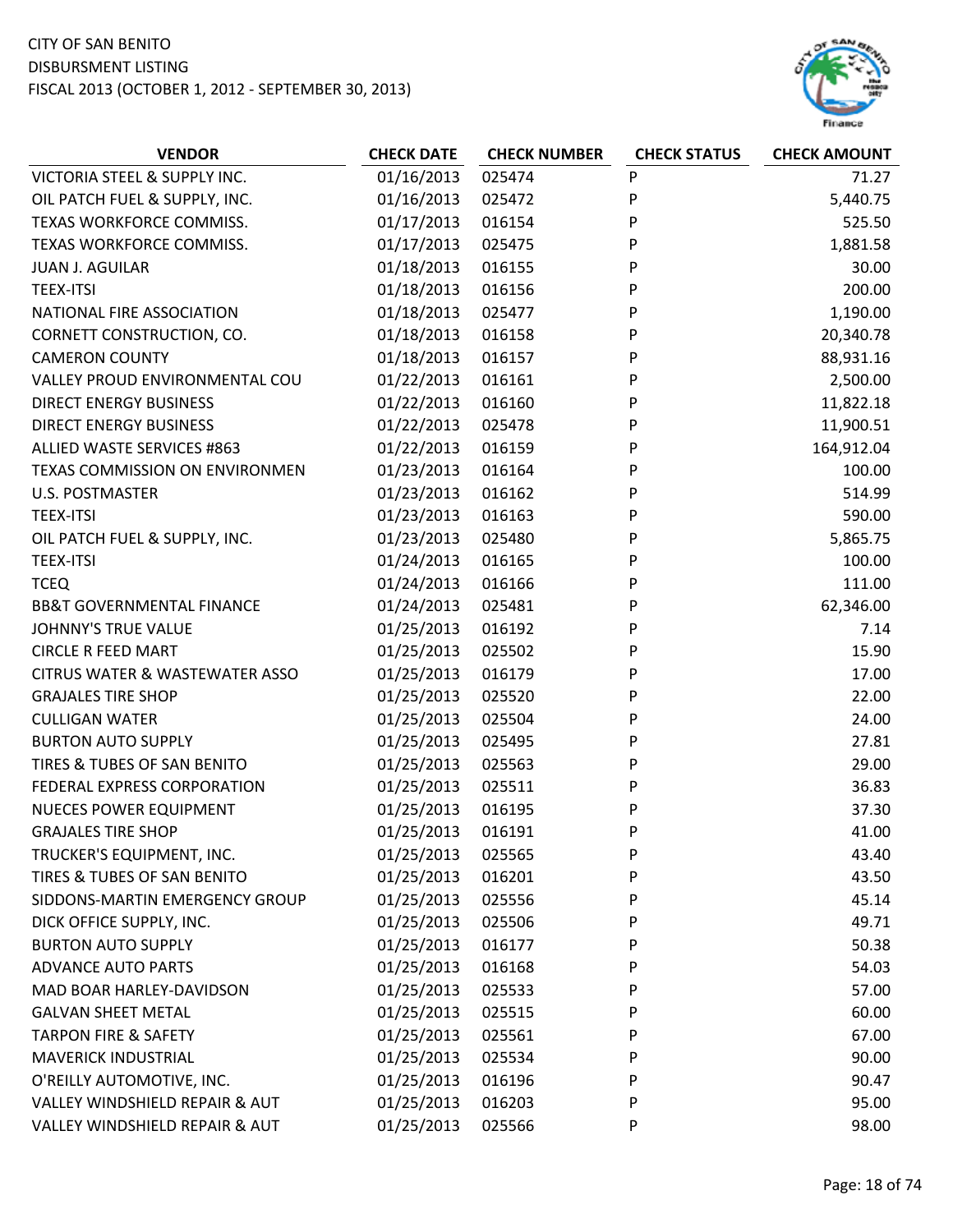

| <b>VENDOR</b>                         | <b>CHECK DATE</b> | <b>CHECK NUMBER</b> | <b>CHECK STATUS</b> | <b>CHECK AMOUNT</b> |
|---------------------------------------|-------------------|---------------------|---------------------|---------------------|
| NADA USED CAR GUIDE                   | 01/25/2013        | 025540              | P                   | 99.00               |
| <b>BORDER STATES ELECTRIC SUPPLY</b>  | 01/25/2013        | 016175              | P                   | 102.02              |
| OFFICE DEPOT ACC 6113                 | 01/25/2013        | 016198              | P                   | 109.99              |
| LONE STAR GLASS & MIRROR              | 01/25/2013        | 025530              | P                   | 115.00              |
| JESSICA CANDELARIA AGUILAR            | 01/25/2013        | 025526              | P                   | 120.00              |
| <b>JOHNNY'S TRUE VALUE</b>            | 01/25/2013        | 025527              | P                   | 121.76              |
| <b>KEYWAY LOCKSMITH SERVICE</b>       | 01/25/2013        | 025528              | P                   | 125.00              |
| PEREZ AUTO REPAIR                     | 01/25/2013        | 025547              | P                   | 125.00              |
| <b>CLEAN MACHINE</b>                  | 01/25/2013        | 025503              | P                   | 140.00              |
| <b>BORDER STATES ELECTRIC SUPPLY</b>  | 01/25/2013        | 025492              | P                   | 143.28              |
| MUNICIPAL SERVICES BUREAU             | 01/25/2013        | 025539              | P                   | 149.45              |
| EMMSA, CO.                            | 01/25/2013        | 025508              | P                   | 150.13              |
| <b>DIRECT ENERGY BUSINESS</b>         | 01/25/2013        | 025507              | P                   | 151.81              |
| ALAMO IRON WORKS, INC.                | 01/25/2013        | 016170              | P                   | 159.36              |
| <b>GCR TIRE CENTERS</b>               | 01/25/2013        | 016188              | P                   | 165.00              |
| <b>SAN BENITO NEWS</b>                | 01/25/2013        | 025554              | P                   | 166.44              |
| <b>USA BLUE BOOK</b>                  | 01/25/2013        | 016202              | P                   | 166.71              |
| <b>SAM'S CLUB DIRECT</b>              | 01/25/2013        | 025552              | P                   | 176.91              |
| <b>QUILL CORPORATION</b>              | 01/25/2013        | 025549              | P                   | 179.18              |
| <b>GARCIA TOWING</b>                  | 01/25/2013        | 025516              | P                   | 180.00              |
| <b>GOMEZ LAWN SERVICE</b>             | 01/25/2013        | 025518              | P                   | 180.00              |
| WAL-MART COMMUNITY/GECRB              | 01/25/2013        | 025567              | P                   | 184.48              |
| HOLDEN SECURITY & STORM SHUTTE        | 01/25/2013        | 025523              | P                   | 190.00              |
| CENTRAL PLUMBING & ELECTRIC SU        | 01/25/2013        | 025499              | P                   | 201.80              |
| <b>NUECES POWER EQUIPMENT</b>         | 01/25/2013        | 025543              | P                   | 204.47              |
| RIO GRANDE STEEL, LTD.                | 01/25/2013        | 025550              | P                   | 206.73              |
| <b>STATE COMPTROLLER</b>              | 01/25/2013        | 025559              | P                   | 217.80              |
| L. T. BOSWELL                         | 01/25/2013        | 025529              | P                   | 222.85              |
| <b>WINDSHIELDS XPRESS HRL</b>         | 01/25/2013        | 025568              | P                   | 225.00              |
| ALLEGRA PRINT & IMAGING               | 01/25/2013        | 025486              | P                   | 225.65              |
| ASHBROOK SIMON-HARTLEY OPERATI        | 01/25/2013        | 016174              | P                   | 227.86              |
| D & R GLASS ETC INC.                  | 01/25/2013        | 025505              | P                   | 240.00              |
| <b>EWING IRRIGATION PRODUCTS, INC</b> | 01/25/2013        | 025509              | P                   | 256.00              |
| ODESSA PUMPS & EQUIPMENT, INC.        | 01/25/2013        | 016197              | P                   | 267.65              |
| <b>CARD IMAGING</b>                   | 01/25/2013        | 025496              | P                   | 270.00              |
| <b>BAKER DISTRUBUTING</b>             | 01/25/2013        | 025489              | P                   | 280.81              |
| <b>FASTENAL</b>                       | 01/25/2013        | 016182              | P                   | 282.00              |
| SOUTH TEXAS FLAG & SIGN               | 01/25/2013        | 025557              | P                   | 288.00              |
| <b>AUTO ZONE</b>                      | 01/25/2013        | 025488              | P                   | 319.92              |
| <b>DANNY COYLE</b>                    | 01/25/2013        | 025573              | P                   | 340.00              |
| SAN ANTONIO EXPRESS-NEWS              | 01/25/2013        | 025553              | P                   | 343.20              |
| <b>EXPERT TIRE</b>                    | 01/25/2013        | 025510              | P                   | 367.12              |
| FERGUSON WATERWORKS-MUNICIPAL         | 01/25/2013        | 016183              | P                   | 372.00              |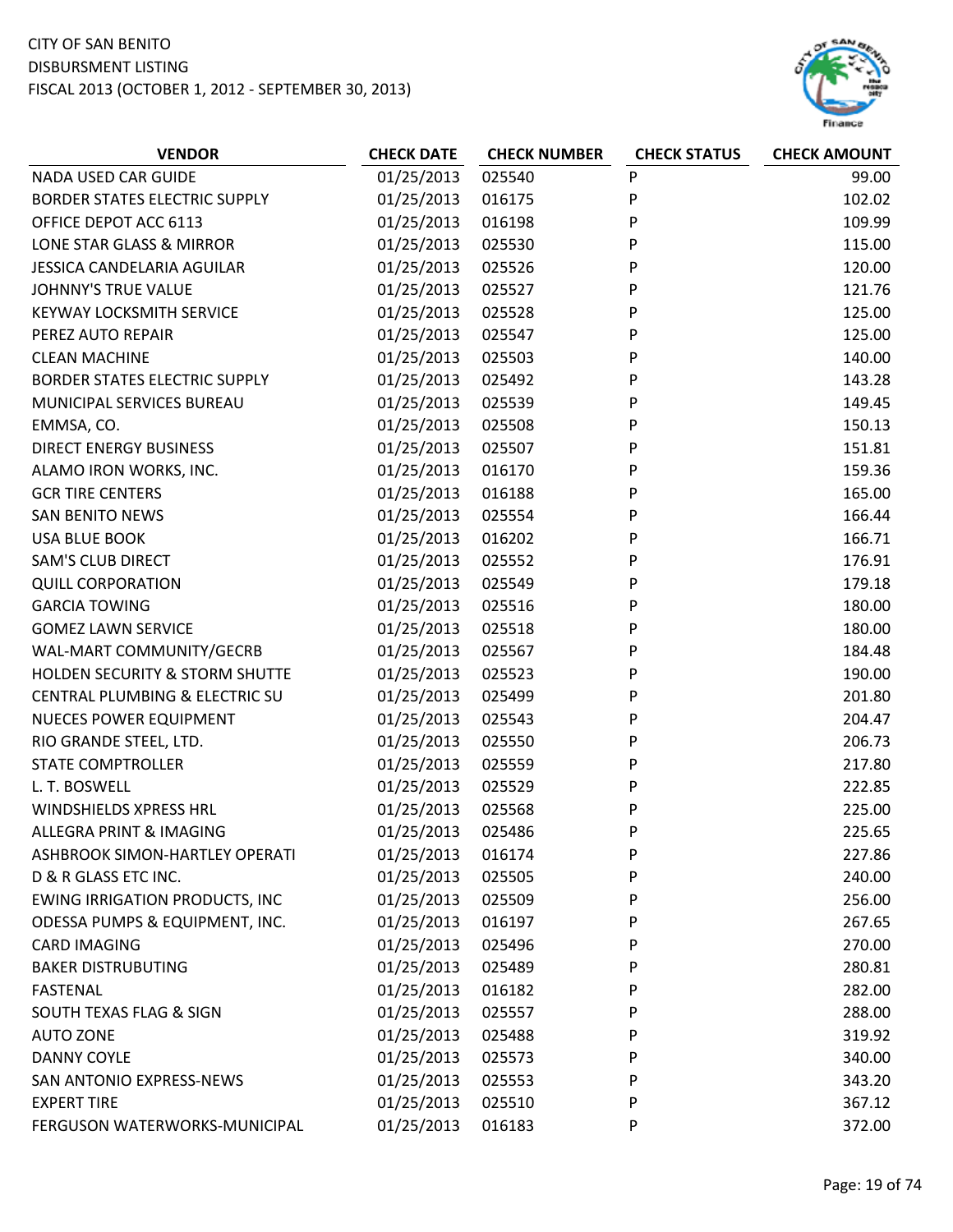

| <b>VENDOR</b>                     | <b>CHECK DATE</b> | <b>CHECK NUMBER</b> | <b>CHECK STATUS</b> | <b>CHECK AMOUNT</b> |
|-----------------------------------|-------------------|---------------------|---------------------|---------------------|
| TEXAS STATE LIBRARY AND ARCHIV    | 01/25/2013        | 025562              | P                   | 383.00              |
| <b>CARQUEST AUTO PARTS STORES</b> | 01/25/2013        | 025497              | P                   | 384.04              |
| DATAMATIC, INC.                   | 01/25/2013        | 016180              | P                   | 406.05              |
| PITTSBURGH PAINTS                 | 01/25/2013        | 025548              | P                   | 420.00              |
| G & K SERVICES                    | 01/25/2013        | 025512              | P                   | 425.71              |
| NANJAPPA SREENIVAS, M.D.          | 01/25/2013        | 025541              | P                   | 440.00              |
| SENDERO SOUTH COMPANY             | 01/25/2013        | 016199              | P                   | 454.80              |
| <b>G &amp; K SERVICES</b>         | 01/25/2013        | 016186              | P                   | 494.29              |
| <b>RIGHT WAY FENCING</b>          | 01/25/2013        | 025570              | P                   | 500.00              |
| HAGEMEYER NORTH AMERICA, INC.     | 01/25/2013        | 025522              | P                   | 530.08              |
| <b>GCR TIRE CENTERS</b>           | 01/25/2013        | 025517              | P                   | 548.84              |
| <b>AMERICAN EXPRESS</b>           | 01/25/2013        | 025487              | P                   | 554.13              |
| WITMER PUBLIC SAFETY GROUP, IN    | 01/25/2013        | 025569              | P                   | 594.30              |
| ALAMO IRON WORKS, INC.            | 01/25/2013        | 025484              | P                   | 600.50              |
| MILLER UNIFORMS & EMBLEMS, INC    | 01/25/2013        | 025538              | P                   | 637.79              |
| SYSCO SAN ANTONIO INC.            | 01/25/2013        | 025560              | P                   | 638.96              |
| MCCOY'S BUILDING SUPPLY           | 01/25/2013        | 016194              | P                   | 699.52              |
| <b>ADVANCE AUTO PARTS</b>         | 01/25/2013        | 025482              | P                   | 801.55              |
| O'REILLY AUTOMOTIVE, INC.         | 01/25/2013        | 025544              | P                   | 839.99              |
| <b>LUBE MASTERS</b>               | 01/25/2013        | 025531              | P                   | 868.87              |
| ALL VALLEY FAMILY MEDICAL, PLL    | 01/25/2013        | 025485              | P                   | 925.00              |
| BENITEZ WELDING SERVICE, LLC.     | 01/25/2013        | 025490              | P                   | 1,000.00            |
| TOPS THE OUTDOOR POWER STORE      | 01/25/2013        | 025564              | P                   | 1,057.90            |
| <b>BEN M. YUDESIS</b>             | 01/25/2013        | 025571              | P                   | 1,125.00            |
| <b>DAVID GARZA</b>                | 01/25/2013        | 025572              | P                   | 1,125.00            |
| <b>NEUHAUS &amp; COMPANY</b>      | 01/25/2013        | 025542              | P                   | 1,151.96            |
| HOYT BREATHING AIR PRODUCTS       | 01/25/2013        | 025524              | P                   | 1,293.36            |
| FRONTERA MATERIALS, INC           | 01/25/2013        | 016185              | P                   | 1,319.50            |
| SANTANA'S WELDING SERVICE         | 01/25/2013        | 025555              | P                   | 1,392.00            |
| <b>CHASE CARD SERVICES</b>        | 01/25/2013        | 025500              | P                   | 1,427.59            |
| MCCOY'S BUILDING SUPPLY           | 01/25/2013        | 025535              | P                   | 1,431.33            |
| <b>CASCO INDUSTRIES INC.</b>      | 01/25/2013        | 025498              | P                   | 1,543.00            |
| OMNI BASE SERVICES OF TEXAS       | 01/25/2013        | 025546              | P                   | 1,566.00            |
| INGRAM LIBRARY SERVICES, INC.     | 01/25/2013        | 025525              | P                   | 1,626.36            |
| GALL'S, AN ARAMARK COMPANY        | 01/25/2013        | 025514              | P                   | 1,679.20            |
| ROERIG OLIVEIRA & FISHER L.L.P    | 01/25/2013        | 025551              | P                   | 1,745.50            |
| <b>GOODE ELECTRIC COMPANY</b>     | 01/25/2013        | 016190              | P                   | 1,799.80            |
| <b>BREATH TEST SERVICES</b>       | 01/25/2013        | 025493              | P                   | 2,000.00            |
| FISHER SCIENTIFIC COMPANY, LLC    | 01/25/2013        | 016184              | P                   | 2,053.22            |
| EMMSA, CO.                        | 01/25/2013        | 016181              | P                   | 2,133.00            |
| <b>GOODE ELECTRIC COMPANY</b>     | 01/25/2013        | 025519              | P                   | 2,143.07            |
| GULF COAST PAPER CO. INC.         | 01/25/2013        | 025521              | P                   | 2,249.54            |
| CHEMSOL SERVICES, INC.            | 01/25/2013        | 016178              | P                   | 2,560.00            |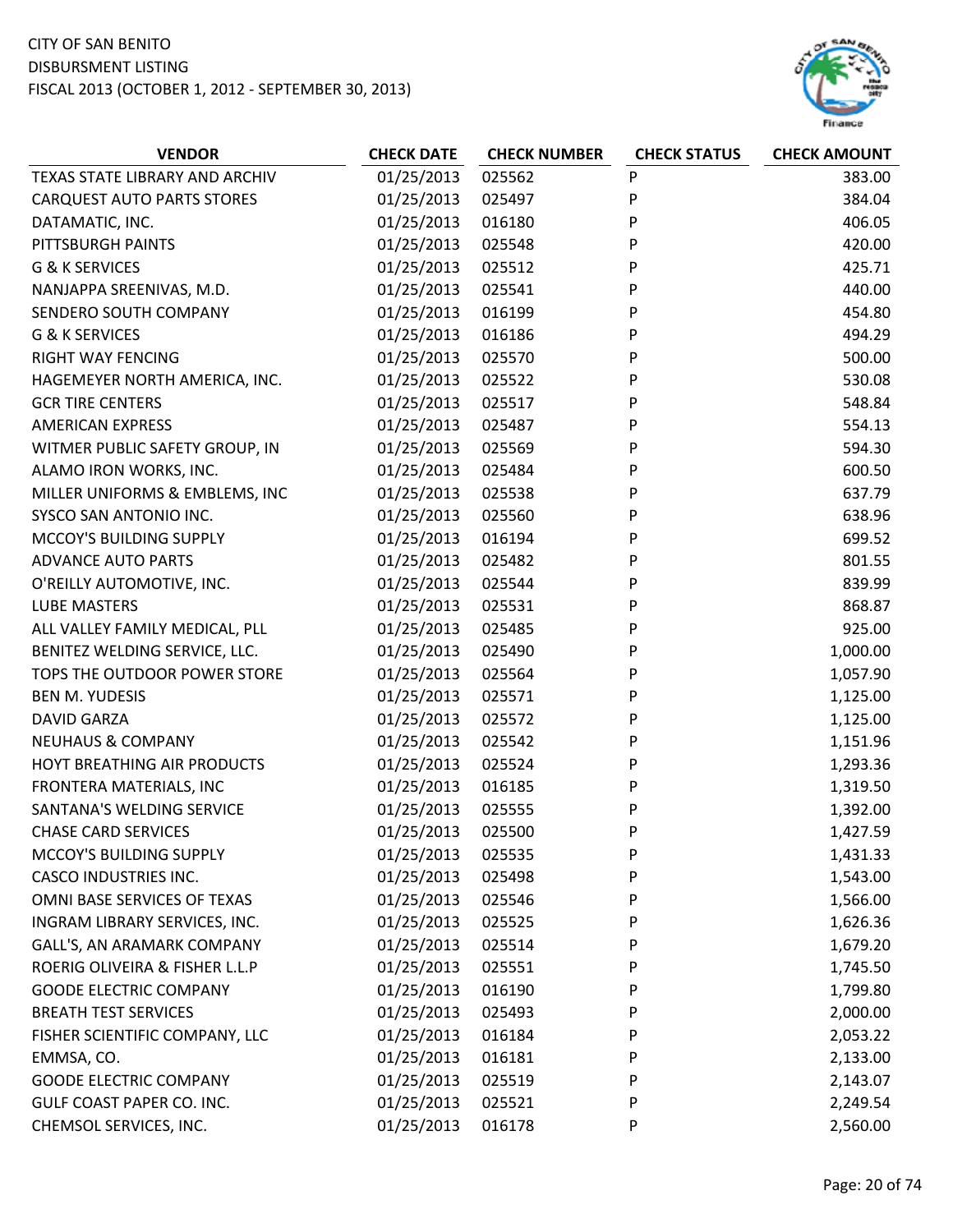

| <b>VENDOR</b>                         | <b>CHECK DATE</b> | <b>CHECK NUMBER</b> | <b>CHECK STATUS</b> | <b>CHECK AMOUNT</b> |
|---------------------------------------|-------------------|---------------------|---------------------|---------------------|
| ANA-LAB CORP.                         | 01/25/2013        | 016172              | P                   | 2,726.00            |
| <b>BSN SPORTS</b>                     | 01/25/2013        | 025494              | P                   | 3,100.10            |
| LEWIS ELECTRIC MOTORS, INC.           | 01/25/2013        | 016193              | P                   | 3,157.00            |
| AGUAWORKS PIPE & SUPPLY, LLC.         | 01/25/2013        | 016169              | P                   | 3,292.38            |
| TERRA RENEWAL WEST, LLC               | 01/25/2013        | 016200              | P                   | 3,430.00            |
| <b>AOC</b>                            | 01/25/2013        | 016173              | P                   | 3,909.06            |
| SOUTH TEXAS FREIGHTLINER              | 01/25/2013        | 025558              | P                   | 3,982.01            |
| ALTIVIA, CORP.                        | 01/25/2013        | 016171              | P                   | 4,200.55            |
| BETTS OIL & BUTANE INC.               | 01/25/2013        | 025491              | P                   | 5,176.45            |
| <b>BROWNSVILLE PUBLIC UTILITIES B</b> | 01/25/2013        | 016176              | P                   | 6,100.00            |
| <b>GENERAL CHEMICAL</b>               | 01/25/2013        | 016189              | P                   | 17,963.75           |
| MARIO A. GONZALEZ                     | 01/28/2013        | 016221              | P                   | 30.00               |
| <b>ISMAEL C ORTIZ</b>                 | 01/28/2013        | 016222              | P                   | 30.00               |
| <b>JUAN J. AGUILAR</b>                | 01/28/2013        | 016223              | P                   | 30.00               |
| ROBERT LOPEZ JR.                      | 01/28/2013        | 016224              | P                   | 30.00               |
| <b>JESUS SANCHEZ</b>                  | 01/28/2013        | 016225              | P                   | 30.00               |
| <b>ADAN SANCHEZ</b>                   | 01/28/2013        | 016226              | P                   | 30.00               |
| <b>JUAN HUITRON</b>                   | 01/28/2013        | 016227              | P                   | 30.00               |
| <b>SERGIO ZAMARRON</b>                | 01/28/2013        | 016228              | P                   | 30.00               |
| <b>JUAN LEAL JR</b>                   | 01/28/2013        | 016229              | P                   | 30.00               |
| <b>ROGER HARRIS</b>                   | 01/28/2013        | 016230              | P                   | 30.00               |
| <b>ROBERT BENAVIDES</b>               | 01/28/2013        | 016231              | P                   | 30.00               |
| MIGUEL GONZALEZ                       | 01/28/2013        | 016232              | P                   | 30.00               |
| <b>JAVIER CORONADO</b>                | 01/28/2013        | 016233              | P                   | 30.00               |
| <b>MARIANO RODRIGUEZ</b>              | 01/28/2013        | 016234              | P                   | 30.00               |
| <b>ADVANCE AUTO PARTS</b>             | 01/29/2013        | 025574              | P                   | 187.04              |
| <b>EMERGENCY TRAINING ALLIANCE BO</b> | 01/31/2013        | 025575              | P                   | 100.00              |
| <b>U.S. POSTMASTER</b>                | 02/01/2013        | 016235              | P                   | 559.91              |
| SAN BENITO CHAMBER OF COMMERCE        | 02/01/2013        | 025576              | P                   | 2,210.00            |
| OIL PATCH FUEL & SUPPLY, INC.         | 02/01/2013        | 025577              | P                   | 5,888.75            |
| AMERICAN SOLUTIONS FOR BUSINES        | 02/04/2013        | 025582              | P                   | 38.92               |
| <b>TEXAS GAS SERVICE</b>              | 02/04/2013        | 025588              | P                   | 51.02               |
| <b>ANTONIO P. GONZALES</b>            | 02/04/2013        | 025578              | P                   | 65.00               |
| <b>JAMES D. PENNY</b>                 | 02/04/2013        | 025579              | P                   | 65.00               |
| JOE H. HERNANDEZ                      | 02/04/2013        | 025580              | P                   | 65.00               |
| RENE VILLAFRANCO                      | 02/04/2013        | 025581              | P                   | 65.00               |
| MAGIC VALLEY ELECTRICT CO             | 02/04/2013        | 025586              | P                   | 224.25              |
| C.W. MARSH COMPANY                    | 02/04/2013        | 025585              | P                   | 327.00              |
| MUNICIPAL PUMP & CONTROL, INC.        | 02/04/2013        | 016237              | P                   | 330.00              |
| AT&T                                  | 02/04/2013        | 016236              | P                   | 337.62              |
| <b>ASG SECURITY</b>                   | 02/04/2013        | 025583              | P                   | 338.50              |
| SPRINT                                | 02/04/2013        | 016238              | P                   | 371.22              |
| AT&T                                  | 02/04/2013        | 025584              | P                   | 1,444.22            |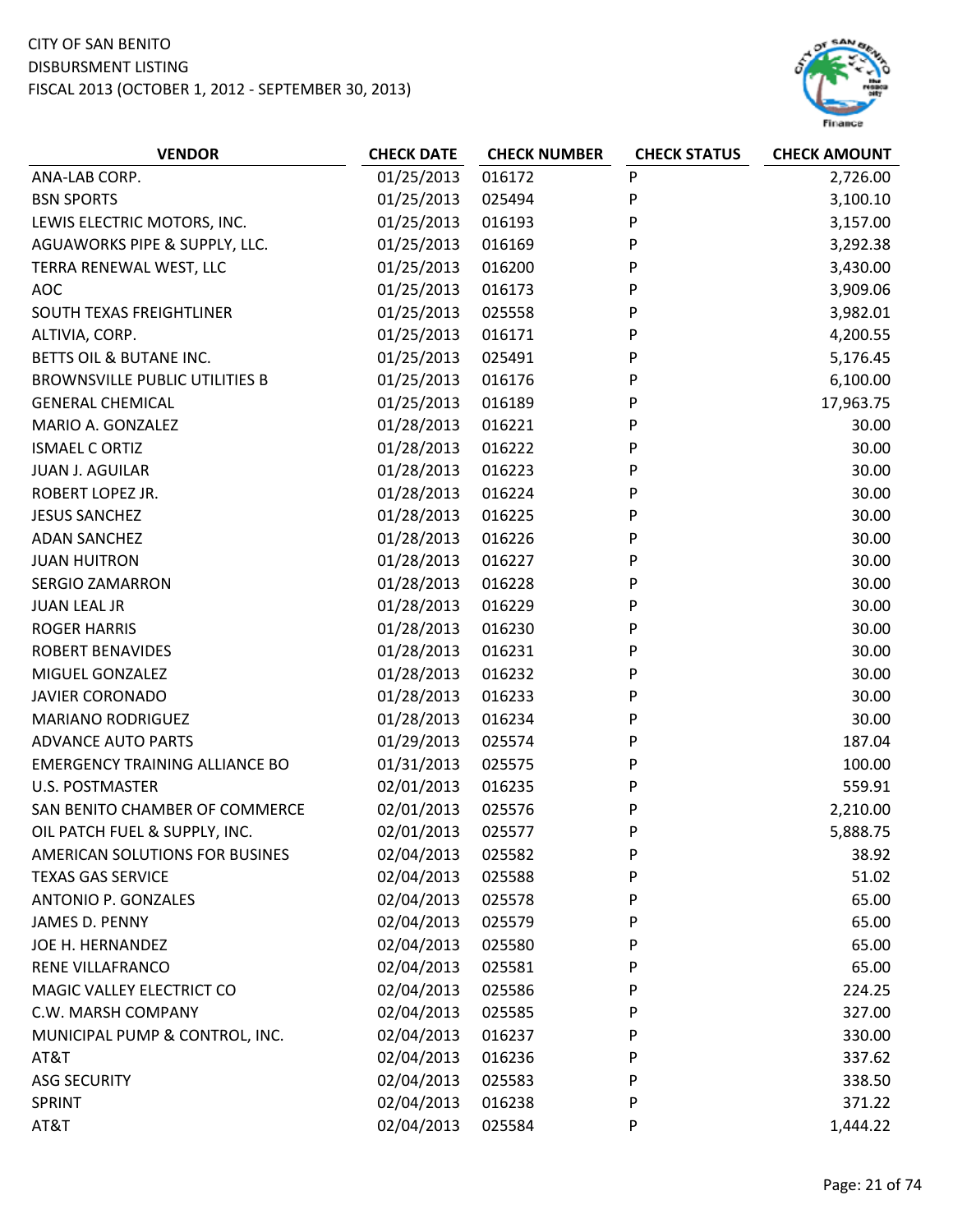

| <b>VENDOR</b>                         | <b>CHECK DATE</b> | <b>CHECK NUMBER</b> | <b>CHECK STATUS</b> | <b>CHECK AMOUNT</b> |
|---------------------------------------|-------------------|---------------------|---------------------|---------------------|
| SPRINT                                | 02/04/2013        | 025587              | ${\sf P}$           | 1,732.78            |
| TYLER TECHNOLOGIES, INC.              | 02/04/2013        | 016239              | P                   | 15,198.84           |
| TYLER TECHNOLOGIES, INC.              | 02/04/2013        | 025589              | P                   | 20,092.42           |
| KINNEY BONDED WAREHOUSE, INC.         | 02/05/2013        | 025590              | P                   | 50.00               |
| OIL PATCH FUEL & SUPPLY, INC.         | 02/06/2013        | 025591              | P                   | 7,089.75            |
| <b>CAMERON COUNTY IRRIGATION DIST</b> | 02/07/2013        | 016240              | P                   | 19,798.87           |
| TEXAS DEPARTMENT OF PUBLIC SAF        | 02/08/2013        | 025664              | P                   | 2.00                |
| <b>GRAJALES TIRE SHOP</b>             | 02/08/2013        | 025629              | P                   | 5.00                |
| ALL VALLEY KEY & LOCK                 | 02/08/2013        | 025599              | P                   | 8.95                |
| <b>ADVANCE AUTO PARTS</b>             | 02/08/2013        | 016241              | P                   | 11.98               |
| <b>ROBLES AUTO SALES #2</b>           | 02/08/2013        | 025655              | P                   | 14.50               |
| <b>AMIGO BOLT &amp; SUPPLY</b>        | 02/08/2013        | 025601              | P                   | 17.46               |
| VERMEER EQUIPMENT OF TEXAS, IN        | 02/08/2013        | 025670              | P                   | 20.86               |
| FEDERAL EXPRESS CORPORATION           | 02/08/2013        | 025625              | P                   | 31.46               |
| <b>MICHAEL GALVAN</b>                 | 02/08/2013        | 025643              | P                   | 32.93               |
| <b>JOHNNY'S TRUE VALUE</b>            | 02/08/2013        | 025635              | P                   | 35.65               |
| LONE STAR SHREDDING & DOCUMENT        | 02/08/2013        | 025638              | P                   | 36.00               |
| DELTA SPECIALTIES SIGNS & SUPP        | 02/08/2013        | 016254              | P                   | 36.19               |
| <b>AT&amp;T LONG DISTANCE</b>         | 02/08/2013        | 016249              | P                   | 39.95               |
| A TO Z BRAKE SERVICE                  | 02/08/2013        | 025596              | P                   | 40.00               |
| <b>MARES TIRES</b>                    | 02/08/2013        | 025641              | P                   | 40.00               |
| ONE STOP PEST CONTROL                 | 02/08/2013        | 025649              | P                   | 45.00               |
| MILLER UNIFORMS & EMBLEMS, INC        | 02/08/2013        | 025644              | P                   | 49.23               |
| <b>TERESA BAUTISTA</b>                | 02/08/2013        | 025663              | P                   | 50.00               |
| <b>BURTON AUTO SUPPLY</b>             | 02/08/2013        | 025605              | P                   | 65.91               |
| CENTRAL READY MIX CONCRETE COM        | 02/08/2013        | 025609              | P                   | 74.00               |
| <b>LUBE MASTERS</b>                   | 02/08/2013        | 025640              | P                   | 80.25               |
| <b>BURTON AUTO SUPPLY</b>             | 02/08/2013        | 016252              | P                   | 84.79               |
| <b>EMERGENCY TRAINING ALLIANCE BO</b> | 02/08/2013        | 025654              | P                   | 85.00               |
| AMERICAN BACKFLOW PREVENTION A        | 02/08/2013        | 016245              | P                   | 85.00               |
| A & W OFFICE SUPPLY, INC.             | 02/08/2013        | 025594              | P                   | 85.03               |
| WAL-MART COMMUNITY/GECRB              | 02/08/2013        | 025672              | P                   | 88.08               |
| BROWNSVILLE BOOT JACK III, INC        | 02/08/2013        | 025604              | P                   | 89.99               |
| <b>GARCIA TOWING</b>                  | 02/08/2013        | 025628              | P                   | 90.00               |
| DOGGETT HEAVY MACHINERY SERVIC        | 02/08/2013        | 016255              | P                   | 102.14              |
| <b>QUILL CORPORATION</b>              | 02/08/2013        | 016270              | P                   | 103.99              |
| VICTORIA STEEL & SUPPLY INC.          | 02/08/2013        | 025671              | P                   | 110.74              |
| <b>BORDER STATES ELECTRIC SUPPLY</b>  | 02/08/2013        | 016250              | P                   | 111.75              |
| <b>AMERICAN EXPRESS</b>               | 02/08/2013        | 025600              | P                   | 116.84              |
| JESSICA CANDELARIA AGUILAR            | 02/08/2013        | 025634              | P                   | 120.00              |
| LONE STAR SHREDDING & DOCUMENT        | 02/08/2013        | 016264              | P                   | 124.00              |
| <b>VALLEY MORNING STAR</b>            | 02/08/2013        | 025668              | P                   | 129.00              |
| INGRAM LIBRARY SERVICES, INC.         | 02/08/2013        | 025633              | P                   | 142.97              |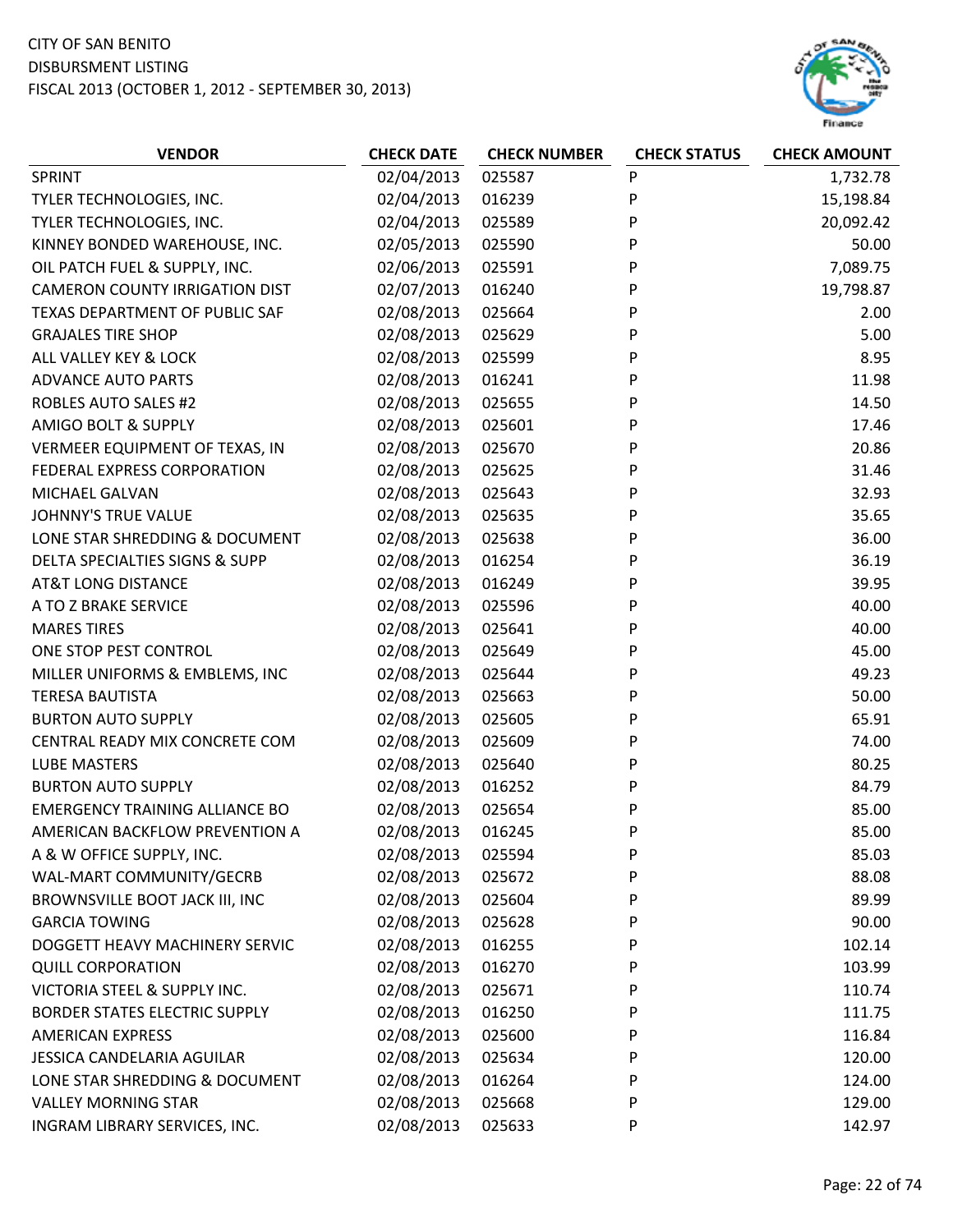

| 02/08/2013<br>P<br>D & R GLASS ETC INC.<br>025615<br>145.00<br>P<br><b>GOODE ELECTRIC COMPANY</b><br>02/08/2013<br>016261<br>150.00<br>02/08/2013<br>025626<br>P<br>152.62<br>FLEET PRIDE, INC.<br>02/08/2013<br>P<br>VALLEY WINDSHIELD REPAIR & AUT<br>025669<br>155.00<br>02/08/2013<br>016263<br>P<br>158.71<br><b>JOHNNY'S TRUE VALUE</b><br>O'REILLY AUTOMOTIVE, INC.<br>02/08/2013<br>016268<br>P<br>169.98<br>DEALERS ELECTRICAL SUPPLY<br>02/08/2013<br>P<br>025616<br>179.89<br>P<br>EDINBURG FIRE DEPT.<br>02/08/2013<br>180.00<br>025622<br><b>JUNIOR LIBRARY GUILD</b><br>02/08/2013<br>P<br>188.16<br>025636<br>HOLDEN SECURITY & STORM SHUTTE<br>02/08/2013<br>P<br>190.00<br>025631<br>02/08/2013<br>P<br><b>SAN BENITO NEWS</b><br>000101<br>196.50<br>02/08/2013<br>TOPS THE OUTDOOR POWER STORE<br>025666<br>P<br>205.29<br>DSHS CENTRAL LAB MC2004<br>02/08/2013<br>016256<br>P<br>205.41<br>P<br>02/08/2013<br>ROSALIO LEAL<br>025657<br>210.00<br>02/08/2013<br>P<br>245.00<br><b>EARTHWISE ORGANICS</b><br>025621<br><b>CENTER POINT LARGE PRINT</b><br>02/08/2013<br>025608<br>P<br>248.04<br>POLLARDWATER, INC<br>02/08/2013<br>P<br>248.99<br>016269<br>AGUAWORKS PIPE & SUPPLY, LLC.<br>02/08/2013<br>P<br>016242<br>249.94<br>DETROIT INDUSTRIAL TOOL<br>02/08/2013<br>025617<br>P<br>259.99<br>P<br>ROERIG OLIVEIRA & FISHER L.L.P<br>02/08/2013<br>016271<br>262.50<br>02/08/2013<br>P<br><b>CARD IMAGING</b><br>025606<br>272.00<br>PROFESSIONAL PRINTING, INC.<br>02/08/2013<br>P<br>276.00<br>025652<br><b>SHARON G.M. RODRIGUEZ</b><br>02/08/2013<br>P<br>280.00<br>025660<br>LONE STAR GLASS & MIRROR<br>02/08/2013<br>025637<br>290.88<br>$\circ$<br>P<br>02/08/2013<br>300.00<br>AMERICAN SOLUTIONS FOR BUSINES<br>016246<br>02/08/2013<br>025661<br>P<br><b>STAPLES</b><br>311.83<br>02/08/2013<br>P<br>342.72<br><b>NEUHAUS &amp; COMPANY</b><br>016267<br>02/08/2013<br>P<br>DIGITAL COMMUNICATIONS<br>025618<br>350.00<br>02/08/2013<br>P<br>ALLIED WASTE SERVICES #863<br>016244<br>351.74<br>02/08/2013<br>P<br>380.00<br>A SIGN LANGUAGE COMPANY<br>025595<br>02/08/2013<br>GALL'S, AN ARAMARK COMPANY<br>025627<br>P<br>393.55<br>02/08/2013<br>P<br>TRUCKER'S EQUIPMENT, INC.<br>016273<br>395.34<br>02/08/2013<br>P<br>DATAMATIC, INC.<br>016253<br>406.05<br>GIDDY-UP DELIVERY SERVICE INC.<br>02/08/2013<br>P<br>016258<br>425.14<br><b>TARPON FIRE &amp; SAFETY</b><br>02/08/2013<br>025662<br>P<br>436.00<br>02/08/2013<br>MCCOY'S BUILDING SUPPLY<br>025642<br>P<br>438.53<br>02/08/2013<br><b>VALLEY BAPTIST MEDICAL CENTER</b><br>025667<br>P<br>453.00<br>PEREZ AUTO REPAIR<br>02/08/2013<br>025650<br>P<br>488.33<br>02/08/2013<br>P<br><b>CITY OF BROWNSVILLE</b><br>025613<br>504.00<br>02/08/2013<br><b>NUECES POWER EQUIPMENT</b><br>P<br>025646<br>557.56 | <b>VENDOR</b>   | <b>CHECK DATE</b> | <b>CHECK NUMBER</b> | <b>CHECK STATUS</b> | <b>CHECK AMOUNT</b> |
|-----------------------------------------------------------------------------------------------------------------------------------------------------------------------------------------------------------------------------------------------------------------------------------------------------------------------------------------------------------------------------------------------------------------------------------------------------------------------------------------------------------------------------------------------------------------------------------------------------------------------------------------------------------------------------------------------------------------------------------------------------------------------------------------------------------------------------------------------------------------------------------------------------------------------------------------------------------------------------------------------------------------------------------------------------------------------------------------------------------------------------------------------------------------------------------------------------------------------------------------------------------------------------------------------------------------------------------------------------------------------------------------------------------------------------------------------------------------------------------------------------------------------------------------------------------------------------------------------------------------------------------------------------------------------------------------------------------------------------------------------------------------------------------------------------------------------------------------------------------------------------------------------------------------------------------------------------------------------------------------------------------------------------------------------------------------------------------------------------------------------------------------------------------------------------------------------------------------------------------------------------------------------------------------------------------------------------------------------------------------------------------------------------------------------------------------------------------------------------------------------------------------------------------------------------------------------------------------------------------------------------------------------------------------------------------------------------------------------------------------------------------------------------------------------------------------------|-----------------|-------------------|---------------------|---------------------|---------------------|
|                                                                                                                                                                                                                                                                                                                                                                                                                                                                                                                                                                                                                                                                                                                                                                                                                                                                                                                                                                                                                                                                                                                                                                                                                                                                                                                                                                                                                                                                                                                                                                                                                                                                                                                                                                                                                                                                                                                                                                                                                                                                                                                                                                                                                                                                                                                                                                                                                                                                                                                                                                                                                                                                                                                                                                                                                       |                 |                   |                     |                     |                     |
|                                                                                                                                                                                                                                                                                                                                                                                                                                                                                                                                                                                                                                                                                                                                                                                                                                                                                                                                                                                                                                                                                                                                                                                                                                                                                                                                                                                                                                                                                                                                                                                                                                                                                                                                                                                                                                                                                                                                                                                                                                                                                                                                                                                                                                                                                                                                                                                                                                                                                                                                                                                                                                                                                                                                                                                                                       |                 |                   |                     |                     |                     |
|                                                                                                                                                                                                                                                                                                                                                                                                                                                                                                                                                                                                                                                                                                                                                                                                                                                                                                                                                                                                                                                                                                                                                                                                                                                                                                                                                                                                                                                                                                                                                                                                                                                                                                                                                                                                                                                                                                                                                                                                                                                                                                                                                                                                                                                                                                                                                                                                                                                                                                                                                                                                                                                                                                                                                                                                                       |                 |                   |                     |                     |                     |
|                                                                                                                                                                                                                                                                                                                                                                                                                                                                                                                                                                                                                                                                                                                                                                                                                                                                                                                                                                                                                                                                                                                                                                                                                                                                                                                                                                                                                                                                                                                                                                                                                                                                                                                                                                                                                                                                                                                                                                                                                                                                                                                                                                                                                                                                                                                                                                                                                                                                                                                                                                                                                                                                                                                                                                                                                       |                 |                   |                     |                     |                     |
|                                                                                                                                                                                                                                                                                                                                                                                                                                                                                                                                                                                                                                                                                                                                                                                                                                                                                                                                                                                                                                                                                                                                                                                                                                                                                                                                                                                                                                                                                                                                                                                                                                                                                                                                                                                                                                                                                                                                                                                                                                                                                                                                                                                                                                                                                                                                                                                                                                                                                                                                                                                                                                                                                                                                                                                                                       |                 |                   |                     |                     |                     |
|                                                                                                                                                                                                                                                                                                                                                                                                                                                                                                                                                                                                                                                                                                                                                                                                                                                                                                                                                                                                                                                                                                                                                                                                                                                                                                                                                                                                                                                                                                                                                                                                                                                                                                                                                                                                                                                                                                                                                                                                                                                                                                                                                                                                                                                                                                                                                                                                                                                                                                                                                                                                                                                                                                                                                                                                                       |                 |                   |                     |                     |                     |
|                                                                                                                                                                                                                                                                                                                                                                                                                                                                                                                                                                                                                                                                                                                                                                                                                                                                                                                                                                                                                                                                                                                                                                                                                                                                                                                                                                                                                                                                                                                                                                                                                                                                                                                                                                                                                                                                                                                                                                                                                                                                                                                                                                                                                                                                                                                                                                                                                                                                                                                                                                                                                                                                                                                                                                                                                       |                 |                   |                     |                     |                     |
|                                                                                                                                                                                                                                                                                                                                                                                                                                                                                                                                                                                                                                                                                                                                                                                                                                                                                                                                                                                                                                                                                                                                                                                                                                                                                                                                                                                                                                                                                                                                                                                                                                                                                                                                                                                                                                                                                                                                                                                                                                                                                                                                                                                                                                                                                                                                                                                                                                                                                                                                                                                                                                                                                                                                                                                                                       |                 |                   |                     |                     |                     |
|                                                                                                                                                                                                                                                                                                                                                                                                                                                                                                                                                                                                                                                                                                                                                                                                                                                                                                                                                                                                                                                                                                                                                                                                                                                                                                                                                                                                                                                                                                                                                                                                                                                                                                                                                                                                                                                                                                                                                                                                                                                                                                                                                                                                                                                                                                                                                                                                                                                                                                                                                                                                                                                                                                                                                                                                                       |                 |                   |                     |                     |                     |
|                                                                                                                                                                                                                                                                                                                                                                                                                                                                                                                                                                                                                                                                                                                                                                                                                                                                                                                                                                                                                                                                                                                                                                                                                                                                                                                                                                                                                                                                                                                                                                                                                                                                                                                                                                                                                                                                                                                                                                                                                                                                                                                                                                                                                                                                                                                                                                                                                                                                                                                                                                                                                                                                                                                                                                                                                       |                 |                   |                     |                     |                     |
|                                                                                                                                                                                                                                                                                                                                                                                                                                                                                                                                                                                                                                                                                                                                                                                                                                                                                                                                                                                                                                                                                                                                                                                                                                                                                                                                                                                                                                                                                                                                                                                                                                                                                                                                                                                                                                                                                                                                                                                                                                                                                                                                                                                                                                                                                                                                                                                                                                                                                                                                                                                                                                                                                                                                                                                                                       |                 |                   |                     |                     |                     |
|                                                                                                                                                                                                                                                                                                                                                                                                                                                                                                                                                                                                                                                                                                                                                                                                                                                                                                                                                                                                                                                                                                                                                                                                                                                                                                                                                                                                                                                                                                                                                                                                                                                                                                                                                                                                                                                                                                                                                                                                                                                                                                                                                                                                                                                                                                                                                                                                                                                                                                                                                                                                                                                                                                                                                                                                                       |                 |                   |                     |                     |                     |
|                                                                                                                                                                                                                                                                                                                                                                                                                                                                                                                                                                                                                                                                                                                                                                                                                                                                                                                                                                                                                                                                                                                                                                                                                                                                                                                                                                                                                                                                                                                                                                                                                                                                                                                                                                                                                                                                                                                                                                                                                                                                                                                                                                                                                                                                                                                                                                                                                                                                                                                                                                                                                                                                                                                                                                                                                       |                 |                   |                     |                     |                     |
|                                                                                                                                                                                                                                                                                                                                                                                                                                                                                                                                                                                                                                                                                                                                                                                                                                                                                                                                                                                                                                                                                                                                                                                                                                                                                                                                                                                                                                                                                                                                                                                                                                                                                                                                                                                                                                                                                                                                                                                                                                                                                                                                                                                                                                                                                                                                                                                                                                                                                                                                                                                                                                                                                                                                                                                                                       |                 |                   |                     |                     |                     |
|                                                                                                                                                                                                                                                                                                                                                                                                                                                                                                                                                                                                                                                                                                                                                                                                                                                                                                                                                                                                                                                                                                                                                                                                                                                                                                                                                                                                                                                                                                                                                                                                                                                                                                                                                                                                                                                                                                                                                                                                                                                                                                                                                                                                                                                                                                                                                                                                                                                                                                                                                                                                                                                                                                                                                                                                                       |                 |                   |                     |                     |                     |
|                                                                                                                                                                                                                                                                                                                                                                                                                                                                                                                                                                                                                                                                                                                                                                                                                                                                                                                                                                                                                                                                                                                                                                                                                                                                                                                                                                                                                                                                                                                                                                                                                                                                                                                                                                                                                                                                                                                                                                                                                                                                                                                                                                                                                                                                                                                                                                                                                                                                                                                                                                                                                                                                                                                                                                                                                       |                 |                   |                     |                     |                     |
|                                                                                                                                                                                                                                                                                                                                                                                                                                                                                                                                                                                                                                                                                                                                                                                                                                                                                                                                                                                                                                                                                                                                                                                                                                                                                                                                                                                                                                                                                                                                                                                                                                                                                                                                                                                                                                                                                                                                                                                                                                                                                                                                                                                                                                                                                                                                                                                                                                                                                                                                                                                                                                                                                                                                                                                                                       |                 |                   |                     |                     |                     |
|                                                                                                                                                                                                                                                                                                                                                                                                                                                                                                                                                                                                                                                                                                                                                                                                                                                                                                                                                                                                                                                                                                                                                                                                                                                                                                                                                                                                                                                                                                                                                                                                                                                                                                                                                                                                                                                                                                                                                                                                                                                                                                                                                                                                                                                                                                                                                                                                                                                                                                                                                                                                                                                                                                                                                                                                                       |                 |                   |                     |                     |                     |
|                                                                                                                                                                                                                                                                                                                                                                                                                                                                                                                                                                                                                                                                                                                                                                                                                                                                                                                                                                                                                                                                                                                                                                                                                                                                                                                                                                                                                                                                                                                                                                                                                                                                                                                                                                                                                                                                                                                                                                                                                                                                                                                                                                                                                                                                                                                                                                                                                                                                                                                                                                                                                                                                                                                                                                                                                       |                 |                   |                     |                     |                     |
|                                                                                                                                                                                                                                                                                                                                                                                                                                                                                                                                                                                                                                                                                                                                                                                                                                                                                                                                                                                                                                                                                                                                                                                                                                                                                                                                                                                                                                                                                                                                                                                                                                                                                                                                                                                                                                                                                                                                                                                                                                                                                                                                                                                                                                                                                                                                                                                                                                                                                                                                                                                                                                                                                                                                                                                                                       |                 |                   |                     |                     |                     |
|                                                                                                                                                                                                                                                                                                                                                                                                                                                                                                                                                                                                                                                                                                                                                                                                                                                                                                                                                                                                                                                                                                                                                                                                                                                                                                                                                                                                                                                                                                                                                                                                                                                                                                                                                                                                                                                                                                                                                                                                                                                                                                                                                                                                                                                                                                                                                                                                                                                                                                                                                                                                                                                                                                                                                                                                                       |                 |                   |                     |                     |                     |
|                                                                                                                                                                                                                                                                                                                                                                                                                                                                                                                                                                                                                                                                                                                                                                                                                                                                                                                                                                                                                                                                                                                                                                                                                                                                                                                                                                                                                                                                                                                                                                                                                                                                                                                                                                                                                                                                                                                                                                                                                                                                                                                                                                                                                                                                                                                                                                                                                                                                                                                                                                                                                                                                                                                                                                                                                       |                 |                   |                     |                     |                     |
|                                                                                                                                                                                                                                                                                                                                                                                                                                                                                                                                                                                                                                                                                                                                                                                                                                                                                                                                                                                                                                                                                                                                                                                                                                                                                                                                                                                                                                                                                                                                                                                                                                                                                                                                                                                                                                                                                                                                                                                                                                                                                                                                                                                                                                                                                                                                                                                                                                                                                                                                                                                                                                                                                                                                                                                                                       |                 |                   |                     |                     |                     |
|                                                                                                                                                                                                                                                                                                                                                                                                                                                                                                                                                                                                                                                                                                                                                                                                                                                                                                                                                                                                                                                                                                                                                                                                                                                                                                                                                                                                                                                                                                                                                                                                                                                                                                                                                                                                                                                                                                                                                                                                                                                                                                                                                                                                                                                                                                                                                                                                                                                                                                                                                                                                                                                                                                                                                                                                                       |                 |                   |                     |                     |                     |
|                                                                                                                                                                                                                                                                                                                                                                                                                                                                                                                                                                                                                                                                                                                                                                                                                                                                                                                                                                                                                                                                                                                                                                                                                                                                                                                                                                                                                                                                                                                                                                                                                                                                                                                                                                                                                                                                                                                                                                                                                                                                                                                                                                                                                                                                                                                                                                                                                                                                                                                                                                                                                                                                                                                                                                                                                       |                 |                   |                     |                     |                     |
|                                                                                                                                                                                                                                                                                                                                                                                                                                                                                                                                                                                                                                                                                                                                                                                                                                                                                                                                                                                                                                                                                                                                                                                                                                                                                                                                                                                                                                                                                                                                                                                                                                                                                                                                                                                                                                                                                                                                                                                                                                                                                                                                                                                                                                                                                                                                                                                                                                                                                                                                                                                                                                                                                                                                                                                                                       |                 |                   |                     |                     |                     |
|                                                                                                                                                                                                                                                                                                                                                                                                                                                                                                                                                                                                                                                                                                                                                                                                                                                                                                                                                                                                                                                                                                                                                                                                                                                                                                                                                                                                                                                                                                                                                                                                                                                                                                                                                                                                                                                                                                                                                                                                                                                                                                                                                                                                                                                                                                                                                                                                                                                                                                                                                                                                                                                                                                                                                                                                                       |                 |                   |                     |                     |                     |
|                                                                                                                                                                                                                                                                                                                                                                                                                                                                                                                                                                                                                                                                                                                                                                                                                                                                                                                                                                                                                                                                                                                                                                                                                                                                                                                                                                                                                                                                                                                                                                                                                                                                                                                                                                                                                                                                                                                                                                                                                                                                                                                                                                                                                                                                                                                                                                                                                                                                                                                                                                                                                                                                                                                                                                                                                       |                 |                   |                     |                     |                     |
|                                                                                                                                                                                                                                                                                                                                                                                                                                                                                                                                                                                                                                                                                                                                                                                                                                                                                                                                                                                                                                                                                                                                                                                                                                                                                                                                                                                                                                                                                                                                                                                                                                                                                                                                                                                                                                                                                                                                                                                                                                                                                                                                                                                                                                                                                                                                                                                                                                                                                                                                                                                                                                                                                                                                                                                                                       |                 |                   |                     |                     |                     |
|                                                                                                                                                                                                                                                                                                                                                                                                                                                                                                                                                                                                                                                                                                                                                                                                                                                                                                                                                                                                                                                                                                                                                                                                                                                                                                                                                                                                                                                                                                                                                                                                                                                                                                                                                                                                                                                                                                                                                                                                                                                                                                                                                                                                                                                                                                                                                                                                                                                                                                                                                                                                                                                                                                                                                                                                                       |                 |                   |                     |                     |                     |
|                                                                                                                                                                                                                                                                                                                                                                                                                                                                                                                                                                                                                                                                                                                                                                                                                                                                                                                                                                                                                                                                                                                                                                                                                                                                                                                                                                                                                                                                                                                                                                                                                                                                                                                                                                                                                                                                                                                                                                                                                                                                                                                                                                                                                                                                                                                                                                                                                                                                                                                                                                                                                                                                                                                                                                                                                       |                 |                   |                     |                     |                     |
|                                                                                                                                                                                                                                                                                                                                                                                                                                                                                                                                                                                                                                                                                                                                                                                                                                                                                                                                                                                                                                                                                                                                                                                                                                                                                                                                                                                                                                                                                                                                                                                                                                                                                                                                                                                                                                                                                                                                                                                                                                                                                                                                                                                                                                                                                                                                                                                                                                                                                                                                                                                                                                                                                                                                                                                                                       |                 |                   |                     |                     |                     |
|                                                                                                                                                                                                                                                                                                                                                                                                                                                                                                                                                                                                                                                                                                                                                                                                                                                                                                                                                                                                                                                                                                                                                                                                                                                                                                                                                                                                                                                                                                                                                                                                                                                                                                                                                                                                                                                                                                                                                                                                                                                                                                                                                                                                                                                                                                                                                                                                                                                                                                                                                                                                                                                                                                                                                                                                                       |                 |                   |                     |                     |                     |
|                                                                                                                                                                                                                                                                                                                                                                                                                                                                                                                                                                                                                                                                                                                                                                                                                                                                                                                                                                                                                                                                                                                                                                                                                                                                                                                                                                                                                                                                                                                                                                                                                                                                                                                                                                                                                                                                                                                                                                                                                                                                                                                                                                                                                                                                                                                                                                                                                                                                                                                                                                                                                                                                                                                                                                                                                       |                 |                   |                     |                     |                     |
|                                                                                                                                                                                                                                                                                                                                                                                                                                                                                                                                                                                                                                                                                                                                                                                                                                                                                                                                                                                                                                                                                                                                                                                                                                                                                                                                                                                                                                                                                                                                                                                                                                                                                                                                                                                                                                                                                                                                                                                                                                                                                                                                                                                                                                                                                                                                                                                                                                                                                                                                                                                                                                                                                                                                                                                                                       |                 |                   |                     |                     |                     |
|                                                                                                                                                                                                                                                                                                                                                                                                                                                                                                                                                                                                                                                                                                                                                                                                                                                                                                                                                                                                                                                                                                                                                                                                                                                                                                                                                                                                                                                                                                                                                                                                                                                                                                                                                                                                                                                                                                                                                                                                                                                                                                                                                                                                                                                                                                                                                                                                                                                                                                                                                                                                                                                                                                                                                                                                                       |                 |                   |                     |                     |                     |
|                                                                                                                                                                                                                                                                                                                                                                                                                                                                                                                                                                                                                                                                                                                                                                                                                                                                                                                                                                                                                                                                                                                                                                                                                                                                                                                                                                                                                                                                                                                                                                                                                                                                                                                                                                                                                                                                                                                                                                                                                                                                                                                                                                                                                                                                                                                                                                                                                                                                                                                                                                                                                                                                                                                                                                                                                       |                 |                   |                     |                     |                     |
|                                                                                                                                                                                                                                                                                                                                                                                                                                                                                                                                                                                                                                                                                                                                                                                                                                                                                                                                                                                                                                                                                                                                                                                                                                                                                                                                                                                                                                                                                                                                                                                                                                                                                                                                                                                                                                                                                                                                                                                                                                                                                                                                                                                                                                                                                                                                                                                                                                                                                                                                                                                                                                                                                                                                                                                                                       |                 |                   |                     |                     |                     |
|                                                                                                                                                                                                                                                                                                                                                                                                                                                                                                                                                                                                                                                                                                                                                                                                                                                                                                                                                                                                                                                                                                                                                                                                                                                                                                                                                                                                                                                                                                                                                                                                                                                                                                                                                                                                                                                                                                                                                                                                                                                                                                                                                                                                                                                                                                                                                                                                                                                                                                                                                                                                                                                                                                                                                                                                                       |                 |                   |                     |                     |                     |
|                                                                                                                                                                                                                                                                                                                                                                                                                                                                                                                                                                                                                                                                                                                                                                                                                                                                                                                                                                                                                                                                                                                                                                                                                                                                                                                                                                                                                                                                                                                                                                                                                                                                                                                                                                                                                                                                                                                                                                                                                                                                                                                                                                                                                                                                                                                                                                                                                                                                                                                                                                                                                                                                                                                                                                                                                       |                 |                   |                     |                     |                     |
|                                                                                                                                                                                                                                                                                                                                                                                                                                                                                                                                                                                                                                                                                                                                                                                                                                                                                                                                                                                                                                                                                                                                                                                                                                                                                                                                                                                                                                                                                                                                                                                                                                                                                                                                                                                                                                                                                                                                                                                                                                                                                                                                                                                                                                                                                                                                                                                                                                                                                                                                                                                                                                                                                                                                                                                                                       | <b>GRAINGER</b> | 02/08/2013        | 016262              | P                   | 566.24              |
| 02/08/2013<br>P<br><b>AT&amp;T LONG DISTANCE</b><br>025603<br>617.29                                                                                                                                                                                                                                                                                                                                                                                                                                                                                                                                                                                                                                                                                                                                                                                                                                                                                                                                                                                                                                                                                                                                                                                                                                                                                                                                                                                                                                                                                                                                                                                                                                                                                                                                                                                                                                                                                                                                                                                                                                                                                                                                                                                                                                                                                                                                                                                                                                                                                                                                                                                                                                                                                                                                                  |                 |                   |                     |                     |                     |
| 02/08/2013<br>CDW GOVERNMENT, INC.<br>025607<br>P<br>741.32                                                                                                                                                                                                                                                                                                                                                                                                                                                                                                                                                                                                                                                                                                                                                                                                                                                                                                                                                                                                                                                                                                                                                                                                                                                                                                                                                                                                                                                                                                                                                                                                                                                                                                                                                                                                                                                                                                                                                                                                                                                                                                                                                                                                                                                                                                                                                                                                                                                                                                                                                                                                                                                                                                                                                           |                 |                   |                     |                     |                     |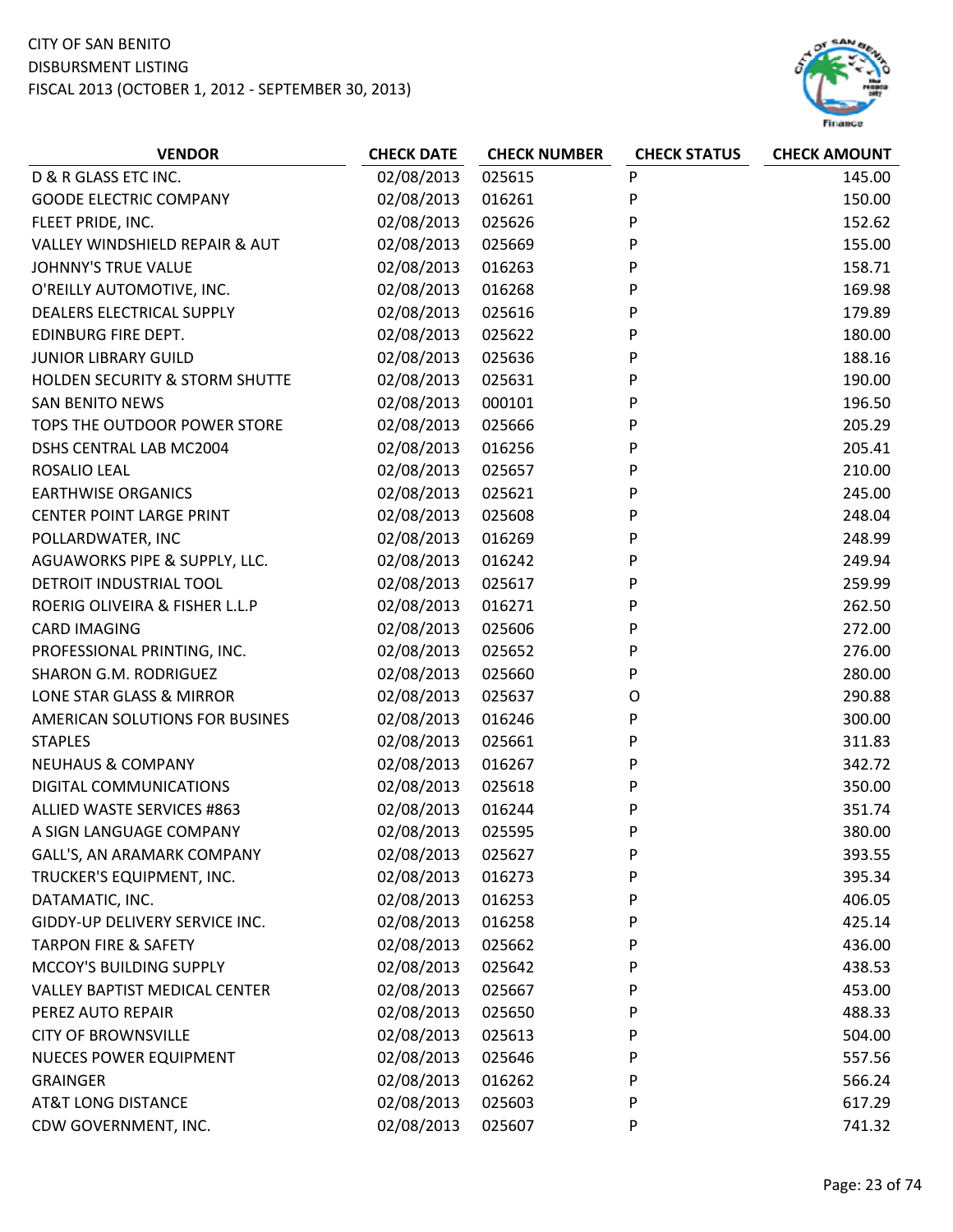

| <b>VENDOR</b>                          | <b>CHECK DATE</b> | <b>CHECK NUMBER</b> | <b>CHECK STATUS</b> | <b>CHECK AMOUNT</b> |
|----------------------------------------|-------------------|---------------------|---------------------|---------------------|
| HURRICANE FENCE COMPANY                | 02/08/2013        | 025632              | P                   | 750.00              |
| O'REILLY AUTOMOTIVE, INC.              | 02/08/2013        | 025647              | P                   | 805.27              |
| <b>SAN BENITO NEWS</b>                 | 02/08/2013        | 025659              | P                   | 811.32              |
| MCCOY'S BUILDING SUPPLY                | 02/08/2013        | 016266              | P                   | 826.37              |
| SENDERO SOUTH COMPANY                  | 02/08/2013        | 016272              | P                   | 983.91              |
| ROY'S HAULING SERVICE, INC.            | 02/08/2013        | 025658              | P                   | 1,000.00            |
| <b>BEN M. YUDESIS</b>                  | 02/08/2013        | 025592              | P                   | 1,125.00            |
| <b>DAVID GARZA</b>                     | 02/08/2013        | 025593              | P                   | 1,125.00            |
| CPS HUMAN RESOURCE SERVICES            | 02/08/2013        | 025614              | P                   | 1,152.95            |
| NATIONAL FIRE PROTECTION ASSOC         | 02/08/2013        | 025645              | P                   | 1,165.50            |
| TIGERDIRECT INC.                       | 02/08/2013        | 025665              | P                   | 1,167.20            |
| ALAMO IRON WORKS, INC.                 | 02/08/2013        | 025598              | P                   | 1,235.45            |
| <b>EXPERT TIRE</b>                     | 02/08/2013        | 025624              | P                   | 1,317.93            |
| <b>DIGITAL OFFICE SYSTEMS</b>          | 02/08/2013        | 025619              | P                   | 1,361.94            |
| <b>ART'S TRUCKS &amp; EQUIPMENT</b>    | 02/08/2013        | 025602              | P                   | 1,500.00            |
| EXERPLAY, INC.                         | 02/08/2013        | 025623              | P                   | 1,527.35            |
| <b>AOC</b>                             | 02/08/2013        | 016247              | P                   | 1,549.20            |
| ALAMO IRON WORKS, INC.                 | 02/08/2013        | 016243              | P                   | 1,661.47            |
| <b>ART'S TRUCKS &amp; EQUIPMENT</b>    | 02/08/2013        | 016248              | P                   | 2,000.00            |
| PROVANTAGE, LLC                        | 02/08/2013        | 025653              | P                   | 2,253.95            |
| <b>ADVANCE AUTO PARTS</b>              | 02/08/2013        | 025597              | P                   | 2,369.68            |
| <b>VALLEY SOLVENTS &amp; CHEMICALS</b> | 02/08/2013        | 016274              | P                   | 2,390.00            |
| GULF COAST PAPER CO. INC.              | 02/08/2013        | 025630              | P                   | 2,849.97            |
| PITNEY BOWES INC.                      | 02/08/2013        | 025651              | P                   | 3,000.00            |
| <b>BROWNSVILLE PUBLIC UTILITIES B</b>  | 02/08/2013        | 016251              | P                   | 3,100.00            |
| DEL ANGEL MONUMENTS CO.                | 02/08/2013        | 000039              | P                   | 3,240.00            |
| <b>CHASE CARD SERVICES</b>             | 02/08/2013        | 025610              | P                   | 3,489.55            |
| ROERIG OLIVEIRA & FISHER L.L.P         | 02/08/2013        | 025656              | P                   | 3,885.00            |
| LONG CHILTON LLP                       | 02/08/2013        | 016265              | P                   | 5,676.00            |
| LONG CHILTON LLP                       | 02/08/2013        | 025639              | P                   | 7,912.00            |
| <b>GENERAL CHEMICAL</b>                | 02/08/2013        | 016257              | P                   | 10,993.40           |
| <b>DIRECT ENERGY BUSINESS</b>          | 02/08/2013        | 025620              | P                   | 13,492.17           |
| <b>TCEQ</b>                            | 02/11/2013        | 016275              | P                   | 111.00              |
| TML INTERGOVERNMENTAL                  | 02/11/2013        | 025673              | P                   | 10,953.48           |
| <b>U.S. POSTMASTER</b>                 | 02/12/2013        | 016276              | P                   | 538.46              |
| <b>AMERICAN EXPRESS</b>                | 02/14/2013        | 025678              | P                   | 191.57              |
| CPL RETAIL ENERGY, LP                  | 02/14/2013        | 016278              | P                   | 830.85              |
| <b>AMERICAN EXPRESS</b>                | 02/14/2013        | 025674              | P                   | 3,582.44            |
| CPL RETAIL ENERGY, LP                  | 02/14/2013        | 025679              | P                   | 7,363.68            |
| <b>DIRECT ENERGY BUSINESS</b>          | 02/14/2013        | 025682              | P                   | 34,140.99           |
| <b>DIRECT ENERGY BUSINESS</b>          | 02/14/2013        | 016279              | P                   | 36,701.35           |
| ALLIED WASTE SERVICES #863             | 02/14/2013        | 016277              | P                   | 165,393.26          |
| TEXAS CONJUNTO MUSIC HALL OF F         | 02/15/2013        | 025687              | P                   | 80.00               |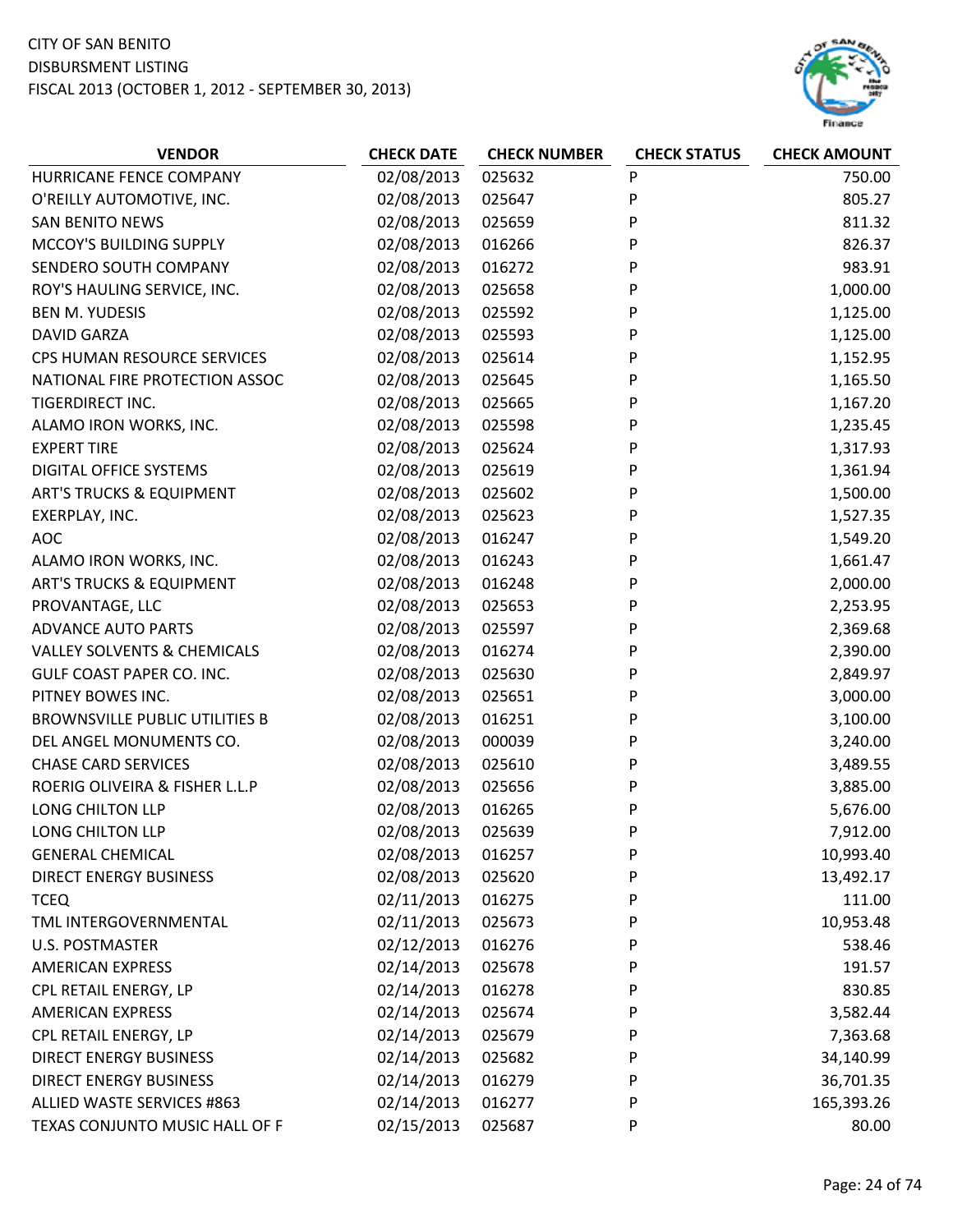

| <b>VENDOR</b>                             | <b>CHECK DATE</b> | <b>CHECK NUMBER</b> | <b>CHECK STATUS</b> | <b>CHECK AMOUNT</b> |
|-------------------------------------------|-------------------|---------------------|---------------------|---------------------|
| ESTRADA-HINOJOSA & COMPANY, IN            | 02/15/2013        | 025686              | P                   | 1,270.58            |
| SAN BENITO MUSEUMS COALITION              | 02/15/2013        | 000102              | P                   | 1,875.00            |
| ESTRADA-HINOJOSA & COMPANY, IN            | 02/15/2013        | 016283              | P                   | 3,228.52            |
| DENTON, NAVARRO, ROCHA & BERNA            | 02/15/2013        | 025685              | P                   | 5,151.75            |
| COYM, REHMET & GUTIERREZ ENGIN            | 02/15/2013        | 025684              | P                   | 9,716.50            |
| COYM, REHMET & GUTIERREZ ENGIN            | 02/15/2013        | 016280              | P                   | 34,031.65           |
| GO UNDERGROUND, LLC                       | 02/15/2013        | 016284              | P                   | 38,514.01           |
| <b>AMERICAN EXPRESS</b>                   | 02/19/2013        | 025688              | P                   | 603.07              |
| ANTONIO P. GONZALES                       | 02/22/2013        | 025692              | P                   | 443.89              |
| <b>U.S. POSTMASTER</b>                    | 02/22/2013        | 016302              | P                   | 530.38              |
| <b>BEN M. YUDESIS</b>                     | 02/22/2013        | 025690              | P                   | 1,125.00            |
| <b>DAVID GARZA</b>                        | 02/22/2013        | 025691              | P                   | 1,125.00            |
| <b>DAVID PERALES</b>                      | 02/25/2013        | 016303              | P                   | 30.00               |
| <b>ROGER HARRIS</b>                       | 02/25/2013        | 016304              | P                   | 30.00               |
| <b>CUBCO CONSTRUCTION, INC.</b>           | 02/25/2013        | 025693              | P                   | 83,335.78           |
| JESUS M. TIJERINA JR.                     | 02/26/2013        | 025694              | P                   | 90.00               |
| MARTIN MORALES, JR.                       | 02/26/2013        | 025695              | P                   | 90.00               |
| RAUL ZUNIGA, JR.                          | 02/26/2013        | 025696              | P                   | 90.00               |
| YOLANDA VILLAFRANCA                       | 02/26/2013        | 025697              | P                   | 90.00               |
| TEXAS MUNICIPAL COURTS EDUCATI            | 02/27/2013        | 025698              | P                   | 200.00              |
| AMIGOS DEL VALLE, INC.                    | 02/27/2013        | 002274              | P                   | 2,435.40            |
| <b>CITY OF SAN BENITO</b>                 | 02/27/2013        | 002275              | P                   | 40,723.89           |
| <b>GRAJALES TIRE SHOP</b>                 | 03/01/2013        | 025722              | P                   | 16.00               |
| <b>GRAJALES TIRE SHOP</b>                 | 03/01/2013        | 016341              | P                   | 16.00               |
| <b>CHASE CARD SERVICES</b>                | 03/01/2013        | 016333              | P                   | 20.27               |
| <b>JOHNNY'S TRUE VALUE</b>                | 03/01/2013        | 016345              | P                   | 21.04               |
| THE JEWELRY WORKSHOP                      | 03/01/2013        | 025745              | P                   | 26.00               |
| TIRES & TUBES OF SAN BENITO               | 03/01/2013        | 025747              | P                   | 28.50               |
| MJ SCREEN PRINT                           | 03/01/2013        | 025731              | P                   | 30.00               |
| GULF COAST PAPER CO. INC.                 | 03/01/2013        | 025723              | P                   | 30.18               |
| <b>AOC</b>                                | 03/01/2013        | 025703              | P                   | 30.46               |
| ALAMO IRON WORKS, INC.                    | 03/01/2013        | 025700              | P                   | 31.41               |
| <b>BORDER STATES ELECTRIC SUPPLY</b>      | 03/01/2013        | 016329              | P                   | 36.36               |
| <b>TEXAS GAS SERVICE</b>                  | 03/01/2013        | 025744              | P                   | 38.40               |
| MUNICIPAL SERVICES BUREAU                 | 03/01/2013        | 025732              | P                   | 38.54               |
| <b>CARQUEST AUTO PARTS STORES</b>         | 03/01/2013        | 025707              | P                   | 40.89               |
| <b>BURTON AUTO SUPPLY</b>                 | 03/01/2013        | 016331              | P                   | 43.32               |
| ROERIG OLIVEIRA & FISHER L.L.P            | 03/01/2013        | 016350              | P                   | 52.50               |
| INGRAM LIBRARY SERVICES, INC.             | 03/01/2013        | 025724              | P                   | 58.92               |
| <b>TEXAS A&amp;M AGRILIFE EXTENSION S</b> | 03/01/2013        | 016354              | P                   | 60.00               |
| ANTONIO P. GONZALES                       | 03/01/2013        | 025750              | P                   | 65.00               |
| JAMES D. PENNY                            | 03/01/2013        | 025751              | P                   | 65.00               |
| JOE H. HERNANDEZ                          | 03/01/2013        | 025752              | P                   | 65.00               |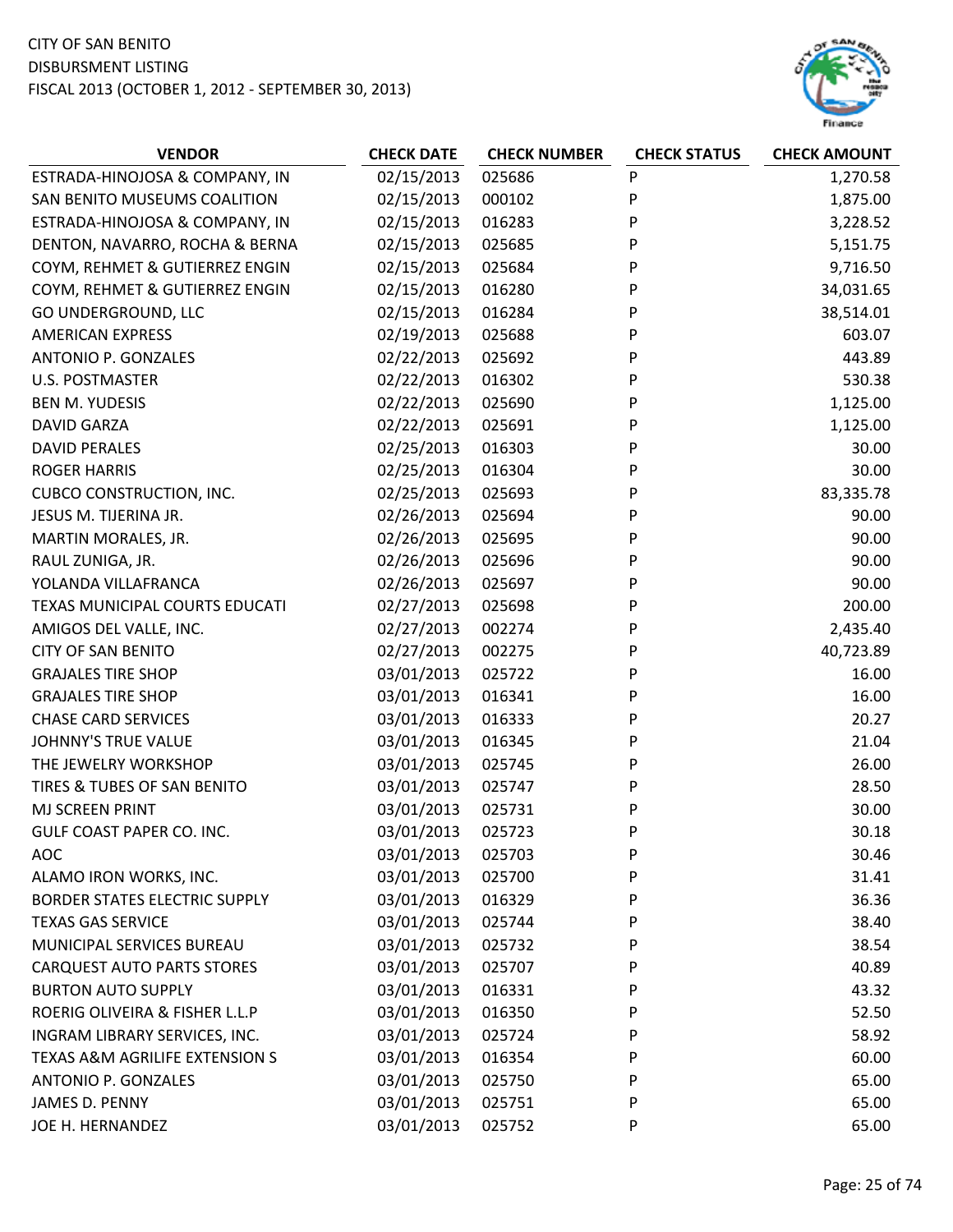

| <b>VENDOR</b>                    | <b>CHECK DATE</b> | <b>CHECK NUMBER</b> | <b>CHECK STATUS</b> | <b>CHECK AMOUNT</b> |
|----------------------------------|-------------------|---------------------|---------------------|---------------------|
| RENE VILLAFRANCO                 | 03/01/2013        | 025753              | P                   | 65.00               |
| <b>ADVANCE AUTO PARTS</b>        | 03/01/2013        | 025699              | P                   | 65.23               |
| ALAMO IRON WORKS, INC.           | 03/01/2013        | 016323              | P                   | 67.03               |
| <b>GOODE ELECTRIC COMPANY</b>    | 03/01/2013        | 025721              | P                   | 75.00               |
| <b>BURTON AUTO SUPPLY</b>        | 03/01/2013        | 025706              | P                   | 100.80              |
| BROWNSVILLE BOOT JACK III, INC   | 03/01/2013        | 025705              | P                   | 125.99              |
| BROWNSVILLE BOOT JACK III, INC   | 03/01/2013        | 016330              | P                   | 152.99              |
| ONE STOP PEST CONTROL            | 03/01/2013        | 016349              | P                   | 165.00              |
| <b>CASCO INDUSTRIES INC.</b>     | 03/01/2013        | 025708              | P                   | 168.60              |
| O'REILLY AUTOMOTIVE, INC.        | 03/01/2013        | 016348              | P                   | 178.04              |
| SOUTH TEXAS FLAG & SIGN          | 03/01/2013        | 025741              | P                   | 190.00              |
| MCCOY'S BUILDING SUPPLY          | 03/01/2013        | 016347              | P                   | 199.95              |
| RICARDO CERDA                    | 03/01/2013        | 025737              | P                   | 200.00              |
| SPRINT                           | 03/01/2013        | 016352              | P                   | 207.92              |
| VICTORIA STEEL & SUPPLY INC.     | 03/01/2013        | 016355              | P                   | 209.08              |
| <b>EXPERT TIRE</b>               | 03/01/2013        | 025715              | P                   | 227.32              |
| ALLEGRA PRINT & IMAGING          | 03/01/2013        | 025701              | P                   | 231.18              |
| <b>AMERICAN EXPRESS</b>          | 03/01/2013        | 025702              | P                   | 236.73              |
| MAGIC VALLEY ELECTRICT CO        | 03/01/2013        | 025728              | P                   | 236.85              |
| TIME WARNER CABLE                | 03/01/2013        | 025746              | P                   | 237.16              |
| RIO GRANDE STEEL, LTD.           | 03/01/2013        | 025738              | P                   | 258.00              |
| <b>EXPERT TIRE</b>               | 03/01/2013        | 016336              | P                   | 263.88              |
| <b>GOMEZ LAWN SERVICE</b>        | 03/01/2013        | 025720              | P                   | 270.00              |
| JOSEFINA G. SILVA                | 03/01/2013        | 025725              | P                   | 280.00              |
| O'REILLY AUTOMOTIVE, INC.        | 03/01/2013        | 025733              | P                   | 285.29              |
| <b>ADVANCE AUTO PARTS</b>        | 03/01/2013        | 016321              | P                   | 290.90              |
| VICTORIA STEEL & SUPPLY INC.     | 03/01/2013        | 025749              | P                   | 346.50              |
| ALLIED WASTE SERVICES #863       | 03/01/2013        | 016324              | P                   | 351.74              |
| <b>STAPLES</b>                   | 03/01/2013        | 025743              | P                   | 365.31              |
| CDW GOVERNMENT, INC.             | 03/01/2013        | 016332              | P                   | 369.28              |
| <b>RENTAL WORLD</b>              | 03/01/2013        | 025736              | P                   | 387.60              |
| <b>GULF COAST PAPER CO. INC.</b> | 03/01/2013        | 016342              | P                   | 432.18              |
| MCCOY'S BUILDING SUPPLY          | 03/01/2013        | 025730              | P                   | 437.41              |
| CPS HUMAN RESOURCE SERVICES      | 03/01/2013        | 025712              | P                   | 440.00              |
| AGUAWORKS PIPE & SUPPLY, LLC.    | 03/01/2013        | 016322              | P                   | 485.60              |
| ONE STOP PEST CONTROL            | 03/01/2013        | 025734              | P                   | 495.00              |
| <b>G &amp; K SERVICES</b>        | 03/01/2013        | 025718              | P                   | 498.82              |
| <b>G &amp; K SERVICES</b>        | 03/01/2013        | 016337              | P                   | 510.88              |
| <b>AOC</b>                       | 03/01/2013        | 016327              | P                   | 599.76              |
| OSBURN ASSOCIATES, INC.          | 03/01/2013        | 025735              | P                   | 609.75              |
| CENTRAL PLUMBING & ELECTRIC SU   | 03/01/2013        | 025710              | P                   | 697.86              |
| <b>DIRECT ENERGY BUSINESS</b>    | 03/01/2013        | 025713              | P                   | 786.42              |
| SHI GOVERNMENT SOLUTIONS, INC.   | 03/01/2013        | 025740              | P                   | 808.00              |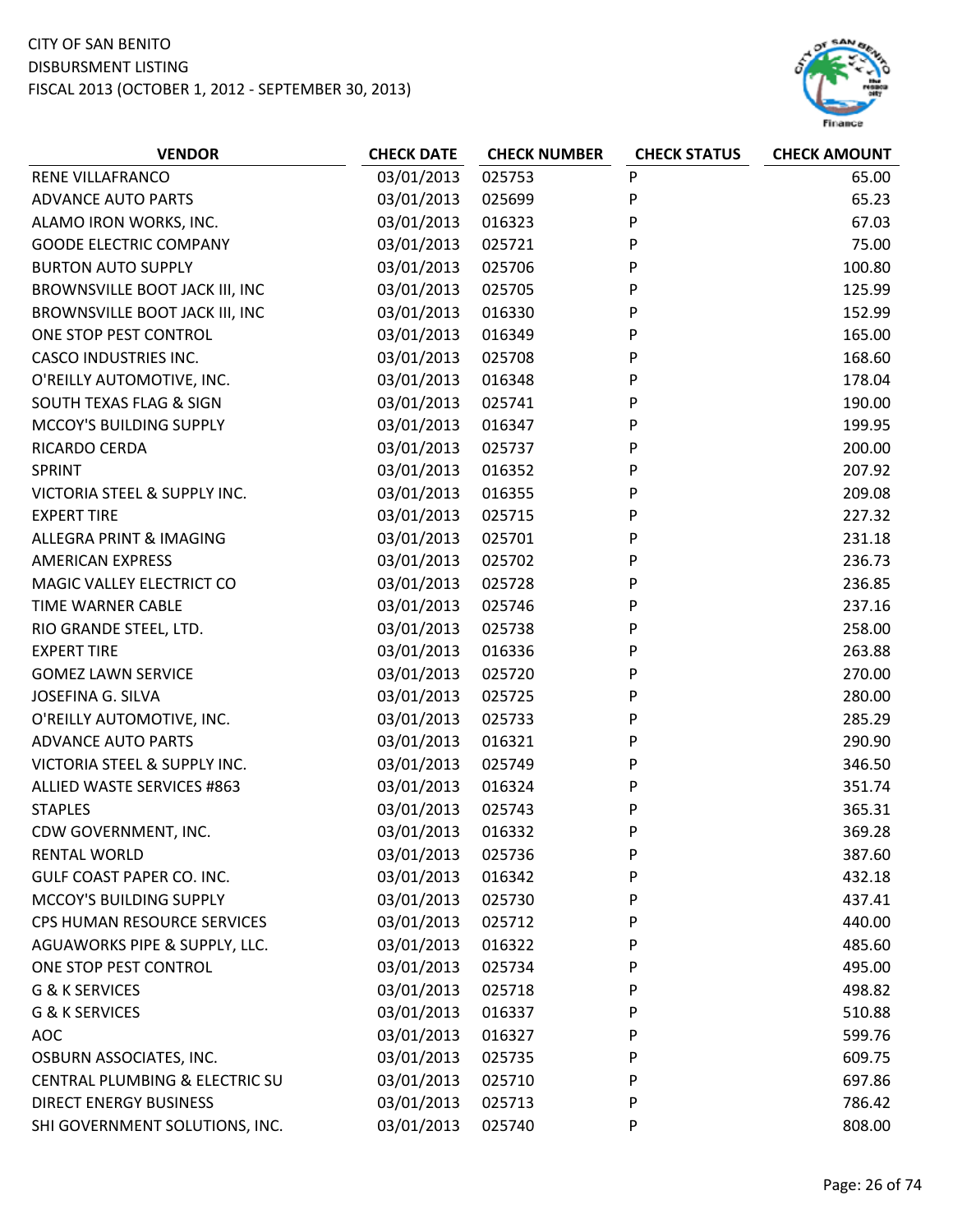

| <b>VENDOR</b>                   | <b>CHECK DATE</b> | <b>CHECK NUMBER</b> | <b>CHECK STATUS</b> | <b>CHECK AMOUNT</b> |
|---------------------------------|-------------------|---------------------|---------------------|---------------------|
| EMMSA, CO.                      | 03/01/2013        | 016335              | P                   | 1,066.00            |
| SANTA ANITA RECLAMATION PROJEC  | 03/01/2013        | 016351              | P                   | 1,175.00            |
| SPRINT                          | 03/01/2013        | 025742              | P                   | 1,252.41            |
| <b>INTERNAL CONTROL SYSTEMS</b> | 03/01/2013        | 016344              | P                   | 1,686.50            |
| <b>GOODE ELECTRIC COMPANY</b>   | 03/01/2013        | 016340              | P                   | 1,835.99            |
| DEL ANGEL MONUMENTS CO.         | 03/01/2013        | 000040              | P                   | 2,160.00            |
| L. T. BOSWELL                   | 03/01/2013        | 025726              | P                   | 2,574.55            |
| <b>CHASE CARD SERVICES</b>      | 03/01/2013        | 025711              | P                   | 2,644.95            |
| ANA-LAB CORP.                   | 03/01/2013        | 016326              | P                   | 2,984.00            |
| LONG CHILTON LLP                | 03/01/2013        | 016346              | P                   | 3,096.00            |
| CDW GOVERNMENT, INC.            | 03/01/2013        | 025709              | P                   | 3,186.52            |
| LONG CHILTON LLP                | 03/01/2013        | 025727              | P                   | 3,312.00            |
| <b>INGERSOLL RAND COMPANY</b>   | 03/01/2013        | 016343              | P                   | 3,323.04            |
| ROERIG OLIVEIRA & FISHER L.L.P  | 03/01/2013        | 025739              | P                   | 3,360.00            |
| EXERPLAY, INC.                  | 03/01/2013        | 025714              | P                   | 3,993.50            |
| BETTS OIL & BUTANE INC.         | 03/01/2013        | 025704              | P                   | 6,291.55            |
| VULCAN INDUSTRIES, INC.         | 03/01/2013        | 016356              | P                   | 6,306.82            |
| <b>VALLEY IT SOLUTIONS</b>      | 03/01/2013        | 025748              | P                   | 7,000.00            |
| TERRA RENEWAL WEST, LLC         | 03/01/2013        | 016353              | P                   | 7,350.00            |
| ALTIVIA, CORP.                  | 03/01/2013        | 016325              | P                   | 8,158.86            |
| FRONTERA MATERIALS, INC         | 03/01/2013        | 025717              | P                   | 11,944.51           |
| <b>DIRECT ENERGY BUSINESS</b>   | 03/01/2013        | 016334              | P                   | 16,564.13           |
| <b>CULLIGAN WATER</b>           | 03/04/2013        | 002280              | P                   | 24.00               |
| <b>AT&amp;T LONG DISTANCE</b>   | 03/04/2013        | 002277              | P                   | 55.52               |
| <b>CHASE CARD SERVICES</b>      | 03/04/2013        | 002278              | P                   | 172.33              |
| AT&T                            | 03/04/2013        | 002276              | P                   | 207.06              |
| <b>CITY OF SAN BENITO</b>       | 03/04/2013        | 002279              | P                   | 349.65              |
| <b>SAN BENITO NEWS</b>          | 03/04/2013        | 002281              | P                   | 489.84              |
| <b>U.S. POSTMASTER</b>          | 03/04/2013        | 016357              | P                   | 557.32              |
| LONG CHILTON LLP                | 03/05/2013        | 002283              | P                   | 688.00              |
| CPL RETAIL ENERGY, LP           | 03/05/2013        | 016358              | P                   | 743.14              |
| CPL RETAIL ENERGY, LP           | 03/05/2013        | 016359              | P                   | 832.19              |
| CPL RETAIL ENERGY, LP           | 03/05/2013        | 025754              | P                   | 1,490.75            |
| CPL RETAIL ENERGY, LP           | 03/05/2013        | 025755              | P                   | 3,108.01            |
| <b>DIRECT ENERGY BUSINESS</b>   | 03/05/2013        | 025758              | P                   | 7,420.51            |
| <b>DIRECT ENERGY BUSINESS</b>   | 03/05/2013        | 016360              | P                   | 21,749.43           |
| <b>CITY OF SAN BENITO</b>       | 03/05/2013        | 002282              | P                   | 186,125.52          |
| <b>CAMERON COUNTY CLERK</b>     | 03/07/2013        | 025759              | P                   | 28.00               |
| <b>ANTONIO P. GONZALES</b>      | 03/08/2013        | 025768              | P                   | 6.04                |
| DICK OFFICE SUPPLY, INC.        | 03/08/2013        | 025780              | P                   | 10.61               |
| <b>JOHNNY'S TRUE VALUE</b>      | 03/08/2013        | 016393              | P                   | 12.28               |
| <b>ROBLES AUTO SALES #2</b>     | 03/08/2013        | 025820              | P                   | 14.50               |
| TIRES & TUBES OF SAN BENITO     | 03/08/2013        | 025831              | P                   | 14.50               |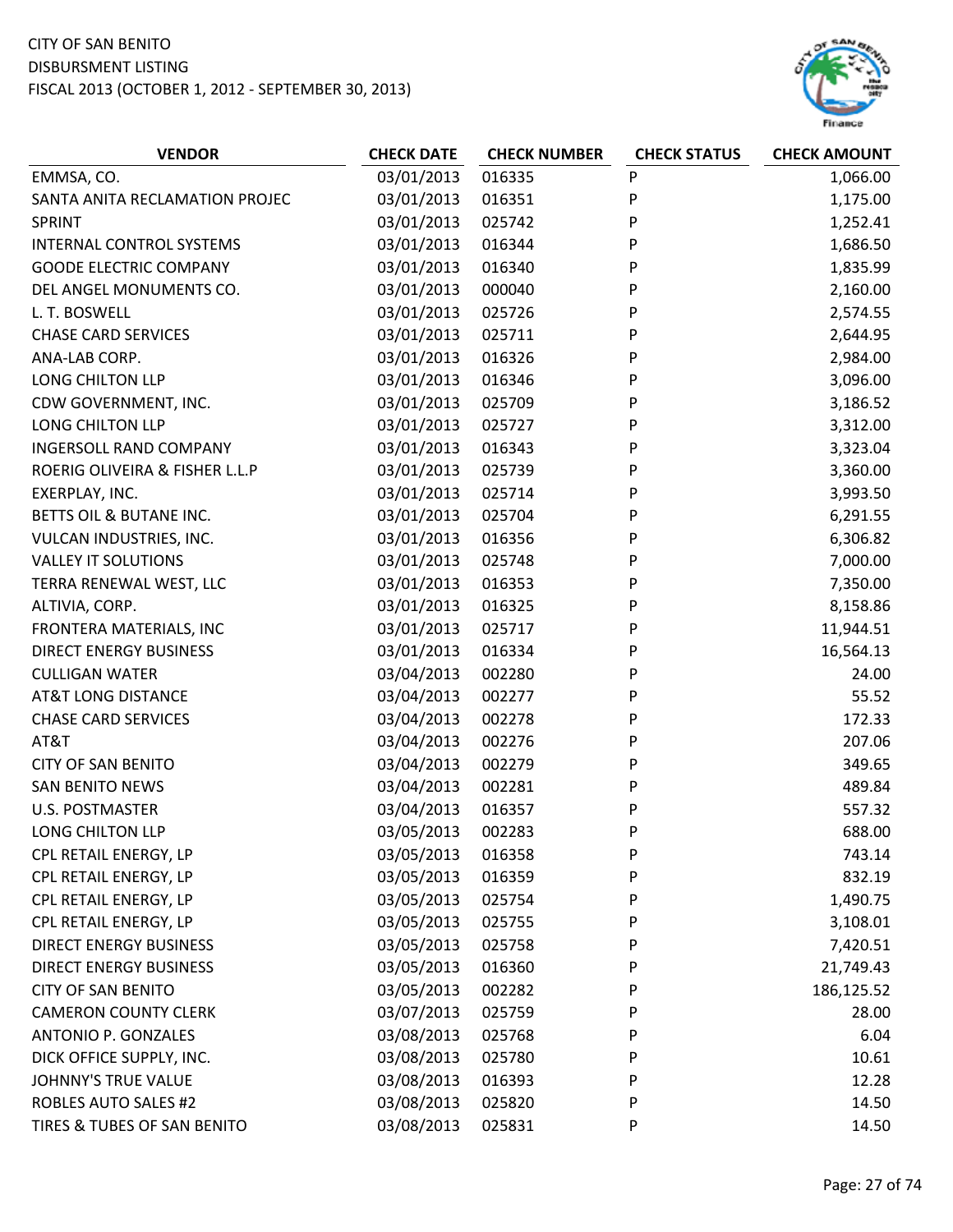#### CITY OF SAN BENITO DISBURSMENT LISTING

FISCAL 2013 (OCTOBER 1, 2012 ‐ SEPTEMBER 30, 2013)



| D & R GLASS ETC INC.<br>03/08/2013<br>016380<br>${\sf P}$<br>20.00<br>P<br>03/08/2013<br>20.91<br><b>ADVANCE AUTO PARTS</b><br>016362<br>03/08/2013<br>P<br><b>NEUHAUS &amp; COMPANY</b><br>025811<br>22.13<br>P<br>26.97<br>03/08/2013<br>025798<br><b>GATEWAY</b><br>P<br>TIRES & TUBES OF SAN BENITO<br>03/08/2013<br>016404<br>29.00<br>P<br>CPL RETAIL ENERGY, LP<br>03/08/2013<br>016379<br>31.62<br>P<br><b>GRAJALES TIRE SHOP</b><br>03/08/2013<br>32.00<br>025792<br><b>AMERICAN EXPRESS</b><br>03/08/2013<br>P<br>33.25<br>025766<br>P<br>FEDERAL EXPRESS CORPORATION<br>03/08/2013<br>025787<br>37.02<br>P<br><b>TARPON FIRE &amp; SAFETY</b><br>03/08/2013<br>39.00<br>025825<br>P<br><b>GARCIA TOWING</b><br>03/08/2013<br>45.00<br>025791<br>P<br><b>AUTO ZONE</b><br>03/08/2013<br>47.95<br>016370<br>NATIONAL BAND AND TAG CO.<br>03/08/2013<br>025810<br>P<br>48.79<br>P<br>03/08/2013<br>52.34<br><b>NUECES POWER EQUIPMENT</b><br>016397<br>03/08/2013<br>P<br>61.20<br>A & W OFFICE SUPPLY, INC.<br>025762<br>P<br>70.00<br>03/08/2013<br>025830<br>THE SEWING BOX<br>P<br><b>NMS LABS</b><br>03/08/2013<br>025812<br>75.00<br>P<br><b>AT&amp;T LONG DISTANCE</b><br>03/08/2013<br>016369<br>77.85<br>P<br>MJ SCREEN PRINT<br>03/08/2013<br>78.00<br>025809<br>95.00<br>MAD BOAR HARLEY-DAVIDSON<br>03/08/2013<br>025804<br>P<br>P<br>03/08/2013<br>98.00<br><b>CLEAN MACHINE</b><br>025777<br><b>AOC</b><br>03/08/2013<br>025769<br>P<br>101.21<br><b>RENEE LOCKETT</b><br>03/08/2013<br>025816<br>P<br>120.00<br>03/08/2013<br>016394<br>P<br>121.99<br><b>GATEWAY</b><br>03/08/2013<br>P<br>BROWNSVILLE BOOT JACK III, INC<br>025774<br>134.99<br>BROWNSVILLE BOOT JACK III, INC<br>03/08/2013<br>P<br>134.99<br>016375<br>03/08/2013<br>RICARDO GARCIA<br>025817<br>P<br>135.00<br>P<br>DIRECT METALS COMPANY, LLC<br>03/08/2013<br>140.00<br>016382<br>REGION 1 REPAIR, LLC<br>03/08/2013<br>025815<br>P<br>150.00<br><b>SHAMROCK PIPE TOOLS</b><br>03/08/2013<br>016401<br>P<br>150.00<br>03/08/2013<br>P<br>DEALERS ELECTRICAL SUPPLY<br>016381<br>154.48<br>03/08/2013<br>MCCOY'S BUILDING SUPPLY<br>025806<br>P<br>164.67<br>03/08/2013<br>P<br>INGRAM LIBRARY SERVICES, INC.<br>168.58<br>025795<br>03/08/2013<br>DSHS CENTRAL LAB MC2004<br>016383<br>P<br>176.40<br>03/08/2013<br>P<br>MILLER UNIFORMS & EMBLEMS, INC<br>025808<br>177.02<br>03/08/2013<br>TEXAS POLICE CHIEFS ASSOCIATIO<br>025828<br>P<br>180.00<br>03/08/2013<br>WAL-MART COMMUNITY/GECRB<br>025836<br>P<br>183.35<br>03/08/2013<br><b>JUNIOR LIBRARY GUILD</b><br>025799<br>P<br>188.16<br>AMIGO BOLT & SUPPLY<br>03/08/2013<br>188.72<br>016366<br>P<br>03/08/2013<br>P<br>DEALERS ELECTRICAL SUPPLY<br>191.84<br>025779<br>TEXAS A&M UNIVERSITY-KINGSVILL<br>03/08/2013<br>025827<br>P<br>200.00<br>03/08/2013<br>P<br>213.00<br>FLEET SAFETY EQUIPMENT, INC.<br>025788 | <b>VENDOR</b> | <b>CHECK DATE</b> | <b>CHECK NUMBER</b> | <b>CHECK STATUS</b> | <b>CHECK AMOUNT</b> |
|-------------------------------------------------------------------------------------------------------------------------------------------------------------------------------------------------------------------------------------------------------------------------------------------------------------------------------------------------------------------------------------------------------------------------------------------------------------------------------------------------------------------------------------------------------------------------------------------------------------------------------------------------------------------------------------------------------------------------------------------------------------------------------------------------------------------------------------------------------------------------------------------------------------------------------------------------------------------------------------------------------------------------------------------------------------------------------------------------------------------------------------------------------------------------------------------------------------------------------------------------------------------------------------------------------------------------------------------------------------------------------------------------------------------------------------------------------------------------------------------------------------------------------------------------------------------------------------------------------------------------------------------------------------------------------------------------------------------------------------------------------------------------------------------------------------------------------------------------------------------------------------------------------------------------------------------------------------------------------------------------------------------------------------------------------------------------------------------------------------------------------------------------------------------------------------------------------------------------------------------------------------------------------------------------------------------------------------------------------------------------------------------------------------------------------------------------------------------------------------------------------------------------------------------------------------------------------------------------------------------------------------------------------------------------------------------------------------------------------------------------------------------------------------------------------------------------------------------------------------------------------|---------------|-------------------|---------------------|---------------------|---------------------|
|                                                                                                                                                                                                                                                                                                                                                                                                                                                                                                                                                                                                                                                                                                                                                                                                                                                                                                                                                                                                                                                                                                                                                                                                                                                                                                                                                                                                                                                                                                                                                                                                                                                                                                                                                                                                                                                                                                                                                                                                                                                                                                                                                                                                                                                                                                                                                                                                                                                                                                                                                                                                                                                                                                                                                                                                                                                                               |               |                   |                     |                     |                     |
|                                                                                                                                                                                                                                                                                                                                                                                                                                                                                                                                                                                                                                                                                                                                                                                                                                                                                                                                                                                                                                                                                                                                                                                                                                                                                                                                                                                                                                                                                                                                                                                                                                                                                                                                                                                                                                                                                                                                                                                                                                                                                                                                                                                                                                                                                                                                                                                                                                                                                                                                                                                                                                                                                                                                                                                                                                                                               |               |                   |                     |                     |                     |
|                                                                                                                                                                                                                                                                                                                                                                                                                                                                                                                                                                                                                                                                                                                                                                                                                                                                                                                                                                                                                                                                                                                                                                                                                                                                                                                                                                                                                                                                                                                                                                                                                                                                                                                                                                                                                                                                                                                                                                                                                                                                                                                                                                                                                                                                                                                                                                                                                                                                                                                                                                                                                                                                                                                                                                                                                                                                               |               |                   |                     |                     |                     |
|                                                                                                                                                                                                                                                                                                                                                                                                                                                                                                                                                                                                                                                                                                                                                                                                                                                                                                                                                                                                                                                                                                                                                                                                                                                                                                                                                                                                                                                                                                                                                                                                                                                                                                                                                                                                                                                                                                                                                                                                                                                                                                                                                                                                                                                                                                                                                                                                                                                                                                                                                                                                                                                                                                                                                                                                                                                                               |               |                   |                     |                     |                     |
|                                                                                                                                                                                                                                                                                                                                                                                                                                                                                                                                                                                                                                                                                                                                                                                                                                                                                                                                                                                                                                                                                                                                                                                                                                                                                                                                                                                                                                                                                                                                                                                                                                                                                                                                                                                                                                                                                                                                                                                                                                                                                                                                                                                                                                                                                                                                                                                                                                                                                                                                                                                                                                                                                                                                                                                                                                                                               |               |                   |                     |                     |                     |
|                                                                                                                                                                                                                                                                                                                                                                                                                                                                                                                                                                                                                                                                                                                                                                                                                                                                                                                                                                                                                                                                                                                                                                                                                                                                                                                                                                                                                                                                                                                                                                                                                                                                                                                                                                                                                                                                                                                                                                                                                                                                                                                                                                                                                                                                                                                                                                                                                                                                                                                                                                                                                                                                                                                                                                                                                                                                               |               |                   |                     |                     |                     |
|                                                                                                                                                                                                                                                                                                                                                                                                                                                                                                                                                                                                                                                                                                                                                                                                                                                                                                                                                                                                                                                                                                                                                                                                                                                                                                                                                                                                                                                                                                                                                                                                                                                                                                                                                                                                                                                                                                                                                                                                                                                                                                                                                                                                                                                                                                                                                                                                                                                                                                                                                                                                                                                                                                                                                                                                                                                                               |               |                   |                     |                     |                     |
|                                                                                                                                                                                                                                                                                                                                                                                                                                                                                                                                                                                                                                                                                                                                                                                                                                                                                                                                                                                                                                                                                                                                                                                                                                                                                                                                                                                                                                                                                                                                                                                                                                                                                                                                                                                                                                                                                                                                                                                                                                                                                                                                                                                                                                                                                                                                                                                                                                                                                                                                                                                                                                                                                                                                                                                                                                                                               |               |                   |                     |                     |                     |
|                                                                                                                                                                                                                                                                                                                                                                                                                                                                                                                                                                                                                                                                                                                                                                                                                                                                                                                                                                                                                                                                                                                                                                                                                                                                                                                                                                                                                                                                                                                                                                                                                                                                                                                                                                                                                                                                                                                                                                                                                                                                                                                                                                                                                                                                                                                                                                                                                                                                                                                                                                                                                                                                                                                                                                                                                                                                               |               |                   |                     |                     |                     |
|                                                                                                                                                                                                                                                                                                                                                                                                                                                                                                                                                                                                                                                                                                                                                                                                                                                                                                                                                                                                                                                                                                                                                                                                                                                                                                                                                                                                                                                                                                                                                                                                                                                                                                                                                                                                                                                                                                                                                                                                                                                                                                                                                                                                                                                                                                                                                                                                                                                                                                                                                                                                                                                                                                                                                                                                                                                                               |               |                   |                     |                     |                     |
|                                                                                                                                                                                                                                                                                                                                                                                                                                                                                                                                                                                                                                                                                                                                                                                                                                                                                                                                                                                                                                                                                                                                                                                                                                                                                                                                                                                                                                                                                                                                                                                                                                                                                                                                                                                                                                                                                                                                                                                                                                                                                                                                                                                                                                                                                                                                                                                                                                                                                                                                                                                                                                                                                                                                                                                                                                                                               |               |                   |                     |                     |                     |
|                                                                                                                                                                                                                                                                                                                                                                                                                                                                                                                                                                                                                                                                                                                                                                                                                                                                                                                                                                                                                                                                                                                                                                                                                                                                                                                                                                                                                                                                                                                                                                                                                                                                                                                                                                                                                                                                                                                                                                                                                                                                                                                                                                                                                                                                                                                                                                                                                                                                                                                                                                                                                                                                                                                                                                                                                                                                               |               |                   |                     |                     |                     |
|                                                                                                                                                                                                                                                                                                                                                                                                                                                                                                                                                                                                                                                                                                                                                                                                                                                                                                                                                                                                                                                                                                                                                                                                                                                                                                                                                                                                                                                                                                                                                                                                                                                                                                                                                                                                                                                                                                                                                                                                                                                                                                                                                                                                                                                                                                                                                                                                                                                                                                                                                                                                                                                                                                                                                                                                                                                                               |               |                   |                     |                     |                     |
|                                                                                                                                                                                                                                                                                                                                                                                                                                                                                                                                                                                                                                                                                                                                                                                                                                                                                                                                                                                                                                                                                                                                                                                                                                                                                                                                                                                                                                                                                                                                                                                                                                                                                                                                                                                                                                                                                                                                                                                                                                                                                                                                                                                                                                                                                                                                                                                                                                                                                                                                                                                                                                                                                                                                                                                                                                                                               |               |                   |                     |                     |                     |
|                                                                                                                                                                                                                                                                                                                                                                                                                                                                                                                                                                                                                                                                                                                                                                                                                                                                                                                                                                                                                                                                                                                                                                                                                                                                                                                                                                                                                                                                                                                                                                                                                                                                                                                                                                                                                                                                                                                                                                                                                                                                                                                                                                                                                                                                                                                                                                                                                                                                                                                                                                                                                                                                                                                                                                                                                                                                               |               |                   |                     |                     |                     |
|                                                                                                                                                                                                                                                                                                                                                                                                                                                                                                                                                                                                                                                                                                                                                                                                                                                                                                                                                                                                                                                                                                                                                                                                                                                                                                                                                                                                                                                                                                                                                                                                                                                                                                                                                                                                                                                                                                                                                                                                                                                                                                                                                                                                                                                                                                                                                                                                                                                                                                                                                                                                                                                                                                                                                                                                                                                                               |               |                   |                     |                     |                     |
|                                                                                                                                                                                                                                                                                                                                                                                                                                                                                                                                                                                                                                                                                                                                                                                                                                                                                                                                                                                                                                                                                                                                                                                                                                                                                                                                                                                                                                                                                                                                                                                                                                                                                                                                                                                                                                                                                                                                                                                                                                                                                                                                                                                                                                                                                                                                                                                                                                                                                                                                                                                                                                                                                                                                                                                                                                                                               |               |                   |                     |                     |                     |
|                                                                                                                                                                                                                                                                                                                                                                                                                                                                                                                                                                                                                                                                                                                                                                                                                                                                                                                                                                                                                                                                                                                                                                                                                                                                                                                                                                                                                                                                                                                                                                                                                                                                                                                                                                                                                                                                                                                                                                                                                                                                                                                                                                                                                                                                                                                                                                                                                                                                                                                                                                                                                                                                                                                                                                                                                                                                               |               |                   |                     |                     |                     |
|                                                                                                                                                                                                                                                                                                                                                                                                                                                                                                                                                                                                                                                                                                                                                                                                                                                                                                                                                                                                                                                                                                                                                                                                                                                                                                                                                                                                                                                                                                                                                                                                                                                                                                                                                                                                                                                                                                                                                                                                                                                                                                                                                                                                                                                                                                                                                                                                                                                                                                                                                                                                                                                                                                                                                                                                                                                                               |               |                   |                     |                     |                     |
|                                                                                                                                                                                                                                                                                                                                                                                                                                                                                                                                                                                                                                                                                                                                                                                                                                                                                                                                                                                                                                                                                                                                                                                                                                                                                                                                                                                                                                                                                                                                                                                                                                                                                                                                                                                                                                                                                                                                                                                                                                                                                                                                                                                                                                                                                                                                                                                                                                                                                                                                                                                                                                                                                                                                                                                                                                                                               |               |                   |                     |                     |                     |
|                                                                                                                                                                                                                                                                                                                                                                                                                                                                                                                                                                                                                                                                                                                                                                                                                                                                                                                                                                                                                                                                                                                                                                                                                                                                                                                                                                                                                                                                                                                                                                                                                                                                                                                                                                                                                                                                                                                                                                                                                                                                                                                                                                                                                                                                                                                                                                                                                                                                                                                                                                                                                                                                                                                                                                                                                                                                               |               |                   |                     |                     |                     |
|                                                                                                                                                                                                                                                                                                                                                                                                                                                                                                                                                                                                                                                                                                                                                                                                                                                                                                                                                                                                                                                                                                                                                                                                                                                                                                                                                                                                                                                                                                                                                                                                                                                                                                                                                                                                                                                                                                                                                                                                                                                                                                                                                                                                                                                                                                                                                                                                                                                                                                                                                                                                                                                                                                                                                                                                                                                                               |               |                   |                     |                     |                     |
|                                                                                                                                                                                                                                                                                                                                                                                                                                                                                                                                                                                                                                                                                                                                                                                                                                                                                                                                                                                                                                                                                                                                                                                                                                                                                                                                                                                                                                                                                                                                                                                                                                                                                                                                                                                                                                                                                                                                                                                                                                                                                                                                                                                                                                                                                                                                                                                                                                                                                                                                                                                                                                                                                                                                                                                                                                                                               |               |                   |                     |                     |                     |
|                                                                                                                                                                                                                                                                                                                                                                                                                                                                                                                                                                                                                                                                                                                                                                                                                                                                                                                                                                                                                                                                                                                                                                                                                                                                                                                                                                                                                                                                                                                                                                                                                                                                                                                                                                                                                                                                                                                                                                                                                                                                                                                                                                                                                                                                                                                                                                                                                                                                                                                                                                                                                                                                                                                                                                                                                                                                               |               |                   |                     |                     |                     |
|                                                                                                                                                                                                                                                                                                                                                                                                                                                                                                                                                                                                                                                                                                                                                                                                                                                                                                                                                                                                                                                                                                                                                                                                                                                                                                                                                                                                                                                                                                                                                                                                                                                                                                                                                                                                                                                                                                                                                                                                                                                                                                                                                                                                                                                                                                                                                                                                                                                                                                                                                                                                                                                                                                                                                                                                                                                                               |               |                   |                     |                     |                     |
|                                                                                                                                                                                                                                                                                                                                                                                                                                                                                                                                                                                                                                                                                                                                                                                                                                                                                                                                                                                                                                                                                                                                                                                                                                                                                                                                                                                                                                                                                                                                                                                                                                                                                                                                                                                                                                                                                                                                                                                                                                                                                                                                                                                                                                                                                                                                                                                                                                                                                                                                                                                                                                                                                                                                                                                                                                                                               |               |                   |                     |                     |                     |
|                                                                                                                                                                                                                                                                                                                                                                                                                                                                                                                                                                                                                                                                                                                                                                                                                                                                                                                                                                                                                                                                                                                                                                                                                                                                                                                                                                                                                                                                                                                                                                                                                                                                                                                                                                                                                                                                                                                                                                                                                                                                                                                                                                                                                                                                                                                                                                                                                                                                                                                                                                                                                                                                                                                                                                                                                                                                               |               |                   |                     |                     |                     |
|                                                                                                                                                                                                                                                                                                                                                                                                                                                                                                                                                                                                                                                                                                                                                                                                                                                                                                                                                                                                                                                                                                                                                                                                                                                                                                                                                                                                                                                                                                                                                                                                                                                                                                                                                                                                                                                                                                                                                                                                                                                                                                                                                                                                                                                                                                                                                                                                                                                                                                                                                                                                                                                                                                                                                                                                                                                                               |               |                   |                     |                     |                     |
|                                                                                                                                                                                                                                                                                                                                                                                                                                                                                                                                                                                                                                                                                                                                                                                                                                                                                                                                                                                                                                                                                                                                                                                                                                                                                                                                                                                                                                                                                                                                                                                                                                                                                                                                                                                                                                                                                                                                                                                                                                                                                                                                                                                                                                                                                                                                                                                                                                                                                                                                                                                                                                                                                                                                                                                                                                                                               |               |                   |                     |                     |                     |
|                                                                                                                                                                                                                                                                                                                                                                                                                                                                                                                                                                                                                                                                                                                                                                                                                                                                                                                                                                                                                                                                                                                                                                                                                                                                                                                                                                                                                                                                                                                                                                                                                                                                                                                                                                                                                                                                                                                                                                                                                                                                                                                                                                                                                                                                                                                                                                                                                                                                                                                                                                                                                                                                                                                                                                                                                                                                               |               |                   |                     |                     |                     |
|                                                                                                                                                                                                                                                                                                                                                                                                                                                                                                                                                                                                                                                                                                                                                                                                                                                                                                                                                                                                                                                                                                                                                                                                                                                                                                                                                                                                                                                                                                                                                                                                                                                                                                                                                                                                                                                                                                                                                                                                                                                                                                                                                                                                                                                                                                                                                                                                                                                                                                                                                                                                                                                                                                                                                                                                                                                                               |               |                   |                     |                     |                     |
|                                                                                                                                                                                                                                                                                                                                                                                                                                                                                                                                                                                                                                                                                                                                                                                                                                                                                                                                                                                                                                                                                                                                                                                                                                                                                                                                                                                                                                                                                                                                                                                                                                                                                                                                                                                                                                                                                                                                                                                                                                                                                                                                                                                                                                                                                                                                                                                                                                                                                                                                                                                                                                                                                                                                                                                                                                                                               |               |                   |                     |                     |                     |
|                                                                                                                                                                                                                                                                                                                                                                                                                                                                                                                                                                                                                                                                                                                                                                                                                                                                                                                                                                                                                                                                                                                                                                                                                                                                                                                                                                                                                                                                                                                                                                                                                                                                                                                                                                                                                                                                                                                                                                                                                                                                                                                                                                                                                                                                                                                                                                                                                                                                                                                                                                                                                                                                                                                                                                                                                                                                               |               |                   |                     |                     |                     |
|                                                                                                                                                                                                                                                                                                                                                                                                                                                                                                                                                                                                                                                                                                                                                                                                                                                                                                                                                                                                                                                                                                                                                                                                                                                                                                                                                                                                                                                                                                                                                                                                                                                                                                                                                                                                                                                                                                                                                                                                                                                                                                                                                                                                                                                                                                                                                                                                                                                                                                                                                                                                                                                                                                                                                                                                                                                                               |               |                   |                     |                     |                     |
|                                                                                                                                                                                                                                                                                                                                                                                                                                                                                                                                                                                                                                                                                                                                                                                                                                                                                                                                                                                                                                                                                                                                                                                                                                                                                                                                                                                                                                                                                                                                                                                                                                                                                                                                                                                                                                                                                                                                                                                                                                                                                                                                                                                                                                                                                                                                                                                                                                                                                                                                                                                                                                                                                                                                                                                                                                                                               |               |                   |                     |                     |                     |
|                                                                                                                                                                                                                                                                                                                                                                                                                                                                                                                                                                                                                                                                                                                                                                                                                                                                                                                                                                                                                                                                                                                                                                                                                                                                                                                                                                                                                                                                                                                                                                                                                                                                                                                                                                                                                                                                                                                                                                                                                                                                                                                                                                                                                                                                                                                                                                                                                                                                                                                                                                                                                                                                                                                                                                                                                                                                               |               |                   |                     |                     |                     |
|                                                                                                                                                                                                                                                                                                                                                                                                                                                                                                                                                                                                                                                                                                                                                                                                                                                                                                                                                                                                                                                                                                                                                                                                                                                                                                                                                                                                                                                                                                                                                                                                                                                                                                                                                                                                                                                                                                                                                                                                                                                                                                                                                                                                                                                                                                                                                                                                                                                                                                                                                                                                                                                                                                                                                                                                                                                                               |               |                   |                     |                     |                     |
|                                                                                                                                                                                                                                                                                                                                                                                                                                                                                                                                                                                                                                                                                                                                                                                                                                                                                                                                                                                                                                                                                                                                                                                                                                                                                                                                                                                                                                                                                                                                                                                                                                                                                                                                                                                                                                                                                                                                                                                                                                                                                                                                                                                                                                                                                                                                                                                                                                                                                                                                                                                                                                                                                                                                                                                                                                                                               |               |                   |                     |                     |                     |
|                                                                                                                                                                                                                                                                                                                                                                                                                                                                                                                                                                                                                                                                                                                                                                                                                                                                                                                                                                                                                                                                                                                                                                                                                                                                                                                                                                                                                                                                                                                                                                                                                                                                                                                                                                                                                                                                                                                                                                                                                                                                                                                                                                                                                                                                                                                                                                                                                                                                                                                                                                                                                                                                                                                                                                                                                                                                               |               |                   |                     |                     |                     |
|                                                                                                                                                                                                                                                                                                                                                                                                                                                                                                                                                                                                                                                                                                                                                                                                                                                                                                                                                                                                                                                                                                                                                                                                                                                                                                                                                                                                                                                                                                                                                                                                                                                                                                                                                                                                                                                                                                                                                                                                                                                                                                                                                                                                                                                                                                                                                                                                                                                                                                                                                                                                                                                                                                                                                                                                                                                                               |               |                   |                     |                     |                     |
|                                                                                                                                                                                                                                                                                                                                                                                                                                                                                                                                                                                                                                                                                                                                                                                                                                                                                                                                                                                                                                                                                                                                                                                                                                                                                                                                                                                                                                                                                                                                                                                                                                                                                                                                                                                                                                                                                                                                                                                                                                                                                                                                                                                                                                                                                                                                                                                                                                                                                                                                                                                                                                                                                                                                                                                                                                                                               |               |                   |                     |                     |                     |
|                                                                                                                                                                                                                                                                                                                                                                                                                                                                                                                                                                                                                                                                                                                                                                                                                                                                                                                                                                                                                                                                                                                                                                                                                                                                                                                                                                                                                                                                                                                                                                                                                                                                                                                                                                                                                                                                                                                                                                                                                                                                                                                                                                                                                                                                                                                                                                                                                                                                                                                                                                                                                                                                                                                                                                                                                                                                               |               |                   |                     |                     |                     |
| 03/08/2013<br><b>LUBE MASTERS</b><br>025802<br>P<br>217.93                                                                                                                                                                                                                                                                                                                                                                                                                                                                                                                                                                                                                                                                                                                                                                                                                                                                                                                                                                                                                                                                                                                                                                                                                                                                                                                                                                                                                                                                                                                                                                                                                                                                                                                                                                                                                                                                                                                                                                                                                                                                                                                                                                                                                                                                                                                                                                                                                                                                                                                                                                                                                                                                                                                                                                                                                    |               |                   |                     |                     |                     |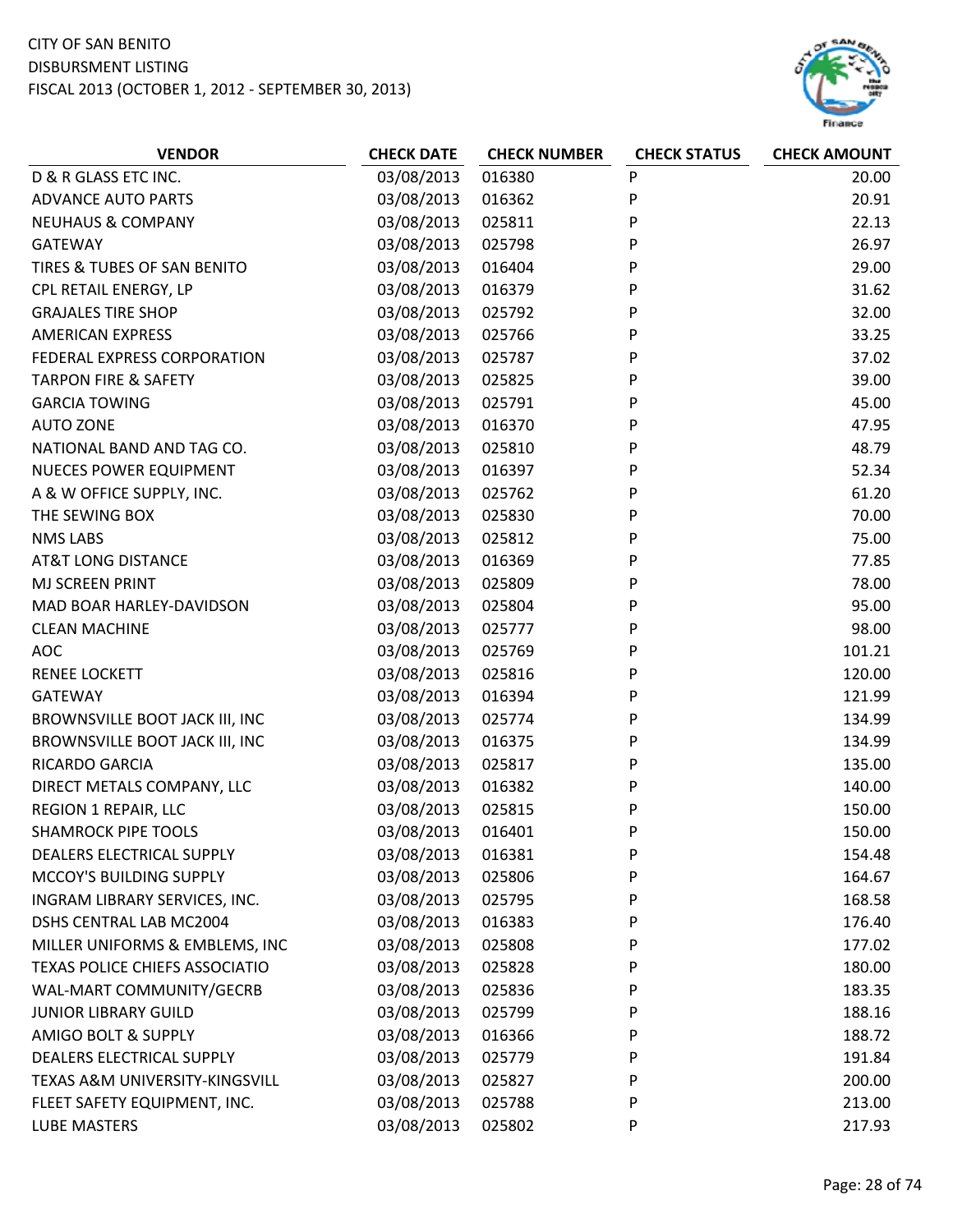

| <b>VENDOR</b>                         | <b>CHECK DATE</b> | <b>CHECK NUMBER</b> | <b>CHECK STATUS</b> | <b>CHECK AMOUNT</b> |
|---------------------------------------|-------------------|---------------------|---------------------|---------------------|
| <b>BARLOW'S QUALITY GLASS</b>         | 03/08/2013        | 025771              | P                   | 221.00              |
| BORDER STATES ELECTRIC SUPPLY         | 03/08/2013        | 016373              | P                   | 236.50              |
| BRAZOS TECHNOLOGY CORP.               | 03/08/2013        | 025773              | P                   | 240.00              |
| AIR FLO FILTER CO.                    | 03/08/2013        | 025764              | P                   | 243.00              |
| L. T. BOSWELL                         | 03/08/2013        | 025800              | P                   | 247.59              |
| <b>CENTER POINT LARGE PRINT</b>       | 03/08/2013        | 025775              | P                   | 248.04              |
| DOGGETT HEAVY MACHINERY SERVIC        | 03/08/2013        | 025783              | P                   | 252.22              |
| FEDERAL EXPRESS CORPORATION           | 03/08/2013        | 016386              | P                   | 258.42              |
| <b>VALLEY BAPTIST MEDICAL CENTER</b>  | 03/08/2013        | 025834              | P                   | 261.00              |
| SHERWIN WILLIAMS                      | 03/08/2013        | 016403              | P                   | 278.73              |
| O'REILLY AUTOMOTIVE, INC.             | 03/08/2013        | 016398              | P                   | 278.98              |
| LYNN PEAVEY COMPANY                   | 03/08/2013        | 025803              | P                   | 287.35              |
| MCCOY'S BUILDING SUPPLY               | 03/08/2013        | 016396              | P                   | 317.18              |
| AMERICAN SOCIETY OF COMPOSERS         | 03/08/2013        | 025767              | P                   | 327.00              |
| RIO GRANDE CONCRETE ACCESSORIE        | 03/08/2013        | 025818              | P                   | 329.09              |
| <b>SAN BENITO NEWS</b>                | 03/08/2013        | 025822              | P                   | 364.43              |
| GIDDY-UP DELIVERY SERVICE INC.        | 03/08/2013        | 016389              | P                   | 366.80              |
| O'REILLY AUTOMOTIVE, INC.             | 03/08/2013        | 025814              | P                   | 398.45              |
| GALL'S, AN ARAMARK COMPANY            | 03/08/2013        | 025790              | P                   | 405.36              |
| <b>EXPERT TIRE</b>                    | 03/08/2013        | 016385              | P                   | 417.96              |
| ALAMO IRON WORKS, INC.                | 03/08/2013        | 016364              | P                   | 418.99              |
| ALL VALLEY KEY & LOCK                 | 03/08/2013        | 025765              | P                   | 420.00              |
| SYSCO SAN ANTONIO INC.                | 03/08/2013        | 025824              | P                   | 436.03              |
| ODESSA PUMPS & EQUIPMENT, INC.        | 03/08/2013        | 016399              | P                   | 447.83              |
| ENVIRONMENTAL IMPROVEMENTS, IN        | 03/08/2013        | 016384              | P                   | 480.96              |
| <b>DIRECT ENERGY BUSINESS</b>         | 03/08/2013        | 025782              | P                   | 496.78              |
| ARROW MAGNOLIA, INC.                  | 03/08/2013        | 016368              | P                   | 507.00              |
| TOPS THE OUTDOOR POWER STORE          | 03/08/2013        | 025833              | P                   | 519.92              |
| <b>ADVANCE AUTO PARTS</b>             | 03/08/2013        | 025763              | P                   | 526.63              |
| <b>EXPERT TIRE</b>                    | 03/08/2013        | 025786              | P                   | 566.95              |
| <b>NUECES POWER EQUIPMENT</b>         | 03/08/2013        | 025813              | P                   | 595.49              |
| THE PRODUCTIVITY CENTER, INC.         | 03/08/2013        | 025829              | P                   | 630.00              |
| <b>BURTON AUTO SUPPLY</b>             | 03/08/2013        | 016376              | P                   | 661.52              |
| DR. SMOOTHIE BRANDS                   | 03/08/2013        | 025784              | P                   | 677.97              |
| <b>CHASE CARD SERVICES</b>            | 03/08/2013        | 000103              | P                   | 745.00              |
| <b>EWING IRRIGATION PRODUCTS, INC</b> | 03/08/2013        | 025785              | P                   | 818.48              |
| AT&T LONG DISTANCE                    | 03/08/2013        | 025770              | P                   | 822.80              |
| METROPLEX CONTROL SYSTEMS             | 03/08/2013        | 025807              | P                   | 875.00              |
| <b>SAM'S CLUB DIRECT</b>              | 03/08/2013        | 025821              | P                   | 887.00              |
| FERGUSON WATERWORKS-MUNICIPAL         | 03/08/2013        | 016387              | P                   | 887.30              |
| INSCO DISTRIBUTING, INC.              | 03/08/2013        | 025796              | P                   | 897.00              |
| <b>TEEX-ITSI</b>                      | 03/08/2013        | 025826              | P                   | 900.00              |
| <b>CHASE CARD SERVICES</b>            | 03/08/2013        | 016378              | P                   | 909.86              |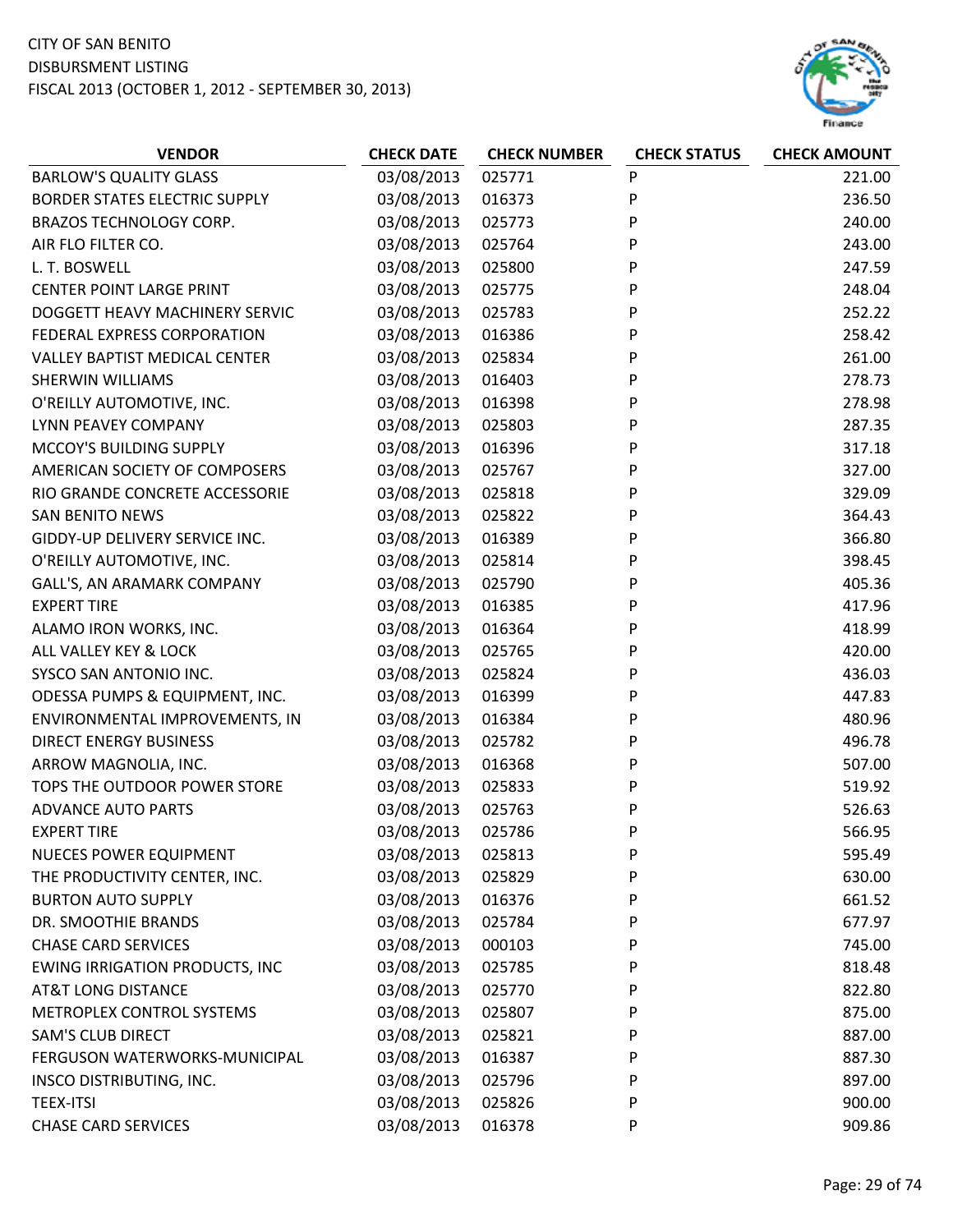

| <b>VENDOR</b>                         | <b>CHECK DATE</b> | <b>CHECK NUMBER</b> | <b>CHECK STATUS</b> | <b>CHECK AMOUNT</b> |
|---------------------------------------|-------------------|---------------------|---------------------|---------------------|
| DIGITAL OFFICE SYSTEMS                | 03/08/2013        | 025781              | P                   | 1,081.95            |
| <b>GOODE ELECTRIC COMPANY</b>         | 03/08/2013        | 016392              | P                   | 1,111.55            |
| <b>BEN M. YUDESIS</b>                 | 03/08/2013        | 025760              | P                   | 1,125.00            |
| <b>DAVID GARZA</b>                    | 03/08/2013        | 025761              | P                   | 1,125.00            |
| MCCI, LLC                             | 03/08/2013        | 025805              | P                   | 1,165.50            |
| GT DISTRIBUTORS, INC.                 | 03/08/2013        | 025793              | P                   | 1,187.50            |
| <b>CHASE CARD SERVICES</b>            | 03/08/2013        | 025776              | P                   | 1,462.21            |
| SHEPHERD CONTROLS & ASSOCIATES        | 03/08/2013        | 016402              | P                   | 1,482.34            |
| BENITEZ WELDING SERVICE, LLC.         | 03/08/2013        | 016371              | P                   | 1,550.00            |
| BIO-AQUATIC TESTING, INC.             | 03/08/2013        | 016372              | P                   | 1,740.00            |
| <b>VALLEY INSTRUMENT</b>              | 03/08/2013        | 016405              | P                   | 2,235.22            |
| LEWIS ELECTRIC MOTORS, INC.           | 03/08/2013        | 016395              | P                   | 2,527.60            |
| CPL RETAIL ENERGY, LP                 | 03/08/2013        | 025778              | P                   | 2,822.15            |
| BRAY SALES TEXAS, INC.                | 03/08/2013        | 016374              | P                   | 2,866.20            |
| PUEBLO TIRES AND SERVICE              | 03/08/2013        | 016400              | P                   | 2,978.46            |
| <b>ACTION FENCE CO.</b>               | 03/08/2013        | 016361              | P                   | 2,995.00            |
| <b>AOC</b>                            | 03/08/2013        | 016367              | P                   | 3,090.00            |
| AGUAWORKS PIPE & SUPPLY, LLC.         | 03/08/2013        | 016363              | P                   | 3,114.65            |
| FLINT TRADING, INC.                   | 03/08/2013        | 025789              | P                   | 5,189.40            |
| BETTS OIL & BUTANE INC.               | 03/08/2013        | 025772              | P                   | 5,216.75            |
| <b>GENERAL CHEMICAL</b>               | 03/08/2013        | 016388              | P                   | 6,127.42            |
| SCHLITTERBAHN BEACH WATERPARK         | 03/08/2013        | 025823              | P                   | 6,184.94            |
| RIO GRANDE VALLEY COMMUNICATIO        | 03/08/2013        | 025819              | P                   | 6,400.00            |
| CITY OF HARLINGEN FIRE DEPARTM        | 03/08/2013        | 025794              | P                   | 6,975.00            |
| <b>VALLEY IT SOLUTIONS</b>            | 03/08/2013        | 025835              | P                   | 7,000.00            |
| ALTIVIA, CORP.                        | 03/08/2013        | 016365              | P                   | 8,210.76            |
| WRIGHT FUEL DISTRIBUTORS, LLC         | 03/08/2013        | 025837              | P                   | 10,759.10           |
| LINEBARGER GOGGAN BLAIR & SAMP        | 03/08/2013        | 025801              | P                   | 12,720.95           |
| <b>CAMERON COUNTY IRRIGATION DIST</b> | 03/08/2013        | 016377              | P                   | 19,809.96           |
| TML INTERGOVERNMENTAL                 | 03/08/2013        | 025832              | P                   | 33,745.68           |
| <b>CULLIGAN WATER</b>                 | 03/11/2013        | 002287              | P                   | 24.36               |
| LONG CHILTON LLP                      | 03/11/2013        | 002288              | P                   | 288.00              |
| SAN BENITO BOYS & GIRLS CLUB          | 03/11/2013        | 002289              | P                   | 6,988.52            |
| <b>CITY OF SAN BENITO</b>             | 03/11/2013        | 002284              | P                   | 19,896.60           |
| <b>U. S. POSTAL SERVICE</b>           | 03/13/2013        | 016406              | P                   | 537.89              |
| FIRST COMMUNITY BANK                  | 03/15/2013        | 025838              | P                   | 236,659.45          |
| AT&T                                  | 03/18/2013        | 016407              | P                   | 337.62              |
| AT&T                                  | 03/18/2013        | 025839              | P                   | 2,862.25            |
| SAN BENITO CONSOLIDATED SCHOOL        | 03/19/2013        | 025840              | P                   | 60.00               |
| ADAN R. GONZALEZ                      | 03/19/2013        | 016408              | P                   | 80.00               |
| HECTOR JALOMO                         | 03/19/2013        | 016409              | P                   | 80.00               |
| SAN BENITO MUSEUMS COALITION          | 03/19/2013        | 000104              | P                   | 937.50              |
| CORNETT CONSTRUCTION, CO.             | 03/19/2013        | 016410              | P                   | 109,798.45          |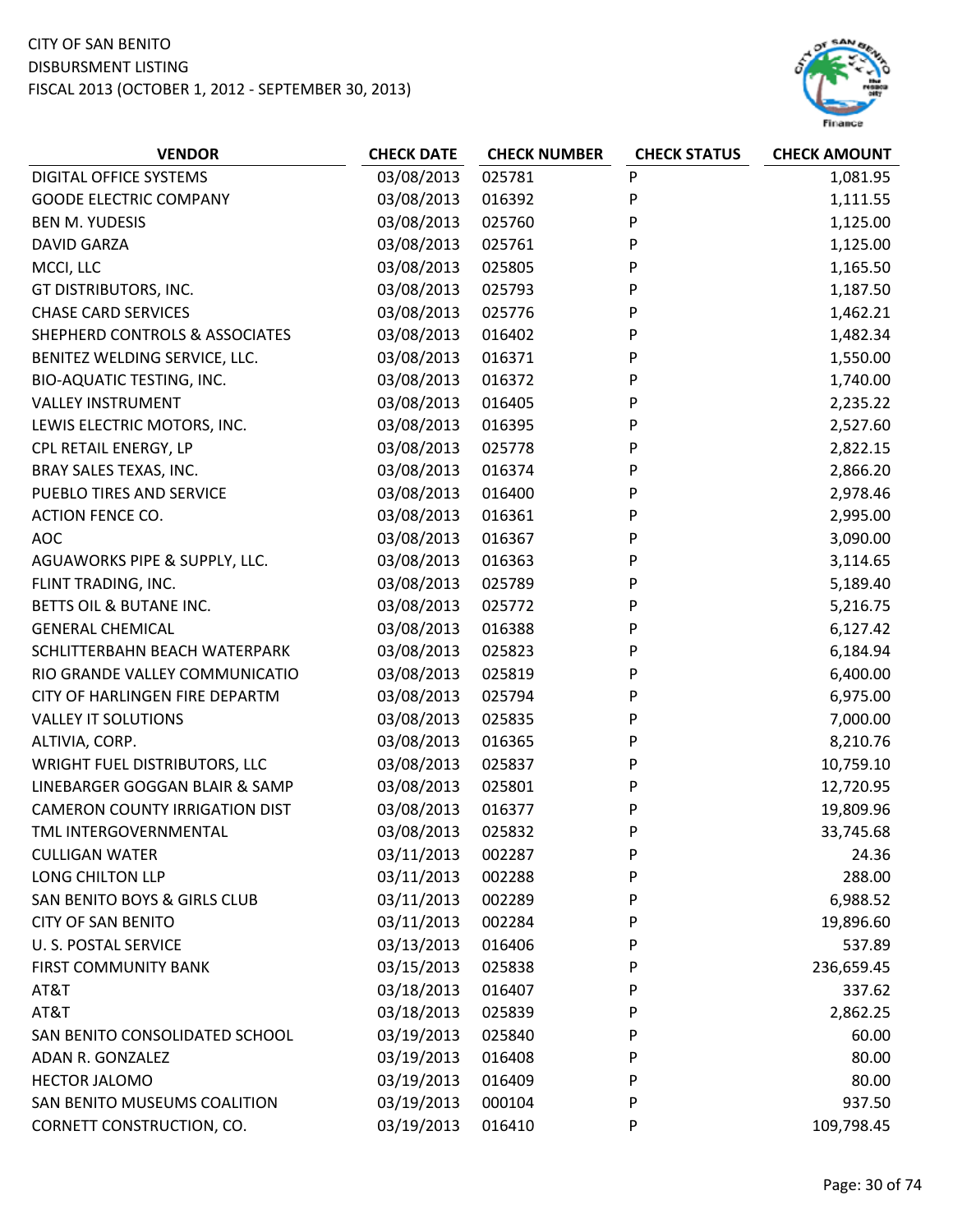

| <b>VENDOR</b>                         | <b>CHECK DATE</b> | <b>CHECK NUMBER</b> | <b>CHECK STATUS</b> | <b>CHECK AMOUNT</b> |
|---------------------------------------|-------------------|---------------------|---------------------|---------------------|
| ALLIED WASTE SERVICES #863            | 03/19/2013        | 016411              | P                   | 166,072.40          |
| TEXAS DEPARTMENT OF PUBLIC SAF        | 03/21/2013        | 025896              | P                   | 8.00                |
| <b>BURTON AUTO SUPPLY</b>             | 03/21/2013        | 016435              | P                   | 8.25                |
| MCCOY'S BUILDING SUPPLY               | 03/21/2013        | 016443              | P                   | 9.77                |
| <b>NUECES POWER EQUIPMENT</b>         | 03/21/2013        | 025877              | P                   | 11.65               |
| TIRES & TUBES OF SAN BENITO           | 03/21/2013        | 025898              | P                   | 14.50               |
| <b>CAMERON COUNTY CLERK</b>           | 03/21/2013        | 016436              | P                   | 20.00               |
| DICK OFFICE SUPPLY, INC.              | 03/21/2013        | 025862              | P                   | 25.98               |
| <b>JOHNNY'S TRUE VALUE</b>            | 03/21/2013        | 016442              | P                   | 37.90               |
| O'REILLY AUTOMOTIVE, INC.             | 03/21/2013        | 025878              | P                   | 38.66               |
| <b>QUILL CORPORATION</b>              | 03/21/2013        | 025883              | P                   | 40.74               |
| JAIME GONZALEZ                        | 03/21/2013        | 025870              | P                   | 41.45               |
| VICTORIA STEEL & SUPPLY INC.          | 03/21/2013        | 016450              | P                   | 41.48               |
| TIRES & TUBES OF SAN BENITO           | 03/21/2013        | 016448              | P                   | 43.50               |
| ALL VALLEY KEY & LOCK                 | 03/21/2013        | 025847              | P                   | 45.00               |
| <b>VALLEY RADIO CENTER</b>            | 03/21/2013        | 016449              | P                   | 50.00               |
| SAFETY VISION, LLC                    | 03/21/2013        | 025889              | P                   | 50.45               |
| <b>LUBE MASTERS</b>                   | 03/21/2013        | 025873              | P                   | 51.34               |
| <b>RENEE LOCKETT</b>                  | 03/21/2013        | 025885              | P                   | 60.00               |
| L. T. BOSWELL                         | 03/21/2013        | 025872              | P                   | 65.40               |
| WAL-MART COMMUNITY/GECRB              | 03/21/2013        | 025901              | P                   | 67.72               |
| <b>CHASE CARD SERVICES</b>            | 03/21/2013        | 016437              | P                   | 72.93               |
| <b>GOODE ELECTRIC COMPANY</b>         | 03/21/2013        | 025867              | P                   | 75.00               |
| <b>GARCIA TOWING</b>                  | 03/21/2013        | 025866              | P                   | 90.00               |
| <b>AUTO ZONE</b>                      | 03/21/2013        | 025850              | P                   | 97.95               |
| SAN BENITO ANIMAL HOSPITAL INC        | 03/21/2013        | 025890              | P                   | 105.00              |
| <b>TCEQ</b>                           | 03/21/2013        | 016446              | P                   | 111.00              |
| RGV REPROGRAPHICS, INC.               | 03/21/2013        | 025886              | P                   | 119.40              |
| <b>TEJAS RENTAL &amp; SALES</b>       | 03/21/2013        | 025895              | P                   | 119.68              |
| TIME WARNER CABLE                     | 03/21/2013        | 025897              | P                   | 120.46              |
| <b>CHRISTINA SANCHEZ</b>              | 03/21/2013        | 025841              | P                   | 130.00              |
| <b>MICHAEL GALVAN</b>                 | 03/21/2013        | 025842              | P                   | 130.00              |
| RAUL ZUNIGA, JR.                      | 03/21/2013        | 025843              | P                   | 130.00              |
| ROMEO MANCILLAS, JR.                  | 03/21/2013        | 025844              | P                   | 130.00              |
| <b>EWING IRRIGATION PRODUCTS, INC</b> | 03/21/2013        | 016440              | P                   | 138.88              |
| <b>CLEAN MACHINE</b>                  | 03/21/2013        | 025859              | P                   | 143.00              |
| <b>GATEWAY</b>                        | 03/21/2013        | 025871              | P                   | 157.96              |
| <b>BORDER STATES ELECTRIC SUPPLY</b>  | 03/21/2013        | 016434              | P                   | 160.65              |
| MJ SCREEN PRINT                       | 03/21/2013        | 025875              | P                   | 168.00              |
| DEALERS ELECTRICAL SUPPLY             | 03/21/2013        | 025860              | P                   | 179.13              |
| SIDDONS-MARTIN EMERGENCY GROUP        | 03/21/2013        | 025892              | P                   | 183.92              |
| <b>AMERICAN EXPRESS</b>               | 03/21/2013        | 025848              | P                   | 189.64              |
| ROMEO MANCILLAS, JR.                  | 03/21/2013        | 025888              | P                   | 200.00              |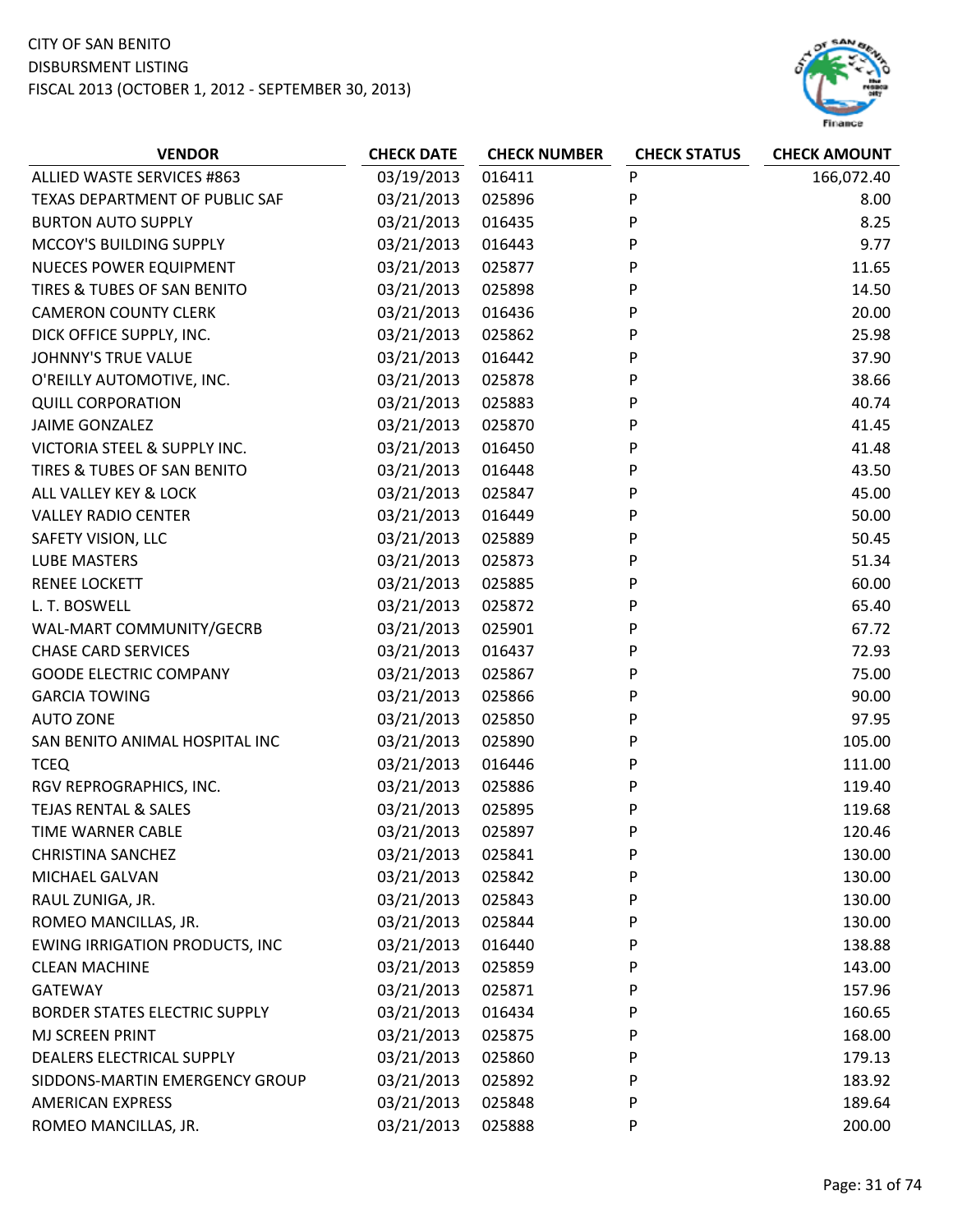

| <b>VENDOR</b>                        | <b>CHECK DATE</b> | <b>CHECK NUMBER</b> | <b>CHECK STATUS</b> | <b>CHECK AMOUNT</b> |
|--------------------------------------|-------------------|---------------------|---------------------|---------------------|
| MUNICIPAL SERVICES BUREAU            | 03/21/2013        | 025876              | P                   | 226.85              |
| CDW GOVERNMENT, INC.                 | 03/21/2013        | 025855              | P                   | 227.62              |
| <b>GOODE ELECTRIC COMPANY</b>        | 03/21/2013        | 016441              | P                   | 229.30              |
| ARROW MAGNOLIA, INC.                 | 03/21/2013        | 025849              | P                   | 237.00              |
| PEREZ AUTO REPAIR                    | 03/21/2013        | 025881              | P                   | 246.42              |
| <b>EXPERT TIRE</b>                   | 03/21/2013        | 025864              | P                   | 251.30              |
| BERRY POOL & SUPPLY - HARLINGE       | 03/21/2013        | 025852              | P                   | 265.97              |
| PITTSBURGH PAINTS                    | 03/21/2013        | 025882              | P                   | 270.00              |
| RIO GRANDE VALLEY COMMUNICATIO       | 03/21/2013        | 025887              | P                   | 270.00              |
| DEMCO, INC.                          | 03/21/2013        | 025861              | P                   | 275.77              |
| SMARTCOM TELEPHONE, LLC              | 03/21/2013        | 025893              | P                   | 299.25              |
| CENTRAL READY MIX CONCRETE COM       | 03/21/2013        | 025856              | P                   | 308.00              |
| <b>NUECES POWER EQUIPMENT</b>        | 03/21/2013        | 016444              | P                   | 321.57              |
| EMMSA, CO.                           | 03/21/2013        | 016439              | P                   | 357.42              |
| H & V EQUIPMENT, INC.                | 03/21/2013        | 025868              | P                   | 375.32              |
| <b>B &amp; V WELDING</b>             | 03/21/2013        | 025851              | P                   | 390.00              |
| <b>CHASE CARD SERVICES</b>           | 03/21/2013        | 000105              | P                   | 478.00              |
| HOYT BREATHING AIR PRODUCTS          | 03/21/2013        | 025869              | P                   | 482.50              |
| SYSCO SAN ANTONIO INC.               | 03/21/2013        | 025894              | P                   | 497.14              |
| RANCHO VIEJO RESORTS MGMT, LLC       | 03/21/2013        | 025884              | P                   | 505.40              |
| <b>U.S. POSTMASTER</b>               | 03/21/2013        | 016429              | P                   | 531.23              |
| MCCOY'S BUILDING SUPPLY              | 03/21/2013        | 025874              | P                   | 565.93              |
| VICTORIA STEEL & SUPPLY INC.         | 03/21/2013        | 025900              | P                   | 592.40              |
| TEXAS EMERGENCY MANAGEMENT CON       | 03/21/2013        | 025845              | P                   | 600.00              |
| <b>CHASE CARD SERVICES</b>           | 03/21/2013        | 025857              | P                   | 645.40              |
| <b>CITY OF BROWNSVILLE</b>           | 03/21/2013        | 025858              | P                   | 735.00              |
| <b>ADVANCE AUTO PARTS</b>            | 03/21/2013        | 025846              | P                   | 795.44              |
| <b>VALLEY BAPTIST MEDICAL CENTER</b> | 03/21/2013        | 025899              | P                   | 1,075.00            |
| <b>BURTON AUTO SUPPLY</b>            | 03/21/2013        | 025854              | P                   | 1,257.54            |
| <b>SHERWIN WILLIAMS</b>              | 03/21/2013        | 025891              | P                   | 1,289.75            |
| AGUAWORKS PIPE & SUPPLY, LLC.        | 03/21/2013        | 016431              | P                   | 1,498.32            |
| <b>AOC</b>                           | 03/21/2013        | 016433              | P                   | 2,161.52            |
| OSBURN ASSOCIATES, INC.              | 03/21/2013        | 025880              | P                   | 2,351.00            |
| <b>DIRECT ENERGY BUSINESS</b>        | 03/21/2013        | 025863              | P                   | 2,444.22            |
| ANA-LAB CORP.                        | 03/21/2013        | 016432              | P                   | 2,870.00            |
| TERRA RENEWAL WEST, LLC              | 03/21/2013        | 016447              | P                   | 3,430.00            |
| POLYDYNE INC.                        | 03/21/2013        | 016445              | P                   | 3,937.50            |
| VULCAN INDUSTRIES, INC.              | 03/21/2013        | 016451              | P                   | 4,236.00            |
| <b>DIRECT ENERGY BUSINESS</b>        | 03/21/2013        | 016438              | P                   | 5,326.25            |
| BETTS OIL & BUTANE INC.              | 03/21/2013        | 025853              | P                   | 6,237.83            |
| OIL PATCH FUEL & SUPPLY, INC.        | 03/21/2013        | 025879              | P                   | 6,953.15            |
| FRONTERA MATERIALS, INC              | 03/21/2013        | 025865              | P                   | 15,611.05           |
| TEXAS COMMISSION ON FIRE PROTE       | 03/25/2013        | 025903              | P                   | 85.00               |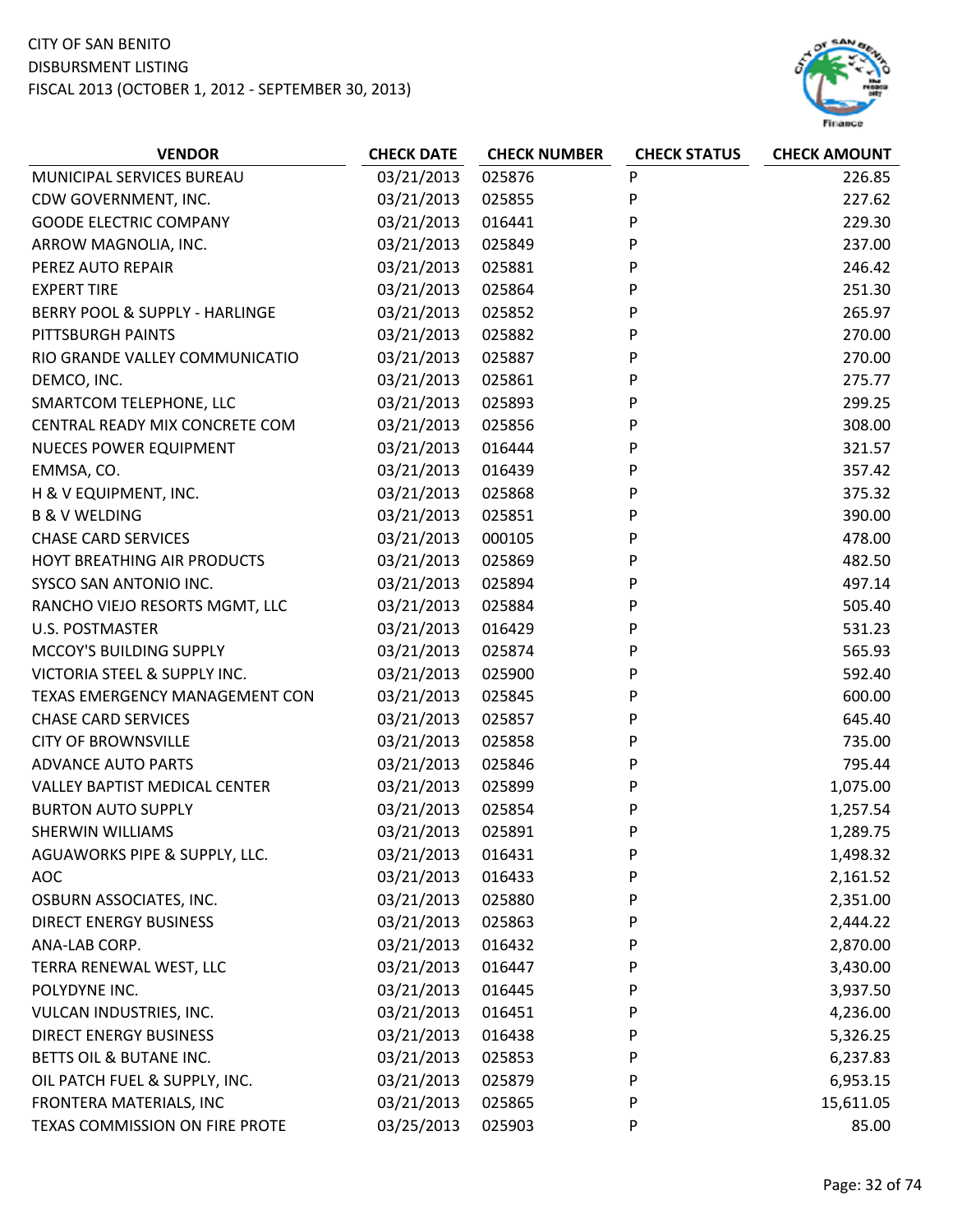

| <b>GOVERNMENT FINANCE OFFICERS AS</b><br>03/25/2013<br>P<br>016453<br>181.00<br>03/25/2013<br>P<br><b>GOVERNMENT FINANCE OFFICERS AS</b><br>025904<br>254.00<br>03/25/2013<br>P<br><b>DIRECT ENERGY BUSINESS</b><br>016452<br>4,844.89<br>03/25/2013<br>P<br><b>DIRECT ENERGY BUSINESS</b><br>025902<br>25,680.22<br>03/26/2013<br>P<br>105.00<br>JESSICA CANDELARIA AGUILAR<br>025905<br><b>STATE COMPTROLLER</b><br>03/27/2013<br>025907<br>P<br>6,126.75<br>03/27/2013<br>P<br>10,905.00<br><b>CAMERON APPRAISAL DISTRICT</b><br>025906<br>03/27/2013<br>P<br>37,000.00<br>J.W. DYER, TRUSTEE<br>016454<br><b>CHASE CARD SERVICES</b><br>03/28/2013<br>P<br>025912<br>17.95<br><b>TEXAS GAS SERVICE</b><br>03/28/2013<br>P<br>38.40<br>025919<br>P<br>90.00<br><b>GOMEZ LAWN SERVICE</b><br>03/28/2013<br>025914<br><b>AMERICAN EXPRESS</b><br>03/28/2013<br>025910<br>95.47<br>P<br>RICARDO GARCIA<br>03/28/2013<br>025917<br>P<br>135.00<br>03/28/2013<br>P<br>SPRINT<br>016458<br>150.28<br>03/28/2013<br>P<br><b>AMERICAN EXPRESS</b><br>016455<br>230.48<br>03/28/2013<br>P<br>MAGIC VALLEY ELECTRICT CO<br>025916<br>236.85<br>03/28/2013<br>280.00<br><b>FRANCISCO PADILLA</b><br>025913<br>P<br>03/28/2013<br>P<br>280.00<br><b>JUAN JIMENEZ</b><br>025915<br>03/28/2013<br>P<br><b>VERIZON WIRELESS</b><br>016459<br>280.47<br>03/28/2013<br>016456<br>P<br>337.62<br>AT&T<br>03/28/2013<br>${\sf P}$<br><b>VERIZON WIRELESS</b><br>025921<br>652.05<br><b>BEN M. YUDESIS</b><br>03/28/2013<br>P<br>025908<br>1,125.00<br>03/28/2013<br>P<br><b>DAVID GARZA</b><br>025909<br>1,125.00<br>03/28/2013<br>025918<br>SPRINT<br>P<br>1,193.08<br>03/28/2013<br>025911<br>P<br>AT&T<br>2,383.46<br>03/28/2013<br>P<br><b>DIRECT ENERGY BUSINESS</b><br>016457<br>8,320.01<br><b>GOVERNMENT CAPITAL CORPORATION</b><br>03/28/2013<br>025920<br>P<br>41,000.00<br>04/02/2013<br>P<br>752.50<br>CPL RETAIL ENERGY, LP<br>016474<br>04/02/2013<br>CPL RETAIL ENERGY, LP<br>025922<br>P<br>2,153.81<br>04/04/2013<br>016475<br>P<br><b>U.S. POSTMASTER</b><br>559.87<br>04/05/2013<br><b>GRAJALES TIRE SHOP</b><br>016504<br>P<br>12.00<br>P<br>14.14<br>SIDDONS-MARTIN EMERGENCY GROUP<br>04/05/2013<br>025982<br>04/05/2013<br><b>ROBLES AUTO SALES #2</b><br>025978<br>P<br>14.50<br>04/05/2013<br>WAL-MART COMMUNITY/GECRB<br>025997<br>P<br>17.20<br>04/05/2013<br><b>CARQUEST AUTO PARTS STORES</b><br>025936<br>P<br>25.74<br>04/05/2013<br>025959<br>31.69<br><b>GATEWAY</b><br>P<br>04/05/2013<br>O'REILLY AUTOMOTIVE, INC.<br>016512<br>P<br>43.58<br>04/05/2013<br>ONE STOP PEST CONTROL<br>025973<br>P<br>45.00<br>04/05/2013<br>50.00<br>TEXAS COMPTROLLER OF PUBLIC AC<br>025987<br>P<br>04/05/2013<br>TEXAS COMPTROLLER OF PUBLIC AC<br>P<br>50.00<br>016517<br><b>NUECES POWER EQUIPMENT</b><br>04/05/2013<br>025970<br>P<br>52.34<br>SAN BENITO ANIMAL HOSPITAL INC<br>P | <b>VENDOR</b> | <b>CHECK DATE</b> | <b>CHECK NUMBER</b> | <b>CHECK STATUS</b> | <b>CHECK AMOUNT</b> |
|--------------------------------------------------------------------------------------------------------------------------------------------------------------------------------------------------------------------------------------------------------------------------------------------------------------------------------------------------------------------------------------------------------------------------------------------------------------------------------------------------------------------------------------------------------------------------------------------------------------------------------------------------------------------------------------------------------------------------------------------------------------------------------------------------------------------------------------------------------------------------------------------------------------------------------------------------------------------------------------------------------------------------------------------------------------------------------------------------------------------------------------------------------------------------------------------------------------------------------------------------------------------------------------------------------------------------------------------------------------------------------------------------------------------------------------------------------------------------------------------------------------------------------------------------------------------------------------------------------------------------------------------------------------------------------------------------------------------------------------------------------------------------------------------------------------------------------------------------------------------------------------------------------------------------------------------------------------------------------------------------------------------------------------------------------------------------------------------------------------------------------------------------------------------------------------------------------------------------------------------------------------------------------------------------------------------------------------------------------------------------------------------------------------------------------------------------------------------------------------------------------------------------------------------------------------------------------------------------------------------------------------------------------------------------------------------------------------------------------------------------------------------------------------------------------------------------------------------------------------------------------------------|---------------|-------------------|---------------------|---------------------|---------------------|
|                                                                                                                                                                                                                                                                                                                                                                                                                                                                                                                                                                                                                                                                                                                                                                                                                                                                                                                                                                                                                                                                                                                                                                                                                                                                                                                                                                                                                                                                                                                                                                                                                                                                                                                                                                                                                                                                                                                                                                                                                                                                                                                                                                                                                                                                                                                                                                                                                                                                                                                                                                                                                                                                                                                                                                                                                                                                                            |               |                   |                     |                     |                     |
|                                                                                                                                                                                                                                                                                                                                                                                                                                                                                                                                                                                                                                                                                                                                                                                                                                                                                                                                                                                                                                                                                                                                                                                                                                                                                                                                                                                                                                                                                                                                                                                                                                                                                                                                                                                                                                                                                                                                                                                                                                                                                                                                                                                                                                                                                                                                                                                                                                                                                                                                                                                                                                                                                                                                                                                                                                                                                            |               |                   |                     |                     |                     |
|                                                                                                                                                                                                                                                                                                                                                                                                                                                                                                                                                                                                                                                                                                                                                                                                                                                                                                                                                                                                                                                                                                                                                                                                                                                                                                                                                                                                                                                                                                                                                                                                                                                                                                                                                                                                                                                                                                                                                                                                                                                                                                                                                                                                                                                                                                                                                                                                                                                                                                                                                                                                                                                                                                                                                                                                                                                                                            |               |                   |                     |                     |                     |
|                                                                                                                                                                                                                                                                                                                                                                                                                                                                                                                                                                                                                                                                                                                                                                                                                                                                                                                                                                                                                                                                                                                                                                                                                                                                                                                                                                                                                                                                                                                                                                                                                                                                                                                                                                                                                                                                                                                                                                                                                                                                                                                                                                                                                                                                                                                                                                                                                                                                                                                                                                                                                                                                                                                                                                                                                                                                                            |               |                   |                     |                     |                     |
|                                                                                                                                                                                                                                                                                                                                                                                                                                                                                                                                                                                                                                                                                                                                                                                                                                                                                                                                                                                                                                                                                                                                                                                                                                                                                                                                                                                                                                                                                                                                                                                                                                                                                                                                                                                                                                                                                                                                                                                                                                                                                                                                                                                                                                                                                                                                                                                                                                                                                                                                                                                                                                                                                                                                                                                                                                                                                            |               |                   |                     |                     |                     |
|                                                                                                                                                                                                                                                                                                                                                                                                                                                                                                                                                                                                                                                                                                                                                                                                                                                                                                                                                                                                                                                                                                                                                                                                                                                                                                                                                                                                                                                                                                                                                                                                                                                                                                                                                                                                                                                                                                                                                                                                                                                                                                                                                                                                                                                                                                                                                                                                                                                                                                                                                                                                                                                                                                                                                                                                                                                                                            |               |                   |                     |                     |                     |
|                                                                                                                                                                                                                                                                                                                                                                                                                                                                                                                                                                                                                                                                                                                                                                                                                                                                                                                                                                                                                                                                                                                                                                                                                                                                                                                                                                                                                                                                                                                                                                                                                                                                                                                                                                                                                                                                                                                                                                                                                                                                                                                                                                                                                                                                                                                                                                                                                                                                                                                                                                                                                                                                                                                                                                                                                                                                                            |               |                   |                     |                     |                     |
|                                                                                                                                                                                                                                                                                                                                                                                                                                                                                                                                                                                                                                                                                                                                                                                                                                                                                                                                                                                                                                                                                                                                                                                                                                                                                                                                                                                                                                                                                                                                                                                                                                                                                                                                                                                                                                                                                                                                                                                                                                                                                                                                                                                                                                                                                                                                                                                                                                                                                                                                                                                                                                                                                                                                                                                                                                                                                            |               |                   |                     |                     |                     |
|                                                                                                                                                                                                                                                                                                                                                                                                                                                                                                                                                                                                                                                                                                                                                                                                                                                                                                                                                                                                                                                                                                                                                                                                                                                                                                                                                                                                                                                                                                                                                                                                                                                                                                                                                                                                                                                                                                                                                                                                                                                                                                                                                                                                                                                                                                                                                                                                                                                                                                                                                                                                                                                                                                                                                                                                                                                                                            |               |                   |                     |                     |                     |
|                                                                                                                                                                                                                                                                                                                                                                                                                                                                                                                                                                                                                                                                                                                                                                                                                                                                                                                                                                                                                                                                                                                                                                                                                                                                                                                                                                                                                                                                                                                                                                                                                                                                                                                                                                                                                                                                                                                                                                                                                                                                                                                                                                                                                                                                                                                                                                                                                                                                                                                                                                                                                                                                                                                                                                                                                                                                                            |               |                   |                     |                     |                     |
|                                                                                                                                                                                                                                                                                                                                                                                                                                                                                                                                                                                                                                                                                                                                                                                                                                                                                                                                                                                                                                                                                                                                                                                                                                                                                                                                                                                                                                                                                                                                                                                                                                                                                                                                                                                                                                                                                                                                                                                                                                                                                                                                                                                                                                                                                                                                                                                                                                                                                                                                                                                                                                                                                                                                                                                                                                                                                            |               |                   |                     |                     |                     |
|                                                                                                                                                                                                                                                                                                                                                                                                                                                                                                                                                                                                                                                                                                                                                                                                                                                                                                                                                                                                                                                                                                                                                                                                                                                                                                                                                                                                                                                                                                                                                                                                                                                                                                                                                                                                                                                                                                                                                                                                                                                                                                                                                                                                                                                                                                                                                                                                                                                                                                                                                                                                                                                                                                                                                                                                                                                                                            |               |                   |                     |                     |                     |
|                                                                                                                                                                                                                                                                                                                                                                                                                                                                                                                                                                                                                                                                                                                                                                                                                                                                                                                                                                                                                                                                                                                                                                                                                                                                                                                                                                                                                                                                                                                                                                                                                                                                                                                                                                                                                                                                                                                                                                                                                                                                                                                                                                                                                                                                                                                                                                                                                                                                                                                                                                                                                                                                                                                                                                                                                                                                                            |               |                   |                     |                     |                     |
|                                                                                                                                                                                                                                                                                                                                                                                                                                                                                                                                                                                                                                                                                                                                                                                                                                                                                                                                                                                                                                                                                                                                                                                                                                                                                                                                                                                                                                                                                                                                                                                                                                                                                                                                                                                                                                                                                                                                                                                                                                                                                                                                                                                                                                                                                                                                                                                                                                                                                                                                                                                                                                                                                                                                                                                                                                                                                            |               |                   |                     |                     |                     |
|                                                                                                                                                                                                                                                                                                                                                                                                                                                                                                                                                                                                                                                                                                                                                                                                                                                                                                                                                                                                                                                                                                                                                                                                                                                                                                                                                                                                                                                                                                                                                                                                                                                                                                                                                                                                                                                                                                                                                                                                                                                                                                                                                                                                                                                                                                                                                                                                                                                                                                                                                                                                                                                                                                                                                                                                                                                                                            |               |                   |                     |                     |                     |
|                                                                                                                                                                                                                                                                                                                                                                                                                                                                                                                                                                                                                                                                                                                                                                                                                                                                                                                                                                                                                                                                                                                                                                                                                                                                                                                                                                                                                                                                                                                                                                                                                                                                                                                                                                                                                                                                                                                                                                                                                                                                                                                                                                                                                                                                                                                                                                                                                                                                                                                                                                                                                                                                                                                                                                                                                                                                                            |               |                   |                     |                     |                     |
|                                                                                                                                                                                                                                                                                                                                                                                                                                                                                                                                                                                                                                                                                                                                                                                                                                                                                                                                                                                                                                                                                                                                                                                                                                                                                                                                                                                                                                                                                                                                                                                                                                                                                                                                                                                                                                                                                                                                                                                                                                                                                                                                                                                                                                                                                                                                                                                                                                                                                                                                                                                                                                                                                                                                                                                                                                                                                            |               |                   |                     |                     |                     |
|                                                                                                                                                                                                                                                                                                                                                                                                                                                                                                                                                                                                                                                                                                                                                                                                                                                                                                                                                                                                                                                                                                                                                                                                                                                                                                                                                                                                                                                                                                                                                                                                                                                                                                                                                                                                                                                                                                                                                                                                                                                                                                                                                                                                                                                                                                                                                                                                                                                                                                                                                                                                                                                                                                                                                                                                                                                                                            |               |                   |                     |                     |                     |
|                                                                                                                                                                                                                                                                                                                                                                                                                                                                                                                                                                                                                                                                                                                                                                                                                                                                                                                                                                                                                                                                                                                                                                                                                                                                                                                                                                                                                                                                                                                                                                                                                                                                                                                                                                                                                                                                                                                                                                                                                                                                                                                                                                                                                                                                                                                                                                                                                                                                                                                                                                                                                                                                                                                                                                                                                                                                                            |               |                   |                     |                     |                     |
|                                                                                                                                                                                                                                                                                                                                                                                                                                                                                                                                                                                                                                                                                                                                                                                                                                                                                                                                                                                                                                                                                                                                                                                                                                                                                                                                                                                                                                                                                                                                                                                                                                                                                                                                                                                                                                                                                                                                                                                                                                                                                                                                                                                                                                                                                                                                                                                                                                                                                                                                                                                                                                                                                                                                                                                                                                                                                            |               |                   |                     |                     |                     |
|                                                                                                                                                                                                                                                                                                                                                                                                                                                                                                                                                                                                                                                                                                                                                                                                                                                                                                                                                                                                                                                                                                                                                                                                                                                                                                                                                                                                                                                                                                                                                                                                                                                                                                                                                                                                                                                                                                                                                                                                                                                                                                                                                                                                                                                                                                                                                                                                                                                                                                                                                                                                                                                                                                                                                                                                                                                                                            |               |                   |                     |                     |                     |
|                                                                                                                                                                                                                                                                                                                                                                                                                                                                                                                                                                                                                                                                                                                                                                                                                                                                                                                                                                                                                                                                                                                                                                                                                                                                                                                                                                                                                                                                                                                                                                                                                                                                                                                                                                                                                                                                                                                                                                                                                                                                                                                                                                                                                                                                                                                                                                                                                                                                                                                                                                                                                                                                                                                                                                                                                                                                                            |               |                   |                     |                     |                     |
|                                                                                                                                                                                                                                                                                                                                                                                                                                                                                                                                                                                                                                                                                                                                                                                                                                                                                                                                                                                                                                                                                                                                                                                                                                                                                                                                                                                                                                                                                                                                                                                                                                                                                                                                                                                                                                                                                                                                                                                                                                                                                                                                                                                                                                                                                                                                                                                                                                                                                                                                                                                                                                                                                                                                                                                                                                                                                            |               |                   |                     |                     |                     |
|                                                                                                                                                                                                                                                                                                                                                                                                                                                                                                                                                                                                                                                                                                                                                                                                                                                                                                                                                                                                                                                                                                                                                                                                                                                                                                                                                                                                                                                                                                                                                                                                                                                                                                                                                                                                                                                                                                                                                                                                                                                                                                                                                                                                                                                                                                                                                                                                                                                                                                                                                                                                                                                                                                                                                                                                                                                                                            |               |                   |                     |                     |                     |
|                                                                                                                                                                                                                                                                                                                                                                                                                                                                                                                                                                                                                                                                                                                                                                                                                                                                                                                                                                                                                                                                                                                                                                                                                                                                                                                                                                                                                                                                                                                                                                                                                                                                                                                                                                                                                                                                                                                                                                                                                                                                                                                                                                                                                                                                                                                                                                                                                                                                                                                                                                                                                                                                                                                                                                                                                                                                                            |               |                   |                     |                     |                     |
|                                                                                                                                                                                                                                                                                                                                                                                                                                                                                                                                                                                                                                                                                                                                                                                                                                                                                                                                                                                                                                                                                                                                                                                                                                                                                                                                                                                                                                                                                                                                                                                                                                                                                                                                                                                                                                                                                                                                                                                                                                                                                                                                                                                                                                                                                                                                                                                                                                                                                                                                                                                                                                                                                                                                                                                                                                                                                            |               |                   |                     |                     |                     |
|                                                                                                                                                                                                                                                                                                                                                                                                                                                                                                                                                                                                                                                                                                                                                                                                                                                                                                                                                                                                                                                                                                                                                                                                                                                                                                                                                                                                                                                                                                                                                                                                                                                                                                                                                                                                                                                                                                                                                                                                                                                                                                                                                                                                                                                                                                                                                                                                                                                                                                                                                                                                                                                                                                                                                                                                                                                                                            |               |                   |                     |                     |                     |
|                                                                                                                                                                                                                                                                                                                                                                                                                                                                                                                                                                                                                                                                                                                                                                                                                                                                                                                                                                                                                                                                                                                                                                                                                                                                                                                                                                                                                                                                                                                                                                                                                                                                                                                                                                                                                                                                                                                                                                                                                                                                                                                                                                                                                                                                                                                                                                                                                                                                                                                                                                                                                                                                                                                                                                                                                                                                                            |               |                   |                     |                     |                     |
|                                                                                                                                                                                                                                                                                                                                                                                                                                                                                                                                                                                                                                                                                                                                                                                                                                                                                                                                                                                                                                                                                                                                                                                                                                                                                                                                                                                                                                                                                                                                                                                                                                                                                                                                                                                                                                                                                                                                                                                                                                                                                                                                                                                                                                                                                                                                                                                                                                                                                                                                                                                                                                                                                                                                                                                                                                                                                            |               |                   |                     |                     |                     |
|                                                                                                                                                                                                                                                                                                                                                                                                                                                                                                                                                                                                                                                                                                                                                                                                                                                                                                                                                                                                                                                                                                                                                                                                                                                                                                                                                                                                                                                                                                                                                                                                                                                                                                                                                                                                                                                                                                                                                                                                                                                                                                                                                                                                                                                                                                                                                                                                                                                                                                                                                                                                                                                                                                                                                                                                                                                                                            |               |                   |                     |                     |                     |
|                                                                                                                                                                                                                                                                                                                                                                                                                                                                                                                                                                                                                                                                                                                                                                                                                                                                                                                                                                                                                                                                                                                                                                                                                                                                                                                                                                                                                                                                                                                                                                                                                                                                                                                                                                                                                                                                                                                                                                                                                                                                                                                                                                                                                                                                                                                                                                                                                                                                                                                                                                                                                                                                                                                                                                                                                                                                                            |               |                   |                     |                     |                     |
|                                                                                                                                                                                                                                                                                                                                                                                                                                                                                                                                                                                                                                                                                                                                                                                                                                                                                                                                                                                                                                                                                                                                                                                                                                                                                                                                                                                                                                                                                                                                                                                                                                                                                                                                                                                                                                                                                                                                                                                                                                                                                                                                                                                                                                                                                                                                                                                                                                                                                                                                                                                                                                                                                                                                                                                                                                                                                            |               |                   |                     |                     |                     |
|                                                                                                                                                                                                                                                                                                                                                                                                                                                                                                                                                                                                                                                                                                                                                                                                                                                                                                                                                                                                                                                                                                                                                                                                                                                                                                                                                                                                                                                                                                                                                                                                                                                                                                                                                                                                                                                                                                                                                                                                                                                                                                                                                                                                                                                                                                                                                                                                                                                                                                                                                                                                                                                                                                                                                                                                                                                                                            |               |                   |                     |                     |                     |
|                                                                                                                                                                                                                                                                                                                                                                                                                                                                                                                                                                                                                                                                                                                                                                                                                                                                                                                                                                                                                                                                                                                                                                                                                                                                                                                                                                                                                                                                                                                                                                                                                                                                                                                                                                                                                                                                                                                                                                                                                                                                                                                                                                                                                                                                                                                                                                                                                                                                                                                                                                                                                                                                                                                                                                                                                                                                                            |               |                   |                     |                     |                     |
|                                                                                                                                                                                                                                                                                                                                                                                                                                                                                                                                                                                                                                                                                                                                                                                                                                                                                                                                                                                                                                                                                                                                                                                                                                                                                                                                                                                                                                                                                                                                                                                                                                                                                                                                                                                                                                                                                                                                                                                                                                                                                                                                                                                                                                                                                                                                                                                                                                                                                                                                                                                                                                                                                                                                                                                                                                                                                            |               |                   |                     |                     |                     |
|                                                                                                                                                                                                                                                                                                                                                                                                                                                                                                                                                                                                                                                                                                                                                                                                                                                                                                                                                                                                                                                                                                                                                                                                                                                                                                                                                                                                                                                                                                                                                                                                                                                                                                                                                                                                                                                                                                                                                                                                                                                                                                                                                                                                                                                                                                                                                                                                                                                                                                                                                                                                                                                                                                                                                                                                                                                                                            |               |                   |                     |                     |                     |
|                                                                                                                                                                                                                                                                                                                                                                                                                                                                                                                                                                                                                                                                                                                                                                                                                                                                                                                                                                                                                                                                                                                                                                                                                                                                                                                                                                                                                                                                                                                                                                                                                                                                                                                                                                                                                                                                                                                                                                                                                                                                                                                                                                                                                                                                                                                                                                                                                                                                                                                                                                                                                                                                                                                                                                                                                                                                                            |               |                   |                     |                     |                     |
|                                                                                                                                                                                                                                                                                                                                                                                                                                                                                                                                                                                                                                                                                                                                                                                                                                                                                                                                                                                                                                                                                                                                                                                                                                                                                                                                                                                                                                                                                                                                                                                                                                                                                                                                                                                                                                                                                                                                                                                                                                                                                                                                                                                                                                                                                                                                                                                                                                                                                                                                                                                                                                                                                                                                                                                                                                                                                            |               |                   |                     |                     |                     |
|                                                                                                                                                                                                                                                                                                                                                                                                                                                                                                                                                                                                                                                                                                                                                                                                                                                                                                                                                                                                                                                                                                                                                                                                                                                                                                                                                                                                                                                                                                                                                                                                                                                                                                                                                                                                                                                                                                                                                                                                                                                                                                                                                                                                                                                                                                                                                                                                                                                                                                                                                                                                                                                                                                                                                                                                                                                                                            |               |                   |                     |                     |                     |
|                                                                                                                                                                                                                                                                                                                                                                                                                                                                                                                                                                                                                                                                                                                                                                                                                                                                                                                                                                                                                                                                                                                                                                                                                                                                                                                                                                                                                                                                                                                                                                                                                                                                                                                                                                                                                                                                                                                                                                                                                                                                                                                                                                                                                                                                                                                                                                                                                                                                                                                                                                                                                                                                                                                                                                                                                                                                                            |               |                   |                     |                     |                     |
|                                                                                                                                                                                                                                                                                                                                                                                                                                                                                                                                                                                                                                                                                                                                                                                                                                                                                                                                                                                                                                                                                                                                                                                                                                                                                                                                                                                                                                                                                                                                                                                                                                                                                                                                                                                                                                                                                                                                                                                                                                                                                                                                                                                                                                                                                                                                                                                                                                                                                                                                                                                                                                                                                                                                                                                                                                                                                            |               |                   |                     |                     |                     |
|                                                                                                                                                                                                                                                                                                                                                                                                                                                                                                                                                                                                                                                                                                                                                                                                                                                                                                                                                                                                                                                                                                                                                                                                                                                                                                                                                                                                                                                                                                                                                                                                                                                                                                                                                                                                                                                                                                                                                                                                                                                                                                                                                                                                                                                                                                                                                                                                                                                                                                                                                                                                                                                                                                                                                                                                                                                                                            |               | 04/05/2013        | 025980              |                     | 61.50               |
| 04/05/2013<br><b>AT&amp;T LONG DISTANCE</b><br>63.43<br>016482<br>P                                                                                                                                                                                                                                                                                                                                                                                                                                                                                                                                                                                                                                                                                                                                                                                                                                                                                                                                                                                                                                                                                                                                                                                                                                                                                                                                                                                                                                                                                                                                                                                                                                                                                                                                                                                                                                                                                                                                                                                                                                                                                                                                                                                                                                                                                                                                                                                                                                                                                                                                                                                                                                                                                                                                                                                                                        |               |                   |                     |                     |                     |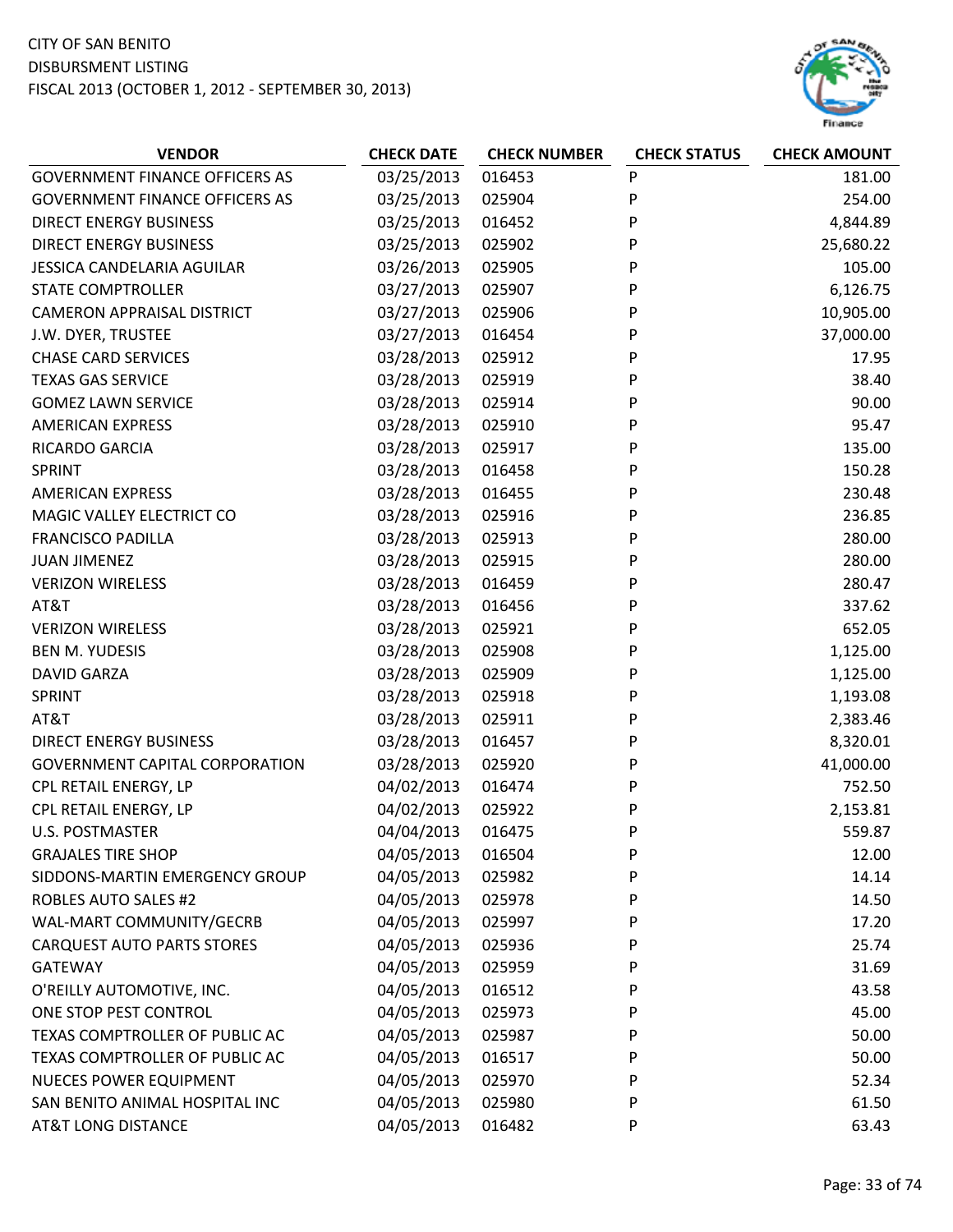# CITY OF SAN BENITO

#### DISBURSMENT LISTING

FISCAL 2013 (OCTOBER 1, 2012 ‐ SEPTEMBER 30, 2013)



| <b>VENDOR</b>                      | <b>CHECK DATE</b> | <b>CHECK NUMBER</b> | <b>CHECK STATUS</b> | <b>CHECK AMOUNT</b> |
|------------------------------------|-------------------|---------------------|---------------------|---------------------|
| ANTONIO P. GONZALES                | 04/05/2013        | 025924              | P                   | 65.00               |
| JAMES D. PENNY                     | 04/05/2013        | 025925              | P                   | 65.00               |
| JOE H. HERNANDEZ                   | 04/05/2013        | 025926              | P                   | 65.00               |
| A & W OFFICE SUPPLY, INC.          | 04/05/2013        | 025928              | P                   | 69.97               |
| TEXAS A&M UNIVERSITY-KINGSVILL     | 04/05/2013        | 025986              | P                   | 75.00               |
| <b>TERESA BAUTISTA</b>             | 04/05/2013        | 025985              | P                   | 80.00               |
| AMIGO BOLT & SUPPLY                | 04/05/2013        | 016480              | P                   | 81.36               |
| OFFICE DEPOT ACC 6113              | 04/05/2013        | 016514              | P                   | 81.46               |
| <b>GOMEZ LAWN SERVICE</b>          | 04/05/2013        | 025953              | P                   | 90.00               |
| <b>MAVERICK INDUSTRIAL</b>         | 04/05/2013        | 025967              | P                   | 90.00               |
| VALLEY WINDSHIELD REPAIR & AUT     | 04/05/2013        | 025995              | P                   | 90.00               |
| <b>NUECES POWER EQUIPMENT</b>      | 04/05/2013        | 016511              | P                   | 90.23               |
| WTS INDUSTRIAL SOLUTIONS, INC.     | 04/05/2013        | 025999              | P                   | 94.22               |
| ENVIRONMENTAL RESOURCE ASSOCIA     | 04/05/2013        | 016495              | P                   | 106.33              |
| OFFICE DEPOT ACC 6113              | 04/05/2013        | 025971              | P                   | 115.03              |
| TOPS THE OUTDOOR POWER STORE       | 04/05/2013        | 016518              | Ρ                   | 119.00              |
| D & R GLASS ETC INC.               | 04/05/2013        | 025944              | Ρ                   | 120.00              |
| <b>RENEE LOCKETT</b>               | 04/05/2013        | 025976              | P                   | 120.00              |
| <b>GCR TIRE CENTERS</b>            | 04/05/2013        | 025951              | P                   | 125.00              |
| BROWNSVILLE BOOT JACK III, INC     | 04/05/2013        | 025935              | P                   | 125.99              |
| CRISP ANALYTICAL LABS, LLC         | 04/05/2013        | 016491              | P                   | 130.00              |
| <b>SUNRISE GREETINGS</b>           | 04/05/2013        | 025984              | P                   | 131.38              |
| ALAMO IRON WORKS, INC.             | 04/05/2013        | 025930              | P                   | 132.60              |
| <b>JOHNNY'S TRUE VALUE</b>         | 04/05/2013        | 016506              | Ρ                   | 136.94              |
| <b>SAN BENITO NEWS</b>             | 04/05/2013        | 025981              | P                   | 148.70              |
| PROVANTAGE, LLC                    | 04/05/2013        | 025975              | P                   | 155.05              |
| ALAMO IRON WORKS, INC.             | 04/05/2013        | 016478              | P                   | 171.25              |
| <b>JUNIOR LIBRARY GUILD</b>        | 04/05/2013        | 025960              | P                   | 188.16              |
| VICTORIA STEEL & SUPPLY INC.       | 04/05/2013        | 025996              | P                   | 190.18              |
| RIO GRANDE CONCRETE ACCESSORIE     | 04/05/2013        | 025977              | P                   | 199.80              |
| MCCOY'S BUILDING SUPPLY            | 04/05/2013        | 025968              | P                   | 226.21              |
| TOPS THE OUTDOOR POWER STORE       | 04/05/2013        | 025992              | P                   | 227.90              |
| <b>EXPERT TIRE</b>                 | 04/05/2013        | 025946              | P                   | 229.31              |
| HURRICANE FENCE COMPANY            | 04/05/2013        | 016505              | P                   | 246.43              |
| <b>CENTER POINT LARGE PRINT</b>    | 04/05/2013        | 025938              | Ρ                   | 248.04              |
| MAD BOAR HARLEY-DAVIDSON           | 04/05/2013        | 025966              | P                   | 255.00              |
| DOGGETT HEAVY MACHINERY SERVIC     | 04/05/2013        | 025945              | P                   | 258.48              |
| <b>SAN BENITO NEWS</b>             | 04/05/2013        | 016516              | P                   | 267.18              |
| <b>ADVANCE AUTO PARTS</b>          | 04/05/2013        | 016476              | P                   | 279.85              |
| <b>IGLESIA CRISTO ES EL CAMINO</b> | 04/05/2013        | 025956              | P                   | 280.00              |
| <b>JEHOVA'S WITNESSES</b>          | 04/05/2013        | 025958              | P                   | 280.00              |
| <b>GENEVA GROUP</b>                | 04/05/2013        | 025952              | P                   | 290.00              |
| THE PRODUCTIVITY CENTER, INC.      | 04/05/2013        | 025990              | P                   | 295.00              |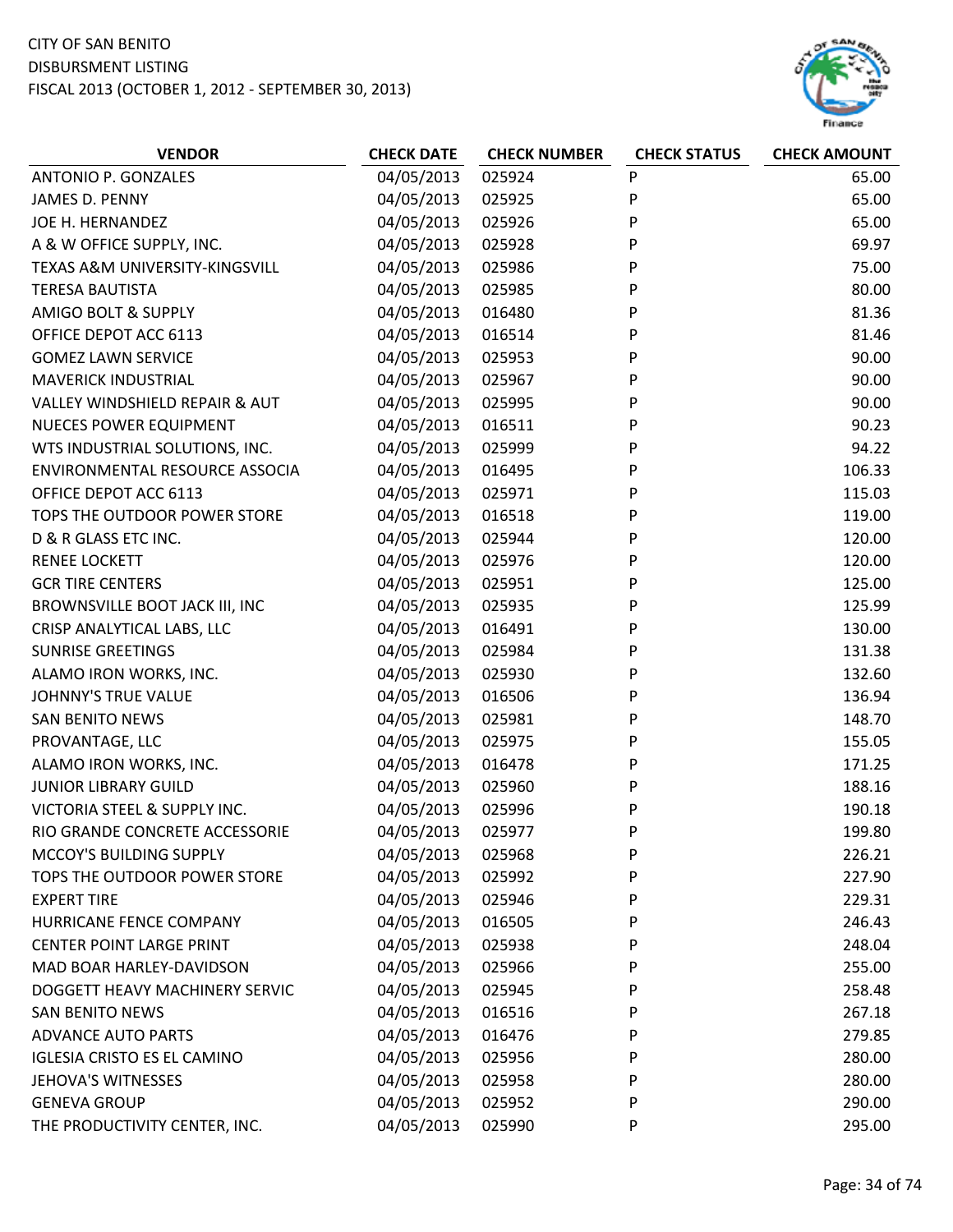

| 04/05/2013<br>025983<br>P<br><b>STATE COMPTROLLER</b><br>298.80<br>P<br>04/05/2013<br><b>EQUIPMENT DEPOT</b><br>016496<br>299.98<br>04/05/2013<br>P<br>025961<br>313.80<br>L. T. BOSWELL<br>P<br><b>NEUHAUS &amp; COMPANY</b><br>04/05/2013<br>322.11<br>025969<br><b>GRAPHICS CENTER</b><br>04/05/2013<br>000106<br>P<br>336.50 |  |
|----------------------------------------------------------------------------------------------------------------------------------------------------------------------------------------------------------------------------------------------------------------------------------------------------------------------------------|--|
|                                                                                                                                                                                                                                                                                                                                  |  |
|                                                                                                                                                                                                                                                                                                                                  |  |
|                                                                                                                                                                                                                                                                                                                                  |  |
|                                                                                                                                                                                                                                                                                                                                  |  |
|                                                                                                                                                                                                                                                                                                                                  |  |
| CPL RETAIL ENERGY, LP<br>04/05/2013<br>016490<br>P<br>339.50                                                                                                                                                                                                                                                                     |  |
| P<br>VICTORIA STEEL & SUPPLY INC.<br>04/05/2013<br>016521<br>346.08                                                                                                                                                                                                                                                              |  |
| <b>ALLIED WASTE SERVICES #863</b><br>04/05/2013<br>016479<br>P<br>351.74                                                                                                                                                                                                                                                         |  |
| 04/05/2013<br>FIRE PUMP SPECIALTY<br>P<br>360.10<br>025947                                                                                                                                                                                                                                                                       |  |
| 04/05/2013<br>P<br>GIDDY-UP DELIVERY SERVICE INC.<br>016500<br>375.14                                                                                                                                                                                                                                                            |  |
| P<br>04/05/2013<br>M & S FENCE AND WELDING REPAIR<br>025965<br>395.00                                                                                                                                                                                                                                                            |  |
| 04/05/2013<br>016492<br>P<br>406.05<br>DATAMATIC, INC.                                                                                                                                                                                                                                                                           |  |
| P<br><b>CHASE CARD SERVICES</b><br>04/05/2013<br>025940<br>436.43                                                                                                                                                                                                                                                                |  |
| 04/05/2013<br>P<br>446.03<br>MCCOY'S BUILDING SUPPLY<br>016510                                                                                                                                                                                                                                                                   |  |
| 04/05/2013<br>P<br>461.64<br><b>USA BLUE BOOK</b><br>016520                                                                                                                                                                                                                                                                      |  |
| 04/05/2013<br>025993<br>P<br><b>VALLEY BAPTIST MEDICAL CENTER</b><br>470.41                                                                                                                                                                                                                                                      |  |
| <b>G &amp; K SERVICES</b><br>04/05/2013<br>P<br>488.82<br>025949                                                                                                                                                                                                                                                                 |  |
| 04/05/2013<br>P<br>500.00<br>FISERV SOLUTIONS, INC<br>016497                                                                                                                                                                                                                                                                     |  |
| P<br><b>G &amp; K SERVICES</b><br>04/05/2013<br>016498<br>510.34                                                                                                                                                                                                                                                                 |  |
| P<br>THE CARNESI COMPANY<br>04/05/2013<br>025989<br>522.48                                                                                                                                                                                                                                                                       |  |
| PITNEY BOWES GLOBAL FINANCIAL<br>04/05/2013<br>P<br>025974<br>531.00                                                                                                                                                                                                                                                             |  |
| KINLOCH EQUIPMENT & SUPPLY, IN<br>04/05/2013<br>P<br>550.34<br>016507                                                                                                                                                                                                                                                            |  |
| H & V EQUIPMENT, INC.<br>04/05/2013<br>P<br>025954<br>551.07                                                                                                                                                                                                                                                                     |  |
| 04/05/2013<br>JOHN SCHEIBER PHOTOGRAPHY<br>000107<br>P<br>569.20                                                                                                                                                                                                                                                                 |  |
| P<br>04/05/2013<br>600.00<br>BENITEZ WELDING SERVICE, LLC.<br>016483                                                                                                                                                                                                                                                             |  |
| P<br><b>MATT'S CASH AND CARRY</b><br>04/05/2013<br>000033<br>602.58                                                                                                                                                                                                                                                              |  |
| <b>BURTON AUTO SUPPLY</b><br>04/05/2013<br>P<br>016486<br>654.68                                                                                                                                                                                                                                                                 |  |
| 04/05/2013<br>P<br><b>BORDER STATES ELECTRIC SUPPLY</b><br>016484<br>717.24                                                                                                                                                                                                                                                      |  |
| 04/05/2013<br>P<br>ALL VALLEY FAMILY MEDICAL, PLL<br>025931<br>785.00                                                                                                                                                                                                                                                            |  |
| ODESSA PUMPS & EQUIPMENT, INC.<br>04/05/2013<br>P<br>832.00<br>016513                                                                                                                                                                                                                                                            |  |
| 04/05/2013<br><b>AT&amp;T LONG DISTANCE</b><br>025933<br>P<br>862.78                                                                                                                                                                                                                                                             |  |
| 04/05/2013<br>P<br><b>ADVANCE AUTO PARTS</b><br>025929<br>1,020.63                                                                                                                                                                                                                                                               |  |
| 04/05/2013<br>P<br>CPL RETAIL ENERGY, LP<br>025942<br>1,126.86                                                                                                                                                                                                                                                                   |  |
| 04/05/2013<br>WOFFORD MCALLEN ARMATURE WORKS<br>016522<br>P<br>1,280.00                                                                                                                                                                                                                                                          |  |
| 04/05/2013<br>CENTRAL READY MIX CONCRETE COM<br>025939<br>P<br>1,309.00                                                                                                                                                                                                                                                          |  |
| 04/05/2013<br><b>GOODE ELECTRIC COMPANY</b><br>016503<br>P<br>1,504.25                                                                                                                                                                                                                                                           |  |
| 04/05/2013<br>DSHS CENTRAL LAB MC2004<br>016493<br>P<br>1,504.35                                                                                                                                                                                                                                                                 |  |
| 04/05/2013<br><b>AOC</b><br>016481<br>P<br>1,545.00                                                                                                                                                                                                                                                                              |  |
| 04/05/2013<br>CPS HUMAN RESOURCE SERVICES<br>025943<br>P<br>1,638.75                                                                                                                                                                                                                                                             |  |
| 04/05/2013<br><b>AMERICAN EXPRESS</b><br>P<br>1,903.76<br>025932                                                                                                                                                                                                                                                                 |  |
| 04/05/2013<br>PITNEY BOWES GLOBAL FINANCIAL<br>016515<br>P<br>2,265.00                                                                                                                                                                                                                                                           |  |
| 04/05/2013<br>P<br>U.S. UNDERWATER SERVICES, LLC<br>016519<br>2,265.00                                                                                                                                                                                                                                                           |  |
| 04/05/2013<br>LONG CHILTON LLP<br>016509<br>P<br>2,515.50                                                                                                                                                                                                                                                                        |  |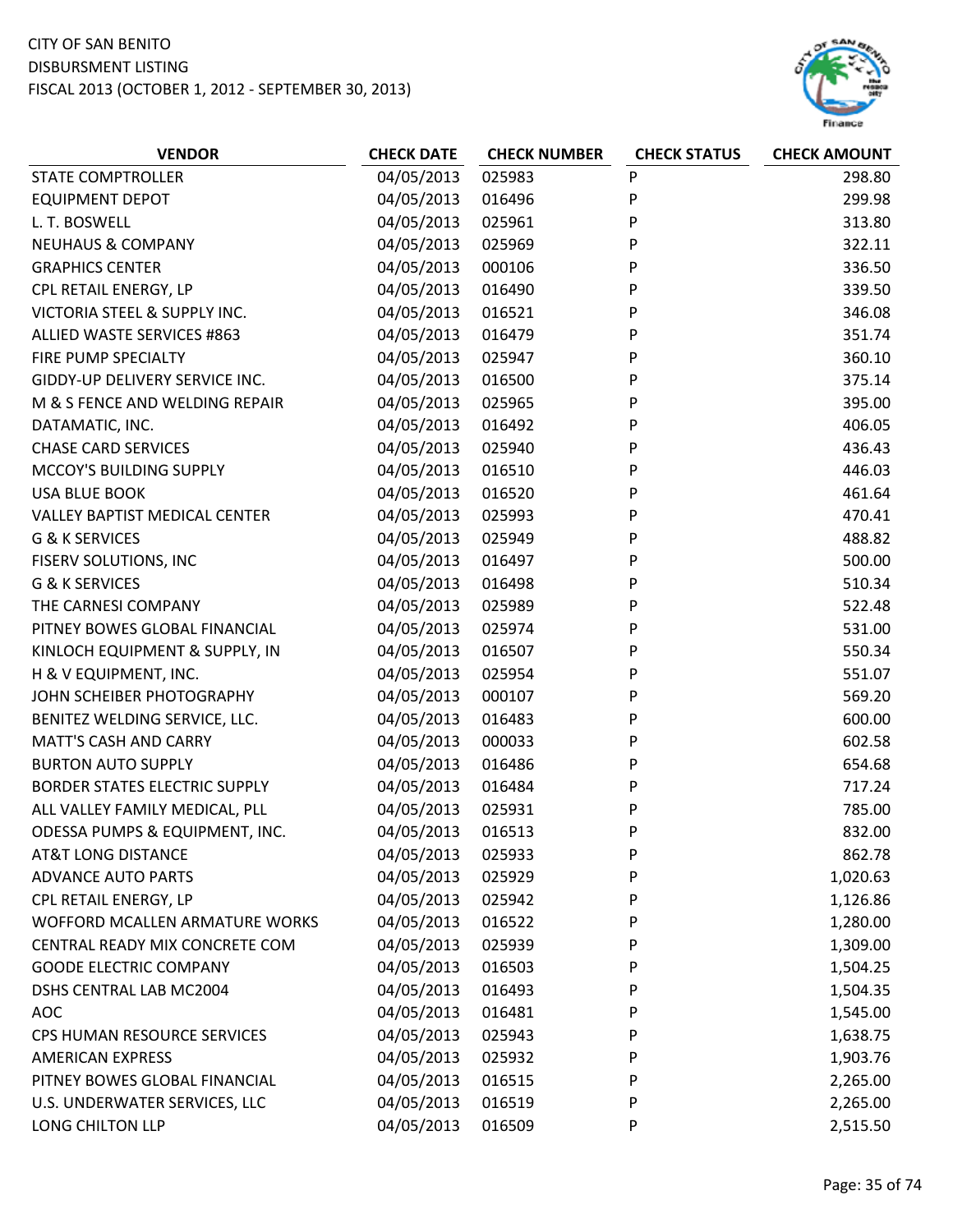

| <b>VENDOR</b>                         | <b>CHECK DATE</b> | <b>CHECK NUMBER</b> | <b>CHECK STATUS</b> | <b>CHECK AMOUNT</b> |
|---------------------------------------|-------------------|---------------------|---------------------|---------------------|
| ROERIG OLIVEIRA & FISHER L.L.P        | 04/05/2013        | 025979              | P                   | 2,537.50            |
| LONG CHILTON LLP                      | 04/05/2013        | 025963              | P                   | 2,691.00            |
| RIO GRANDE VALLEY PARTNERSHIP         | 04/05/2013        | 000108              | P                   | 2,750.00            |
| <b>BROWNSVILLE PUBLIC UTILITIES B</b> | 04/05/2013        | 016485              | P                   | 2,800.00            |
| <b>TEXAS MUNICIPAL LEAGUE</b>         | 04/05/2013        | 025988              | P                   | 3,106.00            |
| LEWIS ELECTRIC MOTORS, INC.           | 04/05/2013        | 016508              | P                   | 4,267.27            |
| LOWER RIO GRANDE VALLEY               | 04/05/2013        | 025964              | P                   | 5,278.00            |
| OIL PATCH FUEL & SUPPLY, INC.         | 04/05/2013        | 025972              | P                   | 6,454.75            |
| <b>VALLEY IT SOLUTIONS</b>            | 04/05/2013        | 025994              | P                   | 7,000.00            |
| AGUAWORKS PIPE & SUPPLY, LLC.         | 04/05/2013        | 016477              | P                   | 7,896.31            |
| COYM, REHMET & GUTIERREZ ENGIN        | 04/05/2013        | 025941              | P                   | 8,114.00            |
| <b>CASCO INDUSTRIES INC.</b>          | 04/05/2013        | 025937              | P                   | 9,459.00            |
| EMMSA, CO.                            | 04/05/2013        | 016494              | P                   | 9,664.80            |
| <b>CAMERON COUNTY IRRIGATION DIST</b> | 04/05/2013        | 016487              | P                   | 10,913.20           |
| WRIGHT FUEL DISTRIBUTORS, LLC         | 04/05/2013        | 025998              | P                   | 12,306.41           |
| FRONTERA MATERIALS, INC               | 04/05/2013        | 025948              | P                   | 20,419.83           |
| LINEBARGER GOGGAN BLAIR & SAMP        | 04/05/2013        | 025962              | P                   | 22,225.97           |
| IMMIXTECHNOLOGY, INC.                 | 04/05/2013        | 025957              | P                   | 25,000.00           |
| COYM, REHMET & GUTIERREZ ENGIN        | 04/05/2013        | 016489              | P                   | 29,228.55           |
| TML INTERGOVERNMENTAL                 | 04/05/2013        | 025991              | P                   | 32,507.50           |
| CORNETT CONSTRUCTION, CO.             | 04/05/2013        | 016488              | P                   | 53,601.25           |
| <b>CUBCO CONSTRUCTION, INC.</b>       | 04/05/2013        | 026000              | P                   | 65,068.82           |
| HIGHMARK CONSTRUCTION COMPANY,        | 04/05/2013        | 025955              | P                   | 132,050.00          |
| TEXAS MUNICIPAL COURTS EDUCATI        | 04/08/2013        | 026001              | P                   | 200.00              |
| <b>CAMERON COUNTY IRRIGATION DIST</b> | 04/08/2013        | 016523              | P                   | 27,686.56           |
| <b>AMERICAN EXPRESS</b>               | 04/09/2013        | 026002              | P                   | 295.40              |
| <b>U.S. POSTMASTER</b>                | 04/11/2013        | 016534              | P                   | 538.04              |
| RAUL ZUNIGA, JR.                      | 04/12/2013        | 026011              | P                   | 8.00                |
| <b>DAVID MONSIVAIS</b>                | 04/12/2013        | 026013              | P                   | 10.00               |
| CPL RETAIL ENERGY, LP                 | 04/12/2013        | 016535              | P                   | 31.62               |
| <b>SAM'S CLUB DIRECT</b>              | 04/12/2013        | 026012              | P                   | 45.00               |
| DSHS-TIER TWO CHEMICAL REPORTI        | 04/12/2013        | 016538              | P                   | 100.00              |
| <b>AMERICAN EXPRESS</b>               | 04/12/2013        | 026005              | P                   | 278.59              |
| <b>CHASE CARD SERVICES</b>            | 04/12/2013        | 026006              | P                   | 792.35              |
| SAN BENITO MUSEUMS COALITION          | 04/12/2013        | 000109              | P                   | 937.50              |
| <b>WELLS FARGO BANK N.A.</b>          | 04/12/2013        | 016537              | P                   | 1,000.00            |
| <b>BEN M. YUDESIS</b>                 | 04/12/2013        | 026003              | P                   | 1,125.00            |
| <b>DAVID GARZA</b>                    | 04/12/2013        | 026004              | P                   | 1,125.00            |
| CPL RETAIL ENERGY, LP                 | 04/12/2013        | 026007              | P                   | 2,757.11            |
| PHILPOTT GOVERNMENT & COMMERCI        | 04/12/2013        | 026010              | P                   | 21,594.25           |
| <b>DIRECT ENERGY BUSINESS</b>         | 04/12/2013        | 016536              | P                   | 33,497.49           |
| <b>DIRECT ENERGY BUSINESS</b>         | 04/12/2013        | 026008              | P                   | 39,550.26           |
| AMERICAN EXPRESS CORPORATE            | 04/15/2013        | 016539              | P                   | 165,191.22          |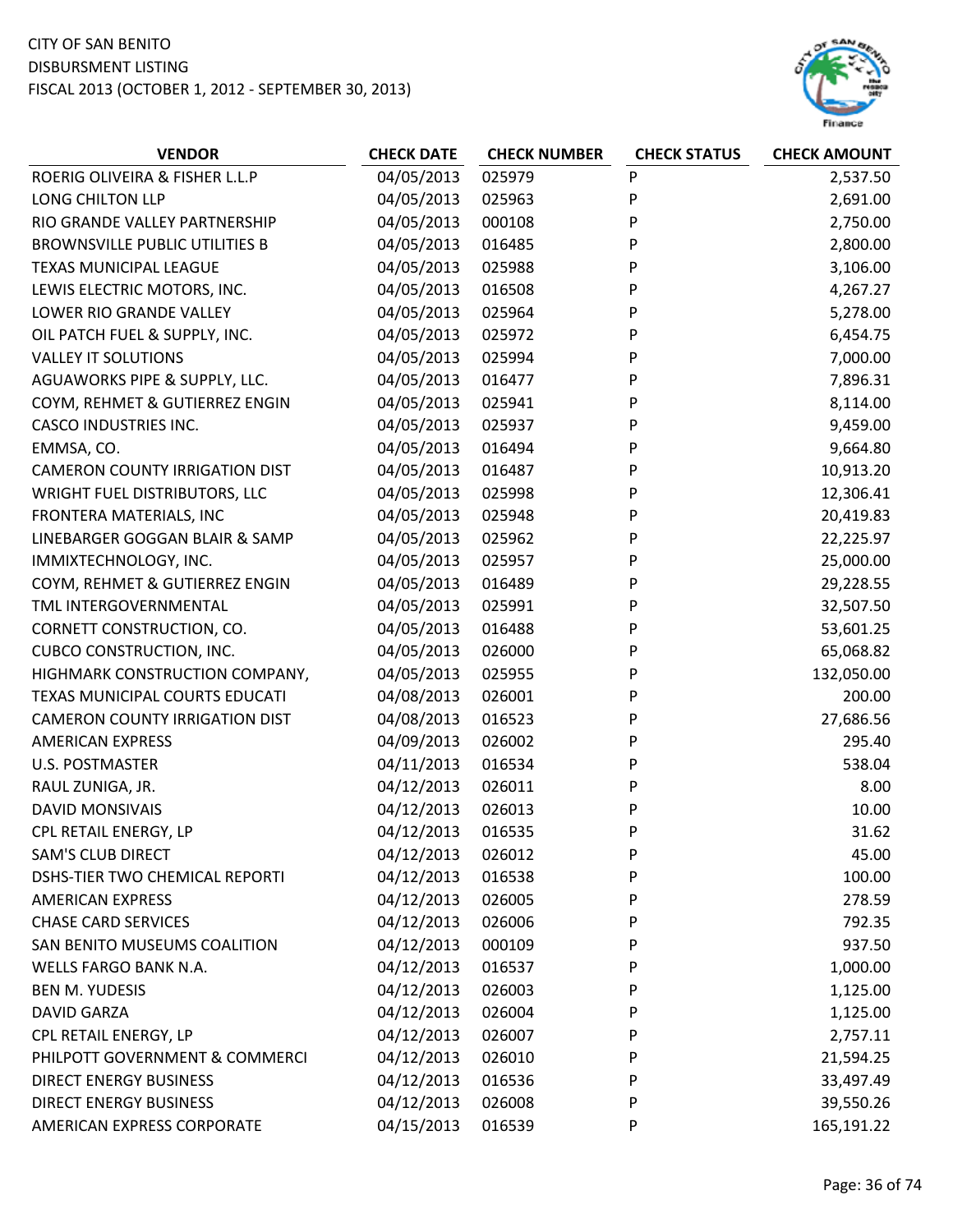| <b>VENDOR</b>                             | <b>CHECK DATE</b> | <b>CHECK NUMBER</b> | <b>CHECK STATUS</b> | <b>CHECK AMOUNT</b> |
|-------------------------------------------|-------------------|---------------------|---------------------|---------------------|
| <b>AT&amp;T LONG DISTANCE</b>             | 04/16/2013        | 002292              | P                   | 15.43               |
| <b>CULLIGAN WATER</b>                     | 04/16/2013        | 002295              | P                   | 24.00               |
| <b>JACINTO HINOJOSA</b>                   | 04/16/2013        | 026015              | P                   | 30.00               |
| <b>AMERICAN EXPRESS</b>                   | 04/16/2013        | 002290              | P                   | 34.53               |
| RODRIGO DAVILA                            | 04/16/2013        | 026014              | P                   | 40.00               |
| TEXAS A&M UNIVERSITY-KINGSVILL            | 04/16/2013        | 026017              | P                   | 100.00              |
| AT&T                                      | 04/16/2013        | 002291              | P                   | 138.04              |
| <b>SANDEE ALVAREZ</b>                     | 04/16/2013        | 002298              | P                   | 170.00              |
| <b>CHASE CARD SERVICES</b>                | 04/16/2013        | 002293              | P                   | 190.36              |
| <b>SAN BENITO NEWS</b>                    | 04/16/2013        | 002297              | P                   | 212.43              |
| LONG CHILTON LLP                          | 04/16/2013        | 002296              | P                   | 464.00              |
| <b>CITY OF SAN BENITO</b>                 | 04/16/2013        | 002294              | P                   | 7,058.17            |
| <b>TCEQ</b>                               | 04/18/2013        | 016549              | P                   | 111.00              |
| <b>GRAJALES TIRE SHOP</b>                 | 04/19/2013        | 016570              | P                   | 5.00                |
| L. T. BOSWELL                             | 04/19/2013        | 026047              | P                   | 7.82                |
| <b>GENEVA GROUP</b>                       | 04/19/2013        | 026044              | P                   | 12.80               |
| TEXAS DEPARTMENT OF PUBLIC SAF            | 04/19/2013        | 026071              | P                   | 14.00               |
| TIRES & TUBES OF SAN BENITO               | 04/19/2013        | 026073              | P                   | 14.50               |
| TIRES & TUBES OF SAN BENITO               | 04/19/2013        | 016585              | P                   | 14.50               |
| WAL-MART COMMUNITY/GECRB                  | 04/19/2013        | 026077              | P                   | 15.22               |
| <b>CHASE CARD SERVICES</b>                | 04/19/2013        | 016560              | P                   | 18.06               |
| <b>CAMERON COUNTY CLERK</b>               | 04/19/2013        | 016559              | P                   | 20.00               |
| <b>TARPON FIRE &amp; SAFETY</b>           | 04/19/2013        | 026068              | P                   | 32.00               |
| <b>BAKER DISTRUBUTING</b>                 | 04/19/2013        | 016555              | P                   | 36.58               |
| ONE STOP PEST CONTROL                     | 04/19/2013        | 026057              | P                   | 45.00               |
| <b>AMERICAN EXPRESS</b>                   | 04/19/2013        | 026022              | P                   | 45.53               |
| <b>BORDER STATES ELECTRIC SUPPLY</b>      | 04/19/2013        | 026025              | P                   | 45.64               |
| <b>SAM'S CLUB DIRECT</b>                  | 04/19/2013        | 026065              | P                   | 50.00               |
| <b>CUMMINS-ALLISON CORP</b>               | 04/19/2013        | 026034              | P                   | 57.71               |
| O'REILLY AUTOMOTIVE, INC.                 | 04/19/2013        | 026054              | P                   | 57.91               |
| <b>TEXAS ASSOCIATION OF MUNICIPAL</b>     | 04/19/2013        | 026070              | P                   | 65.00               |
| <b>GRAJALES TIRE SHOP</b>                 | 04/19/2013        | 026045              | P                   | 68.00               |
| ROERIG OLIVEIRA & FISHER L.L.P            | 04/19/2013        | 016581              | P                   | 87.50               |
| <b>TEJAS RENTAL &amp; SALES</b>           | 04/19/2013        | 026069              | P                   | 91.85               |
| <b>RIVER OAKS NURSERY</b>                 | 04/19/2013        | 026063              | P                   | 95.00               |
| <b>RENEE LOCKETT</b>                      | 04/19/2013        | 026062              | P                   | 120.00              |
| L. T. BOSWELL                             | 04/19/2013        | 016576              | P                   | 131.90              |
| <b>VALLEY WINDSHIELD REPAIR &amp; AUT</b> | 04/19/2013        | 026076              | P                   | 135.00              |
| <b>SAN BENITO NEWS</b>                    | 04/19/2013        | 000110              | P                   | 139.45              |
| <b>CHUY'S CUSTOM SPORTS</b>               | 04/19/2013        | 026031              | P                   | 139.65              |
| <b>GENEVA GROUP</b>                       | 04/19/2013        | 016568              | P                   | 147.20              |
| ODESSA PUMPS & EQUIPMENT, INC.            | 04/19/2013        | 016578              | P                   | 150.00              |
| MCCOY'S BUILDING SUPPLY                   | 04/19/2013        | 000035              | P                   | 156.07              |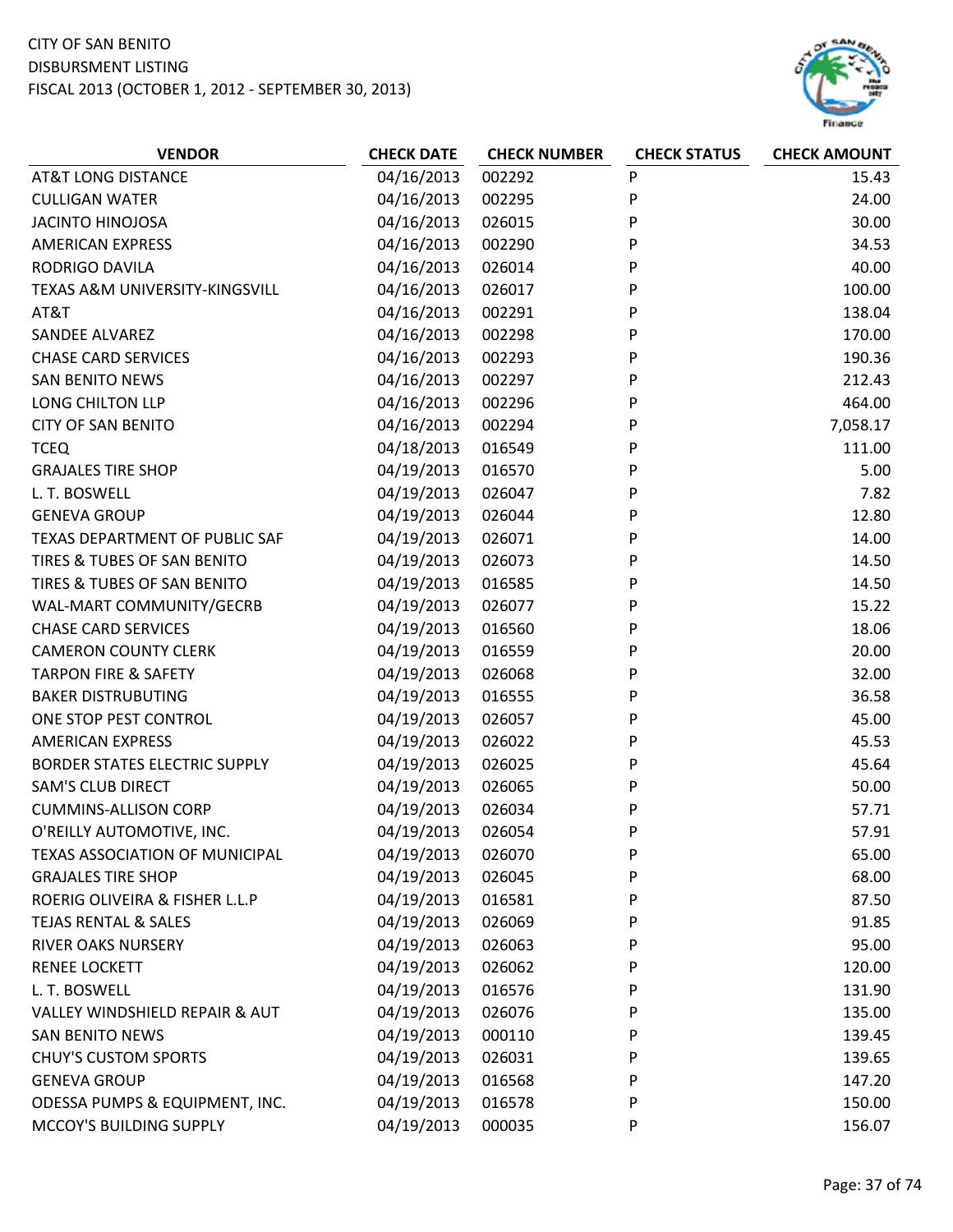

| <b>VENDOR</b>                        | <b>CHECK DATE</b> | <b>CHECK NUMBER</b> | <b>CHECK STATUS</b> | <b>CHECK AMOUNT</b> |
|--------------------------------------|-------------------|---------------------|---------------------|---------------------|
| A TO Z BRAKE SERVICE                 | 04/19/2013        | 026019              | P                   | 160.00              |
| MAD BOAR HARLEY-DAVIDSON             | 04/19/2013        | 026051              | P                   | 170.95              |
| <b>BURTON AUTO SUPPLY</b>            | 04/19/2013        | 016558              | P                   | 173.11              |
| <b>CUMMINS-ALLISON CORP</b>          | 04/19/2013        | 016561              | P                   | 173.13              |
| <b>GOODE ELECTRIC COMPANY</b>        | 04/19/2013        | 016569              | P                   | 175.00              |
| <b>BORDER STATES ELECTRIC SUPPLY</b> | 04/19/2013        | 016557              | P                   | 175.29              |
| CENTRAL READY MIX CONCRETE COM       | 04/19/2013        | 026029              | P                   | 192.50              |
| PROFORMA RGV                         | 04/19/2013        | 026061              | P                   | 202.15              |
| <b>EMBLEMATICS, INC.</b>             | 04/19/2013        | 026038              | P                   | 220.88              |
| ORIENTAL TRADING COMPANY, INC.       | 04/19/2013        | 026059              | P                   | 231.77              |
| <b>CLEAN MACHINE</b>                 | 04/19/2013        | 026033              | P                   | 234.00              |
| PUMP & POWER EQUIPMENT LLC           | 04/19/2013        | 016579              | P                   | 240.00              |
| DELTA SPECIALTIES SIGNS & SUPP       | 04/19/2013        | 026035              | P                   | 250.00              |
| <b>CITY OF BROWNSVILLE</b>           | 04/19/2013        | 026032              | P                   | 252.00              |
| <b>ADVANCE AUTO PARTS</b>            | 04/19/2013        | 016551              | P                   | 257.94              |
| <b>BURTON AUTO SUPPLY</b>            | 04/19/2013        | 026026              | P                   | 258.25              |
| <b>CARQUEST AUTO PARTS STORES</b>    | 04/19/2013        | 026027              | P                   | 259.08              |
| <b>USA BLUE BOOK</b>                 | 04/19/2013        | 016587              | P                   | 262.74              |
| AMERICAN SOLUTIONS FOR BUSINES       | 04/19/2013        | 026023              | P                   | 272.55              |
| <b>LYDIA TORRES</b>                  | 04/19/2013        | 026049              | P                   | 280.00              |
| LYNN PEAVEY COMPANY                  | 04/19/2013        | 026050              | P                   | 298.40              |
| CDW GOVERNMENT, INC.                 | 04/19/2013        | 026028              | P                   | 352.35              |
| <b>SAN BENITO NEWS</b>               | 04/19/2013        | 026066              | P                   | 363.51              |
| BELL FENCE & GALVANIZING CO.,        | 04/19/2013        | 000034              | P                   | 400.00              |
| HARLINGEN WATERWORKS SYSTEM          | 04/19/2013        | 016573              | P                   | 426.27              |
| ORBIT BROADBAND LLC                  | 04/19/2013        | 026058              | P                   | 428.00              |
| GULF COAST PAPER CO. INC.            | 04/19/2013        | 016571              | P                   | 432.18              |
| JIM COX SALES, INC.                  | 04/19/2013        | 016575              | P                   | 437.09              |
| SYSCO SAN ANTONIO INC.               | 04/19/2013        | 026067              | P                   | 524.07              |
| MCCOY'S BUILDING SUPPLY              | 04/19/2013        | 026052              | P                   | 525.84              |
| BENITEZ WELDING SERVICE, LLC.        | 04/19/2013        | 016556              | P                   | 530.00              |
| U.S. POSTMASTER                      | 04/19/2013        | 016550              | P                   | 534.61              |
| <b>AOC</b>                           | 04/19/2013        | 016554              | P                   | 541.22              |
| RAYNE OF THE RIO GRANDE VALLEY       | 04/19/2013        | 016580              | P                   | 543.00              |
| G & K SERVICES                       | 04/19/2013        | 026041              | P                   | 565.75              |
| PEREZ AUTO REPAIR                    | 04/19/2013        | 026060              | P                   | 611.12              |
| <b>B &amp; V WELDING</b>             | 04/19/2013        | 026024              | P                   | 620.00              |
| TIRE CENTERS, LLC                    | 04/19/2013        | 016584              | P                   | 625.64              |
| <b>G &amp; K SERVICES</b>            | 04/19/2013        | 016564              | P                   | 651.79              |
| <b>EXPERT TIRE</b>                   | 04/19/2013        | 026039              | P                   | 687.20              |
| <b>DOLORES BANDA</b>                 | 04/19/2013        | 026037              | P                   | 730.00              |
| <b>HACH COMPANY</b>                  | 04/19/2013        | 016572              | P                   | 763.78              |
| FERGUSON WATERWORKS-MUNICIPAL        | 04/19/2013        | 016563              | P                   | 792.18              |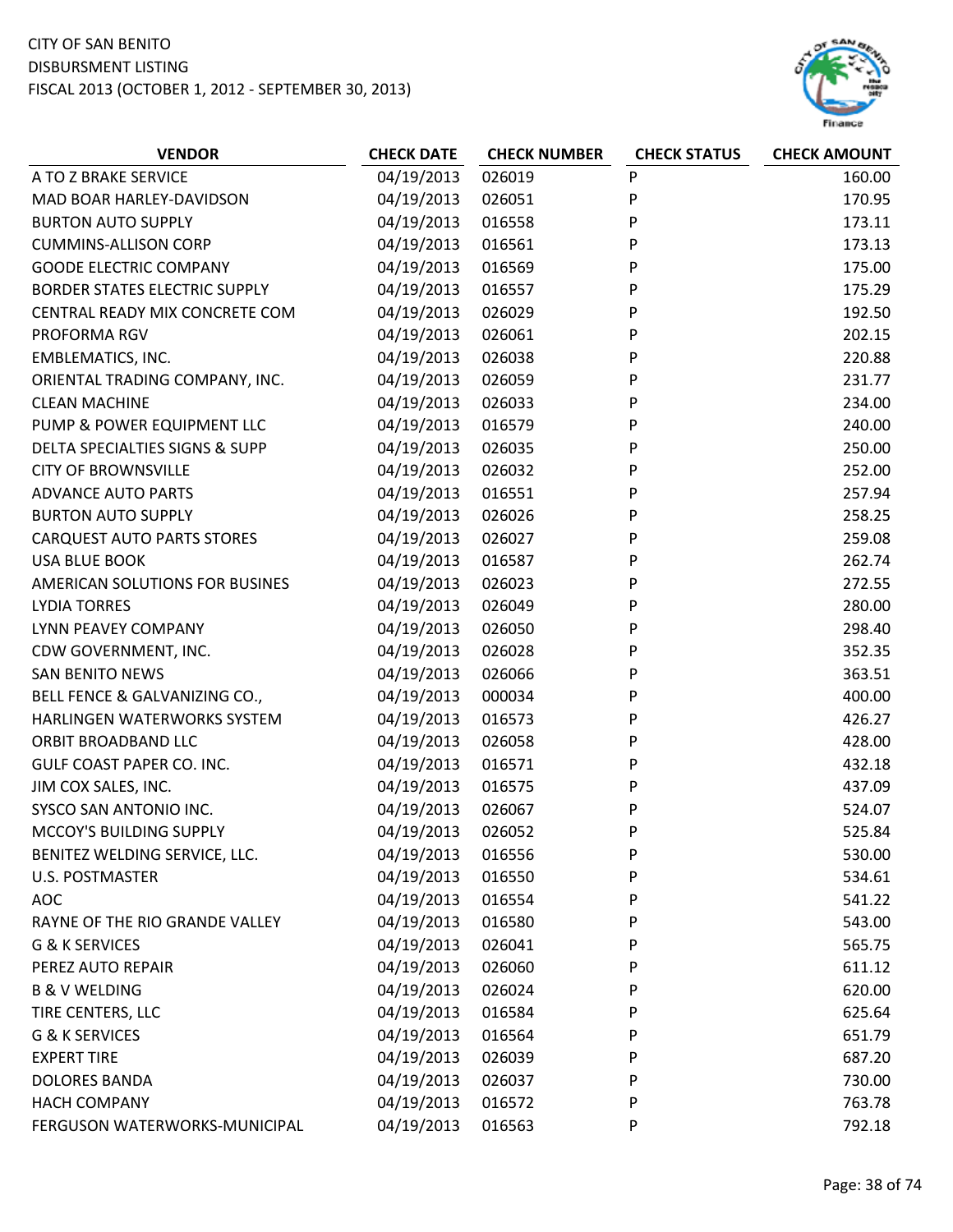

| <b>VENDOR</b>                        | <b>CHECK DATE</b> | <b>CHECK NUMBER</b> | <b>CHECK STATUS</b> | <b>CHECK AMOUNT</b> |
|--------------------------------------|-------------------|---------------------|---------------------|---------------------|
| LJH SERVICES INC.                    | 04/19/2013        | 026048              | P                   | 800.00              |
| TOPS THE OUTDOOR POWER STORE         | 04/19/2013        | 026074              | P                   | 825.59              |
| GALL'S, AN ARAMARK COMPANY           | 04/19/2013        | 026043              | P                   | 861.46              |
| DSHS CENTRAL LAB MC2004              | 04/19/2013        | 016562              | P                   | 873.18              |
| <b>ADVANCE AUTO PARTS</b>            | 04/19/2013        | 026021              | P                   | 879.31              |
| DIGITAL OFFICE SYSTEMS               | 04/19/2013        | 026036              | P                   | 1,074.73            |
| <b>CHASE CARD SERVICES</b>           | 04/19/2013        | 026030              | P                   | 1,446.91            |
| GULF COAST PAPER CO. INC.            | 04/19/2013        | 026046              | P                   | 1,610.65            |
| SENDERO SOUTH COMPANY                | 04/19/2013        | 016582              | P                   | 1,718.16            |
| MUNICIPAL SERVICES BUREAU            | 04/19/2013        | 026053              | P                   | 2,010.74            |
| A.C. FURNITURE COMPANY, INC.         | 04/19/2013        | 026020              | P                   | 2,163.80            |
| ANA-LAB CORP.                        | 04/19/2013        | 016553              | P                   | 2,738.00            |
| OMNI BASE SERVICES OF TEXAS          | 04/19/2013        | 026056              | P                   | 3,666.00            |
| AGUAWORKS PIPE & SUPPLY, LLC.        | 04/19/2013        | 016552              | P                   | 3,949.56            |
| FRONTERA MATERIALS, INC              | 04/19/2013        | 026040              | P                   | 4,213.80            |
| TOPS THE OUTDOOR POWER STORE         | 04/19/2013        | 016586              | P                   | 4,506.09            |
| ROERIG OLIVEIRA & FISHER L.L.P       | 04/19/2013        | 026064              | P                   | 4,748.81            |
| TERRA RENEWAL WEST, LLC              | 04/19/2013        | 016583              | P                   | 4,900.00            |
| <b>WRIGHT FUEL DISTRIBUTORS, LLC</b> | 04/19/2013        | 026078              | P                   | 5,796.87            |
| <b>GENERAL CHEMICAL</b>              | 04/19/2013        | 016567              | P                   | 6,159.14            |
| <b>NEUHAUS &amp; COMPANY</b>         | 04/19/2013        | 016577              | P                   | 6,199.00            |
| THE CARNESI COMPANY                  | 04/19/2013        | 026072              | P                   | 7,000.00            |
| <b>VALLEY IT SOLUTIONS</b>           | 04/19/2013        | 026075              | P                   | 7,000.00            |
| OIL PATCH FUEL & SUPPLY, INC.        | 04/19/2013        | 026055              | P                   | 7,041.25            |
| HD SUPPLY WATERWORKS, LTD.           | 04/19/2013        | 016574              | P                   | 15,762.53           |
| <b>JACINTO HINOJOSA</b>              | 04/22/2013        | 026079              | P                   | 50.00               |
| <b>JOSE FIGUEROA</b>                 | 04/22/2013        | 026080              | P                   | 50.00               |
| <b>MARCO VALENCIA</b>                | 04/22/2013        | 026081              | P                   | 50.00               |
| <b>GERARDO A. SALAZAR</b>            | 04/22/2013        | 026082              | P                   | 240.00              |
| <b>CAMERON COUNTY CLERK</b>          | 04/23/2013        | 016589              | P                   | 20.00               |
| <b>TEXAS GAS SERVICE</b>             | 04/23/2013        | 026086              | P                   | 39.09               |
| <b>TCEQ</b>                          | 04/23/2013        | 016588              | P                   | 111.00              |
| TIME WARNER CABLE                    | 04/23/2013        | 026087              | P                   | 122.36              |
| SPRINT                               | 04/23/2013        | 016591              | P                   | 125.86              |
| <b>VERIZON WIRELESS</b>              | 04/23/2013        | 016592              | P                   | 345.87              |
| <b>VERIZON WIRELESS</b>              | 04/23/2013        | 026088              | P                   | 439.10              |
| SPRINT                               | 04/23/2013        | 026085              | P                   | 1,262.56            |
| <b>BREATH TEST SERVICES</b>          | 04/23/2013        | 026083              | P                   | 2,000.00            |
| OIL PATCH FUEL & SUPPLY, INC.        | 04/23/2013        | 026084              | P                   | 5,862.75            |
| <b>DIRECT ENERGY BUSINESS</b>        | 04/23/2013        | 016590              | P                   | 8,277.59            |
| <b>STATE COMPTROLLER</b>             | 04/23/2013        | 000000              | P                   | 121,204.92          |
| TEXAS WORKFORCE COMMISS.             | 04/24/2013        | 016593              | P                   | 255.25              |
| TEXAS ACADEMY OF ANIMAL CONTRO       | 04/24/2013        | 026090              | P                   | 400.00              |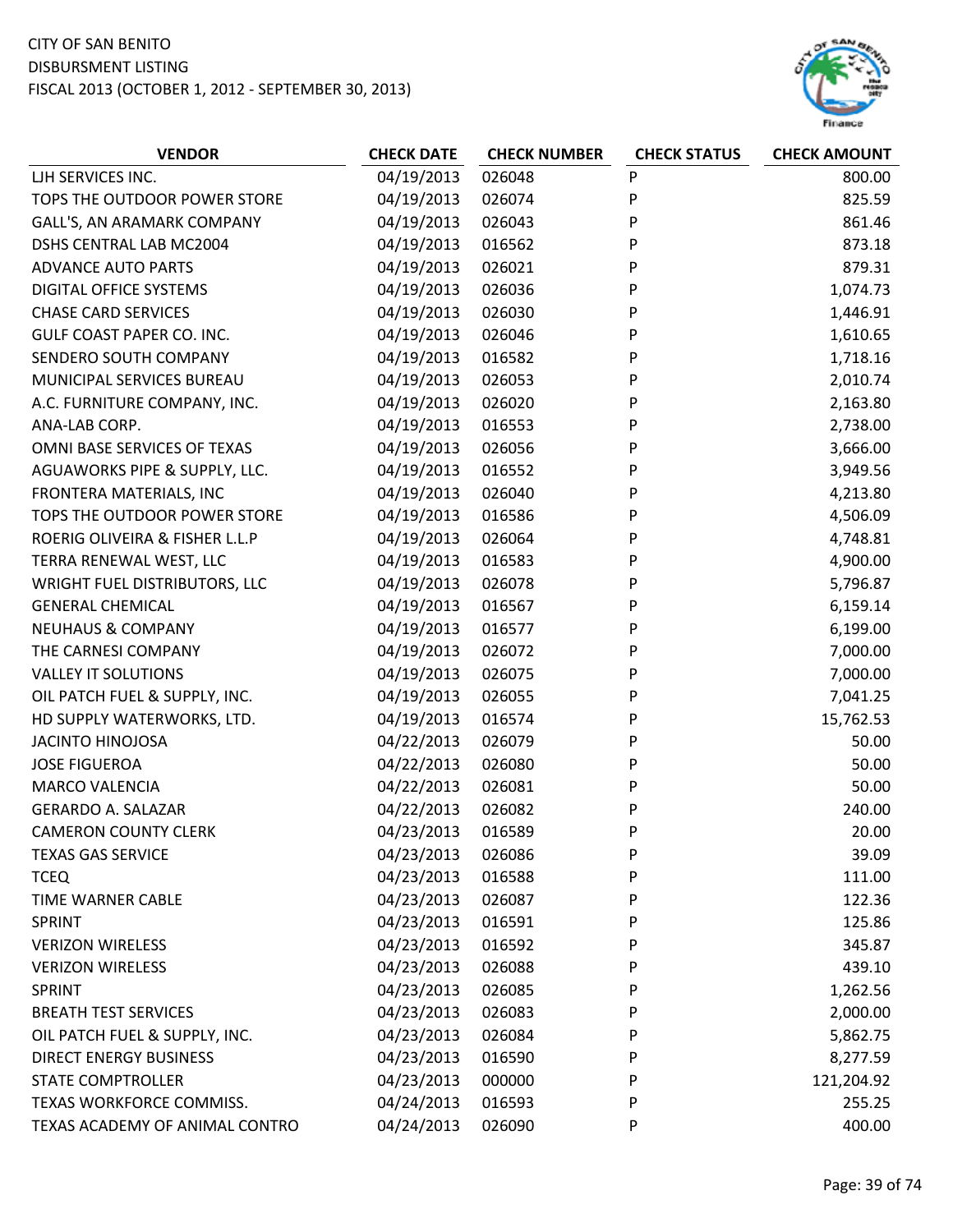

| <b>VENDOR</b>                   | <b>CHECK DATE</b> | <b>CHECK NUMBER</b> | <b>CHECK STATUS</b> | <b>CHECK AMOUNT</b> |
|---------------------------------|-------------------|---------------------|---------------------|---------------------|
| TEXAS WORKFORCE COMMISS.        | 04/24/2013        | 026089              | P                   | 1,066.74            |
| <b>CHASE CARD SERVICES</b>      | 04/25/2013        | 016594              | P                   | 44.82               |
| MAGIC VALLEY ELECTRICT CO       | 04/25/2013        | 026094              | P                   | 233.70              |
| <b>AMERICAN EXPRESS</b>         | 04/25/2013        | 026091              | P                   | 282.66              |
| <b>CHASE CARD SERVICES</b>      | 04/25/2013        | 026092              | P                   | 1,630.76            |
| <b>START CENTER</b>             | 04/25/2013        | 002300              | P                   | 2,000.00            |
| <b>CITY OF SAN BENITO</b>       | 04/25/2013        | 002299              | P                   | 2,523.74            |
| <b>ALICIA VARGAS</b>            | 04/26/2013        | 026097              | P                   | 30.00               |
| <b>CRISELDA PARTIDA</b>         | 04/26/2013        | 026098              | P                   | 30.00               |
| <b>CHASE CARD SERVICES</b>      | 04/26/2013        | 026099              | P                   | 67.85               |
| <b>BEN M. YUDESIS</b>           | 04/26/2013        | 026095              | P                   | 1,125.00            |
| <b>DAVID GARZA</b>              | 04/26/2013        | 026096              | P                   | 1,125.00            |
| <b>DIRECT ENERGY BUSINESS</b>   | 05/01/2013        | 016620              | P                   | 37.01               |
| <b>CHASE CARD SERVICES</b>      | 05/01/2013        | 026101              | P                   | 207.33              |
| <b>U.S. POSTMASTER</b>          | 05/01/2013        | 016621              | P                   | 558.05              |
| CPL RETAIL ENERGY, LP           | 05/01/2013        | 016619              | P                   | 688.70              |
| <b>AMERICAN EXPRESS</b>         | 05/01/2013        | 026100              | P                   | 841.76              |
| CPL RETAIL ENERGY, LP           | 05/01/2013        | 026102              | P                   | 3,068.39            |
| <b>RENE T. GARCIA</b>           | 05/03/2013        | 026162              | P                   | 4.92                |
| JESUS M. TIJERINA JR.           | 05/03/2013        | 026141              | P                   | 4.97                |
| <b>TARPON FIRE &amp; SAFETY</b> | 05/03/2013        | 026171              | P                   | 8.00                |
| <b>CLEAN MACHINE</b>            | 05/03/2013        | 026117              | P                   | 20.00               |
| FEDERAL EXPRESS CORPORATION     | 05/03/2013        | 026124              | P                   | 21.29               |
| A & W OFFICE SUPPLY, INC.       | 05/03/2013        | 026105              | P                   | 21.42               |
| TIRES & TUBES OF SAN BENITO     | 05/03/2013        | 026175              | P                   | 29.00               |
| MCCOY'S BUILDING SUPPLY         | 05/03/2013        | 026151              | P                   | 38.77               |
| <b>TERESA BAUTISTA</b>          | 05/03/2013        | 026172              | P                   | 40.00               |
| ALL VALLEY KEY & LOCK           | 05/03/2013        | 026109              | P                   | 45.00               |
| RICARDO GARCIA                  | 05/03/2013        | 026164              | P                   | 45.00               |
| <b>GATEWAY</b>                  | 05/03/2013        | 026142              | P                   | 57.15               |
| <b>SAN BENITO NEWS</b>          | 05/03/2013        | 026167              | P                   | 60.00               |
| <b>GCR TIRE CENTERS</b>         | 05/03/2013        | 016636              | P                   | 62.00               |
| <b>ANTONIO P. GONZALES</b>      | 05/03/2013        | 026180              | P                   | 65.00               |
| JAMES D. PENNY                  | 05/03/2013        | 026181              | P                   | 65.00               |
| JOE H. HERNANDEZ                | 05/03/2013        | 026182              | P                   | 65.00               |
| <b>GRAJALES TIRE SHOP</b>       | 05/03/2013        | 016641              | P                   | 73.00               |
| <b>BURTON AUTO SUPPLY</b>       | 05/03/2013        | 026114              | P                   | 79.46               |
| <b>CHASE CARD SERVICES</b>      | 05/03/2013        | 026116              | P                   | 79.89               |
| <b>AOC</b>                      | 05/03/2013        | 026111              | P                   | 81.41               |
| J.P. EVERHART & CO. INC.        | 05/03/2013        | 026140              | O                   | 84.00               |
| GULF COAST PAPER CO. INC.       | 05/03/2013        | 016642              | P                   | 85.42               |
| GULF COAST PAPER CO. INC.       | 05/03/2013        | 026134              | P                   | 85.98               |
| <b>GRAJALES TIRE SHOP</b>       | 05/03/2013        | 026133              | P                   | 87.00               |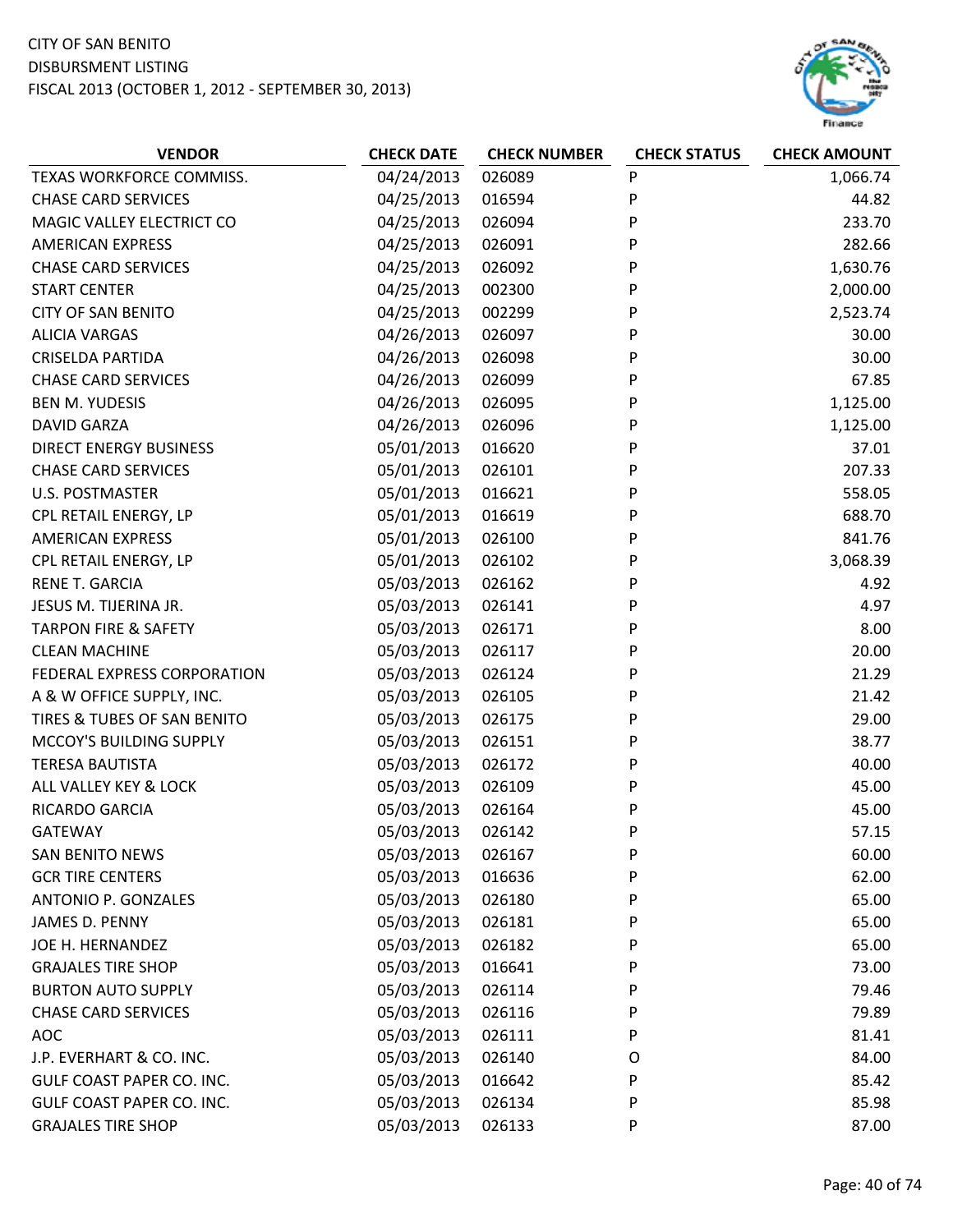

| <b>VENDOR</b>                         | <b>CHECK DATE</b> | <b>CHECK NUMBER</b> | <b>CHECK STATUS</b> | <b>CHECK AMOUNT</b> |
|---------------------------------------|-------------------|---------------------|---------------------|---------------------|
| ALL VALLEY FAMILY MEDICAL, PLL        | 05/03/2013        | 026108              | P                   | 105.00              |
| <b>RENEE LOCKETT</b>                  | 05/03/2013        | 026163              | P                   | 120.00              |
| ANA-LAB CORP.                         | 05/03/2013        | 016626              | P                   | 120.00              |
| <b>GCR TIRE CENTERS</b>               | 05/03/2013        | 026129              | P                   | 124.00              |
| BROWNSVILLE BOOT JACK III, INC        | 05/03/2013        | 016631              | P                   | 125.00              |
| <b>BURTON AUTO SUPPLY</b>             | 05/03/2013        | 016633              | P                   | 128.39              |
| <b>BORDER STATES ELECTRIC SUPPLY</b>  | 05/03/2013        | 016629              | P                   | 136.35              |
| <b>EMERGENCY MEDICAL PRODUCTS, IN</b> | 05/03/2013        | 026122              | P                   | 136.54              |
| L. T. BOSWELL                         | 05/03/2013        | 016646              | P                   | 149.00              |
| <b>MANUEL LARA</b>                    | 05/03/2013        | 026148              | P                   | 152.21              |
| FIRE SUPPLY INC.                      | 05/03/2013        | 026125              | P                   | 152.51              |
| CENTRAL READY MIX CONCRETE COM        | 05/03/2013        | 026115              | P                   | 154.00              |
| PITNEY BOWES INC. (SUPPLIES)          | 05/03/2013        | 026160              | P                   | 155.00              |
| <b>EWING IRRIGATION PRODUCTS, INC</b> | 05/03/2013        | 026123              | P                   | 162.35              |
| MATHESON TRI-GAS, INC.                | 05/03/2013        | 026149              | P                   | 172.00              |
| <b>GOMEZ LAWN SERVICE</b>             | 05/03/2013        | 026131              | P                   | 180.00              |
| <b>JUNIOR LIBRARY GUILD</b>           | 05/03/2013        | 026143              | P                   | 188.16              |
| TRUCKER'S EQUIPMENT, INC.             | 05/03/2013        | 026177              | P                   | 190.00              |
| TEXAS MUNICIPAL EQUIPMENT, LLC        | 05/03/2013        | 016650              | P                   | 206.90              |
| PEREZ AUTO REPAIR                     | 05/03/2013        | 016649              | P                   | 207.16              |
| SMARTCOM TELEPHONE, LLC               | 05/03/2013        | 026169              | P                   | 223.46              |
| HURRICANE FENCE COMPANY               | 05/03/2013        | 016645              | P                   | 246.43              |
| VICTORIA STEEL & SUPPLY INC.          | 05/03/2013        | 026178              | P                   | 247.31              |
| FOREMOST PROMOTIONS, INC.             | 05/03/2013        | 026126              | P                   | 258.73              |
| MILLER UNIFORMS & EMBLEMS, INC        | 05/03/2013        | 026153              | P                   | 260.68              |
| ANGELA TOTMAN                         | 05/03/2013        | 026110              | P                   | 280.00              |
| MICHAEL FRAZIER                       | 05/03/2013        | 026152              | P                   | 280.00              |
| ROSALINDA P. VILLAFUERTE              | 05/03/2013        | 026165              | P                   | 280.00              |
| <b>USA BLUE BOOK</b>                  | 05/03/2013        | 016651              | P                   | 282.50              |
| THE CARNESI COMPANY                   | 05/03/2013        | 026173              | P                   | 290.00              |
| L. T. BOSWELL                         | 05/03/2013        | 026144              | P                   | 290.79              |
| TOPS THE OUTDOOR POWER STORE          | 05/03/2013        | 026176              | P                   | 295.08              |
| LEWIS ELECTRIC MOTORS, INC.           | 05/03/2013        | 026145              | P                   | 297.20              |
| <b>BAKER DISTRUBUTING</b>             | 05/03/2013        | 026113              | P                   | 297.23              |
| CPL RETAIL ENERGY, LP                 | 05/03/2013        | 026118              | P                   | 298.45              |
| AT&T                                  | 05/03/2013        | 016628              | P                   | 337.62              |
| GALL'S, AN ARAMARK COMPANY            | 05/03/2013        | 026128              | P                   | 344.00              |
| O'REILLY AUTOMOTIVE, INC.             | 05/03/2013        | 016648              | P                   | 349.29              |
| <b>NUECES POWER EQUIPMENT</b>         | 05/03/2013        | 026154              | P                   | 354.00              |
| WAL-MART COMMUNITY/GECRB              | 05/03/2013        | 026179              | P                   | 355.34              |
| <b>LUBE MASTERS</b>                   | 05/03/2013        | 026146              | P                   | 362.30              |
| <b>ADVANCE AUTO PARTS</b>             | 05/03/2013        | 016622              | P                   | 366.55              |
| <b>GRAPHICS CENTER</b>                | 05/03/2013        | 000112              | P                   | 379.75              |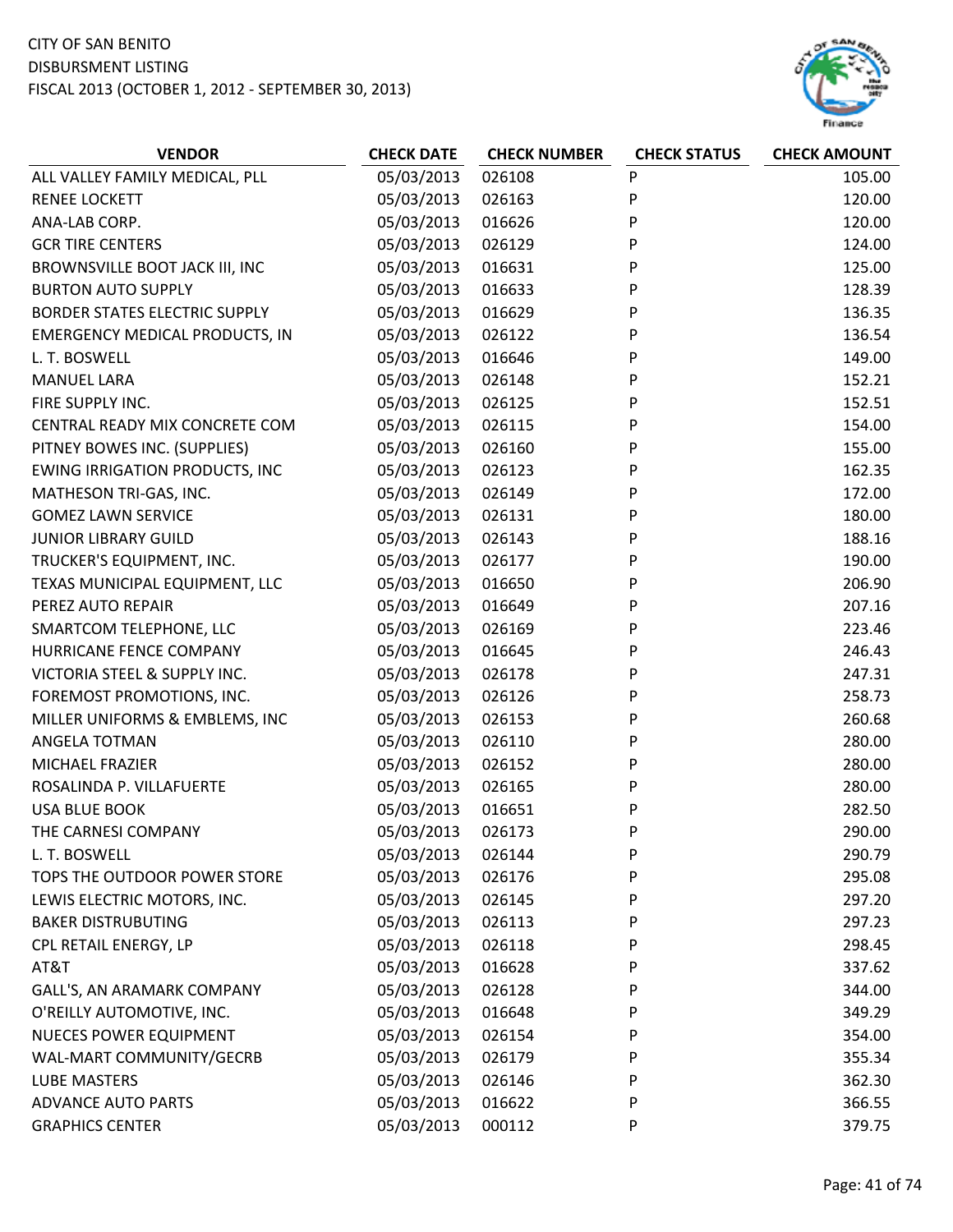

| <b>VENDOR</b>                         | <b>CHECK DATE</b> | <b>CHECK NUMBER</b> | <b>CHECK STATUS</b> | <b>CHECK AMOUNT</b> |
|---------------------------------------|-------------------|---------------------|---------------------|---------------------|
| OFFICE DEPOT ACC 6113                 | 05/03/2013        | 026157              | P                   | 391.97              |
| DATAMATIC, INC.                       | 05/03/2013        | 016634              | P                   | 406.05              |
| GIDDY-UP DELIVERY SERVICE INC.        | 05/03/2013        | 016637              | P                   | 458.48              |
| <b>CHASE CARD SERVICES</b>            | 05/03/2013        | 000111              | P                   | 523.86              |
| <b>GOODE ELECTRIC COMPANY</b>         | 05/03/2013        | 026132              | P                   | 532.85              |
| HOUSTON SERVICE INDUSTRIES, IN        | 05/03/2013        | 016644              | P                   | 584.00              |
| PEREZ AUTO REPAIR                     | 05/03/2013        | 026159              | P                   | 598.29              |
| CPS HUMAN RESOURCE SERVICES           | 05/03/2013        | 026119              | P                   | 622.10              |
| DIESEL FUEL INJECTION SERVICE,        | 05/03/2013        | 026121              | P                   | 700.00              |
| <b>ADVANCE AUTO PARTS</b>             | 05/03/2013        | 026106              | P                   | 745.32              |
| SIDDONS-MARTIN EMERGENCY GROUP        | 05/03/2013        | 026168              | P                   | 809.65              |
| <b>STAPLES</b>                        | 05/03/2013        | 026170              | P                   | 823.98              |
| THE NEW YORK TIMES                    | 05/03/2013        | 026174              | P                   | 858.00              |
| MCCOY'S BUILDING SUPPLY               | 05/03/2013        | 016647              | P                   | 870.18              |
| IBUYOFFICESUPPLY.COM                  | 05/03/2013        | 026139              | P                   | 874.54              |
| SAFETY VISION, LLC                    | 05/03/2013        | 026166              | P                   | 905.88              |
| MAD BOAR HARLEY-DAVIDSON              | 05/03/2013        | 026147              | P                   | 952.96              |
| ALLIED WASTE SERVICES #863            | 05/03/2013        | 016624              | P                   | 1,116.97            |
| <b>DELL BUSINESS CREDIT</b>           | 05/03/2013        | 026120              | P                   | 1,274.01            |
| CITY OF HARLINGEN FIRE DEPARTM        | 05/03/2013        | 026135              | P                   | 1,395.00            |
| HD SUPPLY WATERWORKS, LTD.            | 05/03/2013        | 016643              | P                   | 1,785.00            |
| AGUAWORKS PIPE & SUPPLY, LLC.         | 05/03/2013        | 016623              | P                   | 1,799.10            |
| EMMSA, CO.                            | 05/03/2013        | 016635              | P                   | 1,826.00            |
| <b>GENERAL GATE SERVICE</b>           | 05/03/2013        | 026130              | P                   | 1,950.00            |
| O'REILLY AUTOMOTIVE, INC.             | 05/03/2013        | 026155              | P                   | 1,995.30            |
| <b>MATT'S CASH AND CARRY</b>          | 05/03/2013        | 026150              | P                   | 2,147.48            |
| AT&T                                  | 05/03/2013        | 026112              | P                   | 2,472.33            |
| <b>GOODE ELECTRIC COMPANY</b>         | 05/03/2013        | 016640              | P                   | 2,915.54            |
| <b>BROWNSVILLE PUBLIC UTILITIES B</b> | 05/03/2013        | 016632              | P                   | 3,100.00            |
| AOC                                   | 05/03/2013        | 016627              | P                   | 3,155.29            |
| PROVANTAGE, LLC                       | 05/03/2013        | 026161              | P                   | 3,942.33            |
| ALTIVIA, CORP.                        | 05/03/2013        | 016625              | P                   | 4,131.33            |
| HURRICANE FENCE COMPANY               | 05/03/2013        | 026138              | P                   | 6,305.80            |
| HOYT BREATHING AIR PRODUCTS           | 05/03/2013        | 026137              | P                   | 6,467.54            |
| OIL PATCH FUEL & SUPPLY, INC.         | 05/03/2013        | 026158              | P                   | 6,833.25            |
| FRONTERA MATERIALS, INC               | 05/03/2013        | 026127              | P                   | 7,244.70            |
| BRENNTAG SOUTHWEST, INC.              | 05/03/2013        | 016630              | P                   | 10,682.32           |
| HIGHMARK CONSTRUCTION COMPANY,        | 05/03/2013        | 026136              | P                   | 164,825.00          |
| <b>CAMERON COUNTY CLERK</b>           | 05/06/2013        | 026183              | P                   | 80.00               |
| LINEBARGER GOGGAN BLAIR & SAMP        | 05/06/2013        | 026184              | P                   | 20,765.43           |
| <b>CAMERON COUNTY IRRIGATION DIST</b> | 05/06/2013        | 016652              | P                   | 23,588.36           |
| <b>CHRISTINA SANCHEZ</b>              | 05/07/2013        | 000036              | O                   | 20.00               |
| JESUS M. TIJERINA JR.                 | 05/07/2013        | 000037              | P                   | 20.00               |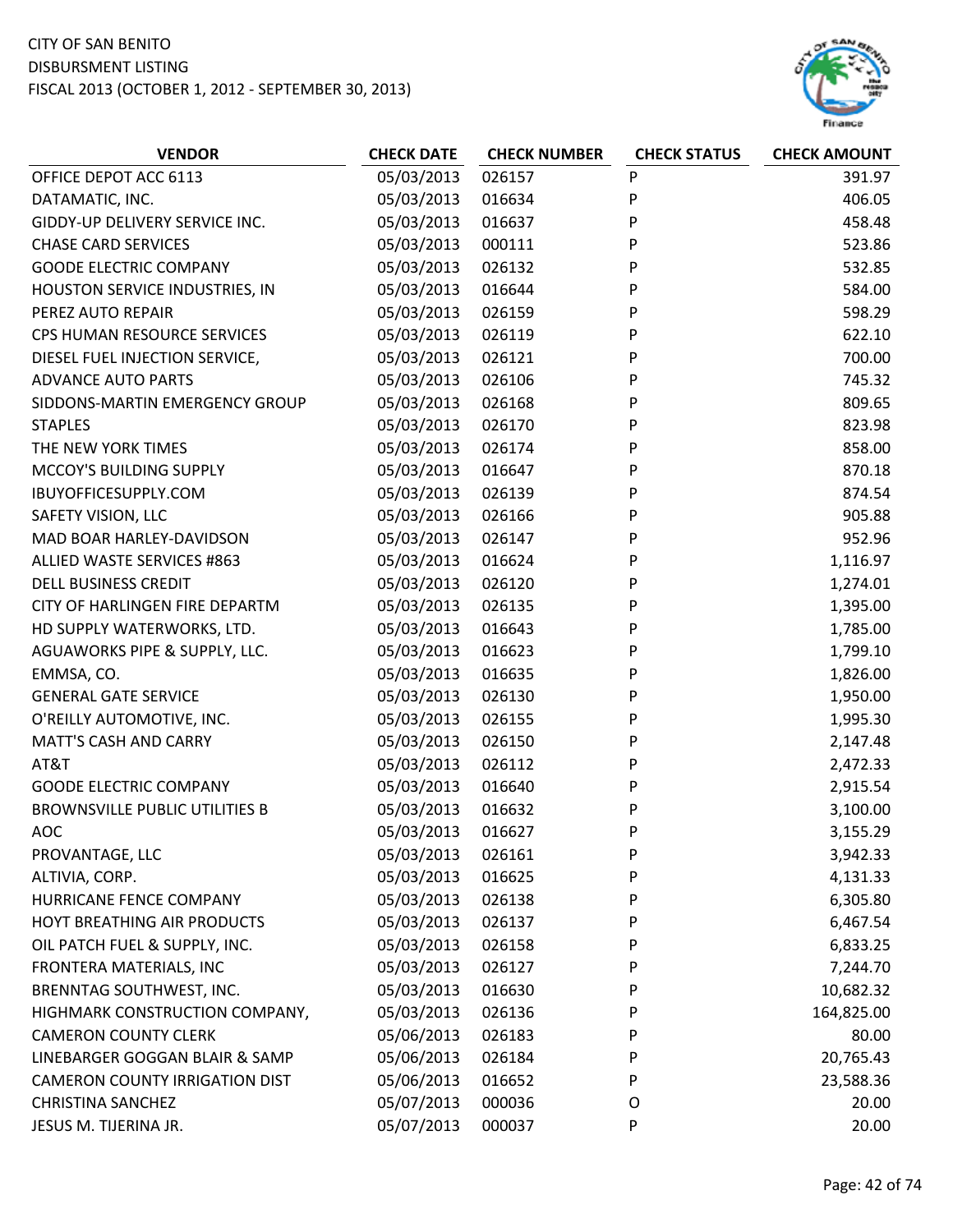# CITY OF SAN BENITO

#### DISBURSMENT LISTING

FISCAL 2013 (OCTOBER 1, 2012 ‐ SEPTEMBER 30, 2013)



| <b>VENDOR</b>                         | <b>CHECK DATE</b> | <b>CHECK NUMBER</b> | <b>CHECK STATUS</b> | <b>CHECK AMOUNT</b> |
|---------------------------------------|-------------------|---------------------|---------------------|---------------------|
| MARTIN MORALES, JR.                   | 05/07/2013        | 000038              | P                   | 20.00               |
| MICHAEL GALVAN                        | 05/07/2013        | 000039              | P                   | 20.00               |
| RAUL ZUNIGA, JR.                      | 05/07/2013        | 000040              | P                   | 20.00               |
| ROMEO MANCILLAS, JR.                  | 05/07/2013        | 000041              | P                   | 20.00               |
| <b>BEN M. YUDESIS</b>                 | 05/07/2013        | 026187              | P                   | 99.15               |
| <b>DAVID GARZA</b>                    | 05/07/2013        | 026188              | P                   | 99.15               |
| <b>CITY OF MCALLEN</b>                | 05/07/2013        | 026185              | P                   | 100.00              |
| AT&T                                  | 05/07/2013        | 002302              | P                   | 109.18              |
| <b>CITY OF SAN BENITO</b>             | 05/07/2013        | 002304              | P                   | 242.93              |
| AMIGOS DEL VALLE, INC.                | 05/07/2013        | 002301              | P                   | 1,049.40            |
| CAMERON COUNTY CHILDREN'S ADVO        | 05/07/2013        | 002303              | P                   | 1,454.25            |
| <b>CHASE CARD SERVICES</b>            | 05/09/2013        | 016667              | P                   | 139.00              |
| CPL RETAIL ENERGY, LP                 | 05/09/2013        | 016668              | P                   | 464.84              |
| ESTRADA-HINOJOSA & COMPANY, IN        | 05/09/2013        | 026194              | P                   | 1,461.59            |
| CPL RETAIL ENERGY, LP                 | 05/09/2013        | 026191              | P                   | 3,110.50            |
| <b>CHASE CARD SERVICES</b>            | 05/09/2013        | 026189              | Ρ                   | 3,158.29            |
| ESTRADA-HINOJOSA & COMPANY, IN        | 05/09/2013        | 016670              | Ρ                   | 3,423.34            |
| <b>DIRECT ENERGY BUSINESS</b>         | 05/09/2013        | 016669              | Ρ                   | 33,998.22           |
| <b>DIRECT ENERGY BUSINESS</b>         | 05/09/2013        | 026192              | P                   | 36,383.21           |
| <b>U.S. POSTMASTER</b>                | 05/10/2013        | 016671              | P                   | 535.13              |
| <b>BEN M. YUDESIS</b>                 | 05/10/2013        | 026195              | P                   | 1,125.00            |
| <b>DAVID GARZA</b>                    | 05/10/2013        | 026196              | P                   | 1,125.00            |
| TML INTERGOVERNMENTAL                 | 05/10/2013        | 026197              | P                   | 32,507.50           |
| CORNETT CONSTRUCTION, CO.             | 05/10/2013        | 016672              | P                   | 55,224.40           |
| AMERICAN EXPRESS CORPORATE            | 05/14/2013        | 026198              | P                   | 10.00               |
| <b>CAMERON COUNTY CLERK</b>           | 05/15/2013        | 016674              | P                   | 44.00               |
| LONG CHILTON LLP                      | 05/15/2013        | 016673              | P                   | 1,720.00            |
| JOE H. HERNANDEZ                      | 05/16/2013        | 026202              | P                   | 20.00               |
| <b>MANUEL LARA</b>                    | 05/16/2013        | 026199              | P                   | 50.00               |
| <b>ANTONIO P. GONZALES</b>            | 05/16/2013        | 026200              | P                   | 86.48               |
| RENE VILLAFRANCO                      | 05/16/2013        | 026201              | P                   | 86.48               |
| <b>TCEQ</b>                           | 05/16/2013        | 016675              | P                   | 111.00              |
| <b>TEXAS DEPARTMENT OF PUBLIC SAF</b> | 05/17/2013        | 026243              | P                   | 3.00                |
| <b>GATEWAY</b>                        | 05/17/2013        | 016690              | Ρ                   | 4.99                |
| <b>CITY OF MCALLEN</b>                | 05/17/2013        | 026214              | P                   | 7.00                |
| TIRES & TUBES OF SAN BENITO           | 05/17/2013        | 026248              | P                   | 14.50               |
| <b>GRAJALES TIRE SHOP</b>             | 05/17/2013        | 016689              | P                   | 15.00               |
| <b>BURTON AUTO SUPPLY</b>             | 05/17/2013        | 016683              | P                   | 15.25               |
| INGRAM LIBRARY SERVICES, INC.         | 05/17/2013        | 026222              | P                   | 15.91               |
| <b>BURTON AUTO SUPPLY</b>             | 05/17/2013        | 026208              | P                   | 18.92               |
| A & W OFFICE SUPPLY, INC.             | 05/17/2013        | 026203              | P                   | 19.07               |
| <b>USA BLUE BOOK</b>                  | 05/17/2013        | 016702              | P                   | 22.66               |
| DICK OFFICE SUPPLY, INC.              | 05/17/2013        | 026215              | P                   | 23.95               |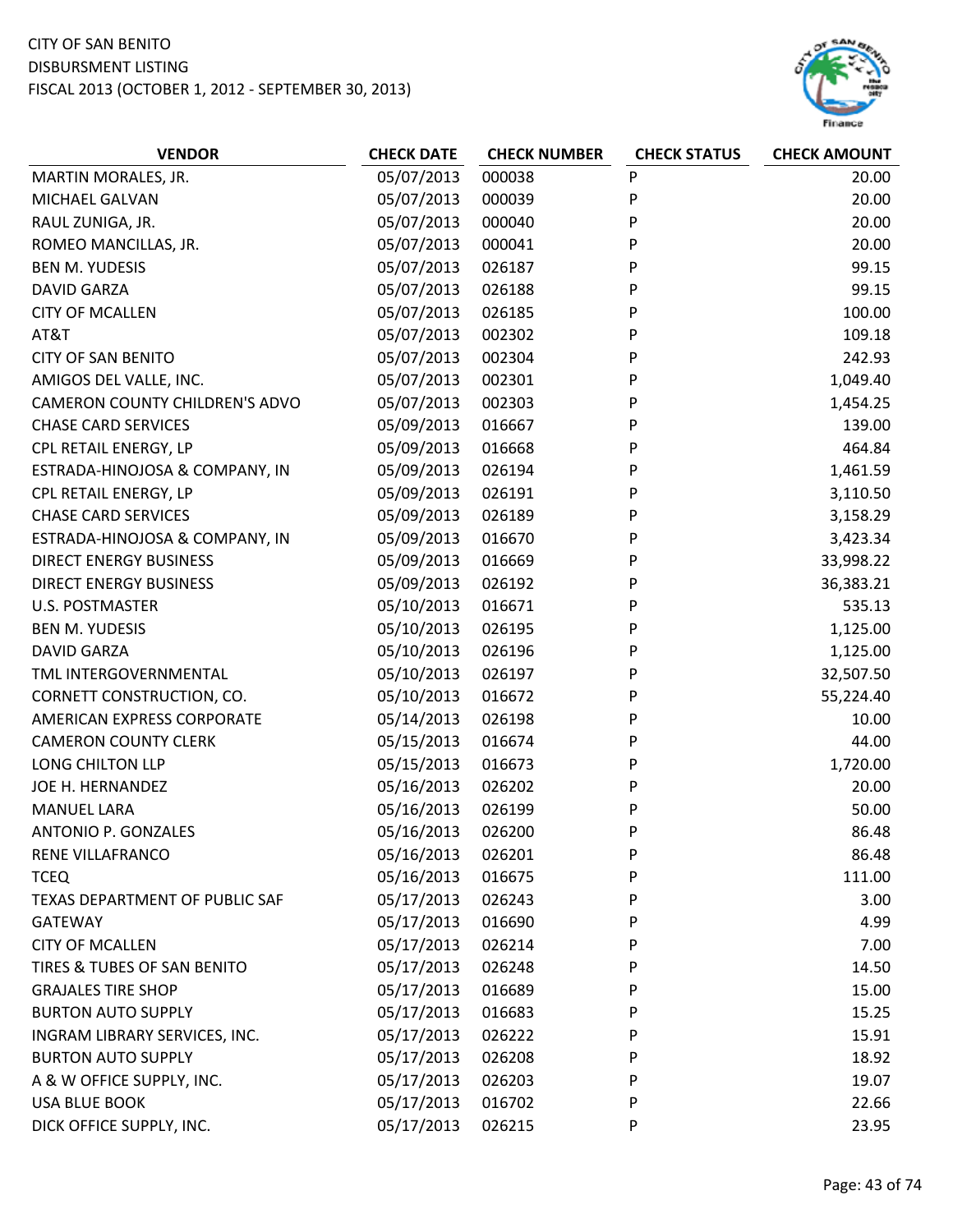

| <b>VENDOR</b>                   | <b>CHECK DATE</b> | <b>CHECK NUMBER</b> | <b>CHECK STATUS</b> | <b>CHECK AMOUNT</b> |
|---------------------------------|-------------------|---------------------|---------------------|---------------------|
| <b>CULLIGAN WATER</b>           | 05/17/2013        | 002307              | ${\sf P}$           | 24.00               |
| <b>MJ SCREEN PRINT</b>          | 05/17/2013        | 026229              | P                   | 30.00               |
| CPL RETAIL ENERGY, LP           | 05/17/2013        | 016684              | P                   | 31.62               |
| ANA-LAB CORP.                   | 05/17/2013        | 016680              | P                   | 40.00               |
| THREE STAR MUFFLER SHOP         | 05/17/2013        | 026245              | P                   | 50.00               |
| <b>LUBE MASTERS</b>             | 05/17/2013        | 026226              | P                   | 57.05               |
| TIRE CENTERS, LLC               | 05/17/2013        | 026247              | P                   | 62.00               |
| TIRE CENTERS, LLC               | 05/17/2013        | 016701              | P                   | 62.00               |
| <b>ADVANCE AUTO PARTS</b>       | 05/17/2013        | 016676              | P                   | 63.30               |
| <b>SUNRISE GREETINGS</b>        | 05/17/2013        | 026240              | P                   | 66.40               |
| ARMY SURPLUS SUPPLY CO.         | 05/17/2013        | 026206              | P                   | 75.50               |
| MCCOY'S BUILDING SUPPLY         | 05/17/2013        | 016691              | P                   | 79.96               |
| <b>GENEVA GROUP</b>             | 05/17/2013        | 016687              | P                   | 80.00               |
| TIP TOP TOWING                  | 05/17/2013        | 026246              | P                   | 85.00               |
| VALLEY WINDSHIELD REPAIR & AUT  | 05/17/2013        | 016703              | P                   | 90.00               |
| <b>UPSTART</b>                  | 05/17/2013        | 026253              | P                   | 103.60              |
| <b>GATEWAY</b>                  | 05/17/2013        | 026223              | P                   | 125.72              |
| <b>CASCO INDUSTRIES INC.</b>    | 05/17/2013        | 026209              | P                   | 138.00              |
| MOVE IT SOLUTIONS, INC.         | 05/17/2013        | 026230              | P                   | 140.00              |
| <b>STAPLES</b>                  | 05/17/2013        | 026239              | P                   | 149.53              |
| ROYAL METAL BUILDING COMPONENT  | 05/17/2013        | 016698              | P                   | 154.04              |
| PROVANTAGE, LLC                 | 05/17/2013        | 016695              | P                   | 158.85              |
| <b>QUILL CORPORATION</b>        | 05/17/2013        | 026236              | P                   | 161.94              |
| ONE STOP PEST CONTROL           | 05/17/2013        | 016693              | P                   | 165.00              |
| <b>JOSHUA GONZALEZ</b>          | 05/17/2013        | 026256              | P                   | 170.00              |
| <b>MAVERICK INDUSTRIAL</b>      | 05/17/2013        | 026227              | P                   | 180.00              |
| MCCOY'S BUILDING SUPPLY         | 05/17/2013        | 026228              | P                   | 199.95              |
| TMDE CALIBRATION LABS, INC.     | 05/17/2013        | 026249              | P                   | 205.74              |
| MUNICIPAL SERVICES BUREAU       | 05/17/2013        | 026231              | P                   | 206.93              |
| CDW GOVERNMENT, INC.            | 05/17/2013        | 026210              | P                   | 212.66              |
| O'REILLY AUTOMOTIVE, INC.       | 05/17/2013        | 016692              | P                   | 244.73              |
| <b>GRISELDA YBARRA</b>          | 05/17/2013        | 026219              | P                   | 250.00              |
| <b>CENTER POINT LARGE PRINT</b> | 05/17/2013        | 026211              | P                   | 251.64              |
| <b>VALLEY MORNING STAR</b>      | 05/17/2013        | 026255              | P                   | 258.00              |
| SIEMENS WATER TECHNOLOGIES LLC  | 05/17/2013        | 016699              | P                   | 260.00              |
| L. T. BOSWELL                   | 05/17/2013        | 026224              | P                   | 266.85              |
| TOPS THE OUTDOOR POWER STORE    | 05/17/2013        | 026251              | P                   | 271.22              |
| OFFICE DEPOT ACC 6113           | 05/17/2013        | 026233              | P                   | 278.95              |
| TEXAS SOCIETY OF CERTIFIED PUB  | 05/17/2013        | 026252              | P                   | 305.00              |
| <b>CHASE CARD SERVICES</b>      | 05/17/2013        | 026213              | P                   | 326.71              |
| ALLIED WASTE SERVICES #863      | 05/17/2013        | 016678              | P                   | 353.66              |
| CENTRAL READY MIX CONCRETE COM  | 05/17/2013        | 026212              | P                   | 385.00              |
| <b>ADVANCE AUTO PARTS</b>       | 05/17/2013        | 026204              | P                   | 396.73              |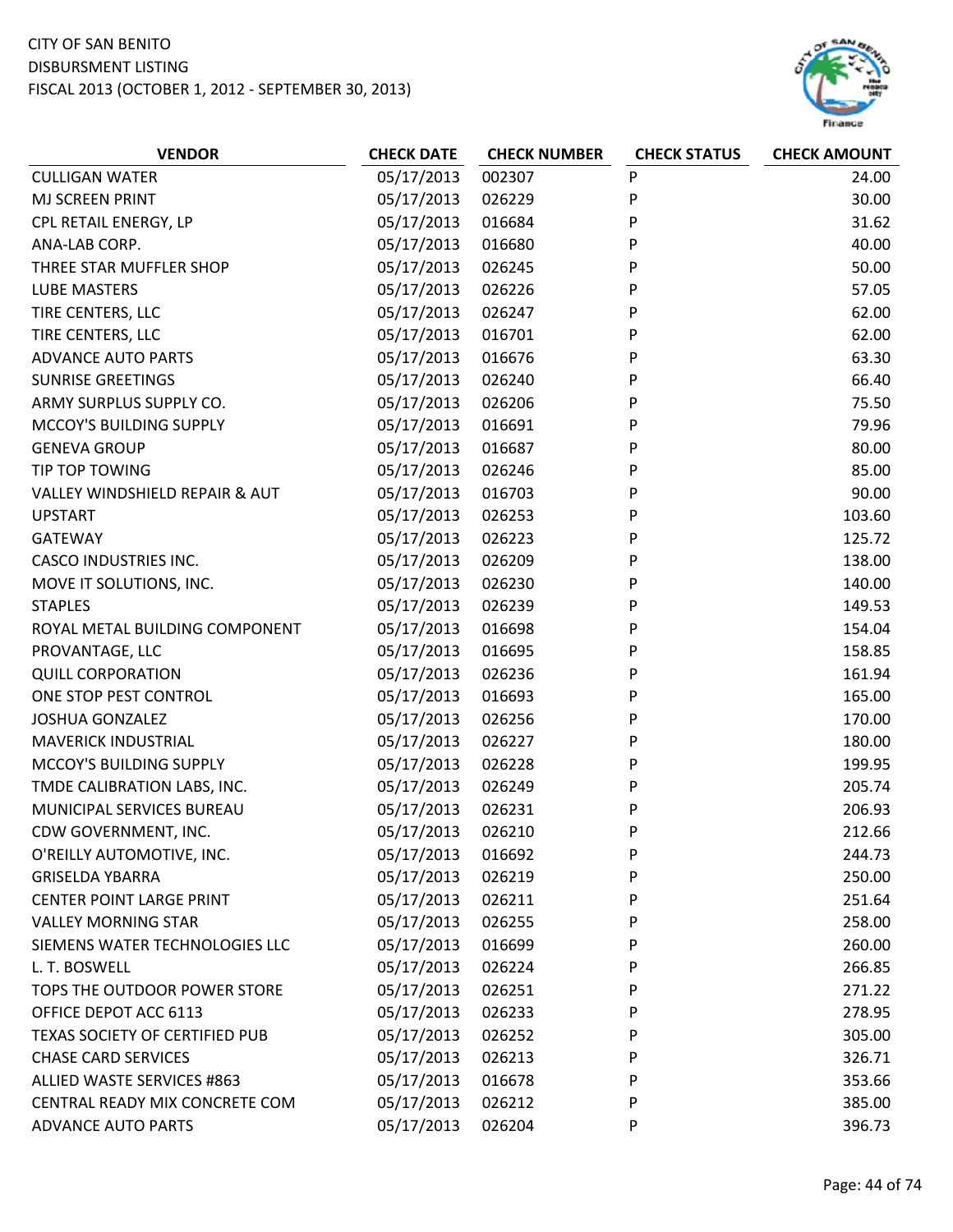

| <b>VENDOR</b>                         | <b>CHECK DATE</b> | <b>CHECK NUMBER</b> | <b>CHECK STATUS</b> | <b>CHECK AMOUNT</b> |
|---------------------------------------|-------------------|---------------------|---------------------|---------------------|
| WELLS FARGO BANK N.A.                 | 05/17/2013        | 016704              | P                   | 400.00              |
| <b>BORDER STATES ELECTRIC SUPPLY</b>  | 05/17/2013        | 016682              | P                   | 405.34              |
| AMIGOS DEL VALLE, INC.                | 05/17/2013        | 002305              | P                   | 435.60              |
| <b>TEEX-ITSI</b>                      | 05/17/2013        | 016700              | P                   | 450.00              |
| FOREMOST PROMOTIONS, INC.             | 05/17/2013        | 026218              | P                   | 461.76              |
| ROERIG OLIVEIRA & FISHER L.L.P        | 05/17/2013        | 016697              | P                   | 490.00              |
| ONE STOP PEST CONTROL                 | 05/17/2013        | 026234              | P                   | 495.00              |
| ARROW MAGNOLIA, INC.                  | 05/17/2013        | 016681              | P                   | 519.00              |
| RAYNE OF THE RIO GRANDE VALLEY        | 05/17/2013        | 016696              | P                   | 543.00              |
| TERRACON CONSULTANTS, INC.            | 05/17/2013        | 026242              | P                   | 550.00              |
| PEREZ AUTO REPAIR                     | 05/17/2013        | 016694              | P                   | 603.05              |
| O'REILLY AUTOMOTIVE, INC.             | 05/17/2013        | 026232              | P                   | 678.34              |
| ALAMO IRON WORKS, INC.                | 05/17/2013        | 026205              | P                   | 716.41              |
| ALAMO IRON WORKS, INC.                | 05/17/2013        | 016677              | P                   | 807.40              |
| PROVANTAGE, LLC                       | 05/17/2013        | 026235              | P                   | 972.69              |
| <b>DIGITAL OFFICE SYSTEMS</b>         | 05/17/2013        | 026216              | P                   | 1,098.30            |
| <b>GOODE ELECTRIC COMPANY</b>         | 05/17/2013        | 016688              | P                   | 1,572.17            |
| SOUTHERN AIR HEATING & COOLING        | 05/17/2013        | 026238              | P                   | 1,685.00            |
| <b>GULF COAST PAPER CO. INC.</b>      | 05/17/2013        | 026220              | P                   | 1,964.39            |
| AMERICAN SOLUTIONS FOR BUSINES        | 05/17/2013        | 016679              | P                   | 2,349.90            |
| SAN BENITO BOYS & GIRLS CLUB          | 05/17/2013        | 002308              | P                   | 2,511.48            |
| ESTRADA-HINOJOSA & COMPANY, IN        | 05/17/2013        | 026217              | P                   | 3,333.34            |
| ROERIG OLIVEIRA & FISHER L.L.P        | 05/17/2013        | 026237              | P                   | 5,110.00            |
| <b>CITY OF SAN BENITO</b>             | 05/17/2013        | 002306              | P                   | 5,122.38            |
| BETTS OIL & BUTANE INC.               | 05/17/2013        | 026207              | P                   | 6,088.14            |
| <b>GENERAL CHEMICAL</b>               | 05/17/2013        | 016686              | P                   | 6,551.32            |
| ESTRADA-HINOJOSA & COMPANY, IN        | 05/17/2013        | 016685              | P                   | 6,666.66            |
| <b>VALLEY IT SOLUTIONS</b>            | 05/17/2013        | 026254              | P                   | 7,000.00            |
| TML-INTERGOVERMENTAL RISK POOL        | 05/17/2013        | 026250              | P                   | 7,635.00            |
| IMMIXTECHNOLOGY, INC.                 | 05/17/2013        | 026221              | P                   | 7,966.60            |
| LINEBARGER GOGGAN BLAIR & SAMP        | 05/17/2013        | 026225              | P                   | 9,674.15            |
| <b>JACINTO HINOJOSA</b>               | 05/21/2013        | 026258              | P                   | 10.00               |
| <b>JOSE FIGUEROA</b>                  | 05/21/2013        | 026259              | P                   | 10.00               |
| <b>ARTHUR PALOS</b>                   | 05/21/2013        | 026257              | P                   | 60.00               |
| <b>U.S. POSTMASTER</b>                | 05/21/2013        | 016706              | P                   | 521.39              |
| AMERICAN EXPRESS CORPORATE            | 05/21/2013        | 016705              | P                   | 162,973.35          |
| <b>CAMERON COUNTY CLERK</b>           | 05/24/2013        | 016733              | P                   | 20.00               |
| <b>TEXAS GAS SERVICE</b>              | 05/24/2013        | 026265              | P                   | 38.40               |
| <b>AT&amp;T LONG DISTANCE</b>         | 05/24/2013        | 016732              | O                   | 54.01               |
| RICARDO GARCIA                        | 05/24/2013        | 026262              | P                   | 180.00              |
| SOUTH TEXAS FIRE INVESTIGATORS        | 05/24/2013        | 026264              | P                   | 200.00              |
| <b>GOMEZ LAWN SERVICE</b>             | 05/24/2013        | 026261              | P                   | 225.00              |
| <b>EMERGENCY TRAINING ALLIANCE BO</b> | 05/24/2013        | 026263              | P                   | 236.61              |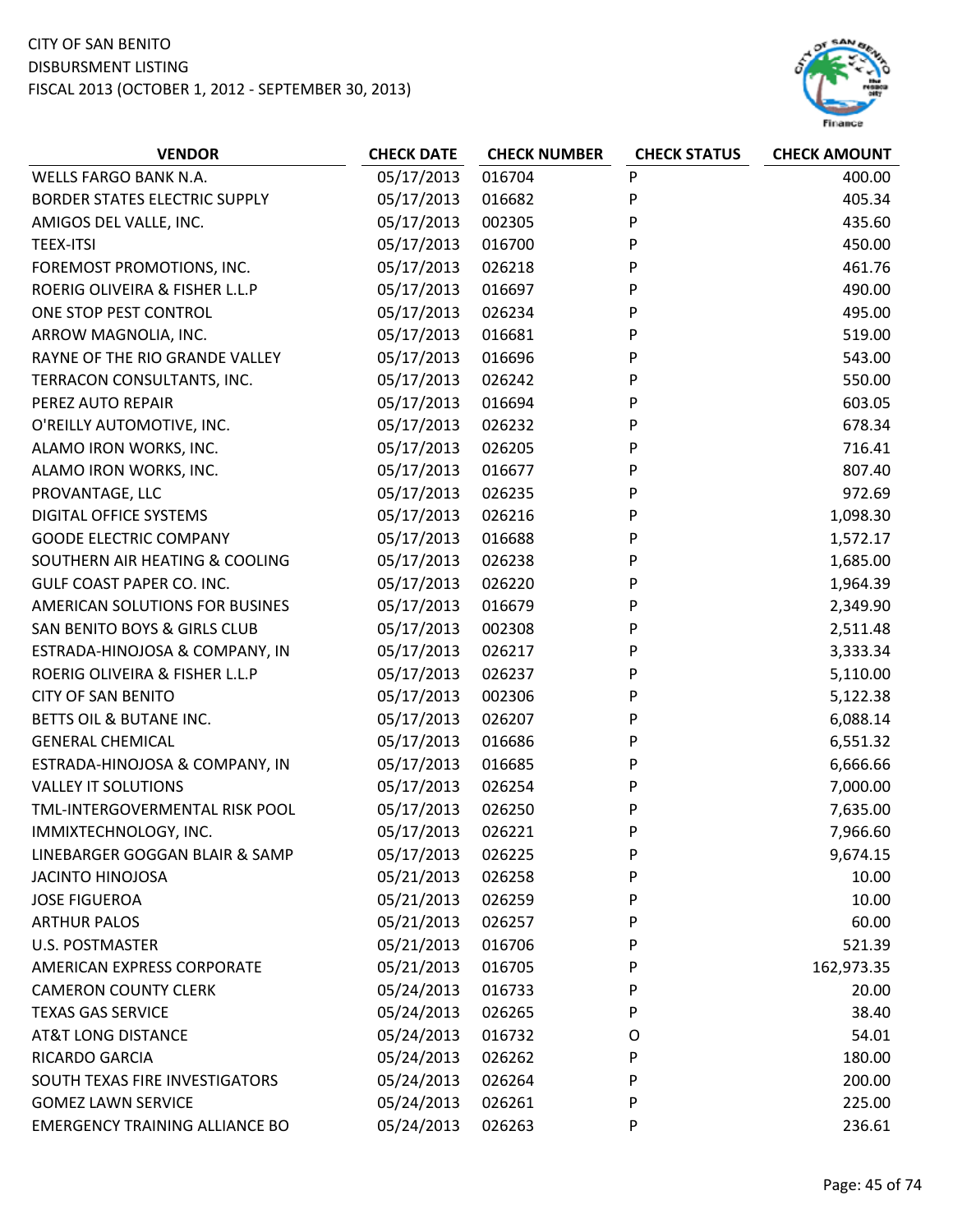

| <b>VENDOR</b>                                 | <b>CHECK DATE</b> | <b>CHECK NUMBER</b> | <b>CHECK STATUS</b> | <b>CHECK AMOUNT</b> |
|-----------------------------------------------|-------------------|---------------------|---------------------|---------------------|
| <b>AT&amp;T LONG DISTANCE</b>                 | 05/24/2013        | 026260              | P                   | 986.62              |
| <b>DIRECT ENERGY BUSINESS</b>                 | 05/24/2013        | 016734              | P                   | 9,907.66            |
| PITNEY BOWES INC.                             | 05/28/2013        | 026266              | P                   | 3,000.00            |
| <b>TEJAS RENTAL &amp; SALES</b>               | 05/29/2013        | 026267              | P                   | 119.68              |
| <b>U.S. POSTMASTER</b>                        | 05/29/2013        | 016735              | P                   | 200.00              |
| TEJAS FIRE SYSTEMS                            | 05/29/2013        | 026268              | P                   | 702.50              |
| <b>SPRINT</b>                                 | 05/30/2013        | 016736              | P                   | 129.99              |
| <b>VERIZON WIRELESS</b>                       | 05/30/2013        | 016737              | P                   | 225.06              |
| <b>VERIZON WIRELESS</b>                       | 05/30/2013        | 026271              | P                   | 582.54              |
| CPL RETAIL ENERGY, LP                         | 05/30/2013        | 026272              | P                   | 717.67              |
| <b>SPRINT</b>                                 | 05/30/2013        | 026269              | P                   | 1,331.60            |
| OIL PATCH FUEL & SUPPLY, INC.                 | 05/30/2013        | 026270              | P                   | 5,592.25            |
| <b>CARQUEST AUTO PARTS STORES</b>             | 05/31/2013        | 016748              | P                   | 10.44               |
| <b>GRAJALES TIRE SHOP</b>                     | 05/31/2013        | 026301              | P                   | 15.00               |
| <b>CORPUS CHRISTI PUBLIC LIBRARY</b>          | 05/31/2013        | 026289              | P                   | 16.99               |
| <b>GATEWAY</b>                                | 05/31/2013        | 000042              | P                   | 17.92               |
| <b>GRAJALES TIRE SHOP</b>                     | 05/31/2013        | 016760              | P                   | 21.00               |
| <b>NEUHAUS &amp; COMPANY</b>                  | 05/31/2013        | 026312              | P                   | 44.17               |
| <b>JOHNNY'S TRUE VALUE</b>                    | 05/31/2013        | 016763              | P                   | 57.14               |
| <b>ROBLES AUTO SALES #2</b>                   | 05/31/2013        | 026323              | P                   | 58.00               |
| OFFICE DEPOT ACC 6113                         | 05/31/2013        | 026315              | P                   | 62.93               |
| <b>SHERWIN WILLIAMS</b>                       | 05/31/2013        | 026328              | P                   | 66.36               |
| <b>CULLIGAN WATER</b>                         | 05/31/2013        | 026290              | P                   | 69.90               |
| <b>B &amp; H FOTO &amp; ELECTRONICS CORP.</b> | 05/31/2013        | 026278              | P                   | 74.95               |
| SOUTH TEXAS FLAG & SIGN                       | 05/31/2013        | 026332              | P                   | 96.00               |
| SOUTH TEXAS FLAG & SIGN                       | 05/31/2013        | 016771              | P                   | 96.00               |
| ROERIG OLIVEIRA & FISHER L.L.P                | 05/31/2013        | 026325              | P                   | 105.00              |
| VICTORIA STEEL & SUPPLY INC.                  | 05/31/2013        | 026338              | P                   | 106.06              |
| <b>RENEE LOCKETT</b>                          | 05/31/2013        | 026321              | P                   | 120.00              |
| L. T. BOSWELL                                 | 05/31/2013        | 026307              | P                   | 128.78              |
| WAL-MART COMMUNITY/GECRB                      | 05/31/2013        | 026339              | P                   | 131.42              |
| LONE STAR SHREDDING & DOCUMENT                | 05/31/2013        | 026308              | P                   | 136.50              |
| <b>BURGOS POOL &amp; SPA SUPPLY</b>           | 05/31/2013        | 026281              | P                   | 143.97              |
| SIDDONS-MARTIN EMERGENCY GROUP                | 05/31/2013        | 026329              | P                   | 153.69              |
| <b>CLEAN MACHINE</b>                          | 05/31/2013        | 026288              | P                   | 175.00              |
| <b>CITY OF BROWNSVILLE</b>                    | 05/31/2013        | 026287              | P                   | 180.00              |
| <b>JUNIOR LIBRARY GUILD</b>                   | 05/31/2013        | 026306              | P                   | 188.16              |
| <b>LUBE MASTERS</b>                           | 05/31/2013        | 026309              | P                   | 189.55              |
| CHIEF SUPPLY CORPORATION, INC.                | 05/31/2013        | 026286              | P                   | 191.98              |
| <b>BURTON AUTO SUPPLY</b>                     | 05/31/2013        | 026282              | P                   | 209.72              |
| AGUAWORKS PIPE & SUPPLY, LLC.                 | 05/31/2013        | 016739              | P                   | 218.70              |
| <b>ADVANCE AUTO PARTS</b>                     | 05/31/2013        | 016738              | P                   | 221.72              |
| SMARTCOM TELEPHONE, LLC                       | 05/31/2013        | 026330              | P                   | 223.46              |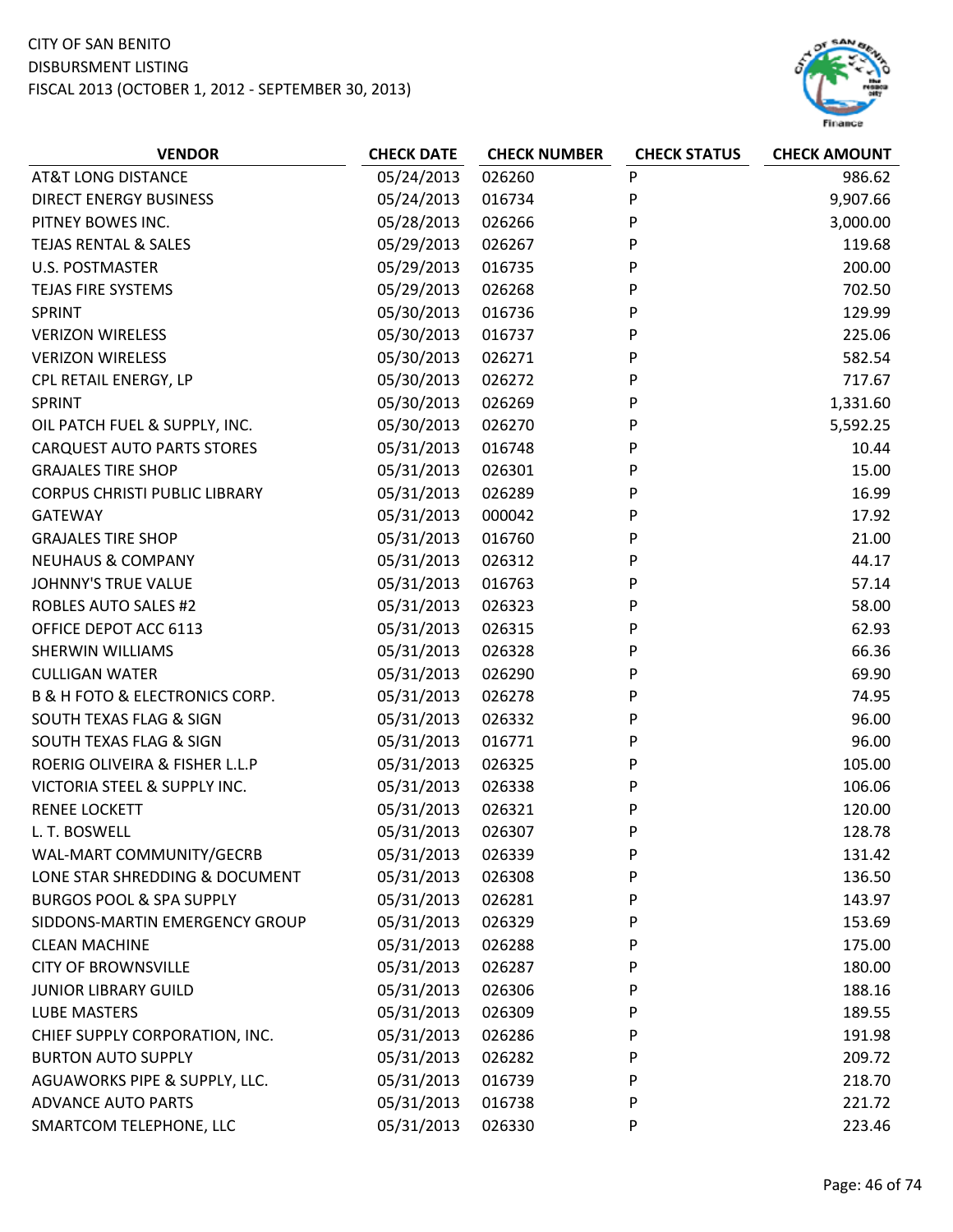

| <b>VENDOR</b>                         | <b>CHECK DATE</b> | <b>CHECK NUMBER</b> | <b>CHECK STATUS</b> | <b>CHECK AMOUNT</b> |
|---------------------------------------|-------------------|---------------------|---------------------|---------------------|
| <b>GRAINGER</b>                       | 05/31/2013        | 016759              | P                   | 224.33              |
| <b>USA BLUE BOOK</b>                  | 05/31/2013        | 016773              | P                   | 226.31              |
| RICARDO GARCIA                        | 05/31/2013        | 026322              | P                   | 270.00              |
| <b>REGION 1 REPAIR, LLC</b>           | 05/31/2013        | 026320              | P                   | 272.71              |
| RODRIGUEZ UPHOLSTERY                  | 05/31/2013        | 026324              | P                   | 275.00              |
| ROSALINDA LONGORIA                    | 05/31/2013        | 026327              | P                   | 280.00              |
| <b>HACH COMPANY</b>                   | 05/31/2013        | 016761              | P                   | 294.40              |
| ORBIT BROADBAND LLC                   | 05/31/2013        | 026317              | P                   | 320.42              |
| <b>BURTON AUTO SUPPLY</b>             | 05/31/2013        | 016747              | P                   | 331.01              |
| <b>TROPHY PLUS</b>                    | 05/31/2013        | 026337              | P                   | 351.90              |
| GIDDY-UP DELIVERY SERVICE INC.        | 05/31/2013        | 016755              | P                   | 375.14              |
| <b>ADVANCE AUTO PARTS</b>             | 05/31/2013        | 026275              | P                   | 377.76              |
| SYSCO SAN ANTONIO INC.                | 05/31/2013        | 026334              | P                   | 383.60              |
| ROMCO EQUIPMENT CO., L.L.C.           | 05/31/2013        | 026326              | P                   | 391.00              |
| INGRAM LIBRARY SERVICES, INC.         | 05/31/2013        | 026305              | P                   | 395.74              |
| MCCOY'S BUILDING SUPPLY               | 05/31/2013        | 026310              | P                   | 398.44              |
| DATAMATIC, INC.                       | 05/31/2013        | 016750              | P                   | 406.05              |
| LONE STAR SHREDDING & DOCUMENT        | 05/31/2013        | 016764              | P                   | 409.50              |
| MCCOY'S BUILDING SUPPLY               | 05/31/2013        | 016767              | P                   | 463.23              |
| G & K SERVICES                        | 05/31/2013        | 026297              | P                   | 489.46              |
| DR. SMOOTHIE BRANDS                   | 05/31/2013        | 026292              | P                   | 491.04              |
| HD SUPPLY WATERWORKS, LTD.            | 05/31/2013        | 016762              | P                   | 497.78              |
| HOYT BREATHING AIR PRODUCTS           | 05/31/2013        | 026304              | P                   | 515.50              |
| HD SUPPLY WATERWORKS, LTD.            | 05/31/2013        | 026303              | P                   | 518.00              |
| G & K SERVICES                        | 05/31/2013        | 016752              | P                   | 527.66              |
| <b>EWING IRRIGATION PRODUCTS, INC</b> | 05/31/2013        | 026294              | P                   | 541.20              |
| HARLINGEN MEDICAL CENTER              | 05/31/2013        | 026302              | P                   | 573.00              |
| <b>GOMEZ LAWN SERVICE</b>             | 05/31/2013        | 026299              | P                   | 585.00              |
| ALAMO IRON WORKS, INC.                | 05/31/2013        | 016740              | P                   | 609.57              |
| O'REILLY AUTOMOTIVE, INC.             | 05/31/2013        | 016769              | P                   | 659.94              |
| <b>MATT'S CASH AND CARRY</b>          | 05/31/2013        | 016766              | P                   | 680.51              |
| <b>CHASE CARD SERVICES</b>            | 05/31/2013        | 016749              | P                   | 747.47              |
| MILLER UNIFORMS & EMBLEMS, INC        | 05/31/2013        | 026311              | P                   | 767.27              |
| SOUTHERN AIR HEATING & COOLING        | 05/31/2013        | 026333              | P                   | 775.00              |
| BORDER STATES ELECTRIC SUPPLY         | 05/31/2013        | 016744              | P                   | 775.65              |
| <b>AMERICAN EXPRESS</b>               | 05/31/2013        | 026276              | P                   | 803.41              |
| SOUTH PADRE ISLAND NETS, INC.         | 05/31/2013        | 026331              | P                   | 852.15              |
| SAN BENITO MUSEUMS COALITION          | 05/31/2013        | 000113              | P                   | 937.50              |
| O'REILLY AUTOMOTIVE, INC.             | 05/31/2013        | 026314              | P                   | 1,039.72            |
| DSHS CENTRAL LAB MC2004               | 05/31/2013        | 016751              | P                   | 1,052.53            |
| CENTRAL READY MIX CONCRETE COM        | 05/31/2013        | 026283              | P                   | 1,072.00            |
| <b>BEN M. YUDESIS</b>                 | 05/31/2013        | 026273              | P                   | 1,125.00            |
| <b>DAVID GARZA</b>                    | 05/31/2013        | 026274              | P                   | 1,125.00            |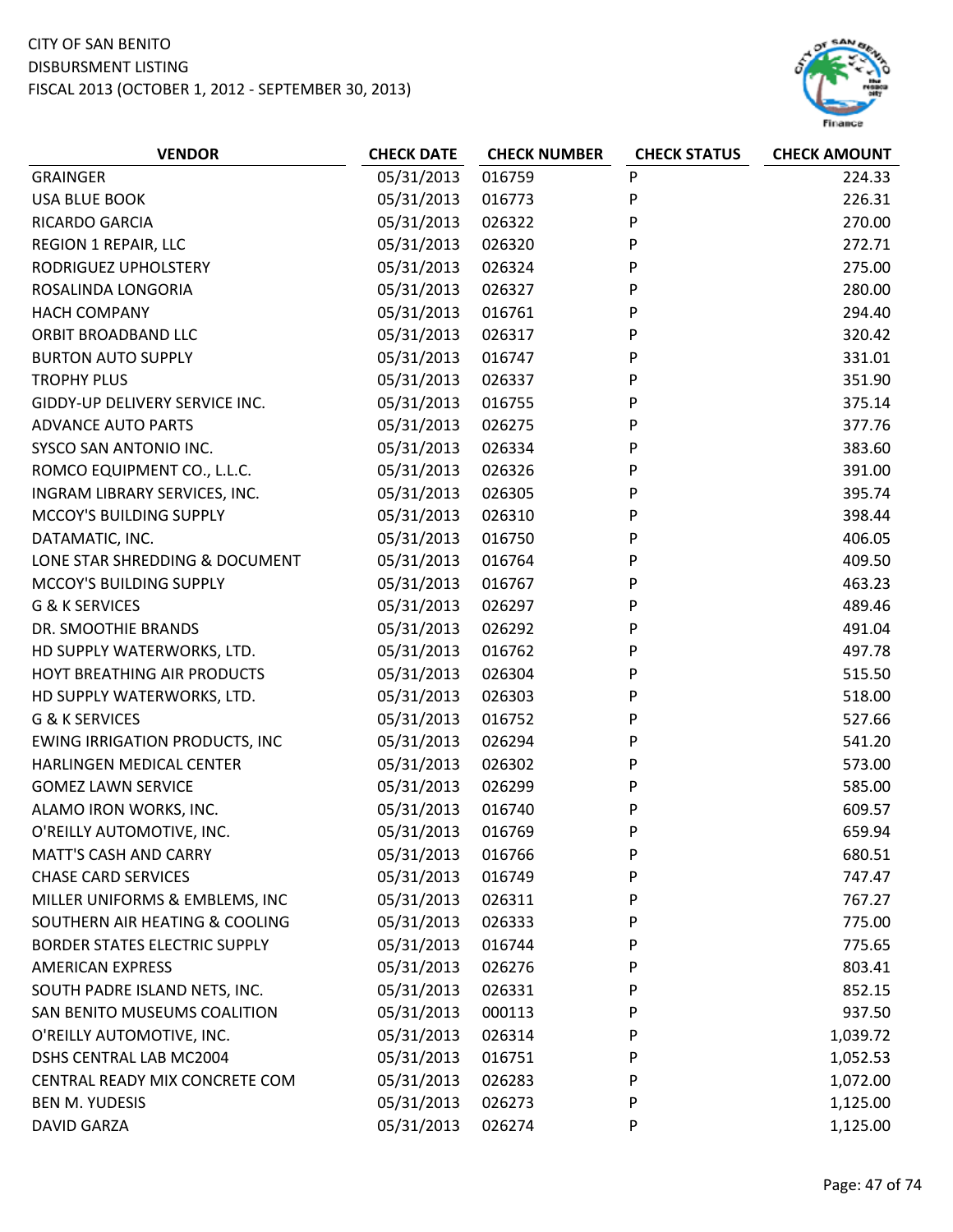#### CITY OF SAN BENITO DISBURSMENT LISTING

FISCAL 2013 (OCTOBER 1, 2012 ‐ SEPTEMBER 30, 2013)



| LOPEZ BROTHERS & CO.<br>05/31/2013<br>016765<br>P<br>1,141.50<br>05/31/2013<br>P<br><b>EXPERT TIRE</b><br>026295<br>1,143.82<br><b>CHASE CARD SERVICES</b><br>05/31/2013<br>026284<br>P<br>1,353.01<br>PROFESSIONAL SERVICE INDUSTRIE<br>05/31/2013<br>026319<br>P<br>1,365.20<br><b>VALLEY INSTRUMENT</b><br>05/31/2013<br>P<br>016774<br>1,395.57<br>ANA-LAB CORP.<br>05/31/2013<br>016741<br>P<br>2,338.00<br>05/31/2013<br>P<br>2,400.00<br><b>VALLEY SOLVENTS &amp; CHEMICALS</b><br>016775<br>05/31/2013<br><b>GOODE ELECTRIC COMPANY</b><br>P<br>2,646.55<br>026300<br>05/31/2013<br>P<br>3,000.00<br><b>BROWNSVILLE PUBLIC UTILITIES B</b><br>016746<br>05/31/2013<br>3,708.77<br><b>AOC</b><br>016742<br>P<br>05/31/2013<br>P<br><b>GOODE ELECTRIC COMPANY</b><br>016758<br>3,832.75<br>05/31/2013<br>P<br>3,900.00<br>BRAZOS TECHNOLOGY CORP.<br>026280<br>OIL PATCH FUEL & SUPPLY, INC.<br>05/31/2013<br>026316<br>P<br>3,990.75<br>05/31/2013<br>P<br>4,000.00<br>TEXAS A&M UNIVERSITY-KINGSVILL<br>026335<br>05/31/2013<br>P<br>4,039.32<br><b>NUECES POWER EQUIPMENT</b><br>026313<br>P<br>05/31/2013<br>4,039.33<br><b>NUECES POWER EQUIPMENT</b><br>016768<br>05/31/2013<br>026291<br>P<br>4,083.01<br>DENTON, NAVARRO, ROCHA & BERNA<br>05/31/2013<br>P<br>4,096.73<br>BRENNTAG SOUTHWEST, INC.<br>016745<br>ERGON ASPHALT AND EMULSIONS, I<br>05/31/2013<br>P<br>4,501.02<br>026293<br>WRIGHT FUEL DISTRIBUTORS, LLC<br>05/31/2013<br>026340<br>5,073.82<br>P<br>P<br>BETTS OIL & BUTANE INC.<br>05/31/2013<br>6,606.68<br>026279<br>BALCH MACHINE CO., INC.<br>05/31/2013<br>8,200.00<br>016743<br>P<br>TERRA RENEWAL WEST, LLC<br>05/31/2013<br>P<br>8,330.00<br>016772<br>05/31/2013<br>026296<br>P<br>9,712.93<br>FRONTERA MATERIALS, INC<br>05/31/2013<br>P<br>10,483.63<br><b>GENERAL CHEMICAL</b><br>016754<br>PHILPOTT GOVERNMENT & COMMERCI<br>05/31/2013<br>P<br>20,797.25<br>026318<br>05/31/2013<br>SIEMENS WATER TECHNOLOGIES LLC<br>016770<br>26,675.00<br>P<br>PHILPOTT GOVERNMENT & COMMERCI<br>06/03/2013<br>P<br>95,709.50<br>026341<br>06/04/2013<br><b>ANTONIO P. GONZALES</b><br>026343<br>65.00<br>P<br>06/04/2013<br>026344<br>P<br>65.00<br><b>JAMES D. PENNY</b><br>06/04/2013<br><b>MARTHA McCLAIN</b><br>026345<br>P<br>181.94<br>06/04/2013<br>250.00<br><b>FELIX ZAPATA</b><br>026342<br>P<br>06/05/2013<br>P<br><b>U.S. POSTMASTER</b><br>016776<br>552.29<br>06/06/2013<br><b>AT&amp;T LONG DISTANCE</b><br>65.74<br>016781<br>P<br>DIGITAL COMMUNICATIONS<br>06/06/2013<br>115.00<br>026353<br>P<br>06/06/2013<br><b>AMERICAN EXPRESS</b><br>016779<br>P<br>178.47<br>06/06/2013<br>236.85<br>MAGIC VALLEY ELECTRICT CO<br>026355<br>P<br>BROADCAST MUSIC, INC.<br>06/06/2013<br>P<br>327.00<br>026350<br>06/06/2013<br>AT&T<br>337.62<br>016780<br>P<br>06/06/2013<br>356.59<br><b>AMERICAN EXPRESS</b><br>026347<br>P | <b>VENDOR</b>                 | <b>CHECK DATE</b> | <b>CHECK NUMBER</b> | <b>CHECK STATUS</b> | <b>CHECK AMOUNT</b> |
|---------------------------------------------------------------------------------------------------------------------------------------------------------------------------------------------------------------------------------------------------------------------------------------------------------------------------------------------------------------------------------------------------------------------------------------------------------------------------------------------------------------------------------------------------------------------------------------------------------------------------------------------------------------------------------------------------------------------------------------------------------------------------------------------------------------------------------------------------------------------------------------------------------------------------------------------------------------------------------------------------------------------------------------------------------------------------------------------------------------------------------------------------------------------------------------------------------------------------------------------------------------------------------------------------------------------------------------------------------------------------------------------------------------------------------------------------------------------------------------------------------------------------------------------------------------------------------------------------------------------------------------------------------------------------------------------------------------------------------------------------------------------------------------------------------------------------------------------------------------------------------------------------------------------------------------------------------------------------------------------------------------------------------------------------------------------------------------------------------------------------------------------------------------------------------------------------------------------------------------------------------------------------------------------------------------------------------------------------------------------------------------------------------------------------------------------------------------------------------------------------------------------------------------------------------------------------------------------------------------------------------------------------------------------------------------------------------------------------------------------------------------------------------------------------------------------------------------------------------------------------|-------------------------------|-------------------|---------------------|---------------------|---------------------|
|                                                                                                                                                                                                                                                                                                                                                                                                                                                                                                                                                                                                                                                                                                                                                                                                                                                                                                                                                                                                                                                                                                                                                                                                                                                                                                                                                                                                                                                                                                                                                                                                                                                                                                                                                                                                                                                                                                                                                                                                                                                                                                                                                                                                                                                                                                                                                                                                                                                                                                                                                                                                                                                                                                                                                                                                                                                                           |                               |                   |                     |                     |                     |
|                                                                                                                                                                                                                                                                                                                                                                                                                                                                                                                                                                                                                                                                                                                                                                                                                                                                                                                                                                                                                                                                                                                                                                                                                                                                                                                                                                                                                                                                                                                                                                                                                                                                                                                                                                                                                                                                                                                                                                                                                                                                                                                                                                                                                                                                                                                                                                                                                                                                                                                                                                                                                                                                                                                                                                                                                                                                           |                               |                   |                     |                     |                     |
|                                                                                                                                                                                                                                                                                                                                                                                                                                                                                                                                                                                                                                                                                                                                                                                                                                                                                                                                                                                                                                                                                                                                                                                                                                                                                                                                                                                                                                                                                                                                                                                                                                                                                                                                                                                                                                                                                                                                                                                                                                                                                                                                                                                                                                                                                                                                                                                                                                                                                                                                                                                                                                                                                                                                                                                                                                                                           |                               |                   |                     |                     |                     |
|                                                                                                                                                                                                                                                                                                                                                                                                                                                                                                                                                                                                                                                                                                                                                                                                                                                                                                                                                                                                                                                                                                                                                                                                                                                                                                                                                                                                                                                                                                                                                                                                                                                                                                                                                                                                                                                                                                                                                                                                                                                                                                                                                                                                                                                                                                                                                                                                                                                                                                                                                                                                                                                                                                                                                                                                                                                                           |                               |                   |                     |                     |                     |
|                                                                                                                                                                                                                                                                                                                                                                                                                                                                                                                                                                                                                                                                                                                                                                                                                                                                                                                                                                                                                                                                                                                                                                                                                                                                                                                                                                                                                                                                                                                                                                                                                                                                                                                                                                                                                                                                                                                                                                                                                                                                                                                                                                                                                                                                                                                                                                                                                                                                                                                                                                                                                                                                                                                                                                                                                                                                           |                               |                   |                     |                     |                     |
|                                                                                                                                                                                                                                                                                                                                                                                                                                                                                                                                                                                                                                                                                                                                                                                                                                                                                                                                                                                                                                                                                                                                                                                                                                                                                                                                                                                                                                                                                                                                                                                                                                                                                                                                                                                                                                                                                                                                                                                                                                                                                                                                                                                                                                                                                                                                                                                                                                                                                                                                                                                                                                                                                                                                                                                                                                                                           |                               |                   |                     |                     |                     |
|                                                                                                                                                                                                                                                                                                                                                                                                                                                                                                                                                                                                                                                                                                                                                                                                                                                                                                                                                                                                                                                                                                                                                                                                                                                                                                                                                                                                                                                                                                                                                                                                                                                                                                                                                                                                                                                                                                                                                                                                                                                                                                                                                                                                                                                                                                                                                                                                                                                                                                                                                                                                                                                                                                                                                                                                                                                                           |                               |                   |                     |                     |                     |
|                                                                                                                                                                                                                                                                                                                                                                                                                                                                                                                                                                                                                                                                                                                                                                                                                                                                                                                                                                                                                                                                                                                                                                                                                                                                                                                                                                                                                                                                                                                                                                                                                                                                                                                                                                                                                                                                                                                                                                                                                                                                                                                                                                                                                                                                                                                                                                                                                                                                                                                                                                                                                                                                                                                                                                                                                                                                           |                               |                   |                     |                     |                     |
|                                                                                                                                                                                                                                                                                                                                                                                                                                                                                                                                                                                                                                                                                                                                                                                                                                                                                                                                                                                                                                                                                                                                                                                                                                                                                                                                                                                                                                                                                                                                                                                                                                                                                                                                                                                                                                                                                                                                                                                                                                                                                                                                                                                                                                                                                                                                                                                                                                                                                                                                                                                                                                                                                                                                                                                                                                                                           |                               |                   |                     |                     |                     |
|                                                                                                                                                                                                                                                                                                                                                                                                                                                                                                                                                                                                                                                                                                                                                                                                                                                                                                                                                                                                                                                                                                                                                                                                                                                                                                                                                                                                                                                                                                                                                                                                                                                                                                                                                                                                                                                                                                                                                                                                                                                                                                                                                                                                                                                                                                                                                                                                                                                                                                                                                                                                                                                                                                                                                                                                                                                                           |                               |                   |                     |                     |                     |
|                                                                                                                                                                                                                                                                                                                                                                                                                                                                                                                                                                                                                                                                                                                                                                                                                                                                                                                                                                                                                                                                                                                                                                                                                                                                                                                                                                                                                                                                                                                                                                                                                                                                                                                                                                                                                                                                                                                                                                                                                                                                                                                                                                                                                                                                                                                                                                                                                                                                                                                                                                                                                                                                                                                                                                                                                                                                           |                               |                   |                     |                     |                     |
|                                                                                                                                                                                                                                                                                                                                                                                                                                                                                                                                                                                                                                                                                                                                                                                                                                                                                                                                                                                                                                                                                                                                                                                                                                                                                                                                                                                                                                                                                                                                                                                                                                                                                                                                                                                                                                                                                                                                                                                                                                                                                                                                                                                                                                                                                                                                                                                                                                                                                                                                                                                                                                                                                                                                                                                                                                                                           |                               |                   |                     |                     |                     |
|                                                                                                                                                                                                                                                                                                                                                                                                                                                                                                                                                                                                                                                                                                                                                                                                                                                                                                                                                                                                                                                                                                                                                                                                                                                                                                                                                                                                                                                                                                                                                                                                                                                                                                                                                                                                                                                                                                                                                                                                                                                                                                                                                                                                                                                                                                                                                                                                                                                                                                                                                                                                                                                                                                                                                                                                                                                                           |                               |                   |                     |                     |                     |
|                                                                                                                                                                                                                                                                                                                                                                                                                                                                                                                                                                                                                                                                                                                                                                                                                                                                                                                                                                                                                                                                                                                                                                                                                                                                                                                                                                                                                                                                                                                                                                                                                                                                                                                                                                                                                                                                                                                                                                                                                                                                                                                                                                                                                                                                                                                                                                                                                                                                                                                                                                                                                                                                                                                                                                                                                                                                           |                               |                   |                     |                     |                     |
|                                                                                                                                                                                                                                                                                                                                                                                                                                                                                                                                                                                                                                                                                                                                                                                                                                                                                                                                                                                                                                                                                                                                                                                                                                                                                                                                                                                                                                                                                                                                                                                                                                                                                                                                                                                                                                                                                                                                                                                                                                                                                                                                                                                                                                                                                                                                                                                                                                                                                                                                                                                                                                                                                                                                                                                                                                                                           |                               |                   |                     |                     |                     |
|                                                                                                                                                                                                                                                                                                                                                                                                                                                                                                                                                                                                                                                                                                                                                                                                                                                                                                                                                                                                                                                                                                                                                                                                                                                                                                                                                                                                                                                                                                                                                                                                                                                                                                                                                                                                                                                                                                                                                                                                                                                                                                                                                                                                                                                                                                                                                                                                                                                                                                                                                                                                                                                                                                                                                                                                                                                                           |                               |                   |                     |                     |                     |
|                                                                                                                                                                                                                                                                                                                                                                                                                                                                                                                                                                                                                                                                                                                                                                                                                                                                                                                                                                                                                                                                                                                                                                                                                                                                                                                                                                                                                                                                                                                                                                                                                                                                                                                                                                                                                                                                                                                                                                                                                                                                                                                                                                                                                                                                                                                                                                                                                                                                                                                                                                                                                                                                                                                                                                                                                                                                           |                               |                   |                     |                     |                     |
|                                                                                                                                                                                                                                                                                                                                                                                                                                                                                                                                                                                                                                                                                                                                                                                                                                                                                                                                                                                                                                                                                                                                                                                                                                                                                                                                                                                                                                                                                                                                                                                                                                                                                                                                                                                                                                                                                                                                                                                                                                                                                                                                                                                                                                                                                                                                                                                                                                                                                                                                                                                                                                                                                                                                                                                                                                                                           |                               |                   |                     |                     |                     |
|                                                                                                                                                                                                                                                                                                                                                                                                                                                                                                                                                                                                                                                                                                                                                                                                                                                                                                                                                                                                                                                                                                                                                                                                                                                                                                                                                                                                                                                                                                                                                                                                                                                                                                                                                                                                                                                                                                                                                                                                                                                                                                                                                                                                                                                                                                                                                                                                                                                                                                                                                                                                                                                                                                                                                                                                                                                                           |                               |                   |                     |                     |                     |
|                                                                                                                                                                                                                                                                                                                                                                                                                                                                                                                                                                                                                                                                                                                                                                                                                                                                                                                                                                                                                                                                                                                                                                                                                                                                                                                                                                                                                                                                                                                                                                                                                                                                                                                                                                                                                                                                                                                                                                                                                                                                                                                                                                                                                                                                                                                                                                                                                                                                                                                                                                                                                                                                                                                                                                                                                                                                           |                               |                   |                     |                     |                     |
|                                                                                                                                                                                                                                                                                                                                                                                                                                                                                                                                                                                                                                                                                                                                                                                                                                                                                                                                                                                                                                                                                                                                                                                                                                                                                                                                                                                                                                                                                                                                                                                                                                                                                                                                                                                                                                                                                                                                                                                                                                                                                                                                                                                                                                                                                                                                                                                                                                                                                                                                                                                                                                                                                                                                                                                                                                                                           |                               |                   |                     |                     |                     |
|                                                                                                                                                                                                                                                                                                                                                                                                                                                                                                                                                                                                                                                                                                                                                                                                                                                                                                                                                                                                                                                                                                                                                                                                                                                                                                                                                                                                                                                                                                                                                                                                                                                                                                                                                                                                                                                                                                                                                                                                                                                                                                                                                                                                                                                                                                                                                                                                                                                                                                                                                                                                                                                                                                                                                                                                                                                                           |                               |                   |                     |                     |                     |
|                                                                                                                                                                                                                                                                                                                                                                                                                                                                                                                                                                                                                                                                                                                                                                                                                                                                                                                                                                                                                                                                                                                                                                                                                                                                                                                                                                                                                                                                                                                                                                                                                                                                                                                                                                                                                                                                                                                                                                                                                                                                                                                                                                                                                                                                                                                                                                                                                                                                                                                                                                                                                                                                                                                                                                                                                                                                           |                               |                   |                     |                     |                     |
|                                                                                                                                                                                                                                                                                                                                                                                                                                                                                                                                                                                                                                                                                                                                                                                                                                                                                                                                                                                                                                                                                                                                                                                                                                                                                                                                                                                                                                                                                                                                                                                                                                                                                                                                                                                                                                                                                                                                                                                                                                                                                                                                                                                                                                                                                                                                                                                                                                                                                                                                                                                                                                                                                                                                                                                                                                                                           |                               |                   |                     |                     |                     |
|                                                                                                                                                                                                                                                                                                                                                                                                                                                                                                                                                                                                                                                                                                                                                                                                                                                                                                                                                                                                                                                                                                                                                                                                                                                                                                                                                                                                                                                                                                                                                                                                                                                                                                                                                                                                                                                                                                                                                                                                                                                                                                                                                                                                                                                                                                                                                                                                                                                                                                                                                                                                                                                                                                                                                                                                                                                                           |                               |                   |                     |                     |                     |
|                                                                                                                                                                                                                                                                                                                                                                                                                                                                                                                                                                                                                                                                                                                                                                                                                                                                                                                                                                                                                                                                                                                                                                                                                                                                                                                                                                                                                                                                                                                                                                                                                                                                                                                                                                                                                                                                                                                                                                                                                                                                                                                                                                                                                                                                                                                                                                                                                                                                                                                                                                                                                                                                                                                                                                                                                                                                           |                               |                   |                     |                     |                     |
|                                                                                                                                                                                                                                                                                                                                                                                                                                                                                                                                                                                                                                                                                                                                                                                                                                                                                                                                                                                                                                                                                                                                                                                                                                                                                                                                                                                                                                                                                                                                                                                                                                                                                                                                                                                                                                                                                                                                                                                                                                                                                                                                                                                                                                                                                                                                                                                                                                                                                                                                                                                                                                                                                                                                                                                                                                                                           |                               |                   |                     |                     |                     |
|                                                                                                                                                                                                                                                                                                                                                                                                                                                                                                                                                                                                                                                                                                                                                                                                                                                                                                                                                                                                                                                                                                                                                                                                                                                                                                                                                                                                                                                                                                                                                                                                                                                                                                                                                                                                                                                                                                                                                                                                                                                                                                                                                                                                                                                                                                                                                                                                                                                                                                                                                                                                                                                                                                                                                                                                                                                                           |                               |                   |                     |                     |                     |
|                                                                                                                                                                                                                                                                                                                                                                                                                                                                                                                                                                                                                                                                                                                                                                                                                                                                                                                                                                                                                                                                                                                                                                                                                                                                                                                                                                                                                                                                                                                                                                                                                                                                                                                                                                                                                                                                                                                                                                                                                                                                                                                                                                                                                                                                                                                                                                                                                                                                                                                                                                                                                                                                                                                                                                                                                                                                           |                               |                   |                     |                     |                     |
|                                                                                                                                                                                                                                                                                                                                                                                                                                                                                                                                                                                                                                                                                                                                                                                                                                                                                                                                                                                                                                                                                                                                                                                                                                                                                                                                                                                                                                                                                                                                                                                                                                                                                                                                                                                                                                                                                                                                                                                                                                                                                                                                                                                                                                                                                                                                                                                                                                                                                                                                                                                                                                                                                                                                                                                                                                                                           |                               |                   |                     |                     |                     |
|                                                                                                                                                                                                                                                                                                                                                                                                                                                                                                                                                                                                                                                                                                                                                                                                                                                                                                                                                                                                                                                                                                                                                                                                                                                                                                                                                                                                                                                                                                                                                                                                                                                                                                                                                                                                                                                                                                                                                                                                                                                                                                                                                                                                                                                                                                                                                                                                                                                                                                                                                                                                                                                                                                                                                                                                                                                                           |                               |                   |                     |                     |                     |
|                                                                                                                                                                                                                                                                                                                                                                                                                                                                                                                                                                                                                                                                                                                                                                                                                                                                                                                                                                                                                                                                                                                                                                                                                                                                                                                                                                                                                                                                                                                                                                                                                                                                                                                                                                                                                                                                                                                                                                                                                                                                                                                                                                                                                                                                                                                                                                                                                                                                                                                                                                                                                                                                                                                                                                                                                                                                           |                               |                   |                     |                     |                     |
|                                                                                                                                                                                                                                                                                                                                                                                                                                                                                                                                                                                                                                                                                                                                                                                                                                                                                                                                                                                                                                                                                                                                                                                                                                                                                                                                                                                                                                                                                                                                                                                                                                                                                                                                                                                                                                                                                                                                                                                                                                                                                                                                                                                                                                                                                                                                                                                                                                                                                                                                                                                                                                                                                                                                                                                                                                                                           |                               |                   |                     |                     |                     |
|                                                                                                                                                                                                                                                                                                                                                                                                                                                                                                                                                                                                                                                                                                                                                                                                                                                                                                                                                                                                                                                                                                                                                                                                                                                                                                                                                                                                                                                                                                                                                                                                                                                                                                                                                                                                                                                                                                                                                                                                                                                                                                                                                                                                                                                                                                                                                                                                                                                                                                                                                                                                                                                                                                                                                                                                                                                                           |                               |                   |                     |                     |                     |
|                                                                                                                                                                                                                                                                                                                                                                                                                                                                                                                                                                                                                                                                                                                                                                                                                                                                                                                                                                                                                                                                                                                                                                                                                                                                                                                                                                                                                                                                                                                                                                                                                                                                                                                                                                                                                                                                                                                                                                                                                                                                                                                                                                                                                                                                                                                                                                                                                                                                                                                                                                                                                                                                                                                                                                                                                                                                           |                               |                   |                     |                     |                     |
|                                                                                                                                                                                                                                                                                                                                                                                                                                                                                                                                                                                                                                                                                                                                                                                                                                                                                                                                                                                                                                                                                                                                                                                                                                                                                                                                                                                                                                                                                                                                                                                                                                                                                                                                                                                                                                                                                                                                                                                                                                                                                                                                                                                                                                                                                                                                                                                                                                                                                                                                                                                                                                                                                                                                                                                                                                                                           |                               |                   |                     |                     |                     |
|                                                                                                                                                                                                                                                                                                                                                                                                                                                                                                                                                                                                                                                                                                                                                                                                                                                                                                                                                                                                                                                                                                                                                                                                                                                                                                                                                                                                                                                                                                                                                                                                                                                                                                                                                                                                                                                                                                                                                                                                                                                                                                                                                                                                                                                                                                                                                                                                                                                                                                                                                                                                                                                                                                                                                                                                                                                                           |                               |                   |                     |                     |                     |
|                                                                                                                                                                                                                                                                                                                                                                                                                                                                                                                                                                                                                                                                                                                                                                                                                                                                                                                                                                                                                                                                                                                                                                                                                                                                                                                                                                                                                                                                                                                                                                                                                                                                                                                                                                                                                                                                                                                                                                                                                                                                                                                                                                                                                                                                                                                                                                                                                                                                                                                                                                                                                                                                                                                                                                                                                                                                           |                               |                   |                     |                     |                     |
|                                                                                                                                                                                                                                                                                                                                                                                                                                                                                                                                                                                                                                                                                                                                                                                                                                                                                                                                                                                                                                                                                                                                                                                                                                                                                                                                                                                                                                                                                                                                                                                                                                                                                                                                                                                                                                                                                                                                                                                                                                                                                                                                                                                                                                                                                                                                                                                                                                                                                                                                                                                                                                                                                                                                                                                                                                                                           |                               |                   |                     |                     |                     |
|                                                                                                                                                                                                                                                                                                                                                                                                                                                                                                                                                                                                                                                                                                                                                                                                                                                                                                                                                                                                                                                                                                                                                                                                                                                                                                                                                                                                                                                                                                                                                                                                                                                                                                                                                                                                                                                                                                                                                                                                                                                                                                                                                                                                                                                                                                                                                                                                                                                                                                                                                                                                                                                                                                                                                                                                                                                                           |                               |                   |                     |                     |                     |
|                                                                                                                                                                                                                                                                                                                                                                                                                                                                                                                                                                                                                                                                                                                                                                                                                                                                                                                                                                                                                                                                                                                                                                                                                                                                                                                                                                                                                                                                                                                                                                                                                                                                                                                                                                                                                                                                                                                                                                                                                                                                                                                                                                                                                                                                                                                                                                                                                                                                                                                                                                                                                                                                                                                                                                                                                                                                           | <b>AT&amp;T LONG DISTANCE</b> | 06/06/2013        | 026349              | P                   | 874.34              |
| 06/06/2013<br>P<br>881.94<br><b>CHASE CARD SERVICES</b><br>026352                                                                                                                                                                                                                                                                                                                                                                                                                                                                                                                                                                                                                                                                                                                                                                                                                                                                                                                                                                                                                                                                                                                                                                                                                                                                                                                                                                                                                                                                                                                                                                                                                                                                                                                                                                                                                                                                                                                                                                                                                                                                                                                                                                                                                                                                                                                                                                                                                                                                                                                                                                                                                                                                                                                                                                                                         |                               |                   |                     |                     |                     |
| 06/06/2013<br>AT&T<br>P<br>2,362.40<br>026348                                                                                                                                                                                                                                                                                                                                                                                                                                                                                                                                                                                                                                                                                                                                                                                                                                                                                                                                                                                                                                                                                                                                                                                                                                                                                                                                                                                                                                                                                                                                                                                                                                                                                                                                                                                                                                                                                                                                                                                                                                                                                                                                                                                                                                                                                                                                                                                                                                                                                                                                                                                                                                                                                                                                                                                                                             |                               |                   |                     |                     |                     |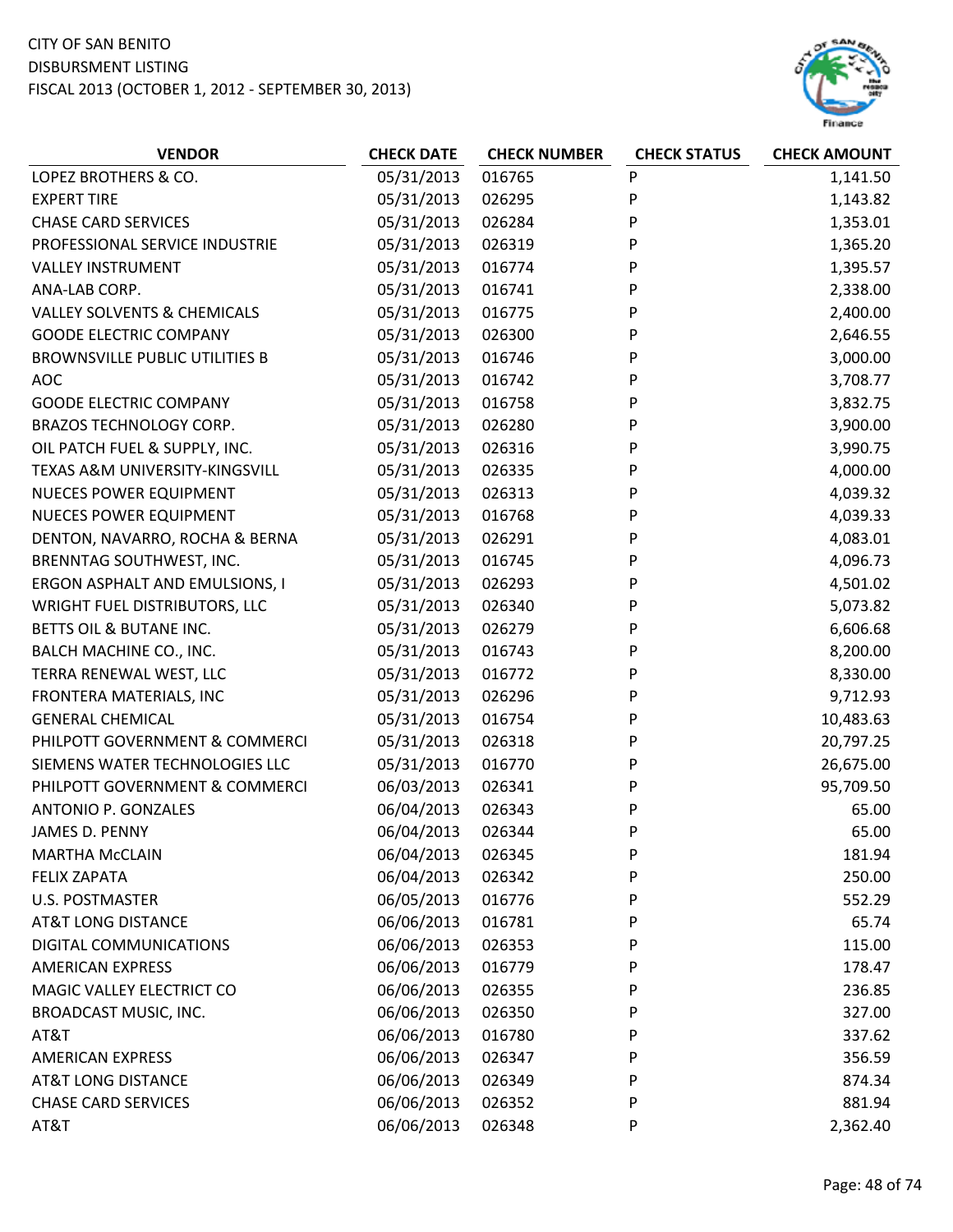

| <b>VENDOR</b>                         | <b>CHECK DATE</b> | <b>CHECK NUMBER</b> | <b>CHECK STATUS</b> | <b>CHECK AMOUNT</b> |
|---------------------------------------|-------------------|---------------------|---------------------|---------------------|
| BRENNTAG SOUTHWEST, INC.              | 06/06/2013        | 016782              | P                   | 4,108.84            |
| IMMIXTECHNOLOGY, INC.                 | 06/06/2013        | 026354              | P                   | 9,000.00            |
| <b>CAMERON COUNTY IRRIGATION DIST</b> | 06/06/2013        | 016783              | P                   | 18,206.59           |
| TML INTERGOVERNMENTAL                 | 06/06/2013        | 026346              | P                   | 36,657.86           |
| CDW GOVERNMENT, INC.                  | 06/06/2013        | 026351              | P                   | 37,081.16           |
| CPL RETAIL ENERGY, LP                 | 06/11/2013        | 016784              | P                   | 1,315.76            |
| CPL RETAIL ENERGY, LP                 | 06/11/2013        | 026357              | P                   | 5,708.05            |
| <b>DIRECT ENERGY BUSINESS</b>         | 06/11/2013        | 026360              | P                   | 9,901.23            |
| PHILPOTT GOVERNMENT & COMMERCI        | 06/11/2013        | 026363              | P                   | 15,918.25           |
| <b>DIRECT ENERGY BUSINESS</b>         | 06/11/2013        | 016785              | P                   | 21,797.92           |
| COYM, REHMET & GUTIERREZ ENGIN        | 06/11/2013        | 026356              | P                   | 63,479.66           |
| HIGHMARK CONSTRUCTION COMPANY,        | 06/11/2013        | 026362              | P                   | 94,525.00           |
| <b>RODRIGO DAVILA</b>                 | 06/13/2013        | 026364              | P                   | 160.00              |
| <b>TCEQ</b>                           | 06/13/2013        | 016797              | P                   | 200.00              |
| TEXAS AMERICAN PLANNING ASSOCI        | 06/13/2013        | 026365              | P                   | 240.00              |
| <b>U.S. POSTMASTER</b>                | 06/13/2013        | 016796              | P                   | 535.14              |
| <b>MARTHA McCLAIN</b>                 | 06/14/2013        | 026394              | P                   | 9.50                |
| <b>AT&amp;T LONG DISTANCE</b>         | 06/14/2013        | 002310              | P                   | 11.90               |
| <b>BURTON AUTO SUPPLY</b>             | 06/14/2013        | 016804              | P                   | 13.17               |
| <b>CULLIGAN WATER</b>                 | 06/14/2013        | 002312              | P                   | 24.00               |
| <b>GRAJALES TIRE SHOP</b>             | 06/14/2013        | 026386              | P                   | 25.00               |
| VALLEY WINDSHIELD REPAIR & AUT        | 06/14/2013        | 026413              | P                   | 25.00               |
| CENTRAL PLUMBING & ELECTRIC SU        | 06/14/2013        | 016806              | P                   | 26.72               |
| MATHESON TRI-GAS, INC.                | 06/14/2013        | 026395              | P                   | 39.00               |
| <b>CAMERON COUNTY CLERK</b>           | 06/14/2013        | 026368              | P                   | 40.00               |
| <b>SAN BENITO TEXTILES</b>            | 06/14/2013        | 026405              | P                   | 40.00               |
| DEALERS ELECTRICAL SUPPLY             | 06/14/2013        | 016808              | P                   | 41.75               |
| L. T. BOSWELL                         | 06/14/2013        | 016811              | P                   | 43.44               |
| <b>JACINTO HINOJOSA</b>               | 06/14/2013        | 026391              | P                   | 45.00               |
| <b>TERESA BAUTISTA</b>                | 06/14/2013        | 026407              | P                   | 50.00               |
| <b>GRAJALES TIRE SHOP</b>             | 06/14/2013        | 016809              | P                   | 50.00               |
| TEXAS DEPARTMENT OF LICENSING         | 06/14/2013        | 026408              | P                   | 55.00               |
| <b>NEUHAUS &amp; COMPANY</b>          | 06/14/2013        | 026398              | P                   | 60.33               |
| DEALERS ELECTRICAL SUPPLY             | 06/14/2013        | 026382              | P                   | 64.59               |
| OFFICE DEPOT ACC 6113                 | 06/14/2013        | 026400              | P                   | 66.97               |
| RIO GRANDE CONCRETE ACCESSORIE        | 06/14/2013        | 016816              | P                   | 67.36               |
| <b>ADVANCE AUTO PARTS</b>             | 06/14/2013        | 016798              | P                   | 69.66               |
| TIRES & TUBES OF SAN BENITO           | 06/14/2013        | 016819              | P                   | 72.50               |
| TEJAS FIRE SYSTEMS                    | 06/14/2013        | 026406              | P                   | 75.00               |
| AT&T                                  | 06/14/2013        | 002309              | P                   | 80.32               |
| <b>NUECES POWER EQUIPMENT</b>         | 06/14/2013        | 016812              | P                   | 88.60               |
| <b>CAMERON COUNTY CLERK</b>           | 06/14/2013        | 026369              | P                   | 100.00              |
| <b>GARCIA TOWING</b>                  | 06/14/2013        | 026384              | P                   | 100.00              |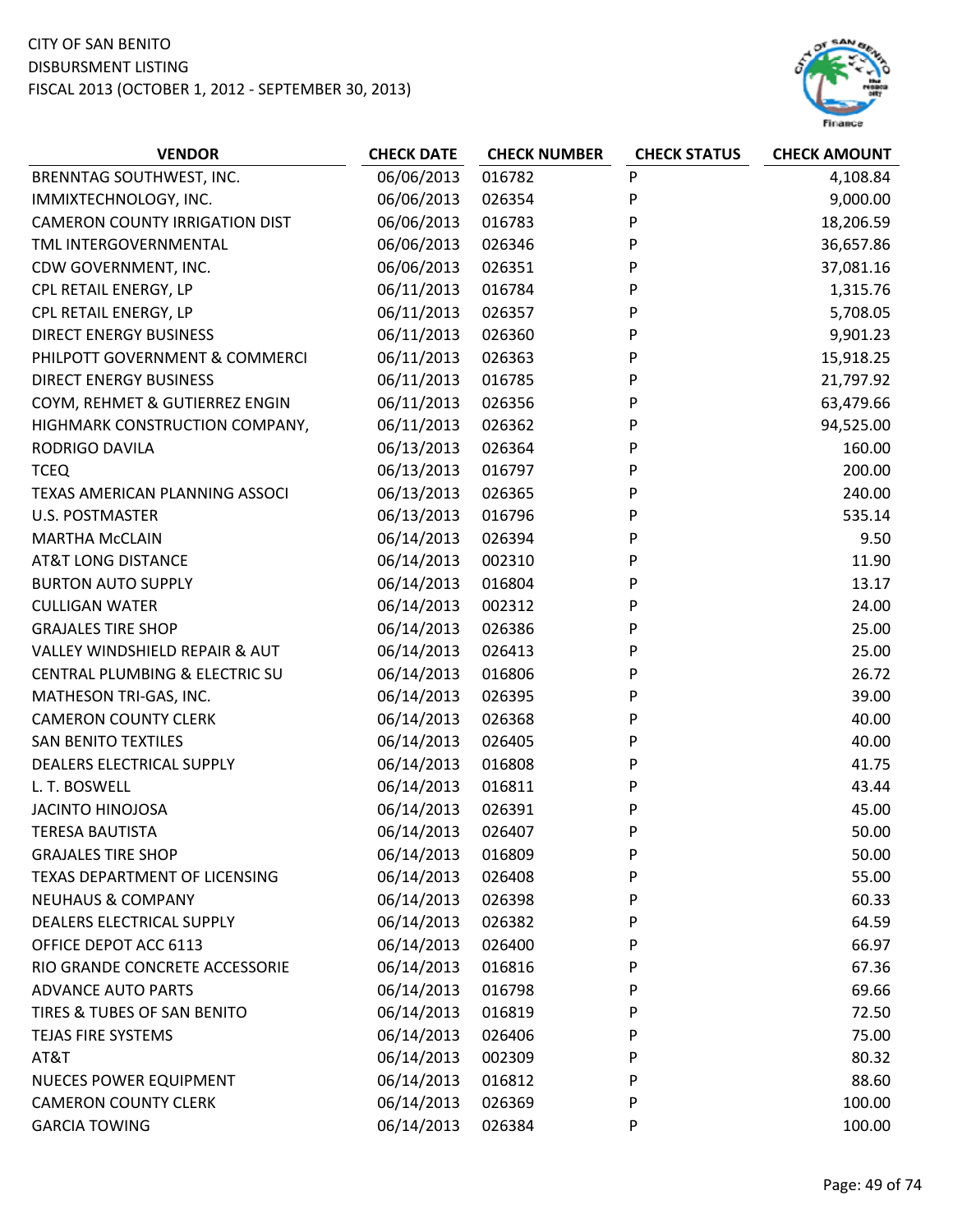

| <b>VENDOR</b>                        | <b>CHECK DATE</b> | <b>CHECK NUMBER</b> | <b>CHECK STATUS</b> | <b>CHECK AMOUNT</b> |
|--------------------------------------|-------------------|---------------------|---------------------|---------------------|
| <b>QUILL CORPORATION</b>             | 06/14/2013        | 026402              | P                   | 102.46              |
| RIO GRANDE CONCRETE ACCESSORIE       | 06/14/2013        | 026403              | P                   | 104.00              |
| O'REILLY AUTOMOTIVE, INC.            | 06/14/2013        | 026399              | P                   | 104.39              |
| <b>ADVANCE AUTO PARTS</b>            | 06/14/2013        | 026370              | P                   | 110.90              |
| ROYAL METAL BUILDING COMPONENT       | 06/14/2013        | 016817              | P                   | 119.80              |
| CDW GOVERNMENT, INC.                 | 06/14/2013        | 026377              | P                   | 137.35              |
| BROWNSVILLE BOOT JACK III, INC       | 06/14/2013        | 016803              | P                   | 143.99              |
| <b>GATEWAY</b>                       | 06/14/2013        | 026392              | P                   | 152.94              |
| HURRICANE FENCE COMPANY              | 06/14/2013        | 026389              | P                   | 182.00              |
| MCCOY'S BUILDING SUPPLY              | 06/14/2013        | 026396              | P                   | 193.85              |
| <b>GULF COAST PAPER CO. INC.</b>     | 06/14/2013        | 026388              | P                   | 217.10              |
| TEXAS DEPARTMENT OF STATE HEAL       | 06/14/2013        | 026409              | P                   | 222.00              |
| <b>RED HAWK FIRE &amp; SECURITY</b>  | 06/14/2013        | 016815              | P                   | 222.25              |
| <b>TIME WARNER CABLE</b>             | 06/14/2013        | 026412              | P                   | 237.16              |
| <b>SAN BENITO NEWS</b>               | 06/14/2013        | 026404              | P                   | 248.40              |
| <b>CARQUEST AUTO PARTS STORES</b>    | 06/14/2013        | 016805              | P                   | 259.85              |
| SIEMENS WATER TECHNOLOGIES LLC       | 06/14/2013        | 016818              | P                   | 260.00              |
| <b>BORDER STATES ELECTRIC SUPPLY</b> | 06/14/2013        | 026373              | P                   | 260.88              |
| <b>CITY OF SAN BENITO</b>            | 06/14/2013        | 002311              | P                   | 278.53              |
| <b>DAISY RATLIFF</b>                 | 06/14/2013        | 026381              | P                   | 280.00              |
| ALL VALLEY FAMILY MEDICAL, PLL       | 06/14/2013        | 026371              | P                   | 295.00              |
| <b>VERIZON WIRELESS</b>              | 06/14/2013        | 016821              | P                   | 312.40              |
| VICTORIA STEEL & SUPPLY INC.         | 06/14/2013        | 026415              | P                   | 350.32              |
| ALLIED WASTE SERVICES #863           | 06/14/2013        | 016799              | P                   | 353.66              |
| <b>CARQUEST AUTO PARTS STORES</b>    | 06/14/2013        | 026375              | P                   | 368.64              |
| DATAMATIC, INC.                      | 06/14/2013        | 016807              | P                   | 406.05              |
| A PAVERS PLUS, INC.                  | 06/14/2013        | 000041              | P                   | 407.00              |
| O'REILLY AUTOMOTIVE, INC.            | 06/14/2013        | 016813              | P                   | 501.64              |
| <b>GOODE ELECTRIC COMPANY</b>        | 06/14/2013        | 026385              | P                   | 625.00              |
| <b>VERIZON WIRELESS</b>              | 06/14/2013        | 026414              | P                   | 735.56              |
| <b>USA BLUE BOOK</b>                 | 06/14/2013        | 016820              | P                   | 872.09              |
| <b>BEN M. YUDESIS</b>                | 06/14/2013        | 026366              | P                   | 1,125.00            |
| <b>DAVID GARZA</b>                   | 06/14/2013        | 026367              | P                   | 1,125.00            |
| CENTRAL READY MIX CONCRETE COM       | 06/14/2013        | 026378              | P                   | 1,155.00            |
| <b>GUAJARDO TURF FARMS, INC.</b>     | 06/14/2013        | 026387              | P                   | 1,200.00            |
| CARD METER SYSTEMS, INC.             | 06/14/2013        | 026374              | P                   | 1,290.60            |
| <b>CASCO INDUSTRIES INC.</b>         | 06/14/2013        | 026376              | P                   | 1,350.00            |
| PRAXAIR DISTRIBUTION INC.            | 06/14/2013        | 016814              | P                   | 1,545.00            |
| PROVANTAGE, LLC                      | 06/14/2013        | 026401              | P                   | 1,593.30            |
| BETTS OIL & BUTANE INC.              | 06/14/2013        | 016802              | P                   | 1,835.10            |
| <b>CHASE CARD SERVICES</b>           | 06/14/2013        | 026379              | P                   | 2,930.42            |
| AMCHEM INCORPORATED                  | 06/14/2013        | 016800              | P                   | 3,420.00            |
| LOWER RIO GRANDE VALLEY              | 06/14/2013        | 026393              | P                   | 4,328.00            |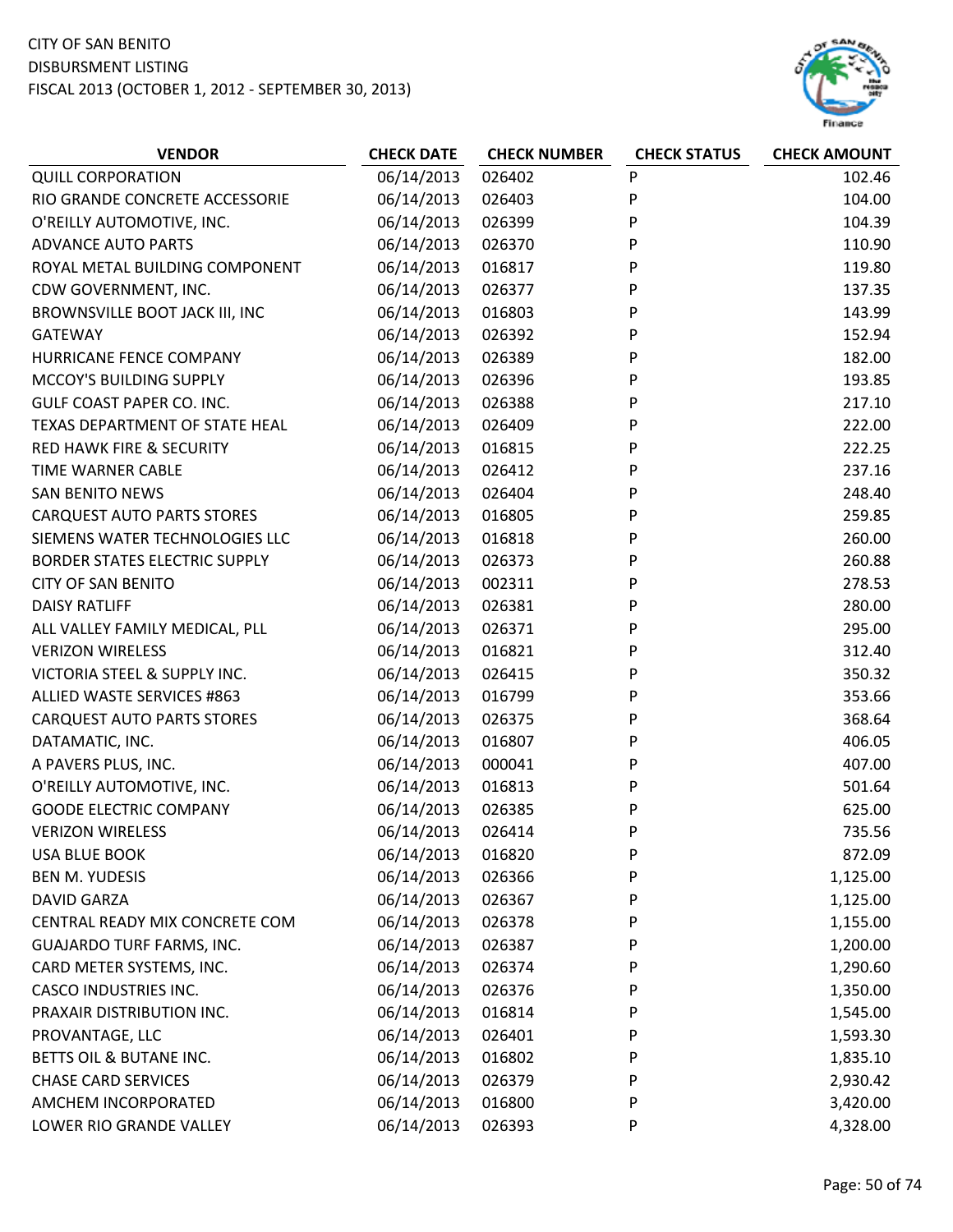

| <b>VENDOR</b>                     | <b>CHECK DATE</b> | <b>CHECK NUMBER</b> | <b>CHECK STATUS</b> | <b>CHECK AMOUNT</b> |
|-----------------------------------|-------------------|---------------------|---------------------|---------------------|
| IMMIXTECHNOLOGY, INC.             | 06/14/2013        | 026390              | P                   | 4,505.00            |
| MENTALIX, INC.                    | 06/14/2013        | 026397              | P                   | 4,590.00            |
| BETTS OIL & BUTANE INC.           | 06/14/2013        | 026372              | P                   | 5,779.56            |
| OIL PATCH FUEL & SUPPLY, INC.     | 06/14/2013        | 026416              | P                   | 6,928.75            |
| <b>DIGITAL OFFICE SYSTEMS</b>     | 06/14/2013        | 026383              | P                   | 7,154.00            |
| HD SUPPLY WATERWORKS, LTD.        | 06/14/2013        | 016810              | P                   | 9,639.81            |
| AMERICAN EXPRESS CORPORATE        | 06/14/2013        | 016801              | P                   | 150,000.00          |
| TEXAS MUNICIPAL EQUIPMENT, LLC    | 06/14/2013        | 026410              | P                   | 158,416.01          |
| TEXAS ALCOHOLIC BEVERAGE COMMI    | 06/18/2013        | 026417              | P                   | 231.00              |
| AMERICAN EXPRESS CORPORATE        | 06/19/2013        | 016822              | P                   | 12,965.76           |
| <b>TCEQ</b>                       | 06/20/2013        | 016823              | P                   | 444.00              |
| <b>U.S. POSTMASTER</b>            | 06/20/2013        | 016828              | P                   | 520.66              |
| CORNETT CONSTRUCTION, CO.         | 06/20/2013        | 016829              | P                   | 10,999.81           |
| <b>INTERNAL CONTROL SYSTEMS</b>   | 06/21/2013        | 026420              | P                   | 230.00              |
| <b>GOMEZ LAWN SERVICE</b>         | 06/21/2013        | 026418              | P                   | 495.00              |
| ATLAS ENTERPRISES, INC.           | 06/21/2013        | 026419              | P                   | 3,000.00            |
| OIL PATCH FUEL & SUPPLY, INC.     | 06/24/2013        | 016830              | P                   | 3,072.75            |
| <b>DIRECT ENERGY BUSINESS</b>     | 06/24/2013        | 026421              | P                   | 5,323.37            |
| <b>DIRECT ENERGY BUSINESS</b>     | 06/24/2013        | 016831              | P                   | 5,483.28            |
| <b>CAMERON COUNTY TAX OFFICE</b>  | 06/25/2013        | 016832              | P                   | 40.00               |
| CAMERON COUNTY CHILDREN'S ADVO    | 06/25/2013        | 002314              | P                   | 45.75               |
| <b>NCDA REGION VI-SOUTHWEST</b>   | 06/25/2013        | 002316              | P                   | 50.00               |
| SAN BENITO CONSOLIDATED SCHOOL    | 06/25/2013        | 026422              | P                   | 171.00              |
| <b>TCEQ</b>                       | 06/25/2013        | 016833              | P                   | 222.00              |
| AMIGOS DEL VALLE, INC.            | 06/25/2013        | 002313              | P                   | 435.60              |
| <b>CITY OF SAN BENITO</b>         | 06/25/2013        | 002315              | P                   | 5,168.41            |
| <b>DIRECT ENERGY BUSINESS</b>     | 06/26/2013        | 016834              | P                   | 13,573.46           |
| <b>DIRECT ENERGY BUSINESS</b>     | 06/26/2013        | 026423              | P                   | 23,067.13           |
| ALL VALLEY KEY & LOCK             | 06/28/2013        | 016838              | P                   | 6.95                |
| <b>GRAJALES TIRE SHOP</b>         | 06/28/2013        | 016858              | P                   | 8.00                |
| <b>BURTON AUTO SUPPLY</b>         | 06/28/2013        | 016845              | P                   | 8.25                |
| TEXAS DEPARTMENT OF PUBLIC SAF    | 06/28/2013        | 026501              | P                   | 14.00               |
| <b>LUBE MASTERS</b>               | 06/28/2013        | 026472              | P                   | 14.50               |
| RIO GRANDE CONCRETE ACCESSORIE    | 06/28/2013        | 016869              | P                   | 19.90               |
| <b>CARQUEST AUTO PARTS STORES</b> | 06/28/2013        | 026439              | P                   | 24.64               |
| TRUCKER'S EQUIPMENT, INC.         | 06/28/2013        | 016872              | P                   | 32.40               |
| WAL-MART COMMUNITY/GECRB          | 06/28/2013        | 026508              | P                   | 33.70               |
| <b>TEXAS GAS SERVICE</b>          | 06/28/2013        | 026502              | P                   | 38.40               |
| <b>HEB GROCERY</b>                | 06/28/2013        | 026465              | P                   | 39.99               |
| <b>NEUHAUS &amp; COMPANY</b>      | 06/28/2013        | 026479              | P                   | 40.92               |
| ONE STOP PEST CONTROL             | 06/28/2013        | 026483              | P                   | 45.00               |
| <b>JOEL QUINTANILLA</b>           | 06/28/2013        | 000042              | P                   | 50.00               |
| <b>RUBEN CORTEZ</b>               | 06/28/2013        | 000043              | P                   | 50.00               |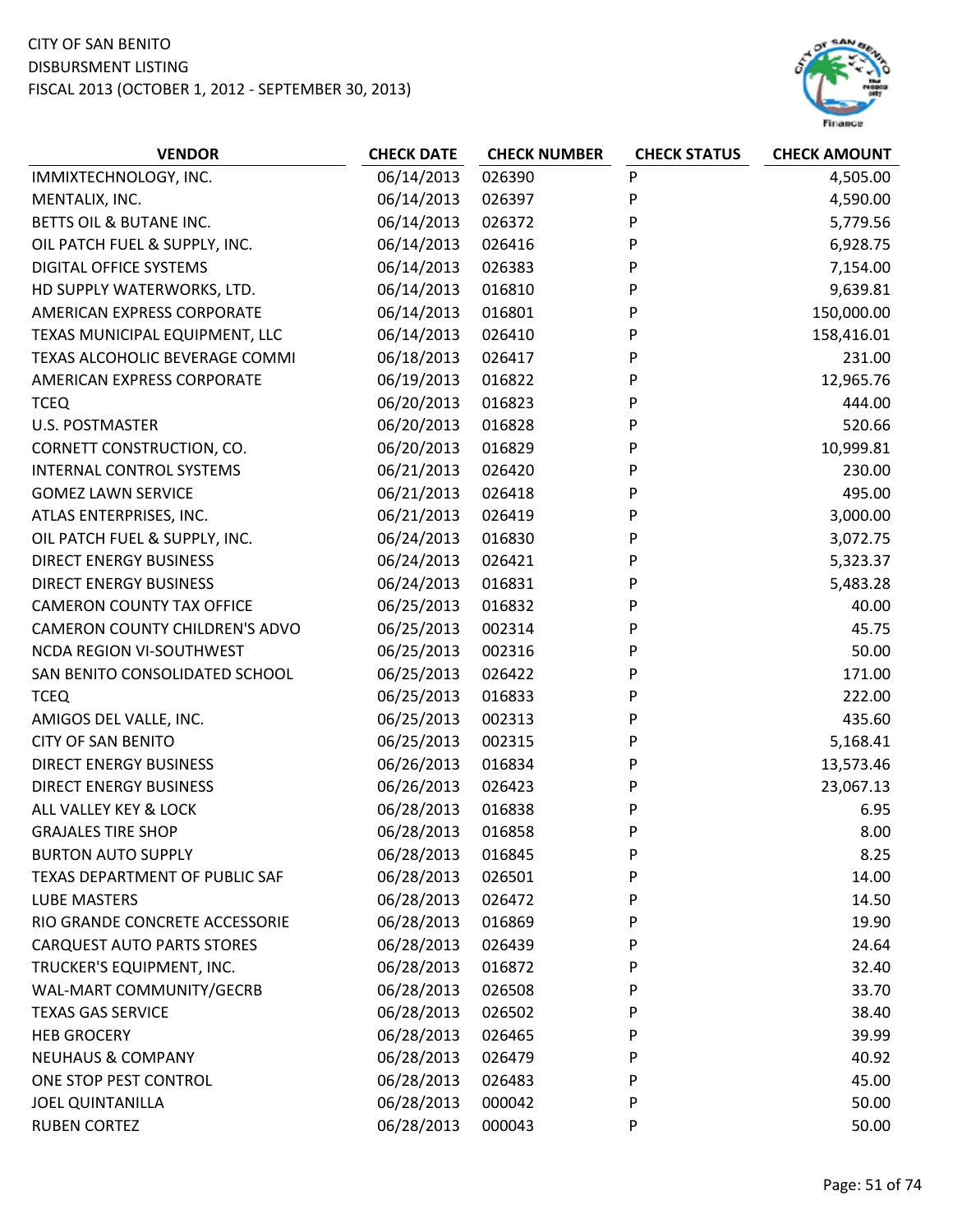## CITY OF SAN BENITO

#### DISBURSMENT LISTING

FISCAL 2013 (OCTOBER 1, 2012 ‐ SEPTEMBER 30, 2013)



| A & W OFFICE SUPPLY, INC.<br>06/28/2013<br>P<br>026427<br>52.37<br>P<br>06/28/2013<br>OFFICE DEPOT ACC 6113<br>026482<br>59.00<br>P<br>TIRE CENTERS, LLC<br>06/28/2013<br>026503<br>62.00<br>P<br>06/28/2013<br>70.00<br>SAN BENITO MEDICAL ASSOC.<br>026493<br>P<br>L. T. BOSWELL<br>06/28/2013<br>026471<br>70.93<br>P<br><b>GOODE ELECTRIC COMPANY</b><br>06/28/2013<br>026461<br>75.00<br>P<br>CENTRAL READY MIX CONCRETE COM<br>06/28/2013<br>026443<br>77.00<br>P<br><b>USA BLUE BOOK</b><br>06/28/2013<br>77.88<br>016873<br>P<br>DICK OFFICE SUPPLY, INC.<br>06/28/2013<br>026447<br>88.98<br>P<br>06/28/2013<br>PITTSBURGH PAINTS<br>026486<br>94.95<br>P<br>06/28/2013<br>95.36<br>HOLT-CAT<br>016861<br>P<br>06/28/2013<br>97.68<br>PRAXAIR DISTRIBUTION INC.<br>026487<br>P<br><b>VALLEY RADIO CENTER</b><br>06/28/2013<br>016875<br>100.00<br>P<br>GULF COAST PAPER CO. INC.<br>06/28/2013<br>104.13<br>026464<br>P<br><b>AMIGO BOLT &amp; SUPPLY</b><br>06/28/2013<br>026430<br>119.00<br>P<br>AUTO A.C.<br>06/28/2013<br>026433<br>120.00<br>P<br>06/28/2013<br>125.86<br>SPRINT<br>016871<br><b>GCR TIRE CENTERS</b><br>06/28/2013<br>P<br>126.50<br>026459<br>P<br><b>GARCIA TOWING</b><br>06/28/2013<br>135.00<br>026458<br>06/28/2013<br>026441<br>P<br>138.18<br>CDW GOVERNMENT, INC.<br>P<br><b>GOODE ELECTRIC COMPANY</b><br>06/28/2013<br>150.00<br>016857<br>P<br>06/28/2013<br>160.00<br>MJ SCREEN PRINT<br>026477<br>P<br>MCCOY'S BUILDING SUPPLY<br>06/28/2013<br>160.86<br>016863<br>P<br><b>CHASE CARD SERVICES</b><br>06/28/2013<br>000114<br>162.18<br>06/28/2013<br>P<br>169.38<br><b>BURTON AUTO SUPPLY</b><br>026437<br>P<br>06/28/2013<br>177.84<br><b>BORDER STATES ELECTRIC SUPPLY</b><br>026435<br>06/28/2013<br>P<br>RICARDO GARCIA<br>026491<br>180.00<br>P<br><b>BAKER DISTRUBUTING</b><br>06/28/2013<br>185.16<br>026434<br>06/28/2013<br>P<br>188.24<br>MUNICIPAL SERVICES BUREAU<br>026478<br>06/28/2013<br>P<br>195.30<br>DR. SMOOTHIE BRANDS<br>026448<br>06/28/2013<br>P<br><b>GRAJALES TIRE SHOP</b><br>026462<br>197.00<br>06/28/2013<br><b>CHUY'S CUSTOM SPORTS</b><br>000115<br>P<br>200.00<br>06/28/2013<br>P<br>WITMER PUBLIC SAFETY GROUP, IN<br>026509<br>239.97<br>06/28/2013<br>P<br>MAGIC VALLEY ELECTRICT CO<br>026473<br>240.00<br>06/28/2013<br>P<br>240.00<br><b>RENEE LOCKETT</b><br>026490<br>06/28/2013<br>P<br><b>CENTER POINT LARGE PRINT</b><br>251.64<br>026442<br>06/28/2013<br><b>EXPERT TIRE</b><br>016850<br>P<br>265.98<br>06/28/2013<br>P<br><b>NUECES POWER EQUIPMENT</b><br>026480<br>267.79<br>06/28/2013<br>P<br>270.00<br><b>GOMEZ LAWN SERVICE</b><br>026460<br>CESAR P. RIOJAS JR.<br>06/28/2013<br>P<br>280.00<br>026444<br>06/28/2013<br>P<br><b>EMERGENCY MEDICAL PRODUCTS, IN</b><br>026449<br>281.24<br>06/28/2013<br><b>GATEWAY</b><br>026469<br>P<br>284.00 | <b>VENDOR</b>            | <b>CHECK DATE</b> | <b>CHECK NUMBER</b> | <b>CHECK STATUS</b> | <b>CHECK AMOUNT</b> |
|------------------------------------------------------------------------------------------------------------------------------------------------------------------------------------------------------------------------------------------------------------------------------------------------------------------------------------------------------------------------------------------------------------------------------------------------------------------------------------------------------------------------------------------------------------------------------------------------------------------------------------------------------------------------------------------------------------------------------------------------------------------------------------------------------------------------------------------------------------------------------------------------------------------------------------------------------------------------------------------------------------------------------------------------------------------------------------------------------------------------------------------------------------------------------------------------------------------------------------------------------------------------------------------------------------------------------------------------------------------------------------------------------------------------------------------------------------------------------------------------------------------------------------------------------------------------------------------------------------------------------------------------------------------------------------------------------------------------------------------------------------------------------------------------------------------------------------------------------------------------------------------------------------------------------------------------------------------------------------------------------------------------------------------------------------------------------------------------------------------------------------------------------------------------------------------------------------------------------------------------------------------------------------------------------------------------------------------------------------------------------------------------------------------------------------------------------------------------------------------------------------------------------------------------------------------------------------------------------------------------------------------------------------------------------------------------------------------------------------------------------------------------------------------------------------------------------------------------------|--------------------------|-------------------|---------------------|---------------------|---------------------|
|                                                                                                                                                                                                                                                                                                                                                                                                                                                                                                                                                                                                                                                                                                                                                                                                                                                                                                                                                                                                                                                                                                                                                                                                                                                                                                                                                                                                                                                                                                                                                                                                                                                                                                                                                                                                                                                                                                                                                                                                                                                                                                                                                                                                                                                                                                                                                                                                                                                                                                                                                                                                                                                                                                                                                                                                                                                      |                          |                   |                     |                     |                     |
|                                                                                                                                                                                                                                                                                                                                                                                                                                                                                                                                                                                                                                                                                                                                                                                                                                                                                                                                                                                                                                                                                                                                                                                                                                                                                                                                                                                                                                                                                                                                                                                                                                                                                                                                                                                                                                                                                                                                                                                                                                                                                                                                                                                                                                                                                                                                                                                                                                                                                                                                                                                                                                                                                                                                                                                                                                                      |                          |                   |                     |                     |                     |
|                                                                                                                                                                                                                                                                                                                                                                                                                                                                                                                                                                                                                                                                                                                                                                                                                                                                                                                                                                                                                                                                                                                                                                                                                                                                                                                                                                                                                                                                                                                                                                                                                                                                                                                                                                                                                                                                                                                                                                                                                                                                                                                                                                                                                                                                                                                                                                                                                                                                                                                                                                                                                                                                                                                                                                                                                                                      |                          |                   |                     |                     |                     |
|                                                                                                                                                                                                                                                                                                                                                                                                                                                                                                                                                                                                                                                                                                                                                                                                                                                                                                                                                                                                                                                                                                                                                                                                                                                                                                                                                                                                                                                                                                                                                                                                                                                                                                                                                                                                                                                                                                                                                                                                                                                                                                                                                                                                                                                                                                                                                                                                                                                                                                                                                                                                                                                                                                                                                                                                                                                      |                          |                   |                     |                     |                     |
|                                                                                                                                                                                                                                                                                                                                                                                                                                                                                                                                                                                                                                                                                                                                                                                                                                                                                                                                                                                                                                                                                                                                                                                                                                                                                                                                                                                                                                                                                                                                                                                                                                                                                                                                                                                                                                                                                                                                                                                                                                                                                                                                                                                                                                                                                                                                                                                                                                                                                                                                                                                                                                                                                                                                                                                                                                                      |                          |                   |                     |                     |                     |
|                                                                                                                                                                                                                                                                                                                                                                                                                                                                                                                                                                                                                                                                                                                                                                                                                                                                                                                                                                                                                                                                                                                                                                                                                                                                                                                                                                                                                                                                                                                                                                                                                                                                                                                                                                                                                                                                                                                                                                                                                                                                                                                                                                                                                                                                                                                                                                                                                                                                                                                                                                                                                                                                                                                                                                                                                                                      |                          |                   |                     |                     |                     |
|                                                                                                                                                                                                                                                                                                                                                                                                                                                                                                                                                                                                                                                                                                                                                                                                                                                                                                                                                                                                                                                                                                                                                                                                                                                                                                                                                                                                                                                                                                                                                                                                                                                                                                                                                                                                                                                                                                                                                                                                                                                                                                                                                                                                                                                                                                                                                                                                                                                                                                                                                                                                                                                                                                                                                                                                                                                      |                          |                   |                     |                     |                     |
|                                                                                                                                                                                                                                                                                                                                                                                                                                                                                                                                                                                                                                                                                                                                                                                                                                                                                                                                                                                                                                                                                                                                                                                                                                                                                                                                                                                                                                                                                                                                                                                                                                                                                                                                                                                                                                                                                                                                                                                                                                                                                                                                                                                                                                                                                                                                                                                                                                                                                                                                                                                                                                                                                                                                                                                                                                                      |                          |                   |                     |                     |                     |
|                                                                                                                                                                                                                                                                                                                                                                                                                                                                                                                                                                                                                                                                                                                                                                                                                                                                                                                                                                                                                                                                                                                                                                                                                                                                                                                                                                                                                                                                                                                                                                                                                                                                                                                                                                                                                                                                                                                                                                                                                                                                                                                                                                                                                                                                                                                                                                                                                                                                                                                                                                                                                                                                                                                                                                                                                                                      |                          |                   |                     |                     |                     |
|                                                                                                                                                                                                                                                                                                                                                                                                                                                                                                                                                                                                                                                                                                                                                                                                                                                                                                                                                                                                                                                                                                                                                                                                                                                                                                                                                                                                                                                                                                                                                                                                                                                                                                                                                                                                                                                                                                                                                                                                                                                                                                                                                                                                                                                                                                                                                                                                                                                                                                                                                                                                                                                                                                                                                                                                                                                      |                          |                   |                     |                     |                     |
|                                                                                                                                                                                                                                                                                                                                                                                                                                                                                                                                                                                                                                                                                                                                                                                                                                                                                                                                                                                                                                                                                                                                                                                                                                                                                                                                                                                                                                                                                                                                                                                                                                                                                                                                                                                                                                                                                                                                                                                                                                                                                                                                                                                                                                                                                                                                                                                                                                                                                                                                                                                                                                                                                                                                                                                                                                                      |                          |                   |                     |                     |                     |
|                                                                                                                                                                                                                                                                                                                                                                                                                                                                                                                                                                                                                                                                                                                                                                                                                                                                                                                                                                                                                                                                                                                                                                                                                                                                                                                                                                                                                                                                                                                                                                                                                                                                                                                                                                                                                                                                                                                                                                                                                                                                                                                                                                                                                                                                                                                                                                                                                                                                                                                                                                                                                                                                                                                                                                                                                                                      |                          |                   |                     |                     |                     |
|                                                                                                                                                                                                                                                                                                                                                                                                                                                                                                                                                                                                                                                                                                                                                                                                                                                                                                                                                                                                                                                                                                                                                                                                                                                                                                                                                                                                                                                                                                                                                                                                                                                                                                                                                                                                                                                                                                                                                                                                                                                                                                                                                                                                                                                                                                                                                                                                                                                                                                                                                                                                                                                                                                                                                                                                                                                      |                          |                   |                     |                     |                     |
|                                                                                                                                                                                                                                                                                                                                                                                                                                                                                                                                                                                                                                                                                                                                                                                                                                                                                                                                                                                                                                                                                                                                                                                                                                                                                                                                                                                                                                                                                                                                                                                                                                                                                                                                                                                                                                                                                                                                                                                                                                                                                                                                                                                                                                                                                                                                                                                                                                                                                                                                                                                                                                                                                                                                                                                                                                                      |                          |                   |                     |                     |                     |
|                                                                                                                                                                                                                                                                                                                                                                                                                                                                                                                                                                                                                                                                                                                                                                                                                                                                                                                                                                                                                                                                                                                                                                                                                                                                                                                                                                                                                                                                                                                                                                                                                                                                                                                                                                                                                                                                                                                                                                                                                                                                                                                                                                                                                                                                                                                                                                                                                                                                                                                                                                                                                                                                                                                                                                                                                                                      |                          |                   |                     |                     |                     |
|                                                                                                                                                                                                                                                                                                                                                                                                                                                                                                                                                                                                                                                                                                                                                                                                                                                                                                                                                                                                                                                                                                                                                                                                                                                                                                                                                                                                                                                                                                                                                                                                                                                                                                                                                                                                                                                                                                                                                                                                                                                                                                                                                                                                                                                                                                                                                                                                                                                                                                                                                                                                                                                                                                                                                                                                                                                      |                          |                   |                     |                     |                     |
|                                                                                                                                                                                                                                                                                                                                                                                                                                                                                                                                                                                                                                                                                                                                                                                                                                                                                                                                                                                                                                                                                                                                                                                                                                                                                                                                                                                                                                                                                                                                                                                                                                                                                                                                                                                                                                                                                                                                                                                                                                                                                                                                                                                                                                                                                                                                                                                                                                                                                                                                                                                                                                                                                                                                                                                                                                                      |                          |                   |                     |                     |                     |
|                                                                                                                                                                                                                                                                                                                                                                                                                                                                                                                                                                                                                                                                                                                                                                                                                                                                                                                                                                                                                                                                                                                                                                                                                                                                                                                                                                                                                                                                                                                                                                                                                                                                                                                                                                                                                                                                                                                                                                                                                                                                                                                                                                                                                                                                                                                                                                                                                                                                                                                                                                                                                                                                                                                                                                                                                                                      |                          |                   |                     |                     |                     |
|                                                                                                                                                                                                                                                                                                                                                                                                                                                                                                                                                                                                                                                                                                                                                                                                                                                                                                                                                                                                                                                                                                                                                                                                                                                                                                                                                                                                                                                                                                                                                                                                                                                                                                                                                                                                                                                                                                                                                                                                                                                                                                                                                                                                                                                                                                                                                                                                                                                                                                                                                                                                                                                                                                                                                                                                                                                      |                          |                   |                     |                     |                     |
|                                                                                                                                                                                                                                                                                                                                                                                                                                                                                                                                                                                                                                                                                                                                                                                                                                                                                                                                                                                                                                                                                                                                                                                                                                                                                                                                                                                                                                                                                                                                                                                                                                                                                                                                                                                                                                                                                                                                                                                                                                                                                                                                                                                                                                                                                                                                                                                                                                                                                                                                                                                                                                                                                                                                                                                                                                                      |                          |                   |                     |                     |                     |
|                                                                                                                                                                                                                                                                                                                                                                                                                                                                                                                                                                                                                                                                                                                                                                                                                                                                                                                                                                                                                                                                                                                                                                                                                                                                                                                                                                                                                                                                                                                                                                                                                                                                                                                                                                                                                                                                                                                                                                                                                                                                                                                                                                                                                                                                                                                                                                                                                                                                                                                                                                                                                                                                                                                                                                                                                                                      |                          |                   |                     |                     |                     |
|                                                                                                                                                                                                                                                                                                                                                                                                                                                                                                                                                                                                                                                                                                                                                                                                                                                                                                                                                                                                                                                                                                                                                                                                                                                                                                                                                                                                                                                                                                                                                                                                                                                                                                                                                                                                                                                                                                                                                                                                                                                                                                                                                                                                                                                                                                                                                                                                                                                                                                                                                                                                                                                                                                                                                                                                                                                      |                          |                   |                     |                     |                     |
|                                                                                                                                                                                                                                                                                                                                                                                                                                                                                                                                                                                                                                                                                                                                                                                                                                                                                                                                                                                                                                                                                                                                                                                                                                                                                                                                                                                                                                                                                                                                                                                                                                                                                                                                                                                                                                                                                                                                                                                                                                                                                                                                                                                                                                                                                                                                                                                                                                                                                                                                                                                                                                                                                                                                                                                                                                                      |                          |                   |                     |                     |                     |
|                                                                                                                                                                                                                                                                                                                                                                                                                                                                                                                                                                                                                                                                                                                                                                                                                                                                                                                                                                                                                                                                                                                                                                                                                                                                                                                                                                                                                                                                                                                                                                                                                                                                                                                                                                                                                                                                                                                                                                                                                                                                                                                                                                                                                                                                                                                                                                                                                                                                                                                                                                                                                                                                                                                                                                                                                                                      |                          |                   |                     |                     |                     |
|                                                                                                                                                                                                                                                                                                                                                                                                                                                                                                                                                                                                                                                                                                                                                                                                                                                                                                                                                                                                                                                                                                                                                                                                                                                                                                                                                                                                                                                                                                                                                                                                                                                                                                                                                                                                                                                                                                                                                                                                                                                                                                                                                                                                                                                                                                                                                                                                                                                                                                                                                                                                                                                                                                                                                                                                                                                      |                          |                   |                     |                     |                     |
|                                                                                                                                                                                                                                                                                                                                                                                                                                                                                                                                                                                                                                                                                                                                                                                                                                                                                                                                                                                                                                                                                                                                                                                                                                                                                                                                                                                                                                                                                                                                                                                                                                                                                                                                                                                                                                                                                                                                                                                                                                                                                                                                                                                                                                                                                                                                                                                                                                                                                                                                                                                                                                                                                                                                                                                                                                                      |                          |                   |                     |                     |                     |
|                                                                                                                                                                                                                                                                                                                                                                                                                                                                                                                                                                                                                                                                                                                                                                                                                                                                                                                                                                                                                                                                                                                                                                                                                                                                                                                                                                                                                                                                                                                                                                                                                                                                                                                                                                                                                                                                                                                                                                                                                                                                                                                                                                                                                                                                                                                                                                                                                                                                                                                                                                                                                                                                                                                                                                                                                                                      |                          |                   |                     |                     |                     |
|                                                                                                                                                                                                                                                                                                                                                                                                                                                                                                                                                                                                                                                                                                                                                                                                                                                                                                                                                                                                                                                                                                                                                                                                                                                                                                                                                                                                                                                                                                                                                                                                                                                                                                                                                                                                                                                                                                                                                                                                                                                                                                                                                                                                                                                                                                                                                                                                                                                                                                                                                                                                                                                                                                                                                                                                                                                      |                          |                   |                     |                     |                     |
|                                                                                                                                                                                                                                                                                                                                                                                                                                                                                                                                                                                                                                                                                                                                                                                                                                                                                                                                                                                                                                                                                                                                                                                                                                                                                                                                                                                                                                                                                                                                                                                                                                                                                                                                                                                                                                                                                                                                                                                                                                                                                                                                                                                                                                                                                                                                                                                                                                                                                                                                                                                                                                                                                                                                                                                                                                                      |                          |                   |                     |                     |                     |
|                                                                                                                                                                                                                                                                                                                                                                                                                                                                                                                                                                                                                                                                                                                                                                                                                                                                                                                                                                                                                                                                                                                                                                                                                                                                                                                                                                                                                                                                                                                                                                                                                                                                                                                                                                                                                                                                                                                                                                                                                                                                                                                                                                                                                                                                                                                                                                                                                                                                                                                                                                                                                                                                                                                                                                                                                                                      |                          |                   |                     |                     |                     |
|                                                                                                                                                                                                                                                                                                                                                                                                                                                                                                                                                                                                                                                                                                                                                                                                                                                                                                                                                                                                                                                                                                                                                                                                                                                                                                                                                                                                                                                                                                                                                                                                                                                                                                                                                                                                                                                                                                                                                                                                                                                                                                                                                                                                                                                                                                                                                                                                                                                                                                                                                                                                                                                                                                                                                                                                                                                      |                          |                   |                     |                     |                     |
|                                                                                                                                                                                                                                                                                                                                                                                                                                                                                                                                                                                                                                                                                                                                                                                                                                                                                                                                                                                                                                                                                                                                                                                                                                                                                                                                                                                                                                                                                                                                                                                                                                                                                                                                                                                                                                                                                                                                                                                                                                                                                                                                                                                                                                                                                                                                                                                                                                                                                                                                                                                                                                                                                                                                                                                                                                                      |                          |                   |                     |                     |                     |
|                                                                                                                                                                                                                                                                                                                                                                                                                                                                                                                                                                                                                                                                                                                                                                                                                                                                                                                                                                                                                                                                                                                                                                                                                                                                                                                                                                                                                                                                                                                                                                                                                                                                                                                                                                                                                                                                                                                                                                                                                                                                                                                                                                                                                                                                                                                                                                                                                                                                                                                                                                                                                                                                                                                                                                                                                                                      |                          |                   |                     |                     |                     |
|                                                                                                                                                                                                                                                                                                                                                                                                                                                                                                                                                                                                                                                                                                                                                                                                                                                                                                                                                                                                                                                                                                                                                                                                                                                                                                                                                                                                                                                                                                                                                                                                                                                                                                                                                                                                                                                                                                                                                                                                                                                                                                                                                                                                                                                                                                                                                                                                                                                                                                                                                                                                                                                                                                                                                                                                                                                      |                          |                   |                     |                     |                     |
|                                                                                                                                                                                                                                                                                                                                                                                                                                                                                                                                                                                                                                                                                                                                                                                                                                                                                                                                                                                                                                                                                                                                                                                                                                                                                                                                                                                                                                                                                                                                                                                                                                                                                                                                                                                                                                                                                                                                                                                                                                                                                                                                                                                                                                                                                                                                                                                                                                                                                                                                                                                                                                                                                                                                                                                                                                                      |                          |                   |                     |                     |                     |
|                                                                                                                                                                                                                                                                                                                                                                                                                                                                                                                                                                                                                                                                                                                                                                                                                                                                                                                                                                                                                                                                                                                                                                                                                                                                                                                                                                                                                                                                                                                                                                                                                                                                                                                                                                                                                                                                                                                                                                                                                                                                                                                                                                                                                                                                                                                                                                                                                                                                                                                                                                                                                                                                                                                                                                                                                                                      |                          |                   |                     |                     |                     |
|                                                                                                                                                                                                                                                                                                                                                                                                                                                                                                                                                                                                                                                                                                                                                                                                                                                                                                                                                                                                                                                                                                                                                                                                                                                                                                                                                                                                                                                                                                                                                                                                                                                                                                                                                                                                                                                                                                                                                                                                                                                                                                                                                                                                                                                                                                                                                                                                                                                                                                                                                                                                                                                                                                                                                                                                                                                      |                          |                   |                     |                     |                     |
|                                                                                                                                                                                                                                                                                                                                                                                                                                                                                                                                                                                                                                                                                                                                                                                                                                                                                                                                                                                                                                                                                                                                                                                                                                                                                                                                                                                                                                                                                                                                                                                                                                                                                                                                                                                                                                                                                                                                                                                                                                                                                                                                                                                                                                                                                                                                                                                                                                                                                                                                                                                                                                                                                                                                                                                                                                                      |                          |                   |                     |                     |                     |
|                                                                                                                                                                                                                                                                                                                                                                                                                                                                                                                                                                                                                                                                                                                                                                                                                                                                                                                                                                                                                                                                                                                                                                                                                                                                                                                                                                                                                                                                                                                                                                                                                                                                                                                                                                                                                                                                                                                                                                                                                                                                                                                                                                                                                                                                                                                                                                                                                                                                                                                                                                                                                                                                                                                                                                                                                                                      |                          |                   |                     |                     |                     |
|                                                                                                                                                                                                                                                                                                                                                                                                                                                                                                                                                                                                                                                                                                                                                                                                                                                                                                                                                                                                                                                                                                                                                                                                                                                                                                                                                                                                                                                                                                                                                                                                                                                                                                                                                                                                                                                                                                                                                                                                                                                                                                                                                                                                                                                                                                                                                                                                                                                                                                                                                                                                                                                                                                                                                                                                                                                      |                          |                   |                     |                     |                     |
|                                                                                                                                                                                                                                                                                                                                                                                                                                                                                                                                                                                                                                                                                                                                                                                                                                                                                                                                                                                                                                                                                                                                                                                                                                                                                                                                                                                                                                                                                                                                                                                                                                                                                                                                                                                                                                                                                                                                                                                                                                                                                                                                                                                                                                                                                                                                                                                                                                                                                                                                                                                                                                                                                                                                                                                                                                                      |                          |                   |                     |                     |                     |
|                                                                                                                                                                                                                                                                                                                                                                                                                                                                                                                                                                                                                                                                                                                                                                                                                                                                                                                                                                                                                                                                                                                                                                                                                                                                                                                                                                                                                                                                                                                                                                                                                                                                                                                                                                                                                                                                                                                                                                                                                                                                                                                                                                                                                                                                                                                                                                                                                                                                                                                                                                                                                                                                                                                                                                                                                                                      |                          |                   |                     |                     |                     |
|                                                                                                                                                                                                                                                                                                                                                                                                                                                                                                                                                                                                                                                                                                                                                                                                                                                                                                                                                                                                                                                                                                                                                                                                                                                                                                                                                                                                                                                                                                                                                                                                                                                                                                                                                                                                                                                                                                                                                                                                                                                                                                                                                                                                                                                                                                                                                                                                                                                                                                                                                                                                                                                                                                                                                                                                                                                      | <b>KETCH-ALL COMPANY</b> | 06/28/2013        | 026470              | P                   | 284.00              |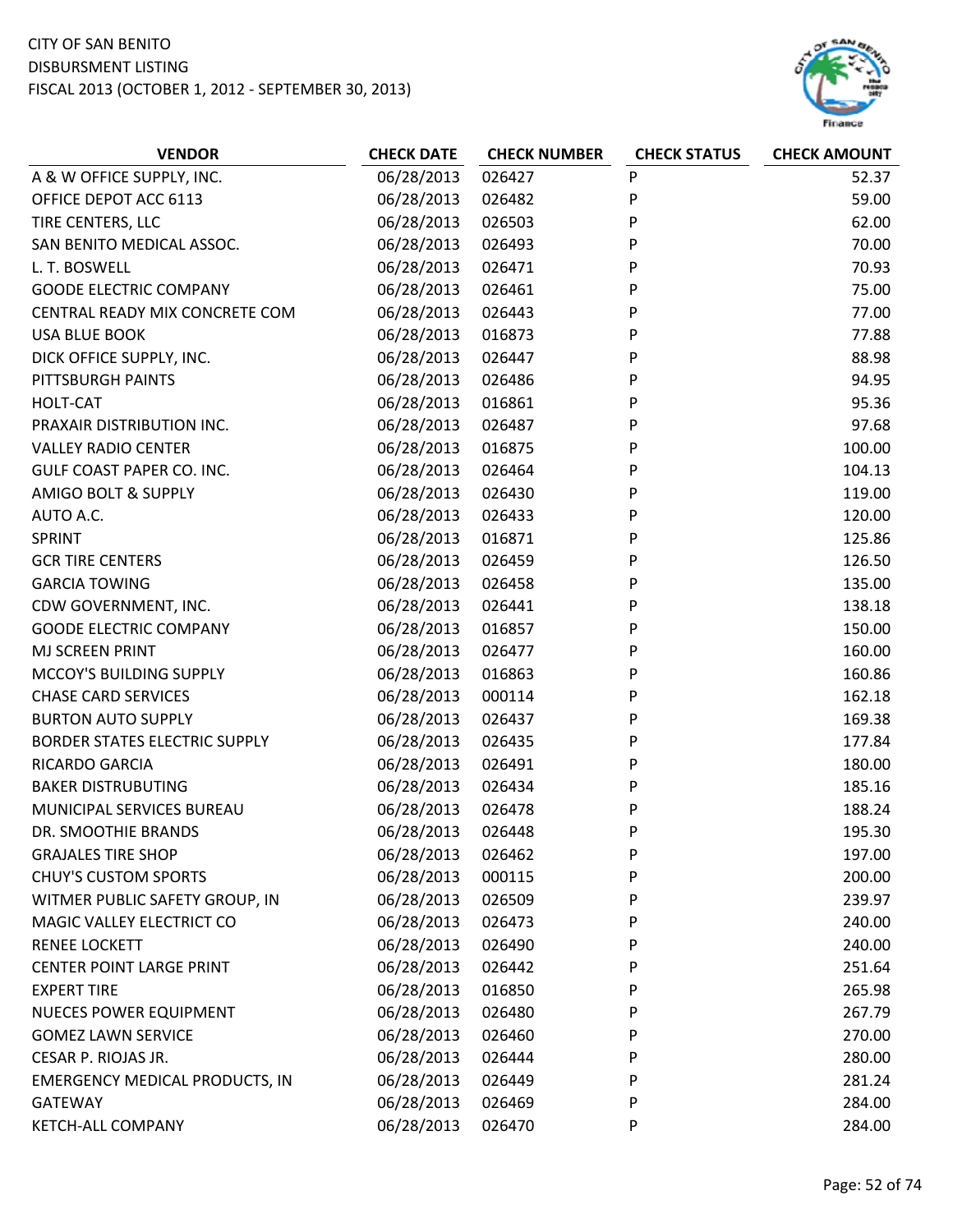# CITY OF SAN BENITO DISBURSMENT LISTING

FISCAL 2013 (OCTOBER 1, 2012 ‐ SEPTEMBER 30, 2013)



| <b>VENDOR</b>                         | <b>CHECK DATE</b> | <b>CHECK NUMBER</b> | <b>CHECK STATUS</b> | <b>CHECK AMOUNT</b> |
|---------------------------------------|-------------------|---------------------|---------------------|---------------------|
| DSHS CENTRAL LAB MC2004               | 06/28/2013        | 016848              | P                   | 291.06              |
| <b>NEUHAUS &amp; COMPANY</b>          | 06/28/2013        | 016864              | P                   | 303.34              |
| <b>MELANIE REYES</b>                  | 06/28/2013        | 026476              | P                   | 316.30              |
| <b>JOHNNY'S TRUE VALUE</b>            | 06/28/2013        | 016862              | P                   | 327.51              |
| C & S SAFETY SUPPLY                   | 06/28/2013        | 016846              | P                   | 327.70              |
| <b>TARPON FIRE &amp; SAFETY</b>       | 06/28/2013        | 026499              | P                   | 330.00              |
| AT&T                                  | 06/28/2013        | 016842              | P                   | 337.62              |
| ARROW MAGNOLIA, INC.                  | 06/28/2013        | 016841              | P                   | 345.00              |
| DEALERS ELECTRICAL SUPPLY             | 06/28/2013        | 026446              | P                   | 348.44              |
| <b>TEJAS RENTAL &amp; SALES</b>       | 06/28/2013        | 026500              | P                   | 390.05              |
| <b>GULF COAST PAPER CO. INC.</b>      | 06/28/2013        | 016859              | P                   | 390.37              |
| <b>CHASE CARD SERVICES</b>            | 06/28/2013        | 016847              | P                   | 427.14              |
| EMMSA, CO.                            | 06/28/2013        | 016849              | P                   | 438.79              |
| GALL'S, AN ARAMARK COMPANY            | 06/28/2013        | 026457              | P                   | 460.00              |
| PEREZ AUTO REPAIR                     | 06/28/2013        | 026484              | P                   | 463.97              |
| <b>JOHNNY'S TRUE VALUE</b>            | 06/28/2013        | 026468              | P                   | 491.61              |
| PITNEY BOWES GLOBAL FINANCIAL         | 06/28/2013        | 026485              | P                   | 531.00              |
| <b>AOC</b>                            | 06/28/2013        | 016840              | P                   | 557.72              |
| <b>TAPIA SIGNS</b>                    | 06/28/2013        | 026498              | P                   | 565.00              |
| ALAMO IRON WORKS, INC.                | 06/28/2013        | 026429              | P                   | 576.96              |
| G & K SERVICES                        | 06/28/2013        | 026455              | P                   | 616.29              |
| O'REILLY AUTOMOTIVE, INC.             | 06/28/2013        | 016866              | P                   | 629.52              |
| ALAMO IRON WORKS, INC.                | 06/28/2013        | 016837              | P                   | 667.30              |
| G & K SERVICES                        | 06/28/2013        | 016852              | P                   | 677.99              |
| <b>QUILL CORPORATION</b>              | 06/28/2013        | 026489              | P                   | 697.66              |
| <b>STAPLES</b>                        | 06/28/2013        | 026496              | P                   | 783.36              |
| <b>GCR TIRE CENTERS</b>               | 06/28/2013        | 016855              | P                   | 801.42              |
| VICTORIA STEEL & SUPPLY INC.          | 06/28/2013        | 026506              | P                   | 828.31              |
| TOPS THE OUTDOOR POWER STORE          | 06/28/2013        | 026504              | P                   | 865.24              |
| <b>ADVANCE AUTO PARTS</b>             | 06/28/2013        | 026428              | P                   | 893.94              |
| <b>EWING IRRIGATION PRODUCTS, INC</b> | 06/28/2013        | 026450              | P                   | 901.93              |
| PROFESSIONAL SERVICE INDUSTRIE        | 06/28/2013        | 026488              | P                   | 941.65              |
| 77 TRANSMISSION SHOP                  | 06/28/2013        | 026426              | P                   | 950.00              |
| IMMIXTECHNOLOGY, INC.                 | 06/28/2013        | 026466              | P                   | 1,008.00            |
| W.T. COX SUBSCRIPTIONS, INC.          | 06/28/2013        | 026507              | P                   | 1,022.29            |
| SYSCO SAN ANTONIO INC.                | 06/28/2013        | 026497              | P                   | 1,023.72            |
| O'REILLY AUTOMOTIVE, INC.             | 06/28/2013        | 026481              | P                   | 1,041.03            |
| <b>CHASE CARD SERVICES</b>            | 06/28/2013        | 026445              | P                   | 1,062.21            |
| <b>NUECES POWER EQUIPMENT</b>         | 06/28/2013        | 016865              | P                   | 1,101.55            |
| <b>BEN M. YUDESIS</b>                 | 06/28/2013        | 026424              | P                   | 1,125.00            |
| <b>DAVID GARZA</b>                    | 06/28/2013        | 026425              | P                   | 1,125.00            |
| <b>SPRINT</b>                         | 06/28/2013        | 026495              | P                   | 1,135.77            |
| PITTSBURGH PAINTS                     | 06/28/2013        | 016868              | P                   | 1,139.40            |
|                                       |                   |                     |                     |                     |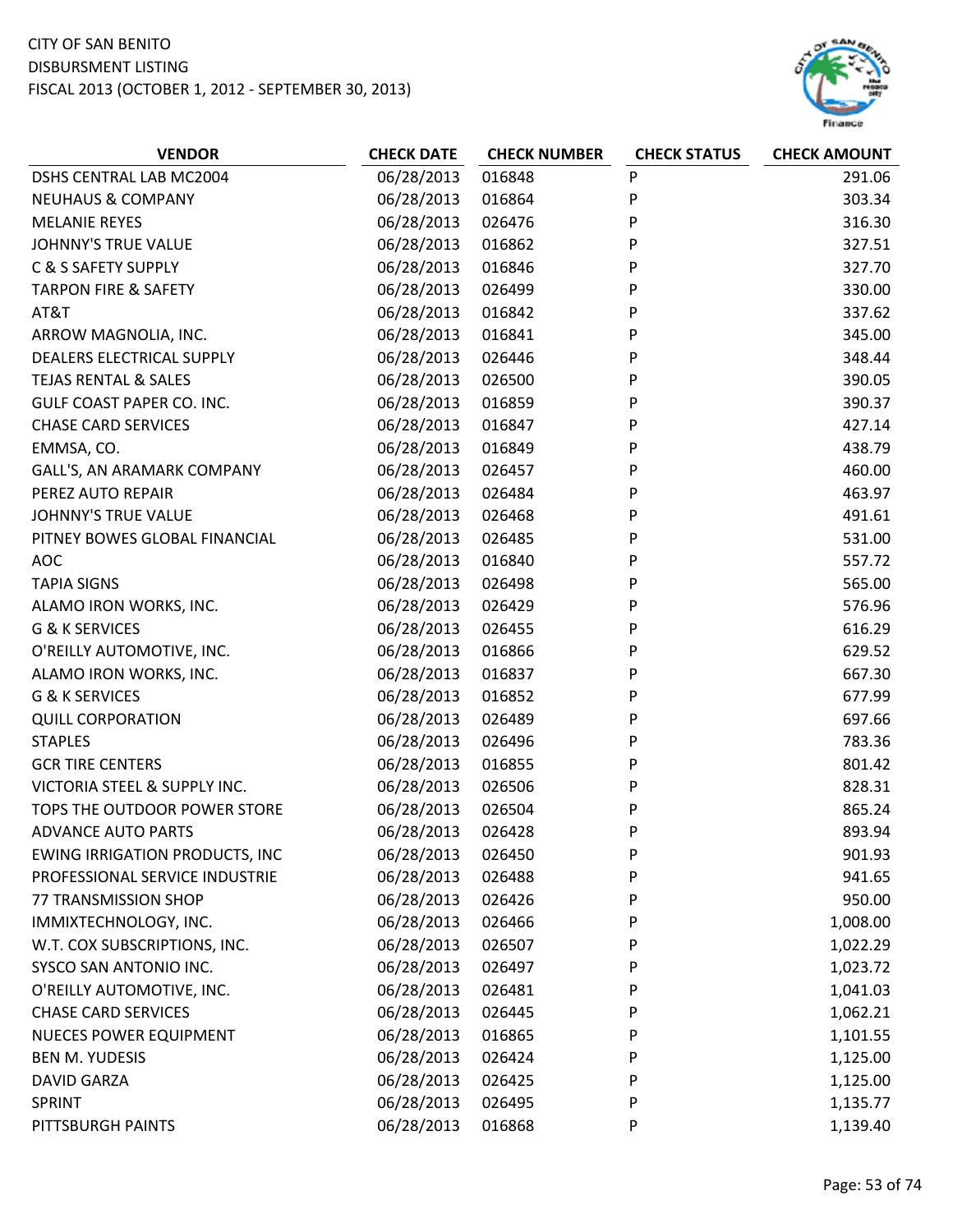

| <b>VENDOR</b>                     | <b>CHECK DATE</b> | <b>CHECK NUMBER</b> | <b>CHECK STATUS</b> | <b>CHECK AMOUNT</b> |
|-----------------------------------|-------------------|---------------------|---------------------|---------------------|
| MCCOY'S BUILDING SUPPLY           | 06/28/2013        | 026474              | P                   | 1,215.81            |
| SENDERO SOUTH COMPANY             | 06/28/2013        | 016870              | P                   | 1,450.00            |
| BIO-AQUATIC TESTING, INC.         | 06/28/2013        | 016844              | P                   | 1,590.00            |
| <b>CASCO INDUSTRIES INC.</b>      | 06/28/2013        | 026440              | P                   | 1,617.00            |
| <b>VALLEY INSTRUMENT</b>          | 06/28/2013        | 016874              | P                   | 1,775.47            |
| <b>BREATH TEST SERVICES</b>       | 06/28/2013        | 026436              | P                   | 2,000.00            |
| <b>JAIME'S TIRE STORE</b>         | 06/28/2013        | 026467              | P                   | 2,007.50            |
| AT&T                              | 06/28/2013        | 026432              | Ρ                   | 2,254.96            |
| PITNEY BOWES GLOBAL FINANCIAL     | 06/28/2013        | 016867              | P                   | 2,265.00            |
| SHAFTON, INC                      | 06/28/2013        | 026494              | P                   | 2,323.10            |
| <b>ADVANCE AUTO PARTS</b>         | 06/28/2013        | 016835              | P                   | 2,483.10            |
| HD SUPPLY WATERWORKS, LTD.        | 06/28/2013        | 016860              | P                   | 2,529.78            |
| GT DISTRIBUTORS, INC.             | 06/28/2013        | 026463              | P                   | 2,619.71            |
| SAN BENITO CHAMBER OF COMMERCE    | 06/28/2013        | 026492              | P                   | 2,637.96            |
| ANA-LAB CORP.                     | 06/28/2013        | 016839              | P                   | 2,764.00            |
| <b>GUADALUPE VILLAFRANCA</b>      | 06/28/2013        | 000116              | Ρ                   | 3,800.00            |
| AMIGO POWER EQUIPMENT             | 06/28/2013        | 026431              | P                   | 4,278.00            |
| <b>EXPERT TIRE</b>                | 06/28/2013        | 026451              | P                   | 4,900.92            |
| FLINT TRADING, INC.               | 06/28/2013        | 026453              | P                   | 5,189.40            |
| <b>GENERAL CHEMICAL</b>           | 06/28/2013        | 016856              | P                   | 5,849.48            |
| <b>VALLEY IT SOLUTIONS</b>        | 06/28/2013        | 026505              | P                   | 7,000.00            |
| <b>CAMERON APPRAISAL DISTRICT</b> | 06/28/2013        | 026438              | Ρ                   | 10,905.00           |
| FRONTERA MATERIALS, INC           | 06/28/2013        | 026454              | P                   | 19,631.38           |
| BALCH MACHINE CO., INC.           | 06/28/2013        | 016843              | P                   | 42,417.50           |
| MAURISIO HERNANDEZ                | 07/01/2013        | 016896              | P                   | 30.00               |
| ROMULO GARZA                      | 07/01/2013        | 016897              | P                   | 30.00               |
| SALVADOR TOVAR                    | 07/01/2013        | 016898              | P                   | 30.00               |
| JAMES D. PENNY                    | 07/01/2013        | 026513              | P                   | 65.00               |
| <b>TCEQ</b>                       | 07/01/2013        | 016899              | P                   | 111.00              |
| <b>TEEX-ITSI</b>                  | 07/01/2013        | 016901              | P                   | 325.00              |
| TEXAS WATER UTILITIES ASSOCIAT    | 07/01/2013        | 016900              | P                   | 900.00              |
| PHILPOTT GOVERNMENT & COMMERCI    | 07/01/2013        | 026511              | P                   | 18,181.25           |
| TML INTERGOVERNMENTAL             | 07/01/2013        | 026510              | P                   | 32,507.50           |
| <b>SANDEE ALVAREZ</b>             | 07/03/2013        | 002321              | P                   | 26.35               |
| <b>CITY OF SAN BENITO</b>         | 07/03/2013        | 026516              | P                   | 50.00               |
| AT&T                              | 07/03/2013        | 002317              | P                   | 80.32               |
| <b>RACHEL REYNA</b>               | 07/03/2013        | 002320              | P                   | 160.00              |
| <b>CHASE CARD SERVICES</b>        | 07/03/2013        | 002318              | P                   | 179.37              |
| U.S. POSTMASTER                   | 07/03/2013        | 016902              | P                   | 553.25              |
| <b>MELANIE REYES</b>              | 07/03/2013        | 026514              | P                   | 800.00              |
| <b>CITY OF SAN BENITO</b>         | 07/03/2013        | 002319              | P                   | 2,815.80            |
| ATLAS ENTERPRISES, INC.           | 07/03/2013        | 000117              | P                   | 3,000.00            |
| <b>STATE COMPTROLLER</b>          | 07/03/2013        | 026515              | P                   | 6,126.75            |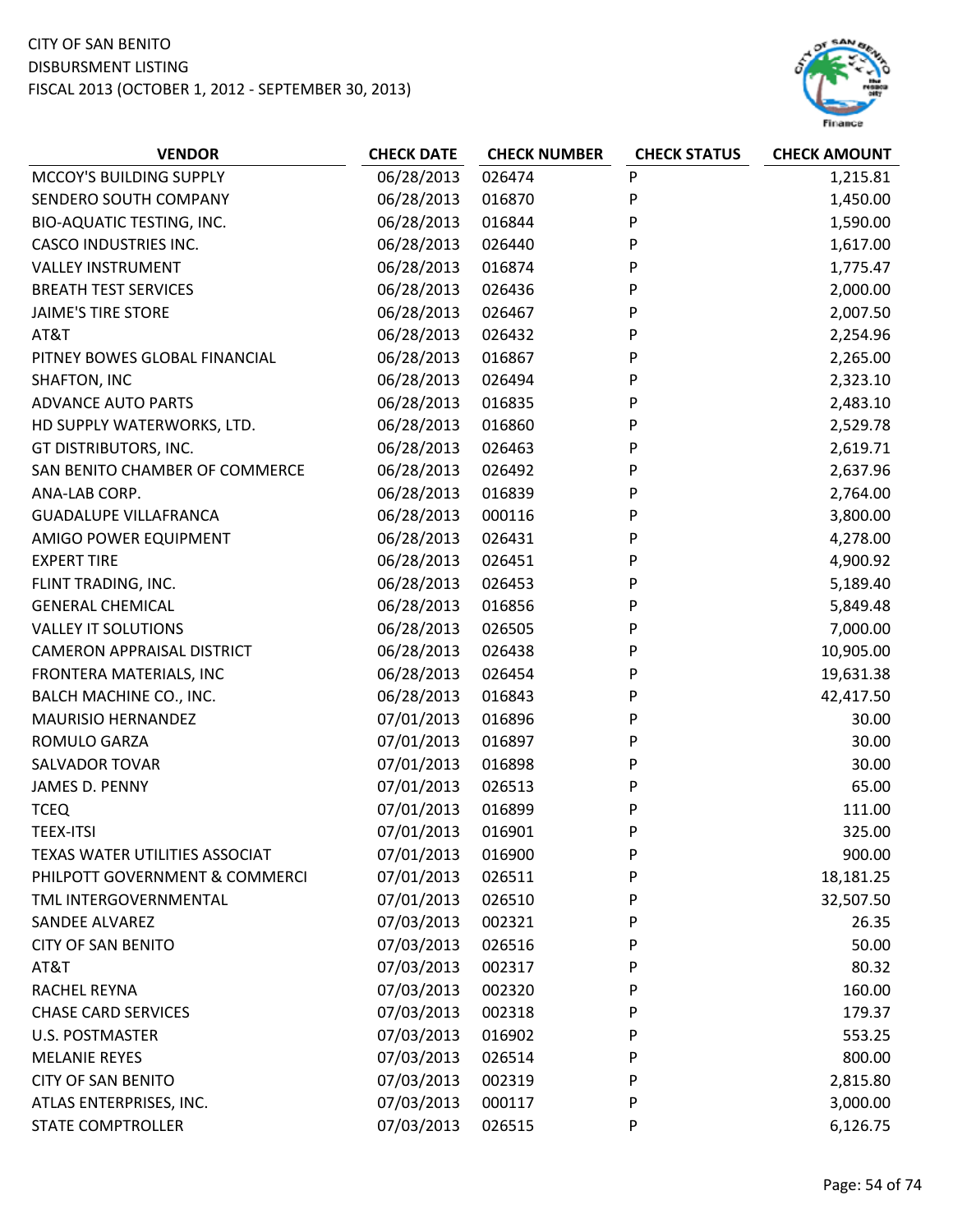

| <b>VENDOR</b>                         | <b>CHECK DATE</b> | <b>CHECK NUMBER</b> | <b>CHECK STATUS</b> | <b>CHECK AMOUNT</b> |
|---------------------------------------|-------------------|---------------------|---------------------|---------------------|
| <b>BRYANA VASQUEZ</b>                 | 07/05/2013        | 026520              | P                   | 100.00              |
| ENRIQUE J. GARCIA JR.                 | 07/05/2013        | 000121              | P                   | 400.00              |
| RAUL'S JANITORIAL SERVICE             | 07/05/2013        | 000122              | P                   | 400.00              |
| <b>FRANCISCO TAMAYO</b>               | 07/05/2013        | 000118              | P                   | 500.00              |
| VERANDA                               | 07/05/2013        | 000120              | P                   | 500.00              |
| ARNOLDO CASTILLO                      | 07/05/2013        | 000124              | P                   | 500.00              |
| DANIEL CORTEZ                         | 07/05/2013        | 026519              | P                   | 600.00              |
| <b>SPACE JUMP RENTALS</b>             | 07/05/2013        | 026517              | P                   | 700.00              |
| MARLISSA VELA LONGORIA                | 07/05/2013        | 000119              | P                   | 700.00              |
| L & F DISTRIBUTORS, LLC               | 07/05/2013        | 026518              | P                   | 940.35              |
| JOE MORA Y LA MERA KLIKA              | 07/05/2013        | 000123              | P                   | 1,300.00            |
| TEXAS WORKFORCE COMMISS.              | 07/08/2013        | 016909              | P                   | 106.99              |
| PROVANTAGE, LLC                       | 07/10/2013        | 002323              | P                   | 76.31               |
| CPL RETAIL ENERGY, LP                 | 07/10/2013        | 016919              | P                   | 371.21              |
| CPL RETAIL ENERGY, LP                 | 07/10/2013        | 026525              | P                   | 504.28              |
| <b>U.S. POSTMASTER</b>                | 07/10/2013        | 016910              | P                   | 535.09              |
| <b>CITY OF SAN BENITO</b>             | 07/10/2013        | 002322              | P                   | 45,346.56           |
| CPL RETAIL ENERGY, LP                 | 07/11/2013        | 026526              | P                   | 907.91              |
| TIRES & TUBES OF SAN BENITO           | 07/12/2013        | 016949              | P                   | 14.50               |
| <b>JOHNNY'S TRUE VALUE</b>            | 07/12/2013        | 026565              | P                   | 15.98               |
| <b>EMERGENCY MEDICAL PRODUCTS, IN</b> | 07/12/2013        | 026552              | P                   | 16.58               |
| <b>JOHNNY'S TRUE VALUE</b>            | 07/12/2013        | 016938              | P                   | 17.95               |
| <b>GRAJALES TIRE SHOP</b>             | 07/12/2013        | 026557              | P                   | 20.00               |
| <b>TARPON FIRE &amp; SAFETY</b>       | 07/12/2013        | 026588              | P                   | 32.00               |
| <b>BURTON AUTO SUPPLY</b>             | 07/12/2013        | 016927              | P                   | 33.44               |
| <b>TERESA BAUTISTA</b>                | 07/12/2013        | 026589              | P                   | 40.00               |
| TIRES & TUBES OF SAN BENITO           | 07/12/2013        | 026591              | P                   | 43.50               |
| A & W OFFICE SUPPLY, INC.             | 07/12/2013        | 026530              | P                   | 45.50               |
| WAL-MART COMMUNITY/GECRB              | 07/12/2013        | 000043              | P                   | 49.97               |
| COLE'S THE CASH REGISTER CO.          | 07/12/2013        | 016932              | P                   | 55.00               |
| <b>BUSH SUPPLY COMPANY</b>            | 07/12/2013        | 016928              | P                   | 59.90               |
| <b>CM GRAPHICS &amp; SIGNS</b>        | 07/12/2013        | 026545              | P                   | 65.00               |
| ALAMO IRON WORKS, INC.                | 07/12/2013        | 026532              | P                   | 70.58               |
| L. T. BOSWELL                         | 07/12/2013        | 026566              | P                   | 72.33               |
| MCCOY'S BUILDING SUPPLY               | 07/12/2013        | 026572              | P                   | 72.52               |
| <b>MAVERICK INDUSTRIAL</b>            | 07/12/2013        | 026571              | P                   | 90.00               |
| <b>ADVANCE AUTO PARTS</b>             | 07/12/2013        | 026531              | P                   | 94.94               |
| <b>BOGGUS FORD</b>                    | 07/12/2013        | 026536              | P                   | 98.00               |
| <b>ROEL GARZA</b>                     | 07/12/2013        | 026582              | P                   | 100.00              |
| GT DISTRIBUTORS, INC.                 | 07/12/2013        | 026558              | P                   | 108.48              |
| <b>LUBE MASTERS</b>                   | 07/12/2013        | 026568              | P                   | 108.79              |
| <b>SAN BENITO NEWS</b>                | 07/12/2013        | 026583              | P                   | 109.20              |
| WAL-MART COMMUNITY/GECRB              | 07/12/2013        | 026593              | P                   | 119.70              |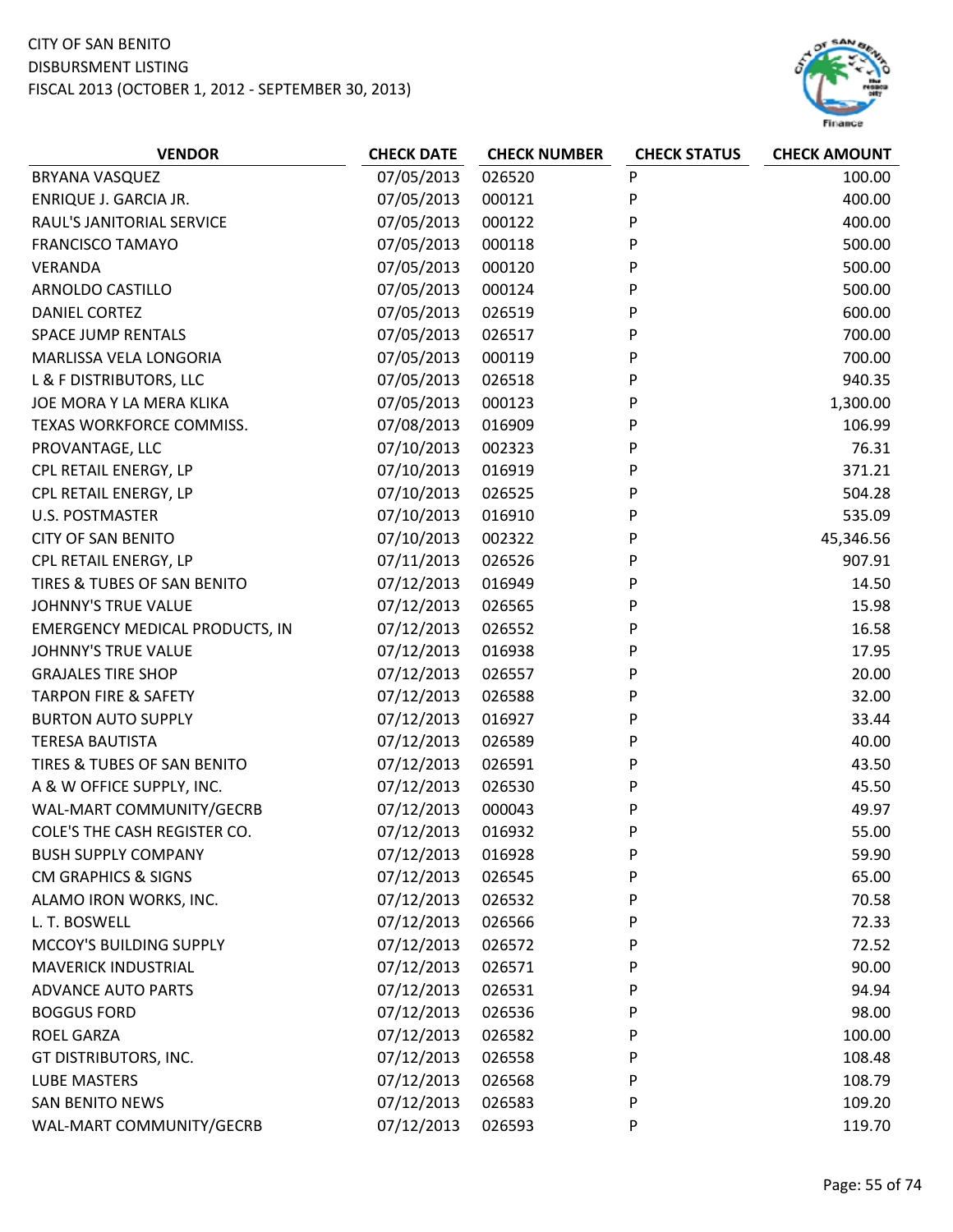

| 07/12/2013<br>026585<br>P<br>138.05<br>SOUTH TEXAS FREIGHTLINER<br>07/12/2013<br>P<br>140.00<br><b>RENEE LOCKETT</b><br>026579<br>C & S SAFETY SUPPLY<br>07/12/2013<br>P<br>145.78<br>016929<br>P<br>07/12/2013<br>149.45<br><b>ADVANCE AUTO PARTS</b><br>016922<br>07/12/2013<br>026578<br>P<br>158.90<br>PRAXAIR DISTRIBUTION INC.<br>L. T. BOSWELL<br>07/12/2013<br>016940<br>P<br>178.51 |
|----------------------------------------------------------------------------------------------------------------------------------------------------------------------------------------------------------------------------------------------------------------------------------------------------------------------------------------------------------------------------------------------|
|                                                                                                                                                                                                                                                                                                                                                                                              |
|                                                                                                                                                                                                                                                                                                                                                                                              |
|                                                                                                                                                                                                                                                                                                                                                                                              |
|                                                                                                                                                                                                                                                                                                                                                                                              |
|                                                                                                                                                                                                                                                                                                                                                                                              |
|                                                                                                                                                                                                                                                                                                                                                                                              |
| P<br>TIRE CENTERS, LLC<br>07/12/2013<br>186.00<br>026590                                                                                                                                                                                                                                                                                                                                     |
| 193.20<br>RIO GRANDE CONCRETE ACCESSORIE<br>07/12/2013<br>016946<br>P                                                                                                                                                                                                                                                                                                                        |
| P<br>SMARTCOM TELEPHONE, LLC<br>07/12/2013<br>223.46<br>026584                                                                                                                                                                                                                                                                                                                               |
| <b>CENTER POINT LARGE PRINT</b><br>07/12/2013<br>251.64<br>026539<br>P                                                                                                                                                                                                                                                                                                                       |
| 252.00<br>07/12/2013<br>P<br><b>CASCO INDUSTRIES INC.</b><br>026538                                                                                                                                                                                                                                                                                                                          |
| 07/12/2013<br>CENTRAL PLUMBING & ELECTRIC SU<br>P<br>257.90<br>026540                                                                                                                                                                                                                                                                                                                        |
| <b>GARCIA TOWING</b><br>07/12/2013<br>P<br>265.00<br>026555                                                                                                                                                                                                                                                                                                                                  |
| 07/12/2013<br>P<br>268.25<br><b>DEALERS ELECTRICAL SUPPLY</b><br>016934                                                                                                                                                                                                                                                                                                                      |
| 07/12/2013<br>P<br>275.00<br>RODRIGUEZ UPHOLSTERY<br>026581                                                                                                                                                                                                                                                                                                                                  |
| P<br>07/12/2013<br>282.31<br><b>EXPERT TIRE</b><br>026553                                                                                                                                                                                                                                                                                                                                    |
| <b>EXPERT TIRE</b><br>07/12/2013<br>P<br>299.39<br>016935                                                                                                                                                                                                                                                                                                                                    |
| <b>USA BLUE BOOK</b><br>07/12/2013<br>016950<br>P<br>317.20                                                                                                                                                                                                                                                                                                                                  |
| P<br>07/12/2013<br>336.76<br>RIO GRANDE CONCRETE ACCESSORIE<br>026580                                                                                                                                                                                                                                                                                                                        |
| M & S FENCE AND WELDING REPAIR<br>07/12/2013<br>026569<br>P<br>350.00                                                                                                                                                                                                                                                                                                                        |
| P<br>07/12/2013<br>353.29<br>VERMEER EQUIPMENT OF TEXAS, IN<br>026592                                                                                                                                                                                                                                                                                                                        |
| VERMEER EQUIPMENT OF TEXAS, IN<br>07/12/2013<br>P<br>353.30<br>016951                                                                                                                                                                                                                                                                                                                        |
| <b>CHICO'S AIR CONDITIONING</b><br>07/12/2013<br>P<br>357.00<br>026544                                                                                                                                                                                                                                                                                                                       |
| SYSCO SAN ANTONIO INC.<br>07/12/2013<br>026587<br>359.71<br>P                                                                                                                                                                                                                                                                                                                                |
| <b>CAMERON COUNTY IRRIGATION DIST</b><br>07/12/2013<br>P<br>380.00<br>026537                                                                                                                                                                                                                                                                                                                 |
| P<br>MCCOY'S BUILDING SUPPLY<br>07/12/2013<br>386.18<br>016941                                                                                                                                                                                                                                                                                                                               |
| <b>STITCH GALLERY</b><br>07/12/2013<br>387.02<br>026586<br>P                                                                                                                                                                                                                                                                                                                                 |
| P<br>07/12/2013<br>388.46<br><b>AMERICAN EXPRESS</b><br>026534                                                                                                                                                                                                                                                                                                                               |
| 07/12/2013<br>405.66<br>ALAMO IRON WORKS, INC.<br>016924<br>P                                                                                                                                                                                                                                                                                                                                |
| 450.00<br>07/12/2013<br>026556<br>P<br><b>GOMEZ LAWN SERVICE</b>                                                                                                                                                                                                                                                                                                                             |
| HARLINGEN DOOR COMPANY, INC.<br>07/12/2013<br>026560<br>P<br>453.00                                                                                                                                                                                                                                                                                                                          |
| 07/12/2013<br>460.46<br><b>HACH COMPANY</b><br>016937<br>P                                                                                                                                                                                                                                                                                                                                   |
| 07/12/2013<br>ALLEGRA PRINT & IMAGING<br>P<br>466.37<br>026533                                                                                                                                                                                                                                                                                                                               |
| 07/12/2013<br>CPL RETAIL ENERGY, LP<br>468.02<br>016933<br>P                                                                                                                                                                                                                                                                                                                                 |
| 07/12/2013<br>P<br><b>MARTHA McCLAIN</b><br>026570<br>494.94                                                                                                                                                                                                                                                                                                                                 |
| 07/12/2013<br>LONGHORN BUS SALES, LLC<br>026567<br>510.29<br>P                                                                                                                                                                                                                                                                                                                               |
| 07/12/2013<br>527.67<br>O'REILLY AUTOMOTIVE, INC.<br>016942<br>P                                                                                                                                                                                                                                                                                                                             |
| <b>CHASE CARD SERVICES</b><br>07/12/2013<br>016931<br>P<br>531.23                                                                                                                                                                                                                                                                                                                            |
| H & H GOLF CARTS<br>07/12/2013<br>576.76<br>026559<br>P                                                                                                                                                                                                                                                                                                                                      |
| 07/12/2013<br>660.00<br>NANJAPPA SREENIVAS, M.D.<br>P<br>026574                                                                                                                                                                                                                                                                                                                              |
| <b>NUECES POWER EQUIPMENT</b><br>07/12/2013<br>736.27<br>026575<br>P                                                                                                                                                                                                                                                                                                                         |
| 07/12/2013<br>800.94<br>INGRAM LIBRARY SERVICES, INC.<br>026562<br>P                                                                                                                                                                                                                                                                                                                         |
| 07/12/2013<br>O'REILLY AUTOMOTIVE, INC.<br>801.79<br>026576<br>P                                                                                                                                                                                                                                                                                                                             |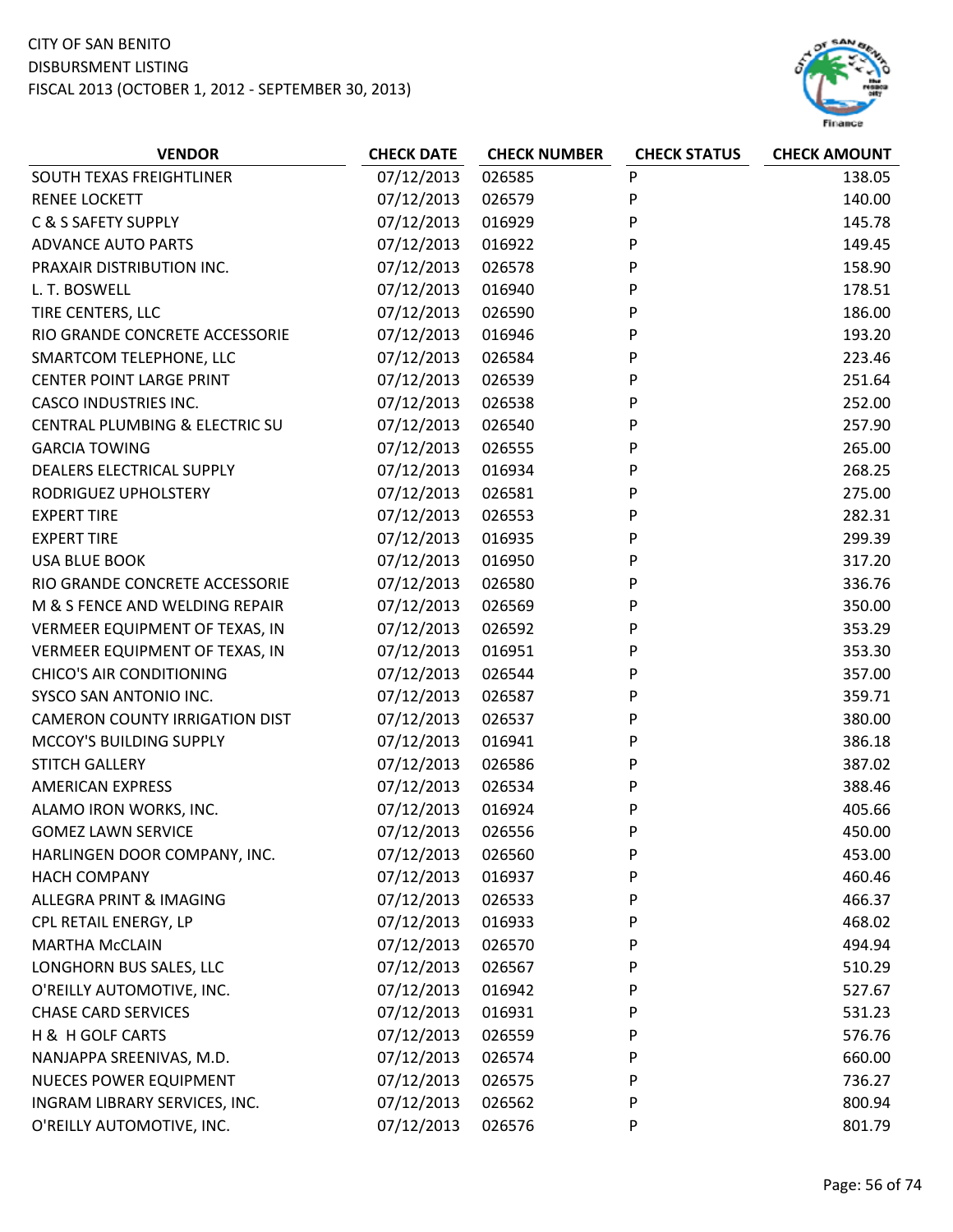

| <b>VENDOR</b>                         | <b>CHECK DATE</b> | <b>CHECK NUMBER</b> | <b>CHECK STATUS</b> | <b>CHECK AMOUNT</b> |
|---------------------------------------|-------------------|---------------------|---------------------|---------------------|
| DIESEL FUEL INJECTION SERVICE,        | 07/12/2013        | 026550              | P                   | 850.00              |
| KINLOCH EQUIPMENT & SUPPLY, IN        | 07/12/2013        | 016939              | P                   | 866.21              |
| MILLER UNIFORMS & EMBLEMS, INC        | 07/12/2013        | 026573              | P                   | 871.09              |
| <b>BEN M. YUDESIS</b>                 | 07/12/2013        | 026528              | P                   | 1,125.00            |
| <b>DAVID GARZA</b>                    | 07/12/2013        | 026529              | P                   | 1,125.00            |
| CENTRAL READY MIX CONCRETE COM        | 07/12/2013        | 026541              | P                   | 1,155.00            |
| SCHAEFFER MFG. CO.                    | 07/12/2013        | 016947              | P                   | 1,180.85            |
| <b>DIGITAL OFFICE SYSTEMS</b>         | 07/12/2013        | 026551              | P                   | 1,317.93            |
| <b>INTERNAL CONTROL SYSTEMS</b>       | 07/12/2013        | 026563              | P                   | 1,507.93            |
| <b>GOODE ELECTRIC COMPANY</b>         | 07/12/2013        | 016936              | P                   | 1,622.49            |
| CPL RETAIL ENERGY, LP                 | 07/12/2013        | 026546              | P                   | 2,275.93            |
| POSTAL PROS, INC.                     | 07/12/2013        | 016944              | P                   | 2,920.10            |
| FRONTERA MATERIALS, INC               | 07/12/2013        | 026554              | P                   | 2,927.93            |
| <b>JAIME'S TIRE STORE</b>             | 07/12/2013        | 026564              | P                   | 3,023.42            |
| <b>BROWNSVILLE PUBLIC UTILITIES B</b> | 07/12/2013        | 016926              | P                   | 3,100.00            |
| PRAXAIR DISTRIBUTION INC.             | 07/12/2013        | 016945              | P                   | 3,219.86            |
| <b>CHASE CARD SERVICES</b>            | 07/12/2013        | 026542              | P                   | 3,443.61            |
| POLYDYNE INC.                         | 07/12/2013        | 016943              | P                   | 3,937.50            |
| BRENNTAG SOUTHWEST, INC.              | 07/12/2013        | 016925              | P                   | 4,145.17            |
| SENDERO SOUTH COMPANY                 | 07/12/2013        | 016948              | P                   | 5,356.94            |
| OIL PATCH FUEL & SUPPLY, INC.         | 07/12/2013        | 026577              | P                   | 5,859.75            |
| DENTON, NAVARRO, ROCHA & BERNA        | 07/12/2013        | 026548              | P                   | 6,766.19            |
| AGUAWORKS PIPE & SUPPLY, LLC.         | 07/12/2013        | 016923              | P                   | 7,824.76            |
| BETTS OIL & BUTANE INC.               | 07/12/2013        | 026535              | P                   | 12,960.20           |
| ACT PIPE & SUPPLY, INC.               | 07/12/2013        | 016921              | P                   | 14,332.32           |
| HOYT BREATHING AIR PRODUCTS           | 07/12/2013        | 026561              | P                   | 23,563.30           |
| <b>CAMERON COUNTY IRRIGATION DIST</b> | 07/12/2013        | 016930              | P                   | 27,728.01           |
| AMERICAN EXPRESS CORPORATE            | 07/12/2013        | 016920              | P                   | 162,055.18          |
| <b>CULLIGAN WATER</b>                 | 07/16/2013        | 002326              | P                   | 24.00               |
| CPL RETAIL ENERGY, LP                 | 07/16/2013        | 016953              | P                   | 31.95               |
| <b>AT&amp;T LONG DISTANCE</b>         | 07/16/2013        | 002324              | P                   | 40.06               |
| <b>STATE COMPTROLLER</b>              | 07/16/2013        | 026596              | P                   | 244.80              |
| CODE ENFORCEMENT ASSOCIATION O        | 07/16/2013        | 026594              | P                   | 600.00              |
| <b>CITY OF SAN BENITO</b>             | 07/16/2013        | 002325              | P                   | 2,738.69            |
| CPL RETAIL ENERGY, LP                 | 07/16/2013        | 026597              | P                   | 3,992.40            |
| <b>AT&amp;T LONG DISTANCE</b>         | 07/17/2013        | 016954              | P                   | 107.20              |
| <b>VERIZON WIRELESS</b>               | 07/17/2013        | 016955              | P                   | 329.10              |
| <b>VERIZON WIRELESS</b>               | 07/17/2013        | 026600              | P                   | 570.30              |
| <b>AT&amp;T LONG DISTANCE</b>         | 07/17/2013        | 026599              | P                   | 916.45              |
| CARLOS H. FLORES JR.                  | 07/19/2013        | 026602              | P                   | 80.00               |
| <b>DOMINO'S PIZZA</b>                 | 07/19/2013        | 026603              | P                   | 192.50              |
| OIL PATCH FUEL & SUPPLY, INC.         | 07/19/2013        | 026601              | P                   | 6,602.25            |
| <b>STATE COMPTROLLER</b>              | 07/19/2013        | 000000              | P                   | 76,070.13           |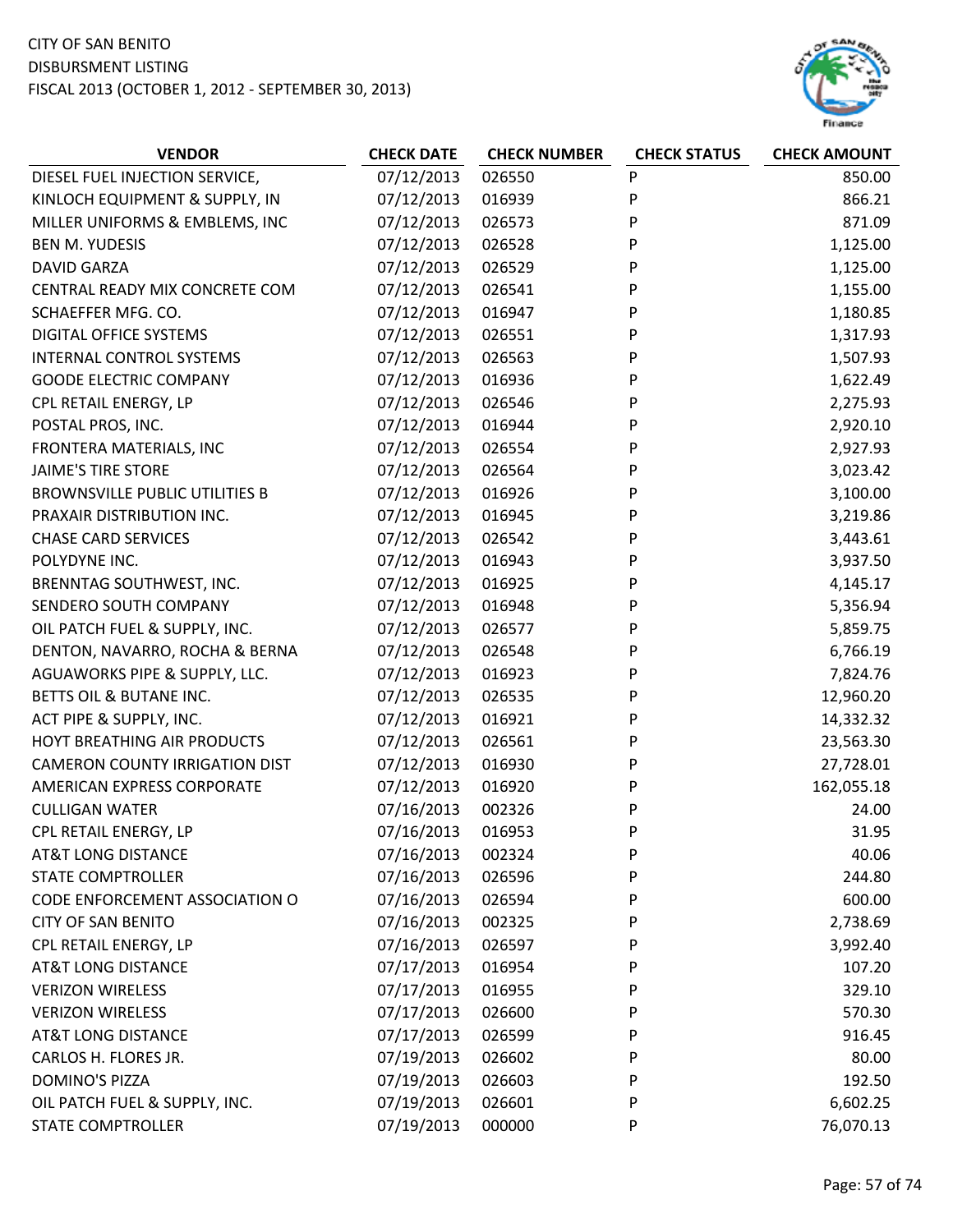

| <b>VENDOR</b>                             | <b>CHECK DATE</b> | <b>CHECK NUMBER</b> | <b>CHECK STATUS</b> | <b>CHECK AMOUNT</b> |
|-------------------------------------------|-------------------|---------------------|---------------------|---------------------|
| CPL RETAIL ENERGY, LP                     | 07/22/2013        | 016956              | P                   | 327.10              |
| CPL RETAIL ENERGY, LP                     | 07/22/2013        | 026604              | P                   | 681.81              |
| <b>DIRECT ENERGY BUSINESS</b>             | 07/22/2013        | 016957              | P                   | 6,362.87            |
| <b>DIRECT ENERGY BUSINESS</b>             | 07/22/2013        | 026605              | P                   | 9,199.25            |
| SAN BENITO CHAMBER OF COMMERCE            | 07/23/2013        | 026606              | P                   | 292.50              |
| <b>U.S. POSTMASTER</b>                    | 07/23/2013        | 016958              | P                   | 514.51              |
| JOE H. HERNANDEZ                          | 07/24/2013        | 026607              | P                   | 90.00               |
| <b>JACINTO HINOJOSA</b>                   | 07/25/2013        | 026608              | P                   | 60.00               |
| <b>JOSE FIGUEROA</b>                      | 07/25/2013        | 026609              | P                   | 60.00               |
| RODRIGO DAVILA                            | 07/25/2013        | 026610              | P                   | 60.00               |
| TEXAS WORKFORCE COMMISS.                  | 07/25/2013        | 026611              | P                   | 249.78              |
| <b>SPACE JUMP RENTALS</b>                 | 07/25/2013        | 026612              | P                   | 2,173.50            |
| <b>DIRECT ENERGY BUSINESS</b>             | 07/25/2013        | 016984              | P                   | 23,083.79           |
| <b>DIRECT ENERGY BUSINESS</b>             | 07/25/2013        | 026613              | P                   | 27,557.80           |
| TEXAS DEPARTMENT OF PUBLIC SAF            | 07/26/2013        | 026675              | P                   | 5.00                |
| WAL-MART COMMUNITY/GECRB                  | 07/26/2013        | 026679              | P                   | 9.54                |
| <b>LUBE MASTERS</b>                       | 07/26/2013        | 026649              | P                   | 14.50               |
| PRAXAIR DISTRIBUTION INC.                 | 07/26/2013        | 026660              | P                   | 22.02               |
| <b>ADVANCE AUTO PARTS</b>                 | 07/26/2013        | 026616              | P                   | 24.72               |
| <b>GRAJALES TIRE SHOP</b>                 | 07/26/2013        | 026640              | P                   | 25.00               |
| ONE STOP PEST CONTROL                     | 07/26/2013        | 026659              | P                   | 45.00               |
| L. T. BOSWELL                             | 07/26/2013        | 026647              | P                   | 52.52               |
| <b>RENEE LOCKETT</b>                      | 07/26/2013        | 026663              | P                   | 60.00               |
| <b>BURTON AUTO SUPPLY</b>                 | 07/26/2013        | 026625              | P                   | 61.74               |
| <b>MATT'S CASH AND CARRY</b>              | 07/26/2013        | 026650              | P                   | 66.96               |
| CENTRAL READY MIX CONCRETE COM            | 07/26/2013        | 026629              | P                   | 77.00               |
| <b>CARQUEST AUTO PARTS STORES</b>         | 07/26/2013        | 026627              | P                   | 92.30               |
| GULF COAST PAPER CO. INC.                 | 07/26/2013        | 017010              | P                   | 93.00               |
| <b>CITRUS WATER &amp; WASTEWATER ASSO</b> | 07/26/2013        | 016994              | P                   | 93.50               |
| <b>MJ SCREEN PRINT</b>                    | 07/26/2013        | 026652              | P                   | 96.00               |
| <b>TEXAS TROPICAL TRAIL REGION</b>        | 07/26/2013        | 026677              | P                   | 100.00              |
| DANIEL CORTEZ                             | 07/26/2013        | 026632              | P                   | 101.26              |
| ARMY SURPLUS SUPPLY CO.                   | 07/26/2013        | 026621              | P                   | 107.97              |
| TOYOTA LIFT OF SOUTH TEXAS                | 07/26/2013        | 017022              | P                   | 116.20              |
| RONNIE GONZALES                           | 07/26/2013        | 026669              | P                   | 127.92              |
| <b>TEXAS GAS SERVICE</b>                  | 07/26/2013        | 026676              | P                   | 132.52              |
| EMERGENCY MEDICAL PRODUCTS, IN            | 07/26/2013        | 026633              | P                   | 142.60              |
| ROMCO EQUIPMENT CO., L.L.C.               | 07/26/2013        | 026668              | P                   | 149.36              |
| <b>B &amp; V WELDING</b>                  | 07/26/2013        | 026623              | P                   | 150.00              |
| <b>RGV HR CONSORTIUM</b>                  | 07/26/2013        | 026665              | P                   | 150.00              |
| BROWNSVILLE BOOT JACK III, INC            | 07/26/2013        | 016991              | P                   | 152.99              |
| GATEWAY                                   | 07/26/2013        | 026645              | P                   | 166.39              |
| AIR FLO FILTER CO.                        | 07/26/2013        | 026617              | P                   | 201.60              |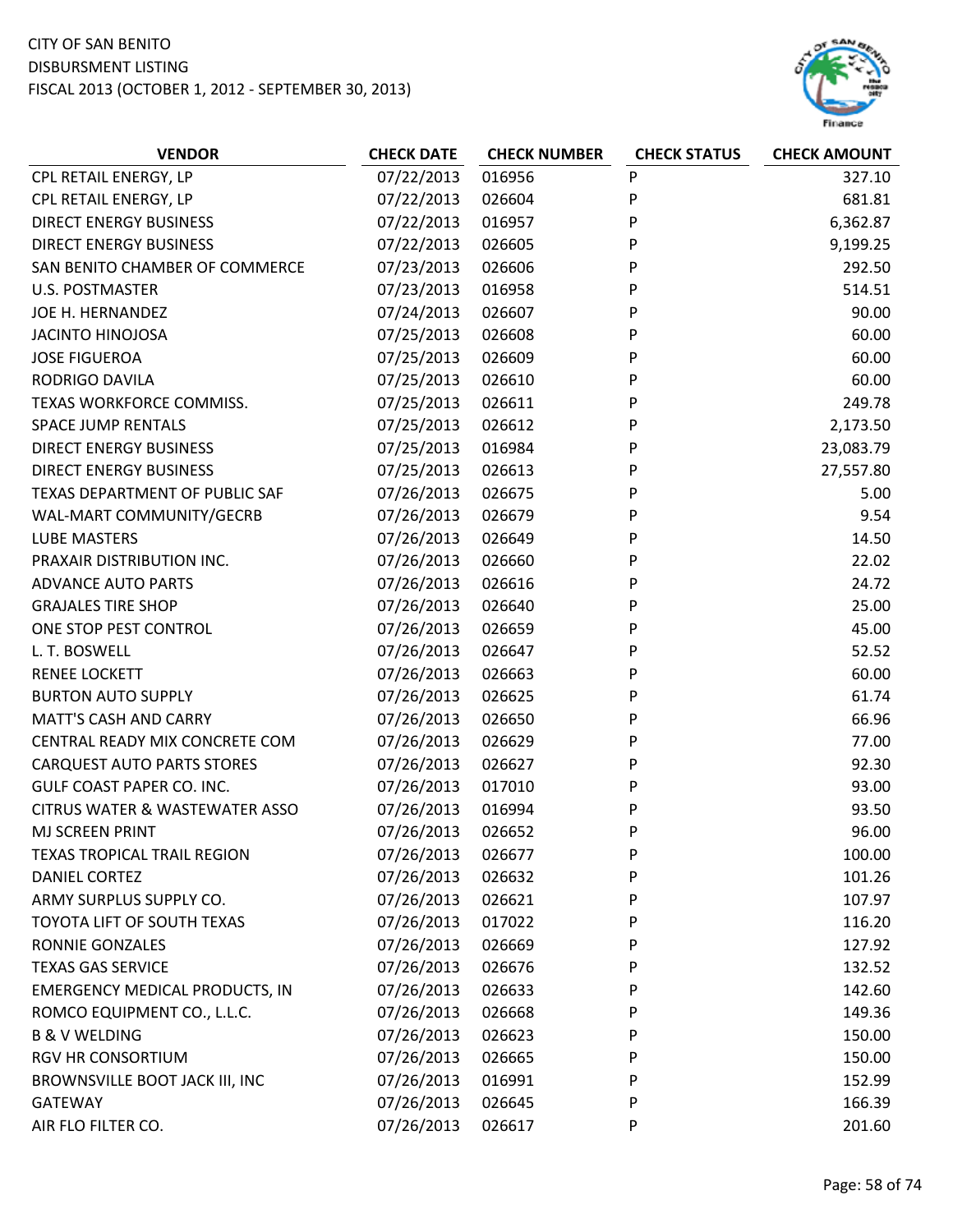

| <b>VENDOR</b>                      | <b>CHECK DATE</b> | <b>CHECK NUMBER</b> | <b>CHECK STATUS</b> | <b>CHECK AMOUNT</b> |
|------------------------------------|-------------------|---------------------|---------------------|---------------------|
| <b>QUILL CORPORATION</b>           | 07/26/2013        | 026662              | P                   | 205.35              |
| <b>HACH COMPANY</b>                | 07/26/2013        | 017011              | P                   | 206.73              |
| ARROW MAGNOLIA, INC.               | 07/26/2013        | 026622              | P                   | 215.00              |
| <b>CHUY'S CUSTOM SPORTS</b>        | 07/26/2013        | 026631              | P                   | 216.00              |
| POLLARDWATER, INC                  | 07/26/2013        | 017017              | P                   | 217.73              |
| WTS INDUSTRIAL SOLUTIONS, INC.     | 07/26/2013        | 017026              | P                   | 225.26              |
| ALAMO IRON WORKS, INC.             | 07/26/2013        | 016987              | P                   | 234.43              |
| <b>BUSH SUPPLY COMPANY</b>         | 07/26/2013        | 026626              | P                   | 235.54              |
| NUECES POWER EQUIPMENT             | 07/26/2013        | 017015              | P                   | 239.19              |
| FEDERAL EXPRESS CORPORATION        | 07/26/2013        | 026635              | P                   | 240.46              |
| <b>NEUHAUS &amp; COMPANY</b>       | 07/26/2013        | 026654              | P                   | 248.41              |
| TEXAS CONJUNTO MUSIC HALL OF F     | 07/26/2013        | 026674              | P                   | 250.00              |
| MCCOY'S BUILDING SUPPLY            | 07/26/2013        | 017014              | P                   | 255.52              |
| <b>IGLESIA CRISTO ES EL CAMINO</b> | 07/26/2013        | 026644              | P                   | 280.00              |
| KEILA A. SALINAS                   | 07/26/2013        | 026646              | P                   | 280.00              |
| <b>CHASE CARD SERVICES</b>         | 07/26/2013        | 016993              | P                   | 288.69              |
| DSHS CENTRAL LAB MC2004            | 07/26/2013        | 016997              | P                   | 291.06              |
| DEALERS ELECTRICAL SUPPLY          | 07/26/2013        | 016996              | P                   | 310.00              |
| <b>STAPLES</b>                     | 07/26/2013        | 026672              | P                   | 311.33              |
| <b>RENT-A-TENT</b>                 | 07/26/2013        | 026664              | P                   | 350.00              |
| ROERIG OLIVEIRA & FISHER L.L.P     | 07/26/2013        | 017019              | P                   | 350.00              |
| <b>VALLEY INSTRUMENT</b>           | 07/26/2013        | 017023              | P                   | 352.00              |
| ALLIED WASTE SERVICES #863         | 07/26/2013        | 016988              | P                   | 353.66              |
| DATAMATIC, INC.                    | 07/26/2013        | 016995              | P                   | 406.05              |
| SOUTHERN AIR HEATING & COOLING     | 07/26/2013        | 026671              | P                   | 422.50              |
| HOYT BREATHING AIR PRODUCTS        | 07/26/2013        | 026643              | P                   | 494.60              |
| G & K SERVICES                     | 07/26/2013        | 026637              | P                   | 501.12              |
| <b>CHASE CARD SERVICES</b>         | 07/26/2013        | 026630              | P                   | 501.88              |
| <b>BUSH SUPPLY COMPANY</b>         | 07/26/2013        | 016992              | P                   | 514.39              |
| <b>G &amp; K SERVICES</b>          | 07/26/2013        | 017000              | P                   | 529.63              |
| MCCOY'S BUILDING SUPPLY            | 07/26/2013        | 026651              | P                   | 532.63              |
| O'REILLY AUTOMOTIVE, INC.          | 07/26/2013        | 026656              | P                   | 561.95              |
| FERGUSON WATERWORKS-MUNICIPAL      | 07/26/2013        | 016999              | P                   | 603.00              |
| MUNICIPAL SERVICES BUREAU          | 07/26/2013        | 026653              | P                   | 645.34              |
| PROVANTAGE, LLC                    | 07/26/2013        | 026661              | P                   | 669.55              |
| GIDDY-UP DELIVERY SERVICE INC.     | 07/26/2013        | 017003              | P                   | 841.94              |
| <b>GOODE ELECTRIC COMPANY</b>      | 07/26/2013        | 017009              | P                   | 993.25              |
| <b>ADVANCE AUTO PARTS</b>          | 07/26/2013        | 016985              | P                   | 1,103.52            |
| CDW GOVERNMENT, INC.               | 07/26/2013        | 026628              | P                   | 1,123.02            |
| <b>BEN M. YUDESIS</b>              | 07/26/2013        | 026614              | P                   | 1,125.00            |
| <b>DAVID GARZA</b>                 | 07/26/2013        | 026615              | P                   | 1,125.00            |
| GULF COAST PAPER CO. INC.          | 07/26/2013        | 026642              | P                   | 1,137.05            |
| <b>EXPERT TIRE</b>                 | 07/26/2013        | 026634              | P                   | 1,141.73            |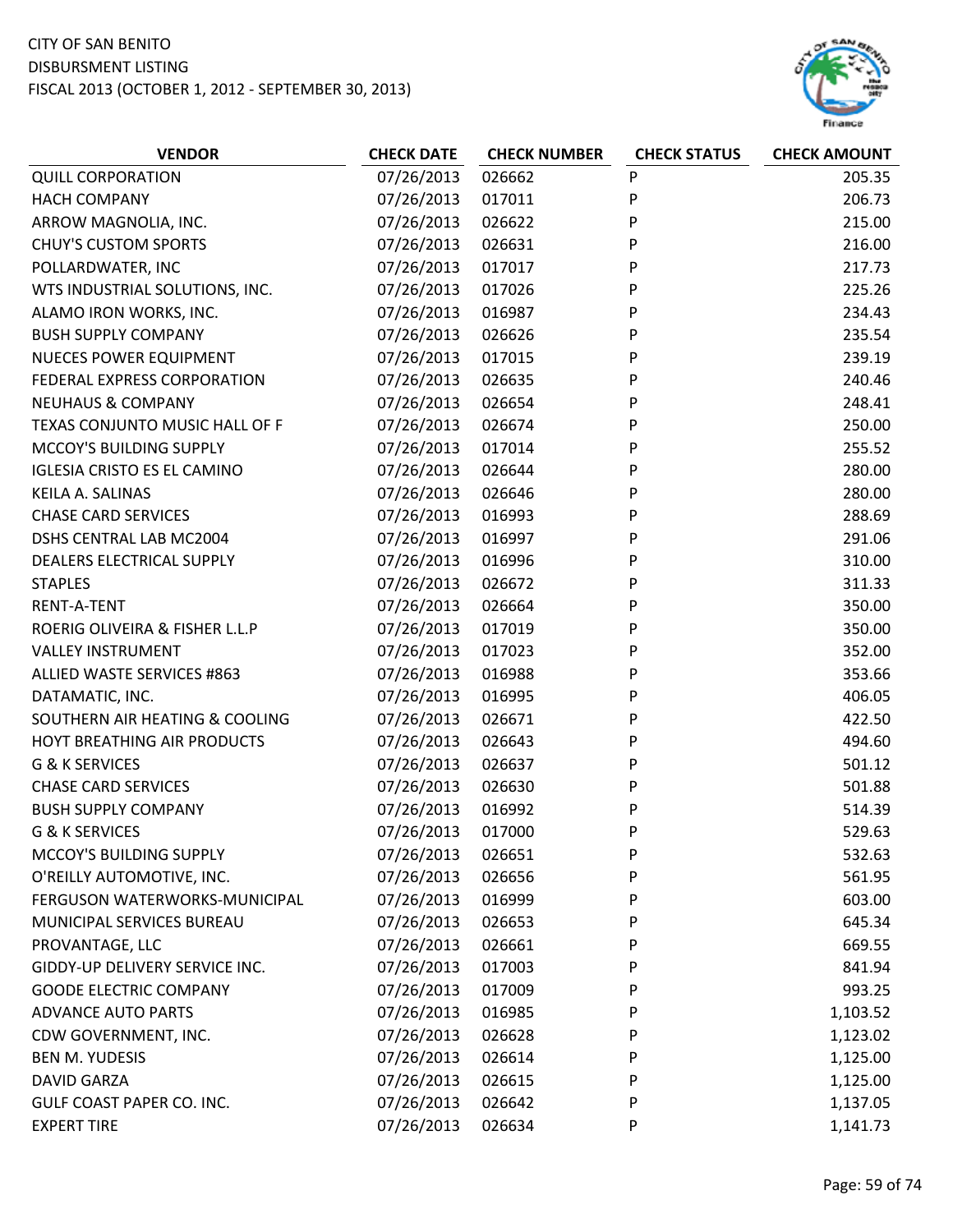

| <b>VENDOR</b>                        | <b>CHECK DATE</b> | <b>CHECK NUMBER</b> | <b>CHECK STATUS</b> | <b>CHECK AMOUNT</b> |
|--------------------------------------|-------------------|---------------------|---------------------|---------------------|
| <b>EXPERT TIRE</b>                   | 07/26/2013        | 016998              | P                   | 1,318.00            |
| WECK ANALYTICAL ENVIRONMENTAL        | 07/26/2013        | 017025              | P                   | 1,340.00            |
| <b>AMERICAN EXPRESS</b>              | 07/26/2013        | 026619              | P                   | 1,396.40            |
| TEJAS RENTAL & SALES                 | 07/26/2013        | 026673              | P                   | 1,441.52            |
| SOUTH TEXAS COMMUNICATIONS, IN       | 07/26/2013        | 026670              | P                   | 1,470.00            |
| GT DISTRIBUTORS, INC.                | 07/26/2013        | 026641              | P                   | 1,502.16            |
| <b>BB&amp;T GOVERNMENTAL FINANCE</b> | 07/26/2013        | 026624              | P                   | 1,794.01            |
| OMNI BASE SERVICES OF TEXAS          | 07/26/2013        | 026658              | P                   | 2,208.00            |
| ANA-LAB CORP.                        | 07/26/2013        | 016989              | P                   | 2,493.00            |
| L. T. BOSWELL                        | 07/26/2013        | 017013              | P                   | 2,656.33            |
| ALERT-ALL CORP.                      | 07/26/2013        | 026618              | P                   | 2,666.00            |
| <b>GOODE ELECTRIC COMPANY</b>        | 07/26/2013        | 026639              | P                   | 3,016.07            |
| PRAXAIR DISTRIBUTION INC.            | 07/26/2013        | 017018              | P                   | 4,380.00            |
| HD SUPPLY WATERWORKS, LTD.           | 07/26/2013        | 017012              | P                   | 4,400.85            |
| OIL PATCH FUEL & SUPPLY, INC.        | 07/26/2013        | 026657              | P                   | 5,404.75            |
| WRIGHT FUEL DISTRIBUTORS, LLC        | 07/26/2013        | 026680              | P                   | 5,582.76            |
| AGUAWORKS PIPE & SUPPLY, LLC.        | 07/26/2013        | 016986              | P                   | 5,912.96            |
| <b>NUECES POWER EQUIPMENT</b>        | 07/26/2013        | 026655              | P                   | 6,282.77            |
| <b>VELOCITY INDUSTRIAL, LLC</b>      | 07/26/2013        | 017024              | P                   | 6,958.00            |
| <b>VALLEY IT SOLUTIONS</b>           | 07/26/2013        | 026678              | P                   | 7,000.00            |
| BRENNTAG SOUTHWEST, INC.             | 07/26/2013        | 016990              | P                   | 8,188.27            |
| TERRA RENEWAL WEST, LLC              | 07/26/2013        | 017020              | P                   | 9,370.00            |
| <b>GENERAL CHEMICAL</b>              | 07/26/2013        | 017002              | P                   | 12,262.56           |
| LINEBARGER GOGGAN BLAIR & SAMP       | 07/26/2013        | 026648              | P                   | 13,748.38           |
| FRONTERA MATERIALS, INC              | 07/26/2013        | 026636              | P                   | 14,530.27           |
| <b>U.S. POSTMASTER</b>               | 08/01/2013        | 017027              | P                   | 552.78              |
| <b>AT&amp;T LONG DISTANCE</b>        | 08/02/2013        | 017029              | P                   | 89.31               |
| <b>GRAPHICS CENTER</b>               | 08/02/2013        | 000125              | P                   | 91.00               |
| SPRINT                               | 08/02/2013        | 017031              | P                   | 129.99              |
| SMARTCOM TELEPHONE, LLC              | 08/02/2013        | 026691              | P                   | 223.46              |
| MAGIC VALLEY ELECTRICT CO            | 08/02/2013        | 026687              | P                   | 240.00              |
| RICARDO GARCIA                       | 08/02/2013        | 026689              | P                   | 270.00              |
| <b>AT&amp;T LONG DISTANCE</b>        | 08/02/2013        | 026682              | P                   | 831.57              |
| <b>GOMEZ LAWN SERVICE</b>            | 08/02/2013        | 026684              | P                   | 855.00              |
| SAN BENITO BOYS & GIRLS CLUB         | 08/02/2013        | 026690              | P                   | 1,037.22            |
| SPRINT                               | 08/02/2013        | 026692              | P                   | 1,093.36            |
| <b>GRAPHICS CENTER</b>               | 08/02/2013        | 026686              | P                   | 2,255.00            |
| AT&T                                 | 08/02/2013        | 026681              | P                   | 2,392.29            |
| <b>DIRECT ENERGY BUSINESS</b>        | 08/02/2013        | 026683              | P                   | 5,015.31            |
| OIL PATCH FUEL & SUPPLY, INC.        | 08/02/2013        | 026688              | P                   | 6,082.75            |
| <b>DIRECT ENERGY BUSINESS</b>        | 08/02/2013        | 017030              | P                   | 8,339.00            |
| JAMES D. PENNY                       | 08/06/2013        | 026697              | P                   | 65.00               |
| AMIGOS DEL VALLE, INC.               | 08/06/2013        | 002327              | P                   | 396.00              |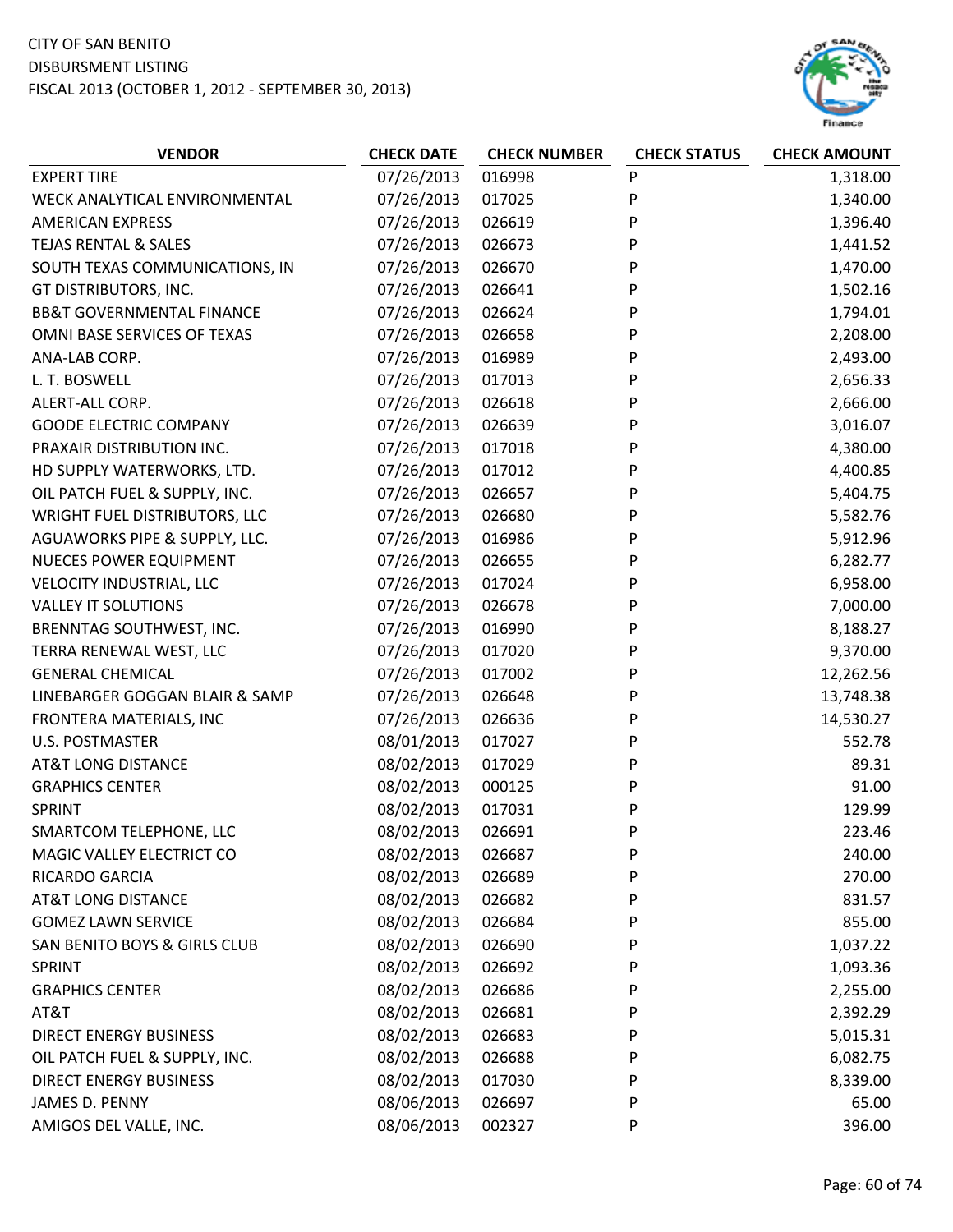

| <b>VENDOR</b>                         | <b>CHECK DATE</b> | <b>CHECK NUMBER</b> | <b>CHECK STATUS</b> | <b>CHECK AMOUNT</b> |
|---------------------------------------|-------------------|---------------------|---------------------|---------------------|
| <b>ANTONIO P. GONZALES</b>            | 08/06/2013        | 026698              | P                   | 493.90              |
| PITNEY BOWES INC.                     | 08/06/2013        | 026693              | P                   | 3,000.00            |
| <b>CITY OF SAN BENITO</b>             | 08/06/2013        | 002328              | P                   | 3,332.48            |
| <b>DIRECT ENERGY BUSINESS</b>         | 08/06/2013        | 017032              | P                   | 7,482.90            |
| <b>DIRECT ENERGY BUSINESS</b>         | 08/06/2013        | 026694              | P                   | 11,888.97           |
| <b>DIRECT ENERGY BUSINESS</b>         | 08/07/2013        | 026700              | P                   | 8,411.79            |
| ROERIG OLIVEIRA & FISHER L.L.P        | 08/07/2013        | 026701              | P                   | 9,356.70            |
| <b>DIRECT ENERGY BUSINESS</b>         | 08/07/2013        | 017033              | P                   | 32,214.02           |
| RIO GRANDE STEEL, LTD.                | 08/12/2013        | 026757              | P                   | 3.25                |
| MANUEL Z. ALCORTA                     | 08/12/2013        | 026744              | P                   | 10.00               |
| <b>LUBE MASTERS</b>                   | 08/12/2013        | 026742              | P                   | 14.50               |
| <b>GRAJALES TIRE SHOP</b>             | 08/12/2013        | 017051              | P                   | 15.00               |
| <b>AUTO ZONE</b>                      | 08/12/2013        | 026708              | P                   | 17.99               |
| THE SEWING BOX                        | 08/12/2013        | 026771              | P                   | 20.00               |
| <b>JOHNNY'S TRUE VALUE</b>            | 08/12/2013        | 026737              | P                   | 23.97               |
| <b>BURTON AUTO SUPPLY</b>             | 08/12/2013        | 026712              | P                   | 32.24               |
| SAN BENITO MEDICAL ASSOC.             | 08/12/2013        | 026762              | P                   | 35.00               |
| <b>CASCO INDUSTRIES INC.</b>          | 08/12/2013        | 026713              | P                   | 50.00               |
| <b>TERESA BAUTISTA</b>                | 08/12/2013        | 026768              | P                   | 50.00               |
| TIRES & TUBES OF SAN BENITO           | 08/12/2013        | 017064              | P                   | 58.00               |
| <b>NUECES POWER EQUIPMENT</b>         | 08/12/2013        | 017055              | P                   | 61.16               |
| TIRE CENTERS, LLC                     | 08/12/2013        | 026772              | P                   | 62.00               |
| TIRE CENTERS, LLC                     | 08/12/2013        | 017062              | P                   | 63.00               |
| WAL-MART COMMUNITY/GECRB              | 08/12/2013        | 026777              | P                   | 73.43               |
| A TO Z BRAKE SERVICE                  | 08/12/2013        | 026705              | P                   | 75.00               |
| MCCOY'S BUILDING SUPPLY               | 08/12/2013        | 017054              | P                   | 77.80               |
| <b>VALLEY RADIO CENTER</b>            | 08/12/2013        | 026776              | P                   | 86.00               |
| INGRAM LIBRARY SERVICES, INC.         | 08/12/2013        | 026736              | P                   | 87.23               |
| ROMEO MANCILLAS, JR.                  | 08/12/2013        | 026761              | P                   | 87.96               |
| <b>BRAZOS TECHNOLOGY CORP.</b>        | 08/12/2013        | 026710              | P                   | 95.00               |
| DEALERS ELECTRICAL SUPPLY             | 08/12/2013        | 026724              | P                   | 113.46              |
| DOGGETT HEAVY MACHINERY SERVIC        | 08/12/2013        | 026730              | P                   | 124.45              |
| <b>BOGGUS FORD</b>                    | 08/12/2013        | 026709              | P                   | 126.75              |
| RICARDO GARCIA                        | 08/12/2013        | 026755              | P                   | 135.00              |
| DIRECT ENERGY BUSINESS                | 08/12/2013        | 017047              | P                   | 148.08              |
| THE CARNESI COMPANY                   | 08/12/2013        | 026770              | P                   | 158.24              |
| <b>CRYSTAL CLEAR WATER</b>            | 08/12/2013        | 026723              | P                   | 164.35              |
| <b>EMERGENCY TRAINING ALLIANCE BO</b> | 08/12/2013        | 026758              | P                   | 170.00              |
| VICTORIA STEEL & SUPPLY INC.          | 08/12/2013        | 017065              | P                   | 172.24              |
| <b>CHEMSEARCH DIV</b>                 | 08/12/2013        | 017045              | P                   | 172.96              |
| PROFESSIONAL SERVICE INDUSTRIE        | 08/12/2013        | 017059              | P                   | 183.00              |
| <b>JUNIOR LIBRARY GUILD</b>           | 08/12/2013        | 026738              | P                   | 188.16              |
| O'REILLY AUTOMOTIVE, INC.             | 08/12/2013        | 017056              | P                   | 189.54              |
|                                       |                   |                     |                     |                     |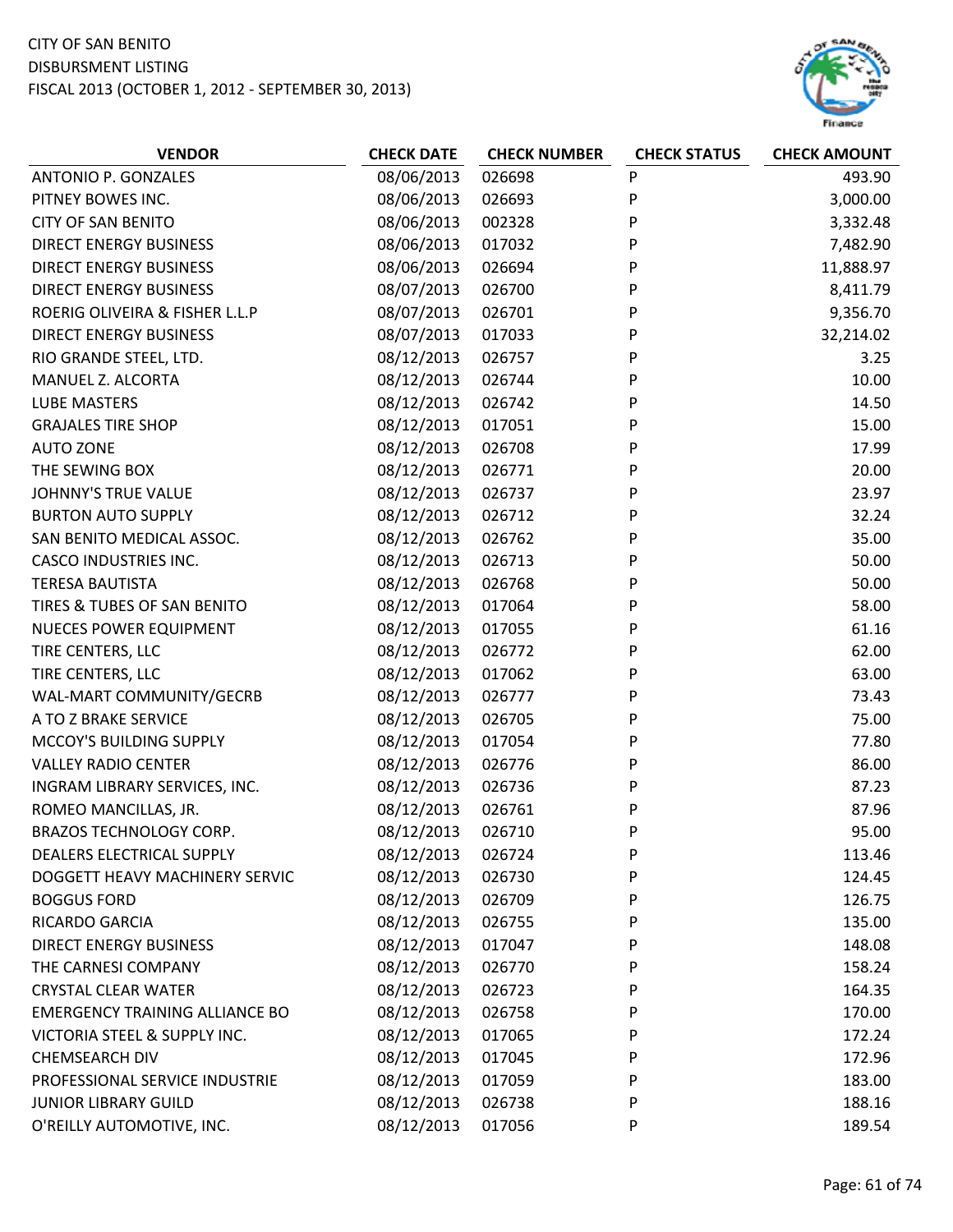

| <b>VENDOR</b>                       | <b>CHECK DATE</b> | <b>CHECK NUMBER</b> | <b>CHECK STATUS</b> | <b>CHECK AMOUNT</b> |
|-------------------------------------|-------------------|---------------------|---------------------|---------------------|
| PROFESSIONAL PRINTING, INC.         | 08/12/2013        | 026753              | P                   | 195.00              |
| RIO GRANDE CONCRETE ACCESSORIE      | 08/12/2013        | 026756              | P                   | 196.78              |
| <b>NEUHAUS &amp; COMPANY</b>        | 08/12/2013        | 026747              | P                   | 211.79              |
| <b>STITCH GALLERY</b>               | 08/12/2013        | 026766              | P                   | 212.78              |
| <b>BURGOS POOL &amp; SPA SUPPLY</b> | 08/12/2013        | 026711              | P                   | 219.98              |
| HD SUPPLY WATERWORKS, LTD.          | 08/12/2013        | 017052              | P                   | 223.67              |
| TIRE RECYCLING & PROCESSING, L      | 08/12/2013        | 017063              | P                   | 225.00              |
| ALAMO IRON WORKS, INC.              | 08/12/2013        | 017035              | P                   | 232.32              |
| ANA-LAB CORP.                       | 08/12/2013        | 017039              | P                   | 234.00              |
| <b>EXPERT TIRE</b>                  | 08/12/2013        | 026731              | P                   | 236.65              |
| DETROIT INDUSTRIAL TOOL             | 08/12/2013        | 026728              | P                   | 239.99              |
| <b>CENTER POINT LARGE PRINT</b>     | 08/12/2013        | 026715              | P                   | 251.64              |
| MAD BOAR HARLEY-DAVIDSON            | 08/12/2013        | 026743              | P                   | 257.42              |
| MILLER UNIFORMS & EMBLEMS, INC      | 08/12/2013        | 026746              | P                   | 262.85              |
| ROMCO EQUIPMENT CO., L.L.C.         | 08/12/2013        | 026760              | P                   | 269.28              |
| <b>CHUY'S CUSTOM SPORTS</b>         | 08/12/2013        | 026719              | P                   | 271.50              |
| <b>AMIGO BOLT &amp; SUPPLY</b>      | 08/12/2013        | 017038              | P                   | 271.94              |
| ARMY SURPLUS SUPPLY CO.             | 08/12/2013        | 026707              | P                   | 293.96              |
| UNIVERSAL REFRIGERATION & ELEC      | 08/12/2013        | 026775              | P                   | 300.00              |
| <b>GOODE ELECTRIC COMPANY</b>       | 08/12/2013        | 017050              | P                   | 300.00              |
| <b>CLEAN MACHINE</b>                | 08/12/2013        | 026721              | P                   | 307.00              |
| <b>GOMEZ LAWN SERVICE</b>           | 08/12/2013        | 026733              | P                   | 315.00              |
| AGUAWORKS PIPE & SUPPLY, LLC.       | 08/12/2013        | 017034              | P                   | 316.74              |
| <b>QUILL CORPORATION</b>            | 08/12/2013        | 026754              | P                   | 323.88              |
| <b>BURTON AUTO SUPPLY</b>           | 08/12/2013        | 017043              | P                   | 329.44              |
| MCCOY'S BUILDING SUPPLY             | 08/12/2013        | 026745              | P                   | 343.97              |
| ALLIED WASTE SERVICES #863          | 08/12/2013        | 017036              | P                   | 353.66              |
| <b>CITY OF BROWNSVILLE</b>          | 08/12/2013        | 026720              | P                   | 360.00              |
| TOPS THE OUTDOOR POWER STORE        | 08/12/2013        | 026774              | P                   | 453.67              |
| L. T. BOSWELL                       | 08/12/2013        | 026739              | P                   | 512.54              |
| PRAXAIR DISTRIBUTION INC.           | 08/12/2013        | 017058              | P                   | 529.03              |
| <b>ADVANCE AUTO PARTS</b>           | 08/12/2013        | 026706              | P                   | 531.69              |
| ARROW MAGNOLIA, INC.                | 08/12/2013        | 017040              | P                   | 554.25              |
| SYSCO SAN ANTONIO INC.              | 08/12/2013        | 026767              | P                   | 603.40              |
| FERGUSON WATERWORKS-MUNICIPAL       | 08/12/2013        | 017048              | P                   | 695.62              |
| ROERIG OLIVEIRA & FISHER L.L.P      | 08/12/2013        | 026759              | P                   | 735.00              |
| PEREZ AUTO REPAIR                   | 08/12/2013        | 026751              | P                   | 735.33              |
| PITTSBURGH PAINTS                   | 08/12/2013        | 026752              | P                   | 842.95              |
| CENTRAL READY MIX CONCRETE COM      | 08/12/2013        | 026716              | P                   | 924.00              |
| <b>SAN BENITO NEWS</b>              | 08/12/2013        | 026763              | P                   | 964.04              |
| SOUTH TEXAS COMMUNICATIONS, IN      | 08/12/2013        | 026765              | P                   | 984.00              |
| L. T. BOSWELL                       | 08/12/2013        | 017053              | P                   | 1,050.38            |
| <b>BEN M. YUDESIS</b>               | 08/12/2013        | 026703              | P                   | 1,125.00            |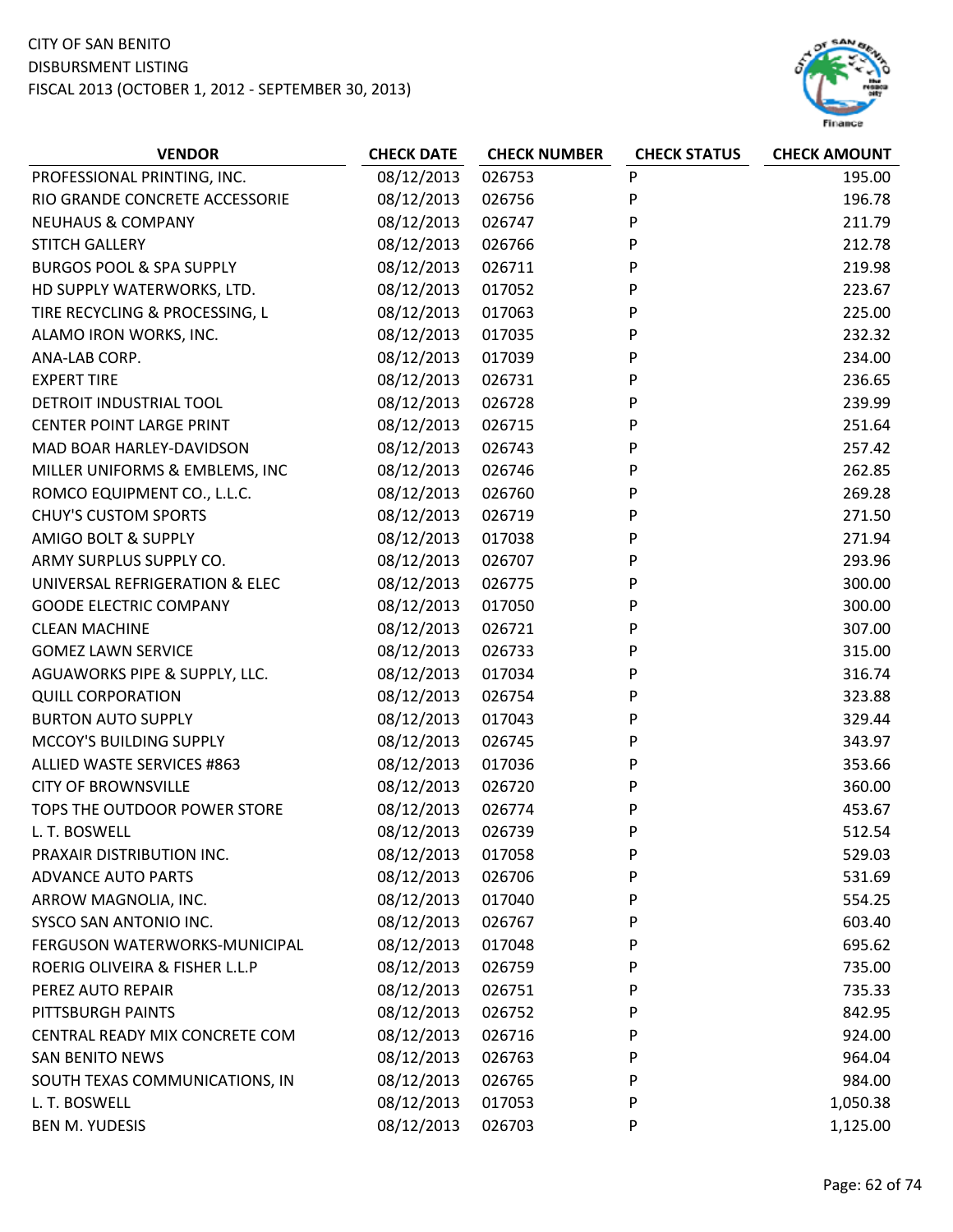

| <b>DAVID GARZA</b><br>08/12/2013<br>026704<br>P<br>1,125.00<br>Ρ<br>08/12/2013<br>SHI GOVERNMENT SOLUTIONS, INC.<br>026764<br>1,135.00<br>08/12/2013<br>P<br>SANTA ANITA RECLAMATION PROJEC<br>017060<br>1,175.00<br>CITY OF HARLINGEN FIRE DEPARTM<br>08/12/2013<br>P<br>1,395.00<br>026735<br>08/12/2013<br>P<br>CPS HUMAN RESOURCE SERVICES<br>026722<br>1,461.55<br>O'REILLY AUTOMOTIVE, INC.<br>08/12/2013<br>026748<br>P<br>1,561.93<br>08/12/2013<br>P<br>LONGHORN BUS SALES, LLC<br>026741<br>1,590.58<br>08/12/2013<br>THE CARNESI COMPANY<br>1,696.98<br>001462<br>P<br>08/12/2013<br>026734<br>P<br>2,990.09<br>GT DISTRIBUTORS, INC.<br><b>BROWNSVILLE PUBLIC UTILITIES B</b><br>08/12/2013<br>017042<br>P<br>3,000.00<br>08/12/2013<br>P<br>CDW GOVERNMENT, INC.<br>026714<br>3,019.35<br>08/12/2013<br>P<br>DENTON, NAVARRO, ROCHA & BERNA<br>026726<br>3,601.14 |
|--------------------------------------------------------------------------------------------------------------------------------------------------------------------------------------------------------------------------------------------------------------------------------------------------------------------------------------------------------------------------------------------------------------------------------------------------------------------------------------------------------------------------------------------------------------------------------------------------------------------------------------------------------------------------------------------------------------------------------------------------------------------------------------------------------------------------------------------------------------------------------|
|                                                                                                                                                                                                                                                                                                                                                                                                                                                                                                                                                                                                                                                                                                                                                                                                                                                                                |
|                                                                                                                                                                                                                                                                                                                                                                                                                                                                                                                                                                                                                                                                                                                                                                                                                                                                                |
|                                                                                                                                                                                                                                                                                                                                                                                                                                                                                                                                                                                                                                                                                                                                                                                                                                                                                |
|                                                                                                                                                                                                                                                                                                                                                                                                                                                                                                                                                                                                                                                                                                                                                                                                                                                                                |
|                                                                                                                                                                                                                                                                                                                                                                                                                                                                                                                                                                                                                                                                                                                                                                                                                                                                                |
|                                                                                                                                                                                                                                                                                                                                                                                                                                                                                                                                                                                                                                                                                                                                                                                                                                                                                |
|                                                                                                                                                                                                                                                                                                                                                                                                                                                                                                                                                                                                                                                                                                                                                                                                                                                                                |
|                                                                                                                                                                                                                                                                                                                                                                                                                                                                                                                                                                                                                                                                                                                                                                                                                                                                                |
|                                                                                                                                                                                                                                                                                                                                                                                                                                                                                                                                                                                                                                                                                                                                                                                                                                                                                |
|                                                                                                                                                                                                                                                                                                                                                                                                                                                                                                                                                                                                                                                                                                                                                                                                                                                                                |
|                                                                                                                                                                                                                                                                                                                                                                                                                                                                                                                                                                                                                                                                                                                                                                                                                                                                                |
|                                                                                                                                                                                                                                                                                                                                                                                                                                                                                                                                                                                                                                                                                                                                                                                                                                                                                |
| DELL MARKETING L.P.<br>08/12/2013<br>026725<br>3,652.66<br>P                                                                                                                                                                                                                                                                                                                                                                                                                                                                                                                                                                                                                                                                                                                                                                                                                   |
| 08/12/2013<br>P<br>BRENNTAG SOUTHWEST, INC.<br>017041<br>4,124.41                                                                                                                                                                                                                                                                                                                                                                                                                                                                                                                                                                                                                                                                                                                                                                                                              |
| 08/12/2013<br>P<br>FRONTERA MATERIALS, INC<br>026732<br>4,874.09                                                                                                                                                                                                                                                                                                                                                                                                                                                                                                                                                                                                                                                                                                                                                                                                               |
| <b>GENERAL CHEMICAL</b><br>08/12/2013<br>P<br>017049<br>5,672.94                                                                                                                                                                                                                                                                                                                                                                                                                                                                                                                                                                                                                                                                                                                                                                                                               |
| <b>CHASE CARD SERVICES</b><br>08/12/2013<br>P<br>5,692.27<br>026717                                                                                                                                                                                                                                                                                                                                                                                                                                                                                                                                                                                                                                                                                                                                                                                                            |
| 08/12/2013<br>P<br>6,126.75<br>OIL PATCH FUEL & SUPPLY, INC.<br>026702                                                                                                                                                                                                                                                                                                                                                                                                                                                                                                                                                                                                                                                                                                                                                                                                         |
| <b>DIRECT ENERGY BUSINESS</b><br>08/12/2013<br>P<br>18,589.13<br>026729                                                                                                                                                                                                                                                                                                                                                                                                                                                                                                                                                                                                                                                                                                                                                                                                        |
| <b>CAMERON COUNTY IRRIGATION DIST</b><br>08/12/2013<br>017044<br>20,677.08<br>P                                                                                                                                                                                                                                                                                                                                                                                                                                                                                                                                                                                                                                                                                                                                                                                                |
| P<br>08/12/2013<br>ODESSA PUMPS & EQUIPMENT, INC.<br>017057<br>29,648.00                                                                                                                                                                                                                                                                                                                                                                                                                                                                                                                                                                                                                                                                                                                                                                                                       |
| 08/12/2013<br>32,507.50<br>TML INTERGOVERNMENTAL<br>026773<br>P                                                                                                                                                                                                                                                                                                                                                                                                                                                                                                                                                                                                                                                                                                                                                                                                                |
| AMERICAN EXPRESS CORPORATE<br>08/12/2013<br>P<br>161,686.93<br>017037                                                                                                                                                                                                                                                                                                                                                                                                                                                                                                                                                                                                                                                                                                                                                                                                          |
| <b>OVIEDO OBREGON</b><br>08/13/2013<br>026780<br>P<br>26.24                                                                                                                                                                                                                                                                                                                                                                                                                                                                                                                                                                                                                                                                                                                                                                                                                    |
| 08/13/2013<br>111.00<br><b>TCEQ</b><br>017080<br>P                                                                                                                                                                                                                                                                                                                                                                                                                                                                                                                                                                                                                                                                                                                                                                                                                             |
| 08/13/2013<br>P<br>200.00<br>RODRIGO DAVILA<br>026778                                                                                                                                                                                                                                                                                                                                                                                                                                                                                                                                                                                                                                                                                                                                                                                                                          |
| 08/13/2013<br><b>TEJAS RENTAL &amp; SALES</b><br>026781<br>203.66<br>P                                                                                                                                                                                                                                                                                                                                                                                                                                                                                                                                                                                                                                                                                                                                                                                                         |
| <b>U.S. POSTMASTER</b><br>08/13/2013<br>P<br>017079<br>532.73                                                                                                                                                                                                                                                                                                                                                                                                                                                                                                                                                                                                                                                                                                                                                                                                                  |
| 08/13/2013<br>UNION PACIFIC RAILROAD COMPANY<br>026779<br>2,000.00<br>P                                                                                                                                                                                                                                                                                                                                                                                                                                                                                                                                                                                                                                                                                                                                                                                                        |
| 08/14/2013<br>P<br>MORPHO TRUST USA, INC.<br>026784<br>24.95                                                                                                                                                                                                                                                                                                                                                                                                                                                                                                                                                                                                                                                                                                                                                                                                                   |
| 08/14/2013<br>JAMES D. PENNY<br>026783<br>P<br>130.00                                                                                                                                                                                                                                                                                                                                                                                                                                                                                                                                                                                                                                                                                                                                                                                                                          |
| 08/14/2013<br><b>AMERICAN EXPRESS</b><br>026786<br>P<br>2,279.42                                                                                                                                                                                                                                                                                                                                                                                                                                                                                                                                                                                                                                                                                                                                                                                                               |
| 08/14/2013<br>P<br>LOWER RIO GRANDE VALLEY<br>026785<br>5,278.00                                                                                                                                                                                                                                                                                                                                                                                                                                                                                                                                                                                                                                                                                                                                                                                                               |
| 08/14/2013<br>BROWN, LEAL & ASSOCIATES CONSU<br>026782<br>P<br>37,743.75                                                                                                                                                                                                                                                                                                                                                                                                                                                                                                                                                                                                                                                                                                                                                                                                       |
| 08/19/2013<br>111.00<br><b>TCEQ</b><br>017084<br>P                                                                                                                                                                                                                                                                                                                                                                                                                                                                                                                                                                                                                                                                                                                                                                                                                             |
| <b>TCEQ</b><br>08/19/2013<br>222.00<br>017082<br>P                                                                                                                                                                                                                                                                                                                                                                                                                                                                                                                                                                                                                                                                                                                                                                                                                             |
| 08/21/2013<br>10.00<br><b>BORIS ESPARZA</b><br>026788<br>P                                                                                                                                                                                                                                                                                                                                                                                                                                                                                                                                                                                                                                                                                                                                                                                                                     |
| 08/21/2013<br>P<br>10.00<br>ROMEO MANCILLAS, JR.<br>026789                                                                                                                                                                                                                                                                                                                                                                                                                                                                                                                                                                                                                                                                                                                                                                                                                     |
| 08/22/2013<br>U.S. POSTMASTER<br>017096<br>P<br>514.60                                                                                                                                                                                                                                                                                                                                                                                                                                                                                                                                                                                                                                                                                                                                                                                                                         |
| <b>AT&amp;T LONG DISTANCE</b><br>08/23/2013<br>P<br>002331<br>4.89                                                                                                                                                                                                                                                                                                                                                                                                                                                                                                                                                                                                                                                                                                                                                                                                             |
| 08/23/2013<br>O'REILLY AUTOMOTIVE, INC.<br>017123<br>9.12<br>P                                                                                                                                                                                                                                                                                                                                                                                                                                                                                                                                                                                                                                                                                                                                                                                                                 |
| 08/23/2013<br>P<br>10.00<br><b>GRAJALES TIRE SHOP</b><br>026816                                                                                                                                                                                                                                                                                                                                                                                                                                                                                                                                                                                                                                                                                                                                                                                                                |
| 08/23/2013<br>AMIGO BOLT & SUPPLY<br>12.99<br>017100<br>P                                                                                                                                                                                                                                                                                                                                                                                                                                                                                                                                                                                                                                                                                                                                                                                                                      |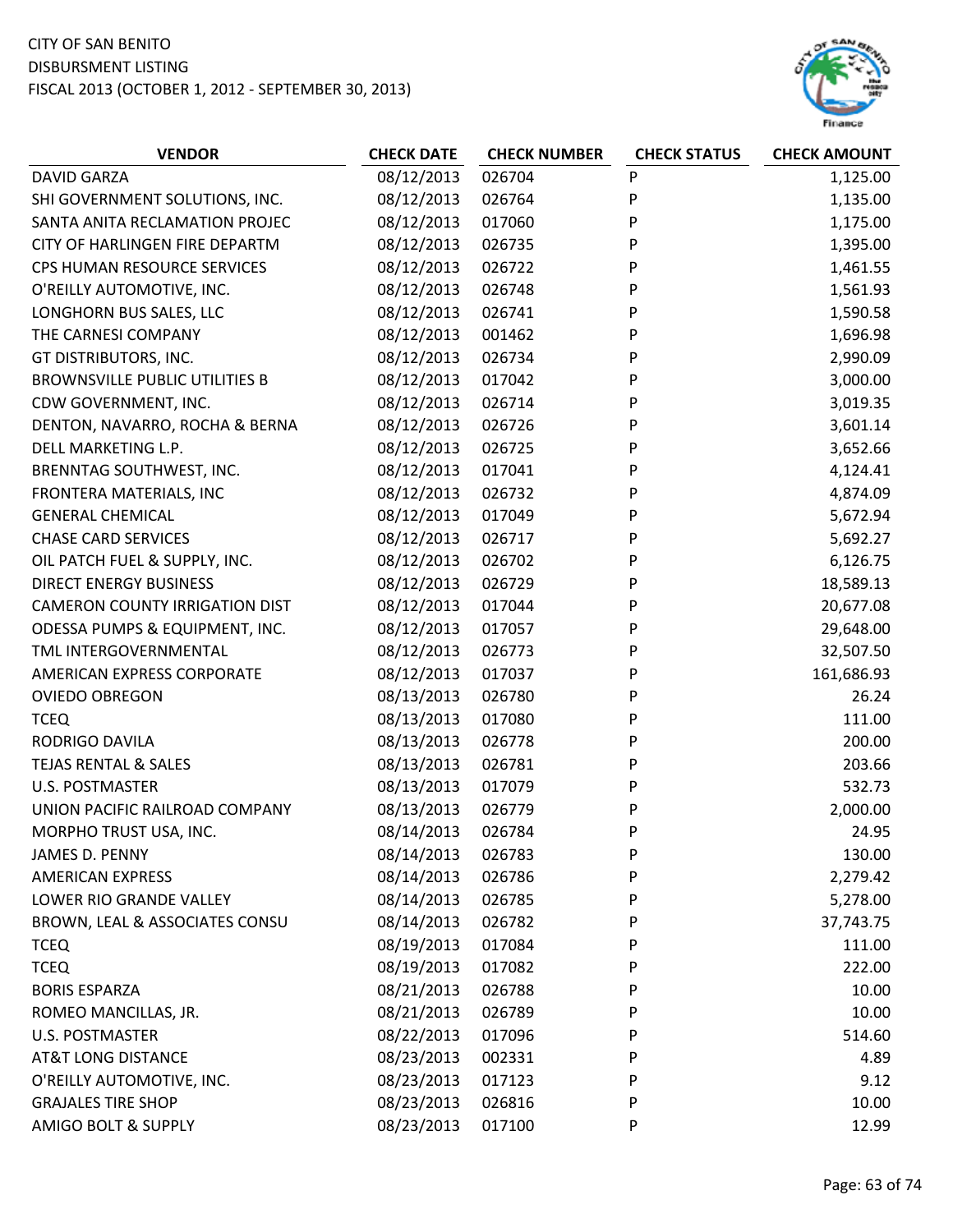

| P<br>08/23/2013<br>026844<br>TRUCKER'S EQUIPMENT, INC.<br>17.36<br>P<br>08/23/2013<br><b>CULLIGAN WATER</b><br>002333<br>24.00<br>P<br>A & W OFFICE SUPPLY, INC.<br>08/23/2013<br>026790<br>28.75<br>P<br>WAL-MART COMMUNITY/GECRB<br>08/23/2013<br>33.10<br>026848<br>P<br><b>NEUHAUS &amp; COMPANY</b><br>08/23/2013<br>33.80<br>026825<br>P<br><b>TEXAS GAS SERVICE</b><br>08/23/2013<br>026840<br>38.40<br>P<br>TIRES & TUBES OF SAN BENITO<br>08/23/2013<br>43.50<br>026842<br>P<br>RICARDO GARCIA<br>08/23/2013<br>026833<br>45.00<br>P<br>GULF COAST PAPER CO. INC.<br>08/23/2013<br>45.50<br>026817<br>P<br>08/23/2013<br>56.00<br><b>VALLEY RADIO CENTER</b><br>017129<br>P<br>08/23/2013<br>64.07<br>RGV REPROGRAPHICS, INC.<br>026832<br>P<br>08/23/2013<br>65.00<br>ANTONIO P. GONZALES<br>026796<br>P<br>ALAMO IRON WORKS, INC.<br>08/23/2013<br>017098<br>69.28<br>P<br>08/23/2013<br>78.00<br>SOUTH TEXAS COMMUNICATIONS, IN<br>026837<br>08/23/2013<br>P<br>80.32<br>AT&T<br>002330<br>P<br>08/23/2013<br>82.11<br><b>SPRINT</b><br>017126<br>P<br>08/23/2013<br>017122<br>88.43<br>MCCOY'S BUILDING SUPPLY<br>P<br>RIO GRANDE CONCRETE ACCESSORIE<br>08/23/2013<br>100.59<br>026834<br>P<br>08/23/2013<br>ALAMO IRON WORKS, INC.<br>026793<br>107.76<br>08/23/2013<br>026804<br>P<br>108.00<br><b>CLEAN MACHINE</b><br>P<br>08/23/2013<br>026823<br>114.00<br>MATHESON TRI-GAS, INC.<br>P<br>D & R GLASS ETC INC.<br>08/23/2013<br>115.00<br>026806<br>P<br>BROWNSVILLE BOOT JACK III, INC<br>08/23/2013<br>121.49<br>017105<br>P<br>ARROW MAGNOLIA, INC.<br>08/23/2013<br>017102<br>139.00<br>08/23/2013<br>026803<br>P<br><b>CITY OF BROWNSVILLE</b><br>144.00<br>P<br>08/23/2013<br>PITTSBURGH PAINTS<br>026829<br>157.95<br>08/23/2013<br><b>RENEE LOCKETT</b><br>026831<br>P<br>160.00<br>P<br>08/23/2013<br>165.00<br>ONE STOP PEST CONTROL<br>017124<br>P<br>08/23/2013<br><b>BURTON AUTO SUPPLY</b><br>017107<br>177.02<br>P<br>08/23/2013<br>188.16<br><b>JUNIOR LIBRARY GUILD</b><br>026821<br>P<br>GIDDY-UP DELIVERY SERVICE INC.<br>08/23/2013<br>017118<br>200.08<br>08/23/2013<br><b>SAN BENITO NEWS</b><br>026836<br>P<br>207.24<br>P<br><b>VERIZON WIRELESS</b><br>08/23/2013<br>017130<br>207.82<br><b>ADVANCE AUTO PARTS</b><br>08/23/2013<br>026792<br>P<br>225.99<br>P<br>TOPS THE OUTDOOR POWER STORE<br>08/23/2013<br>026843<br>233.43<br>P<br>AMIGOS DEL VALLE, INC.<br>08/23/2013<br>002329<br>248.00<br>AIM MEDIA TEXAS<br>08/23/2013<br>000126<br>P<br>250.00<br>BROWNSVILLE BOOT JACK III, INC<br>08/23/2013<br>P<br>026799<br>265.48<br>08/23/2013<br><b>RACHEL REYNA</b><br>002335<br>P<br>268.65<br>08/23/2013<br>BALCH MACHINE CO., INC.<br>017103<br>P<br>290.00<br>DSHS CENTRAL LAB MC2004<br>08/23/2013<br>017113<br>P<br>291.06 | <b>VENDOR</b>                 | <b>CHECK DATE</b> | <b>CHECK NUMBER</b> | <b>CHECK STATUS</b> | <b>CHECK AMOUNT</b> |
|-------------------------------------------------------------------------------------------------------------------------------------------------------------------------------------------------------------------------------------------------------------------------------------------------------------------------------------------------------------------------------------------------------------------------------------------------------------------------------------------------------------------------------------------------------------------------------------------------------------------------------------------------------------------------------------------------------------------------------------------------------------------------------------------------------------------------------------------------------------------------------------------------------------------------------------------------------------------------------------------------------------------------------------------------------------------------------------------------------------------------------------------------------------------------------------------------------------------------------------------------------------------------------------------------------------------------------------------------------------------------------------------------------------------------------------------------------------------------------------------------------------------------------------------------------------------------------------------------------------------------------------------------------------------------------------------------------------------------------------------------------------------------------------------------------------------------------------------------------------------------------------------------------------------------------------------------------------------------------------------------------------------------------------------------------------------------------------------------------------------------------------------------------------------------------------------------------------------------------------------------------------------------------------------------------------------------------------------------------------------------------------------------------------------------------------------------------------------------------------------------------------------------------------------------------------------------------------------------------------------------------------------------------------------------------------------------------------------------------------------------------------------------------------|-------------------------------|-------------------|---------------------|---------------------|---------------------|
|                                                                                                                                                                                                                                                                                                                                                                                                                                                                                                                                                                                                                                                                                                                                                                                                                                                                                                                                                                                                                                                                                                                                                                                                                                                                                                                                                                                                                                                                                                                                                                                                                                                                                                                                                                                                                                                                                                                                                                                                                                                                                                                                                                                                                                                                                                                                                                                                                                                                                                                                                                                                                                                                                                                                                                                     |                               |                   |                     |                     |                     |
|                                                                                                                                                                                                                                                                                                                                                                                                                                                                                                                                                                                                                                                                                                                                                                                                                                                                                                                                                                                                                                                                                                                                                                                                                                                                                                                                                                                                                                                                                                                                                                                                                                                                                                                                                                                                                                                                                                                                                                                                                                                                                                                                                                                                                                                                                                                                                                                                                                                                                                                                                                                                                                                                                                                                                                                     |                               |                   |                     |                     |                     |
|                                                                                                                                                                                                                                                                                                                                                                                                                                                                                                                                                                                                                                                                                                                                                                                                                                                                                                                                                                                                                                                                                                                                                                                                                                                                                                                                                                                                                                                                                                                                                                                                                                                                                                                                                                                                                                                                                                                                                                                                                                                                                                                                                                                                                                                                                                                                                                                                                                                                                                                                                                                                                                                                                                                                                                                     |                               |                   |                     |                     |                     |
|                                                                                                                                                                                                                                                                                                                                                                                                                                                                                                                                                                                                                                                                                                                                                                                                                                                                                                                                                                                                                                                                                                                                                                                                                                                                                                                                                                                                                                                                                                                                                                                                                                                                                                                                                                                                                                                                                                                                                                                                                                                                                                                                                                                                                                                                                                                                                                                                                                                                                                                                                                                                                                                                                                                                                                                     |                               |                   |                     |                     |                     |
|                                                                                                                                                                                                                                                                                                                                                                                                                                                                                                                                                                                                                                                                                                                                                                                                                                                                                                                                                                                                                                                                                                                                                                                                                                                                                                                                                                                                                                                                                                                                                                                                                                                                                                                                                                                                                                                                                                                                                                                                                                                                                                                                                                                                                                                                                                                                                                                                                                                                                                                                                                                                                                                                                                                                                                                     |                               |                   |                     |                     |                     |
|                                                                                                                                                                                                                                                                                                                                                                                                                                                                                                                                                                                                                                                                                                                                                                                                                                                                                                                                                                                                                                                                                                                                                                                                                                                                                                                                                                                                                                                                                                                                                                                                                                                                                                                                                                                                                                                                                                                                                                                                                                                                                                                                                                                                                                                                                                                                                                                                                                                                                                                                                                                                                                                                                                                                                                                     |                               |                   |                     |                     |                     |
|                                                                                                                                                                                                                                                                                                                                                                                                                                                                                                                                                                                                                                                                                                                                                                                                                                                                                                                                                                                                                                                                                                                                                                                                                                                                                                                                                                                                                                                                                                                                                                                                                                                                                                                                                                                                                                                                                                                                                                                                                                                                                                                                                                                                                                                                                                                                                                                                                                                                                                                                                                                                                                                                                                                                                                                     |                               |                   |                     |                     |                     |
|                                                                                                                                                                                                                                                                                                                                                                                                                                                                                                                                                                                                                                                                                                                                                                                                                                                                                                                                                                                                                                                                                                                                                                                                                                                                                                                                                                                                                                                                                                                                                                                                                                                                                                                                                                                                                                                                                                                                                                                                                                                                                                                                                                                                                                                                                                                                                                                                                                                                                                                                                                                                                                                                                                                                                                                     |                               |                   |                     |                     |                     |
|                                                                                                                                                                                                                                                                                                                                                                                                                                                                                                                                                                                                                                                                                                                                                                                                                                                                                                                                                                                                                                                                                                                                                                                                                                                                                                                                                                                                                                                                                                                                                                                                                                                                                                                                                                                                                                                                                                                                                                                                                                                                                                                                                                                                                                                                                                                                                                                                                                                                                                                                                                                                                                                                                                                                                                                     |                               |                   |                     |                     |                     |
|                                                                                                                                                                                                                                                                                                                                                                                                                                                                                                                                                                                                                                                                                                                                                                                                                                                                                                                                                                                                                                                                                                                                                                                                                                                                                                                                                                                                                                                                                                                                                                                                                                                                                                                                                                                                                                                                                                                                                                                                                                                                                                                                                                                                                                                                                                                                                                                                                                                                                                                                                                                                                                                                                                                                                                                     |                               |                   |                     |                     |                     |
|                                                                                                                                                                                                                                                                                                                                                                                                                                                                                                                                                                                                                                                                                                                                                                                                                                                                                                                                                                                                                                                                                                                                                                                                                                                                                                                                                                                                                                                                                                                                                                                                                                                                                                                                                                                                                                                                                                                                                                                                                                                                                                                                                                                                                                                                                                                                                                                                                                                                                                                                                                                                                                                                                                                                                                                     |                               |                   |                     |                     |                     |
|                                                                                                                                                                                                                                                                                                                                                                                                                                                                                                                                                                                                                                                                                                                                                                                                                                                                                                                                                                                                                                                                                                                                                                                                                                                                                                                                                                                                                                                                                                                                                                                                                                                                                                                                                                                                                                                                                                                                                                                                                                                                                                                                                                                                                                                                                                                                                                                                                                                                                                                                                                                                                                                                                                                                                                                     |                               |                   |                     |                     |                     |
|                                                                                                                                                                                                                                                                                                                                                                                                                                                                                                                                                                                                                                                                                                                                                                                                                                                                                                                                                                                                                                                                                                                                                                                                                                                                                                                                                                                                                                                                                                                                                                                                                                                                                                                                                                                                                                                                                                                                                                                                                                                                                                                                                                                                                                                                                                                                                                                                                                                                                                                                                                                                                                                                                                                                                                                     |                               |                   |                     |                     |                     |
|                                                                                                                                                                                                                                                                                                                                                                                                                                                                                                                                                                                                                                                                                                                                                                                                                                                                                                                                                                                                                                                                                                                                                                                                                                                                                                                                                                                                                                                                                                                                                                                                                                                                                                                                                                                                                                                                                                                                                                                                                                                                                                                                                                                                                                                                                                                                                                                                                                                                                                                                                                                                                                                                                                                                                                                     |                               |                   |                     |                     |                     |
|                                                                                                                                                                                                                                                                                                                                                                                                                                                                                                                                                                                                                                                                                                                                                                                                                                                                                                                                                                                                                                                                                                                                                                                                                                                                                                                                                                                                                                                                                                                                                                                                                                                                                                                                                                                                                                                                                                                                                                                                                                                                                                                                                                                                                                                                                                                                                                                                                                                                                                                                                                                                                                                                                                                                                                                     |                               |                   |                     |                     |                     |
|                                                                                                                                                                                                                                                                                                                                                                                                                                                                                                                                                                                                                                                                                                                                                                                                                                                                                                                                                                                                                                                                                                                                                                                                                                                                                                                                                                                                                                                                                                                                                                                                                                                                                                                                                                                                                                                                                                                                                                                                                                                                                                                                                                                                                                                                                                                                                                                                                                                                                                                                                                                                                                                                                                                                                                                     |                               |                   |                     |                     |                     |
|                                                                                                                                                                                                                                                                                                                                                                                                                                                                                                                                                                                                                                                                                                                                                                                                                                                                                                                                                                                                                                                                                                                                                                                                                                                                                                                                                                                                                                                                                                                                                                                                                                                                                                                                                                                                                                                                                                                                                                                                                                                                                                                                                                                                                                                                                                                                                                                                                                                                                                                                                                                                                                                                                                                                                                                     |                               |                   |                     |                     |                     |
|                                                                                                                                                                                                                                                                                                                                                                                                                                                                                                                                                                                                                                                                                                                                                                                                                                                                                                                                                                                                                                                                                                                                                                                                                                                                                                                                                                                                                                                                                                                                                                                                                                                                                                                                                                                                                                                                                                                                                                                                                                                                                                                                                                                                                                                                                                                                                                                                                                                                                                                                                                                                                                                                                                                                                                                     |                               |                   |                     |                     |                     |
|                                                                                                                                                                                                                                                                                                                                                                                                                                                                                                                                                                                                                                                                                                                                                                                                                                                                                                                                                                                                                                                                                                                                                                                                                                                                                                                                                                                                                                                                                                                                                                                                                                                                                                                                                                                                                                                                                                                                                                                                                                                                                                                                                                                                                                                                                                                                                                                                                                                                                                                                                                                                                                                                                                                                                                                     |                               |                   |                     |                     |                     |
|                                                                                                                                                                                                                                                                                                                                                                                                                                                                                                                                                                                                                                                                                                                                                                                                                                                                                                                                                                                                                                                                                                                                                                                                                                                                                                                                                                                                                                                                                                                                                                                                                                                                                                                                                                                                                                                                                                                                                                                                                                                                                                                                                                                                                                                                                                                                                                                                                                                                                                                                                                                                                                                                                                                                                                                     |                               |                   |                     |                     |                     |
|                                                                                                                                                                                                                                                                                                                                                                                                                                                                                                                                                                                                                                                                                                                                                                                                                                                                                                                                                                                                                                                                                                                                                                                                                                                                                                                                                                                                                                                                                                                                                                                                                                                                                                                                                                                                                                                                                                                                                                                                                                                                                                                                                                                                                                                                                                                                                                                                                                                                                                                                                                                                                                                                                                                                                                                     |                               |                   |                     |                     |                     |
|                                                                                                                                                                                                                                                                                                                                                                                                                                                                                                                                                                                                                                                                                                                                                                                                                                                                                                                                                                                                                                                                                                                                                                                                                                                                                                                                                                                                                                                                                                                                                                                                                                                                                                                                                                                                                                                                                                                                                                                                                                                                                                                                                                                                                                                                                                                                                                                                                                                                                                                                                                                                                                                                                                                                                                                     |                               |                   |                     |                     |                     |
|                                                                                                                                                                                                                                                                                                                                                                                                                                                                                                                                                                                                                                                                                                                                                                                                                                                                                                                                                                                                                                                                                                                                                                                                                                                                                                                                                                                                                                                                                                                                                                                                                                                                                                                                                                                                                                                                                                                                                                                                                                                                                                                                                                                                                                                                                                                                                                                                                                                                                                                                                                                                                                                                                                                                                                                     |                               |                   |                     |                     |                     |
|                                                                                                                                                                                                                                                                                                                                                                                                                                                                                                                                                                                                                                                                                                                                                                                                                                                                                                                                                                                                                                                                                                                                                                                                                                                                                                                                                                                                                                                                                                                                                                                                                                                                                                                                                                                                                                                                                                                                                                                                                                                                                                                                                                                                                                                                                                                                                                                                                                                                                                                                                                                                                                                                                                                                                                                     |                               |                   |                     |                     |                     |
|                                                                                                                                                                                                                                                                                                                                                                                                                                                                                                                                                                                                                                                                                                                                                                                                                                                                                                                                                                                                                                                                                                                                                                                                                                                                                                                                                                                                                                                                                                                                                                                                                                                                                                                                                                                                                                                                                                                                                                                                                                                                                                                                                                                                                                                                                                                                                                                                                                                                                                                                                                                                                                                                                                                                                                                     |                               |                   |                     |                     |                     |
|                                                                                                                                                                                                                                                                                                                                                                                                                                                                                                                                                                                                                                                                                                                                                                                                                                                                                                                                                                                                                                                                                                                                                                                                                                                                                                                                                                                                                                                                                                                                                                                                                                                                                                                                                                                                                                                                                                                                                                                                                                                                                                                                                                                                                                                                                                                                                                                                                                                                                                                                                                                                                                                                                                                                                                                     |                               |                   |                     |                     |                     |
|                                                                                                                                                                                                                                                                                                                                                                                                                                                                                                                                                                                                                                                                                                                                                                                                                                                                                                                                                                                                                                                                                                                                                                                                                                                                                                                                                                                                                                                                                                                                                                                                                                                                                                                                                                                                                                                                                                                                                                                                                                                                                                                                                                                                                                                                                                                                                                                                                                                                                                                                                                                                                                                                                                                                                                                     |                               |                   |                     |                     |                     |
|                                                                                                                                                                                                                                                                                                                                                                                                                                                                                                                                                                                                                                                                                                                                                                                                                                                                                                                                                                                                                                                                                                                                                                                                                                                                                                                                                                                                                                                                                                                                                                                                                                                                                                                                                                                                                                                                                                                                                                                                                                                                                                                                                                                                                                                                                                                                                                                                                                                                                                                                                                                                                                                                                                                                                                                     |                               |                   |                     |                     |                     |
|                                                                                                                                                                                                                                                                                                                                                                                                                                                                                                                                                                                                                                                                                                                                                                                                                                                                                                                                                                                                                                                                                                                                                                                                                                                                                                                                                                                                                                                                                                                                                                                                                                                                                                                                                                                                                                                                                                                                                                                                                                                                                                                                                                                                                                                                                                                                                                                                                                                                                                                                                                                                                                                                                                                                                                                     |                               |                   |                     |                     |                     |
|                                                                                                                                                                                                                                                                                                                                                                                                                                                                                                                                                                                                                                                                                                                                                                                                                                                                                                                                                                                                                                                                                                                                                                                                                                                                                                                                                                                                                                                                                                                                                                                                                                                                                                                                                                                                                                                                                                                                                                                                                                                                                                                                                                                                                                                                                                                                                                                                                                                                                                                                                                                                                                                                                                                                                                                     |                               |                   |                     |                     |                     |
|                                                                                                                                                                                                                                                                                                                                                                                                                                                                                                                                                                                                                                                                                                                                                                                                                                                                                                                                                                                                                                                                                                                                                                                                                                                                                                                                                                                                                                                                                                                                                                                                                                                                                                                                                                                                                                                                                                                                                                                                                                                                                                                                                                                                                                                                                                                                                                                                                                                                                                                                                                                                                                                                                                                                                                                     |                               |                   |                     |                     |                     |
|                                                                                                                                                                                                                                                                                                                                                                                                                                                                                                                                                                                                                                                                                                                                                                                                                                                                                                                                                                                                                                                                                                                                                                                                                                                                                                                                                                                                                                                                                                                                                                                                                                                                                                                                                                                                                                                                                                                                                                                                                                                                                                                                                                                                                                                                                                                                                                                                                                                                                                                                                                                                                                                                                                                                                                                     |                               |                   |                     |                     |                     |
|                                                                                                                                                                                                                                                                                                                                                                                                                                                                                                                                                                                                                                                                                                                                                                                                                                                                                                                                                                                                                                                                                                                                                                                                                                                                                                                                                                                                                                                                                                                                                                                                                                                                                                                                                                                                                                                                                                                                                                                                                                                                                                                                                                                                                                                                                                                                                                                                                                                                                                                                                                                                                                                                                                                                                                                     |                               |                   |                     |                     |                     |
|                                                                                                                                                                                                                                                                                                                                                                                                                                                                                                                                                                                                                                                                                                                                                                                                                                                                                                                                                                                                                                                                                                                                                                                                                                                                                                                                                                                                                                                                                                                                                                                                                                                                                                                                                                                                                                                                                                                                                                                                                                                                                                                                                                                                                                                                                                                                                                                                                                                                                                                                                                                                                                                                                                                                                                                     |                               |                   |                     |                     |                     |
|                                                                                                                                                                                                                                                                                                                                                                                                                                                                                                                                                                                                                                                                                                                                                                                                                                                                                                                                                                                                                                                                                                                                                                                                                                                                                                                                                                                                                                                                                                                                                                                                                                                                                                                                                                                                                                                                                                                                                                                                                                                                                                                                                                                                                                                                                                                                                                                                                                                                                                                                                                                                                                                                                                                                                                                     |                               |                   |                     |                     |                     |
|                                                                                                                                                                                                                                                                                                                                                                                                                                                                                                                                                                                                                                                                                                                                                                                                                                                                                                                                                                                                                                                                                                                                                                                                                                                                                                                                                                                                                                                                                                                                                                                                                                                                                                                                                                                                                                                                                                                                                                                                                                                                                                                                                                                                                                                                                                                                                                                                                                                                                                                                                                                                                                                                                                                                                                                     |                               |                   |                     |                     |                     |
|                                                                                                                                                                                                                                                                                                                                                                                                                                                                                                                                                                                                                                                                                                                                                                                                                                                                                                                                                                                                                                                                                                                                                                                                                                                                                                                                                                                                                                                                                                                                                                                                                                                                                                                                                                                                                                                                                                                                                                                                                                                                                                                                                                                                                                                                                                                                                                                                                                                                                                                                                                                                                                                                                                                                                                                     |                               |                   |                     |                     |                     |
|                                                                                                                                                                                                                                                                                                                                                                                                                                                                                                                                                                                                                                                                                                                                                                                                                                                                                                                                                                                                                                                                                                                                                                                                                                                                                                                                                                                                                                                                                                                                                                                                                                                                                                                                                                                                                                                                                                                                                                                                                                                                                                                                                                                                                                                                                                                                                                                                                                                                                                                                                                                                                                                                                                                                                                                     |                               |                   |                     |                     |                     |
|                                                                                                                                                                                                                                                                                                                                                                                                                                                                                                                                                                                                                                                                                                                                                                                                                                                                                                                                                                                                                                                                                                                                                                                                                                                                                                                                                                                                                                                                                                                                                                                                                                                                                                                                                                                                                                                                                                                                                                                                                                                                                                                                                                                                                                                                                                                                                                                                                                                                                                                                                                                                                                                                                                                                                                                     |                               |                   |                     |                     |                     |
|                                                                                                                                                                                                                                                                                                                                                                                                                                                                                                                                                                                                                                                                                                                                                                                                                                                                                                                                                                                                                                                                                                                                                                                                                                                                                                                                                                                                                                                                                                                                                                                                                                                                                                                                                                                                                                                                                                                                                                                                                                                                                                                                                                                                                                                                                                                                                                                                                                                                                                                                                                                                                                                                                                                                                                                     |                               |                   |                     |                     |                     |
|                                                                                                                                                                                                                                                                                                                                                                                                                                                                                                                                                                                                                                                                                                                                                                                                                                                                                                                                                                                                                                                                                                                                                                                                                                                                                                                                                                                                                                                                                                                                                                                                                                                                                                                                                                                                                                                                                                                                                                                                                                                                                                                                                                                                                                                                                                                                                                                                                                                                                                                                                                                                                                                                                                                                                                                     |                               |                   |                     |                     |                     |
|                                                                                                                                                                                                                                                                                                                                                                                                                                                                                                                                                                                                                                                                                                                                                                                                                                                                                                                                                                                                                                                                                                                                                                                                                                                                                                                                                                                                                                                                                                                                                                                                                                                                                                                                                                                                                                                                                                                                                                                                                                                                                                                                                                                                                                                                                                                                                                                                                                                                                                                                                                                                                                                                                                                                                                                     | AGUAWORKS PIPE & SUPPLY, LLC. | 08/23/2013        | 017097              | P                   | 296.40              |
| <b>USA BLUE BOOK</b><br>08/23/2013<br>026845<br>P<br>316.68                                                                                                                                                                                                                                                                                                                                                                                                                                                                                                                                                                                                                                                                                                                                                                                                                                                                                                                                                                                                                                                                                                                                                                                                                                                                                                                                                                                                                                                                                                                                                                                                                                                                                                                                                                                                                                                                                                                                                                                                                                                                                                                                                                                                                                                                                                                                                                                                                                                                                                                                                                                                                                                                                                                         |                               |                   |                     |                     |                     |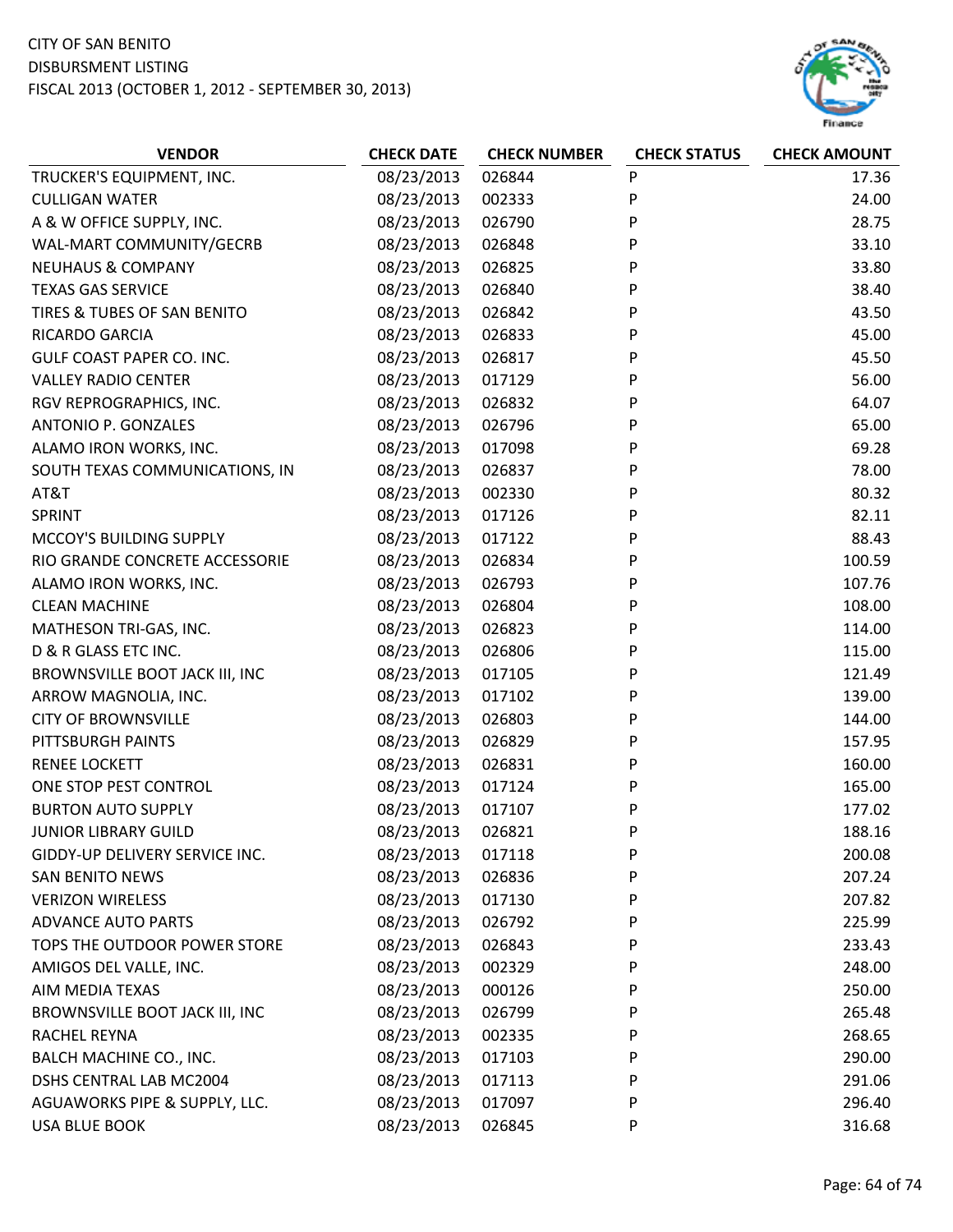

| <b>VENDOR</b>                         | <b>CHECK DATE</b> | <b>CHECK NUMBER</b> | <b>CHECK STATUS</b> | <b>CHECK AMOUNT</b> |
|---------------------------------------|-------------------|---------------------|---------------------|---------------------|
| <b>SAN BENITO NEWS</b>                | 08/23/2013        | 002336              | P                   | 324.23              |
| <b>GATEWAY</b>                        | 08/23/2013        | 026820              | P                   | 336.00              |
| <b>EXPERT TIRE</b>                    | 08/23/2013        | 026810              | P                   | 336.98              |
| NATIONAL COMMUNITY DEVELOPMENT        | 08/23/2013        | 002334              | P                   | 375.00              |
| MCCOY'S BUILDING SUPPLY               | 08/23/2013        | 026824              | P                   | 393.15              |
| A-Z COMMUNICATIONS                    | 08/23/2013        | 026791              | P                   | 400.00              |
| <b>GOODE ELECTRIC COMPANY</b>         | 08/23/2013        | 017120              | P                   | 412.50              |
| <b>ASG SECURITY</b>                   | 08/23/2013        | 026797              | P                   | 437.40              |
| ONE STOP PEST CONTROL                 | 08/23/2013        | 026828              | P                   | 495.00              |
| <b>G &amp; K SERVICES</b>             | 08/23/2013        | 026812              | P                   | 511.75              |
| G & K SERVICES                        | 08/23/2013        | 017115              | P                   | 522.15              |
| SYSCO SAN ANTONIO INC.                | 08/23/2013        | 026839              | P                   | 529.46              |
| <b>CHASE CARD SERVICES</b>            | 08/23/2013        | 026802              | P                   | 555.65              |
| <b>VERIZON WIRELESS</b>               | 08/23/2013        | 026847              | P                   | 587.89              |
| DEMCO, INC.                           | 08/23/2013        | 026807              | P                   | 607.25              |
| ALL VALLEY FAMILY MEDICAL, PLL        | 08/23/2013        | 026794              | Ρ                   | 620.00              |
| CENTRAL READY MIX CONCRETE COM        | 08/23/2013        | 026801              | P                   | 654.50              |
| <b>FASTSIGNS</b>                      | 08/23/2013        | 000127              | P                   | 717.50              |
| WELLS FARGO BANK N.A.                 | 08/23/2013        | 017131              | P                   | 800.00              |
| INGRAM LIBRARY SERVICES, INC.         | 08/23/2013        | 026819              | P                   | 956.78              |
| TERRA RENEWAL WEST, LLC               | 08/23/2013        | 017127              | P                   | 980.00              |
| <b>SPRINT</b>                         | 08/23/2013        | 026838              | P                   | 985.25              |
| WTS INDUSTRIAL SOLUTIONS, INC.        | 08/23/2013        | 017132              | P                   | 1,032.00            |
| O'REILLY AUTOMOTIVE, INC.             | 08/23/2013        | 026826              | P                   | 1,156.77            |
| <b>AMERICAN EXPRESS</b>               | 08/23/2013        | 026795              | P                   | 1,633.09            |
| VALLEY OUTDOOR POWER EQUIP-TX         | 08/23/2013        | 026846              | P                   | 1,725.00            |
| ANA-LAB CORP.                         | 08/23/2013        | 017101              | P                   | 2,544.00            |
| <b>CITY OF SAN BENITO</b>             | 08/23/2013        | 002332              | P                   | 2,788.10            |
| <b>BROWNSVILLE PUBLIC UTILITIES B</b> | 08/23/2013        | 017106              | P                   | 3,100.00            |
| <b>CASCO INDUSTRIES INC.</b>          | 08/23/2013        | 026800              | P                   | 3,575.00            |
| <b>GOODE ELECTRIC COMPANY</b>         | 08/23/2013        | 026815              | P                   | 4,008.57            |
| <b>GENERAL CHEMICAL</b>               | 08/23/2013        | 017117              | P                   | 4,701.92            |
| LINEBARGER GOGGAN BLAIR & SAMP        | 08/23/2013        | 026822              | P                   | 4,763.87            |
| DENTON, NAVARRO, ROCHA & BERNA        | 08/23/2013        | 026808              | P                   | 5,219.00            |
| OIL PATCH FUEL & SUPPLY, INC.         | 08/23/2013        | 026827              | P                   | 5,362.75            |
| ROERIG OLIVEIRA & FISHER L.L.P        | 08/23/2013        | 026835              | P                   | 5,413.61            |
| AMCHEM INCORPORATED                   | 08/23/2013        | 017099              | P                   | 5,750.00            |
| BETTS OIL & BUTANE INC.               | 08/23/2013        | 026798              | P                   | 5,927.55            |
| PRAXAIR DISTRIBUTION INC.             | 08/23/2013        | 017125              | P                   | 6,060.00            |
| <b>DIGITAL OFFICE SYSTEMS</b>         | 08/23/2013        | 026809              | P                   | 6,195.00            |
| PROGENT CORPORATION                   | 08/23/2013        | 026830              | P                   | 6,283.75            |
| BRENNTAG SOUTHWEST, INC.              | 08/23/2013        | 017104              | P                   | 6,615.00            |
| COYM, REHMET & GUTIERREZ ENGIN        | 08/23/2013        | 026805              | P                   | 8,092.67            |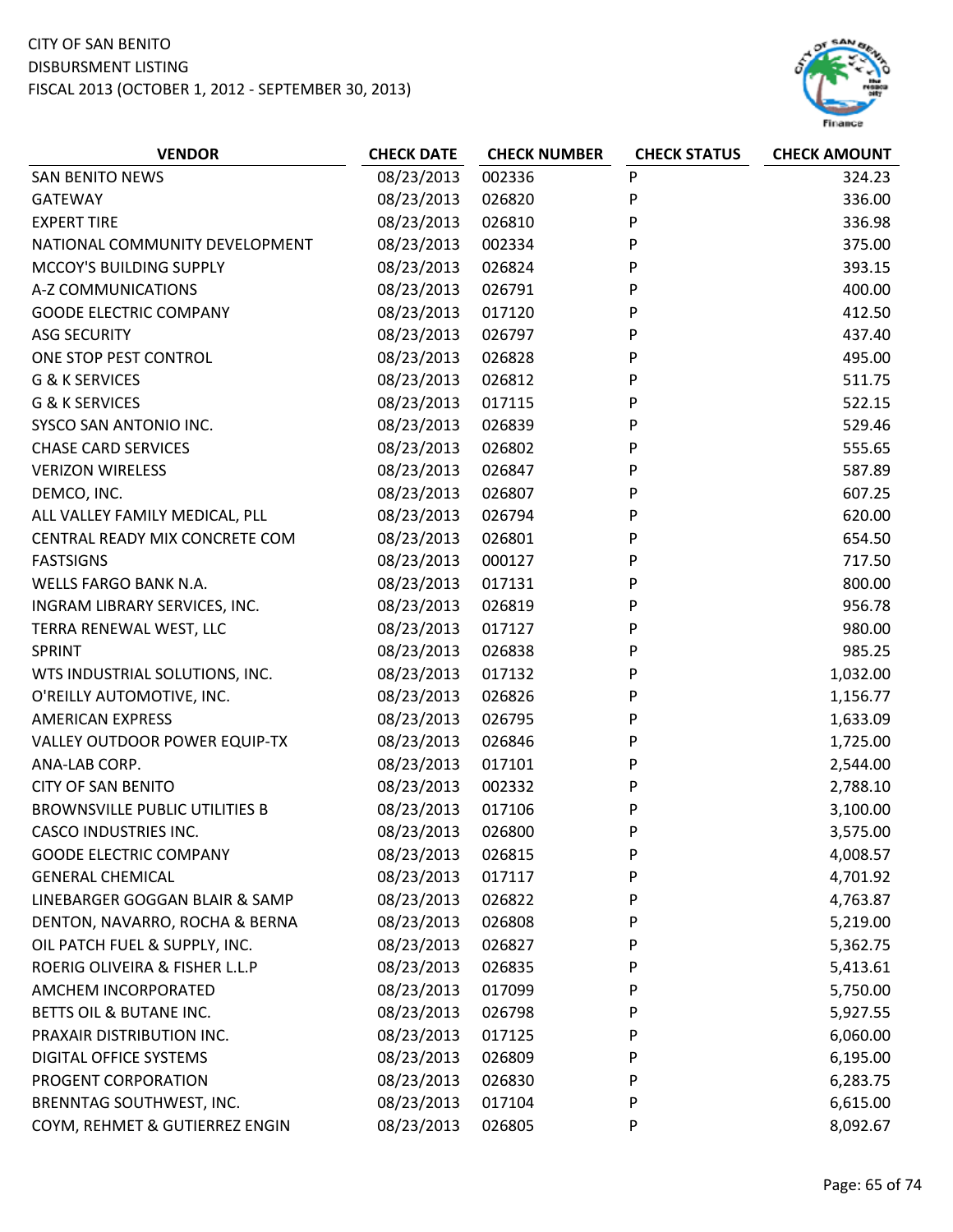

| <b>VENDOR</b>                   | <b>CHECK DATE</b> | <b>CHECK NUMBER</b> | <b>CHECK STATUS</b> | <b>CHECK AMOUNT</b> |
|---------------------------------|-------------------|---------------------|---------------------|---------------------|
| FRONTERA MATERIALS, INC         | 08/23/2013        | 026811              | P                   | 8,235.58            |
| KINLOCH EQUIPMENT & SUPPLY, IN  | 08/23/2013        | 017121              | P                   | 14,379.43           |
| FRONTERA MATERIALS, INC         | 08/23/2013        | 017114              | P                   | 14,831.84           |
| COYM, REHMET & GUTIERREZ ENGIN  | 08/23/2013        | 017108              | P                   | 75,225.45           |
| HIGHMARK CONSTRUCTION COMPANY,  | 08/23/2013        | 026818              | P                   | 93,943.89           |
| MAGIC VALLEY ELECTRICT CO       | 08/27/2013        | 026849              | P                   | 217.95              |
| SILVA'S TRANSMISSION CENTER     | 08/27/2013        | 017133              | P                   | 360.00              |
| SAN BENITO MUSEUMS COALITION    | 08/27/2013        | 000128              | P                   | 937.50              |
| <b>JOSHUA GONZALEZ</b>          | 08/28/2013        | 026852              | P                   | 30.00               |
| TEXAS DEPARTMENT OF STATE HEAL  | 08/28/2013        | 026851              | P                   | 75.00               |
| <b>GOMEZ LAWN SERVICE</b>       | 08/28/2013        | 026850              | P                   | 450.00              |
| <b>CITY OF SAN BENITO</b>       | 08/29/2013        | 002338              | P                   | 2.52                |
| <b>CHASE CARD SERVICES</b>      | 08/29/2013        | 002337              | P                   | 45.00               |
| <b>BEN M. YUDESIS</b>           | 08/29/2013        | 026853              | P                   | 1,125.00            |
| <b>DAVID GARZA</b>              | 08/29/2013        | 026854              | P                   | 1,125.00            |
| SAN BENITO CONSOLIDATED SCHOOL  | 08/29/2013        | 017134              | P                   | 1,200.00            |
| SAN BENITO HOUSING AUTHORITY    | 08/29/2013        | 002339              | P                   | 5,000.00            |
| OIL PATCH FUEL & SUPPLY, INC.   | 08/29/2013        | 026855              | P                   | 6,446.75            |
| JAMES D. PENNY                  | 09/03/2013        | 026856              | P                   | 65.00               |
| <b>U.S. POSTMASTER</b>          | 09/04/2013        | 017148              | P                   | 554.97              |
| <b>DIRECT ENERGY BUSINESS</b>   | 09/05/2013        | 026857              | P                   | 72.91               |
| TEXAS DEPARTMENT OF PUBLIC SAF  | 09/06/2013        | 026913              | P                   | 3.00                |
| O'REILLY AUTOMOTIVE, INC.       | 09/06/2013        | 017166              | P                   | 6.38                |
| <b>JOSE JULIAN DIAZ</b>         | 09/06/2013        | 026892              | P                   | 10.00               |
| A TO Z BRAKE SERVICE            | 09/06/2013        | 026859              | P                   | 12.00               |
| <b>TARPON FIRE &amp; SAFETY</b> | 09/06/2013        | 026911              | P                   | 19.00               |
| LONGHORN BUS SALES, LLC         | 09/06/2013        | 026896              | P                   | 37.56               |
| ALAMO IRON WORKS, INC.          | 09/06/2013        | 017150              | P                   | 39.46               |
| <b>TERESA BAUTISTA</b>          | 09/06/2013        | 026912              | P                   | 40.00               |
| <b>GRAJALES TIRE SHOP</b>       | 09/06/2013        | 017164              | P                   | 41.00               |
| ALAMO IRON WORKS, INC.          | 09/06/2013        | 026861              | P                   | 59.19               |
| ALL VALLEY KEY & LOCK           | 09/06/2013        | 026863              | P                   | 72.50               |
| LONE STAR GLASS & MIRROR        | 09/06/2013        | 026895              | P                   | 87.83               |
| <b>MAVERICK INDUSTRIAL</b>      | 09/06/2013        | 026899              | P                   | 90.00               |
| LUBE MASTERS                    | 09/06/2013        | 026897              | P                   | 92.95               |
| CHIEF SUPPLY CORPORATION, INC.  | 09/06/2013        | 026872              | P                   | 99.98               |
| TEXAS DEPARTMENT OF PUBLIC SAF  | 09/06/2013        | 026874              | P                   | 100.00              |
| A & W OFFICE SUPPLY, INC.       | 09/06/2013        | 026858              | P                   | 101.56              |
| CDW GOVERNMENT, INC.            | 09/06/2013        | 026869              | P                   | 112.86              |
| <b>BAKER DISTRUBUTING</b>       | 09/06/2013        | 026865              | P                   | 113.64              |
| WAL-MART COMMUNITY/GECRB        | 09/06/2013        | 026919              | P                   | 115.61              |
| BROWNSVILLE BOOT JACK III, INC  | 09/06/2013        | 017154              | P                   | 116.99              |
| <b>STREET SOUND CUSTOMS</b>     | 09/06/2013        | 026910              | P                   | 130.00              |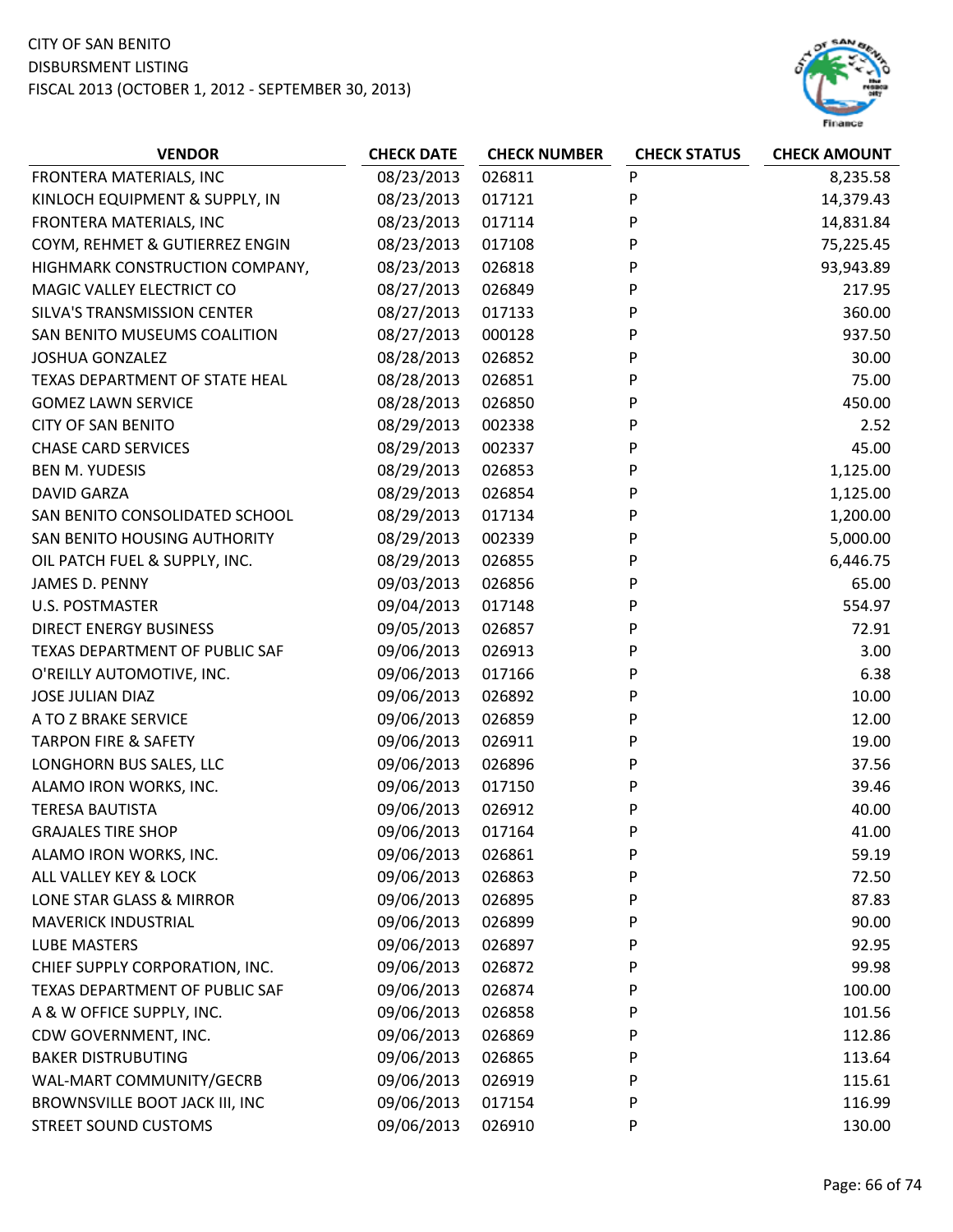

| <b>VENDOR</b>                    | <b>CHECK DATE</b> | <b>CHECK NUMBER</b> | <b>CHECK STATUS</b> | <b>CHECK AMOUNT</b> |
|----------------------------------|-------------------|---------------------|---------------------|---------------------|
| RICARDO GARCIA                   | 09/06/2013        | 026907              | P                   | 135.00              |
| TEXAS FIRE CHIEFS ASSOCIATION    | 09/06/2013        | 026914              | P                   | 150.00              |
| STANDARD COFFEE SERVICE CO.      | 09/06/2013        | 026908              | P                   | 158.40              |
| <b>QUILL CORPORATION</b>         | 09/06/2013        | 017169              | P                   | 161.94              |
| MOBILE RELAYS PARTNERS LTD.      | 09/06/2013        | 026901              | P                   | 167.00              |
| <b>JUNIOR LIBRARY GUILD</b>      | 09/06/2013        | 026893              | P                   | 188.16              |
| <b>CHUY'S CUSTOM SPORTS</b>      | 09/06/2013        | 026873              | P                   | 190.00              |
| MARTINEZ INC.                    | 09/06/2013        | 026898              | P                   | 190.00              |
| GIDDY-UP DELIVERY SERVICE INC.   | 09/06/2013        | 017161              | P                   | 191.74              |
| MCCOY'S BUILDING SUPPLY          | 09/06/2013        | 017165              | P                   | 196.74              |
| <b>NEUHAUS &amp; COMPANY</b>     | 09/06/2013        | 026902              | P                   | 209.17              |
| TEXAS RURAL WATER ASSOC.         | 09/06/2013        | 017170              | P                   | 215.00              |
| MCCOY'S BUILDING SUPPLY          | 09/06/2013        | 026900              | P                   | 241.90              |
| PATHMARK TRAFFIC PRODUCTS OF T   | 09/06/2013        | 026904              | P                   | 260.00              |
| ODESSA PUMPS & EQUIPMENT, INC.   | 09/06/2013        | 017167              | P                   | 268.16              |
| ARROW MAGNOLIA, INC.             | 09/06/2013        | 017151              | P                   | 289.00              |
| AGUAWORKS PIPE & SUPPLY, LLC.    | 09/06/2013        | 017149              | P                   | 295.20              |
| <b>STAPLES</b>                   | 09/06/2013        | 026909              | P                   | 302.28              |
| AT&T                             | 09/06/2013        | 017152              | P                   | 337.62              |
| CDW GOVERNMENT, INC.             | 09/06/2013        | 002341              | P                   | 346.78              |
| <b>ADVANCE AUTO PARTS</b>        | 09/06/2013        | 026860              | P                   | 353.08              |
| CENTRAL READY MIX CONCRETE COM   | 09/06/2013        | 026870              | P                   | 385.00              |
| <b>CURTIS STEEL COMPANY, LLC</b> | 09/06/2013        | 017157              | P                   | 413.35              |
| DSHS CENTRAL LAB MC2004          | 09/06/2013        | 017159              | P                   | 453.46              |
| INGRAM LIBRARY SERVICES, INC.    | 09/06/2013        | 026891              | O                   | 475.59              |
| HOYT BREATHING AIR PRODUCTS      | 09/06/2013        | 026889              | P                   | 497.50              |
| LA FERIA WRECKER                 | 09/06/2013        | 026894              | P                   | 500.00              |
| THE BANK OF NEW YORK MELLON      | 09/06/2013        | 026915              | P                   | 500.00              |
| THE BANK OF NEW YORK MELLON      | 09/06/2013        | 017171              | P                   | 500.00              |
| ALL VALLEY FAMILY MEDICAL, PLL   | 09/06/2013        | 026862              | P                   | 520.00              |
| CDW GOVERNMENT, INC.             | 09/06/2013        | 017156              | P                   | 524.11              |
| <b>GOODE ELECTRIC COMPANY</b>    | 09/06/2013        | 017163              | P                   | 591.30              |
| VICTORIA STEEL & SUPPLY INC.     | 09/06/2013        | 026918              | P                   | 593.53              |
| PRAXAIR DISTRIBUTION INC.        | 09/06/2013        | 017168              | P                   | 602.61              |
| <b>GOMEZ LAWN SERVICE</b>        | 09/06/2013        | 026885              | P                   | 630.00              |
| <b>QUILL CORPORATION</b>         | 09/06/2013        | 026906              | P                   | 634.98              |
| HURRICANE FENCE COMPANY          | 09/06/2013        | 026890              | P                   | 822.50              |
| BALCH MACHINE CO., INC.          | 09/06/2013        | 017153              | P                   | 930.00              |
| <b>CHASE CARD SERVICES</b>       | 09/06/2013        | 026871              | P                   | 1,067.30            |
| O'REILLY AUTOMOTIVE, INC.        | 09/06/2013        | 026903              | P                   | 1,123.56            |
| GALL'S, AN ARAMARK COMPANY       | 09/06/2013        | 026884              | P                   | 1,214.45            |
| DIGITAL OFFICE SYSTEMS           | 09/06/2013        | 026877              | P                   | 1,325.29            |
| ESTRADA-HINOJOSA & COMPANY, IN   | 09/06/2013        | 026881              | P                   | 1,326.16            |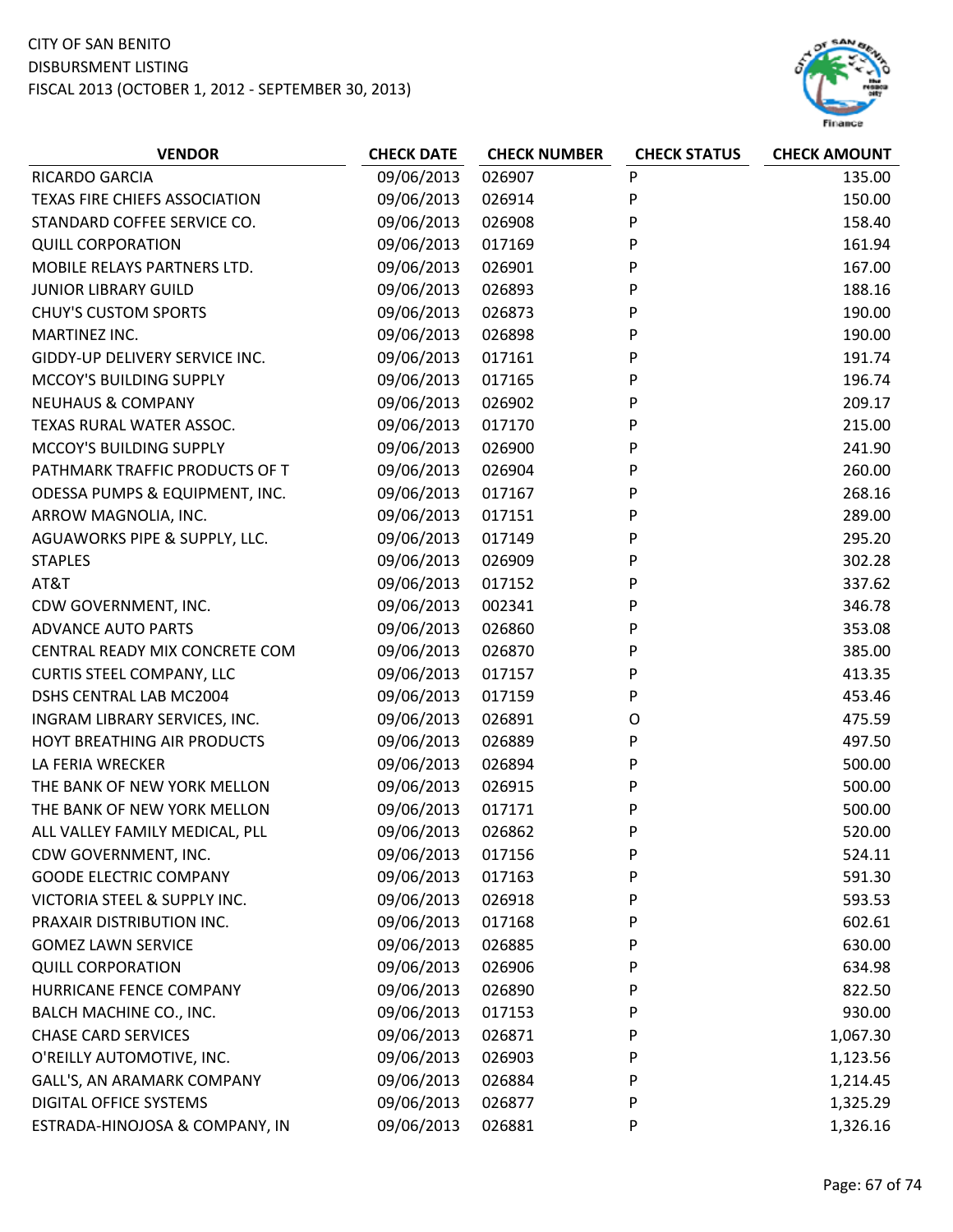

| <b>VENDOR</b>                         | <b>CHECK DATE</b> | <b>CHECK NUMBER</b> | <b>CHECK STATUS</b> | <b>CHECK AMOUNT</b> |
|---------------------------------------|-------------------|---------------------|---------------------|---------------------|
| PROVANTAGE, LLC                       | 09/06/2013        | 026905              | P                   | 1,417.97            |
| GULF COAST PAPER CO. INC.             | 09/06/2013        | 026888              | P                   | 1,652.25            |
| <b>EXPERT TIRE</b>                    | 09/06/2013        | 026882              | P                   | 2,036.92            |
| AT&T                                  | 09/06/2013        | 026864              | P                   | 2,345.50            |
| <b>CASCO INDUSTRIES INC.</b>          | 09/06/2013        | 026868              | P                   | 2,406.00            |
| <b>CITY OF SAN BENITO</b>             | 09/06/2013        | 002340              | P                   | 2,912.04            |
| ESTRADA-HINOJOSA & COMPANY, IN        | 09/06/2013        | 017160              | P                   | 3,804.02            |
| GT DISTRIBUTORS, INC.                 | 09/06/2013        | 026887              | P                   | 3,955.00            |
| DENTON, NAVARRO, ROCHA & BERNA        | 09/06/2013        | 026875              | P                   | 5,003.09            |
| FLINT TRADING, INC.                   | 09/06/2013        | 026883              | P                   | 5,189.40            |
| BETTS OIL & BUTANE INC.               | 09/06/2013        | 026866              | P                   | 5,922.10            |
| <b>VALLEY IT SOLUTIONS</b>            | 09/06/2013        | 026917              | P                   | 7,000.00            |
| <b>CAMERON APPRAISAL DISTRICT</b>     | 09/06/2013        | 026867              | P                   | 10,905.00           |
| <b>DIRECT ENERGY BUSINESS</b>         | 09/06/2013        | 026878              | P                   | 18,978.31           |
| <b>DIRECT ENERGY BUSINESS</b>         | 09/06/2013        | 017158              | P                   | 23,325.43           |
| <b>CAMERON COUNTY IRRIGATION DIST</b> | 09/06/2013        | 017155              | P                   | 27,526.78           |
| TML INTERGOVERNMENTAL                 | 09/06/2013        | 026916              | P                   | 32,740.32           |
| <b>SALVADOR TOVAR</b>                 | 09/09/2013        | 017172              | P                   | 30.00               |
| MORPHO TRUST USA, INC.                | 09/09/2013        | 026920              | P                   | 41.45               |
| MORPHO TRUST USA, INC.                | 09/09/2013        | 026921              | P                   | 41.45               |
| TEXAS COMMISSION ON FIRE PROTE        | 09/09/2013        | 026922              | P                   | 170.00              |
| <b>JOSE FIGUEROA</b>                  | 09/10/2013        | 026925              | P                   | 50.00               |
| RODRIGO DAVILA                        | 09/10/2013        | 026924              | P                   | 70.00               |
| SMARTCOM TELEPHONE, LLC               | 09/10/2013        | 026923              | P                   | 1,299.66            |
| AMERICAN EXPRESS CORPORATE            | 09/10/2013        | 017173              | P                   | 163,626.36          |
| <b>BORIS ESPARZA</b>                  | 09/11/2013        | 026929              | P                   | 10.00               |
| <b>CONCEPCION LEIJA</b>               | 09/11/2013        | 026930              | P                   | 10.00               |
| JESUS M. TIJERINA JR.                 | 09/11/2013        | 026931              | P                   | 10.00               |
| ROMEO MANCILLAS, JR.                  | 09/11/2013        | 026932              | P                   | 10.00               |
| RAUL ZUNIGA, JR.                      | 09/11/2013        | 026933              | P                   | 10.00               |
| <b>TEXAS ASSOCIATION OF FIRE EDUC</b> | 09/11/2013        | 026928              | P                   | 125.00              |
| <b>TEXAS ASSOCIATION OF FIRE EDUC</b> | 09/11/2013        | 026926              | P                   | 250.00              |
| <b>CULLIGAN WATER</b>                 | 09/12/2013        | 002343              | P                   | 24.00               |
| ANTONIO P. GONZALES                   | 09/12/2013        | 026934              | P                   | 59.95               |
| <b>CITY OF SAN BENITO</b>             | 09/12/2013        | 002342              | P                   | 2,624.08            |
| AMERICAN PLANNING ASSOCIATION         | 09/13/2013        | 026937              | P                   | 280.00              |
| <b>U.S. POSTMASTER</b>                | 09/13/2013        | 017174              | P                   | 532.27              |
| <b>ARTURO RODRIGUEZ</b>               | 09/13/2013        | 026938              | P                   | 665.48              |
| <b>BEN M. YUDESIS</b>                 | 09/13/2013        | 026935              | P                   | 1,125.00            |
| <b>DAVID GARZA</b>                    | 09/13/2013        | 026936              | P                   | 1,125.00            |
| <b>FILTER SOLUTIONS</b>               | 09/13/2013        | 026939              | P                   | 2,477.00            |
| OIL PATCH FUEL & SUPPLY, INC.         | 09/13/2013        | 026940              | P                   | 7,004.75            |
| ANISETO DE LOS SANTOS JR              | 09/23/2013        | 026944              | P                   | 7.00                |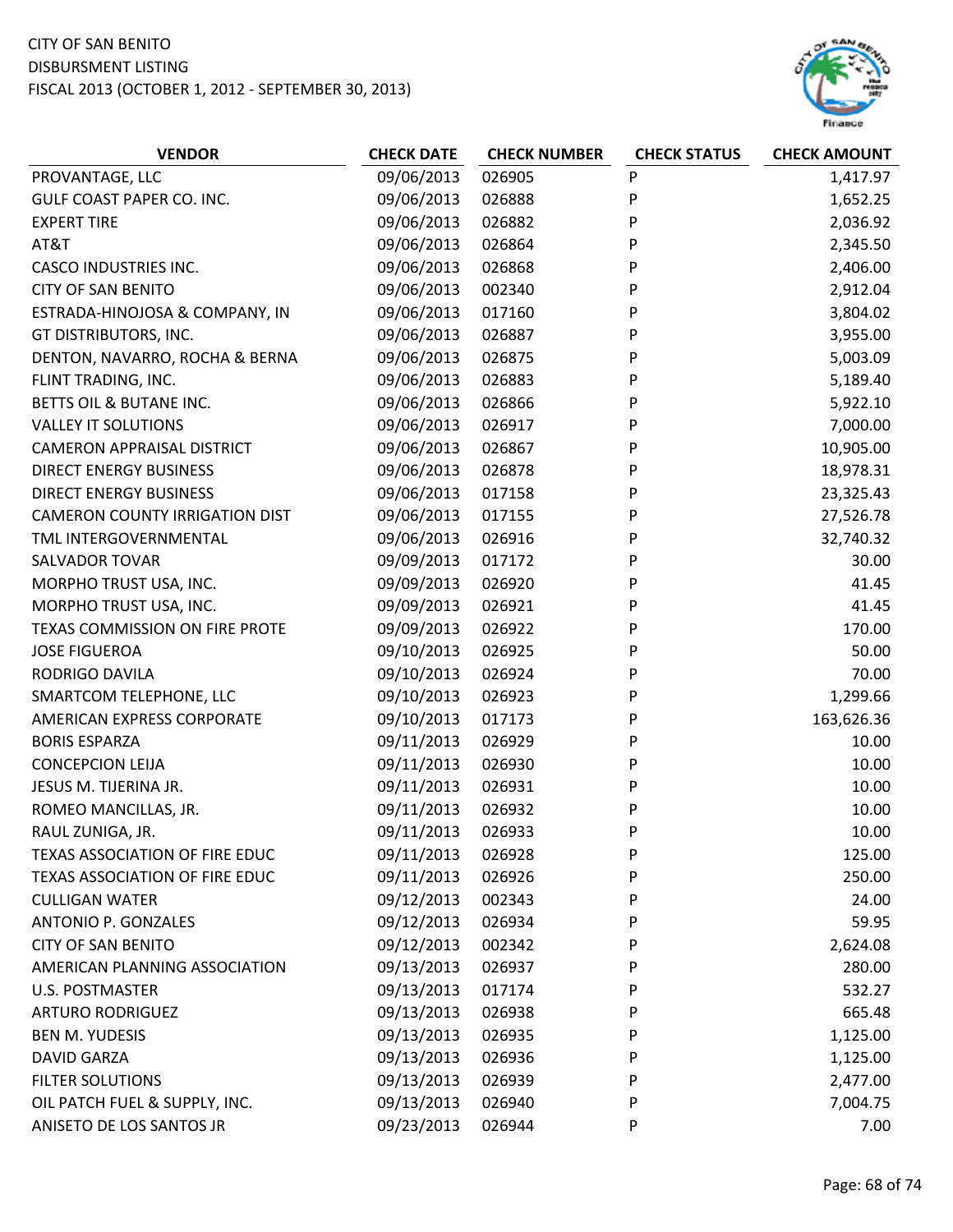

| <b>VENDOR</b>                   | <b>CHECK DATE</b> | <b>CHECK NUMBER</b> | <b>CHECK STATUS</b> | <b>CHECK AMOUNT</b> |
|---------------------------------|-------------------|---------------------|---------------------|---------------------|
| DEALERS ELECTRICAL SUPPLY       | 09/23/2013        | 026954              | P                   | 7.85                |
| O'REILLY AUTOMOTIVE, INC.       | 09/23/2013        | 017195              | P                   | 18.98               |
| DICK OFFICE SUPPLY, INC.        | 09/23/2013        | 026955              | P                   | 19.50               |
| JESUS M. TIJERINA JR.           | 09/23/2013        | 026965              | P                   | 21.49               |
| <b>LUBE MASTERS</b>             | 09/23/2013        | 026968              | P                   | 29.00               |
| <b>DAVID GARZA</b>              | 09/23/2013        | 017236              | P                   | 30.00               |
| <b>FRANCISCO TAMAYO</b>         | 09/23/2013        | 017237              | P                   | 30.00               |
| TOPS THE OUTDOOR POWER STORE    | 09/23/2013        | 017203              | P                   | 33.90               |
| MILLER UNIFORMS & EMBLEMS, INC  | 09/23/2013        | 026971              | P                   | 44.53               |
| ONE STOP PEST CONTROL           | 09/23/2013        | 026979              | P                   | 45.00               |
| <b>QUILL CORPORATION</b>        | 09/23/2013        | 026980              | P                   | 47.98               |
| <b>NEUHAUS &amp; COMPANY</b>    | 09/23/2013        | 026972              | P                   | 49.63               |
| TIRE CENTERS, LLC               | 09/23/2013        | 026990              | P                   | 62.00               |
| RIO GRANDE CONCRETE ACCESSORIE  | 09/23/2013        | 026983              | P                   | 64.13               |
| <b>CITY OF BROWNSVILLE</b>      | 09/23/2013        | 026952              | P                   | 72.00               |
| <b>GENEVA GROUP</b>             | 09/23/2013        | 026962              | P                   | 80.00               |
| WAL-MART COMMUNITY/GECRB        | 09/23/2013        | 026995              | P                   | 92.54               |
| TIP TOP TOWING                  | 09/23/2013        | 026989              | P                   | 95.00               |
| <b>GRAJALES TIRE SHOP</b>       | 09/23/2013        | 017192              | P                   | 95.00               |
| <b>AT&amp;T LONG DISTANCE</b>   | 09/23/2013        | 017178              | P                   | 103.89              |
| CHIEF SUPPLY CORPORATION, INC.  | 09/23/2013        | 026951              | P                   | 106.49              |
| <b>TCEQ</b>                     | 09/23/2013        | 017200              | P                   | 111.00              |
| MCCOY'S BUILDING SUPPLY         | 09/23/2013        | 017194              | P                   | 119.34              |
| PRAXAIR DISTRIBUTION INC.       | 09/23/2013        | 017198              | P                   | 125.20              |
| <b>GRAJALES TIRE SHOP</b>       | 09/23/2013        | 026963              | P                   | 140.00              |
| BROWNSVILLE BOOT JACK III, INC  | 09/23/2013        | 017180              | P                   | 152.99              |
| <b>RENEE LOCKETT</b>            | 09/23/2013        | 026982              | P                   | 160.00              |
| <b>CLEAN MACHINE</b>            | 09/23/2013        | 026953              | P                   | 168.50              |
| STANDARD COFFEE SERVICE CO.     | 09/23/2013        | 026986              | P                   | 170.15              |
| <b>ADVANCE AUTO PARTS</b>       | 09/23/2013        | 026941              | P                   | 172.96              |
| TOPS THE OUTDOOR POWER STORE    | 09/23/2013        | 026991              | P                   | 174.38              |
| SAN BENITO MUSEUMS COALITION    | 09/23/2013        | 026996              | P                   | 188.33              |
| EMMSA, CO.                      | 09/23/2013        | 017186              | P                   | 193.74              |
| NOTARY PUBLIC UNDERWRITERS AGE  | 09/23/2013        | 026973              | P                   | 203.50              |
| FERGUSON WATERWORKS-MUNICIPAL   | 09/23/2013        | 017187              | P                   | 229.89              |
| <b>REGION 1 REPAIR, LLC</b>     | 09/23/2013        | 026981              | P                   | 239.15              |
| <b>GATEWAY</b>                  | 09/23/2013        | 026961              | P                   | 240.20              |
| <b>SAN BENITO NEWS</b>          | 09/23/2013        | 017199              | P                   | 244.16              |
| <b>CENTER POINT LARGE PRINT</b> | 09/23/2013        | 026947              | P                   | 251.64              |
| OFFICE DEPOT ACC 6113           | 09/23/2013        | 026977              | P                   | 273.09              |
| WOFFORD MCALLEN ARMATURE WORKS  | 09/23/2013        | 017205              | P                   | 299.00              |
| <b>CHASE CARD SERVICES</b>      | 09/23/2013        | 017181              | P                   | 299.48              |
| GULF COAST PAPER CO. INC.       | 09/23/2013        | 017193              | P                   | 311.17              |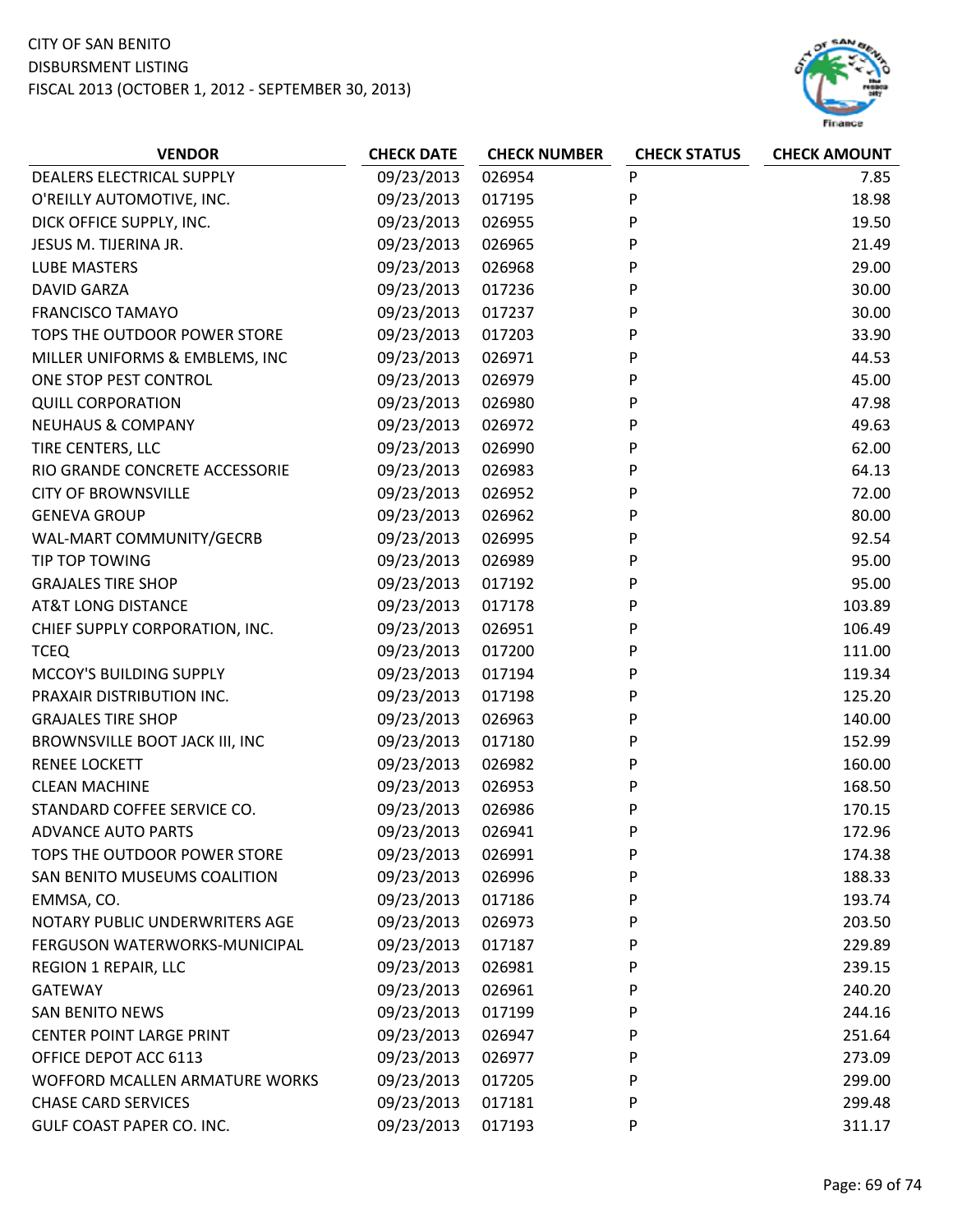

| <b>VERIZON WIRELESS</b><br>09/23/2013<br>017204<br>P<br>325.49<br>09/23/2013<br>P<br><b>LORMAN EDUCATION SERVICES</b><br>026967<br>349.00<br>09/23/2013<br>P<br>ALLIED WASTE SERVICES #863<br>017176<br>354.99<br>09/23/2013<br>P<br>PEREZ AUTO REPAIR<br>017197<br>368.33<br>09/23/2013<br>017201<br>P<br>400.00<br>TEXAS COMMISSION ON ENVIRONMEN<br><b>TEJAS RENTAL &amp; SALES</b><br>09/23/2013<br>026987<br>С<br>456.74<br>09/23/2013<br>P<br><b>JUNIOR LIBRARY GUILD</b><br>026966<br>458.40<br>AGUAWORKS PIPE & SUPPLY, LLC.<br>09/23/2013<br>017175<br>P<br>492.56<br><b>U.S. POSTMASTER</b><br>09/23/2013<br>P<br>017235<br>515.32<br>09/23/2013<br>P<br>ALAMO IRON WORKS, INC.<br>026943<br>575.54<br>026994<br>P<br><b>VERIZON WIRELESS</b><br>09/23/2013<br>611.52<br>09/23/2013<br>G & K SERVICES<br>026959<br>P<br>632.11<br>P<br>G & K SERVICES<br>09/23/2013<br>017188<br>683.73<br>09/23/2013<br>${\sf P}$<br>700.00<br><b>TEEX-ITSI</b><br>017238<br>09/23/2013<br>P<br>801.67<br><b>VALLEY BAPTIST MEDICAL CENTER</b><br>026993<br>09/23/2013<br>P<br>MAD BOAR HARLEY-DAVIDSON<br>026969<br>841.05<br>DEALERS ELECTRICAL SUPPLY<br>09/23/2013<br>P<br>863.36<br>017184<br>CENTRAL READY MIX CONCRETE COM<br>09/23/2013<br>P<br>885.50<br>026948<br>P<br>09/23/2013<br><b>EXPERT TIRE</b><br>026958<br>906.36<br>09/23/2013<br>026945<br>P<br>936.10<br><b>AT&amp;T LONG DISTANCE</b><br>09/23/2013<br>P<br>SAN BENITO MUSEUMS COALITION<br>000129<br>937.50<br>ODESSA PUMPS & EQUIPMENT, INC.<br>09/23/2013<br>017196<br>P<br>1,205.98<br>O'REILLY AUTOMOTIVE, INC.<br>09/23/2013<br>P<br>026975<br>1,343.32<br>09/23/2013<br>026964<br>P<br>1,389.70<br>INGRAM LIBRARY SERVICES, INC.<br>P<br>AL WASIELEWSKI<br>09/23/2013<br>026942<br>1,500.00<br>09/23/2013<br>P<br>SETCOM CORPORATION<br>026985<br>1,540.84<br>MCCOY'S BUILDING SUPPLY<br>09/23/2013<br>026970<br>P<br>1,551.99<br>09/23/2013<br>P<br><b>NUECES POWER EQUIPMENT</b><br>026974<br>1,568.85 |
|------------------------------------------------------------------------------------------------------------------------------------------------------------------------------------------------------------------------------------------------------------------------------------------------------------------------------------------------------------------------------------------------------------------------------------------------------------------------------------------------------------------------------------------------------------------------------------------------------------------------------------------------------------------------------------------------------------------------------------------------------------------------------------------------------------------------------------------------------------------------------------------------------------------------------------------------------------------------------------------------------------------------------------------------------------------------------------------------------------------------------------------------------------------------------------------------------------------------------------------------------------------------------------------------------------------------------------------------------------------------------------------------------------------------------------------------------------------------------------------------------------------------------------------------------------------------------------------------------------------------------------------------------------------------------------------------------------------------------------------------------------------------------------------------------------------------------------------------------------------------------------------------------------------------------------------------------------------------------------|
|                                                                                                                                                                                                                                                                                                                                                                                                                                                                                                                                                                                                                                                                                                                                                                                                                                                                                                                                                                                                                                                                                                                                                                                                                                                                                                                                                                                                                                                                                                                                                                                                                                                                                                                                                                                                                                                                                                                                                                                    |
|                                                                                                                                                                                                                                                                                                                                                                                                                                                                                                                                                                                                                                                                                                                                                                                                                                                                                                                                                                                                                                                                                                                                                                                                                                                                                                                                                                                                                                                                                                                                                                                                                                                                                                                                                                                                                                                                                                                                                                                    |
|                                                                                                                                                                                                                                                                                                                                                                                                                                                                                                                                                                                                                                                                                                                                                                                                                                                                                                                                                                                                                                                                                                                                                                                                                                                                                                                                                                                                                                                                                                                                                                                                                                                                                                                                                                                                                                                                                                                                                                                    |
|                                                                                                                                                                                                                                                                                                                                                                                                                                                                                                                                                                                                                                                                                                                                                                                                                                                                                                                                                                                                                                                                                                                                                                                                                                                                                                                                                                                                                                                                                                                                                                                                                                                                                                                                                                                                                                                                                                                                                                                    |
|                                                                                                                                                                                                                                                                                                                                                                                                                                                                                                                                                                                                                                                                                                                                                                                                                                                                                                                                                                                                                                                                                                                                                                                                                                                                                                                                                                                                                                                                                                                                                                                                                                                                                                                                                                                                                                                                                                                                                                                    |
|                                                                                                                                                                                                                                                                                                                                                                                                                                                                                                                                                                                                                                                                                                                                                                                                                                                                                                                                                                                                                                                                                                                                                                                                                                                                                                                                                                                                                                                                                                                                                                                                                                                                                                                                                                                                                                                                                                                                                                                    |
|                                                                                                                                                                                                                                                                                                                                                                                                                                                                                                                                                                                                                                                                                                                                                                                                                                                                                                                                                                                                                                                                                                                                                                                                                                                                                                                                                                                                                                                                                                                                                                                                                                                                                                                                                                                                                                                                                                                                                                                    |
|                                                                                                                                                                                                                                                                                                                                                                                                                                                                                                                                                                                                                                                                                                                                                                                                                                                                                                                                                                                                                                                                                                                                                                                                                                                                                                                                                                                                                                                                                                                                                                                                                                                                                                                                                                                                                                                                                                                                                                                    |
|                                                                                                                                                                                                                                                                                                                                                                                                                                                                                                                                                                                                                                                                                                                                                                                                                                                                                                                                                                                                                                                                                                                                                                                                                                                                                                                                                                                                                                                                                                                                                                                                                                                                                                                                                                                                                                                                                                                                                                                    |
|                                                                                                                                                                                                                                                                                                                                                                                                                                                                                                                                                                                                                                                                                                                                                                                                                                                                                                                                                                                                                                                                                                                                                                                                                                                                                                                                                                                                                                                                                                                                                                                                                                                                                                                                                                                                                                                                                                                                                                                    |
|                                                                                                                                                                                                                                                                                                                                                                                                                                                                                                                                                                                                                                                                                                                                                                                                                                                                                                                                                                                                                                                                                                                                                                                                                                                                                                                                                                                                                                                                                                                                                                                                                                                                                                                                                                                                                                                                                                                                                                                    |
|                                                                                                                                                                                                                                                                                                                                                                                                                                                                                                                                                                                                                                                                                                                                                                                                                                                                                                                                                                                                                                                                                                                                                                                                                                                                                                                                                                                                                                                                                                                                                                                                                                                                                                                                                                                                                                                                                                                                                                                    |
|                                                                                                                                                                                                                                                                                                                                                                                                                                                                                                                                                                                                                                                                                                                                                                                                                                                                                                                                                                                                                                                                                                                                                                                                                                                                                                                                                                                                                                                                                                                                                                                                                                                                                                                                                                                                                                                                                                                                                                                    |
|                                                                                                                                                                                                                                                                                                                                                                                                                                                                                                                                                                                                                                                                                                                                                                                                                                                                                                                                                                                                                                                                                                                                                                                                                                                                                                                                                                                                                                                                                                                                                                                                                                                                                                                                                                                                                                                                                                                                                                                    |
|                                                                                                                                                                                                                                                                                                                                                                                                                                                                                                                                                                                                                                                                                                                                                                                                                                                                                                                                                                                                                                                                                                                                                                                                                                                                                                                                                                                                                                                                                                                                                                                                                                                                                                                                                                                                                                                                                                                                                                                    |
|                                                                                                                                                                                                                                                                                                                                                                                                                                                                                                                                                                                                                                                                                                                                                                                                                                                                                                                                                                                                                                                                                                                                                                                                                                                                                                                                                                                                                                                                                                                                                                                                                                                                                                                                                                                                                                                                                                                                                                                    |
|                                                                                                                                                                                                                                                                                                                                                                                                                                                                                                                                                                                                                                                                                                                                                                                                                                                                                                                                                                                                                                                                                                                                                                                                                                                                                                                                                                                                                                                                                                                                                                                                                                                                                                                                                                                                                                                                                                                                                                                    |
|                                                                                                                                                                                                                                                                                                                                                                                                                                                                                                                                                                                                                                                                                                                                                                                                                                                                                                                                                                                                                                                                                                                                                                                                                                                                                                                                                                                                                                                                                                                                                                                                                                                                                                                                                                                                                                                                                                                                                                                    |
|                                                                                                                                                                                                                                                                                                                                                                                                                                                                                                                                                                                                                                                                                                                                                                                                                                                                                                                                                                                                                                                                                                                                                                                                                                                                                                                                                                                                                                                                                                                                                                                                                                                                                                                                                                                                                                                                                                                                                                                    |
|                                                                                                                                                                                                                                                                                                                                                                                                                                                                                                                                                                                                                                                                                                                                                                                                                                                                                                                                                                                                                                                                                                                                                                                                                                                                                                                                                                                                                                                                                                                                                                                                                                                                                                                                                                                                                                                                                                                                                                                    |
|                                                                                                                                                                                                                                                                                                                                                                                                                                                                                                                                                                                                                                                                                                                                                                                                                                                                                                                                                                                                                                                                                                                                                                                                                                                                                                                                                                                                                                                                                                                                                                                                                                                                                                                                                                                                                                                                                                                                                                                    |
|                                                                                                                                                                                                                                                                                                                                                                                                                                                                                                                                                                                                                                                                                                                                                                                                                                                                                                                                                                                                                                                                                                                                                                                                                                                                                                                                                                                                                                                                                                                                                                                                                                                                                                                                                                                                                                                                                                                                                                                    |
|                                                                                                                                                                                                                                                                                                                                                                                                                                                                                                                                                                                                                                                                                                                                                                                                                                                                                                                                                                                                                                                                                                                                                                                                                                                                                                                                                                                                                                                                                                                                                                                                                                                                                                                                                                                                                                                                                                                                                                                    |
|                                                                                                                                                                                                                                                                                                                                                                                                                                                                                                                                                                                                                                                                                                                                                                                                                                                                                                                                                                                                                                                                                                                                                                                                                                                                                                                                                                                                                                                                                                                                                                                                                                                                                                                                                                                                                                                                                                                                                                                    |
|                                                                                                                                                                                                                                                                                                                                                                                                                                                                                                                                                                                                                                                                                                                                                                                                                                                                                                                                                                                                                                                                                                                                                                                                                                                                                                                                                                                                                                                                                                                                                                                                                                                                                                                                                                                                                                                                                                                                                                                    |
|                                                                                                                                                                                                                                                                                                                                                                                                                                                                                                                                                                                                                                                                                                                                                                                                                                                                                                                                                                                                                                                                                                                                                                                                                                                                                                                                                                                                                                                                                                                                                                                                                                                                                                                                                                                                                                                                                                                                                                                    |
|                                                                                                                                                                                                                                                                                                                                                                                                                                                                                                                                                                                                                                                                                                                                                                                                                                                                                                                                                                                                                                                                                                                                                                                                                                                                                                                                                                                                                                                                                                                                                                                                                                                                                                                                                                                                                                                                                                                                                                                    |
|                                                                                                                                                                                                                                                                                                                                                                                                                                                                                                                                                                                                                                                                                                                                                                                                                                                                                                                                                                                                                                                                                                                                                                                                                                                                                                                                                                                                                                                                                                                                                                                                                                                                                                                                                                                                                                                                                                                                                                                    |
| 09/23/2013<br>OIL PATCH FUEL & SUPPLY, INC.<br>026978<br>P<br>1,612.75                                                                                                                                                                                                                                                                                                                                                                                                                                                                                                                                                                                                                                                                                                                                                                                                                                                                                                                                                                                                                                                                                                                                                                                                                                                                                                                                                                                                                                                                                                                                                                                                                                                                                                                                                                                                                                                                                                             |
| 09/23/2013<br>026988<br>P<br>1,859.89<br>THE CARNESI COMPANY                                                                                                                                                                                                                                                                                                                                                                                                                                                                                                                                                                                                                                                                                                                                                                                                                                                                                                                                                                                                                                                                                                                                                                                                                                                                                                                                                                                                                                                                                                                                                                                                                                                                                                                                                                                                                                                                                                                       |
| <b>CHASE CARD SERVICES</b><br>09/23/2013<br>026949<br>P<br>2,042.05                                                                                                                                                                                                                                                                                                                                                                                                                                                                                                                                                                                                                                                                                                                                                                                                                                                                                                                                                                                                                                                                                                                                                                                                                                                                                                                                                                                                                                                                                                                                                                                                                                                                                                                                                                                                                                                                                                                |
| 09/23/2013<br>ANA-LAB CORP.<br>017177<br>P<br>2,277.00                                                                                                                                                                                                                                                                                                                                                                                                                                                                                                                                                                                                                                                                                                                                                                                                                                                                                                                                                                                                                                                                                                                                                                                                                                                                                                                                                                                                                                                                                                                                                                                                                                                                                                                                                                                                                                                                                                                             |
| 09/23/2013<br>TRUCKER'S EQUIPMENT, INC.<br>026992<br>P<br>2,361.38                                                                                                                                                                                                                                                                                                                                                                                                                                                                                                                                                                                                                                                                                                                                                                                                                                                                                                                                                                                                                                                                                                                                                                                                                                                                                                                                                                                                                                                                                                                                                                                                                                                                                                                                                                                                                                                                                                                 |
| 09/23/2013<br><b>DIGITAL OFFICE SYSTEMS</b><br>026956<br>P<br>2,723.49                                                                                                                                                                                                                                                                                                                                                                                                                                                                                                                                                                                                                                                                                                                                                                                                                                                                                                                                                                                                                                                                                                                                                                                                                                                                                                                                                                                                                                                                                                                                                                                                                                                                                                                                                                                                                                                                                                             |
| TERRA RENEWAL WEST, LLC<br>09/23/2013<br>P<br>017202<br>2,940.00                                                                                                                                                                                                                                                                                                                                                                                                                                                                                                                                                                                                                                                                                                                                                                                                                                                                                                                                                                                                                                                                                                                                                                                                                                                                                                                                                                                                                                                                                                                                                                                                                                                                                                                                                                                                                                                                                                                   |
| 09/23/2013<br>EXERPLAY, INC.<br>026957<br>P<br>3,340.50                                                                                                                                                                                                                                                                                                                                                                                                                                                                                                                                                                                                                                                                                                                                                                                                                                                                                                                                                                                                                                                                                                                                                                                                                                                                                                                                                                                                                                                                                                                                                                                                                                                                                                                                                                                                                                                                                                                            |
| COYM, REHMET & GUTIERREZ ENGIN<br>09/23/2013<br>017182<br>P<br>5,269.14                                                                                                                                                                                                                                                                                                                                                                                                                                                                                                                                                                                                                                                                                                                                                                                                                                                                                                                                                                                                                                                                                                                                                                                                                                                                                                                                                                                                                                                                                                                                                                                                                                                                                                                                                                                                                                                                                                            |
| 09/23/2013<br><b>DIRECT ENERGY BUSINESS</b><br>017185<br>P<br>5,272.55                                                                                                                                                                                                                                                                                                                                                                                                                                                                                                                                                                                                                                                                                                                                                                                                                                                                                                                                                                                                                                                                                                                                                                                                                                                                                                                                                                                                                                                                                                                                                                                                                                                                                                                                                                                                                                                                                                             |
| 09/23/2013<br>GO UNDERGROUND, LLC<br>017191<br>P<br>6,976.99                                                                                                                                                                                                                                                                                                                                                                                                                                                                                                                                                                                                                                                                                                                                                                                                                                                                                                                                                                                                                                                                                                                                                                                                                                                                                                                                                                                                                                                                                                                                                                                                                                                                                                                                                                                                                                                                                                                       |
| 09/23/2013<br>BRENNTAG SOUTHWEST, INC.<br>P<br>8,174.43<br>017179                                                                                                                                                                                                                                                                                                                                                                                                                                                                                                                                                                                                                                                                                                                                                                                                                                                                                                                                                                                                                                                                                                                                                                                                                                                                                                                                                                                                                                                                                                                                                                                                                                                                                                                                                                                                                                                                                                                  |
| 09/23/2013<br>BROWN, LEAL & ASSOCIATES CONSU<br>026946<br>P<br>26,007.25                                                                                                                                                                                                                                                                                                                                                                                                                                                                                                                                                                                                                                                                                                                                                                                                                                                                                                                                                                                                                                                                                                                                                                                                                                                                                                                                                                                                                                                                                                                                                                                                                                                                                                                                                                                                                                                                                                           |
| 09/26/2013<br><b>DIRECT ENERGY BUSINESS</b><br>017239<br>P<br>21.12                                                                                                                                                                                                                                                                                                                                                                                                                                                                                                                                                                                                                                                                                                                                                                                                                                                                                                                                                                                                                                                                                                                                                                                                                                                                                                                                                                                                                                                                                                                                                                                                                                                                                                                                                                                                                                                                                                                |
| 09/26/2013<br><b>DIRECT ENERGY BUSINESS</b><br>026997<br>P<br>5,442.77                                                                                                                                                                                                                                                                                                                                                                                                                                                                                                                                                                                                                                                                                                                                                                                                                                                                                                                                                                                                                                                                                                                                                                                                                                                                                                                                                                                                                                                                                                                                                                                                                                                                                                                                                                                                                                                                                                             |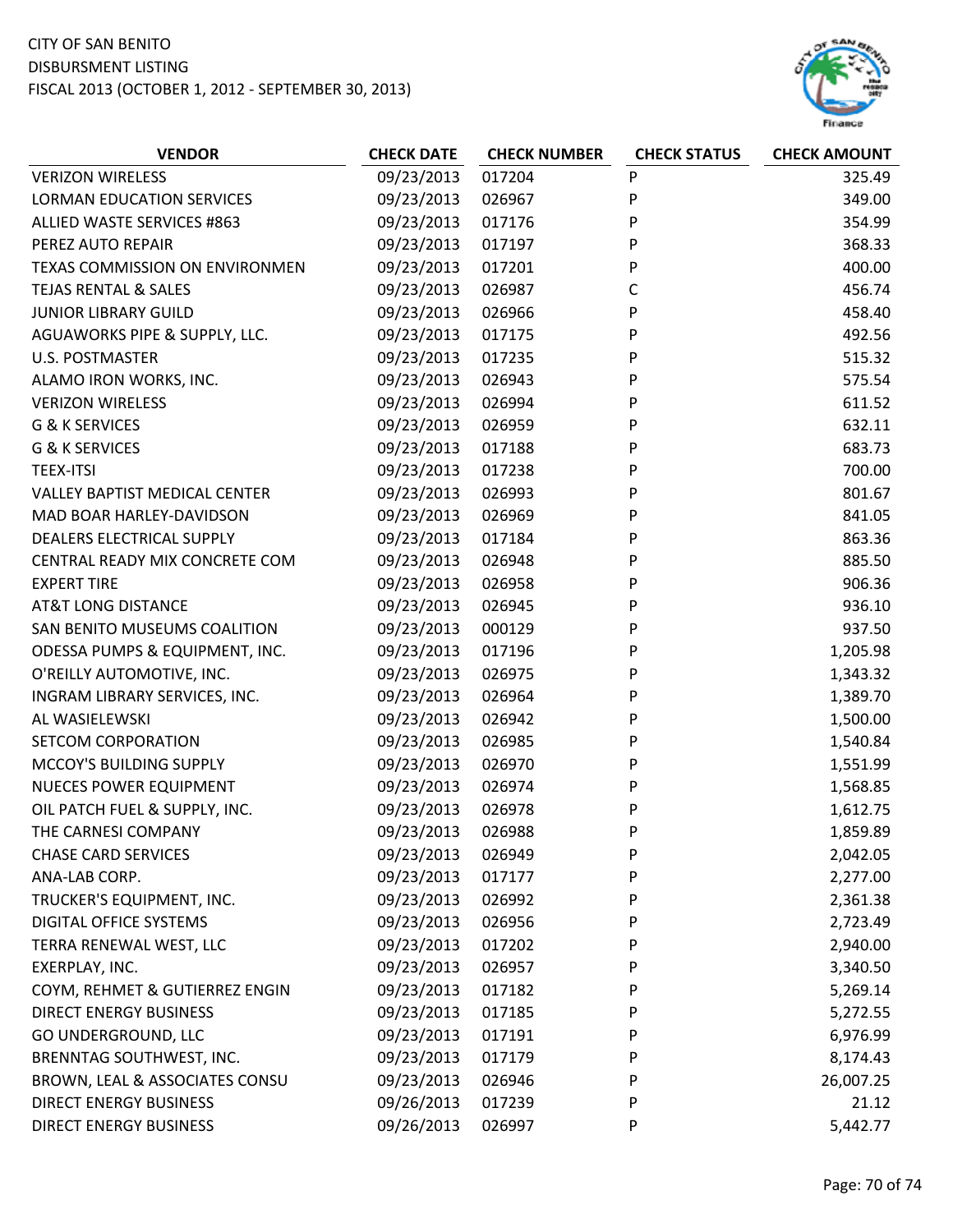#### CITY OF SAN BENITO DISBURSMENT LISTING

FISCAL 2013 (OCTOBER 1, 2012 ‐ SEPTEMBER 30, 2013)



| <b>AT&amp;T LONG DISTANCE</b><br>09/27/2013<br>002348<br>P<br>2.59<br>P<br>09/27/2013<br>56.00<br><b>CHASE CARD SERVICES</b><br>002344<br>P<br>09/27/2013<br>002347<br>80.32<br>AT&T<br>P<br><b>CHASE CARD SERVICES</b><br>09/27/2013<br>002351<br>99.99<br>P<br><b>CITY OF SAN BENITO</b><br>09/27/2013<br>002345<br>182.10<br><b>CHASE CARD SERVICES</b><br>09/27/2013<br>002346<br>P<br>616.36<br>P<br><b>GOMEZ LAWN SERVICE</b><br>09/27/2013<br>027000<br>765.00<br>09/27/2013<br>026998<br>P<br>1,125.00<br><b>BEN M. YUDESIS</b><br>P<br><b>DAVID GARZA</b><br>09/27/2013<br>026999<br>1,125.00<br>P<br>09/27/2013<br>027004<br>SMARTCOM TELEPHONE, LLC<br>2,040.64<br>P<br>PROGENT CORPORATION<br>09/27/2013<br>027003<br>2,252.25<br>Ρ<br>09/27/2013<br>002349<br><b>CITY OF SAN BENITO</b><br>2,494.93<br>09/27/2013<br>002350<br>P<br>4,375.00<br>ECIVIS, INC.<br>P<br>OIL PATCH FUEL & SUPPLY, INC.<br>09/27/2013<br>6,155.75<br>027002<br>TEXAS DEPARTMENT OF PUBLIC SAF<br>09/30/2013<br>P<br>027092<br>3.00<br>Ρ<br><b>CHUY'S CUSTOM SPORTS</b><br>09/30/2013<br>027029<br>6.00<br>P<br><b>BORDER STATES ELECTRIC SUPPLY</b><br>09/30/2013<br>7.32<br>017261<br><b>RODOLFO AGUIRRE</b><br>09/30/2013<br>P<br>10.00<br>027079<br>P<br>09/30/2013<br>027039<br><b>EMERGENCY MEDICAL PRODUCTS, IN</b><br>10.50<br><b>TARPON FIRE &amp; SAFETY</b><br>09/30/2013<br>027089<br>P<br>15.00<br>P<br>09/30/2013<br>20.00<br>TEXAS COMMISSION ON ENVIRONMEN<br>017303<br>VICTORIA STEEL & SUPPLY INC.<br>09/30/2013<br>017310<br>P<br>23.35<br><b>BAKER DISTRUBUTING</b><br>09/30/2013<br>027014<br>P<br>27.89<br>P<br>TIRES & TUBES OF SAN BENITO<br>09/30/2013<br>027095<br>29.00<br>TIRES & TUBES OF SAN BENITO<br>09/30/2013<br>017307<br>P<br>29.00<br>P<br>09/30/2013<br>30.64<br>O'REILLY AUTOMOTIVE, INC.<br>017295<br>09/30/2013<br><b>DANIEL CORTEZ</b><br>027033<br>P<br>31.00<br>09/30/2013<br>P<br>38.40<br><b>TEXAS GAS SERVICE</b><br>027093<br><b>ISELA'S FLOWER SHOP</b><br>09/30/2013<br>027057<br>P<br>40.00<br>09/30/2013<br>027090<br>P<br>40.00<br><b>TERESA BAUTISTA</b><br>09/30/2013<br><b>LUBE MASTERS</b><br>027059<br>P<br>43.50<br>09/30/2013<br>50.30<br>GALL'S, AN ARAMARK COMPANY<br>027043<br>O<br>09/30/2013<br><b>GENOVEVA RODRIGUEZ</b><br>027045<br>$\circ$<br>53.00<br>09/30/2013<br>VICTORIA STEEL & SUPPLY INC.<br>P<br>59.80<br>027098<br>09/30/2013<br>P<br><b>HECTOR JALOMO</b><br>027050<br>59.97<br>09/30/2013<br>P<br><b>GRAJALES TIRE SHOP</b><br>017283<br>60.00<br><b>GRAJALES TIRE SHOP</b><br>09/30/2013<br>62.00<br>027046<br>P<br>09/30/2013<br>P<br><b>QUILL CORPORATION</b><br>027076<br>62.64<br><b>CLEAN MACHINE</b><br>09/30/2013<br>027031<br>66.00<br>P<br>09/30/2013<br>66.85<br>AMERICAN SOLUTIONS FOR BUSINES<br>027010<br>P | <b>VENDOR</b>          | <b>CHECK DATE</b> | <b>CHECK NUMBER</b> | <b>CHECK STATUS</b> | <b>CHECK AMOUNT</b> |
|---------------------------------------------------------------------------------------------------------------------------------------------------------------------------------------------------------------------------------------------------------------------------------------------------------------------------------------------------------------------------------------------------------------------------------------------------------------------------------------------------------------------------------------------------------------------------------------------------------------------------------------------------------------------------------------------------------------------------------------------------------------------------------------------------------------------------------------------------------------------------------------------------------------------------------------------------------------------------------------------------------------------------------------------------------------------------------------------------------------------------------------------------------------------------------------------------------------------------------------------------------------------------------------------------------------------------------------------------------------------------------------------------------------------------------------------------------------------------------------------------------------------------------------------------------------------------------------------------------------------------------------------------------------------------------------------------------------------------------------------------------------------------------------------------------------------------------------------------------------------------------------------------------------------------------------------------------------------------------------------------------------------------------------------------------------------------------------------------------------------------------------------------------------------------------------------------------------------------------------------------------------------------------------------------------------------------------------------------------------------------------------------------------------------------------------------------------------------------------------------------------------------------------------------------------------------------------------------------------------------------------------------------------------------------------------------------------------------------------------------------------------------------------------------------|------------------------|-------------------|---------------------|---------------------|---------------------|
|                                                                                                                                                                                                                                                                                                                                                                                                                                                                                                                                                                                                                                                                                                                                                                                                                                                                                                                                                                                                                                                                                                                                                                                                                                                                                                                                                                                                                                                                                                                                                                                                                                                                                                                                                                                                                                                                                                                                                                                                                                                                                                                                                                                                                                                                                                                                                                                                                                                                                                                                                                                                                                                                                                                                                                                                   |                        |                   |                     |                     |                     |
|                                                                                                                                                                                                                                                                                                                                                                                                                                                                                                                                                                                                                                                                                                                                                                                                                                                                                                                                                                                                                                                                                                                                                                                                                                                                                                                                                                                                                                                                                                                                                                                                                                                                                                                                                                                                                                                                                                                                                                                                                                                                                                                                                                                                                                                                                                                                                                                                                                                                                                                                                                                                                                                                                                                                                                                                   |                        |                   |                     |                     |                     |
|                                                                                                                                                                                                                                                                                                                                                                                                                                                                                                                                                                                                                                                                                                                                                                                                                                                                                                                                                                                                                                                                                                                                                                                                                                                                                                                                                                                                                                                                                                                                                                                                                                                                                                                                                                                                                                                                                                                                                                                                                                                                                                                                                                                                                                                                                                                                                                                                                                                                                                                                                                                                                                                                                                                                                                                                   |                        |                   |                     |                     |                     |
|                                                                                                                                                                                                                                                                                                                                                                                                                                                                                                                                                                                                                                                                                                                                                                                                                                                                                                                                                                                                                                                                                                                                                                                                                                                                                                                                                                                                                                                                                                                                                                                                                                                                                                                                                                                                                                                                                                                                                                                                                                                                                                                                                                                                                                                                                                                                                                                                                                                                                                                                                                                                                                                                                                                                                                                                   |                        |                   |                     |                     |                     |
|                                                                                                                                                                                                                                                                                                                                                                                                                                                                                                                                                                                                                                                                                                                                                                                                                                                                                                                                                                                                                                                                                                                                                                                                                                                                                                                                                                                                                                                                                                                                                                                                                                                                                                                                                                                                                                                                                                                                                                                                                                                                                                                                                                                                                                                                                                                                                                                                                                                                                                                                                                                                                                                                                                                                                                                                   |                        |                   |                     |                     |                     |
|                                                                                                                                                                                                                                                                                                                                                                                                                                                                                                                                                                                                                                                                                                                                                                                                                                                                                                                                                                                                                                                                                                                                                                                                                                                                                                                                                                                                                                                                                                                                                                                                                                                                                                                                                                                                                                                                                                                                                                                                                                                                                                                                                                                                                                                                                                                                                                                                                                                                                                                                                                                                                                                                                                                                                                                                   |                        |                   |                     |                     |                     |
|                                                                                                                                                                                                                                                                                                                                                                                                                                                                                                                                                                                                                                                                                                                                                                                                                                                                                                                                                                                                                                                                                                                                                                                                                                                                                                                                                                                                                                                                                                                                                                                                                                                                                                                                                                                                                                                                                                                                                                                                                                                                                                                                                                                                                                                                                                                                                                                                                                                                                                                                                                                                                                                                                                                                                                                                   |                        |                   |                     |                     |                     |
|                                                                                                                                                                                                                                                                                                                                                                                                                                                                                                                                                                                                                                                                                                                                                                                                                                                                                                                                                                                                                                                                                                                                                                                                                                                                                                                                                                                                                                                                                                                                                                                                                                                                                                                                                                                                                                                                                                                                                                                                                                                                                                                                                                                                                                                                                                                                                                                                                                                                                                                                                                                                                                                                                                                                                                                                   |                        |                   |                     |                     |                     |
|                                                                                                                                                                                                                                                                                                                                                                                                                                                                                                                                                                                                                                                                                                                                                                                                                                                                                                                                                                                                                                                                                                                                                                                                                                                                                                                                                                                                                                                                                                                                                                                                                                                                                                                                                                                                                                                                                                                                                                                                                                                                                                                                                                                                                                                                                                                                                                                                                                                                                                                                                                                                                                                                                                                                                                                                   |                        |                   |                     |                     |                     |
|                                                                                                                                                                                                                                                                                                                                                                                                                                                                                                                                                                                                                                                                                                                                                                                                                                                                                                                                                                                                                                                                                                                                                                                                                                                                                                                                                                                                                                                                                                                                                                                                                                                                                                                                                                                                                                                                                                                                                                                                                                                                                                                                                                                                                                                                                                                                                                                                                                                                                                                                                                                                                                                                                                                                                                                                   |                        |                   |                     |                     |                     |
|                                                                                                                                                                                                                                                                                                                                                                                                                                                                                                                                                                                                                                                                                                                                                                                                                                                                                                                                                                                                                                                                                                                                                                                                                                                                                                                                                                                                                                                                                                                                                                                                                                                                                                                                                                                                                                                                                                                                                                                                                                                                                                                                                                                                                                                                                                                                                                                                                                                                                                                                                                                                                                                                                                                                                                                                   |                        |                   |                     |                     |                     |
|                                                                                                                                                                                                                                                                                                                                                                                                                                                                                                                                                                                                                                                                                                                                                                                                                                                                                                                                                                                                                                                                                                                                                                                                                                                                                                                                                                                                                                                                                                                                                                                                                                                                                                                                                                                                                                                                                                                                                                                                                                                                                                                                                                                                                                                                                                                                                                                                                                                                                                                                                                                                                                                                                                                                                                                                   |                        |                   |                     |                     |                     |
|                                                                                                                                                                                                                                                                                                                                                                                                                                                                                                                                                                                                                                                                                                                                                                                                                                                                                                                                                                                                                                                                                                                                                                                                                                                                                                                                                                                                                                                                                                                                                                                                                                                                                                                                                                                                                                                                                                                                                                                                                                                                                                                                                                                                                                                                                                                                                                                                                                                                                                                                                                                                                                                                                                                                                                                                   |                        |                   |                     |                     |                     |
|                                                                                                                                                                                                                                                                                                                                                                                                                                                                                                                                                                                                                                                                                                                                                                                                                                                                                                                                                                                                                                                                                                                                                                                                                                                                                                                                                                                                                                                                                                                                                                                                                                                                                                                                                                                                                                                                                                                                                                                                                                                                                                                                                                                                                                                                                                                                                                                                                                                                                                                                                                                                                                                                                                                                                                                                   |                        |                   |                     |                     |                     |
|                                                                                                                                                                                                                                                                                                                                                                                                                                                                                                                                                                                                                                                                                                                                                                                                                                                                                                                                                                                                                                                                                                                                                                                                                                                                                                                                                                                                                                                                                                                                                                                                                                                                                                                                                                                                                                                                                                                                                                                                                                                                                                                                                                                                                                                                                                                                                                                                                                                                                                                                                                                                                                                                                                                                                                                                   |                        |                   |                     |                     |                     |
|                                                                                                                                                                                                                                                                                                                                                                                                                                                                                                                                                                                                                                                                                                                                                                                                                                                                                                                                                                                                                                                                                                                                                                                                                                                                                                                                                                                                                                                                                                                                                                                                                                                                                                                                                                                                                                                                                                                                                                                                                                                                                                                                                                                                                                                                                                                                                                                                                                                                                                                                                                                                                                                                                                                                                                                                   |                        |                   |                     |                     |                     |
|                                                                                                                                                                                                                                                                                                                                                                                                                                                                                                                                                                                                                                                                                                                                                                                                                                                                                                                                                                                                                                                                                                                                                                                                                                                                                                                                                                                                                                                                                                                                                                                                                                                                                                                                                                                                                                                                                                                                                                                                                                                                                                                                                                                                                                                                                                                                                                                                                                                                                                                                                                                                                                                                                                                                                                                                   |                        |                   |                     |                     |                     |
|                                                                                                                                                                                                                                                                                                                                                                                                                                                                                                                                                                                                                                                                                                                                                                                                                                                                                                                                                                                                                                                                                                                                                                                                                                                                                                                                                                                                                                                                                                                                                                                                                                                                                                                                                                                                                                                                                                                                                                                                                                                                                                                                                                                                                                                                                                                                                                                                                                                                                                                                                                                                                                                                                                                                                                                                   |                        |                   |                     |                     |                     |
|                                                                                                                                                                                                                                                                                                                                                                                                                                                                                                                                                                                                                                                                                                                                                                                                                                                                                                                                                                                                                                                                                                                                                                                                                                                                                                                                                                                                                                                                                                                                                                                                                                                                                                                                                                                                                                                                                                                                                                                                                                                                                                                                                                                                                                                                                                                                                                                                                                                                                                                                                                                                                                                                                                                                                                                                   |                        |                   |                     |                     |                     |
|                                                                                                                                                                                                                                                                                                                                                                                                                                                                                                                                                                                                                                                                                                                                                                                                                                                                                                                                                                                                                                                                                                                                                                                                                                                                                                                                                                                                                                                                                                                                                                                                                                                                                                                                                                                                                                                                                                                                                                                                                                                                                                                                                                                                                                                                                                                                                                                                                                                                                                                                                                                                                                                                                                                                                                                                   |                        |                   |                     |                     |                     |
|                                                                                                                                                                                                                                                                                                                                                                                                                                                                                                                                                                                                                                                                                                                                                                                                                                                                                                                                                                                                                                                                                                                                                                                                                                                                                                                                                                                                                                                                                                                                                                                                                                                                                                                                                                                                                                                                                                                                                                                                                                                                                                                                                                                                                                                                                                                                                                                                                                                                                                                                                                                                                                                                                                                                                                                                   |                        |                   |                     |                     |                     |
|                                                                                                                                                                                                                                                                                                                                                                                                                                                                                                                                                                                                                                                                                                                                                                                                                                                                                                                                                                                                                                                                                                                                                                                                                                                                                                                                                                                                                                                                                                                                                                                                                                                                                                                                                                                                                                                                                                                                                                                                                                                                                                                                                                                                                                                                                                                                                                                                                                                                                                                                                                                                                                                                                                                                                                                                   |                        |                   |                     |                     |                     |
|                                                                                                                                                                                                                                                                                                                                                                                                                                                                                                                                                                                                                                                                                                                                                                                                                                                                                                                                                                                                                                                                                                                                                                                                                                                                                                                                                                                                                                                                                                                                                                                                                                                                                                                                                                                                                                                                                                                                                                                                                                                                                                                                                                                                                                                                                                                                                                                                                                                                                                                                                                                                                                                                                                                                                                                                   |                        |                   |                     |                     |                     |
|                                                                                                                                                                                                                                                                                                                                                                                                                                                                                                                                                                                                                                                                                                                                                                                                                                                                                                                                                                                                                                                                                                                                                                                                                                                                                                                                                                                                                                                                                                                                                                                                                                                                                                                                                                                                                                                                                                                                                                                                                                                                                                                                                                                                                                                                                                                                                                                                                                                                                                                                                                                                                                                                                                                                                                                                   |                        |                   |                     |                     |                     |
|                                                                                                                                                                                                                                                                                                                                                                                                                                                                                                                                                                                                                                                                                                                                                                                                                                                                                                                                                                                                                                                                                                                                                                                                                                                                                                                                                                                                                                                                                                                                                                                                                                                                                                                                                                                                                                                                                                                                                                                                                                                                                                                                                                                                                                                                                                                                                                                                                                                                                                                                                                                                                                                                                                                                                                                                   |                        |                   |                     |                     |                     |
|                                                                                                                                                                                                                                                                                                                                                                                                                                                                                                                                                                                                                                                                                                                                                                                                                                                                                                                                                                                                                                                                                                                                                                                                                                                                                                                                                                                                                                                                                                                                                                                                                                                                                                                                                                                                                                                                                                                                                                                                                                                                                                                                                                                                                                                                                                                                                                                                                                                                                                                                                                                                                                                                                                                                                                                                   |                        |                   |                     |                     |                     |
|                                                                                                                                                                                                                                                                                                                                                                                                                                                                                                                                                                                                                                                                                                                                                                                                                                                                                                                                                                                                                                                                                                                                                                                                                                                                                                                                                                                                                                                                                                                                                                                                                                                                                                                                                                                                                                                                                                                                                                                                                                                                                                                                                                                                                                                                                                                                                                                                                                                                                                                                                                                                                                                                                                                                                                                                   |                        |                   |                     |                     |                     |
|                                                                                                                                                                                                                                                                                                                                                                                                                                                                                                                                                                                                                                                                                                                                                                                                                                                                                                                                                                                                                                                                                                                                                                                                                                                                                                                                                                                                                                                                                                                                                                                                                                                                                                                                                                                                                                                                                                                                                                                                                                                                                                                                                                                                                                                                                                                                                                                                                                                                                                                                                                                                                                                                                                                                                                                                   |                        |                   |                     |                     |                     |
|                                                                                                                                                                                                                                                                                                                                                                                                                                                                                                                                                                                                                                                                                                                                                                                                                                                                                                                                                                                                                                                                                                                                                                                                                                                                                                                                                                                                                                                                                                                                                                                                                                                                                                                                                                                                                                                                                                                                                                                                                                                                                                                                                                                                                                                                                                                                                                                                                                                                                                                                                                                                                                                                                                                                                                                                   |                        |                   |                     |                     |                     |
|                                                                                                                                                                                                                                                                                                                                                                                                                                                                                                                                                                                                                                                                                                                                                                                                                                                                                                                                                                                                                                                                                                                                                                                                                                                                                                                                                                                                                                                                                                                                                                                                                                                                                                                                                                                                                                                                                                                                                                                                                                                                                                                                                                                                                                                                                                                                                                                                                                                                                                                                                                                                                                                                                                                                                                                                   |                        |                   |                     |                     |                     |
|                                                                                                                                                                                                                                                                                                                                                                                                                                                                                                                                                                                                                                                                                                                                                                                                                                                                                                                                                                                                                                                                                                                                                                                                                                                                                                                                                                                                                                                                                                                                                                                                                                                                                                                                                                                                                                                                                                                                                                                                                                                                                                                                                                                                                                                                                                                                                                                                                                                                                                                                                                                                                                                                                                                                                                                                   |                        |                   |                     |                     |                     |
|                                                                                                                                                                                                                                                                                                                                                                                                                                                                                                                                                                                                                                                                                                                                                                                                                                                                                                                                                                                                                                                                                                                                                                                                                                                                                                                                                                                                                                                                                                                                                                                                                                                                                                                                                                                                                                                                                                                                                                                                                                                                                                                                                                                                                                                                                                                                                                                                                                                                                                                                                                                                                                                                                                                                                                                                   |                        |                   |                     |                     |                     |
|                                                                                                                                                                                                                                                                                                                                                                                                                                                                                                                                                                                                                                                                                                                                                                                                                                                                                                                                                                                                                                                                                                                                                                                                                                                                                                                                                                                                                                                                                                                                                                                                                                                                                                                                                                                                                                                                                                                                                                                                                                                                                                                                                                                                                                                                                                                                                                                                                                                                                                                                                                                                                                                                                                                                                                                                   |                        |                   |                     |                     |                     |
|                                                                                                                                                                                                                                                                                                                                                                                                                                                                                                                                                                                                                                                                                                                                                                                                                                                                                                                                                                                                                                                                                                                                                                                                                                                                                                                                                                                                                                                                                                                                                                                                                                                                                                                                                                                                                                                                                                                                                                                                                                                                                                                                                                                                                                                                                                                                                                                                                                                                                                                                                                                                                                                                                                                                                                                                   |                        |                   |                     |                     |                     |
|                                                                                                                                                                                                                                                                                                                                                                                                                                                                                                                                                                                                                                                                                                                                                                                                                                                                                                                                                                                                                                                                                                                                                                                                                                                                                                                                                                                                                                                                                                                                                                                                                                                                                                                                                                                                                                                                                                                                                                                                                                                                                                                                                                                                                                                                                                                                                                                                                                                                                                                                                                                                                                                                                                                                                                                                   |                        |                   |                     |                     |                     |
|                                                                                                                                                                                                                                                                                                                                                                                                                                                                                                                                                                                                                                                                                                                                                                                                                                                                                                                                                                                                                                                                                                                                                                                                                                                                                                                                                                                                                                                                                                                                                                                                                                                                                                                                                                                                                                                                                                                                                                                                                                                                                                                                                                                                                                                                                                                                                                                                                                                                                                                                                                                                                                                                                                                                                                                                   |                        |                   |                     |                     |                     |
|                                                                                                                                                                                                                                                                                                                                                                                                                                                                                                                                                                                                                                                                                                                                                                                                                                                                                                                                                                                                                                                                                                                                                                                                                                                                                                                                                                                                                                                                                                                                                                                                                                                                                                                                                                                                                                                                                                                                                                                                                                                                                                                                                                                                                                                                                                                                                                                                                                                                                                                                                                                                                                                                                                                                                                                                   |                        |                   |                     |                     |                     |
|                                                                                                                                                                                                                                                                                                                                                                                                                                                                                                                                                                                                                                                                                                                                                                                                                                                                                                                                                                                                                                                                                                                                                                                                                                                                                                                                                                                                                                                                                                                                                                                                                                                                                                                                                                                                                                                                                                                                                                                                                                                                                                                                                                                                                                                                                                                                                                                                                                                                                                                                                                                                                                                                                                                                                                                                   |                        |                   |                     |                     |                     |
|                                                                                                                                                                                                                                                                                                                                                                                                                                                                                                                                                                                                                                                                                                                                                                                                                                                                                                                                                                                                                                                                                                                                                                                                                                                                                                                                                                                                                                                                                                                                                                                                                                                                                                                                                                                                                                                                                                                                                                                                                                                                                                                                                                                                                                                                                                                                                                                                                                                                                                                                                                                                                                                                                                                                                                                                   |                        |                   |                     |                     |                     |
|                                                                                                                                                                                                                                                                                                                                                                                                                                                                                                                                                                                                                                                                                                                                                                                                                                                                                                                                                                                                                                                                                                                                                                                                                                                                                                                                                                                                                                                                                                                                                                                                                                                                                                                                                                                                                                                                                                                                                                                                                                                                                                                                                                                                                                                                                                                                                                                                                                                                                                                                                                                                                                                                                                                                                                                                   |                        |                   |                     |                     |                     |
| P                                                                                                                                                                                                                                                                                                                                                                                                                                                                                                                                                                                                                                                                                                                                                                                                                                                                                                                                                                                                                                                                                                                                                                                                                                                                                                                                                                                                                                                                                                                                                                                                                                                                                                                                                                                                                                                                                                                                                                                                                                                                                                                                                                                                                                                                                                                                                                                                                                                                                                                                                                                                                                                                                                                                                                                                 | ALAMO IRON WORKS, INC. | 09/30/2013        | 027007              |                     | 75.18               |
| CENTRAL READY MIX CONCRETE COM<br>09/30/2013<br>P<br>77.00<br>017266                                                                                                                                                                                                                                                                                                                                                                                                                                                                                                                                                                                                                                                                                                                                                                                                                                                                                                                                                                                                                                                                                                                                                                                                                                                                                                                                                                                                                                                                                                                                                                                                                                                                                                                                                                                                                                                                                                                                                                                                                                                                                                                                                                                                                                                                                                                                                                                                                                                                                                                                                                                                                                                                                                                              |                        |                   |                     |                     |                     |
| 09/30/2013<br><b>CHASE CARD SERVICES</b><br>017267<br>77.46<br>O                                                                                                                                                                                                                                                                                                                                                                                                                                                                                                                                                                                                                                                                                                                                                                                                                                                                                                                                                                                                                                                                                                                                                                                                                                                                                                                                                                                                                                                                                                                                                                                                                                                                                                                                                                                                                                                                                                                                                                                                                                                                                                                                                                                                                                                                                                                                                                                                                                                                                                                                                                                                                                                                                                                                  |                        |                   |                     |                     |                     |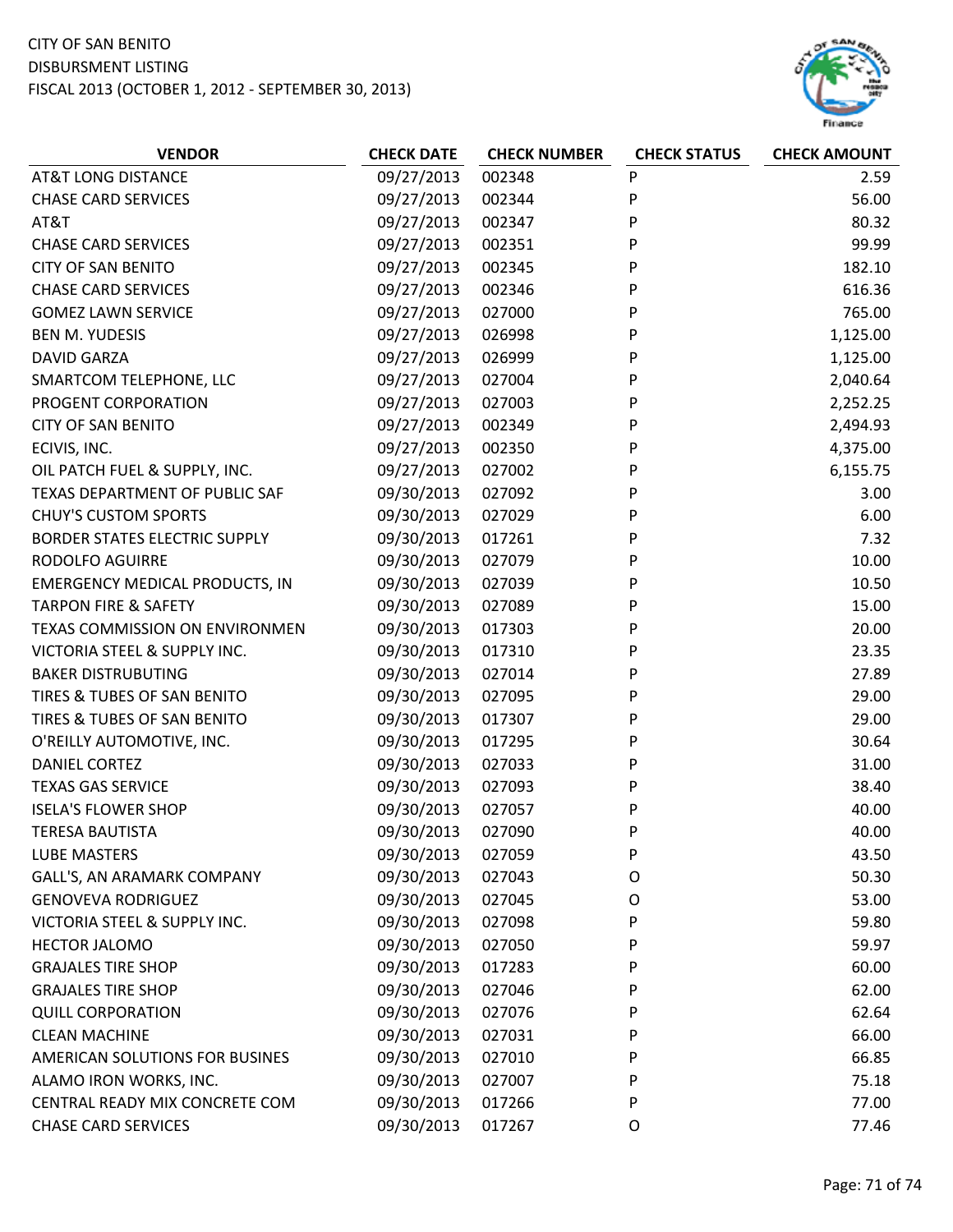

| 09/30/2013<br>017301<br>P<br><b>SPRINT</b><br>P<br>09/30/2013<br><b>BURTON AUTO SUPPLY</b><br>017264<br>P<br><b>CHASE CARD SERVICES</b><br>09/30/2013<br>000044 | 79.05<br>82.02<br>89.64 |
|-----------------------------------------------------------------------------------------------------------------------------------------------------------------|-------------------------|
|                                                                                                                                                                 |                         |
|                                                                                                                                                                 |                         |
|                                                                                                                                                                 |                         |
| P<br>09/30/2013<br><b>CITRUS WATER &amp; WASTEWATER ASSO</b><br>017268                                                                                          | 93.50                   |
| P<br>09/30/2013<br>027022<br>CARS                                                                                                                               | 94.00                   |
| 105.00<br>09/30/2013<br>027082<br>P<br>SAN BENITO ANIMAL HOSPITAL INC                                                                                           |                         |
| P<br>09/30/2013<br>108.00<br>BEARDEN AUTO AIR CONDITIONING,<br>027015                                                                                           |                         |
| OFFICE DEPOT ACC 6113<br>09/30/2013<br>027068<br>P<br>109.26                                                                                                    |                         |
| P<br>119.41<br>ALAMO IRON WORKS, INC.<br>09/30/2013<br>017254                                                                                                   |                         |
| P<br><b>WINDSHIELDS XPRESS HRL</b><br>09/30/2013<br>130.00<br>027100                                                                                            |                         |
| <b>AMIGO BOLT &amp; SUPPLY</b><br>09/30/2013<br>P<br>133.00<br>017256                                                                                           |                         |
| 09/30/2013<br>027071<br>P<br>153.95<br>PALMER CAP-CHUR EQUIPMENT, INC                                                                                           |                         |
| 09/30/2013<br>PEREZ AUTO REPAIR<br>027072<br>P<br>157.43                                                                                                        |                         |
| P<br><b>RENEE LOCKETT</b><br>09/30/2013<br>160.00<br>027077                                                                                                     |                         |
| P<br>09/30/2013<br>027018<br>165.74<br><b>BUSH SUPPLY COMPANY</b>                                                                                               |                         |
| P<br><b>ACCESSIBILITY CONSULTING SERVI</b><br>09/30/2013<br>000044<br>175.00                                                                                    |                         |
| P<br>MILLER UNIFORMS & EMBLEMS, INC<br>09/30/2013<br>027063<br>176.74                                                                                           |                         |
| DICK OFFICE SUPPLY, INC.<br>09/30/2013<br>027036<br>P<br>176.86                                                                                                 |                         |
| P<br>RICARDO GARCIA<br>09/30/2013<br>180.00<br>027078                                                                                                           |                         |
| <b>AG-MEIER INDUSTRIES LLC</b><br>09/30/2013<br>027006<br>P<br>181.40                                                                                           |                         |
| P<br><b>GENEVA GROUP</b><br>09/30/2013<br>200.00<br>027075                                                                                                      |                         |
| <b>STITCH GALLERY</b><br>09/30/2013<br>P<br>200.88<br>017302                                                                                                    |                         |
| MCCOY'S BUILDING SUPPLY<br>09/30/2013<br>203.65<br>017291<br>O                                                                                                  |                         |
| P<br>MAGIC VALLEY ELECTRICT CO<br>09/30/2013<br>027061<br>213.30                                                                                                |                         |
| 09/30/2013<br>P<br>220.00<br>T.J. TIJERINA<br>027088                                                                                                            |                         |
| P<br>09/30/2013<br>220.00<br>MUNICIPAL PUMP & CONTROL, INC.<br>017293                                                                                           |                         |
| 09/30/2013<br><b>VALLEY BAPTIST MEDICAL CENTER</b><br>027097<br>P<br>232.05                                                                                     |                         |
| <b>BUSH SUPPLY COMPANY</b><br>09/30/2013<br>P<br>233.34<br>017265                                                                                               |                         |
| 09/30/2013<br>P<br>WAL-MART COMMUNITY/GECRB<br>027099<br>235.48                                                                                                 |                         |
| <b>JOHNNY'S TRUE VALUE</b><br>09/30/2013<br>P<br>249.12<br>017288                                                                                               |                         |
| P<br>TIRE RECYCLING & PROCESSING, L<br>09/30/2013<br>017306<br>250.00                                                                                           |                         |
| 09/30/2013<br>ARROW MAGNOLIA, INC.<br>027012<br>P<br>260.00                                                                                                     |                         |
| 09/30/2013<br>P<br>HARLINGEN DOOR COMPANY, INC.<br>027049<br>274.00                                                                                             |                         |
| 09/30/2013<br>P<br>291.06<br>DSHS CENTRAL LAB MC2004<br>017273                                                                                                  |                         |
| 09/30/2013<br>P<br>AUTO A.C.<br>027013<br>293.89                                                                                                                |                         |
| 09/30/2013<br><b>CARQUEST AUTO PARTS STORES</b><br>027021<br>P<br>315.99                                                                                        |                         |
| MCCOY'S BUILDING SUPPLY<br>09/30/2013<br>027062<br>P<br>317.93                                                                                                  |                         |
| 09/30/2013<br>P<br><b>AMERICAN EXPRESS</b><br>027009<br>329.76                                                                                                  |                         |
| MJ SCREEN PRINT<br>09/30/2013<br>017292<br>P<br>344.00                                                                                                          |                         |
| MAD BOAR HARLEY-DAVIDSON<br>09/30/2013<br>027060<br>P<br>352.77                                                                                                 |                         |
| 09/30/2013<br>353.66<br><b>ALLIED WASTE SERVICES #863</b><br>017255<br>P                                                                                        |                         |
| 09/30/2013<br><b>BURTON AUTO SUPPLY</b><br>027017<br>P<br>375.60                                                                                                |                         |
| OIL PATCH FUEL & SUPPLY, INC.<br>09/30/2013<br>017296<br>P<br>399.89                                                                                            |                         |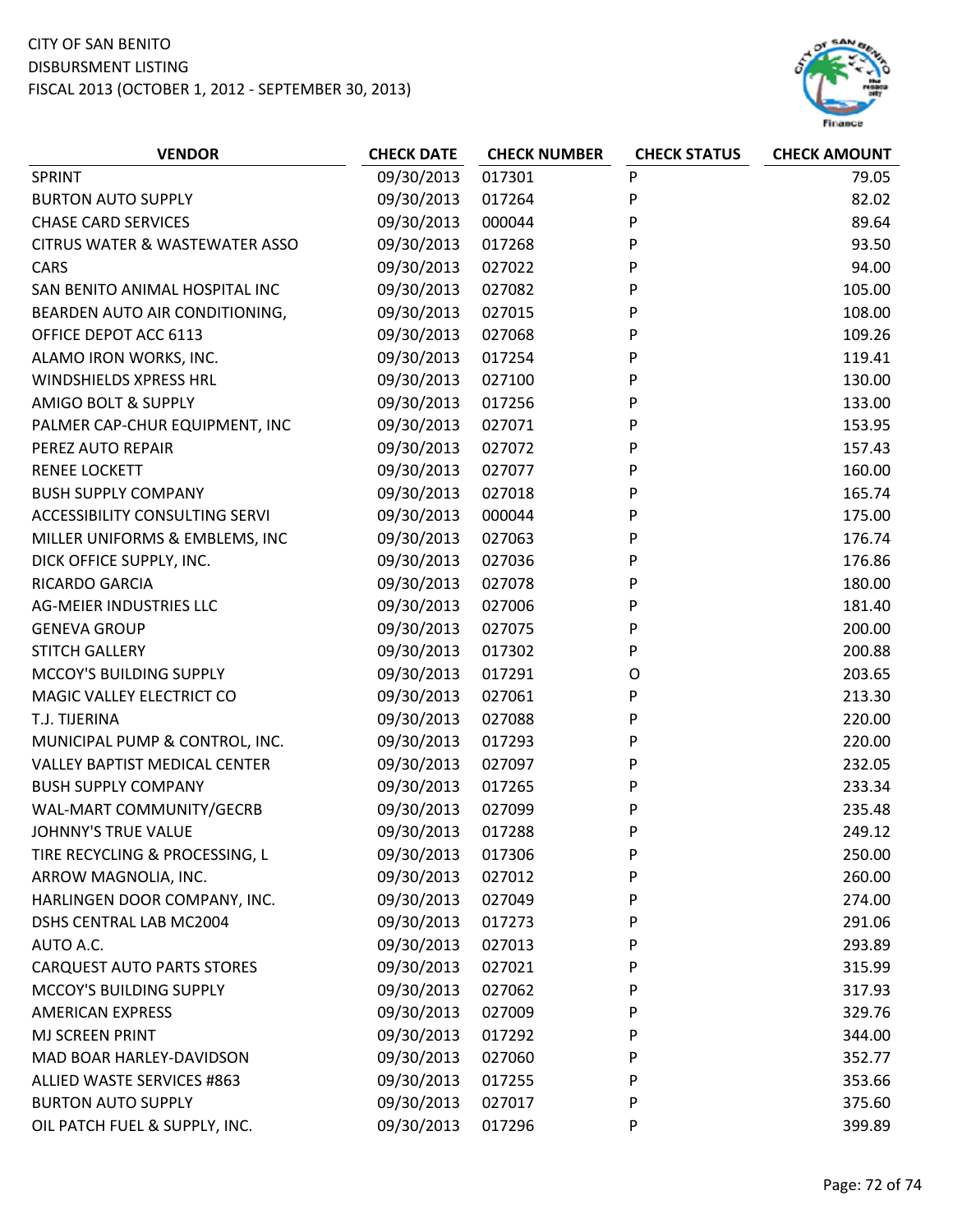## CITY OF SAN BENITO DISBURSMENT LISTING FISCAL 2013 (OCTOBER 1, 2012 ‐ SEPTEMBER 30, 2013)



| <b>VENDOR</b>                    | <b>CHECK DATE</b> | <b>CHECK NUMBER</b> | <b>CHECK STATUS</b> | <b>CHECK AMOUNT</b> |
|----------------------------------|-------------------|---------------------|---------------------|---------------------|
| DOGGETT HEAVY MACHINERY SERVIC   | 09/30/2013        | 017271              | P                   | 402.32              |
| DATAMATIC, INC.                  | 09/30/2013        | 017269              | P                   | 406.05              |
| ARROW MAGNOLIA, INC.             | 09/30/2013        | 017258              | P                   | 435.00              |
| <b>SAN BENITO NEWS</b>           | 09/30/2013        | 027083              | P                   | 437.55              |
| HOYT BREATHING AIR PRODUCTS      | 09/30/2013        | 027051              | P                   | 495.00              |
| HOLT-CAT                         | 09/30/2013        | 017285              | P                   | 537.60              |
| PONTEM SOFTWARE BY RIA           | 09/30/2013        | 027073              | P                   | 553.00              |
| <b>CITY OF SAN BENITO</b>        | 09/30/2013        | 027030              | P                   | 598.04              |
| PRAXAIR DISTRIBUTION INC.        | 09/30/2013        | 017297              | P                   | 627.13              |
| GIDDY-UP DELIVERY SERVICE INC.   | 09/30/2013        | 017276              | P                   | 633.54              |
| <b>ADVANCE AUTO PARTS</b>        | 09/30/2013        | 027005              | P                   | 650.79              |
| <b>SALSBURY INDUSTRIES</b>       | 09/30/2013        | 027081              | P                   | 677.13              |
| FISHER SCIENTIFIC COMPANY, LLC   | 09/30/2013        | 017274              | P                   | 711.42              |
| PROFESSIONAL SERVICE INDUSTRIE   | 09/30/2013        | 017298              | P                   | 770.85              |
| TOPS THE OUTDOOR POWER STORE     | 09/30/2013        | 027096              | P                   | 793.16              |
| <b>HACH COMPANY</b>              | 09/30/2013        | 027048              | P                   | 817.33              |
| <b>ELITE PROMOTIONS</b>          | 09/30/2013        | 027038              | P                   | 833.80              |
| PROVANTAGE, LLC                  | 09/30/2013        | 027074              | P                   | 834.18              |
| HD SUPPLY WATERWORKS, LTD.       | 09/30/2013        | 017284              | P                   | 835.88              |
| SHERWIN WILLIAMS                 | 09/30/2013        | 027084              | P                   | 841.50              |
| MUNICIPAL SERVICES BUREAU        | 09/30/2013        | 027065              | P                   | 878.06              |
| <b>CODE BLUE</b>                 | 09/30/2013        | 027032              | P                   | 899.00              |
| OIL PATCH FUEL & SUPPLY, INC.    | 09/30/2013        | 027069              | P                   | 930.43              |
| SPRINT                           | 09/30/2013        | 027085              | P                   | 944.33              |
| AGUAWORKS PIPE & SUPPLY, LLC.    | 09/30/2013        | 017253              | P                   | 988.48              |
| <b>VALLEY INSTRUMENT</b>         | 09/30/2013        | 017309              | P                   | 1,192.75            |
| LOWER COLORADO RIVER AUTHORITY   | 09/30/2013        | 017290              | P                   | 1,200.00            |
| <b>USA BLUE BOOK</b>             | 09/30/2013        | 017308              | P                   | 1,214.79            |
| <b>NUECES POWER EQUIPMENT</b>    | 09/30/2013        | 017294              | P                   | 1,313.63            |
| FRONTERA MATERIALS, INC          | 09/30/2013        | 017251              | P                   | 1,316.64            |
| WECK ANALYTICAL ENVIRONMENTAL    | 09/30/2013        | 017311              | P                   | 1,340.00            |
| <b>EXPERT TIRE</b>               | 09/30/2013        | 027040              | P                   | 1,430.97            |
| INSCO DISTRIBUTING, INC.         | 09/30/2013        | 027055              | P                   | 1,443.02            |
| <b>GOODE ELECTRIC COMPANY</b>    | 09/30/2013        | 017281              | P                   | 1,631.05            |
| INGRAM LIBRARY SERVICES, INC.    | 09/30/2013        | 027054              | P                   | 1,681.84            |
| MJ SCREEN PRINT                  | 09/30/2013        | 027064              | P                   | 1,724.00            |
| <b>BIO-AQUATIC TESTING, INC.</b> | 09/30/2013        | 017260              | P                   | 1,740.00            |
| FRANKLIN LEGAL PUBLISHING        | 09/30/2013        | 027041              | P                   | 2,000.00            |
| <b>GRAINGER</b>                  | 09/30/2013        | 017282              | P                   | 2,108.72            |
| LEWIS ELECTRIC MOTORS, INC.      | 09/30/2013        | 017289              | P                   | 2,302.80            |
| CDW GOVERNMENT, INC.             | 09/30/2013        | 027024              | P                   | 2,522.64            |
| <b>CASCO INDUSTRIES INC.</b>     | 09/30/2013        | 027023              | P                   | 2,808.75            |
| ROERIG OLIVEIRA & FISHER L.L.P   | 09/30/2013        | 027080              | P                   | 3,010.00            |